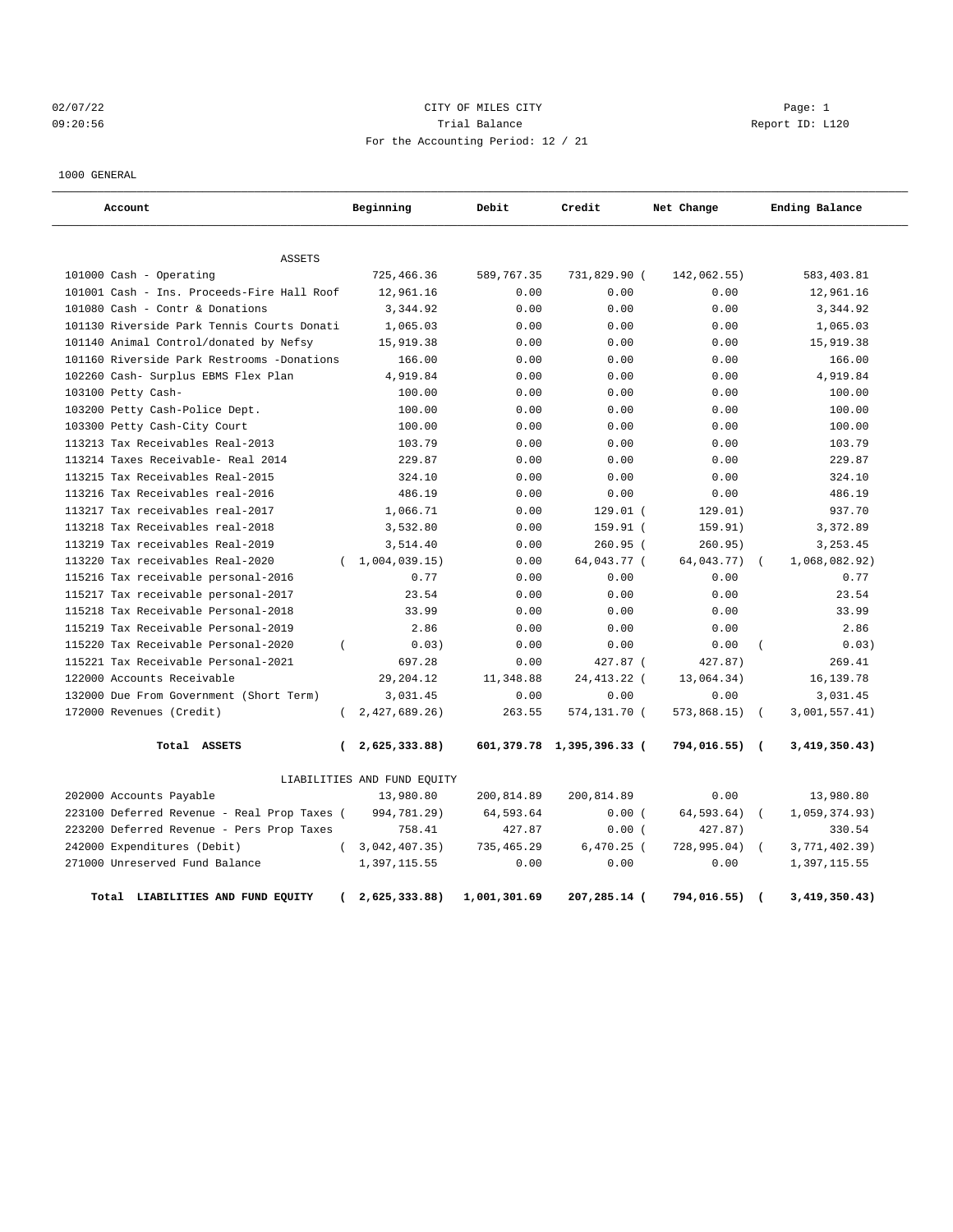# 02/07/22 Page: 2 09:20:56 Trial Balance Report ID: L120 For the Accounting Period: 12 / 21

2220 LIBRARY

| Account                                    | Beginning                   | Debit     | Credit       | Net Change      | Ending Balance |
|--------------------------------------------|-----------------------------|-----------|--------------|-----------------|----------------|
|                                            |                             |           |              |                 |                |
| ASSETS                                     |                             |           |              |                 |                |
| 101000 Cash - Operating                    | 126, 315.58                 | 26,126.40 | 18,651.63    | 7,474.77        | 133,790.35     |
| 101021 Cash-One Time Endowments            | 1,000.00                    | 0.00      | 0.00         | 0.00            | 1,000.00       |
| 101032 Cash- Library Board of Trustees Mul | 10,513.60                   | 0.00      | 0.00         | 0.00            | 10,513.60      |
| 103000 Petty Cash                          | 75.00                       | 0.00      | 0.00         | 0.00            | 75.00          |
| 172000 Revenues (Credit)                   | 130,780.20)                 | 0.00      | 26,126.40 (  | $26, 126, 40$ ( | 156,906.60)    |
| Total ASSETS                               | 7,123.98                    | 26,126.40 | 44,778.03 (  | $18,651.63)$ (  | 11,527.65)     |
|                                            | LIABILITIES AND FUND EQUITY |           |              |                 |                |
| 202000 Accounts Payable                    | 0.00                        | 2,051.11  | 2,051.11     | 0.00            | 0.00           |
| 242000 Expenditures (Debit)                | 109, 100.36)                | 18,651.63 | 0.00(        | $18,651.63$ (   | 127,751.99)    |
| 271000 Unreserved Fund Balance             | 116,224.34                  | 0.00      | 0.00         | 0.00            | 116,224.34     |
| LIABILITIES AND FUND EQUITY<br>Total       | 7,123.98                    | 20,702.74 | $2,051.11$ ( | 18,651.63)      | 11,527.65)     |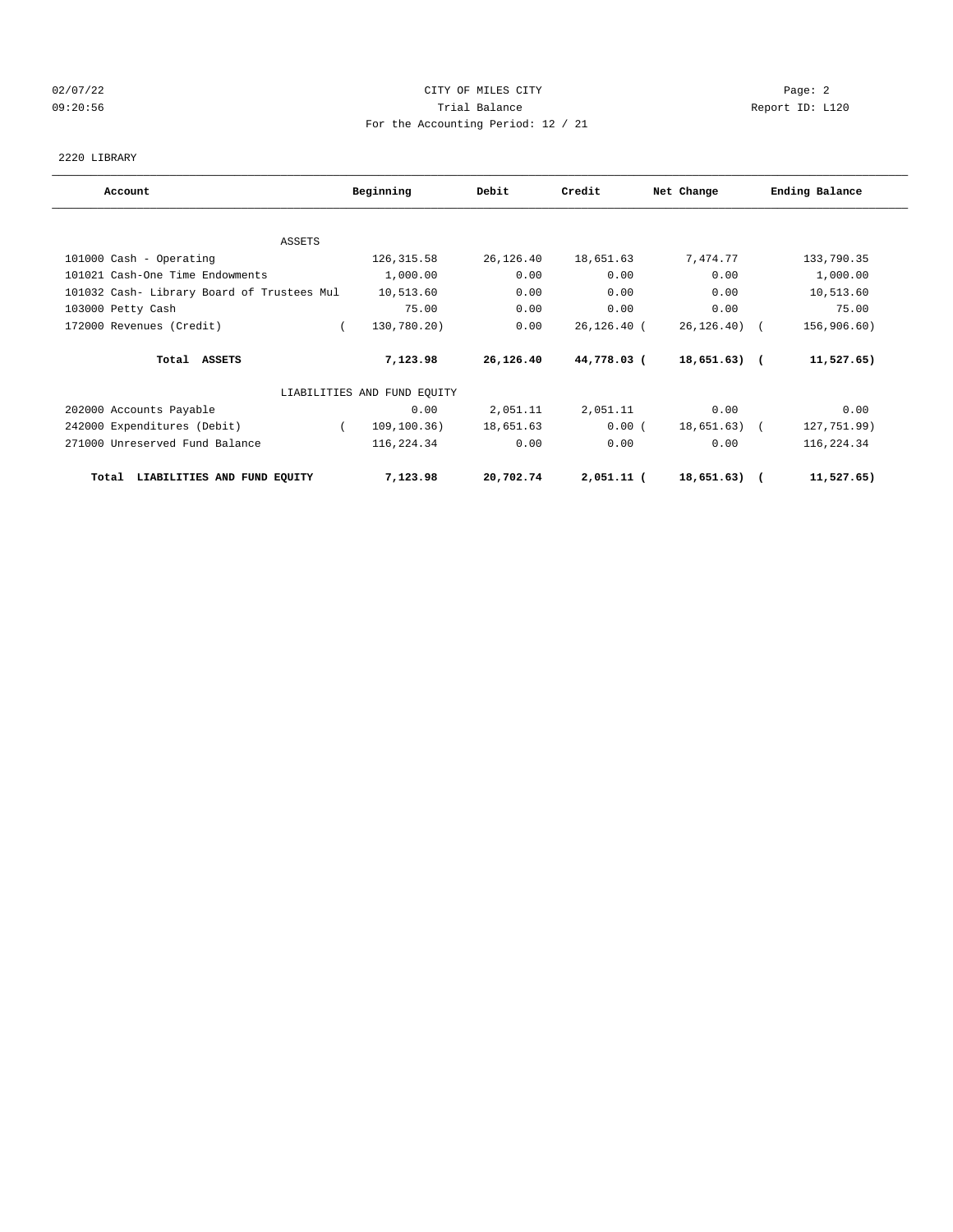# 02/07/22 Page: 3 Page: 3 Page: 3 09:20:56 Trial Balance Report ID: L120 For the Accounting Period: 12 / 21

2260 EMERGENCY DISASTER

| Account                                     | Beginning                   | Debit | Credit   | Net Change   | Ending Balance |
|---------------------------------------------|-----------------------------|-------|----------|--------------|----------------|
|                                             |                             |       |          |              |                |
| ASSETS                                      |                             |       |          |              |                |
| 101000 Cash - Operating                     | 75.90                       | 6.87  | 0.00     | 6.87         | 82.77          |
| 113218 Tax Receivables real-2018            | 25.42)                      | 0.00  | $1.68$ ( | 1.68)        | 27.10)         |
| 115219 Tax Receivable Personal-2019         | 0.19)                       | 0.00  | 0.00     | 0.00         | 0.19)          |
| 172000 Revenues (Credit)                    | 51.02)                      | 0.00  | $6.87$ ( | $6.87$ (     | $57.89$ )      |
| Total ASSETS                                | 0.73)                       | 6.87  | 8.55(    | $1.68$ ) $($ | 2.41)          |
|                                             | LIABILITIES AND FUND EQUITY |       |          |              |                |
| 223100 Deferred Revenue - Real Prop Taxes ( | 25.42)                      | 1.68  | 0.00(    | 1.68)        | 27.10)         |
| 223200 Deferred Revenue - Pers Prop Taxes ( | 0.19)                       | 0.00  | 0.00     | 0.00         | 0.19)          |
| 271000 Unreserved Fund Balance              | 24.88                       | 0.00  | 0.00     | 0.00         | 24.88          |
| LIABILITIES AND FUND EQUITY<br>Total        | 0.73)                       | 1.68  | 0.00(    | $1.68$ ) $($ | 2.41)          |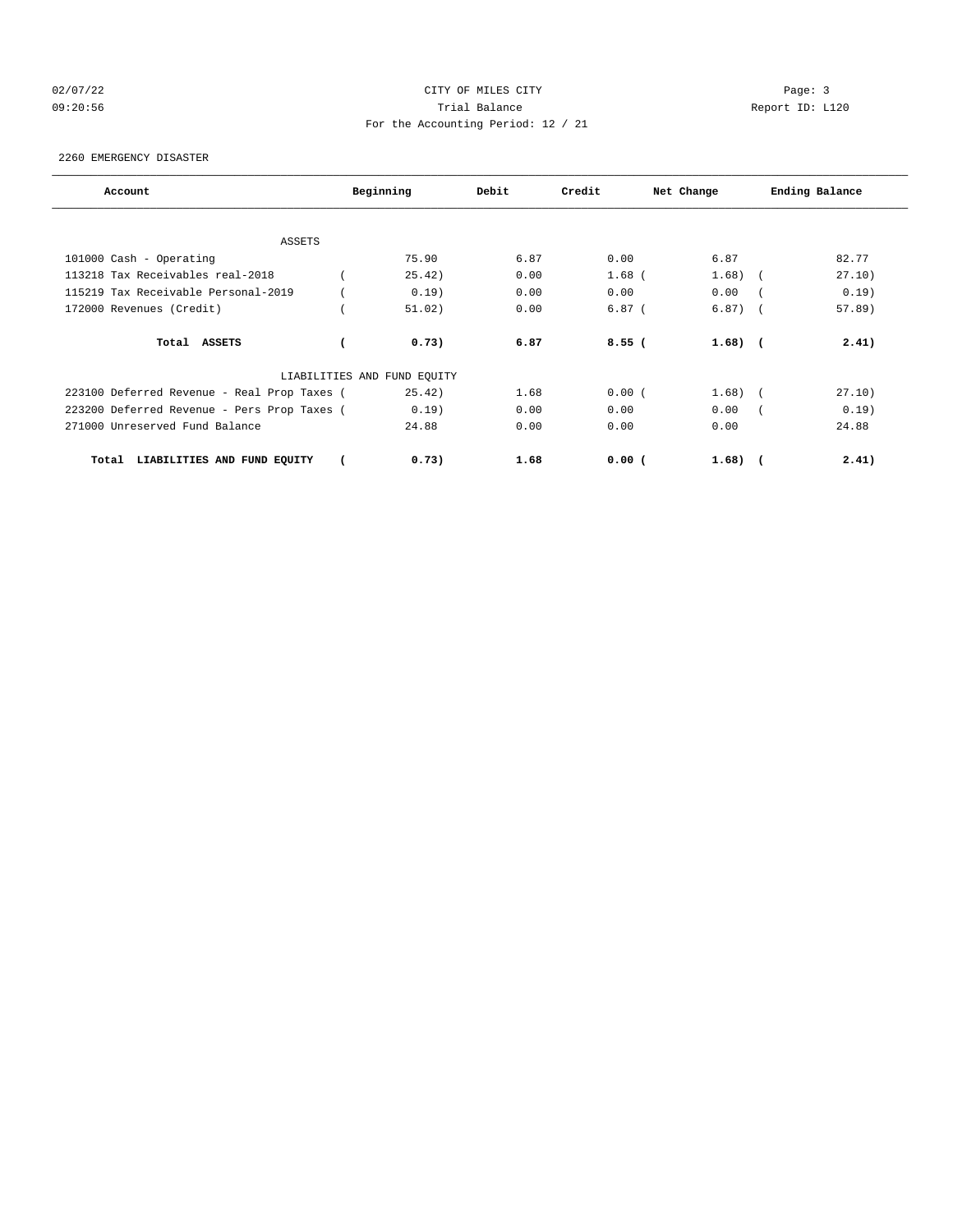# 02/07/22 Page: 4 Page: 4 09:20:56 Trial Balance Report ID: L120 For the Accounting Period: 12 / 21

2270 Health

| Account                              |        | Beginning                   | Debit     | Credit      | Net Change   | Ending Balance |
|--------------------------------------|--------|-----------------------------|-----------|-------------|--------------|----------------|
|                                      |        |                             |           |             |              |                |
|                                      | ASSETS |                             |           |             |              |                |
| 101000 Cash - Operating              |        | 6,070.47                    | 13,000.00 | 0.00        | 13,000.00    | 19,070.47      |
| 172000 Revenues (Credit)             |        | 0.00                        | 0.00      | 13,000.00 ( | 13,000.00) ( | 13,000.00)     |
| Total ASSETS                         |        | 6,070.47                    | 13,000.00 | 13,000.00   | 0.00         | 6,070.47       |
|                                      |        | LIABILITIES AND FUND EQUITY |           |             |              |                |
| 202000 Accounts Payable              |        | 13,976.16                   | 0.00      | 0.00        | 0.00         | 13,976.16      |
| 242000 Expenditures (Debit)          |        | 14,006.16)                  | 0.00      | 0.00        | 0.00         | 14,006.16)     |
| 271000 Unreserved Fund Balance       |        | 6,100.47                    | 0.00      | 0.00        | 0.00         | 6,100.47       |
| LIABILITIES AND FUND EQUITY<br>Total |        | 6,070.47                    | 0.00      | 0.00        | 0.00         | 6,070.47       |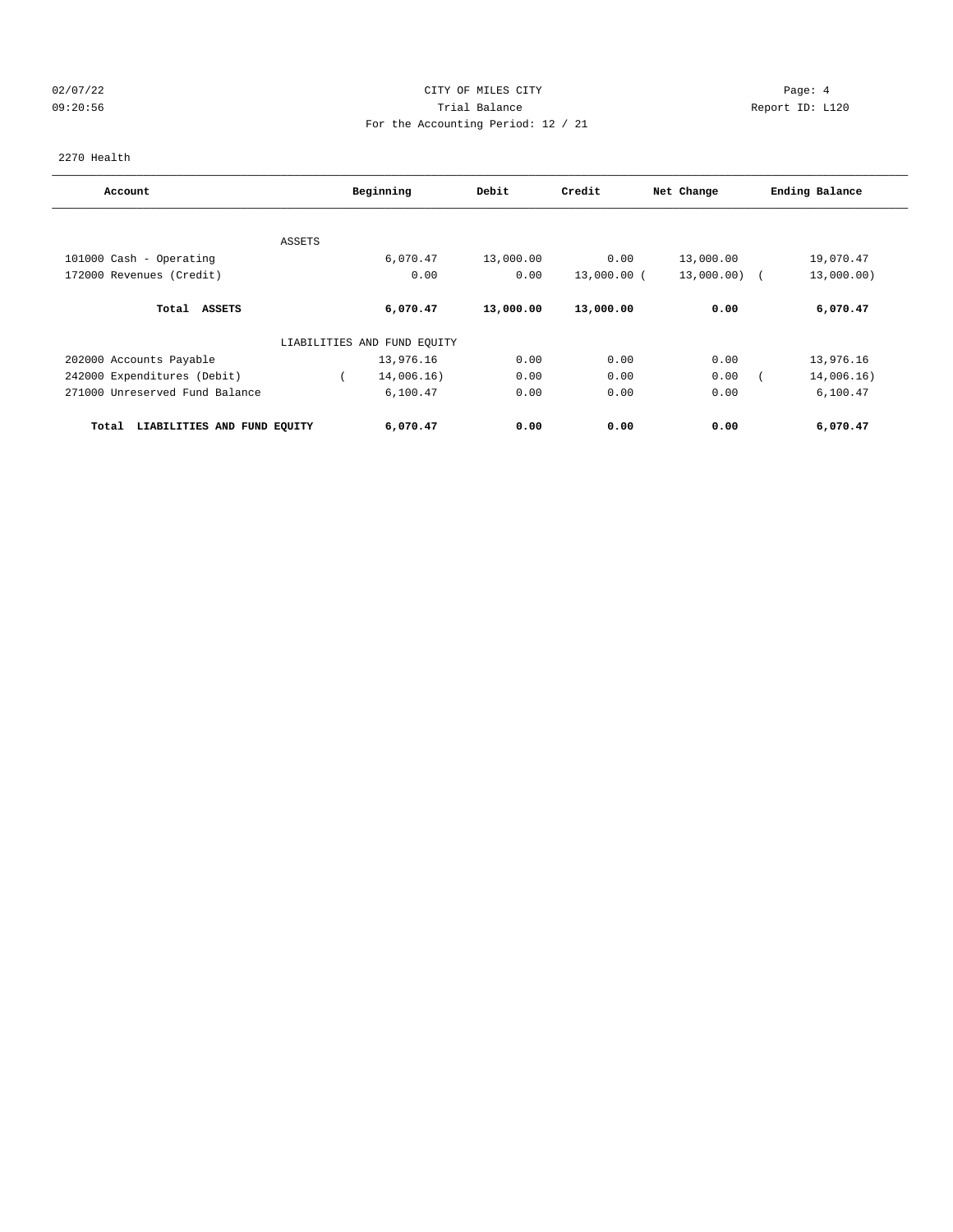# 02/07/22 Page: 5 Page: 5 Page: 5 Page: 5 Page: 5 Page: 5 Page: 5 Page: 5 Page: 5 Page: 5 09:20:56 Trial Balance Report ID: L120 For the Accounting Period: 12 / 21

2310 TIFD-Downtown

| Account                                   | Beginning                   | Debit     | Credit       | Net Change   | Ending Balance |
|-------------------------------------------|-----------------------------|-----------|--------------|--------------|----------------|
|                                           |                             |           |              |              |                |
| <b>ASSETS</b><br>101000 Cash - Operating  | 349, 217.99                 | 6,599.71  | 38,207.10 (  | 31,607.39)   | 317,610.60     |
| 113170 Deferred revenue                   | 79.85                       | 0.00      | 0.00         | 0.00         | 79.85          |
|                                           |                             |           |              |              | 515.69         |
| 113218 Tax Receivables real-2018          | 515.69                      | 0.00      | 0.00         | 0.00         |                |
| 113219 Tax receivables Real-2019          | 1,255.25                    | 0.00      | 0.00         | 0.00         | 1,255.25       |
| 115180 Deferred revenue-audit             | 1.46                        | 0.00      | 0.00         | 0.00         | 1.46           |
| 115219 Tax Receivable Personal-2019       | 6.99                        | 0.00      | 0.00         | 0.00         | 6.99           |
| 115220 Tax Receivable Personal-2020       | 488.73                      | 0.00      | 0.00         | 0.00         | 488.73         |
| 172000 Revenues (Credit)                  | 100, 573.13)<br>$\left($    | 0.00      | $6,599.71$ ( | $6,599.71$ ( | 107, 172.84)   |
| Total ASSETS                              | 250,992.83                  | 6,599.71  | 44,806.81 (  | 38,207.10)   | 212,785.73     |
|                                           | LIABILITIES AND FUND EQUITY |           |              |              |                |
| 202000 Accounts Payable                   | 0.00                        | 207.10    | 207.10       | 0.00         | 0.00           |
| 223100 Deferred Revenue - Real Prop Taxes | 1,850.79                    | 0.00      | 0.00         | 0.00         | 1,850.79       |
| 223200 Deferred Revenue - Pers Prop Taxes | 497.18                      | 0.00      | 0.00         | 0.00         | 497.18         |
| 242000 Expenditures (Debit)               | 9, 552.33)                  | 38,207.10 | 0.00(        | 38,207.10)   | 47,759.43)     |
| 271000 Unreserved Fund Balance            | 258,197.19                  | 0.00      | 0.00         | 0.00         | 258,197.19     |
| Total LIABILITIES AND FUND EQUITY         | 250,992.83                  | 38,414.20 | $207.10$ (   | 38,207.10)   | 212,785.73     |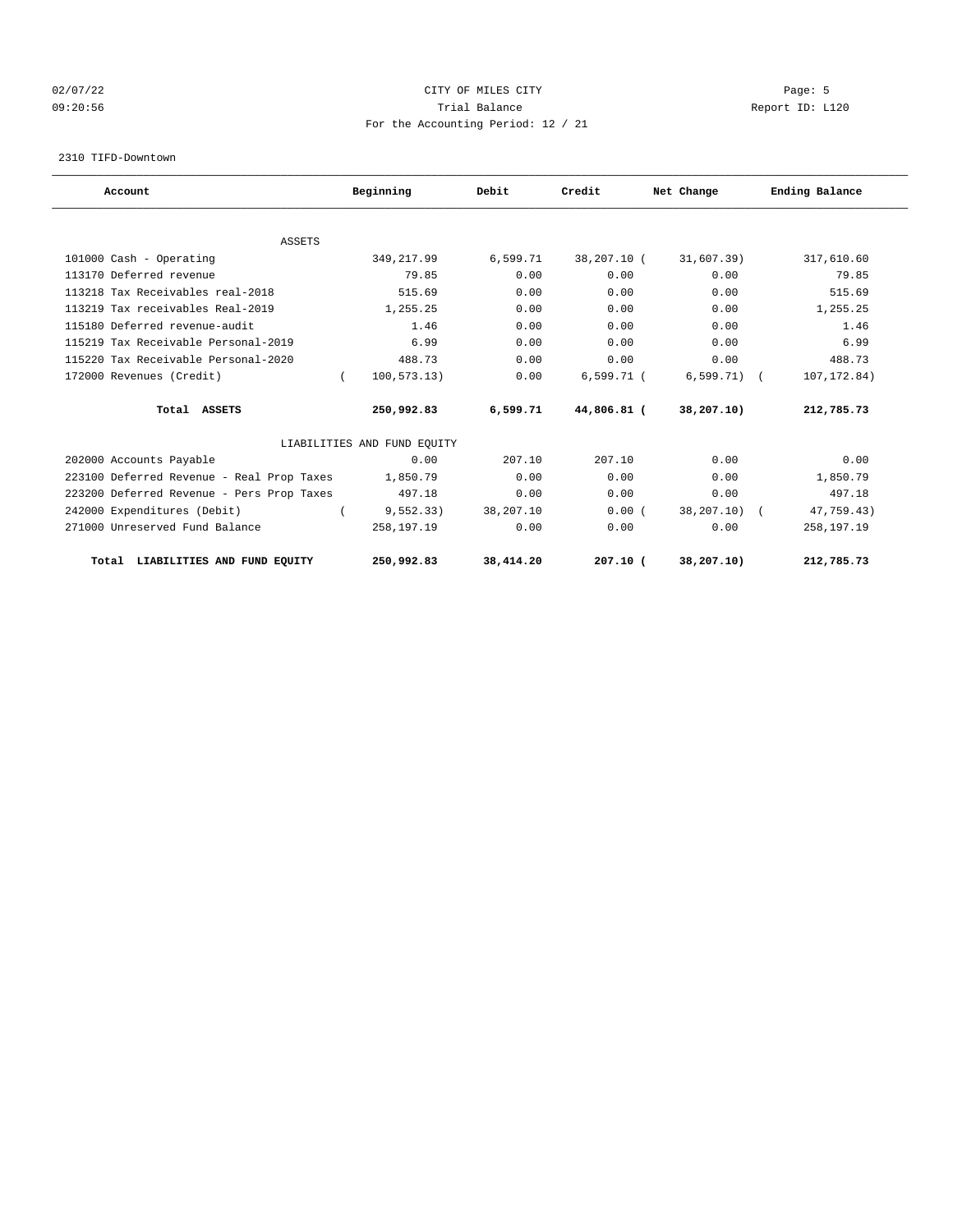# 02/07/22 Page: 6 Page: 6 Page: 6 Page: 6 Page: 6 Page: 6 Page: 6 Page: 6 Page: 6 Page: 6 Page: 6 Page: 6 Page: 6 Page: 6 Page: 6 Page: 6 Page: 6 Page: 6 Page: 6 Page: 6 Page: 6 Page: 6 Page: 6 Page: 6 Page: 6 Page: 6 Page: 09:20:56 Trial Balance Report ID: L120 For the Accounting Period: 12 / 21

2350 Local Government/Study Commission

| Account                                     | Beginning                   | Debit | Credit | Net Change | Ending Balance |
|---------------------------------------------|-----------------------------|-------|--------|------------|----------------|
|                                             |                             |       |        |            |                |
| <b>ASSETS</b>                               |                             |       |        |            |                |
| 101000 Cash - Operating                     | 0.50                        | 0.00  | 0.00   | 0.00       | 0.50           |
| 115216 Tax receivable personal-2016         | 0.03)                       | 0.00  | 0.00   | 0.00       | 0.03)          |
| 172000 Revenues (Credit)                    | 0.03)                       | 0.00  | 0.00   | 0.00       | 0.03)          |
| Total ASSETS                                | 0.44                        | 0.00  | 0.00   | 0.00       | 0.44           |
|                                             | LIABILITIES AND FUND EQUITY |       |        |            |                |
| 223200 Deferred Revenue - Pers Prop Taxes ( | 0.03)                       | 0.00  | 0.00   | 0.00       | 0.03)          |
| 271000 Unreserved Fund Balance              | 0.47                        | 0.00  | 0.00   | 0.00       | 0.47           |
| Total<br>LIABILITIES AND FUND EQUITY        | 0.44                        | 0.00  | 0.00   | 0.00       | 0.44           |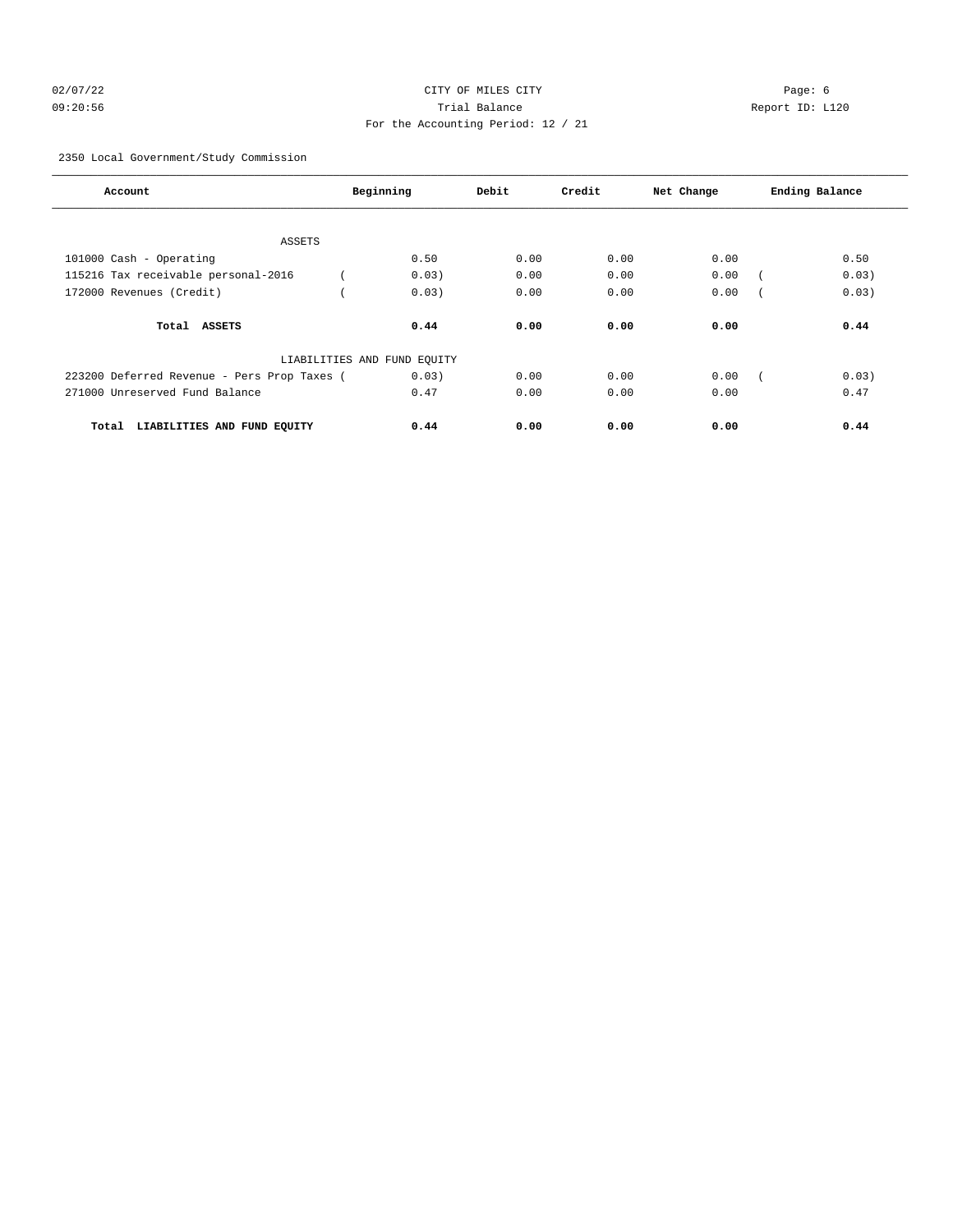# 02/07/22 Page: 7 Page: 7 Page: 7 Page: 7 Page: 7 Page: 7 Page: 7 Page: 7 Page: 7 Page: 7 09:20:56 Trial Balance Report ID: L120 For the Accounting Period: 12 / 21

2372 Permissive Medical Levy

| Account                                     |            | Beginning                   | Debit    | Credit       | Net Change    | Ending Balance |
|---------------------------------------------|------------|-----------------------------|----------|--------------|---------------|----------------|
|                                             |            |                             |          |              |               |                |
| <b>ASSETS</b>                               |            |                             |          |              |               |                |
| 101000 Cash - Operating                     |            | 176,370.42                  | 9,906.01 | 0.00         | 9,906.01      | 186, 276. 43   |
| 113216 Tax Receivables real-2016            |            | 50.25)                      | 0.00     | 0.00         | 0.00          | 50.25)         |
| 113217 Tax receivables real-2017            |            | 189.74)                     | 0.00     | $15.11$ $($  | 15.11)        | 204.85)        |
| 113218 Tax Receivables real-2018            |            | 445.00                      | 0.00     | $20.14$ (    | 20.14)        | 424.86         |
| 113219 Tax receivables Real-2019            |            | 500.85                      | 0.00     | $37.19$ (    | $37.19$ )     | 463.66         |
| 113220 Tax receivables Real-2020            |            | 152,810.55)                 | 0.00     | 9.748.75(    | 9,748.75)     | 162, 559.30)   |
| 115216 Tax receivable personal-2016         |            | 0.66)                       | 0.00     | 0.00         | 0.00          | 0.66)          |
| 115217 Tax receivable personal-2017         |            | 2, 16)                      | 0.00     | 0.00         | 0.00          | 2.16)          |
| 115218 Tax Receivable Personal-2018         |            | 1.19)                       | 0.00     | 0.00         | 0.00          | 1.19)          |
| 115219 Tax Receivable Personal-2019         |            | 0.37                        | 0.00     | 0.00         | 0.00          | 0.37           |
| 115221 Tax Receivable Personal-2021         |            | 108.57                      | 0.00     | $66.62$ (    | 66.62)        | 41.95          |
| 172000 Revenues (Credit)                    |            | 158,690.33)                 | 0.00     | $9,906.01$ ( | 9,906.01)     | 168,596.34)    |
| Total ASSETS                                | $\epsilon$ | 134,319.67)                 | 9,906.01 | 19,793.82 (  | $9,887.81)$ ( | 144,207.48)    |
|                                             |            | LIABILITIES AND FUND EQUITY |          |              |               |                |
| 223100 Deferred Revenue - Real Prop Taxes ( |            | 152,104.69)                 | 9,821.19 | 0.00(        | $9,821.19$ (  | 161,925.88)    |
| 223200 Deferred Revenue - Pers Prop Taxes   |            | 104.93                      | 66.62    | 0.00(        | 66.62)        | 38.31          |
| 271000 Unreserved Fund Balance              |            | 17,680.09                   | 0.00     | 0.00         | 0.00          | 17,680.09      |
| Total LIABILITIES AND FUND EQUITY           |            | 134, 319.67)                | 9,887.81 | 0.00(        | 9,887.81)     | 144,207.48)    |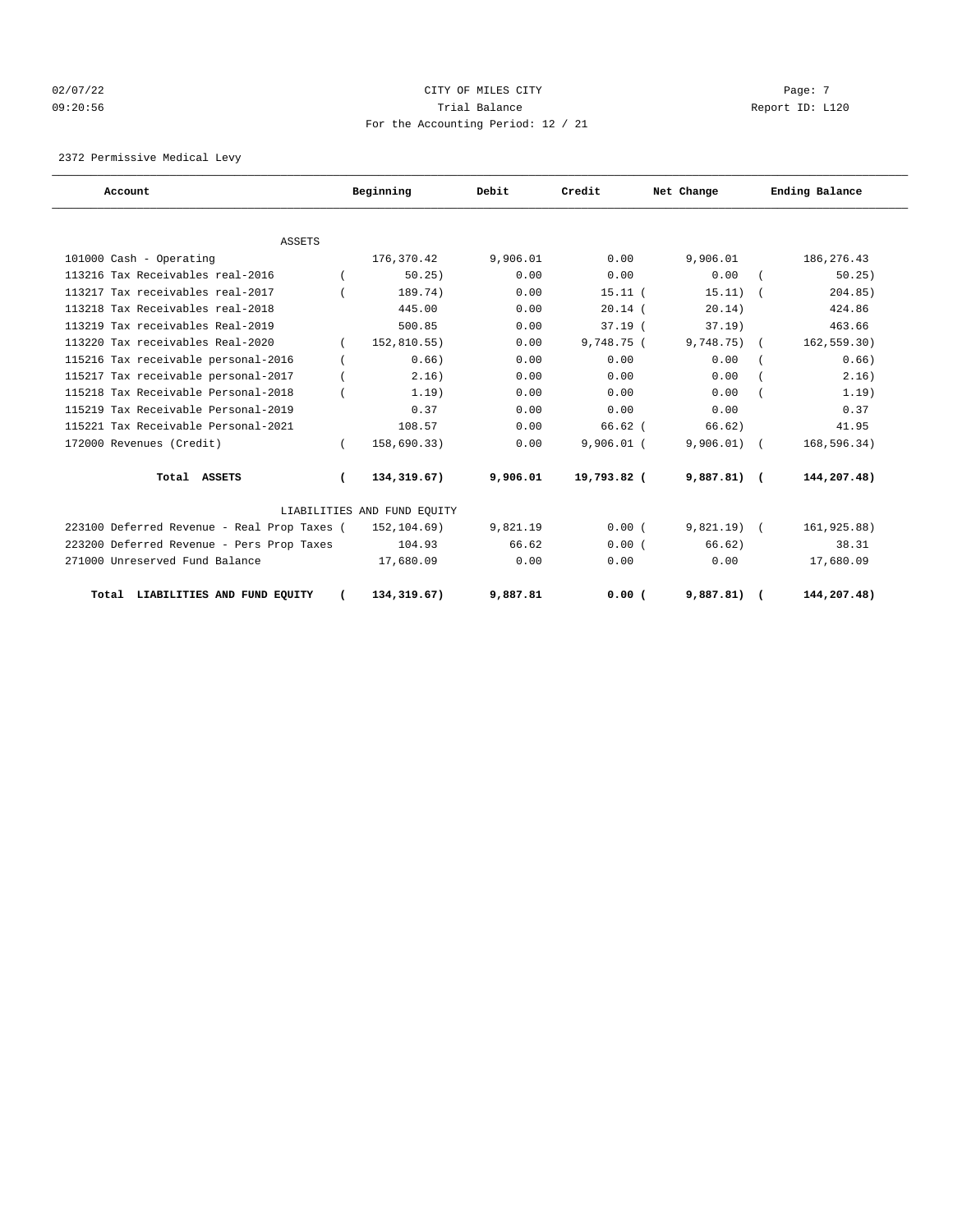# 02/07/22 Page: 8 CITY OF MILES CITY 09:20:56 Trial Balance Report ID: L120 For the Accounting Period: 12 / 21

2390 DRUG FORFEITURE

| Account                              | Beginning                   | Debit | Credit | Net Change | Ending Balance |
|--------------------------------------|-----------------------------|-------|--------|------------|----------------|
|                                      | ASSETS                      |       |        |            |                |
| 101000 Cash - Operating              | 4,652.42                    | 0.00  | 0.00   | 0.00       | 4,652.42       |
| Total ASSETS                         | 4,652.42                    | 0.00  | 0.00   | 0.00       | 4,652.42       |
|                                      | LIABILITIES AND FUND EQUITY |       |        |            |                |
| 271000 Unreserved Fund Balance       | 4,652.42                    | 0.00  | 0.00   | 0.00       | 4,652.42       |
| LIABILITIES AND FUND EQUITY<br>Total | 4,652.42                    | 0.00  | 0.00   | 0.00       | 4,652.42       |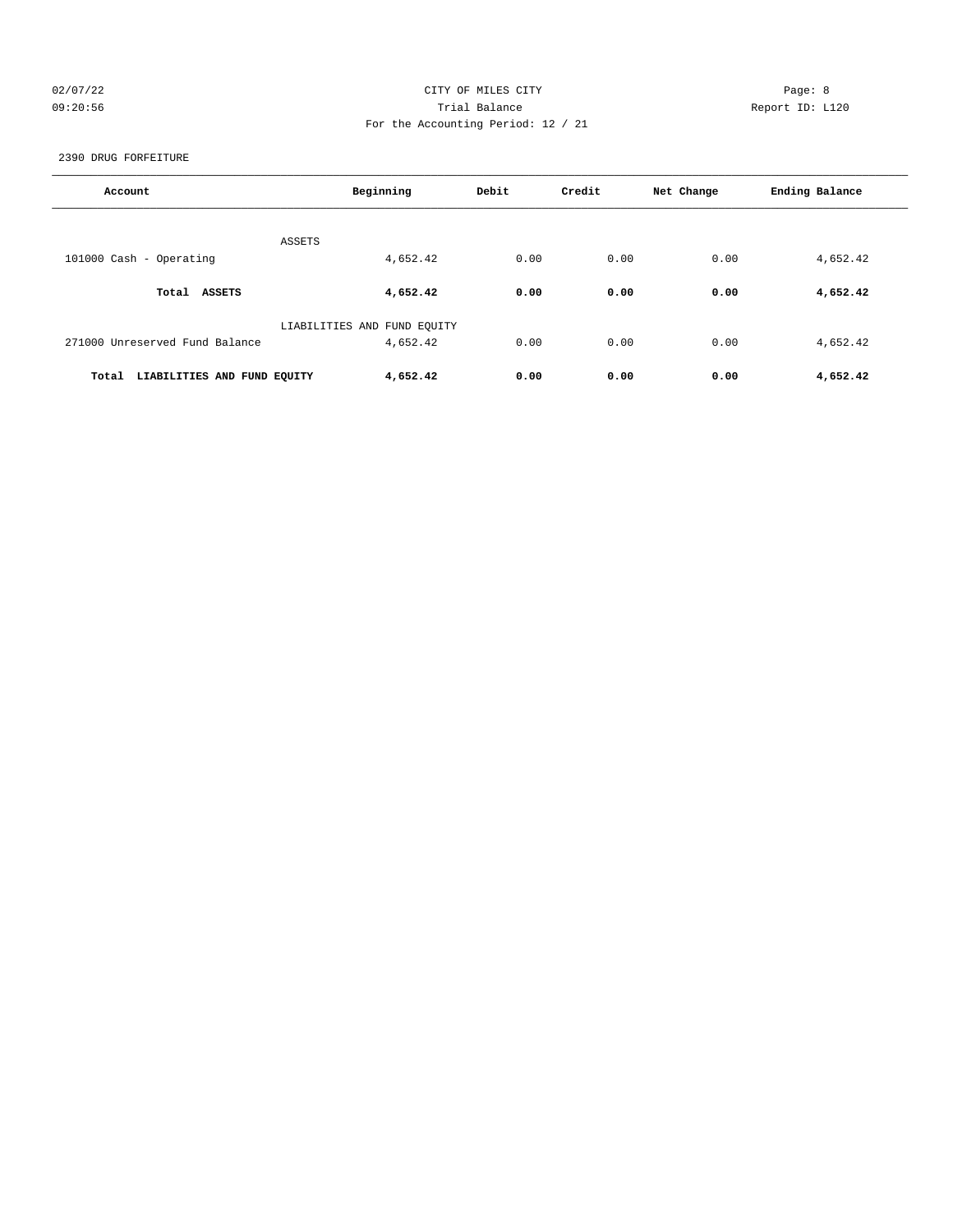# 02/07/22 Page: 9 09:20:56 Trial Balance Report ID: L120 For the Accounting Period: 12 / 21

### 2394 BUILDING CODE ENFORCEMENT

| Account                              |               | Beginning                   | Debit    | Credit       | Net Change   | Ending Balance |
|--------------------------------------|---------------|-----------------------------|----------|--------------|--------------|----------------|
|                                      |               |                             |          |              |              |                |
|                                      | <b>ASSETS</b> |                             |          |              |              |                |
| 101000 Cash - Operating              |               | 80,604.90                   | 1,207.00 | $9,345.91$ ( | 8,138.91)    | 72,465.99      |
| 172000 Revenues (Credit)             |               | 45,075.81)                  | 0.00     | $1,207.00$ ( | $1,207.00$ ( | 46,282.81)     |
| Total ASSETS                         |               | 35,529.09                   | 1,207.00 | 10,552.91 (  | 9,345.91)    | 26, 183. 18    |
|                                      |               | LIABILITIES AND FUND EQUITY |          |              |              |                |
| 202000 Accounts Payable              |               | 0.00                        | 314.73   | 314.73       | 0.00         | 0.00           |
| 242000 Expenditures (Debit)          |               | $57,801.59$ )               | 9,587.94 | $242.03$ (   | 9,345.91)    | 67, 147.50)    |
| 271000 Unreserved Fund Balance       |               | 93,330.68                   | 0.00     | 0.00         | 0.00         | 93,330.68      |
| LIABILITIES AND FUND EQUITY<br>Total |               | 35,529.09                   | 9,902.67 | 556.76 (     | 9,345.91)    | 26,183.18      |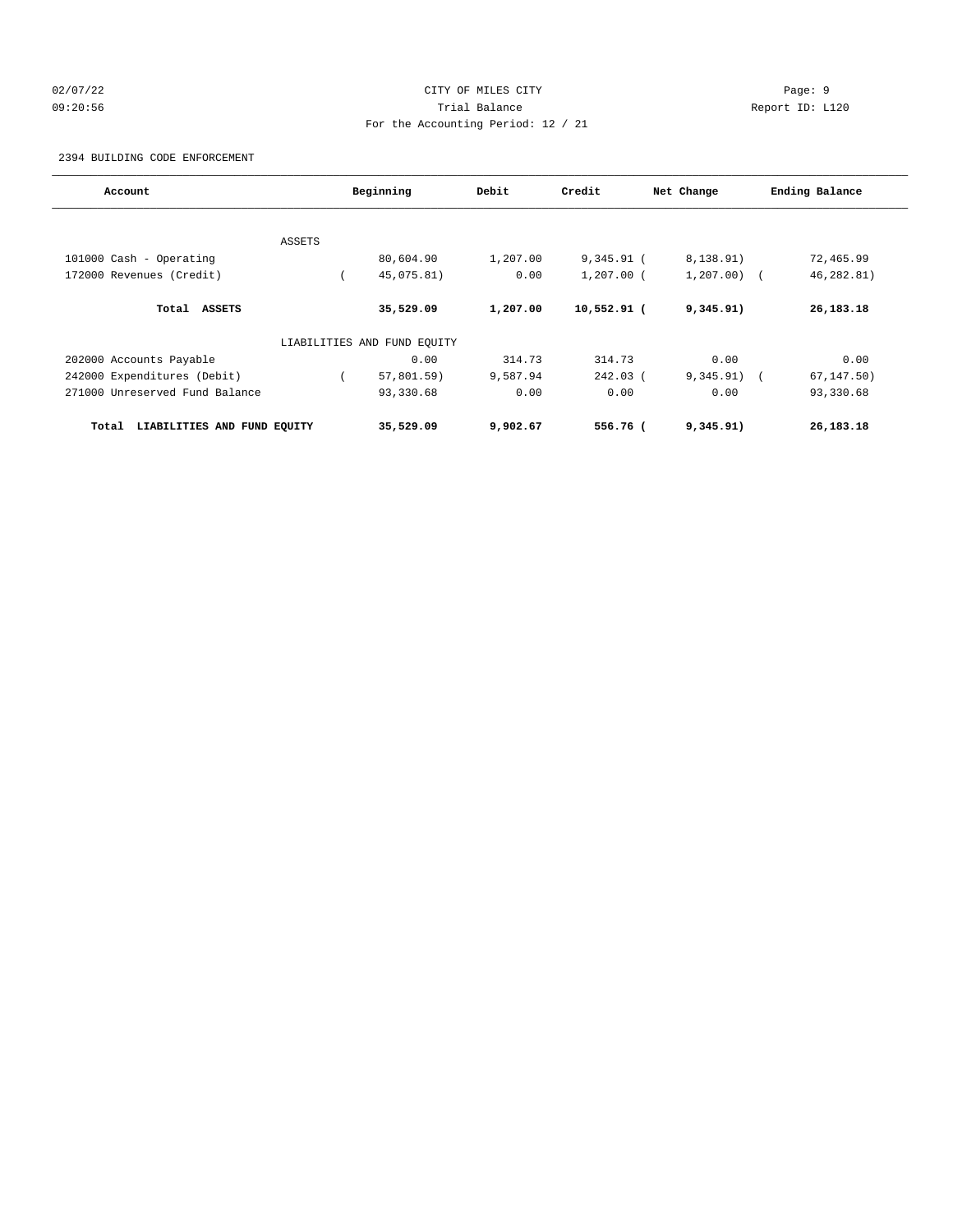# 02/07/22 Page: 10 09:20:56 Trial Balance Report ID: L120 For the Accounting Period: 12 / 21

2400 LTG M D#165-(Gen City)

| Account                                    | Beginning                   | Debit       | Credit      | Net Change      | Ending Balance |
|--------------------------------------------|-----------------------------|-------------|-------------|-----------------|----------------|
|                                            |                             |             |             |                 |                |
| <b>ASSETS</b>                              |                             |             |             |                 |                |
| 101000 Cash - Operating                    | 117,998.61                  | 8,030.74    | 13,187.90 ( | 5, 157, 16)     | 112,841.45     |
| 118140 Special Assessments Receivables-201 | 39.03                       | 0.00        | 0.00        | 0.00            | 39.03          |
| 118150 Special Assessments Receivables-201 | 40.74                       | 0.00        | 0.00        | 0.00            | 40.74          |
| 118160 Special Assessments Receivables-201 | 63.05                       | 0.00        | 0.00        | 0.00            | 63.05          |
| 118170 Special Assessments Receivables-201 | 353.99                      | 0.00        | $30.54$ (   | 30.54)          | 323.45         |
| 118180 Special Assessments Received-2018   | 654.36                      | 0.00        | $50.11$ $($ | 50.11)          | 604.25         |
| 118190 Special Assessments Receivables-201 | 723.63                      | 0.00        | $40.75$ (   | 40.75)          | 682.88         |
| 118200 Special Assmts Receivable 2000      | 977.94                      | 0.00        | 0.00        | 0.00            | 977.94         |
| 118210 Special Assmts Receivable 2021      | 69,734.53                   | 0.00        | 7,819.99 (  | 7,819.99)       | 61,914.54      |
| 172000 Revenues (Credit)                   | 89,663.34)                  | 0.00        | 8,030.74 (  | $8,030.74$ (    | 97,694.08)     |
| Total ASSETS                               | 100,922.54                  | 8,030.74    | 29,160.03 ( | 21, 129.29)     | 79,793.25      |
|                                            | LIABILITIES AND FUND EOUITY |             |             |                 |                |
| 202000 Accounts Payable                    | 0.00                        | 13,187.90   | 13,187.90   | 0.00            | 0.00           |
| 223000 Deferred Revenue/Uncollected Taxes  | 72,587.27                   | 7,941.39    | 0.00(       | 7,941.39)       | 64,645.88      |
| 242000 Expenditures (Debit)<br>$\left($    | 65,137.66)                  | 13,187.90   | 0.00(       | $13, 187, 90$ ( | 78, 325.56)    |
| 271000 Unreserved Fund Balance             | 93,472.93                   | 0.00        | 0.00        | 0.00            | 93, 472.93     |
| Total LIABILITIES AND FUND EOUITY          | 100,922.54                  | 34, 317. 19 | 13,187.90 ( | 21, 129.29)     | 79,793.25      |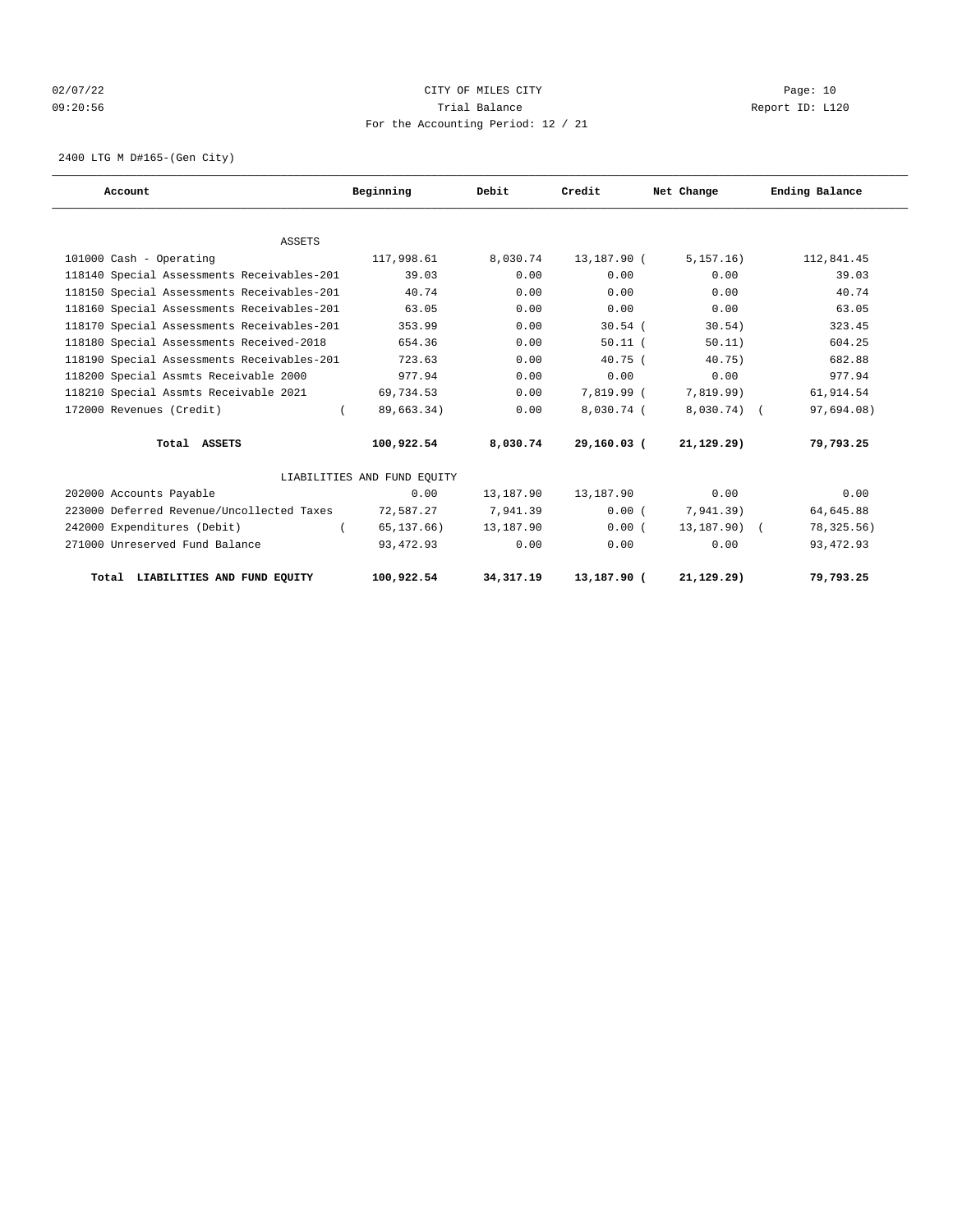# 02/07/22 Page: 11 CITY OF MILES CITY CONTROL Page: 11 09:20:56 Trial Balance Report ID: L120 For the Accounting Period: 12 / 21

2420 LTG M D#167-(MilesAddn Etc)

| Account                                    | Beginning                   | Debit    | Credit     | Net Change   | Ending Balance |
|--------------------------------------------|-----------------------------|----------|------------|--------------|----------------|
|                                            |                             |          |            |              |                |
| ASSETS                                     |                             |          |            |              |                |
| 101000 Cash - Operating                    | 19,027.90                   | 366.27   | 1,668.80 ( | 1,302.53)    | 17,725.37      |
| 118170 Special Assessments Receivables-201 | 0.04                        | 0.00     | 0.00       | 0.00         | 0.04           |
| 118190 Special Assessments Receivables-201 | 78.76                       | 0.00     | 0.00       | 0.00         | 78.76          |
| 118210 Special Assmts Receivable 2021      | 7,309.40                    | 0.00     | $361.30$ ( | 361.30)      | 6,948.10       |
| 172000 Revenues (Credit)                   | $\left($<br>10,742.94)      | 0.00     | 366.27(    | $366.27$ ) ( | 11,109.21)     |
| Total ASSETS                               | 15,673.16                   | 366.27   | 2,396.37 ( | 2,030.10)    | 13,643.06      |
|                                            | LIABILITIES AND FUND EQUITY |          |            |              |                |
| 202000 Accounts Payable                    | 0.00                        | 1,668.80 | 1,668.80   | 0.00         | 0.00           |
| 223000 Deferred Revenue/Uncollected Taxes  | 7,388.20                    | 361.30   | 0.00(      | 361.30)      | 7,026.90       |
| 242000 Expenditures (Debit)                | 9, 157.67)                  | 1,668.80 | 0.00(      | $1,668.80$ ( | 10,826.47)     |
| 271000 Unreserved Fund Balance             | 17,442.63                   | 0.00     | 0.00       | 0.00         | 17,442.63      |
| Total LIABILITIES AND FUND EQUITY          | 15,673.16                   | 3,698.90 | 1,668.80 ( | 2,030.10     | 13,643.06      |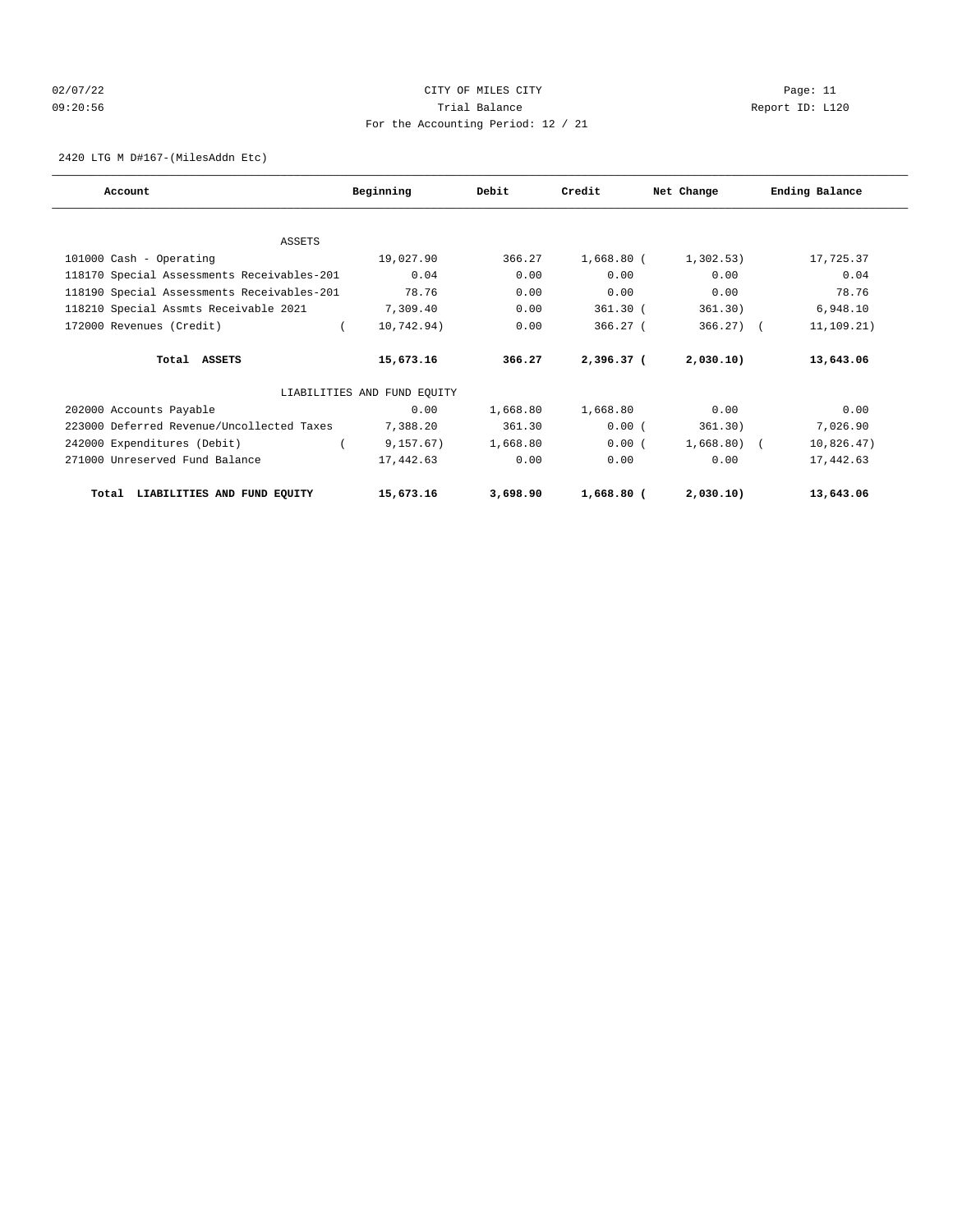# 02/07/22 Page: 12 09:20:56 Trial Balance Report ID: L120 For the Accounting Period: 12 / 21

2430 LTG M D#171-(Balsam Est)

| Account                                   | Beginning                   | Debit  | Credit     | Net Change | Ending Balance |
|-------------------------------------------|-----------------------------|--------|------------|------------|----------------|
|                                           |                             |        |            |            |                |
| <b>ASSETS</b>                             |                             |        |            |            |                |
| 101000 Cash - Operating                   | 4,546.91                    | 73.69  | 180.68 (   | 106.99)    | 4,439.92       |
| 118210 Special Assmts Receivable 2021     | 3,884.95                    | 0.00   | 72.57(     | 72.57)     | 3,812.38       |
| 172000 Revenues (Credit)                  | 5, 101.61)                  | 0.00   | $73.69$ (  | $73.69$ (  | 5, 175.30)     |
| Total ASSETS                              | 3,330.25                    | 73.69  | $326.94$ ( | 253.25)    | 3,077.00       |
|                                           | LIABILITIES AND FUND EQUITY |        |            |            |                |
| 202000 Accounts Payable                   | 0.00                        | 180.68 | 180.68     | 0.00       | 0.00           |
| 223000 Deferred Revenue/Uncollected Taxes | 3,884.95                    | 72.57  | 0.00(      | 72.57)     | 3,812.38       |
| 242000 Expenditures (Debit)               | 2, 194.49)                  | 180.68 | 0.00(      | 180.68) (  | 2,375.17)      |
| 271000 Unreserved Fund Balance            | 1,639.79                    | 0.00   | 0.00       | 0.00       | 1,639.79       |
| LIABILITIES AND FUND EQUITY<br>Total      | 3,330.25                    | 433.93 | 180.68 (   | 253.25)    | 3,077.00       |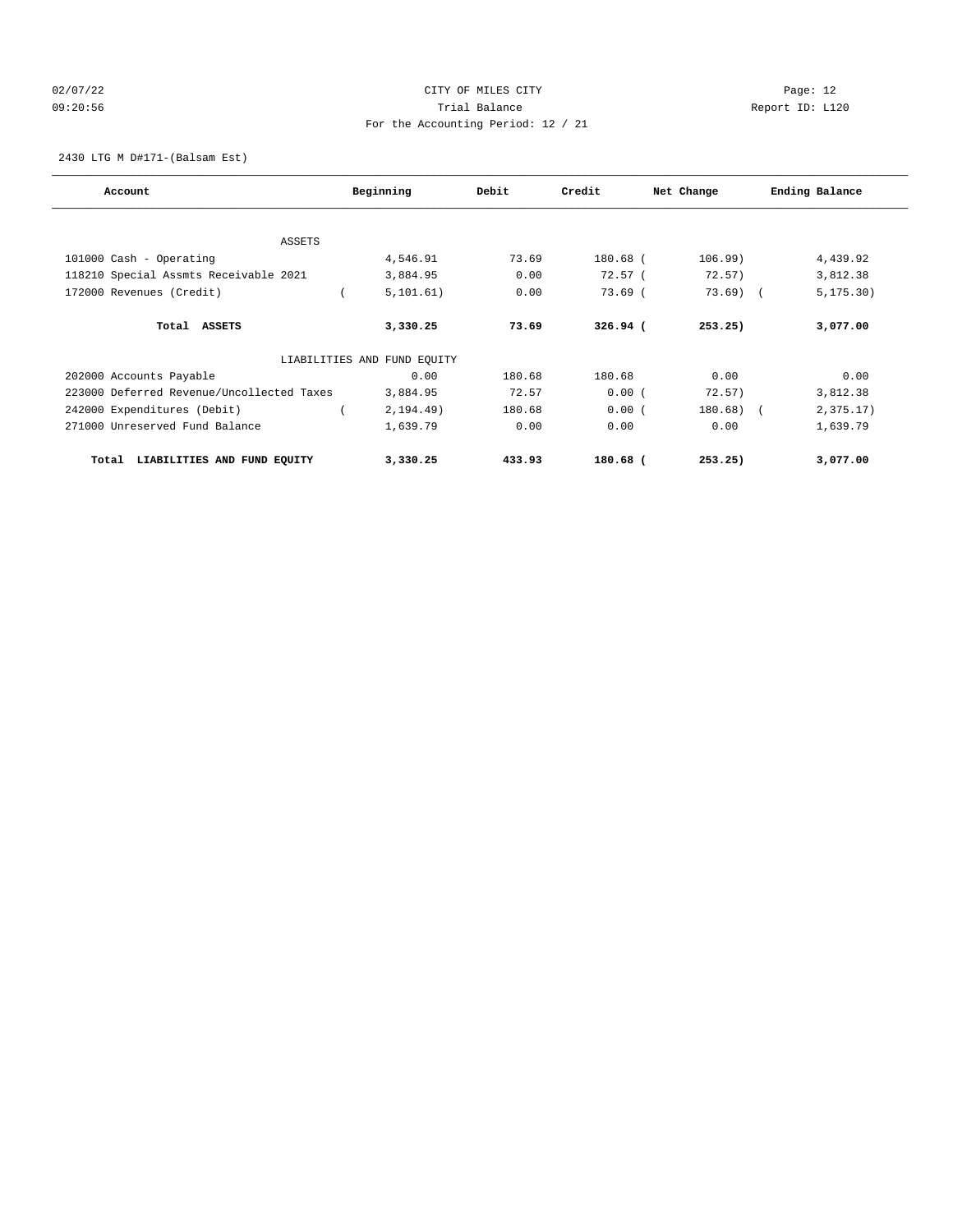# 02/07/22 Page: 13 09:20:56 Trial Balance Report ID: L120 For the Accounting Period: 12 / 21

2440 LTG M D#172-(Main Str)

| Account                                   | Beginning                   | Debit    | Credit       | Net Change   | Ending Balance |
|-------------------------------------------|-----------------------------|----------|--------------|--------------|----------------|
|                                           |                             |          |              |              |                |
| <b>ASSETS</b>                             |                             |          |              |              |                |
| 101000 Cash - Operating                   | 16,467.86                   | 986.13   | $1,415.68$ ( | 429.55)      | 16,038.31      |
| 118210 Special Assmts Receivable 2021     | 12,825.82                   | 0.00     | 978.70 (     | 978.70)      | 11,847.12      |
| 172000 Revenues (Credit)                  | 20,024.79)                  | 0.00     | 986.13 (     | $986.13$ (   | 21,010.92)     |
| Total ASSETS                              | 9,268.89                    | 986.13   | $3,380.51$ ( | 2,394.38)    | 6,874.51       |
|                                           | LIABILITIES AND FUND EQUITY |          |              |              |                |
| 202000 Accounts Payable                   | 0.00                        | 1,415.68 | 1,415.68     | 0.00         | 0.00           |
| 223000 Deferred Revenue/Uncollected Taxes | 12,825.82                   | 978.70   | 0.00(        | 978.70)      | 11,847.12      |
| 242000 Expenditures (Debit)               | 15,805.44)                  | 1,415.68 | 0.00(        | $1,415.68$ ( | 17,221.12)     |
| 271000 Unreserved Fund Balance            | 12,248.51                   | 0.00     | 0.00         | 0.00         | 12,248.51      |
| LIABILITIES AND FUND EQUITY<br>Total      | 9,268.89                    | 3,810.06 | 1,415.68 (   | 2,394.38)    | 6,874.51       |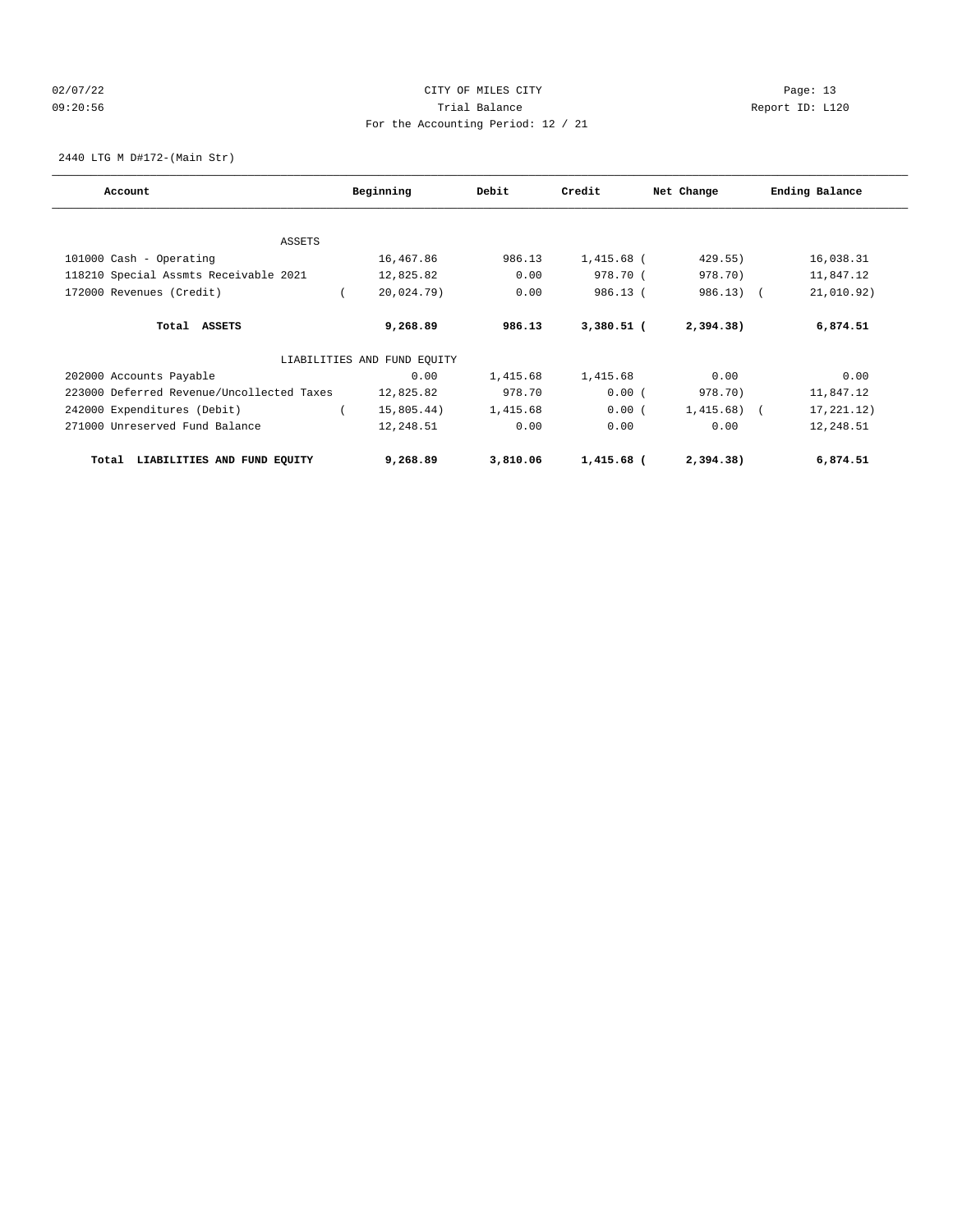# 02/07/22 Page: 14 09:20:56 Trial Balance Report ID: L120 For the Accounting Period: 12 / 21

2450 LTG M D#195-(SG-Trico)

| Account                                   | Beginning                   | Debit    | Credit     | Net Change  | Ending Balance |
|-------------------------------------------|-----------------------------|----------|------------|-------------|----------------|
|                                           |                             |          |            |             |                |
| <b>ASSETS</b>                             |                             |          |            |             |                |
| 101000 Cash - Operating                   | 1,610.63                    | 94.74    | $525.00$ ( | $430.26$ )  | 1,180.37       |
| 118210 Special Assmts Receivable 2021     | 3,024.48                    | 0.00     | $94.02$ (  | 94.02)      | 2,930.46       |
| 172000 Revenues (Credit)                  | 4, 149.01)                  | 0.00     | 94.74 (    | 94.74) (    | 4,243.75)      |
| Total ASSETS                              | 486.10                      | 94.74    | 713.76 (   | $619.02)$ ( | 132.92)        |
|                                           | LIABILITIES AND FUND EQUITY |          |            |             |                |
| 202000 Accounts Payable                   | 0.00                        | 525.00   | 525.00     | 0.00        | 0.00           |
| 223000 Deferred Revenue/Uncollected Taxes | 3,024.48                    | 94.02    | 0.00(      | 94.02)      | 2,930.46       |
| 242000 Expenditures (Debit)               | $3,703.86$ )                | 525.00   | 0.00(      | $525.00$ (  | 4,228.86)      |
| 271000 Unreserved Fund Balance            | 1,165.48                    | 0.00     | 0.00       | 0.00        | 1,165.48       |
| LIABILITIES AND FUND EQUITY<br>Total      | 486.10                      | 1,144.02 | $525.00$ ( | $619.02)$ ( | 132.92)        |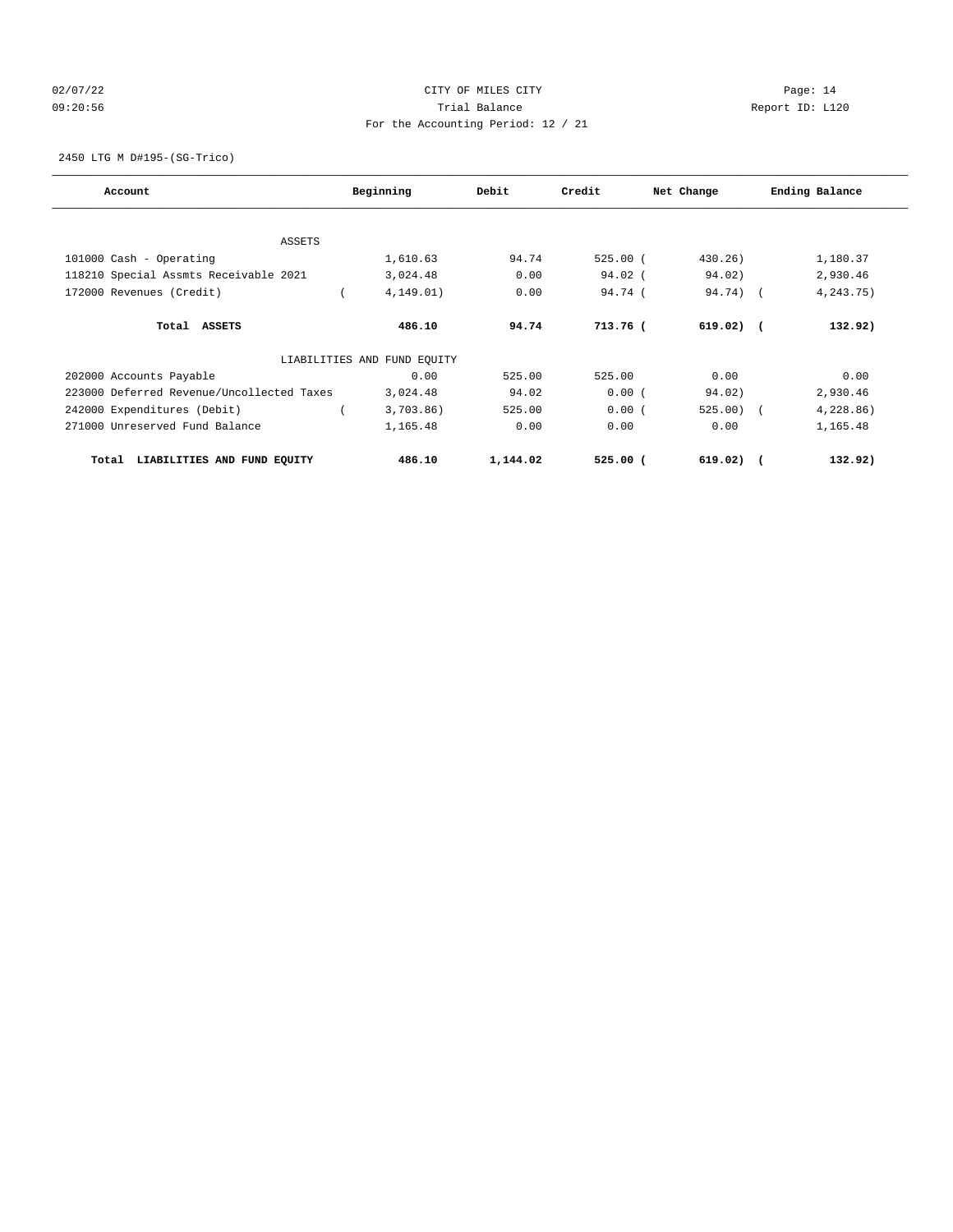# 02/07/22 Page: 15 09:20:56 Trial Balance Report ID: L120 For the Accounting Period: 12 / 21

2470 LTG M D#202-(SG-MDU&NV)

| Account                                   | Beginning                   | Debit    | Credit     | Net Change  | Ending Balance |
|-------------------------------------------|-----------------------------|----------|------------|-------------|----------------|
|                                           |                             |          |            |             |                |
| <b>ASSETS</b>                             |                             |          |            |             |                |
| 101000 Cash - Operating                   | 4,692.55                    | 101.88   | 453.26 (   | 351.38)     | 4,341.17       |
| 118210 Special Assmts Receivable 2021     | 2,396.80                    | 0.00     | $100.60$ ( | 100.60)     | 2,296.20       |
| 172000 Revenues (Credit)                  | 3,301.77)                   | 0.00     | $101.88$ ( | $101.88)$ ( | 3,403.65)      |
| Total ASSETS                              | 3,787.58                    | 101.88   | 655.74 (   | 553.86)     | 3,233.72       |
|                                           | LIABILITIES AND FUND EQUITY |          |            |             |                |
| 202000 Accounts Payable                   | 0.00                        | 453.26   | 453.26     | 0.00        | 0.00           |
| 223000 Deferred Revenue/Uncollected Taxes | 2,396.80                    | 100.60   | 0.00(      | 100.60)     | 2,296.20       |
| 242000 Expenditures (Debit)               | 3,290.16)                   | 453.26   | 0.00(      | 453.26) (   | 3,743.42)      |
| 271000 Unreserved Fund Balance            | 4,680.94                    | 0.00     | 0.00       | 0.00        | 4,680.94       |
| LIABILITIES AND FUND EQUITY<br>Total      | 3,787.58                    | 1,007.12 | $453.26$ ( | 553.86)     | 3,233.72       |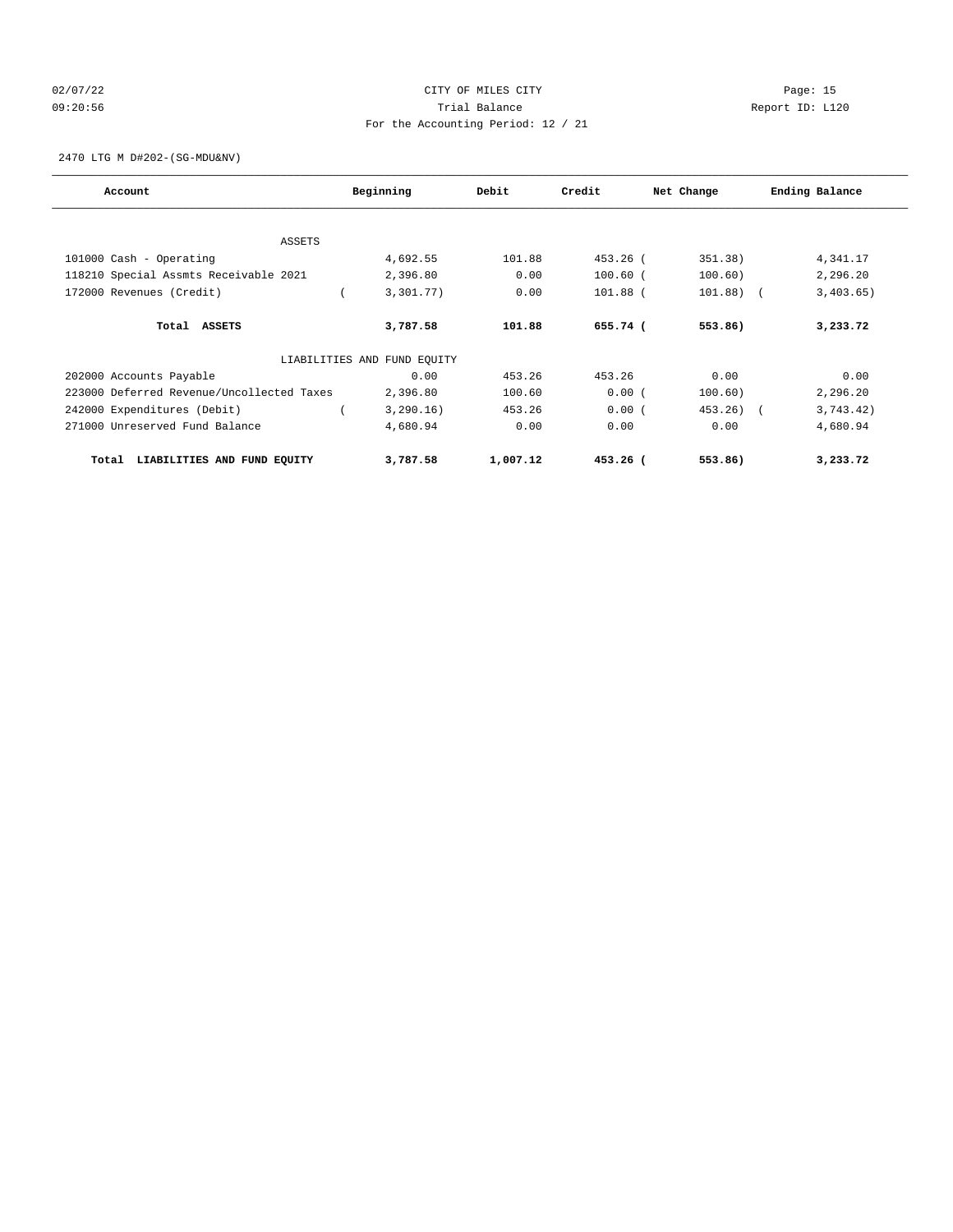# 02/07/22 Page: 16 09:20:56 Trial Balance Report ID: L120 For the Accounting Period: 12 / 21

### 2480 LTG M M#173-(Milestown Estates)

| Account                                   | Beginning                   | Debit  | Credit    | Net Change  | Ending Balance |
|-------------------------------------------|-----------------------------|--------|-----------|-------------|----------------|
|                                           |                             |        |           |             |                |
| <b>ASSETS</b>                             |                             |        |           |             |                |
| 101000 Cash - Operating                   | 2,463.05                    | 383.93 | 33.65     | 350.28      | 2,813.33       |
| 118210 Special Assmts Receivable 2021     | 1,009.92                    | 0.00   | 381.71 (  | 381.71)     | 628.21         |
| 172000 Revenues (Credit)                  | 2,464.21)                   | 0.00   | 383.93 (  | $383.93)$ ( | 2,848.14)      |
| Total ASSETS                              | 1,008.76                    | 383.93 | 799.29 (  | 415.36)     | 593.40         |
|                                           | LIABILITIES AND FUND EQUITY |        |           |             |                |
| 202000 Accounts Payable                   | 0.00                        | 33.65  | 33.65     | 0.00        | 0.00           |
| 223000 Deferred Revenue/Uncollected Taxes | 1,009.92                    | 381.71 | 0.00(     | 381.71)     | 628.21         |
| 242000 Expenditures (Debit)               | 1,674.06)                   | 33.65  | 0.00(     | $33.65)$ (  | 1,707.71)      |
| 271000 Unreserved Fund Balance            | 1,672.90                    | 0.00   | 0.00      | 0.00        | 1,672.90       |
| LIABILITIES AND FUND EQUITY<br>Total      | 1,008.76                    | 449.01 | $33.65$ ( | 415.36)     | 593.40         |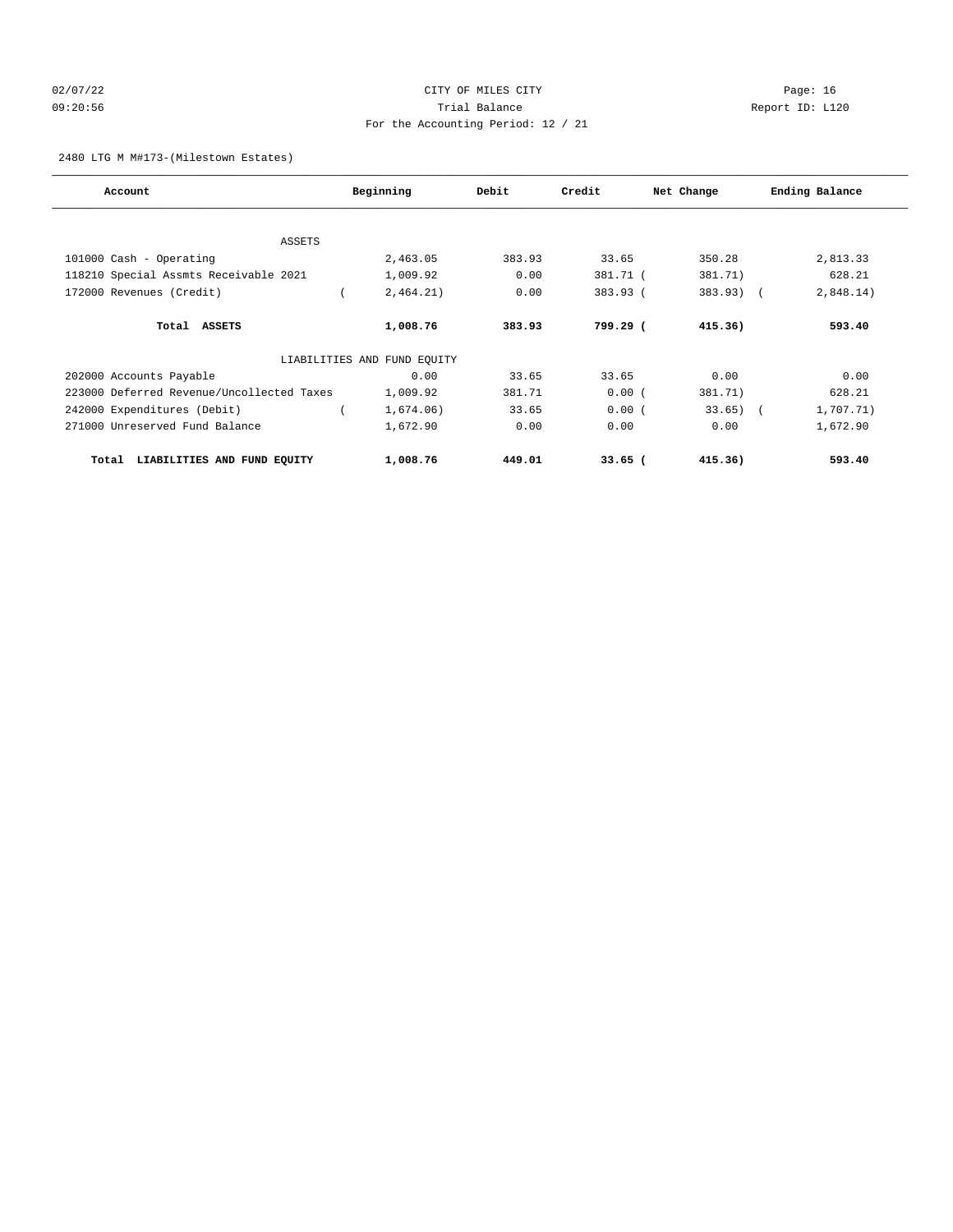# 02/07/22 Page: 17 CITY OF MILES CITY CONTROL Page: 17 09:20:56 Trial Balance Report ID: L120 For the Accounting Period: 12 / 21

2510 STR MAINT DIST #204

| Account                                    | Beginning                   | Debit      | Credit         | Net Change       | Ending Balance  |
|--------------------------------------------|-----------------------------|------------|----------------|------------------|-----------------|
|                                            |                             |            |                |                  |                 |
| <b>ASSETS</b>                              |                             |            |                |                  |                 |
| 101000 Cash - Operating                    | 1,154,113.77                | 120,451.74 | 69,590.14      | 50,861.60        | 1,204,975.37    |
| 118130 Special Assessments Receivable 2013 | 32.59                       | 0.00       | 0.00           | 0.00             | 32.59           |
| 118140 Special Assessments Receivables-201 | 31.99                       | 0.00       | 0.00           | 0.00             | 31.99           |
| 118150 Special Assessments Receivables-201 | 34.52                       | 0.00       | 0.00           | 0.00             | 34.52           |
| 118160 Special Assessments Receivables-201 | 38.92                       | 0.00       | 0.00           | 0.00             | 38.92           |
| 118170 Special Assessments Receivables-201 | 477.07                      | 0.00       | $176.42$ (     | 176.42)          | 300.65          |
| 118180 Special Assessments Received-2018   | 1,725.06                    | 0.00       | 352.65 (       | 352.65)          | 1,372.41        |
| 118190 Special Assessments Receivables-201 | 4,096.24                    | 0.00       | 380.34 (       | 380.34)          | 3,715.90        |
| 118200 Special Assmts Receivable 2000      | 5,309.51                    | 0.00       | 0.00           | 0.00             | 5,309.51        |
| 118210 Special Assmts Receivable 2021      | 863,573.89                  | 0.00       | $118,555.52$ ( | 118, 555.52)     | 745,018.37      |
| 172000 Revenues (Credit)                   | (1,036,711.85)              | 0.00       | 120,451.74 (   | $120, 451.74)$ ( | 1, 157, 163.59) |
| Total ASSETS                               | 992,721.71                  | 120,451.74 | 309,506.81 (   | 189,055.07)      | 803,666.64      |
|                                            | LIABILITIES AND FUND EQUITY |            |                |                  |                 |
| 202000 Accounts Payable                    | 0.00                        | 7,533.53   | 7,533.53       | 0.00             | 0.00            |
| 211000 Due to Revolving Fund               | 0.00                        | 100,000.00 | 0.00(          | $100,000.00)$ (  | 100,000.00)     |
| 223000 Deferred Revenue/Uncollected Taxes  | 875, 319.80                 | 119,464.93 | 0.00(          | 119,464.93)      | 755,854.87      |
| 242000 Expenditures (Debit)                | 371,182.06)                 | 69,590.14  | 100,000.00     | 30,409.86        | 340,772.20)     |
| 271000 Unreserved Fund Balance             | 488,583.97                  | 0.00       | 0.00           | 0.00             | 488,583.97      |
| Total LIABILITIES AND FUND EQUITY          | 992,721.71                  | 296,588.60 | 107,533.53 (   | 189,055.07)      | 803,666.64      |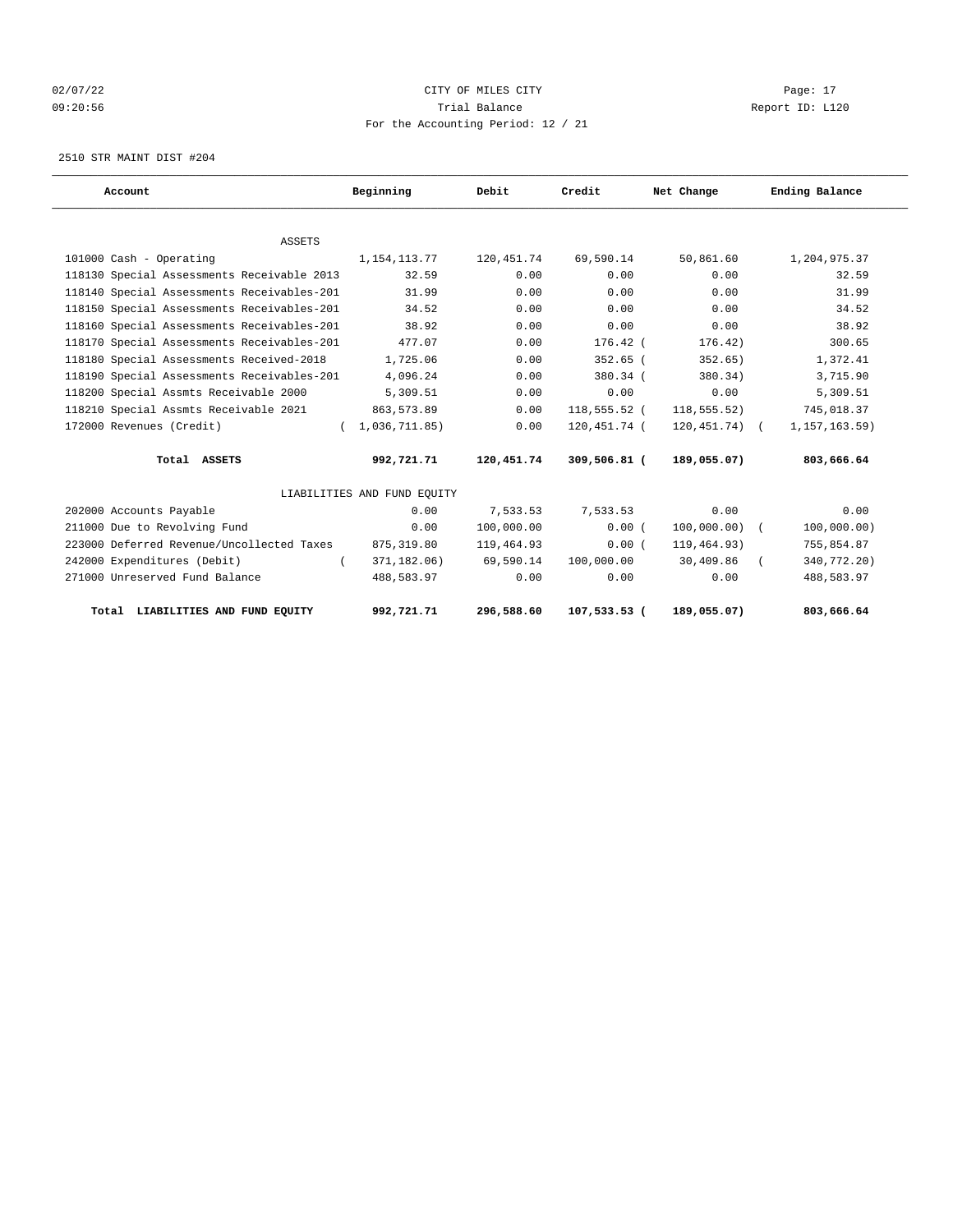# 02/07/22 Page: 18 09:20:56 Trial Balance Report ID: L120 For the Accounting Period: 12 / 21

2520 STR MAINT DIST #205

| Account                                    | Beginning                   | Debit     | Credit       | Net Change      | Ending Balance |
|--------------------------------------------|-----------------------------|-----------|--------------|-----------------|----------------|
|                                            |                             |           |              |                 |                |
| <b>ASSETS</b>                              |                             |           |              |                 |                |
| 101000 Cash - Operating                    | 329, 454.24                 | 15,936.96 | 22,337.75 (  | 6,400.79)       | 323,053.45     |
| 118140 Special Assessments Receivables-201 | 214.50                      | 0.00      | 0.00         | 0.00            | 214.50         |
| 118150 Special Assessments Receivables-201 | 210.08                      | 0.00      | 0.00         | 0.00            | 210.08         |
| 118160 Special Assessments Receivables-201 | 317.14                      | 0.00      | 0.00         | 0.00            | 317.14         |
| 118170 Special Assessments Receivables-201 | 860.24                      | 0.00      | 0.00         | 0.00            | 860.24         |
| 118180 Special Assessments Received-2018   | 2,296.27                    | 0.00      | 0.00         | 0.00            | 2,296.27       |
| 118190 Special Assessments Receivables-201 | 927.67                      | 0.00      | 0.00         | 0.00            | 927.67         |
| 118200 Special Assmts Receivable 2000      | 2,080.60                    | 0.00      | 0.00         | 0.00            | 2,080.60       |
| 118210 Special Assmts Receivable 2021      | 116,844.98                  | 0.00      | 15,806.04 (  | 15,806.04)      | 101,038.94     |
| 172000 Revenues (Credit)<br>$\left($       | 157,096.56)                 | 0.00      | 15,936.96 (  | $15,936.96)$ (  | 173,033.52)    |
| Total ASSETS                               | 296,109.16                  | 15,936.96 | 54,080.75 (  | 38,143.79)      | 257,965.37     |
|                                            | LIABILITIES AND FUND EQUITY |           |              |                 |                |
| 202000 Accounts Payable                    | 0.00                        | 1,863.13  | 1,863.13     | 0.00            | 0.00           |
| 223000 Deferred Revenue/Uncollected Taxes  | 123,751.32                  | 15,806.04 | 0.00(        | 15,806.04)      | 107,945.28     |
| 242000 Expenditures (Debit)<br>$\left($    | 90, 415.13)                 | 22,337.75 | 0.00(        | $22,337.75$ ) ( | 112,752.88)    |
| 271000 Unreserved Fund Balance             | 262,772.97                  | 0.00      | 0.00         | 0.00            | 262,772.97     |
| Total LIABILITIES AND FUND EOUITY          | 296,109.16                  | 40,006.92 | $1,863.13$ ( | 38, 143. 79)    | 257,965.37     |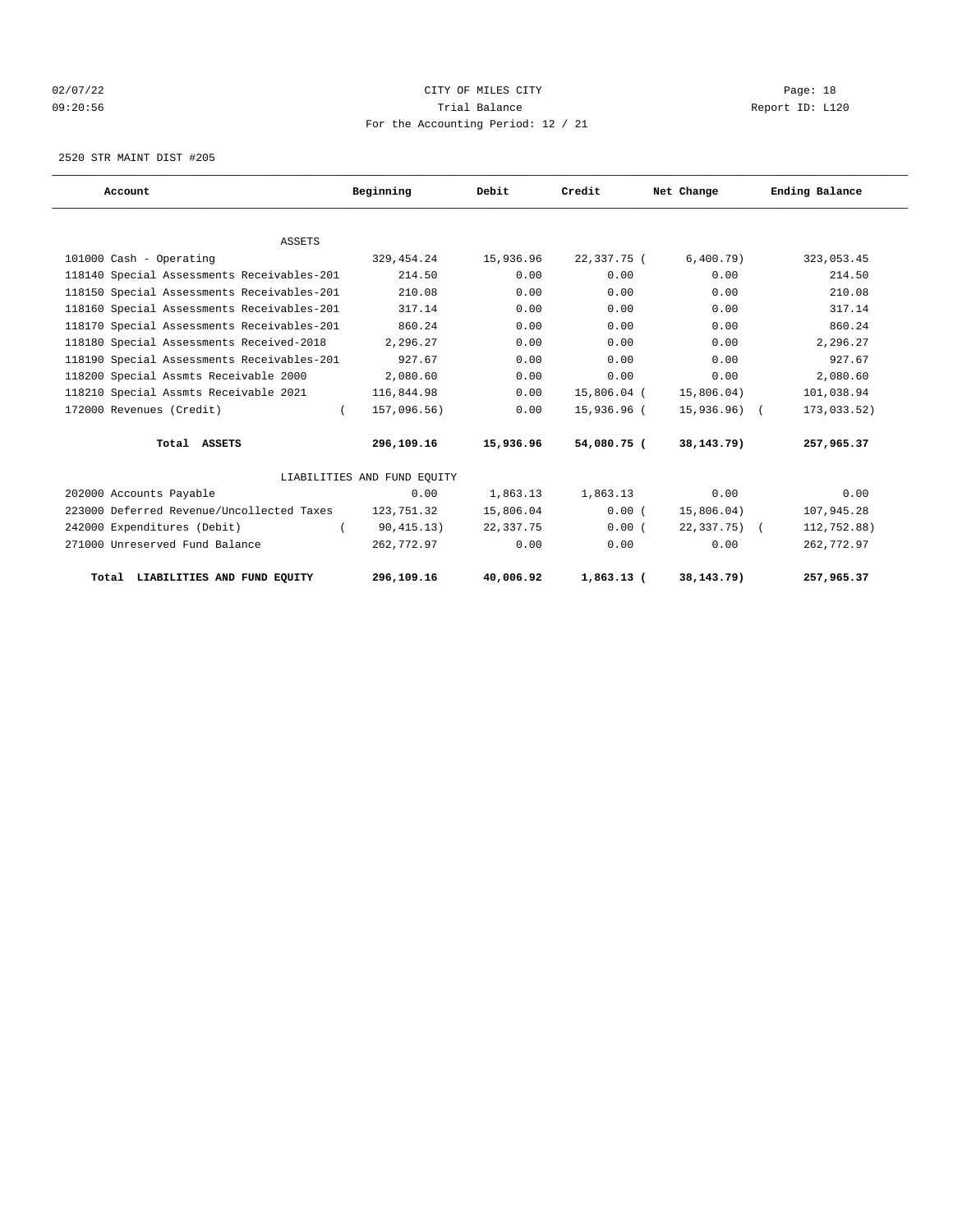# 02/07/22 Page: 19 09:20:56 Trial Balance Report ID: L120 For the Accounting Period: 12 / 21

### 2540 STR MAINT DIST#207-(MILESTOWN ESTATES)

| Account                                   | Beginning                   | Debit    | Credit     | Net Change |            | Ending Balance |
|-------------------------------------------|-----------------------------|----------|------------|------------|------------|----------------|
|                                           |                             |          |            |            |            |                |
| <b>ASSETS</b>                             |                             |          |            |            |            |                |
| 101000 Cash - Operating                   | 6,249.72                    | 598.62   | 495.27     | 103.35     |            | 6,353.07       |
| 118210 Special Assmts Receivable 2021     | 1,568.97                    | 0.00     | 592.99 (   | 592.99)    |            | 975.98         |
| 172000 Revenues (Credit)                  | 4,074.53)                   | 0.00     | $598.62$ ( | 598.62     | $\sqrt{2}$ | 4,673.15)      |
| Total ASSETS                              | 3,744.16                    | 598.62   | 1,686.88 ( | 1,088.26)  |            | 2,655.90       |
|                                           | LIABILITIES AND FUND EQUITY |          |            |            |            |                |
| 202000 Accounts Payable                   | 0.00                        | 0.09     | 0.09       | 0.00       |            | 0.00           |
| 223000 Deferred Revenue/Uncollected Taxes | 1,568.97                    | 592.99   | 0.00(      | 592.99)    |            | 975.98         |
| 242000 Expenditures (Debit)               | 2, 297.50)                  | 495.27   | 0.00(      | 495.27) (  |            | 2,792.77)      |
| 271000 Unreserved Fund Balance            | 4,472.69                    | 0.00     | 0.00       | 0.00       |            | 4,472.69       |
| LIABILITIES AND FUND EQUITY<br>Total      | 3,744.16                    | 1,088.35 | $0.09$ (   | 1,088.26)  |            | 2,655.90       |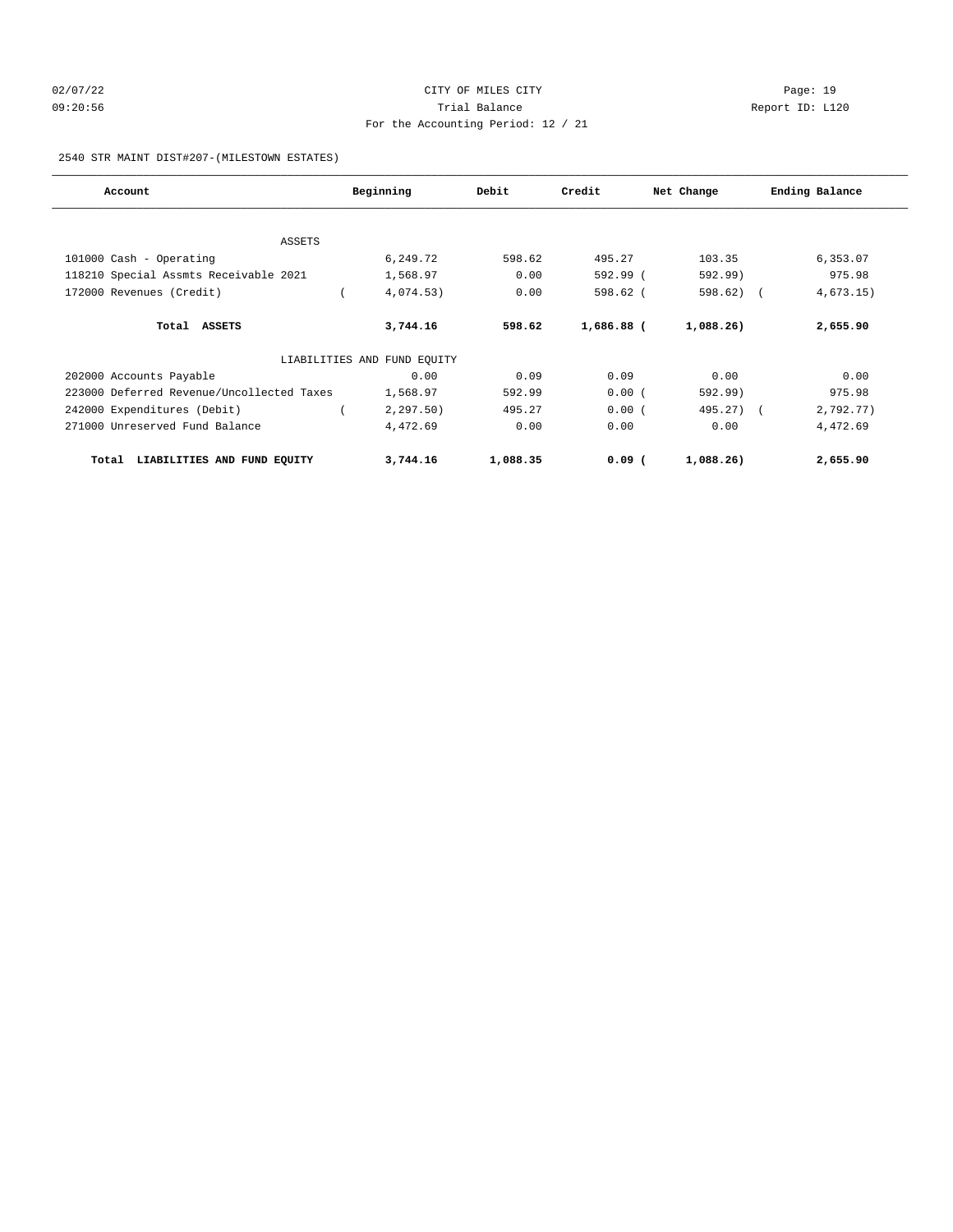# 02/07/22 Page: 20 09:20:56 Trial Balance Report ID: L120 For the Accounting Period: 12 / 21

### 2701 Fire Grants

| Account                              | Beginning                   | Debit | Credit | Net Change | Ending Balance |
|--------------------------------------|-----------------------------|-------|--------|------------|----------------|
| <b>ASSETS</b>                        |                             |       |        |            |                |
| 101000 Cash - Operating              | 6,460.70                    | 0.00  | 0.00   | 0.00       | 6,460.70       |
| Total ASSETS                         | 6,460.70                    | 0.00  | 0.00   | 0.00       | 6,460.70       |
|                                      | LIABILITIES AND FUND EQUITY |       |        |            |                |
| 271000 Unreserved Fund Balance       | 6,460.70                    | 0.00  | 0.00   | 0.00       | 6,460.70       |
| LIABILITIES AND FUND EQUITY<br>Total | 6,460.70                    | 0.00  | 0.00   | 0.00       | 6,460.70       |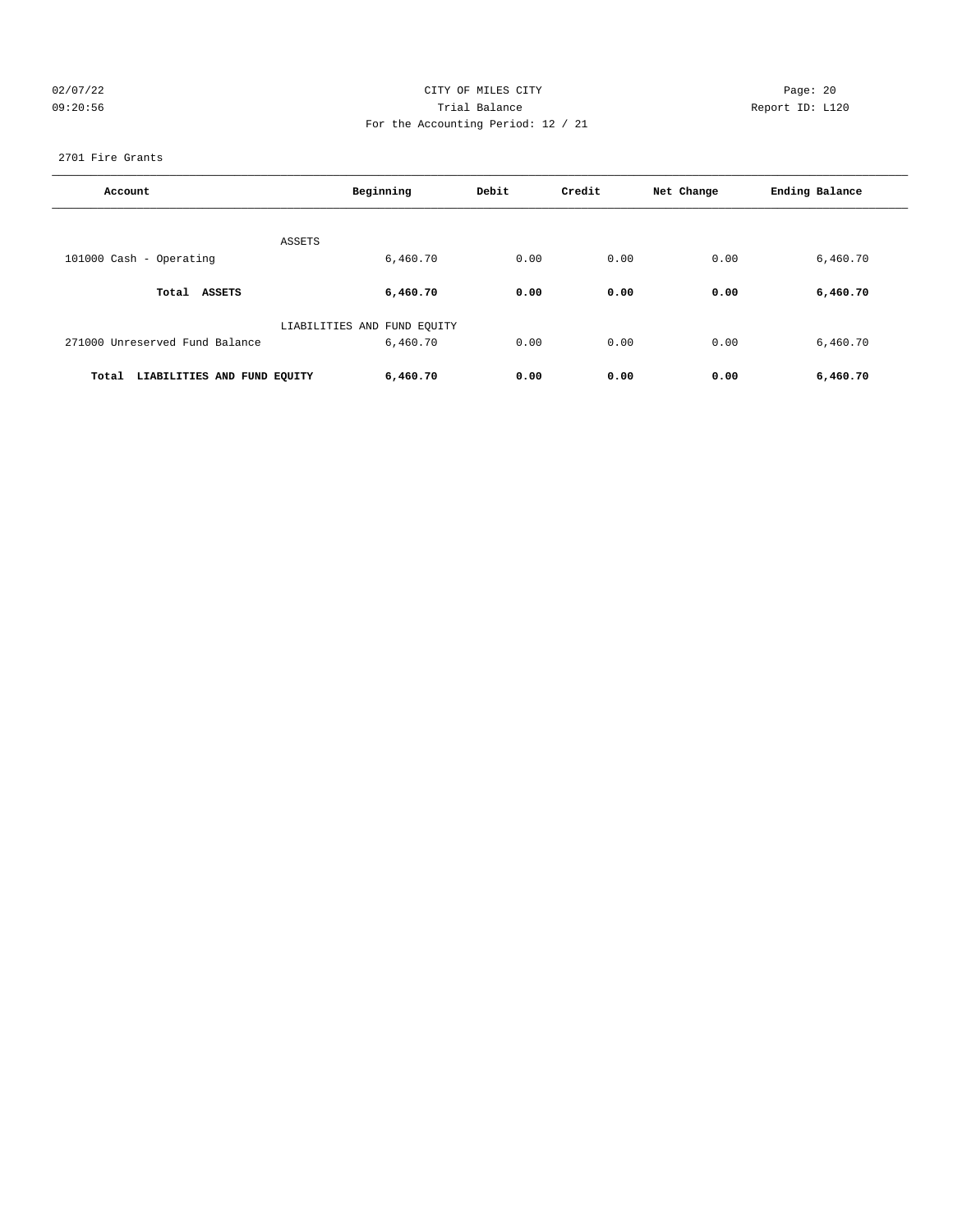# 02/07/22 Page: 21 CITY OF MILES CITY CONTROL Page: 21 09:20:56 Trial Balance Report ID: L120 For the Accounting Period: 12 / 21

2820 GAS TAX

| Account                              |        | Beginning                   | Debit  | Credit     | Net Change   | Ending Balance |
|--------------------------------------|--------|-----------------------------|--------|------------|--------------|----------------|
|                                      |        |                             |        |            |              |                |
|                                      | ASSETS |                             | 0.00   |            |              |                |
| 101000 Cash - Operating              |        | 69,022.98                   |        | $207.20$ ( | 207.20       | 68,815.78      |
| 172000 Revenues (Credit)             |        | 70,058.98)                  | 0.00   | 0.00       | 0.00         | 70,058.98)     |
| Total ASSETS                         |        | 1,036.00)                   | 0.00   | $207.20$ ( | $207.20$ (   | 1, 243.20)     |
|                                      |        | LIABILITIES AND FUND EQUITY |        |            |              |                |
| 242000 Expenditures (Debit)          |        | 1,036.00)                   | 207.20 | 0.00(      | $207.20$ ) ( | 1, 243.20      |
| LIABILITIES AND FUND EQUITY<br>Total |        | 1,036.00)                   | 207.20 | $0.00$ (   | $207.20$ (   | 1,243.20)      |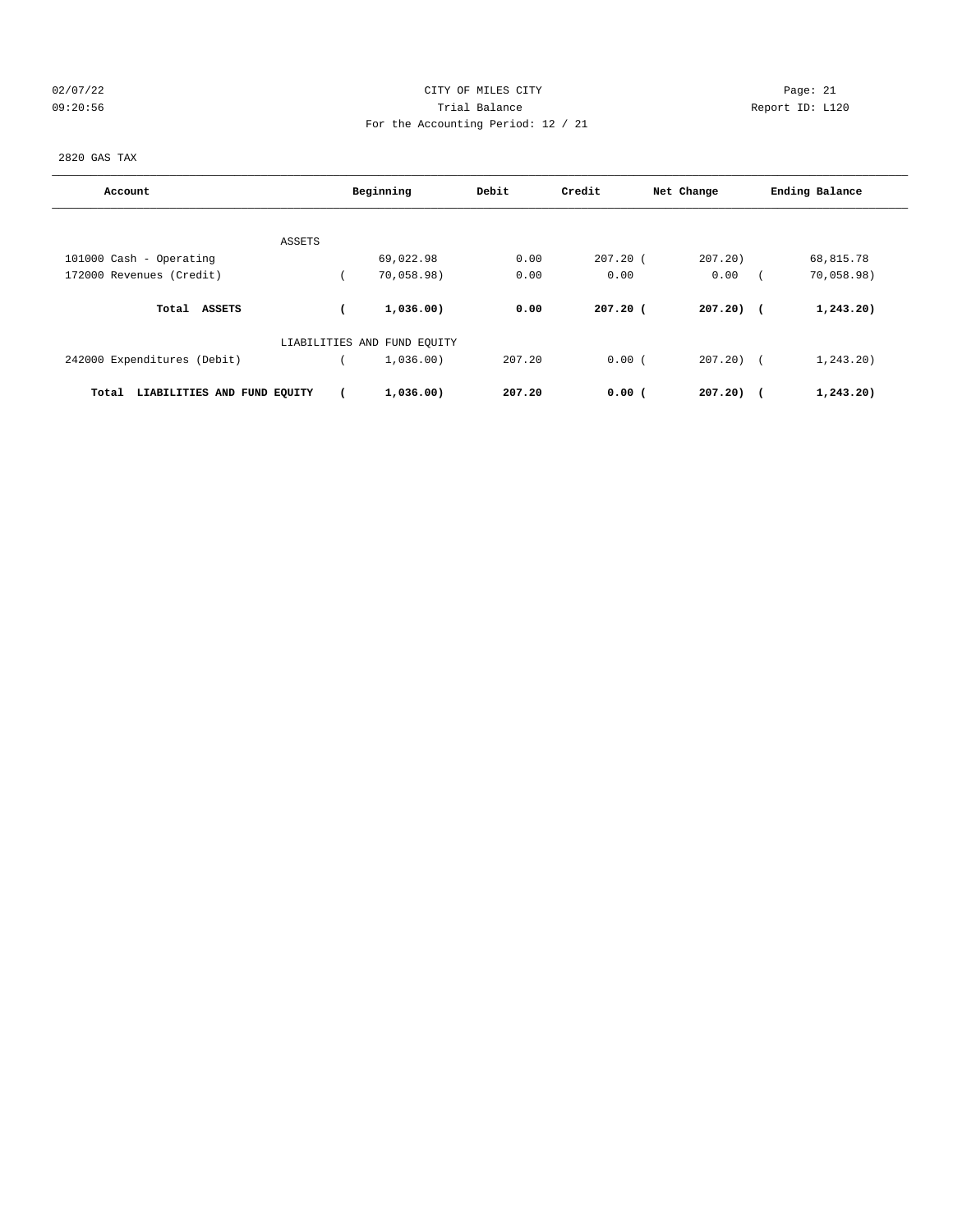# 02/07/22 Page: 22 09:20:56 Trial Balance Report ID: L120 For the Accounting Period: 12 / 21

2821 HB473- Fuel Tax

| Account                              | Beginning                   | Debit     | Credit        | Net Change | Ending Balance |
|--------------------------------------|-----------------------------|-----------|---------------|------------|----------------|
|                                      |                             |           |               |            |                |
| ASSETS                               |                             |           |               |            |                |
| 102131 Restricted Cash- HB473        | 195, 415.27                 | 10,000.00 | 0.00          | 10,000.00  | 205, 415.27    |
| 172000 Revenues (Credit)             | 0.00                        | 0.00      | $10,000.00$ ( | 10,000.00) | 10,000.00)     |
| Total ASSETS                         | 195,415.27                  | 10,000.00 | 10,000.00     | 0.00       | 195,415.27     |
|                                      | LIABILITIES AND FUND EQUITY |           |               |            |                |
| 271000 Unreserved Fund Balance       | 195, 415.27                 | 0.00      | 0.00          | 0.00       | 195, 415.27    |
| LIABILITIES AND FUND EQUITY<br>Total | 195,415.27                  | 0.00      | 0.00          | 0.00       | 195,415.27     |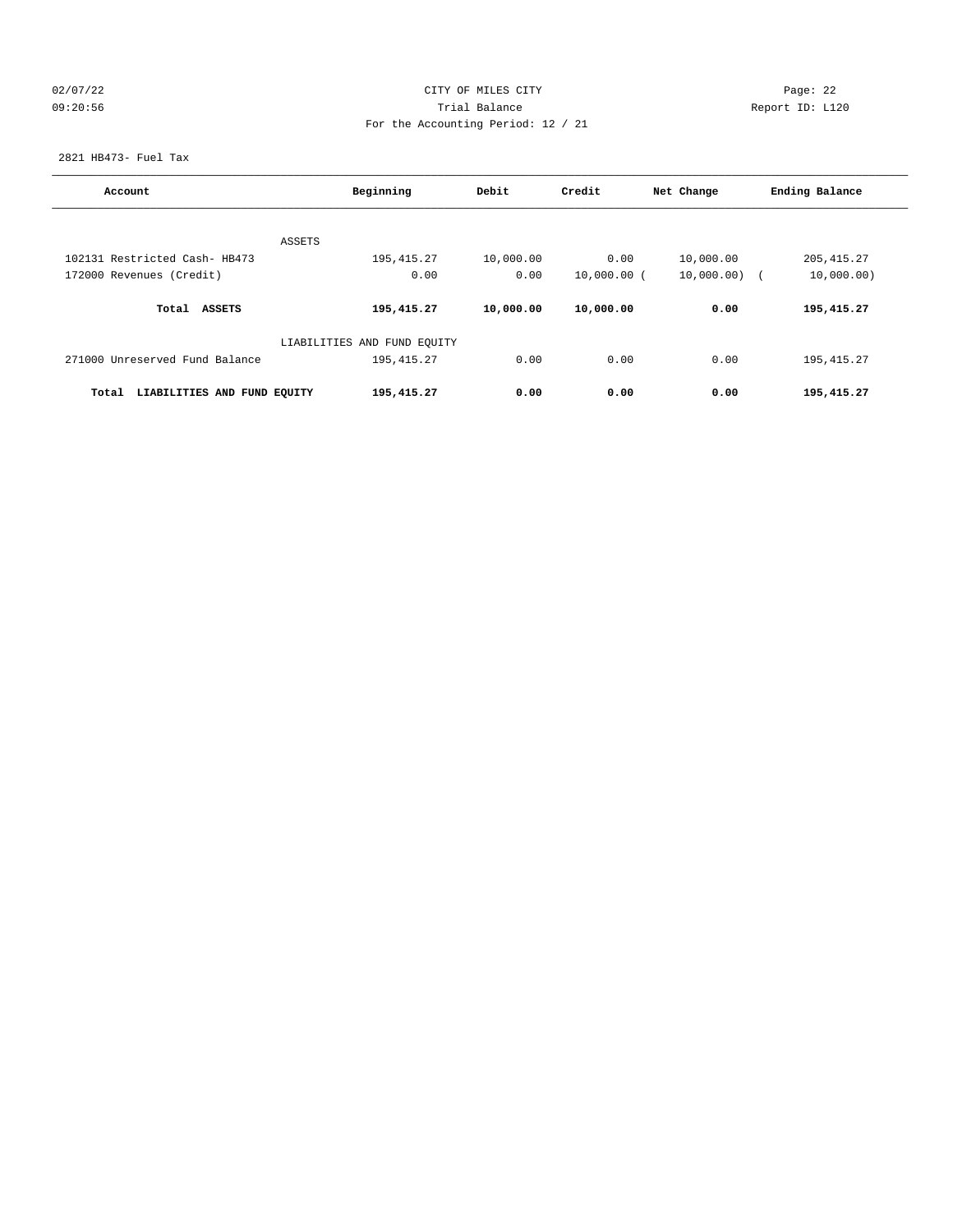# 02/07/22 Page: 23 09:20:56 Trial Balance Report ID: L120 For the Accounting Period: 12 / 21

2850 Southeastern Montana Dispatch-911

| Account                              |               | Beginning                   | Debit      | Credit       | Net Change     | Ending Balance |
|--------------------------------------|---------------|-----------------------------|------------|--------------|----------------|----------------|
|                                      |               |                             |            |              |                |                |
|                                      | <b>ASSETS</b> |                             |            |              |                |                |
| 101000 Cash - Operating              |               | 154, 237.84                 | 371,816.48 | 20,400.02    | 351, 416.46    | 505,654.30     |
| 172000 Revenues (Credit)             |               | 193, 425. 12)               | 0.00       | 371,816.48 ( | $371,816.48$ ( | 565, 241.60)   |
| Total ASSETS                         |               | 39,187.28)                  | 371,816.48 | 392,216.50 ( | $20,400.02)$ ( | 59,587.30)     |
|                                      |               | LIABILITIES AND FUND EQUITY |            |              |                |                |
| 202000 Accounts Payable              |               | 5,645.00                    | 5,476.77   | 5,476.77     | 0.00           | 5,645.00       |
| 242000 Expenditures (Debit)          |               | 146, 279. 31)               | 20,400.02  | 0.00(        | $20,400.02)$ ( | 166,679.33)    |
| 271000 Unreserved Fund Balance       |               | 101,447.03                  | 0.00       | 0.00         | 0.00           | 101,447.03     |
| LIABILITIES AND FUND EQUITY<br>Total |               | 39,187.28)                  | 25,876.79  | 5,476.77 (   | $20,400.02)$ ( | 59,587.30)     |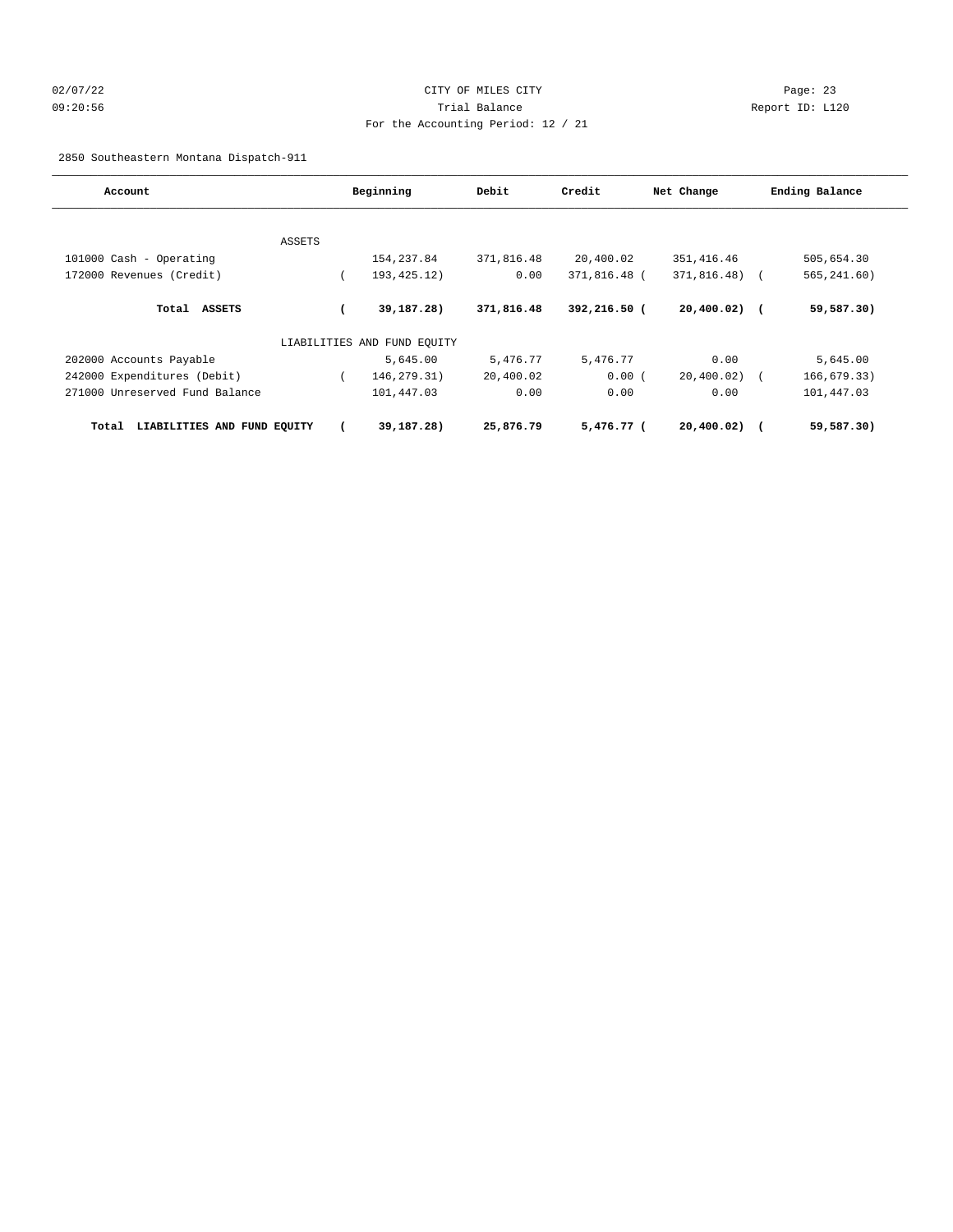# 02/07/22 Page: 24 09:20:56 Trial Balance Report ID: L120 For the Accounting Period: 12 / 21

#### 2880 LIBRARY GRANTS

| Account                                    | Beginning                   | Debit     | Credit        | Net Change    | Ending Balance |
|--------------------------------------------|-----------------------------|-----------|---------------|---------------|----------------|
|                                            |                             |           |               |               |                |
| <b>ASSETS</b>                              |                             |           |               |               |                |
| 101000 Cash - Operating                    | 237.47)                     | 1,295.00  | 0.00          | 1,295.00      | 1,057.53       |
| 101003 Cash - per capita                   | 22,528.91                   | 5,519.17  | 0.00          | 5,519.17      | 28,048.08      |
| 101020 Cash - Partners Program             | 27,284.64                   | 0.00      | $262.35$ (    | 262.35)       | 27,022.29      |
| 101021 Cash-One Time Endowments            | 1,784.09                    | 0.00      | 0.00          | 0.00          | 1,784.09       |
| 101030 Cash - Sagebrush Fed/Base Grant     | 20, 212.89                  | 4,806.01  | 0.00          | 4,806.01      | 25,018.90      |
| 101032 Cash- Library Board of Trustees Mul | 84,050.97                   | 0.00      | 0.00          | 0.00          | 84,050.97      |
| 172000 Revenues (Credit)                   | 29.03)                      | 0.00      | 11,620.18 (   | $11,620.18$ ( | 11,649.21)     |
| Total ASSETS                               | 155,595.00                  | 11,620.18 | $11,882.53$ ( | 262.35)       | 155,332.65     |
|                                            | LIABILITIES AND FUND EQUITY |           |               |               |                |
| 202000 Accounts Payable                    | 0.00                        | 262.35    | 262.35        | 0.00          | 0.00           |
| 242000 Expenditures (Debit)                | 940.50)                     | 262.35    | 0.00(         | 262.35)       | 1, 202.85)     |
| 271000 Unreserved Fund Balance             | 156,535.50                  | 0.00      | 0.00          | 0.00          | 156,535.50     |
| LIABILITIES AND FUND EQUITY<br>Total       | 155,595.00                  | 524.70    | $262.35$ (    | 262.35)       | 155,332.65     |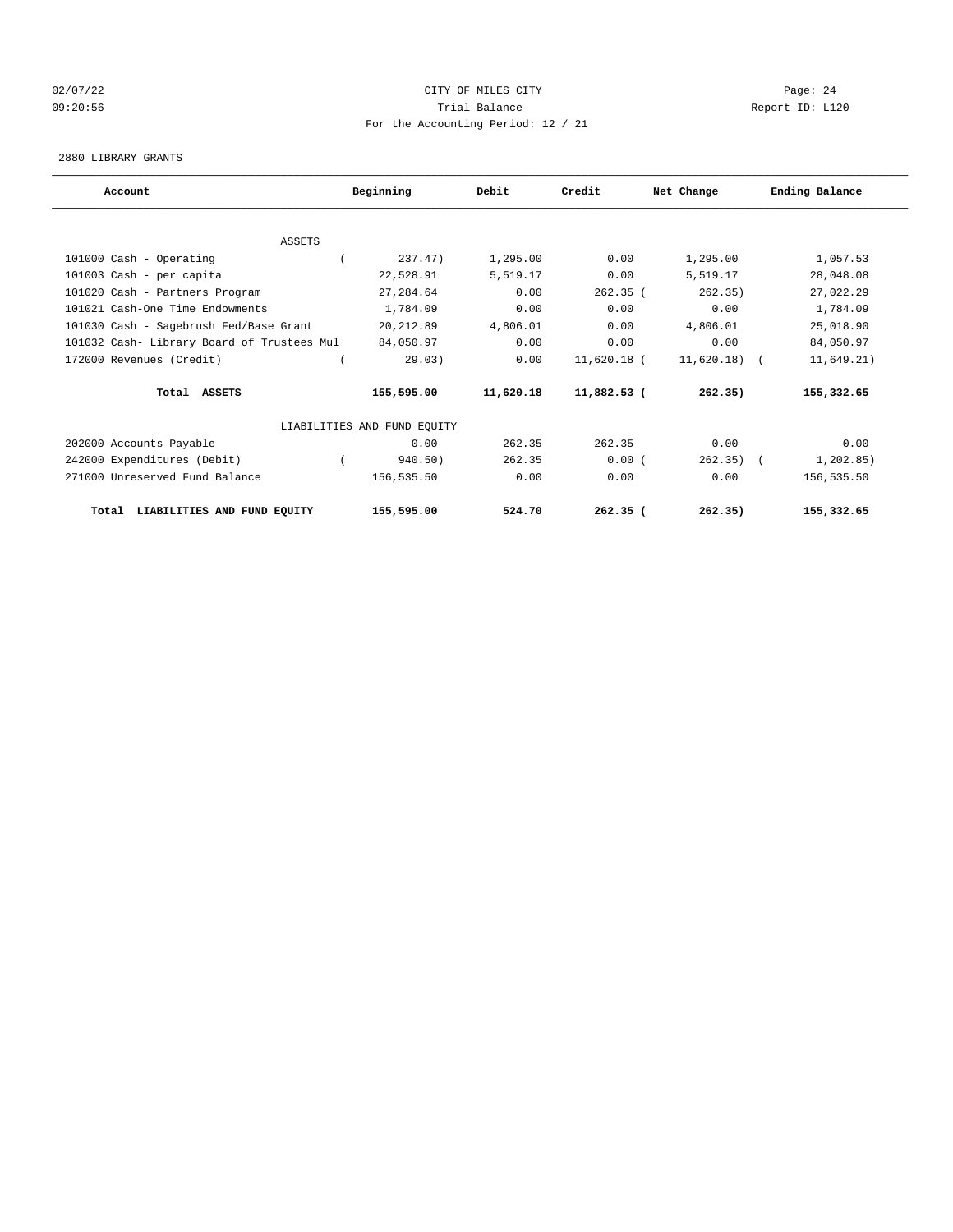# 02/07/22 Page: 25 09:20:56 Trial Balance Report ID: L120 For the Accounting Period: 12 / 21

2935 Historic Preservation

| Account                              |               | Beginning                   | Debit    | Credit       | Net Change | Ending Balance |
|--------------------------------------|---------------|-----------------------------|----------|--------------|------------|----------------|
|                                      |               |                             |          |              |            |                |
|                                      | <b>ASSETS</b> |                             |          |              |            |                |
| 101000 Cash - Operating              |               | 26,009.90                   | 3,000.00 | 7.84         | 2,992.16   | 29,002.06      |
| 172000 Revenues (Credit)             |               | 108.59)                     | 0.00     | $3,000.00$ ( | 3,000.00)  | 3,108.59)      |
| <b>ASSETS</b><br>Total               |               | 25,901.31                   | 3,000.00 | 3,007.84 (   | 7.84)      | 25,893.47      |
|                                      |               | LIABILITIES AND FUND EQUITY |          |              |            |                |
| 202000 Accounts Payable              |               | 0.00                        | 7.84     | 7.84         | 0.00       | 0.00           |
| 242000 Expenditures (Debit)          |               | 1,802.99)                   | 7.84     | 0.00(        | 7.84)      | 1,810.83)      |
| 271000 Unreserved Fund Balance       |               | 27,704.30                   | 0.00     | 0.00         | 0.00       | 27,704.30      |
| LIABILITIES AND FUND EQUITY<br>Total |               | 25,901.31                   | 15.68    | $7.84$ (     | 7.84)      | 25,893.47      |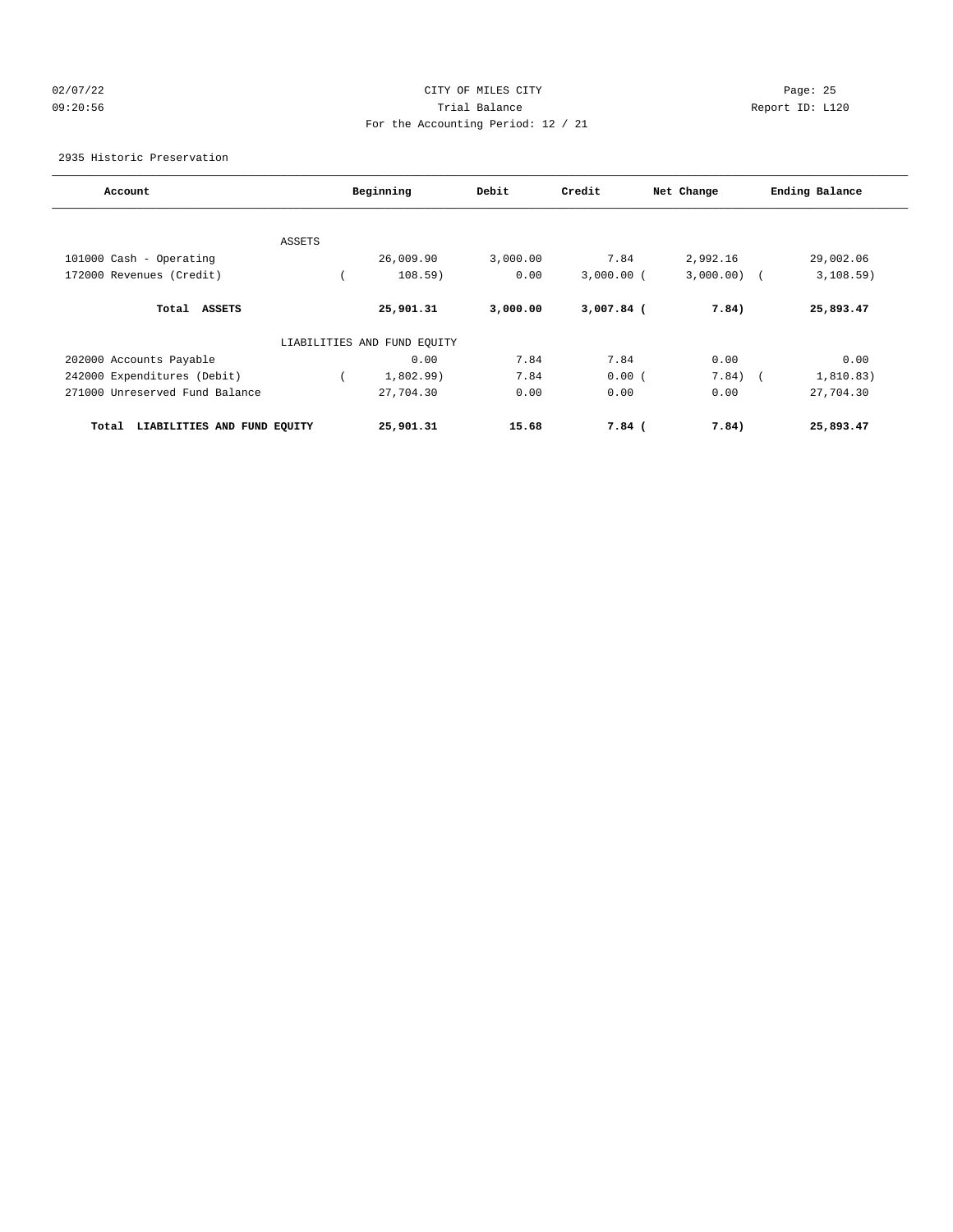# 02/07/22 Page: 26 09:20:56 Trial Balance Report ID: L120 For the Accounting Period: 12 / 21

2985 RETIRED SENIOR VOLUNTEER PROG (RSVP)

| Account                                    | Beginning                   | Debit    | Credit        | Net Change   | Ending Balance |
|--------------------------------------------|-----------------------------|----------|---------------|--------------|----------------|
|                                            |                             |          |               |              |                |
| ASSETS                                     |                             |          |               |              |                |
| 101000 Cash - Operating                    | 16, 520.04)                 | 6,410.24 | $6,663.75$ (  | 253.51)      | 16, 773.55)    |
| 101004 RSVP Non-Federal Cash Operating-Cus | 5,547.47                    | 1,665.00 | 552.34        | 1,112.66     | 6,660.13       |
| 101008 RSVP- Custer Excess                 | 18,528.61                   | 0.00     | 0.00          | 0.00         | 18,528.61      |
| 103100 Petty Cash-                         | 200.00                      | 0.00     | 0.00          | 0.00         | 200.00         |
| 172000 Revenues (Credit)                   | 30, 815.80)                 | 0.00     | 8,075.24 (    | 8,075.24)    | 38,891.04)     |
| Total ASSETS                               | 23,059.76)                  | 8,075.24 | $15,291.33$ ( | $7,216.09$ ( | 30, 275.85)    |
|                                            | LIABILITIES AND FUND EQUITY |          |               |              |                |
| 202000 Accounts Payable                    | 0.00                        | 676.97   | 676.97        | 0.00         | 0.00           |
| 242000 Expenditures (Debit)                | 44,815.42)                  | 7,299.51 | $83.42$ (     | 7,216.09)    | 52,031.51)     |
| 271000 Unreserved Fund Balance             | 21,755.66                   | 0.00     | 0.00          | 0.00         | 21,755.66      |
| LIABILITIES AND FUND EQUITY<br>Total       | 23,059.76)                  | 7,976.48 | $760.39$ (    | 7,216.09)    | 30,275.85)     |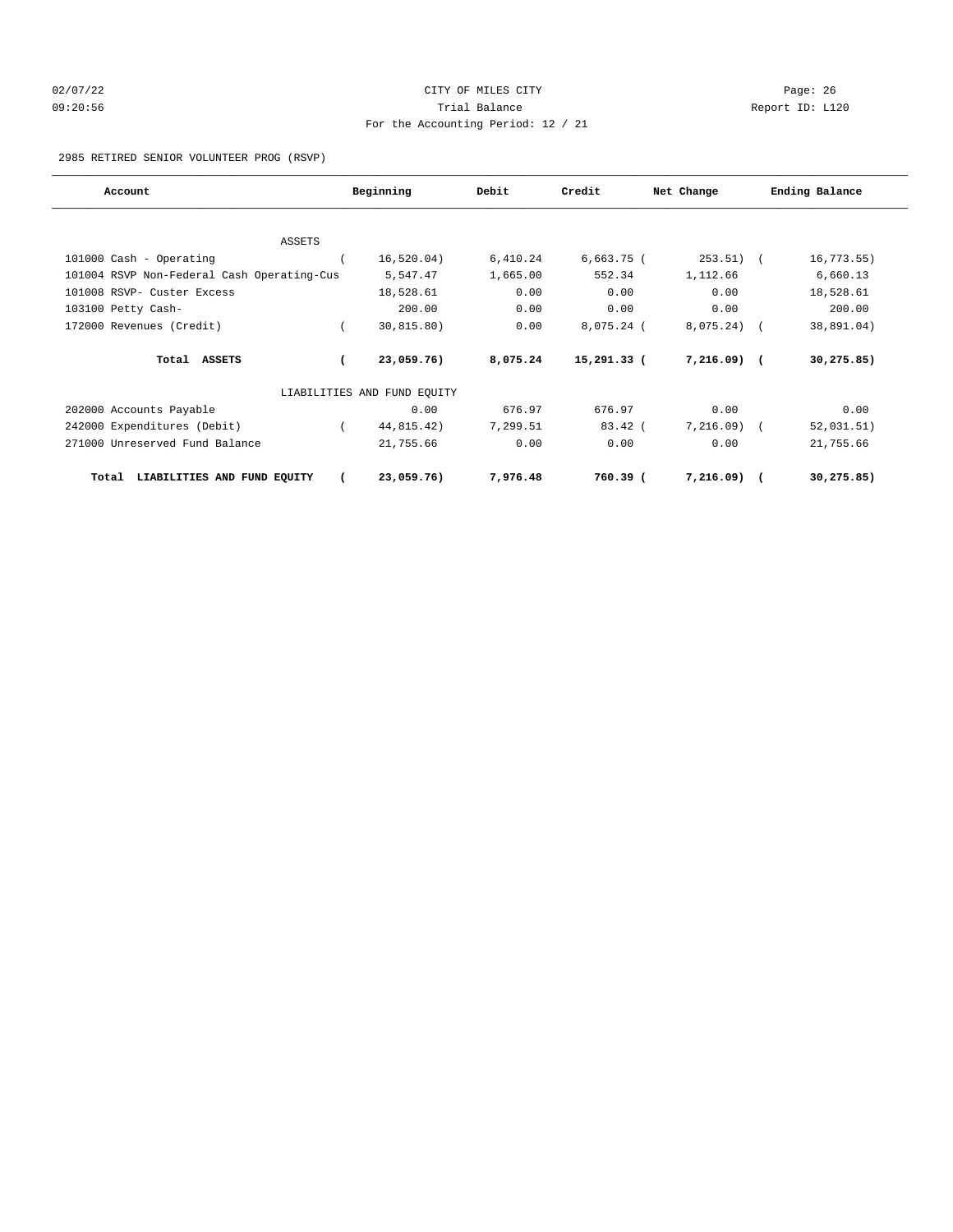# 02/07/22 Page: 27 09:20:56 Trial Balance Report ID: L120 For the Accounting Period: 12 / 21

2991 Federal Recovery Funds

| Account                              | Beginning                   | Debit | Credit | Net Change | Ending Balance |
|--------------------------------------|-----------------------------|-------|--------|------------|----------------|
| ASSETS                               |                             |       |        |            |                |
| 101000 Cash - Operating              | 1,057,447.07                | 0.00  | 0.00   | 0.00       | 1,057,447.07   |
| 172000 Revenues (Credit)             | 3, 174.50)                  | 0.00  | 0.00   | 0.00       | 3, 174.50)     |
| Total ASSETS                         | 1,054,272.57                | 0.00  | 0.00   | 0.00       | 1,054,272.57   |
|                                      | LIABILITIES AND FUND EQUITY |       |        |            |                |
| 223800 Deferred Revenue-Other        | 1,055,475.28                | 0.00  | 0.00   | 0.00       | 1,055,475.28   |
| 242000 Expenditures (Debit)          | 1,202.71)                   | 0.00  | 0.00   | 0.00       | 1,202.71)      |
| LIABILITIES AND FUND EQUITY<br>Total | 1,054,272.57                | 0.00  | 0.00   | 0.00       | 1,054,272.57   |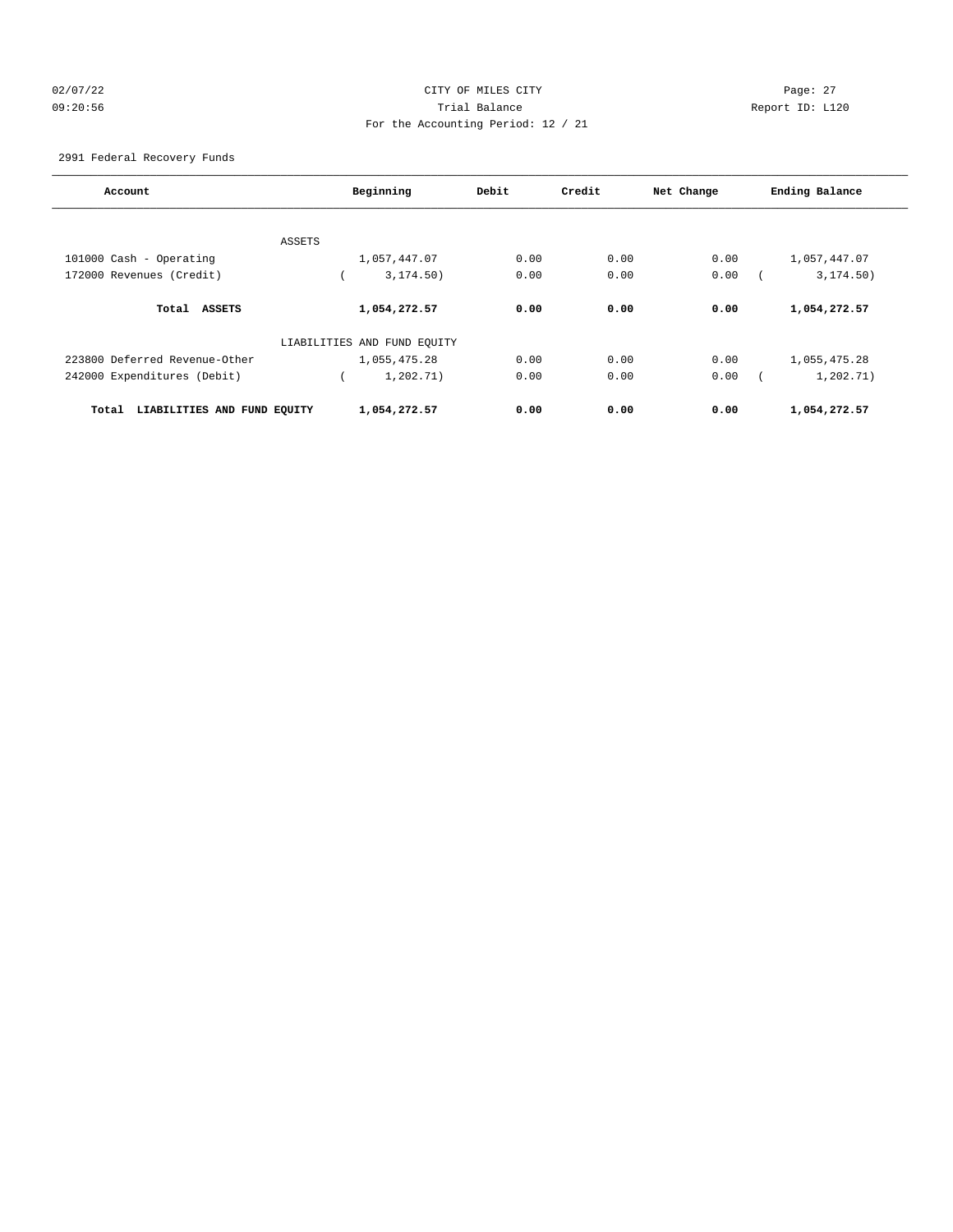# 02/07/22 Page: 28 09:20:56 Trial Balance Report ID: L120 For the Accounting Period: 12 / 21

3301 Judgement Settlement/Southgate

| Account                                   | Beginning                   | Debit | Credit    | Net Change | Ending Balance |
|-------------------------------------------|-----------------------------|-------|-----------|------------|----------------|
|                                           |                             |       |           |            |                |
| <b>ASSETS</b>                             |                             |       |           |            |                |
| 101000 Cash - Operating                   | 785.78)                     | 23.59 | 0.00      | 23.59      | 762.19)        |
| 113220 Tax receivables Real-2020          | 385.75                      | 0.00  | 0.00      | 0.00       | 385.75         |
| 115221 Tax Receivable Personal-2021       | 38.43                       | 0.00  | $23.59$ ( | $23.59$ )  | 14.84          |
| 172000 Revenues (Credit)                  | 1,405.14)                   | 0.00  | 23.59(    | $23.59$ (  | 1,428.73)      |
| Total ASSETS                              | 1,766.74)                   | 23.59 | $47.18$ ( | $23.59$ (  | 1,790.33)      |
|                                           | LIABILITIES AND FUND EQUITY |       |           |            |                |
| 223100 Deferred Revenue - Real Prop Taxes | 385.75                      | 0.00  | 0.00      | 0.00       | 385.75         |
| 223200 Deferred Revenue - Pers Prop Taxes | 38.43                       | 23.59 | 0.00(     | 23.59)     | 14.84          |
| 271000 Unreserved Fund Balance            | 2,190.92)                   | 0.00  | 0.00      | 0.00       | 2,190.92)      |
| LIABILITIES AND FUND EQUITY<br>Total      | 1,766.74)                   | 23.59 | 0.00(     | $23.59$ (  | 1,790.33)      |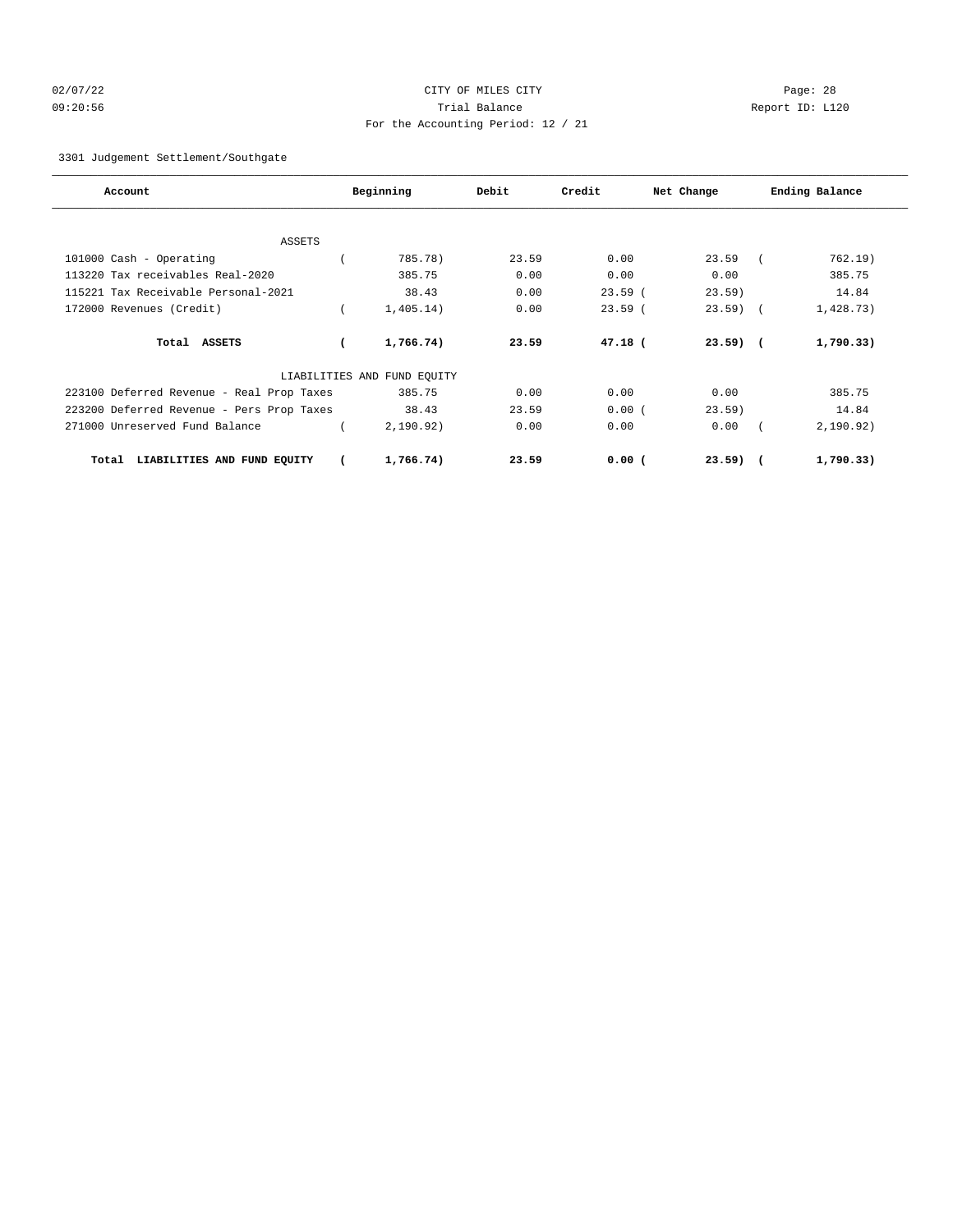# 02/07/22 Page: 29 09:20:56 Trial Balance Report ID: L120 For the Accounting Period: 12 / 21

3400 SID REVOLVING FUND

| Account                              | Beginning                   | Debit | Credit | Net Change | Ending Balance |
|--------------------------------------|-----------------------------|-------|--------|------------|----------------|
| ASSETS                               |                             |       |        |            |                |
| 101000 Cash - Operating              | 2,985.00                    | 0.00  | 0.00   | 0.00       | 2,985.00       |
| Total ASSETS                         | 2,985.00                    | 0.00  | 0.00   | 0.00       | 2,985.00       |
|                                      | LIABILITIES AND FUND EQUITY |       |        |            |                |
| 271000 Unreserved Fund Balance       | 2,985.00                    | 0.00  | 0.00   | 0.00       | 2,985.00       |
| Total<br>LIABILITIES AND FUND EQUITY | 2,985.00                    | 0.00  | 0.00   | 0.00       | 2,985.00       |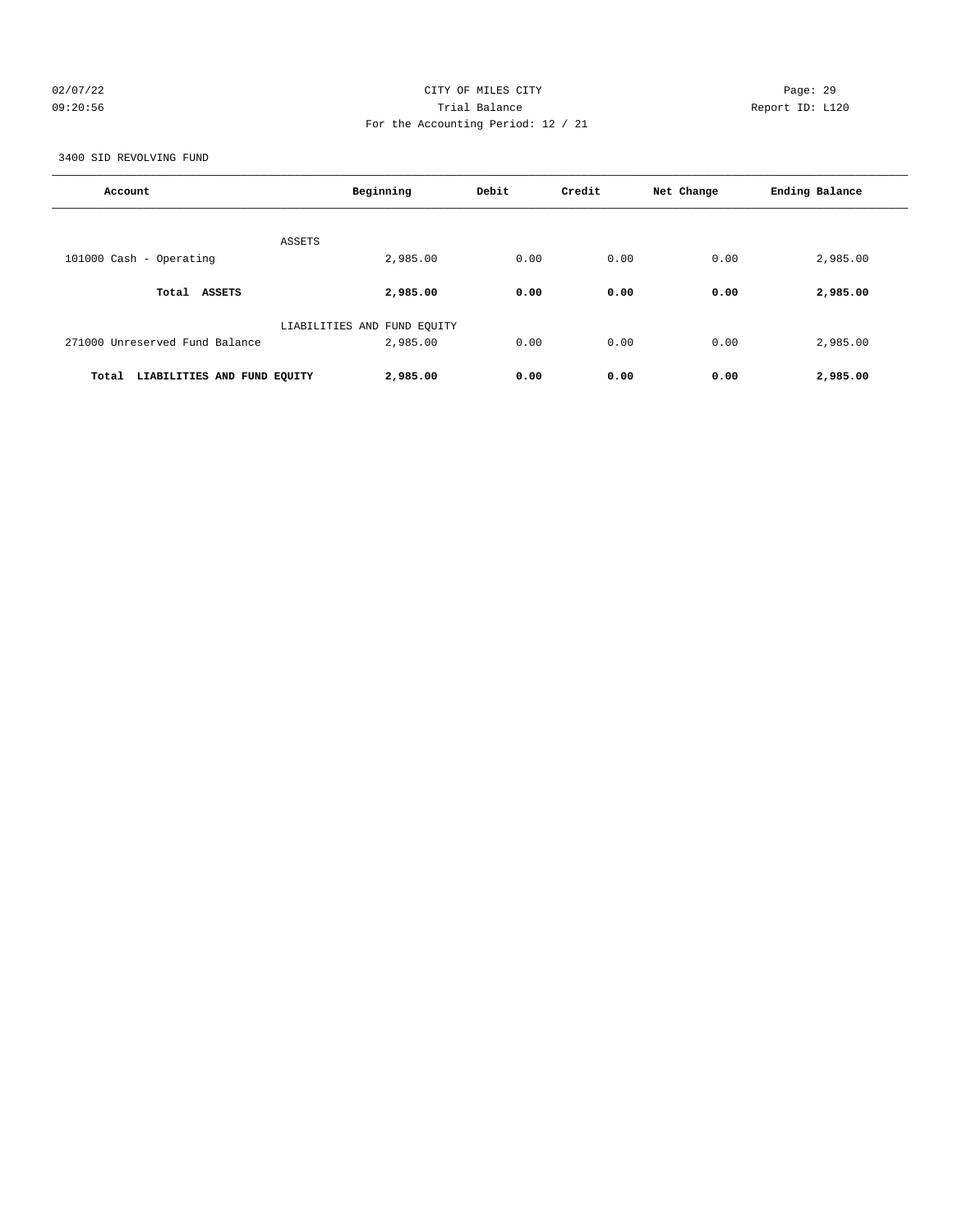# 02/07/22 Page: 30 09:20:56 Trial Balance Report ID: L120 For the Accounting Period: 12 / 21

### 3670 SID 211

| Account                                   | Beginning                   | Debit  | Credit     | Net Change | Ending Balance |
|-------------------------------------------|-----------------------------|--------|------------|------------|----------------|
|                                           |                             |        |            |            |                |
| <b>ASSETS</b><br>101000 Cash - Operating  | 8,981.70                    | 373.25 | 0.00       | 373.25     | 9,354.95       |
| 118210 Special Assmts Receivable 2021     | 1,512.02                    | 0.00   | $373.25$ ( | 373.25)    | 1,138.77       |
| 119000 Special Assmt Recbl - Deferred     | 29, 443.89                  | 0.00   | 0.00       | 0.00       | 29, 443.89     |
| 172000 Revenues (Credit)                  | 2,651.29)                   | 0.00   | $373.25$ ( | $373.25$ ( | 3,024.54)      |
| Total ASSETS                              | 37,286.32                   | 373.25 | 746.50 (   | 373.25)    | 36,913.07      |
|                                           | LIABILITIES AND FUND EQUITY |        |            |            |                |
| 223000 Deferred Revenue/Uncollected Taxes | 30,582.66                   | 373.25 | 0.00(      | 373.25)    | 30,209.41      |
| 223100 Deferred Revenue - Real Prop Taxes | 373.25                      | 0.00   | 0.00       | 0.00       | 373.25         |
| 242000 Expenditures (Debit)               | 2, 266.10)                  | 0.00   | 0.00       | 0.00       | 2, 266.10)     |
| 271000 Unreserved Fund Balance            | 8,596.51                    | 0.00   | 0.00       | 0.00       | 8,596.51       |
| LIABILITIES AND FUND EOUITY<br>Total      | 37,286.32                   | 373.25 | $0.00$ (   | 373.25)    | 36,913.07      |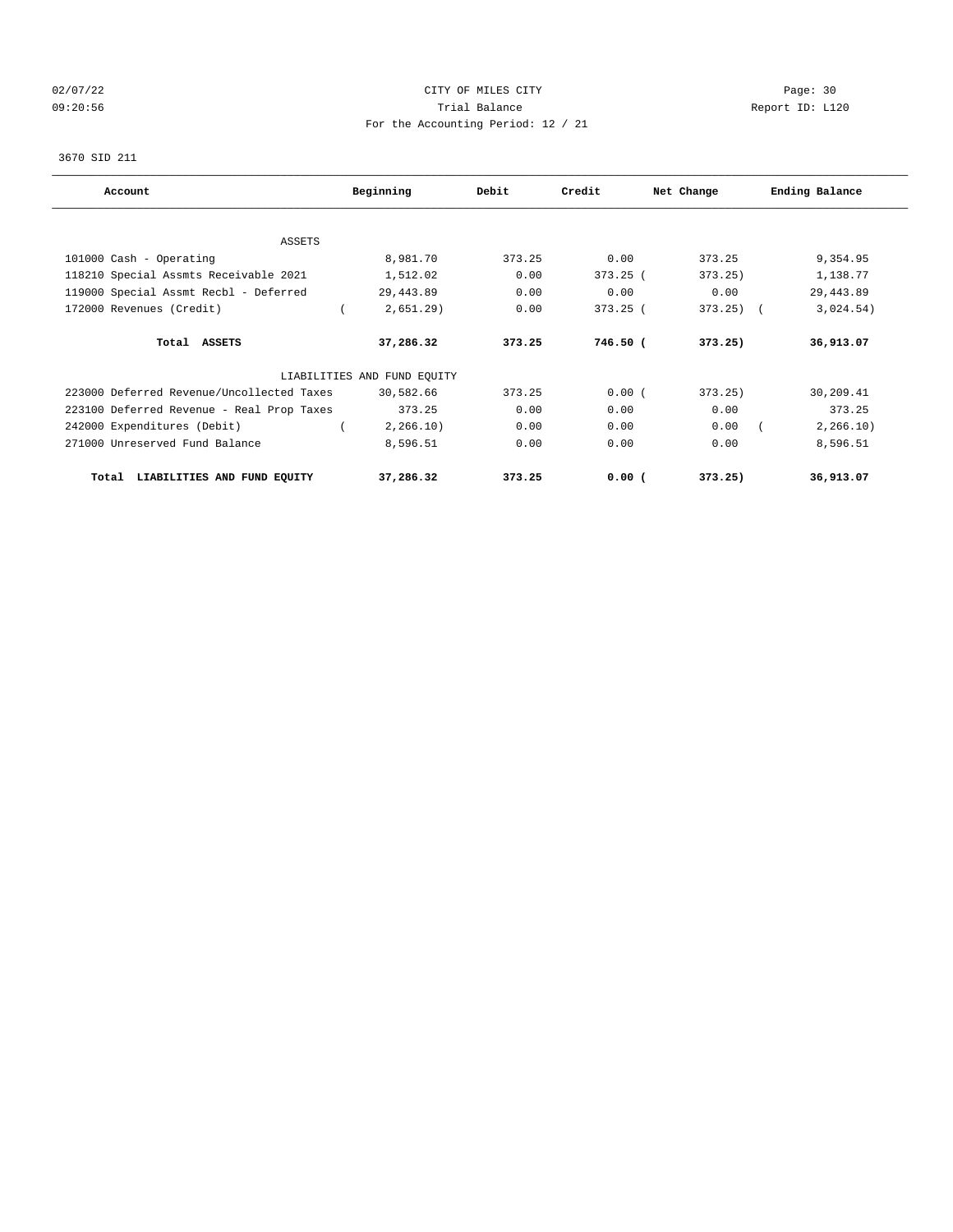# 02/07/22 Page: 31 09:20:56 Trial Balance Report ID: L120 For the Accounting Period: 12 / 21

4000 General Fund Capitol Improvement Fund

| Account                              |        | Beginning                   | Debit     | Credit        | Net Change     | Ending Balance |
|--------------------------------------|--------|-----------------------------|-----------|---------------|----------------|----------------|
|                                      |        |                             |           |               |                |                |
|                                      | ASSETS |                             |           |               |                |                |
| 101000 Cash - Operating              |        | 23, 301. 71)                | 80,000.00 | 1,165.95      | 78,834.05      | 55, 532.34     |
| 172000 Revenues (Credit)             |        | 6.69)                       | 0.00      | $80,000.00$ ( | 80,000.00) (   | 80,006.69)     |
| Total<br><b>ASSETS</b>               |        | 23,308.40)                  | 80,000.00 | 81,165.95 (   | $1,165.95)$ (  | 24,474.35)     |
|                                      |        | LIABILITIES AND FUND EQUITY |           |               |                |                |
| 202000 Accounts Payable              |        | 0.00                        | 1,165.95  | 1,165.95      | 0.00           | 0.00           |
| 242000 Expenditures (Debit)          |        | 62, 386, 00)                | 1,165.95  | 0.00(         | $1, 165.95)$ ( | 63, 551.95)    |
| 271000 Unreserved Fund Balance       |        | 39,077.60                   | 0.00      | 0.00          | 0.00           | 39,077.60      |
| LIABILITIES AND FUND EQUITY<br>Total |        | 23,308.40)                  | 2,331.90  | 1,165.95 (    | $1,165.95)$ (  | 24,474.35)     |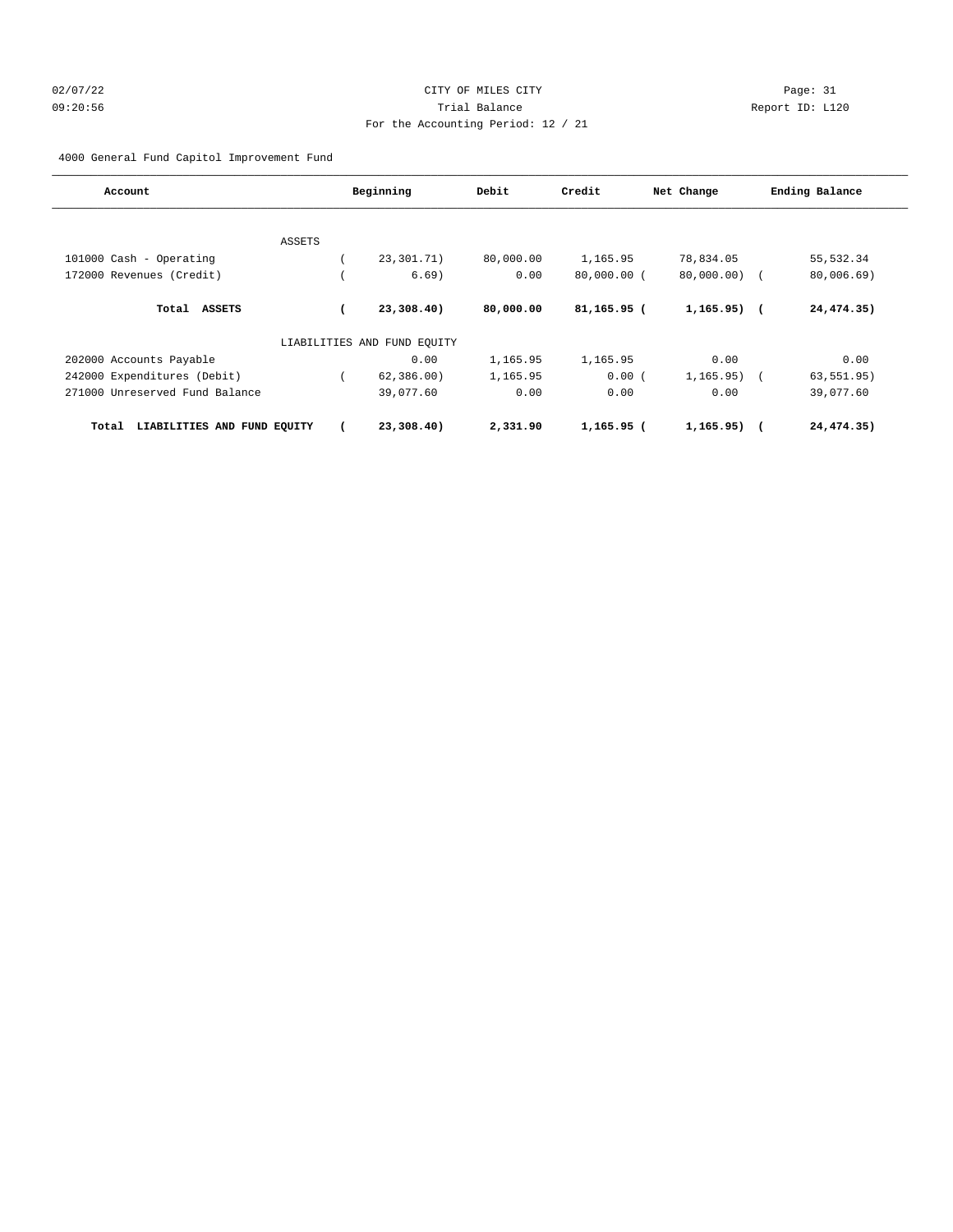# 02/07/22 Page: 32 09:20:56 Trial Balance Report ID: L120 For the Accounting Period: 12 / 21

4010 Fire Dept Captial Imprvmt Fund

| Account                                    | Beginning                   | Debit      | Credit       | Net Change  | Ending Balance |
|--------------------------------------------|-----------------------------|------------|--------------|-------------|----------------|
|                                            |                             |            |              |             |                |
| ASSETS                                     |                             |            |              |             |                |
| 101000 Cash - Operating                    | 0.00                        | 123,689.00 | 0.00         | 123,689.00  | 123,689.00     |
| 101040 Cash - FD(Exhaust Removal & Turnout | 1,726.00                    | 0.00       | 0.00         | 0.00        | 1,726.00       |
| 172000 Revenues (Credit)                   | 726.00)                     | 0.00       | 123,689.00 ( | 123,689.00) | 124, 415.00)   |
| Total ASSETS                               | 1,000.00                    | 123,689.00 | 123,689.00   | 0.00        | 1,000.00       |
|                                            | LIABILITIES AND FUND EQUITY |            |              |             |                |
| 271000 Unreserved Fund Balance             | 1,000.00                    | 0.00       | 0.00         | 0.00        | 1,000.00       |
| LIABILITIES AND FUND EQUITY<br>Total       | 1,000.00                    | 0.00       | 0.00         | 0.00        | 1,000.00       |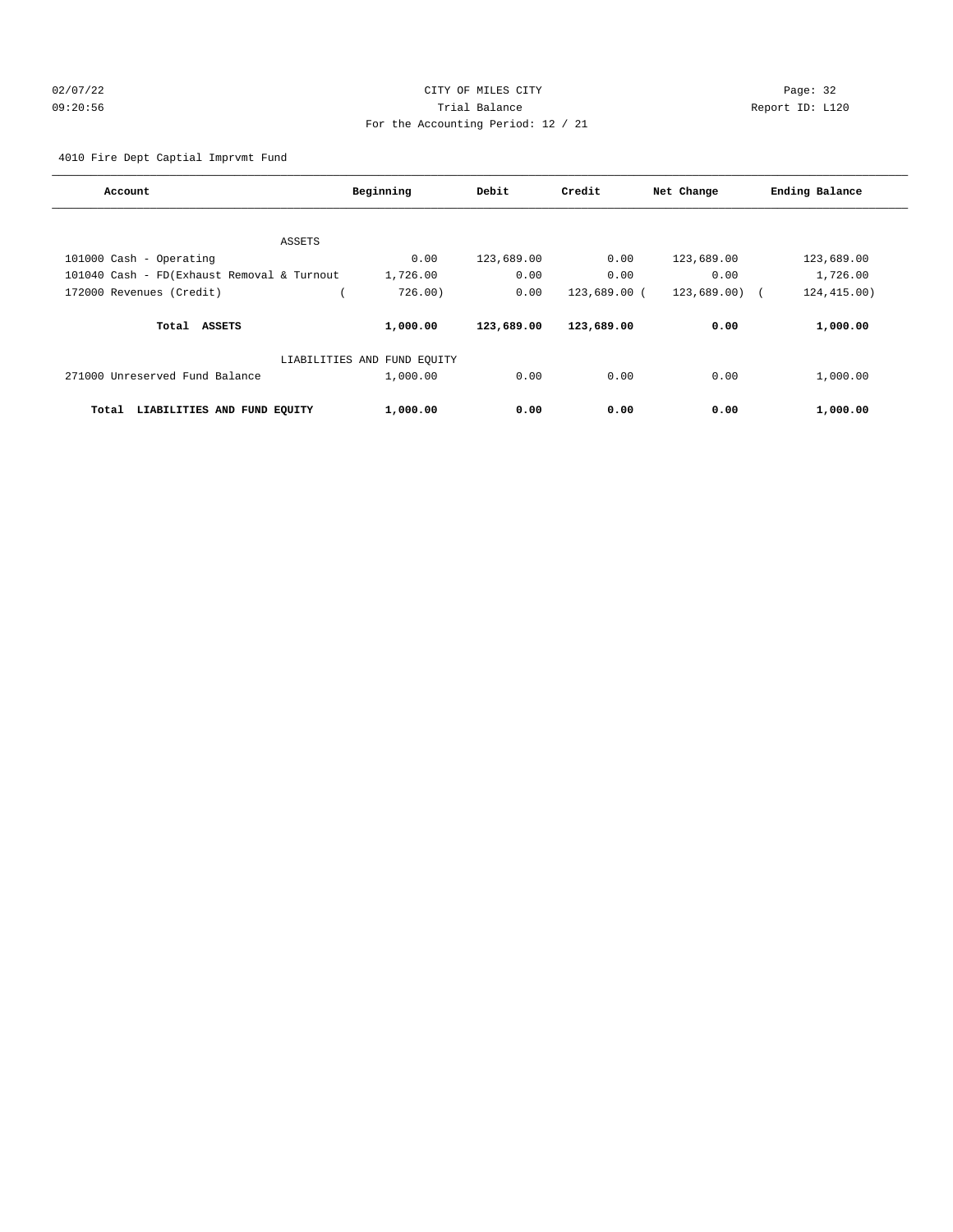# 02/07/22 Page: 33 09:20:56 Trial Balance Report ID: L120 For the Accounting Period: 12 / 21

4050 Ambulance Capital Improvement Fund

| Account                              | Beginning                   | Debit     | Credit        | Net Change | Ending Balance |
|--------------------------------------|-----------------------------|-----------|---------------|------------|----------------|
|                                      |                             |           |               |            |                |
| ASSETS                               |                             |           |               |            |                |
| 101000 Cash - Operating              | 14,479.06                   | 50,000.00 | 0.00          | 50,000.00  | 64,479.06      |
| 172000 Revenues (Credit)             | 0.00                        | 0.00      | $50,000.00$ ( | 50,000.00) | 50,000.00)     |
| Total<br><b>ASSETS</b>               | 14,479.06                   | 50,000.00 | 50,000.00     | 0.00       | 14,479.06      |
|                                      | LIABILITIES AND FUND EQUITY |           |               |            |                |
| 271000 Unreserved Fund Balance       | 14,479.06                   | 0.00      | 0.00          | 0.00       | 14,479.06      |
| LIABILITIES AND FUND EQUITY<br>Total | 14,479.06                   | 0.00      | 0.00          | 0.00       | 14,479.06      |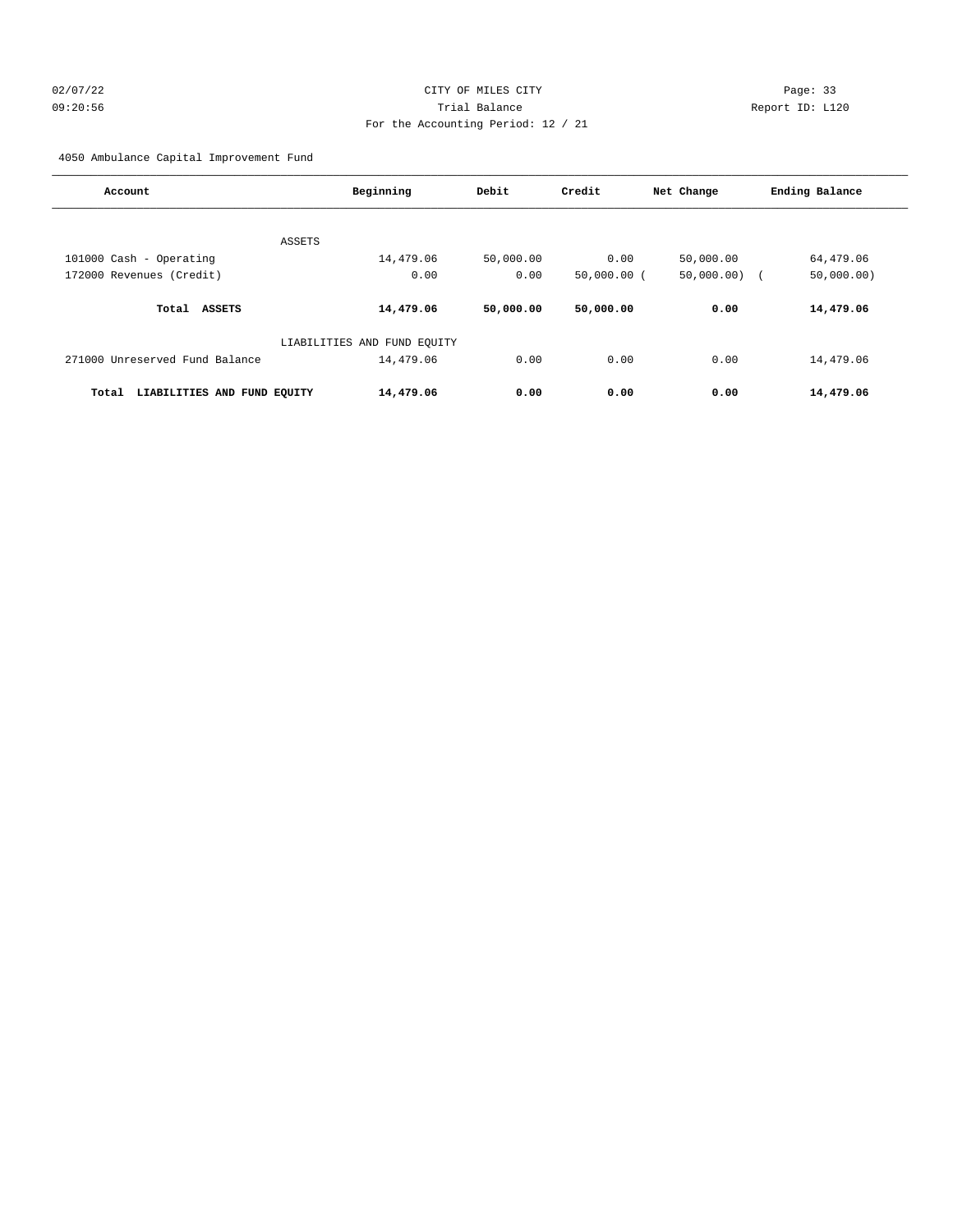# 02/07/22 Page: 34 09:20:56 Trial Balance Report ID: L120 For the Accounting Period: 12 / 21

4060 CAPITAL IMPROV-PUBLIC WORKS

| Account                              | Beginning                   | Debit  | Credit     | Net Change | Ending Balance             |
|--------------------------------------|-----------------------------|--------|------------|------------|----------------------------|
|                                      |                             |        |            |            |                            |
| <b>ASSETS</b>                        |                             |        |            |            |                            |
| 101000 Cash - Operating              | 87,513.33                   | 65.02  | 0.00       | 65.02      | 87,578.35                  |
| 122000 Accounts Receivable           | 10,800.00                   | 100.00 | 0.00       | 100.00     | 10,900.00                  |
| 172000 Revenues (Credit)             | 12,048.16)                  | 0.00   | $165.02$ ( | 165.02)    | 12, 213, 18)<br>$\sqrt{2}$ |
| Total ASSETS                         | 86,265.17                   | 165.02 | 165.02     | 0.00       | 86,265.17                  |
|                                      | LIABILITIES AND FUND EQUITY |        |            |            |                            |
| 242000 Expenditures (Debit)          | 20,000.00)                  | 0.00   | 0.00       | 0.00       | 20,000.00)                 |
| 271000 Unreserved Fund Balance       | 106,265.17                  | 0.00   | 0.00       | 0.00       | 106,265.17                 |
| Total<br>LIABILITIES AND FUND EQUITY | 86,265.17                   | 0.00   | 0.00       | 0.00       | 86,265.17                  |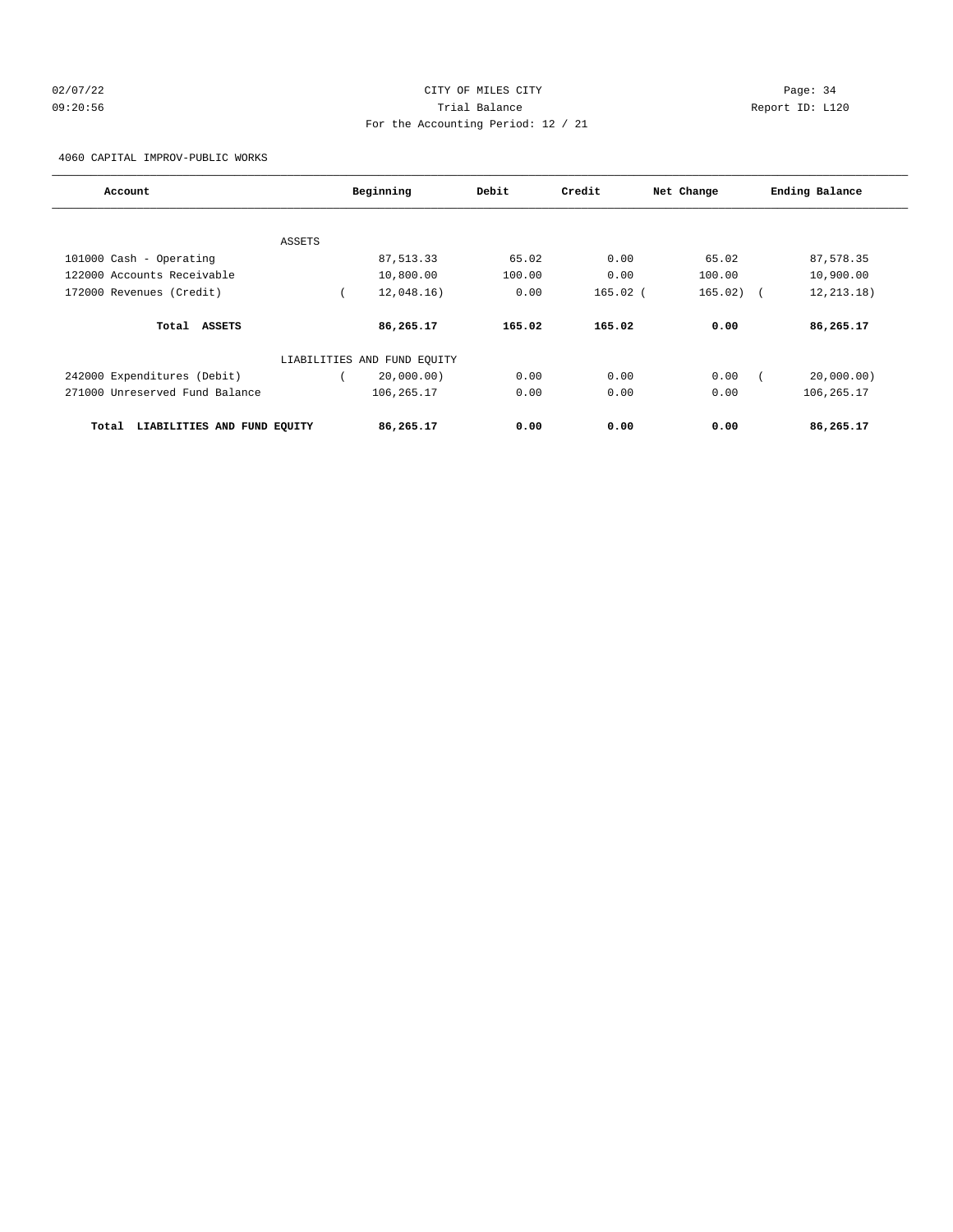# 02/07/22 Page: 35 09:20:56 Trial Balance Report ID: L120 For the Accounting Period: 12 / 21

#### 5210 WATER UTILITY

| Account                                                                     | Beginning                   | Debit       | Credit       | Net Change  | Ending Balance               |
|-----------------------------------------------------------------------------|-----------------------------|-------------|--------------|-------------|------------------------------|
| <b>ASSETS</b>                                                               |                             |             |              |             |                              |
| 101000 Cash - Operating                                                     | 2, 113, 804.97              | 154,149.38  | 128,487.82   | 25,661.56   | 2,139,466.53                 |
| 101010 Deposit Cash                                                         | 117,000.00                  | 2,900.00    | $3,400.00$ ( | 500.00)     | 116,500.00                   |
| 102113 Cash - NE Water Line Proj                                            | 764,994.48                  | 0.00        | 0.00         | 0.00        | 764,994.48                   |
| 102240 Cash - Replacement & Depreciation                                    | 1,489,589.35                | 0.00        | 0.00         | 0.00        | 1,489,589.35                 |
| 102250 Cash - System Devlopment Fees                                        | 324,464.92                  | 600.00      | 0.00         | 600.00      | 325,064.92                   |
| 102270 Cash - Curb Stop Replacement Fee                                     | 436,993.55                  | 3,571.78    | 677.70       | 2,894.08    | 439,887.63                   |
| 102312 RevBnd/CurYearDebt-DNRC/CarbonTank                                   | 57,706.25                   | 11,541.25   | 69,565.00 (  | 58,023.75)  | 317.50)<br>$\sqrt{ }$        |
| 102313 RevBnd/CurYearDebt-DNRC/NE WtrLine                                   | 59,045.81                   | 11,809.17   | 71,180.00 (  | 59,370.83)  | 325.02)                      |
| 102315 RevBnd/CurYearDebt-ARRA/NE Water Li                                  | 7,939.00                    | 1,587.81    | 9,543.75 (   | 7,955.94)   | 16.94)                       |
| 102322 RevBnd/Reserve-DNRC/CarbonTank                                       | 153,009.00                  | 0.00        | 0.00         | 0.00        | 153,009.00                   |
| 102323 RevBnd/Reserve-DNRC/NE WtrLine                                       | 128,653.00                  | 0.00        | 0.00         | 0.00        | 128,653.00                   |
| 102325 RevBnd/Reserve-ARRA B-NE Waterline                                   | 18,245.00                   | 0.00        | 0.00         | 0.00        | 18,245.00                    |
| 103000 Petty Cash                                                           | 330.00                      | 0.00        | 0.00         | 0.00        | 330.00                       |
| 122000 Accounts Receivable                                                  | 163,750.46                  | 173,831.22  | 156,692.16   | 17,139.06   | 180,889.52                   |
|                                                                             | 14.00)                      | 0.00        | 0.00         | 0.00        | 14.00)                       |
| 122020 Accounts Receivable-\$2.00 State Ass(                                |                             |             |              | 100,000.00) |                              |
| 131000 Interfund Receivable (Short Term)<br>162000 Deferred outflows-GASB68 | 0.00                        | 0.00        | 100,000.00 ( |             | 100,000.00)                  |
|                                                                             | 162,929.00                  | 0.00        | 0.00         | 0.00        | 162,929.00                   |
| 172000 Revenues (Credit)<br>$\left($                                        | 1,135,533.76)               | 100,952.44  | 166,972.91 ( | 66,020.47)  | 1, 201, 554.23<br>$\sqrt{2}$ |
| 181000 Land                                                                 | 41,844.00                   | 0.00        | 0.00         | 0.00        | 41,844.00                    |
| 182000 Buildings                                                            | 22,997.00                   | 0.00        | 0.00         | 0.00        | 22,997.00                    |
| 182100 Allowance for Depr - Buildings (Cre(                                 | 22,997.00)                  | 0.00        | 0.00         | 0.00        | 22,997.00)<br>$\left($       |
| 186000 Machinery and Equipment                                              | 752,520.36                  | 0.00        | 0.00         | 0.00        | 752,520.36                   |
| 186100 Allowance for Depr - Machinery & Eq(                                 | 373,105.00)                 | 0.00        | 0.00         | 0.00        | 373,105.00)                  |
| 188000 Const. Work in Progress-NE Wtr Line                                  | 60,813.14                   | 0.00        | 0.00         | 0.00        | 60,813.14                    |
| 189100 Source of Supply                                                     | 3,542,842.49                | 0.00        | 0.00         | 0.00        | 3,542,842.49                 |
| 189110 Allowance for Depreciation - Source(                                 | 916, 152.00)                | 0.00        | 0.00         | 0.00        | 916, 152.00)<br>$\left($     |
| 189300 Treatment Plant                                                      | 3,752,487.07                | 0.00        | 0.00         | 0.00        | 3,752,487.07                 |
| 189310 Allowance for Depr - Treatment Plan(                                 | 2,184,998.00)               | 0.00        | 0.00         | 0.00        | 2,184,998.00)<br>$\left($    |
| 189400 Transmission & Distribution                                          | 16,396,939.19               | 0.00        | 0.00         | 0.00        | 16,396,939.19                |
| 189410 Allowance for Depr - Trans & Distri(                                 | 5,034,306.00)               | 0.00        | 0.00         | 0.00        | 5,034,306.00)                |
| Total ASSETS                                                                | 20,901,792.28               | 460,943.05  | 706,519.34 ( | 245,576.29) | 20,656,215.99                |
|                                                                             | LIABILITIES AND FUND EQUITY |             |              |             |                              |
| 202000 Accounts Payable                                                     | 21,011.03                   | 173, 313.30 | 173, 313.30  | 0.00        | 21,011.03                    |
| 214000 Deposits Payable                                                     | 114,950.00                  | 3,400.00    | $2,900.00$ ( | 500.00)     | 114,450.00                   |
| 214010 Refunds Payable<br>$\left($                                          | 886.53)                     | 247.01      | 0.00(        | 247.01)     | 1, 133.54)                   |
| 223899 Deferred inflows-GASB 68                                             | 74,271.00                   | 0.00        | 0.00         | 0.00        | 74,271.00                    |
| 231000 BONDS PAYABLE                                                        | 3,784,000.00                | 0.00        | 0.00         | 0.00        | 3,784,000.00                 |
| 237000 Net Pension liability-GASB 68                                        | 715,179.00                  | 0.00        | 0.00         | 0.00        | 715,179.00                   |
| 238000 Other Post Employment Benefits                                       | 144,330.00                  | 0.00        | 0.00         | 0.00        | 144,330.00                   |
| 239000 Compensated Absences Payable                                         | 103,068.00                  | 0.00        | 0.00         | 0.00        | 103,068.00                   |
| 242000 Expenditures (Debit)<br>$\left($                                     | 674,116.78)                 | 244,919.73  | 90.45 (      | 244,829.28) | 918,946.06)                  |
| 250300 Reserve Revenue Bond - Current Debt                                  | 323, 303.85                 | 0.00        | 0.00         | 0.00        | 323,303.85                   |
| 250500 Reserve - System Dev Fees                                            | 171,098.25                  | 0.00        | 0.00         | 0.00        | 171,098.25                   |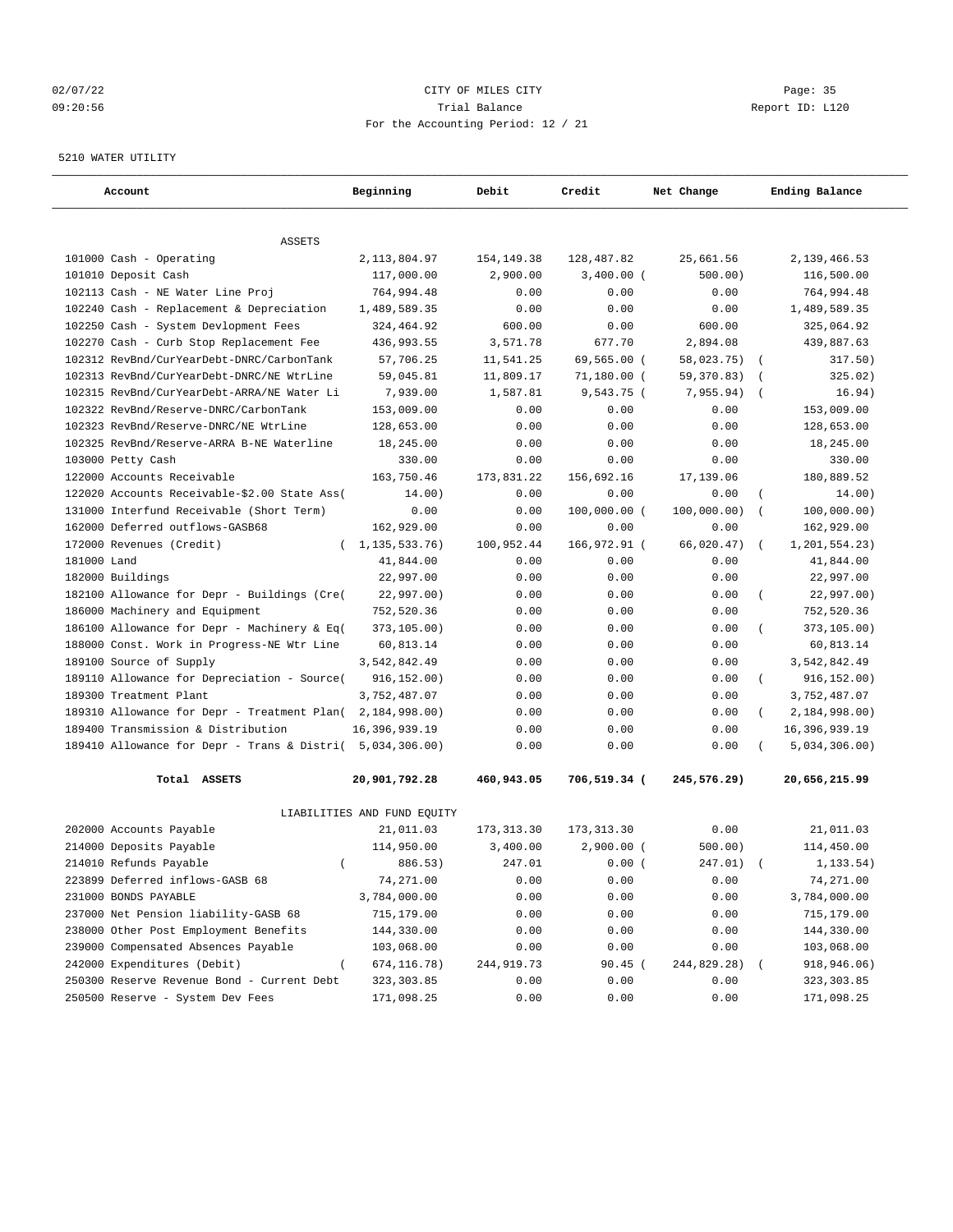| 02/07/22 |  |
|----------|--|
| 09:20:56 |  |

# CITY OF MILES CITY **Example 2020** Page: 36 Trial Balance and Communicated Report ID: L120 For the Accounting Period: 12 / 21

5210 WATER UTILITY

| Account                                    | Beginning        | Debit      | Credit       | Net Change  | Ending Balance   |
|--------------------------------------------|------------------|------------|--------------|-------------|------------------|
| 250600 Reserve for Replacement & Depreciat | 1,351,889.30     | 0.00       | 0.00         | 0.00        | 1,351,889.30     |
| 271000 Unreserved Fund Balance             | 518,467.93)      | 0.00       | 0.00         | 0.00        | 518,467.93)      |
| 272000 Unreserved Retained Earnings        | 15, 292, 163, 09 | 0.00       | 0.00         | 0.00        | 15, 292, 163, 09 |
| LIABILITIES AND FUND EOUITY<br>Total       | 20,901,792.28    | 421,880.04 | 176,303.75 ( | 245,576.29) | 20,656,215.99    |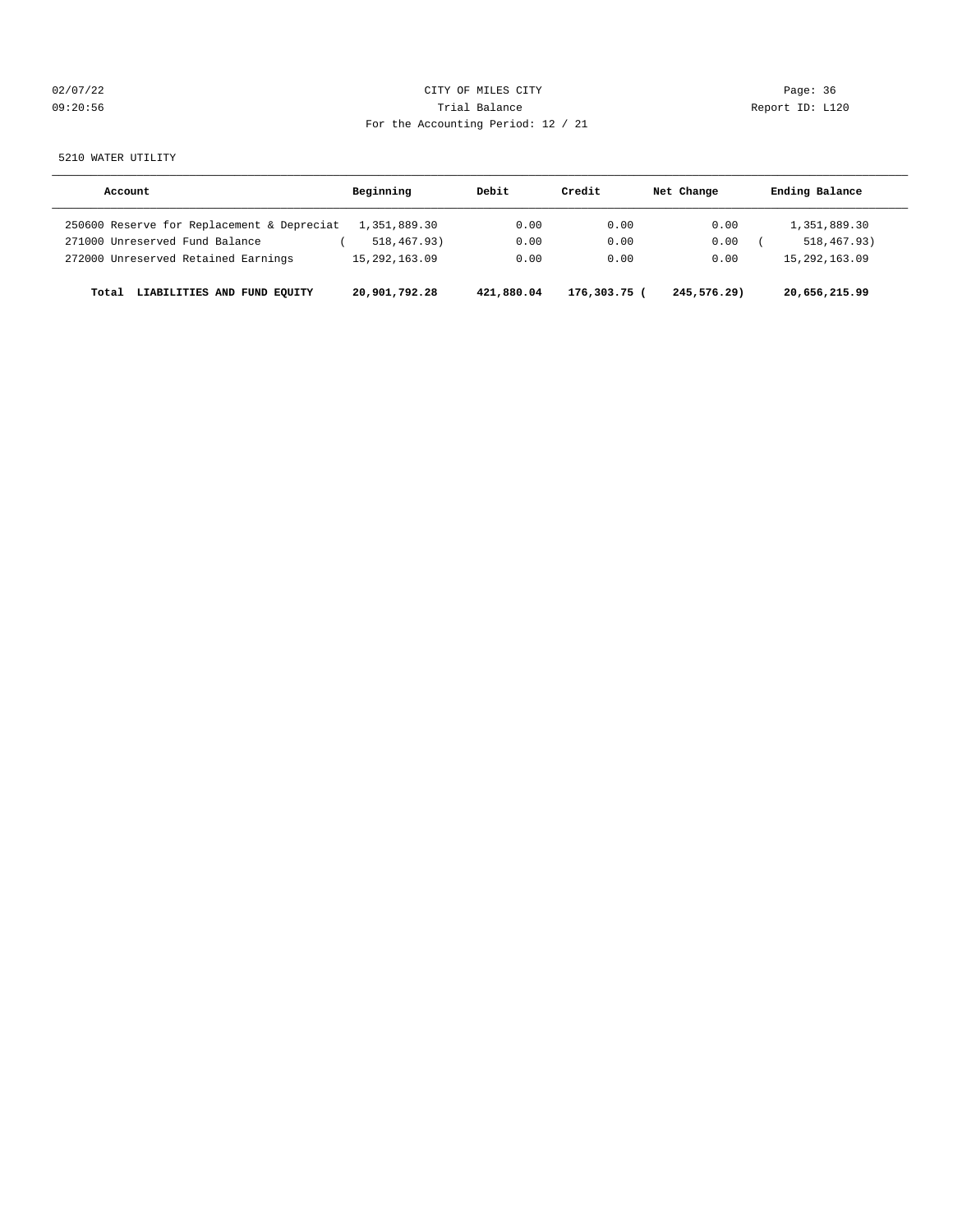## 02/07/22 Page: 37 09:20:56 Trial Balance Report ID: L120 For the Accounting Period: 12 / 21

5310 SEWER UTILITY

| Account                                                   | Beginning                   | Debit       | Credit         | Net Change    | Ending Balance                |
|-----------------------------------------------------------|-----------------------------|-------------|----------------|---------------|-------------------------------|
|                                                           |                             |             |                |               |                               |
| <b>ASSETS</b>                                             |                             |             |                |               |                               |
| 101000 Cash - Operating                                   | 3,511,315.80                | 168,089.41  | 146,390.92     | 21,698.49     | 3,533,014.29                  |
| 102240 Cash - Replacement & Depreciation                  | 195,098.39                  | 0.00        | 0.00           | 0.00          | 195,098.39                    |
| 102250 Cash - System Devlopment Fees                      | 152,880.91                  | 240.00      | 0.00           | 240.00        | 153,120.91                    |
| 102279 WWtr Treatment Plant-Phase II Const                | 661,857.76                  | 0.00        | 0.00           | 0.00          | 661,857.76                    |
| 102316 RevBnd/CurYearDebt-Phase 1 Haynes L                | 41,941.69                   | 8,388.33    | $50, 100.00$ ( | 41,711.67)    | 230.02                        |
| 102317 RevBnd/CurYearDebt-WWTP Phase II                   | 33,098.29)                  | 32,943.75   | 197,512.50 (   | 164, 568. 75) | 197,667.04)                   |
| 102390 REV BOND/RESERVE-Sewer Phase 1                     | 101,735.00                  | 0.00        | 0.00           | 0.00          | 101,735.00                    |
| 102396 REV BOND/RESERVE-SEWER PHASE II                    | 201,275.00                  | 0.00        | 0.00           | 0.00          | 201,275.00                    |
| 122000 Accounts Receivable                                | 194,897.61                  | 171,820.53  | 166,035.69     | 5,784.84      | 200,682.45                    |
| 132000 Due From Government (Short Term)                   | 382.50                      | 0.00        | 0.00           | 0.00          | 382.50                        |
| 162000 Deferred outflows-GASB68                           | 132,423.00                  | 0.00        | 0.00           | 0.00          | 132,423.00                    |
| 172000 Revenues (Credit)<br>$\left($                      | 868, 341. 73)               | 149.64      | 173,970.16 (   | 173,820.52)   | 1,042,162.25)<br>$\left($     |
| 181000 Land                                               | 2.00                        | 0.00        | 0.00           | 0.00          | 2.00                          |
| 186000 Machinery and Equipment                            | 985,994.70                  | 0.00        | 0.00           | 0.00          | 985,994.70                    |
| 186100 Allowance for Depr - Machinery & Eq(               | 595,207.00)                 | 0.00        | 0.00           | 0.00          | 595,207.00)<br>$\left($       |
| 188000 Const. Work in Progress-NE Wtr Line                | 39,697.36                   | 0.00        | 0.00           | 0.00          | 39,697.36                     |
| 189300 Treatment Plant                                    | 11,906,458.06               | 0.00        | 0.00           | 0.00          | 11,906,458.06                 |
| 189310 Allowance for Depr - Treatment Plan(2,057,719.00)  |                             | 0.00        | 0.00           | 0.00          | 2,057,719.00)<br>$\left($     |
| 189400 Transmission & Distribution                        | 4,594,921.03                | 0.00        | 0.00           | 0.00          | 4,594,921.03                  |
| 189410 Allowance for Depr - Trans & Distri( 1,899,158.00) |                             | 0.00        | 0.00           | 0.00          | 1,899,158.00)                 |
| Total ASSETS                                              | 17,267,356.79               | 381,631.66  | 734,009.27 (   | 352,377.61)   | 16,914,979.18                 |
|                                                           | LIABILITIES AND FUND EQUITY |             |                |               |                               |
| 202000 Accounts Payable                                   | 0.00                        | 292, 325.76 | 292, 325.76    | 0.00          | 0.00                          |
| 214010 Refunds Payable<br>$\overline{(\ }$                | 95.06)                      | 0.00        | 0.00           | 0.00          | $\overline{(\ }$<br>95.06)    |
| 223899 Deferred inflows-GASB 68                           | 60,365.00                   | 0.00        | 0.00           | 0.00          | 60,365.00                     |
| 231300 Bonds Pay 1979 Issue                               | 940,000.00                  | 0.00        | 0.00           | 0.00          | 940,000.00                    |
| 231301 WWTP #2 Bonds Pay                                  | 4,921,000.00                | 0.00        | 0.00           | 0.00          | 4,921,000.00                  |
| 237000 Net Pension liability-GASB 68                      | 581,270.00                  | 0.00        | 0.00           | 0.00          | 581,270.00                    |
| 238000 Other Post Employment Benefits                     | 108,247.00                  | 0.00        | 0.00           | 0.00          | 108,247.00                    |
| 239000 Compensated Absences Payable                       | 78,980.00                   | 0.00        | 0.00           | 0.00          | 78,980.00                     |
| 242000 Expenditures (Debit)<br>$\overline{(\cdot)}$       | 522,384.37)                 | 352,468.06  | $90.45$ (      | 352, 377.61)  | 874,761.98)<br>$\overline{ }$ |
| 250500 Reserve - System Dev Fees                          | 82,925.91                   | 0.00        | 0.00           | 0.00          | 82,925.91                     |
| 250600 Reserve for Replacement & Depreciat                | 1,666,491.83                | 0.00        | 0.00           | 0.00          | 1,666,491.83                  |
| 271000 Unreserved Fund Balance                            | 394,844.93)                 | 0.00        | 0.00           | 0.00          | 394,844.93)                   |
| 272000 Unreserved Retained Earnings                       | 9,745,401.41                | 0.00        | 0.00           | 0.00          | 9,745,401.41                  |
| Total LIABILITIES AND FUND EQUITY                         | 17,267,356.79               | 644,793.82  | 292,416.21 (   | 352,377.61)   | 16,914,979.18                 |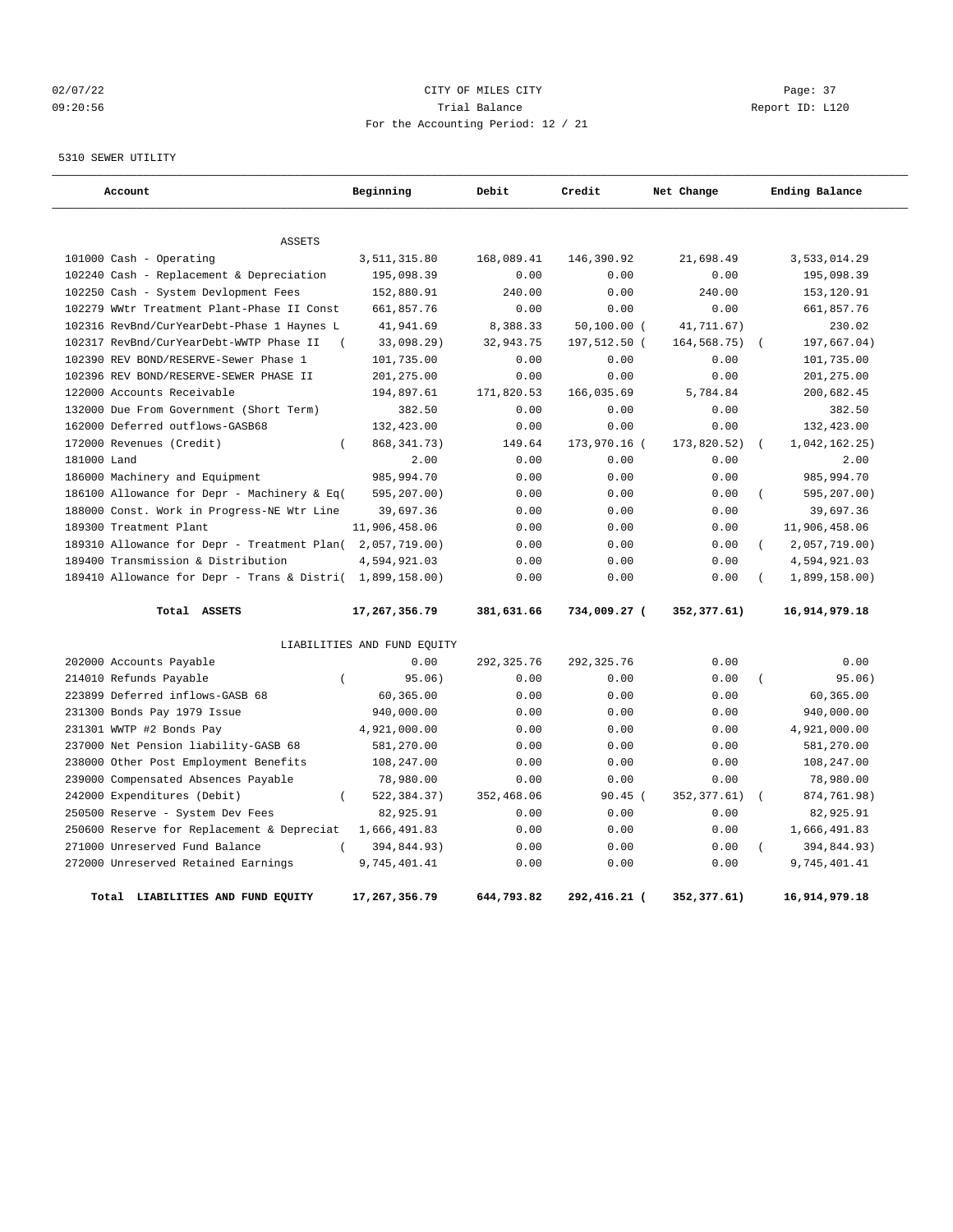## 02/07/22 Page: 38 09:20:56 Trial Balance Report ID: L120 For the Accounting Period: 12 / 21

5510 AMBULANCE FUND

| Account                                               | Beginning                   | Debit        | Credit       | Net Change    | Ending Balance          |
|-------------------------------------------------------|-----------------------------|--------------|--------------|---------------|-------------------------|
| <b>ASSETS</b>                                         |                             |              |              |               |                         |
| 101000 Cash - Operating                               | 11,618.62                   | 71,350.39    | 112,461.36 ( | 41,110.97)    | 29,492.35)<br>$\left($  |
| 113216 Tax Receivables real-2016                      | 2.23)                       | 0.00         | 0.00         | 0.00          | 2.23)                   |
| 113217 Tax receivables real-2017                      | 8.62)                       | 0.00         | 0.69(        | 0.69)         | 9.31)                   |
| 113218 Tax Receivables real-2018                      | 18.57                       | 0.00         | $0.84$ (     | 0.84)         | 17.73                   |
| 113219 Tax receivables Real-2019                      | 18.35                       | 0.00         | $1.36$ (     | 1.36)         | 16.99                   |
| 113220 Tax receivables Real-2020<br>$\left($          | 5, 161, 02)                 | 0.00         | 329.21 (     | 329.21)       | 5,490.23)               |
| 115216 Tax receivable personal-2016<br>$\overline{ }$ | 0.03)                       | 0.00         | 0.00         | 0.00          | 0.03)                   |
| 115217 Tax receivable personal-2017<br>$\overline{ }$ | 0.10)                       | 0.00         | 0.00         | 0.00          | 0.10)                   |
| 115218 Tax Receivable Personal-2018<br>$\overline{ }$ | 0.05)                       | 0.00         | 0.00         | 0.00          | 0.05)                   |
| 115219 Tax Receivable Personal-2019                   | 0.02                        | 0.00         | 0.00         | 0.00          | 0.02                    |
| 115221 Tax Receivable Personal-2021                   | 3.61                        | 0.00         | 2.20(        | 2.20)         | 1.41                    |
| 122000 Accounts Receivable                            | 448,507.22                  | 140, 455. 71 | 109,879.34   | 30,576.37     | 479,083.59              |
| 122100 Acct Receivable<br>$\left($                    | 235,820.86)                 | 0.00         | 0.00         | 0.00          | 235,820.86)             |
| 132000 Due From Government (Short Term)               | 12,350.00                   | 0.00         | 0.00         | 0.00          | 12,350.00               |
| 162000 Deferred outflows-GASB68                       | 160,860.00                  | 0.00         | 0.00         | 0.00          | 160,860.00              |
| 172000 Revenues (Credit)<br>$\left($                  | 566, 348.79)                | 2.217.56     | 140,376.67 ( | 138, 159. 11) | 704,507.90)<br>$\left($ |
| 186000 Machinery and Equipment                        | 1,052,480.52                | 0.00         | 0.00         | 0.00          | 1,052,480.52            |
| 186100 Allowance for Depr - Machinery & Eq(           | 425,843.00)                 | 0.00         | 0.00         | 0.00          | 425,843.00)             |
| Total ASSETS                                          | 452,672.21                  | 214,023.66   | 363,051.67 ( | 149,028.01)   | 303,644.20              |
|                                                       | LIABILITIES AND FUND EQUITY |              |              |               |                         |
| 202000 Accounts Payable                               | 0.00                        | 5,541.98     | 5,541.98     | 0.00          | 0.00                    |
| 223100 Deferred Revenue - Real Prop Taxes (           | 5,326.51)                   | 332.10       | 0.00(        | 332.10)       | 5,658.61)<br>$\left($   |
| 223200 Deferred Revenue - Pers Prop Taxes (           | 31.13)                      | 2.20         | 0.00(        | 2.20)         | 33.33)<br>$\sqrt{2}$    |
| 223899 Deferred inflows-GASB 68                       | 1,467.00                    | 0.00         | 0.00         | 0.00          | 1,467.00                |
| 235000 CONTRACTS/NOTES/LOANS PAYABLE<br>$\left($      | 0.01)                       | 0.00         | 0.00         | 0.00          | 0.01)<br>$\left($       |
| 237000 Net Pension liability-GASB 68                  | 281,739.00                  | 0.00         | 0.00         | 0.00          | 281,739.00              |
| 238000 Other Post Employment Benefits                 | 72,165.00                   | 0.00         | 0.00         | 0.00          | 72,165.00               |
| 239000 Compensated Absences Payable                   | 65,171.00                   | 0.00         | 0.00         | 0.00          | 65,171.00               |
| 242000 Expenditures (Debit)<br>$\left($               | 563, 249. 34)               | 150,077.94   | $1,384.23$ ( | 148,693.71)   | 711,943.05)             |
| 271000 Unreserved Fund Balance<br>$\left($            | 139,528.00)                 | 0.00         | 0.00         | 0.00          | 139,528.00)             |
| 272000 Unreserved Retained Earnings                   | 740,265.20                  | 0.00         | 0.00         | 0.00          | 740,265.20              |
| Total<br>LIABILITIES AND FUND EQUITY                  | 452,672.21                  | 155,954.22   | $6,926.21$ ( | 149,028.01)   | 303,644.20              |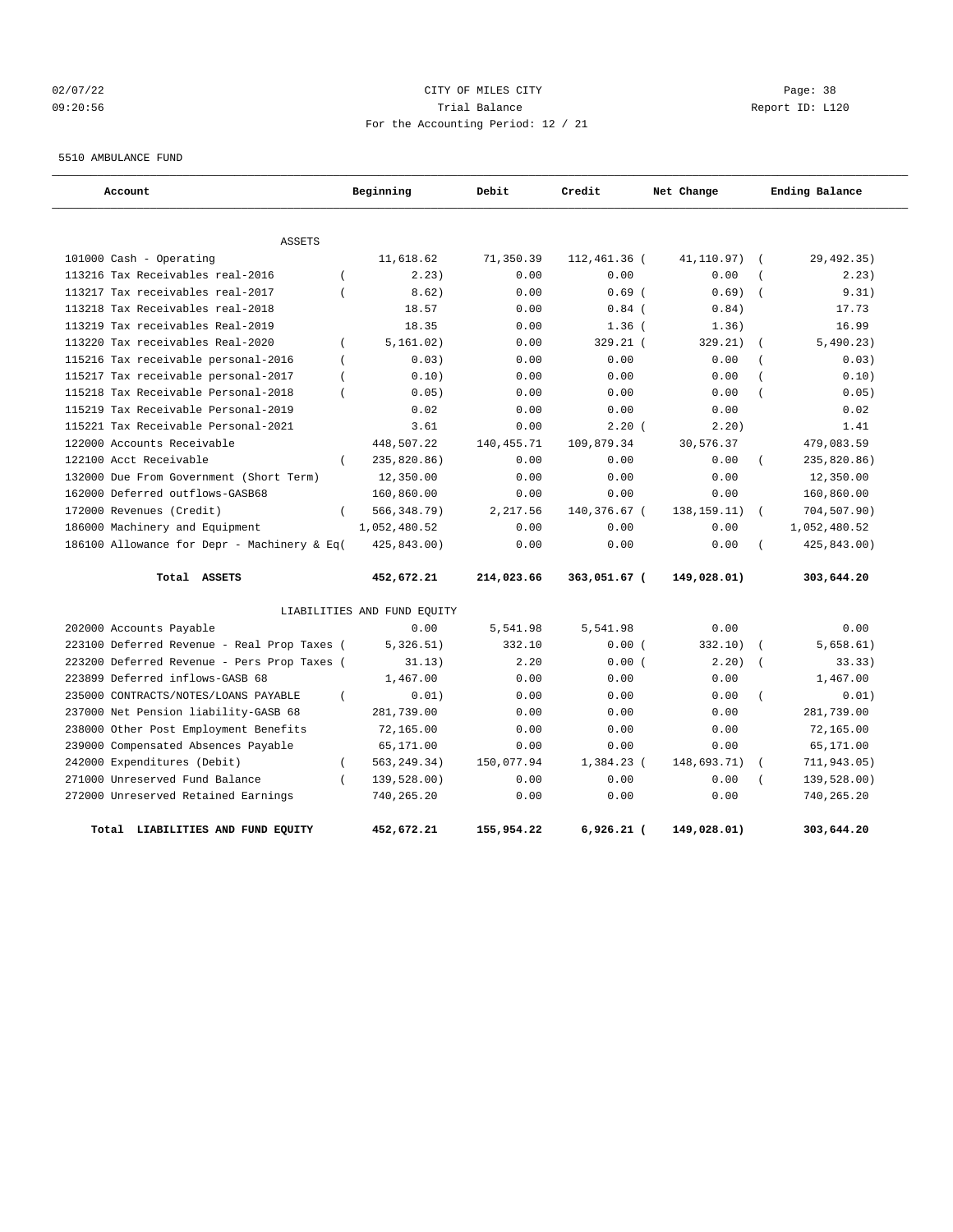## 02/07/22 Page: 39 09:20:56 Trial Balance Report ID: L120 For the Accounting Period: 12 / 21

5610 AIRPORT OPERATING

| Account                                     | Beginning                     | Debit      | Credit       | Net Change  | Ending Balance              |
|---------------------------------------------|-------------------------------|------------|--------------|-------------|-----------------------------|
| <b>ASSETS</b>                               |                               |            |              |             |                             |
| 101000 Cash - Operating                     | 309,922.37                    | 352,396.78 | 343,878.68   | 8,518.10    | 318,440.47                  |
| 102117 Airport Improvement                  | 79,771.74                     | 0.00       | 0.00         | 0.00        | 79,771.74                   |
| 102230 Cash - Surplus/Credit Card Acct      | 25,831.85                     | 11,393.14  | 9,023.21     | 2,369.93    | 28, 201.78                  |
| 103000 Petty Cash                           | 100.00                        | 0.00       | 0.00         | 0.00        | 100.00                      |
| 113216 Tax Receivables real-2016            | 3.36)<br>$\overline{ }$       | 0.00       | 0.00         | 0.00        | 3.36)                       |
| 113217 Tax receivables real-2017            | 12.93)                        | 0.00       | 1.03(        | 1.03)       | 13.96)                      |
| 113218 Tax Receivables real-2018            | 27.86                         | 0.00       | $1.26$ (     | 1.26)       | 26.60                       |
| 113219 Tax receivables Real-2019            | 27.53                         | 0.00       | $2.04$ (     | 2.04)       | 25.49                       |
| 113220 Tax receivables Real-2020            | $\overline{(\ }$<br>7,742.69) | 0.00       | 493.87 (     | 493.87)     | 8,236.56)<br>$\overline{ }$ |
| 115216 Tax receivable personal-2016         | 0.05)<br>$\left($             | 0.00       | 0.00         | 0.00        | 0.05)                       |
| 115217 Tax receivable personal-2017         | 0.14)                         | 0.00       | 0.00         | 0.00        | 0.14)                       |
| 115218 Tax Receivable Personal-2018         | 0.08)                         | 0.00       | 0.00         | 0.00        | 0.08)<br>$\left($           |
| 115219 Tax Receivable Personal-2019         | 0.02                          | 0.00       | 0.00         | 0.00        | 0.02                        |
| 115220 Tax Receivable Personal-2020         | 0.03                          | 0.00       | 0.00         | 0.00        | 0.03                        |
| 115221 Tax Receivable Personal-2021         | 5.39                          | 0.00       | 3.30(        | 3.30)       | 2.09                        |
| 132000 Due From Government (Short Term)     | 459,040.76                    | 0.00       | 0.00         | 0.00        | 459,040.76                  |
| 141000 Prepaid Expense                      | 5,917.00                      | 0.00       | 0.00         | 0.00        | 5,917.00                    |
| 162000 Deferred outflows-GASB68             | 31,614.00                     | 0.00       | 0.00         | 0.00        | 31,614.00                   |
| 172000 Revenues (Credit)                    | 3,813,461.48)                 | 0.00       | 354,766.71 ( | 354,766.71) | 4, 168, 228. 19)            |
| 181000 Land                                 | 19,978.00                     | 0.00       | 0.00         | 0.00        | 19,978.00                   |
| 182000 Buildings                            | 779,684.50                    | 0.00       | 0.00         | 0.00        | 779,684.50                  |
| 182100 Allowance for Depr - Buildings (Cre( | 413,042.00)                   | 0.00       | 0.00         | 0.00        | 413,042.00)<br>$\left($     |
| 184000 Improvements Other Than Buildings    | 13,017,833.11                 | 0.00       | 0.00         | 0.00        | 13,017,833.11               |
| 184100 Allowance for Depr - Imp Other Than( | 3,992,939.00)                 | 0.00       | 0.00         | 0.00        | 3,992,939.00)               |
| 186000 Machinery and Equipment              | 1,283,230.58                  | 0.00       | 0.00         | 0.00        | 1,283,230.58                |
| 186100 Allowance for Depr - Machinery & Eq( | 607,782.00)                   | 0.00       | 0.00         | 0.00        | 607,782.00)                 |
| 188000 Const. Work in Progress-NE Wtr Line  | 1,158,977.96                  | 0.00       | 0.00         | 0.00        | 1,158,977.96                |
| Total ASSETS                                | 8,336,978.97                  | 363,789.92 | 708,170.10 ( | 344,380.18) | 7,992,598.79                |
|                                             | LIABILITIES AND FUND EQUITY   |            |              |             |                             |
| 202000 Accounts Payable                     | 396, 347.77                   | 330,093.46 | 330,093.46   | 0.00        | 396,347.77                  |
| 223100 Deferred Revenue - Real Prop Taxes ( | 7,990.99)                     | 498.20     | 0.00(        | 498.20)     | 8,489.19)                   |
| 223200 Deferred Revenue - Pers Prop Taxes ( | 46.72)                        | 3.30       | 0.00(        | 3.30)       | 50.02)<br>$\sqrt{ }$        |
| 223899 Deferred inflows-GASB 68             | 14,411.00                     | 0.00       | 0.00         | 0.00        | 14, 411.00                  |
| 235160 LTrm Pay/MT Aeronautics (2)          | 81,312.00                     | 0.00       | 0.00         | 0.00        | 81,312.00                   |
| 237000 Net Pension liability-GASB 68        | 138,772.00                    | 0.00       | 0.00         | 0.00        | 138,772.00                  |
| 238000 Other Post Employment Benefits       | 24,055.00                     | 0.00       | 0.00         | 0.00        | 24,055.00                   |
| 239000 Compensated Absences Payable         | 13,782.00                     | 0.00       | 0.00         | 0.00        | 13,782.00                   |
| 242000 Expenditures (Debit)                 | 3,720,737.43)<br>$\left($     | 343,878.68 | 0.00(        | 343,878.68) | 4,064,616.11)               |
| 250600 Reserve for Replacement & Depreciat  | 18,913.67                     | 0.00       | 0.00         | 0.00        | 18,913.67                   |
| 271000 Unreserved Fund Balance              | 90,992.00)                    | 0.00       | 0.00         | 0.00        | 90,992.00)<br>$\left($      |
| 272000 Unreserved Retained Earnings         | 11, 469, 152.67               | 0.00       | 0.00         | 0.00        | 11, 469, 152.67             |
| Total LIABILITIES AND FUND EQUITY           | 8,336,978.97                  | 674,473.64 | 330,093.46 ( | 344,380.18) | 7,992,598.79                |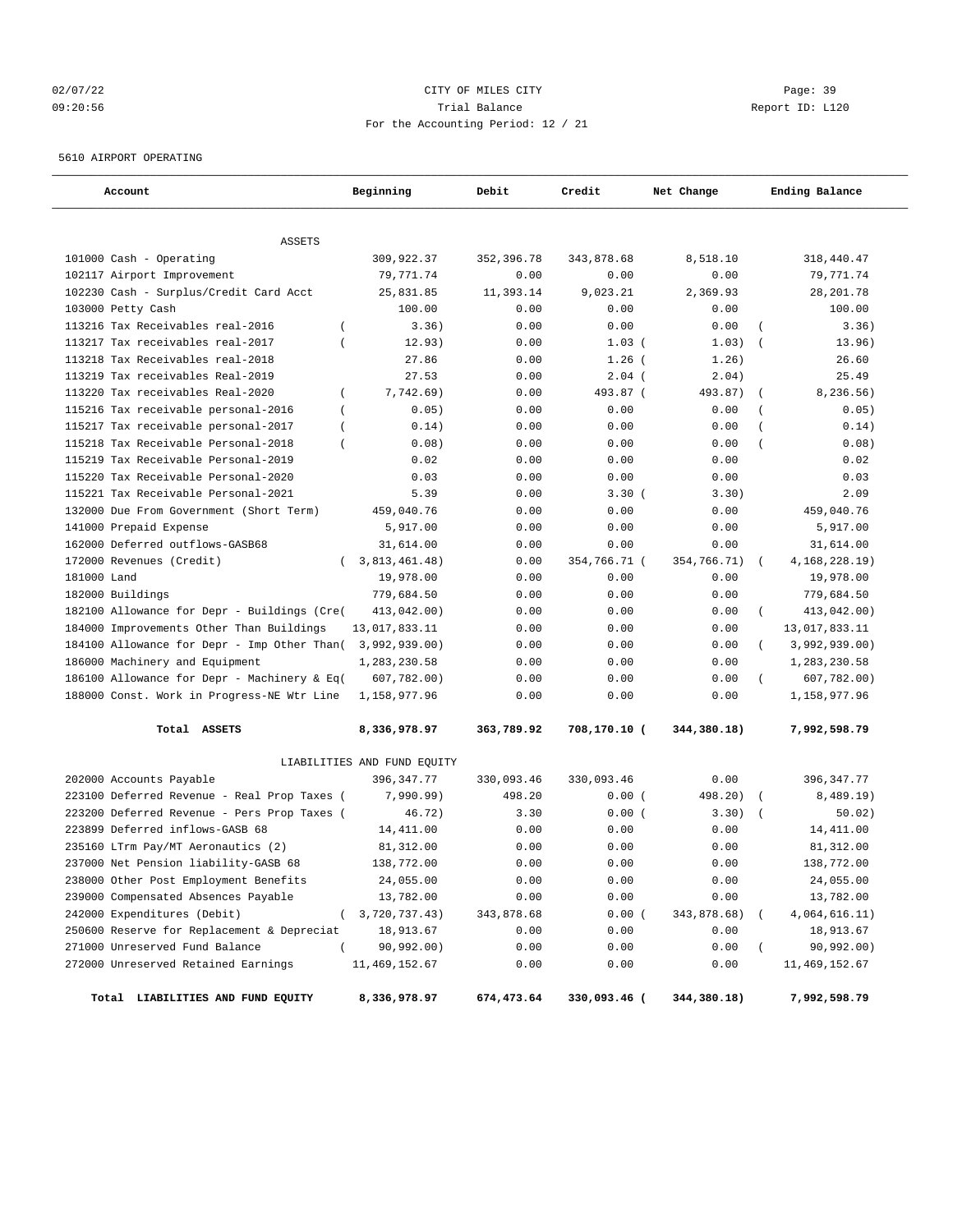## 02/07/22 Page: 40 09:20:56 Trial Balance Report ID: L120 For the Accounting Period: 12 / 21

6040 PUBLIC WORKS

| Account                              | Beginning                   | Debit     | Credit      | Net Change | Ending Balance |            |
|--------------------------------------|-----------------------------|-----------|-------------|------------|----------------|------------|
|                                      |                             |           |             |            |                |            |
| ASSETS                               |                             |           |             |            |                |            |
| 101000 Cash - Operating              | 85,067.10                   | 43,222.00 | 14,392.44   | 28,829.56  | 113,896.66     |            |
| 172000 Revenues (Credit)             | 56,630.00)                  | 0.00      | 43,222.00 ( | 43,222.00) |                | 99,852.00) |
| Total ASSETS                         | 28,437.10                   | 43,222.00 | 57,614.44 ( | 14,392.44) | 14,044.66      |            |
|                                      | LIABILITIES AND FUND EQUITY |           |             |            |                |            |
| 202000 Accounts Payable              | 0.00                        | 1,228.93  | 1,228.93    | 0.00       |                | 0.00       |
| 239000 Compensated Absences Payable  | 4,945.00                    | 0.00      | 0.00        | 0.00       |                | 4,945.00   |
| 242000 Expenditures (Debit)          | 68,542.35)                  | 14,392.44 | 0.00(       | 14,392.44) |                | 82,934.79) |
| 271000 Unreserved Fund Balance       | 4,701.00)                   | 0.00      | 0.00        | 0.00       |                | 4,701.00)  |
| 272000 Unreserved Retained Earnings  | 96,735.45                   | 0.00      | 0.00        | 0.00       | 96,735.45      |            |
| LIABILITIES AND FUND EQUITY<br>Total | 28,437.10                   | 15,621.37 | 1,228.93 (  | 14,392.44) | 14,044.66      |            |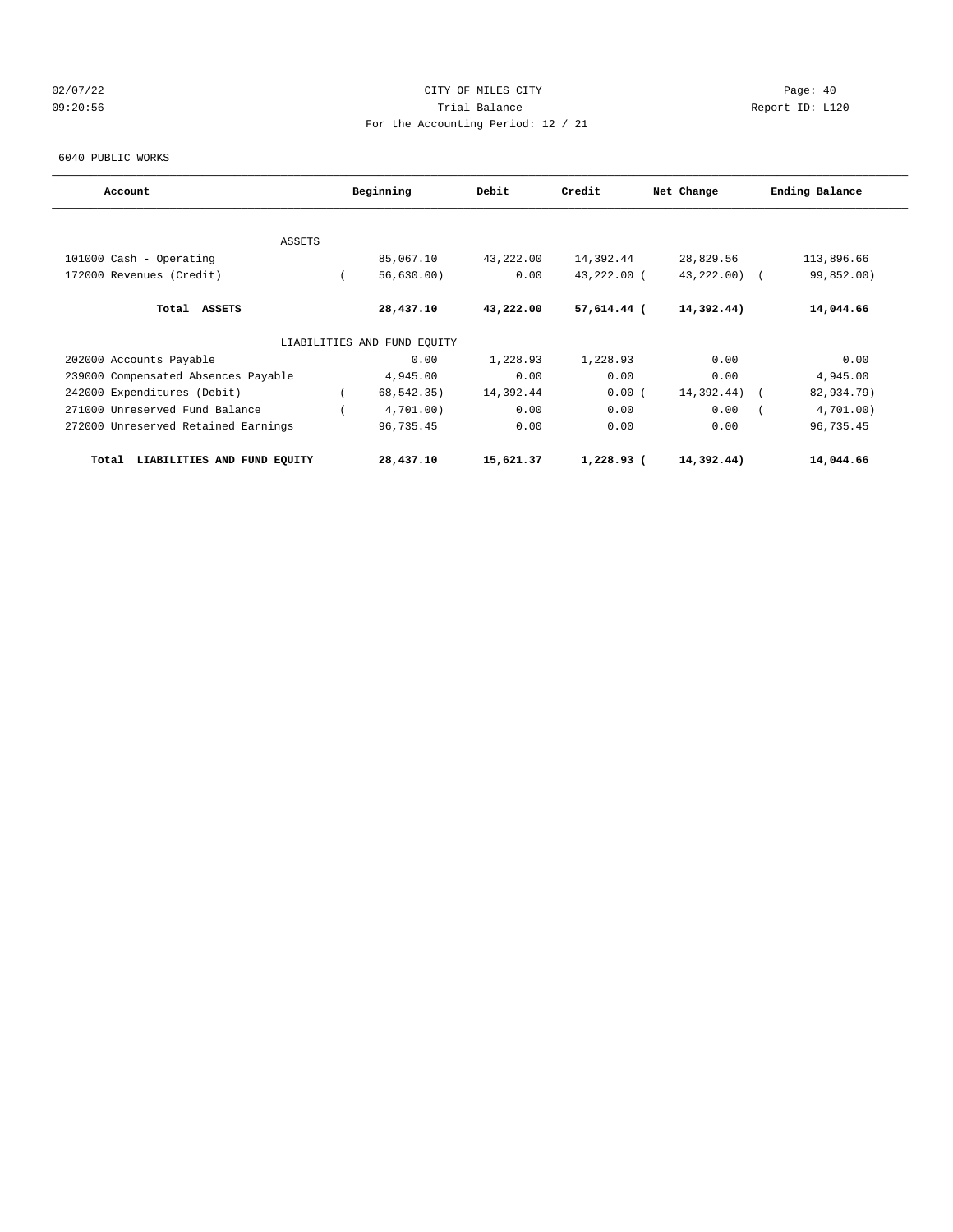## 02/07/22 Page: 41 CITY OF MILES CITY CONTROL Page: 41 09:20:56 Trial Balance Report ID: L120 For the Accounting Period: 12 / 21

#### 7458 Court Technology Surcharge

| Account                                   | Beginning                   | Debit | Credit | Net Change | Ending Balance |
|-------------------------------------------|-----------------------------|-------|--------|------------|----------------|
|                                           |                             |       |        |            |                |
|                                           | LIABILITIES AND FUND EQUITY |       |        |            |                |
| 212000 Due to Government                  | 2,060.64)                   | 0.00  | 0.00   | 0.00       | 2,060.64)      |
| 212200 Due to Federal, Soc Sec & Medicare | 2,060.64                    | 0.00  | 0.00   | 0.00       | 2,060.64       |
| LIABILITIES AND FUND EQUITY<br>Total      | 0.00                        | 0.00  | 0.00   | 0.00       | 0.00           |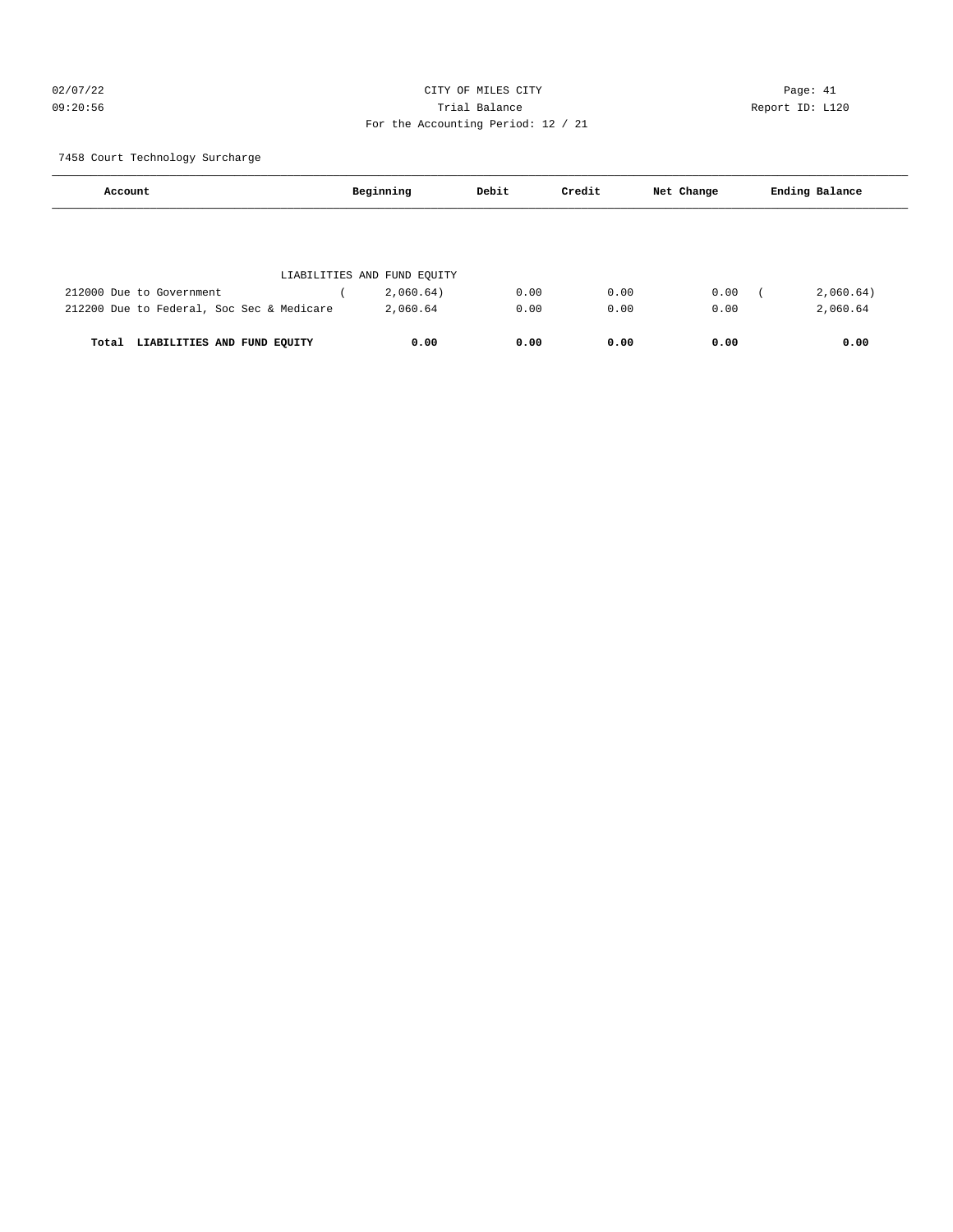## 02/07/22 Page: 42 09:20:56 Trial Balance Report ID: L120 For the Accounting Period: 12 / 21

#### 7467 Law Enforcement Academy Surcharge

| Account                                   | Beginning                   | Debit    | Credit   | Net Change | Ending Balance |
|-------------------------------------------|-----------------------------|----------|----------|------------|----------------|
|                                           |                             |          |          |            |                |
| ASSETS<br>101000 Cash - Operating         | 772.04                      | 0.00     | 772.04 ( | 772.04)    | 0.00           |
|                                           |                             |          |          |            |                |
| Total ASSETS                              | 772.04                      | 0.00     | 772.04 ( | 772.04)    | 0.00           |
|                                           | LIABILITIES AND FUND EQUITY |          |          |            |                |
| 202000 Accounts Payable                   | 0.00                        | 772.04   | 772.04   | 0.00       | 0.00           |
| 212200 Due to Federal, Soc Sec & Medicare | 772.04                      | 772.04   | 0.00(    | 772.04)    | 0.00           |
| LIABILITIES AND FUND EQUITY<br>Total      | 772.04                      | 1,544.08 | 772.04 ( | 772.04)    | 0.00           |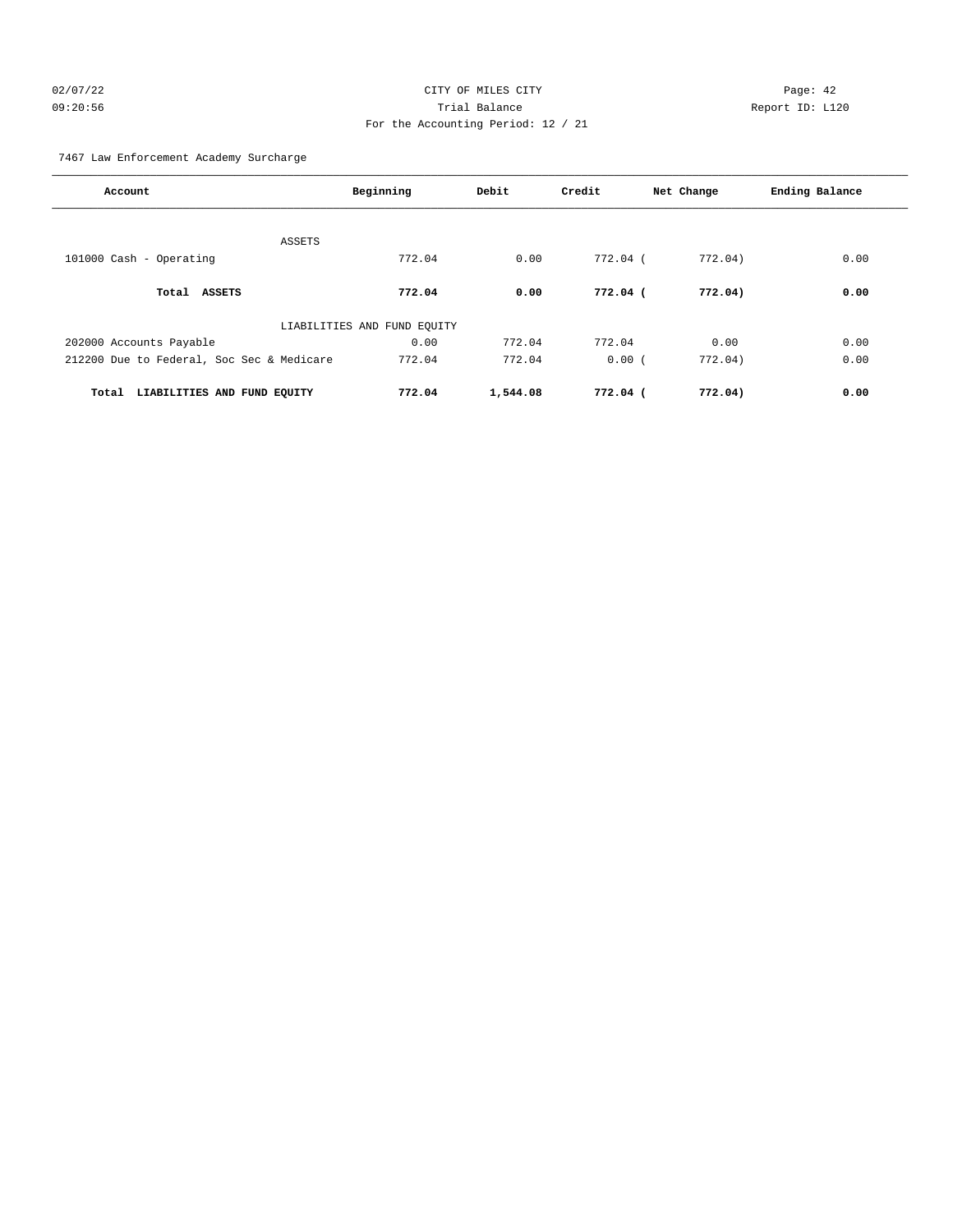7471 CIVIL LEGAL ASSIST/VICTIM DOM VIOLENCE PROG

| Account                              | Beginning                   | Debit    | Credit       | Net Change | Ending Balance |
|--------------------------------------|-----------------------------|----------|--------------|------------|----------------|
|                                      |                             |          |              |            |                |
| ASSETS                               |                             |          |              |            |                |
| 101000 Cash - Operating              | 1,616.00                    | 1,118.16 | 2,734.16 (   | 1,616.00)  | 0.00           |
| Total ASSETS                         | 1,616.00                    | 1,118.16 | 2,734.16 (   | 1,616.00)  | 0.00           |
|                                      | LIABILITIES AND FUND EQUITY |          |              |            |                |
| 202000 Accounts Payable              | 0.00                        | 2,734.16 | 2,734.16     | 0.00       | 0.00           |
| 212500 Due to Others                 | 1,616.00                    | 2,734.16 | 1,118.16 (   | 1,616.00)  | 0.00           |
| Total<br>LIABILITIES AND FUND EQUITY | 1,616.00                    | 5,468.32 | $3,852.32$ ( | 1,616.00)  | 0.00           |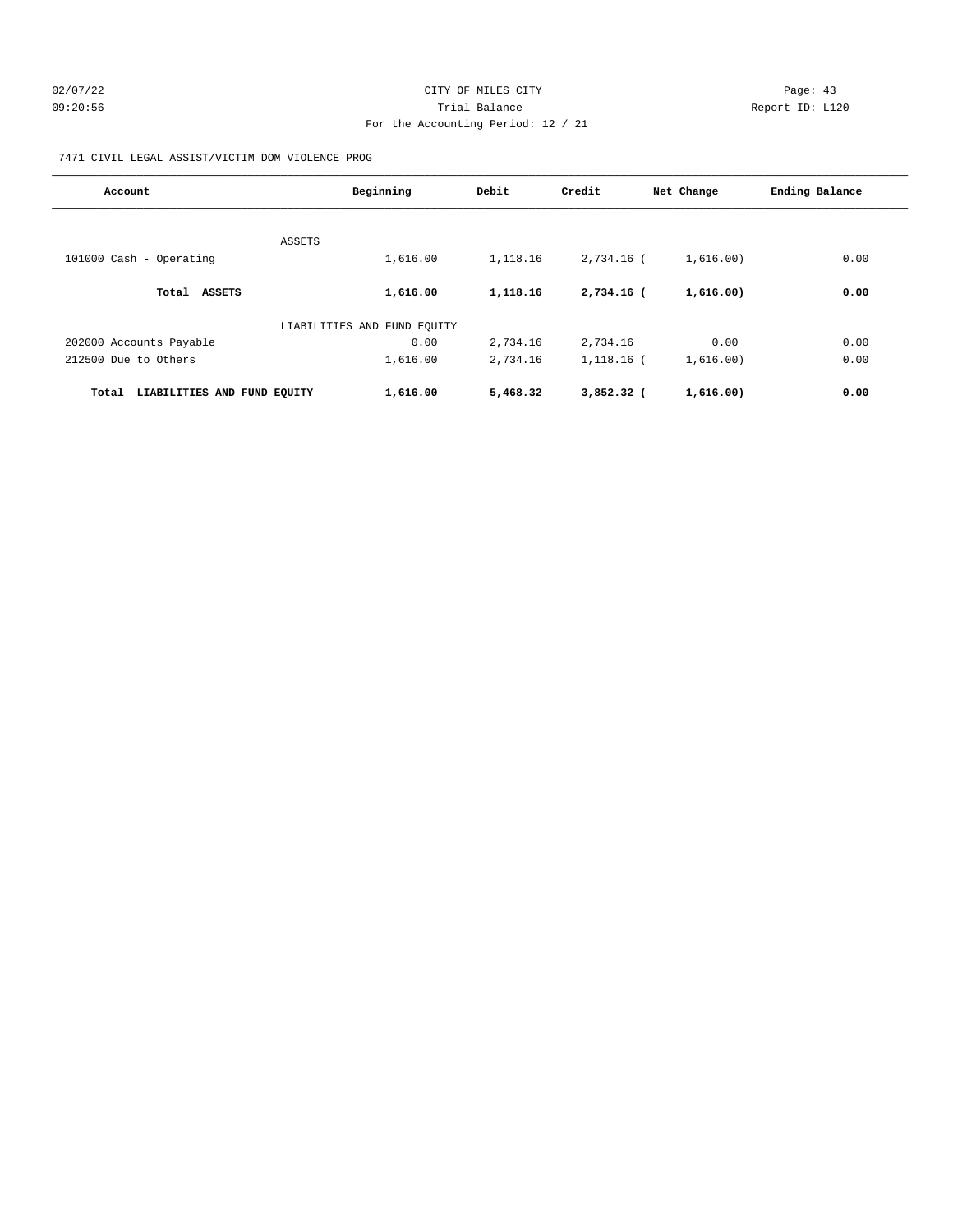## 02/07/22 Page: 44 09:20:56 Trial Balance Report ID: L120 For the Accounting Period: 12 / 21

#### 7910 PAYROLL FUND

| Account                                                | Beginning                   | Debit        | Credit       | Net Change    | Ending Balance |
|--------------------------------------------------------|-----------------------------|--------------|--------------|---------------|----------------|
|                                                        |                             |              |              |               |                |
| <b>ASSETS</b><br>101000 Cash - Operating               | 34,668.99                   | 536, 333, 26 | 562,918.59 ( | 26.585.33     | 8,083.66       |
| Total ASSETS                                           | 34,668.99                   | 536,333.26   | 562,918.59 ( | 26,585.33)    | 8,083.66       |
|                                                        | LIABILITIES AND FUND EOUITY |              |              |               |                |
| 201000 Warrants Payable                                | 9,611.35                    | 23,328.65    | 21,635.20 (  | 1.693.45)     | 7,917.90       |
| 212200 Due to Federal, Soc Sec & Medicare              | 0.00                        | 65,455.63    | 65, 455. 63  | 0.00          | 0.00           |
| 212202 Due to State Unemployment                       | 1,946.86                    | 2,906.38     | 959.72 (     | 1,946.66)     | 0.20           |
| 212203 Due to Worker's Compensation                    | 24,701.48                   | 36,777.80    | 12,076.32 (  | 24,701.48)    | 0.00           |
| 212204 Due to State Income Tax                         | 0.00                        | 16,391.00    | 16,391.00    | 0.00          | 0.00           |
| 212205 Due to MPORS-GABA                               | 0.00                        | 17,310.41    | 17,310.41    | 0.00          | 0.00           |
| 212207 Due to AFLAC, AFLAC PRETAX                      | 0.00                        | 578.48       | 578.48       | 0.00          | 0.00           |
| 212208 Due to Health Ins, Dental, Vision<br>$\sqrt{2}$ | 1,133.49)                   | 79,179.58    | 81,216.65    | 2,037.07      | 903.58         |
| 212209 Due to PERS Retirement                          | 0.00                        | 36,201.78    | 36,180.90 (  | $20.88$ ) $($ | 20.88          |
| 212210 Due to FURS-GABA Retirement                     | 457.21)                     | 18,550.70    | 18,290.77 (  | $259.93)$ (   | 717.14)        |
| LIABILITIES AND FUND EQUITY<br>Total                   | 34,668.99                   | 296,680.41   | 270,095.08 ( | 26, 585, 33)  | 8,083.66       |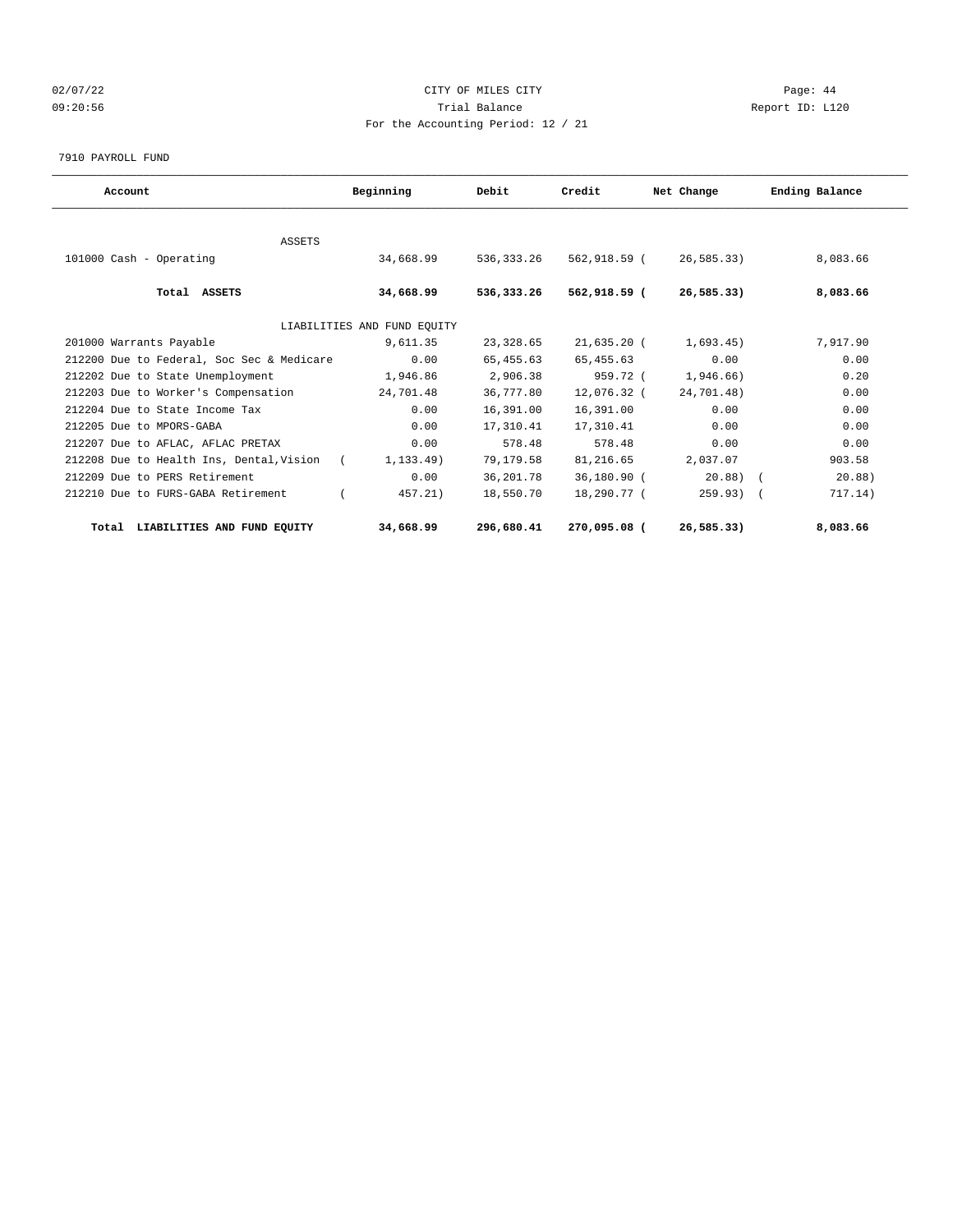## 02/07/22 Page: 45 09:20:56 Trial Balance Report ID: L120 For the Accounting Period: 12 / 21

#### 7930 CLAIMS FUND

| Account                              | Beginning                   | Debit        | Credit                      | Net Change  | Ending Balance |
|--------------------------------------|-----------------------------|--------------|-----------------------------|-------------|----------------|
|                                      | ASSETS                      |              |                             |             |                |
| 101000 Cash - Operating              | 572,937.82                  |              | 1,060,783.00 1,339,841.50 ( | 279,058.50) | 293,879.32     |
| <b>ASSETS</b><br>Total               | 572,937.82                  | 1,060,783.00 | 1,339,841.50 (              | 279,058.50) | 293,879.32     |
|                                      | LIABILITIES AND FUND EQUITY |              |                             |             |                |
| 201000 Warrants Payable              | 572,937.82                  |              | 1,339,841.50 1,060,783.00 ( | 279,058.50) | 293,879.32     |
| LIABILITIES AND FUND EQUITY<br>Total | 572,937.82                  |              | 1,339,841.50 1,060,783.00 ( | 279,058,50) | 293,879.32     |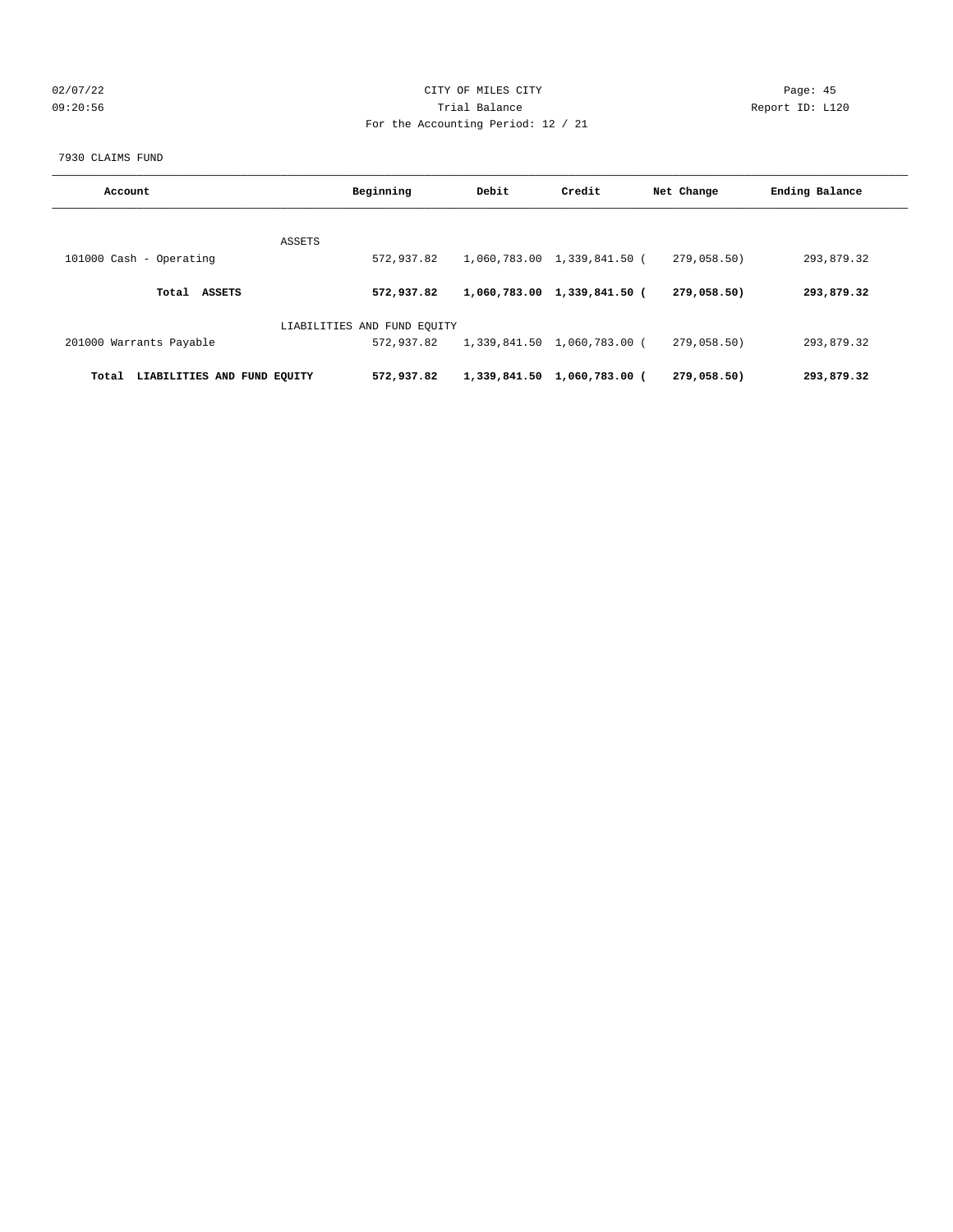## 02/07/22 Page: 46 09:20:56 Trial Balance Report ID: L120 For the Accounting Period: 12 / 21

7980 CUSTER CO WATER & SEWER DISTRICT

| Account                                 | Beginning                   | Debit     | Credit      | Net Change | Ending Balance |
|-----------------------------------------|-----------------------------|-----------|-------------|------------|----------------|
| ASSETS                                  |                             |           |             |            |                |
| 101000 Cash - Operating                 | 0.00                        | 19,620.53 | 19,620.53   | 0.00       | 0.00           |
| 122000 Accounts Receivable              | 21,191.10                   | 18,949.95 | 19,620.53 ( | 670.58)    | 20,520.52      |
| ASSETS<br>Total                         | 21,191.10                   | 38,570.48 | 39,241.06 ( | 670.58)    | 20,520.52      |
|                                         | LIABILITIES AND FUND EOUITY |           |             |            |                |
| 202000 Accounts Payable                 | 0.00                        | 19,620.53 | 19,620.53   | 0.00       | 0.00           |
| 211020 Due to Custer Water & Sewer Dist | 21,191.10                   | 19,620.53 | 18,949.95 ( | 670.58)    | 20,520.52      |
| LIABILITIES AND FUND EQUITY<br>Total    | 21,191.10                   | 39,241.06 | 38,570.48 ( | 670.58)    | 20,520.52      |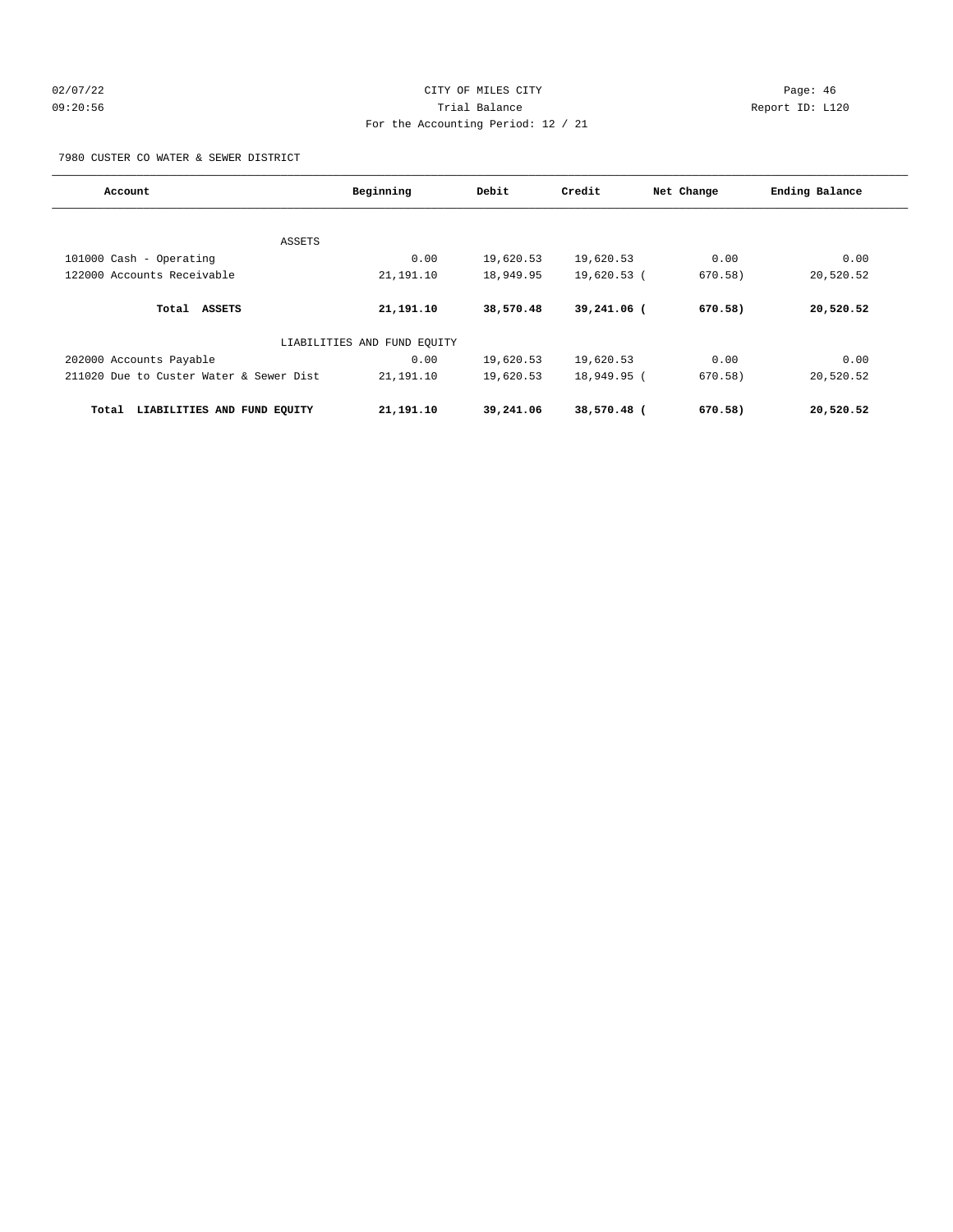## 02/07/22 Page: 47 09:20:56 Trial Balance Report ID: L120 For the Accounting Period: 12 / 21

7981 Interest Clearing

| Account                              | Beginning                   | Debit    | Credit   | Net Change | Ending Balance |
|--------------------------------------|-----------------------------|----------|----------|------------|----------------|
|                                      | ASSETS                      |          |          |            |                |
| 101000 Cash - Operating              | 0.00                        | 2,294.06 | 2,294.06 | 0.00       | 0.00           |
| Total<br><b>ASSETS</b>               | 0.00                        | 2,294.06 | 2,294.06 | 0.00       | 0.00           |
|                                      | LIABILITIES AND FUND EQUITY |          |          |            |                |
| 212500 Due to Others                 | 0.00                        | 2,294.06 | 2,294.06 | 0.00       | 0.00           |
| LIABILITIES AND FUND EQUITY<br>Total | 0.00                        | 2,294.06 | 2,294.06 | 0.00       | 0.00           |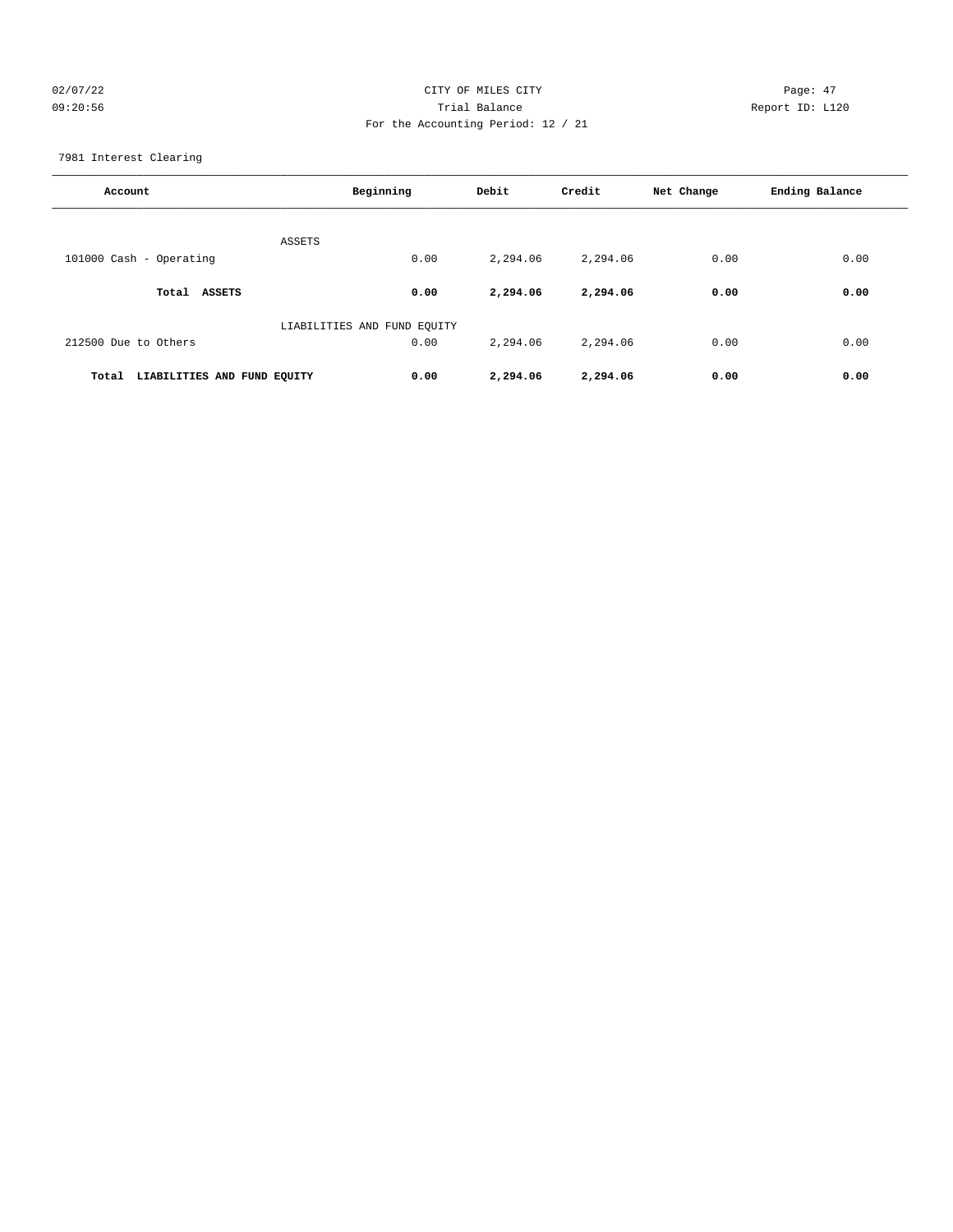# 02/07/22 Page: 48 09:20:56 Trial Balance Report ID: L120 For the Accounting Period: 12 / 21

9000 GENERAL FIXED ASSETS GROUP OF ACCOUNTS FUND

| Account                                                    | Beginning                   | Debit | Credit | Net Change | Ending Balance   |
|------------------------------------------------------------|-----------------------------|-------|--------|------------|------------------|
|                                                            |                             |       |        |            |                  |
| ASSETS                                                     |                             |       |        |            |                  |
| 181000 Land                                                | 526,599.00                  | 0.00  | 0.00   | 0.00       | 526,599.00       |
| 182000 Buildings                                           | 1,986,836.00                | 0.00  | 0.00   | 0.00       | 1,986,836.00     |
| 182100 Allowance for Depr - Buildings (Cre(                | 684,991.00)                 | 0.00  | 0.00   | 0.00       | 684,991.00)      |
| 186000 Machinery and Equipment                             | 3,038,732.00                | 0.00  | 0.00   | 0.00       | 3,038,732.00     |
| 186100 Allowance for Depr - Machinery & Eq(                | 1,463,750.00)               | 0.00  | 0.00   | 0.00       | 1,463,750.00     |
| 187000 Infrastructure                                      | 33,670,108.00               | 0.00  | 0.00   | 0.00       | 33,670,108.00    |
| 187100 Allowance For Depreciation - Infras (16,321,771.00) |                             | 0.00  | 0.00   | 0.00       | 16, 321, 771.00) |
| Total ASSETS                                               | 20,751,763.00               | 0.00  | 0.00   | 0.00       | 20,751,763.00    |
|                                                            | LIABILITIES AND FUND EQUITY |       |        |            |                  |
| 280000 INVESTMENT IN GENERAL FIXED ASSETS                  | 20,751,763.00               | 0.00  | 0.00   | 0.00       | 20,751,763.00    |
| LIABILITIES AND FUND EQUITY<br>Total                       | 20,751,763.00               | 0.00  | 0.00   | 0.00       | 20,751,763.00    |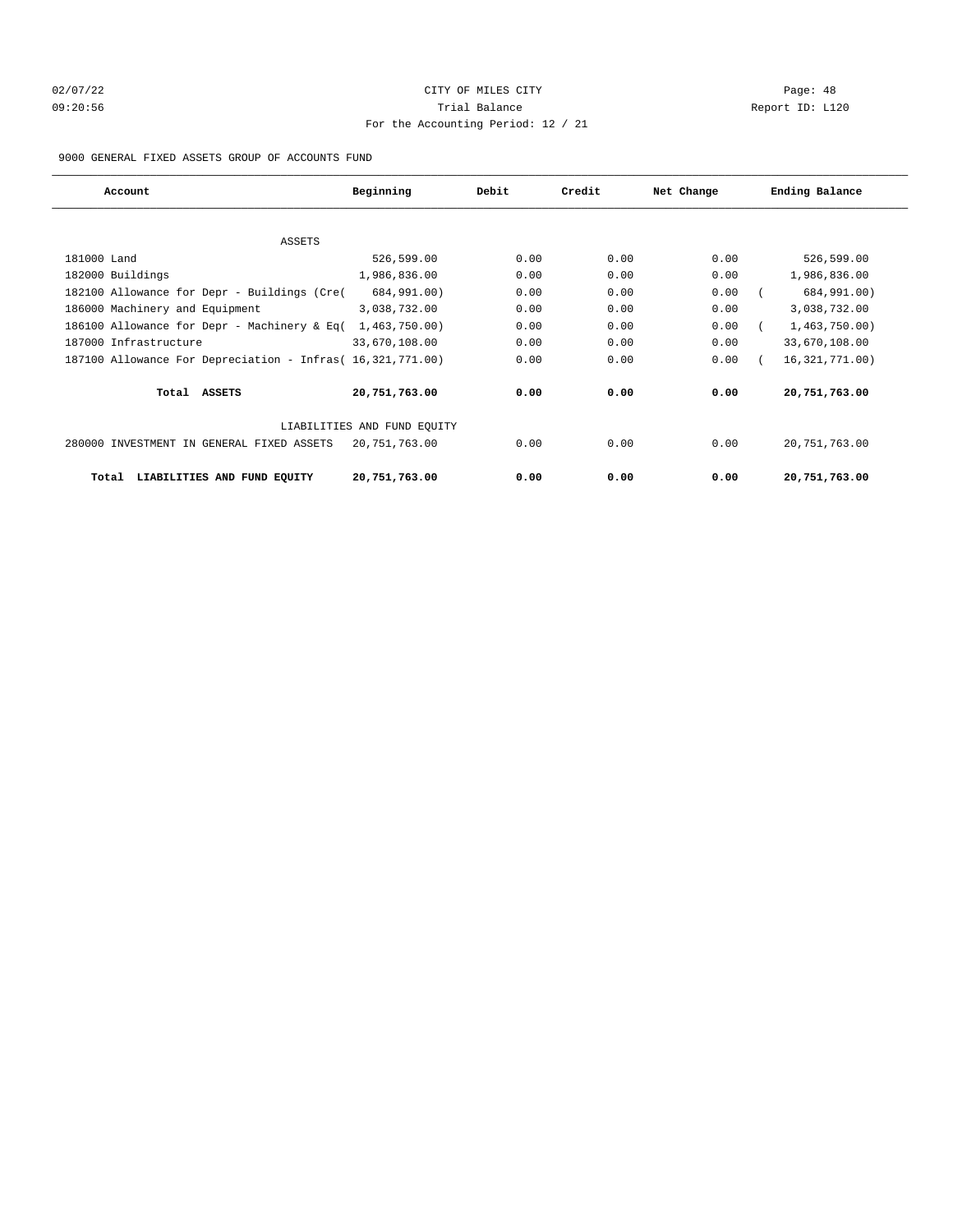# 02/07/22 Page: 49 09:20:56 Trial Balance Report ID: L120 For the Accounting Period: 12 / 21

9500 GENERAL LONG-TERM DEBT GROUP OF ACCOUNTS FUND

| Account                                    | Beginning                   | Debit | Credit | Net Change | Ending Balance |
|--------------------------------------------|-----------------------------|-------|--------|------------|----------------|
| ASSETS                                     |                             |       |        |            |                |
| 174300 Amount to be Provided-Comp Absences | 408,602.50                  | 0.00  | 0.00   | 0.00       | 408,602.50     |
| <b>ASSETS</b><br>Total                     | 408,602.50                  | 0.00  | 0.00   | 0.00       | 408,602.50     |
|                                            | LIABILITIES AND FUND EQUITY |       |        |            |                |
| 235320 LTrm Lease Pur/FMC-PD Cars          | 44,802.50                   | 0.00  | 0.00   | 0.00       | 44,802.50      |
| 239000 Compensated Absences Payable        | 363,800.00                  | 0.00  | 0.00   | 0.00       | 363,800.00     |
| LIABILITIES AND FUND EQUITY<br>Total       | 408,602.50                  | 0.00  | 0.00   | 0.00       | 408,602.50     |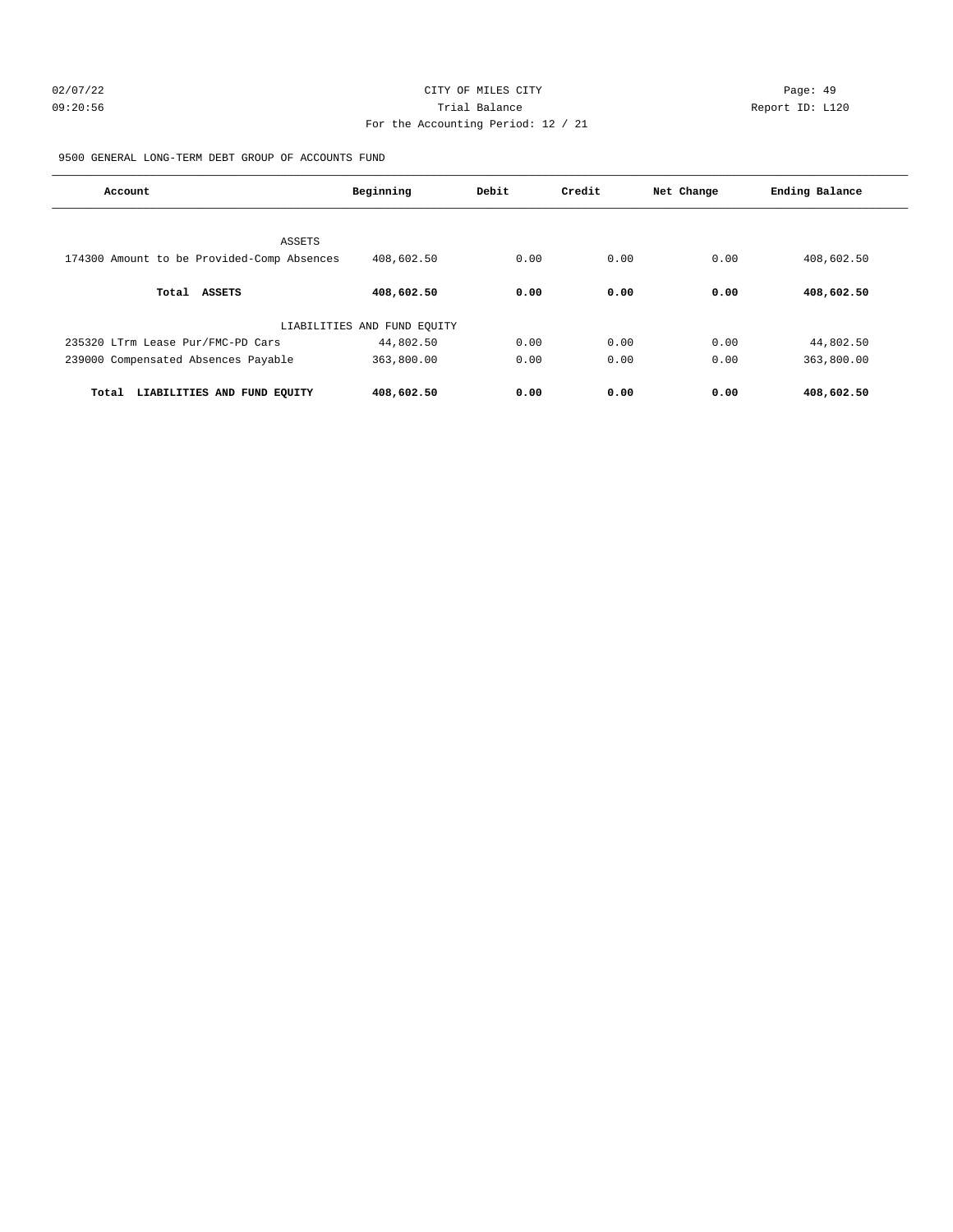## 02/07/22 CITY OF MILES CITY Page: 1 09:20:57 Statement of Expenditure - Budget vs. Actual Report Changer Report ID: B100 For the Accounting Period: 12 / 21

| Account<br>Object                  | Committed<br>Current Month | Committed<br><b>YTD</b> | Original<br>Appropriation | Current<br>Appropriation | Available<br>Appropriation Commit | % (             |
|------------------------------------|----------------------------|-------------------------|---------------------------|--------------------------|-----------------------------------|-----------------|
| 410000 GENERAL GOVERNMENTGASB68    |                            |                         |                           |                          |                                   |                 |
| 410100 Legislative Services(02)    |                            |                         |                           |                          |                                   |                 |
| 111 Salaries and Wages - Permanent | 2,666.72                   | 14,833.63               | 31,968.00                 | 31,968.00                | 17, 134.37                        | $46*$           |
| 142 Workers' Compensation          | 15.68                      | 87.22                   | 239.00                    | 239.00                   | 151.78                            | 36 <sup>8</sup> |
| 144 FICA                           | 204.00                     | 1,134.75                | 2,445.00                  | 2,445.00                 | 1,310.25                          | $46$ %          |
| 145 PERS                           | 29.56                      | 177.36                  | 354.00                    | 354.00                   | 176.64                            | $50*$           |
| 220 Operating Expenses             | 0.00                       | 5.00                    | 100.00                    | 100.00                   | 95.00                             | 5 <sup>8</sup>  |
| 350 Professional Services          | 45.00                      | 14,781.10               | 0.00                      | 0.00                     | $-14,781.10$                      | န္              |
| 370 Travel                         | 92.96                      | 92.96                   | 0.00                      | 0.00                     | $-92.96$                          | နွ              |
| Account Total:                     | 3,053.92                   | 31,112.02               | 35,106.00                 | 35,106.00                | 3,993.98                          | 89 %            |
| 410200 Executive Services(01)      |                            |                         |                           |                          |                                   |                 |
| 111 Salaries and Wages - Permanent | 1,833.34                   | 11,000.04               | 21,996.00                 | 21,996.00                | 10,995.96                         | $50*$           |
| 142 Workers' Compensation          | 10.80                      | 64.80                   | 164.00                    | 164.00                   | 99.20                             | $40*$           |
| 144 FICA                           | 140.24                     | 841.44                  | 1,683.00                  | 1,683.00                 | 841.56                            | 50%             |
| 210 Office Supplies and Materials  | 0.00                       | 0.00                    | 125.00                    | 125.00                   | 125.00                            | ್ಠಿ             |
| 345 Telephone                      | 75.48                      | 382.98                  | 550.00                    | 550.00                   | 167.02                            | 70 %            |
| 350 Professional Services          | 118.80                     | 118.80                  | 150.00                    | 150.00                   | 31.20                             | 79 %            |
| 360 Contr R & M                    | 54.03                      | 378.78                  | 775.00                    | 775.00                   | 396.22                            | $49*$           |
| 380 Training Services              | 0.00                       | 0.00                    | 400.00                    | 400.00                   | 400.00                            | နွ              |
| Account Total:                     | 2,232.69                   | 12,786.84               | 25,843.00                 | 25,843.00                | 13,056.16                         | 49 %            |
| 410300 Judicial Services(06)       |                            |                         |                           |                          |                                   |                 |
| 111 Salaries and Wages - Permanent | 4,657.97                   | 28, 235.66              | 70,296.00                 | 70,296.00                | 42,060.34                         | $40*$           |
| 121 OVERTIME-PERMANENT             | 392.58                     | 411.73                  | 0.00                      | 0.00                     | $-411.73$                         | နွ              |
| 131 VACATION                       | 153.20                     | 2,598.31                | 4,000.00                  | 4,000.00                 | 1,401.69                          | 65 %            |
| 132 SICK LEAVE                     | 0.00                       | 764.09                  | 3,500.00                  | 3,500.00                 | 2,735.91                          | $22$ $%$        |
| 141 Unemployment Insurance         | 8.42                       | 53.07                   | 84.00                     | 84.00                    | 30.93                             | 63%             |
| 142 Workers' Compensation          | 20.40                      | 125.31                  | 542.00                    | 542.00                   | 416.69                            | $23$ %          |
| 143 Health Insurance               | 855.80                     | 5,430.41                | 10,254.00                 | 10,254.00                | 4,823.59                          | $53$ $%$        |
| 144 FICA                           | 398.08                     | 2,465.91                | 5,951.00                  | 5,951.00                 | 3,485.09                          | 41 %            |
| 145 PERS                           | 461.58                     | 2,841.52                | 6,900.00                  | 6,900.00                 | 4,058.48                          | $41*$           |
| 196 CLOTHING ALLOTMENT             | 0.00                       | 225.00                  | 300.00                    | 300.00                   | 75.00                             | 75 %            |
| 210 Office Supplies and Materials  | 0.00                       | 303.29                  | 2,000.00                  | 2.000.00                 | 1,696.71                          | 15 <sup>8</sup> |
| 311 Postage, Box Rent, Etc.        | 0.00                       | 120.59                  | 1,100.00                  | 1,100.00                 | 979.41                            | $11$ %          |
| 334 Memberships, Registrations &   | 0.00                       | 300.00                  | 1,100.00                  | 1,100.00                 | 800.00                            | $27$ $%$        |
| 345 Telephone                      | 135.44                     | 648.15                  | 1,500.00                  | 1,500.00                 | 851.85                            | $43*$           |
| 370 Travel                         | 0.00                       | 489.44                  | 1,500.00                  | 1,500.00                 | 1,010.56                          | 338             |
| 380 Training Services              | 0.00                       | 339.72                  | 1,650.00                  | 1,650.00                 | 1,310.28                          | $21$ %          |
| 382 Books                          | 0.00                       | 0.00                    | 900.00                    | 900.00                   | 900.00                            | ిం              |
| 394 Jury and Witness Fees          | 0.00                       | $-78.00$                | 500.00                    | 500.00                   | $578.00 - 16$ %                   |                 |
| Account Total:                     | 7,083.47                   | 45,274.20               | 112,077.00                | 112,077.00               | 66,802.80 40 %                    |                 |
| 410500 Financial Services(03)      |                            |                         |                           |                          |                                   |                 |
| 111 Salaries and Wages - Permanent | 9,272.41                   | 55,606.22               | 114,840.00                | 114,840.00               | 59,233.78 48 %                    |                 |
| 121 OVERTIME-PERMANENT             | 0.00                       | 86.32                   | 648.00                    | 648.00                   | 561.68                            | $13*$           |
| 131 VACATION                       | 873.27                     | 5,027.95                | 7,552.00                  | 7,552.00                 | 2,524.05 67 %                     |                 |
| 132 SICK LEAVE                     | 372.50                     | 3,633.23                | 4,100.00                  | 4,100.00                 | 466.77                            | 89 %            |
| 133 OTHER LEAVE PAY                | 37.80                      | 1,288.68                | 2,940.00                  | 2,940.00                 | 1,651.32 44 %                     |                 |
| 141 Unemployment Insurance         | 26.40                      | 165.26                  | 195.00                    | 195.00                   | 29.74 85 %                        |                 |
| 142 Workers' Compensation          | 53.64                      | 334.22                  | 856.00                    | 856.00                   | 521.78 39 %                       |                 |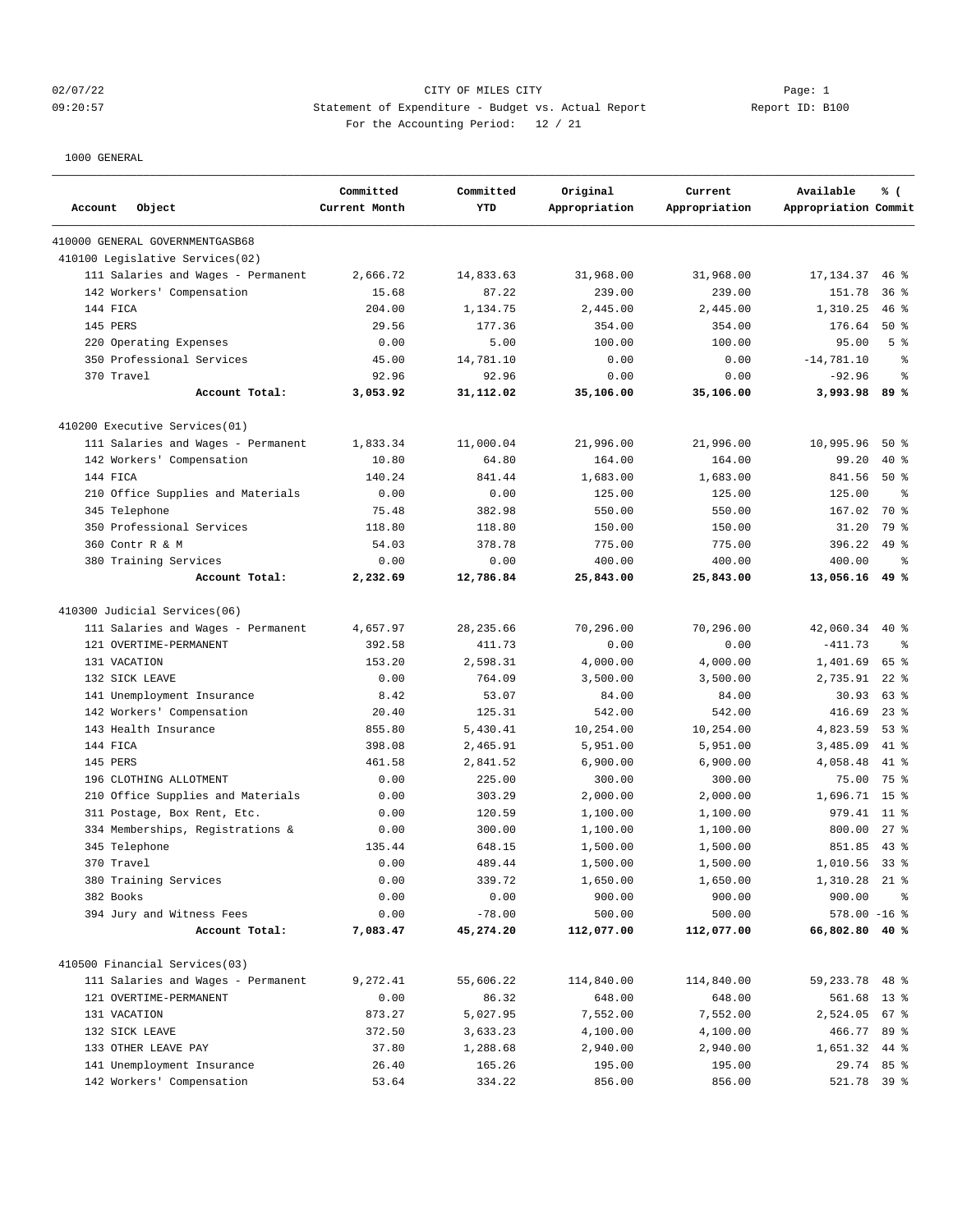## 02/07/22 Page: 2 09:20:57 Statement of Expenditure - Budget vs. Actual Report Changer Report ID: B100 For the Accounting Period: 12 / 21

| Account<br>Object                               | Committed<br>Current Month | Committed<br><b>YTD</b> | Original<br>Appropriation | Current<br>Appropriation | Available<br>% (<br>Appropriation Commit |
|-------------------------------------------------|----------------------------|-------------------------|---------------------------|--------------------------|------------------------------------------|
| 143 Health Insurance                            | 2,481.08                   | 15,182.68               | 29,737.00                 | 29,737.00                | 14,554.32<br>51 %                        |
| 144 FICA                                        | 800.58                     | 5,014.35                | 9,949.00                  | 9,949.00                 | 4,934.65<br>50%                          |
| 145 PERS                                        | 936.31                     | 5,711.50                | 11,536.00                 | 11,536.00                | 50%<br>5,824.50                          |
| 196 CLOTHING ALLOTMENT                          | 0.00                       | 450.00                  | 450.00                    | 450.00                   | $0.00100$ %                              |
| 210 Office Supplies and Materials               | 40.65                      | 702.70                  | 1,500.00                  | 1,500.00                 | 797.30<br>$47$ %                         |
| 214 Small Items of Equipment                    | 0.00                       | 0.00                    | 3,100.00                  | 3,100.00                 | 3,100.00<br>နွ                           |
| 220 Operating Expenses                          | 893.53                     | 1,323.20                | 4,000.00                  | 4,000.00                 | 2,676.80<br>338                          |
| 311 Postage, Box Rent, Etc.                     | 831.20                     | 1,120.78                | 2,500.00                  | 2,500.00                 | 1,379.22<br>$45$ %                       |
| 320 Printing, Duplicating, Typing               | $-90.45$                   | $-90.45$                | 100.00                    | 100.00                   | $190.45 - 90$ %                          |
| 330<br>Publicity, Subscriptions &               | 0.00                       | $-0.60$                 | 1,500.00                  | 1,500.00                 | 1,500.60<br>ి                            |
| 331 Publication of Formal & Legal               | 0.00                       | 198.00                  | 200.00                    | 200.00                   | 99 <sup>8</sup><br>2.00                  |
| 334 Memberships, Registrations &                | 100.00                     | 243.00                  | 3,600.00                  | 3,600.00                 | 7 <sup>8</sup><br>3,357.00               |
| 345 Telephone                                   | 101.73                     | 514.35                  | 865.00                    | 865.00                   | 59 <sup>8</sup><br>350.65                |
| 347 Internet                                    | 8.70                       | 43.50                   | 108.00                    | 108.00                   | 64.50<br>$40*$                           |
| 350 Professional Services                       | 475.20                     | 16,754.38               | 35,000.00                 | 35,000.00                | 18,245.62<br>48 %                        |
| 360 Contr R & M                                 | 162.09                     | 8,169.45                | 16,500.00                 | 16,500.00                | 8,330.55<br>50%                          |
| 370 Travel                                      | 0.00                       | 0.00                    | 2,800.00                  | 2,800.00                 | 2,800.00<br>ి                            |
| 380 Training Services                           | 0.00                       | 25.00                   | 2,050.00                  | 2,050.00                 | 1 <sup>8</sup><br>2,025.00               |
| 382 Books                                       | 0.00                       | 0.00                    | 700.00                    | 700.00                   | 700.00<br>ి                              |
| 390 Other Purchased Services                    | 0.00                       | 0.00                    | 100.00                    | 100.00                   | 100.00<br>$\approx$                      |
| 513 Liability                                   | 0.00                       | 79,107.30               | 97,749.00                 | 97,749.00                | 18,641.70<br>81 %                        |
| 521 Surety Bonds for Officials &                | 0.00                       | 750.00                  | 750.00                    | 750.00                   | $0.00100$ %                              |
| 555 Bank Service Charges                        | 36.66                      | 219.96                  | 500.00                    | 500.00                   | 280.04<br>44 %                           |
| Account Total:                                  | 17,413.30                  | 201,580.98              | 356,425.00                | 356,425.00               | 154,844.02 57 %                          |
| 410540 City Treasurer(09)                       |                            |                         |                           |                          |                                          |
| 111 Salaries and Wages - Permanent              | 1,833.34                   | 11,000.04               | 21,996.00                 | 21,996.00                | 10,995.96<br>50%                         |
| 142 Workers' Compensation                       | 10.80                      | 64.80                   | 164.00                    | 164.00                   | 99.20<br>$40*$                           |
| 144 FICA                                        | 140.24                     | 841.44                  | 1,683.00                  | 1,683.00                 | 841.56<br>50%                            |
| 145 PERS                                        | 162.62                     | 975.72                  | 1,951.00                  | 1,951.00                 | 50%<br>975.28                            |
| 345 Telephone                                   | 56.96                      | 290.50                  | 400.00                    | 400.00                   | 109.50<br>73 %                           |
| 350 Professional Services                       | 0.00                       | 0.00                    | 550.00                    | 550.00                   | 550.00<br>$\approx$                      |
| 360 Contr R & M                                 | 54.03                      | 378.77                  | 1,000.00                  | 1,000.00                 | 38 <sup>8</sup><br>621.23                |
| Account Total:                                  | 2,257.99                   | 13,551.27               | 27,744.00                 | 27,744.00                | 14,192.73<br>49 %                        |
|                                                 |                            |                         |                           |                          |                                          |
| 410600 Elections                                |                            |                         |                           |                          |                                          |
| <b>300 PURCHASED SERVICES</b><br>Account Total: | 19,079.78<br>19,079.78     | 19,079.78<br>19,079.78  | 10,000.00<br>10,000.00    | 10,000.00<br>10,000.00   | $-9,079.78$ 191 %<br>-9,079.78 191 %     |
|                                                 |                            |                         |                           |                          |                                          |
| 411020 Community Services & Planning            |                            |                         |                           |                          |                                          |
| 111 Salaries and Wages - Permanent              | 285.58                     | 3, 313.34               | 7,804.00                  | 7,804.00                 | 4,490.66<br>$42$ %                       |
| 121 OVERTIME-PERMANENT                          | 0.00                       | 0.00                    | 200.00                    | 200.00                   | 200.00<br>ႜ                              |
| 131 VACATION                                    | 21.98                      | 551.30                  | 2,800.00                  | 2,800.00                 | 2,248.70<br>$20*$                        |
| 132 SICK LEAVE                                  | 14.65                      | 218.48                  | 1,300.00                  | 1,300.00                 | 1,081.52<br>$17*$                        |
| 133 OTHER LEAVE PAY                             | 0.00                       | 352.53                  | 466.00                    | 466.00                   | 113.47<br>76 %                           |
| 141 Unemployment Insurance                      | 0.84                       | 11.33                   | 19.00                     | 19.00                    | 60 %<br>7.67                             |
| 142 Workers' Compensation                       | 0.91                       | 20.48                   | 90.00                     | 90.00                    | 69.52<br>$23$ %                          |
| 143 Health Insurance                            | 77.15                      | 961.16                  | 2,769.00                  | 2,769.00                 | 1,807.84<br>35%                          |
| 144 FICA                                        | 24.38                      | 340.80                  | 962.00                    | 962.00                   | 621.20<br>35%                            |
| 145 PERS                                        | 28.59                      | 393.35                  | 1,115.00                  | 1,115.00                 | 721.65<br>35 <sup>8</sup>                |
| 196 CLOTHING ALLOTMENT                          | 0.00                       | 40.50                   | 164.00                    | 164.00                   | 123.50 25 %                              |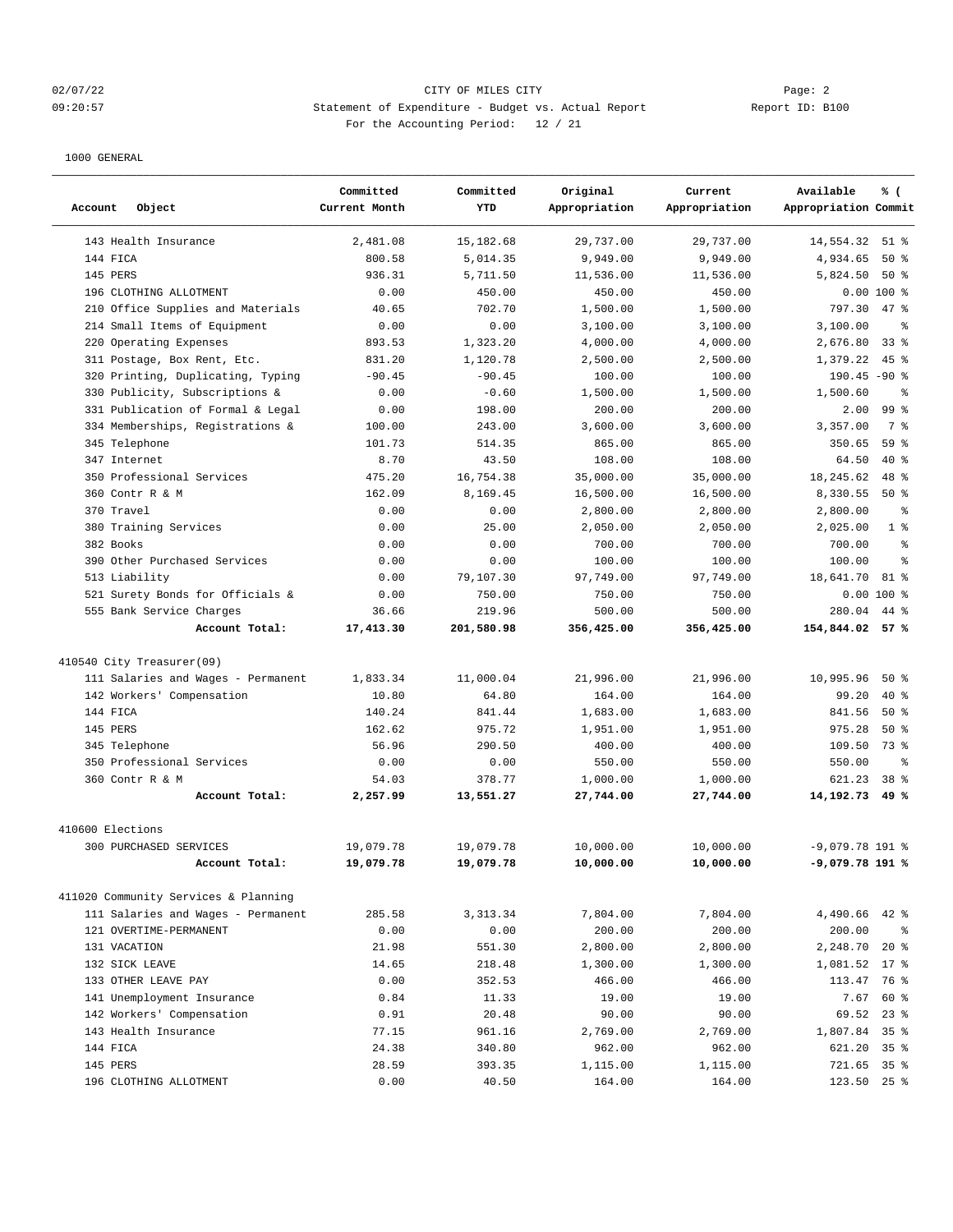## 02/07/22 Page: 3 Page: 3 09:20:57 Statement of Expenditure - Budget vs. Actual Report Changer Report ID: B100 For the Accounting Period: 12 / 21

| Account<br>Object                    | Committed<br>Current Month | Committed<br><b>YTD</b> | Original<br>Appropriation | Current<br>Appropriation | Available<br>% (<br>Appropriation Commit |
|--------------------------------------|----------------------------|-------------------------|---------------------------|--------------------------|------------------------------------------|
| 210 Office Supplies and Materials    | 0.00                       | 61.83                   | 500.00                    | 500.00                   | 438.17 12 %                              |
| 214 Small Items of Equipment         | 0.00                       | 0.00                    | 400.00                    | 400.00                   | 400.00<br>ま                              |
| 231 Gas, Oil, Diesel Fuel, Grease,   | 0.00                       | 0.00                    | 200.00                    | 200.00                   | 200.00<br>ま                              |
| 311 Postage, Box Rent, Etc.          | 0.00                       | 7.70                    | 1,000.00                  | 1,000.00                 | 992.30<br>1 <sup>8</sup>                 |
| Printing, Duplicating, Typing<br>320 | 0.00                       | 0.00                    | 300.00                    | 300.00                   | 300.00<br>る                              |
| 327 Map Printing                     | 0.00                       | 0.00                    | 200.00                    | 200.00                   | 200.00<br>る                              |
| 330 Publicity, Subscriptions &       | 0.00                       | 0.00                    | 500.00                    | 500.00                   | 500.00<br>$\approx$                      |
| 331 Publication of Formal & Legal    | 60.00                      | 183.50                  | 700.00                    | 700.00                   | 516.50<br>$26$ %                         |
| 334 Memberships, Registrations &     | 0.00                       | 262.00                  | 1,000.00                  | 1,000.00                 | 738.00<br>$26$ %                         |
| 345 Telephone                        | 42.00                      | 215.69                  | 300.00                    | 300.00                   | 72 %<br>84.31                            |
| 350 Professional Services            | 1,458.30                   | 8,534.30                | 69,000.00                 | 69,000.00                | $12*$<br>60,465.70                       |
| 360 Contr R & M                      | 54.03                      | 378.78                  | 1,000.00                  | 1,000.00                 | 621.22<br>38 <sup>8</sup>                |
| 370 Travel                           | 0.00                       | 925.51                  | 1,000.00                  | 1,000.00                 | 74.49<br>$93$ $%$                        |
| 380 Training Services                | 0.00                       | 295.00                  | 2,000.00                  | 2,000.00                 | 1,705.00<br>15 <sup>8</sup>              |
| 382 Books                            | 0.00                       | 0.00                    | 400.00                    | 400.00                   | 400.00<br>る                              |
| Account Total:                       | 2,068.41                   | 17,067.58               | 96,189.00                 | 96,189.00                | 79,121.42 18 %                           |
| 411100 Legal Services(04)            |                            |                         |                           |                          |                                          |
| 111 Salaries and Wages - Permanent   | 4,853.50                   | 32, 392.98              | 92,480.00                 | 92,480.00                | 60,087.02<br>35%                         |
| 131 VACATION                         | 61.60                      | 1,228.99                | 2,700.00                  | 2,700.00                 | 1,471.01<br>$46$ %                       |
| 132 SICK LEAVE                       | 100.10                     | 429.06                  | 1,900.00                  | 1,900.00                 | $23$ $%$<br>1,470.94                     |
| 141 Unemployment Insurance           | 12.55                      | 85.14                   | 146.00                    | 146.00                   | 60.86<br>58 <sup>8</sup>                 |
| 142 Workers' Compensation            | 25.41                      | 175.54                  | 714.00                    | 714.00                   | 538.46<br>$25$ $%$                       |
| 143 Health Insurance                 | 428.36                     | 1,714.56                | 5,127.00                  | 5,127.00                 | 3, 412.44<br>338                         |
| 144 FICA                             | 383.67                     | 2,597.39                | 7,427.00                  | 7,427.00                 | 4,829.61<br>35 <sup>8</sup>              |
| 145 PERS                             | 444.86                     | 2,869.95                | 8,611.00                  | 8,611.00                 | 5,741.05<br>338                          |
| 196 CLOTHING ALLOTMENT               | 0.00                       | 0.00                    | 150.00                    | 150.00                   | 150.00<br>နွ                             |
| 210 Office Supplies and Materials    | 96.87                      | 183.02                  | 1,000.00                  | 1,000.00                 | 816.98<br>18 <sup>8</sup>                |
| 214 Small Items of Equipment         | 0.00                       | 0.00                    | 1,000.00                  | 1,000.00                 | 1,000.00<br>る                            |
| Operating Expenses<br>220            | 0.00                       | 35.00                   | 1,000.00                  | 1,000.00                 | 965.00<br>4%                             |
| 311 Postage, Box Rent, Etc.          | 12.98                      | 66.96                   | 500.00                    | 500.00                   | 13 <sup>8</sup><br>433.04                |
| 345 Telephone                        | 110.10                     | 556.20                  | 1,000.00                  | 1,000.00                 | 443.80<br>56%                            |
| 350 Professional Services            | 587.60                     | 5,827.60                | 4,000.00                  | 4,000.00                 | $-1,827.60$ 146 %                        |
| 360 Contr R & M                      | 0.00                       | 0.00                    | 207.00                    | 207.00                   | 207.00<br>昙                              |
| 370 Travel                           | 0.00                       | 0.00                    | 700.00                    | 700.00                   | 700.00<br>る                              |
| Account Total:                       | 7,117.60                   | 48,162.39               | 128,662.00                | 128,662.00               | 80,499.61 37 %                           |
| 411101 Labor Negotiations            |                            |                         |                           |                          |                                          |
| 350 Professional Services            | 0.00                       | 0.00                    | 5,000.00                  | 5,000.00                 | 5,000.00<br>နွ                           |
| Account Total:                       | 0.00                       | 0.00                    | 5,000.00                  | 5,000.00                 | 5,000.00<br>℁                            |
| 411230 City Hall                     |                            |                         |                           |                          |                                          |
| 214 Small Items of Equipment         | 0.00                       | 0.00                    | 400.00                    | 400.00                   | 400.00<br>နွ                             |
| 220 Operating Expenses               | 109.50                     | 401.50                  | 3,500.00                  | 3,500.00                 | 3,098.50 11 %                            |
| 230 Repair and Maintenance           | 0.00                       | 0.00                    | 2,000.00                  | 2,000.00                 | 2,000.00<br>ိစ                           |
| 341 Electric Utility Services        | 287.21                     | 2,603.52                | 5,000.00                  | 5,000.00                 | 2,396.48<br>$52$ $%$                     |
| 342 Water Utility Services           | 59.01                      | 354.06                  | 750.00                    | 750.00                   | 395.94<br>$47$ %                         |
| 343 Sewer Utility Services           | 70.68                      | 424.08                  | 800.00                    | 800.00                   | 375.92<br>53%                            |
| 344 Gas Utility Service              | 556.81                     | 1,156.42                | 2,600.00                  | 2,600.00                 | 1,443.58 44 %                            |
| 346 Garbage Service                  | 47.41                      | 94.82                   | 250.00                    | 250.00                   | 155.18 38 %                              |
| 360 Contr R & M                      | 771.98                     | 20,528.85               | 15,000.00                 | 15,000.00                | $-5,528.85$ 137 %                        |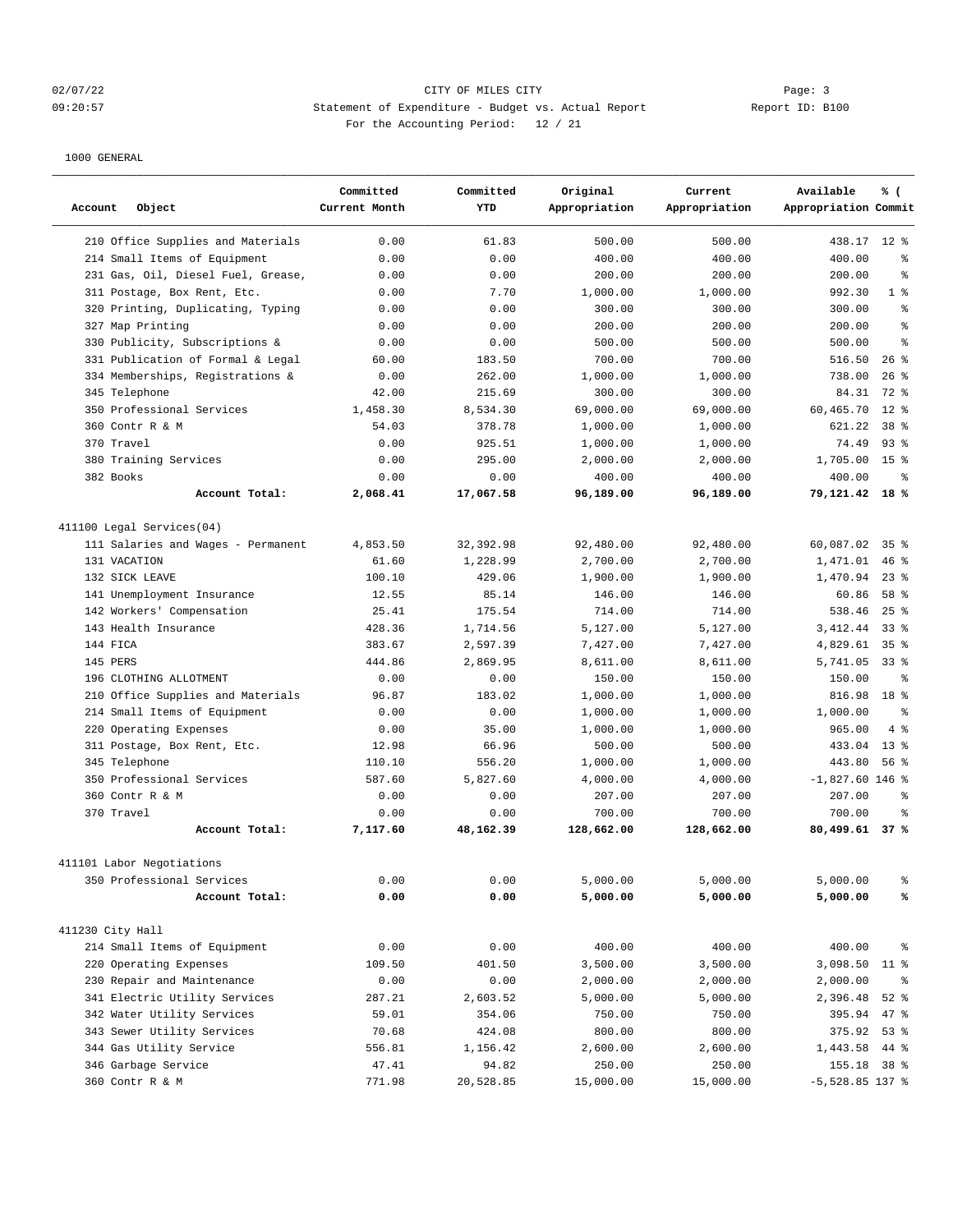## 02/07/22 Page: 4 CITY OF MILES CITY 09:20:57 Statement of Expenditure - Budget vs. Actual Report Report ID: B100 For the Accounting Period: 12 / 21

| Account      | Object                                      | Committed<br>Current Month | Committed<br>YTD | Original<br>Appropriation | Current<br>Appropriation | Available<br>Appropriation Commit | % (             |
|--------------|---------------------------------------------|----------------------------|------------------|---------------------------|--------------------------|-----------------------------------|-----------------|
|              | 511 Insurance on Buildings                  | 0.00                       | 3,450.00         | 3,450.00                  | 3,450.00                 |                                   | $0.00100$ %     |
|              | Account Total:                              | 1,902.60                   | 29,013.25        | 33,750.00                 | 33,750.00                | 4,736.75 86 %                     |                 |
|              | Account Group Total:                        | 62,209.76                  | 417,628.31       | 830,796.00                | 830,796.00               | 413,167.69 50 %                   |                 |
|              | 420000 PUBLIC SAFETY-GASB68                 |                            |                  |                           |                          |                                   |                 |
|              | 420140 Crime Control and Investigation (05) |                            |                  |                           |                          |                                   |                 |
|              | 111 Salaries and Wages - Permanent          | 67,770.90                  | 392,449.32       | 830,677.00                | 830,677.00               | 438,227.68                        | $47$ %          |
|              | 121 OVERTIME-PERMANENT                      | 2,254.68                   | 11,593.64        | 40,100.00                 | 40,100.00                | 28,506.36                         | 29%             |
| 131 VACATION |                                             | 3,505.40                   | 31,674.46        | 51,000.00                 | 51,000.00                | 19,325.54                         | 62 %            |
|              | 132 SICK LEAVE                              | 4,551.36                   | 23,583.29        | 25,000.00                 | 25,000.00                | 1,416.71                          | $94$ %          |
|              | 133 OTHER LEAVE PAY                         | 1,175.19                   | 21,383.72        | 31,000.00                 | 31,000.00                | 9,616.28                          | 69 %            |
|              | 134 HOLIDAY PAY                             | 3,559.88                   | 19,811.30        | 35,000.00                 | 35,000.00                | 15,188.70                         | 57%             |
|              | 141 Unemployment Insurance                  | 207.05                     | 1,266.72         | 1,519.00                  | 1,519.00                 | 252.28                            | 83%             |
|              | 142 Workers' Compensation                   | 2,429.19                   | 14,879.73        | 30,678.00                 | 30,678.00                | 15,798.27                         | $49*$           |
|              | 143 Health Insurance                        | 14,972.87                  | 92, 113.07       | 179,445.00                | 179,445.00               | 87, 331.93                        | $51$ %          |
| 144 FICA     |                                             | 1,252.01                   | 7,767.95         | 15,682.00                 | 15,682.00                | 7,914.05                          | $50*$           |
| 145 PERS     |                                             | 120.21                     | 870.58           | 681.00                    | 681.00                   | $-189.58$ 128 %                   |                 |
|              | 146 Police Pension                          | 10,655.39                  | 62,750.22        | 133,549.00                | 133,549.00               | 70,798.78                         | $47*$           |
|              | 196 CLOTHING ALLOTMENT                      | 0.00                       | 6, 195.00        | 12,240.00                 | 12,240.00                | 6,045.00                          | $51$ %          |
|              | 210 Office Supplies and Materials           | 158.08                     | 2,289.18         | 5,000.00                  | 5,000.00                 | 2,710.82                          | $46$ %          |
|              | 214 Small Items of Equipment                | 0.00                       | 367.06           | 5,500.00                  | 5,500.00                 | 5,132.94                          | 7 %             |
|              | 220 Operating Expenses                      | 1,119.89                   | 7,773.30         | 20,000.00                 | 20,000.00                | 12,226.70                         | 39 <sup>8</sup> |
|              | 226 Clothing and Uniforms                   | 0.00                       | 0.00             | 500.00                    | 500.00                   | 500.00                            | နွ              |
|              | 227 Firearm Supplies                        | 0.00                       | 312.00           | 1,500.00                  | 1,500.00                 | 1,188.00                          | $21$ %          |
|              | 230 Repair and Maintenance                  | 0.00                       | 1,357.07         | 0.00                      | 0.00                     | $-1, 357.07$                      | ి               |
|              | 231 Gas, Oil, Diesel Fuel, Grease,          | 2,712.72                   | 16, 255.87       | 25,000.00                 | 25,000.00                | 8,744.13                          | 65 %            |
|              | 311 Postage, Box Rent, Etc.                 | 0.00                       | 136.21           | 1,000.00                  | 1,000.00                 | 863.79                            | $14*$           |
|              | 320 Printing, Duplicating, Typing           | 0.00                       | 22.85            | 0.00                      | 0.00                     | $-22.85$                          | る               |
|              | 334 Memberships, Registrations &            | 0.00                       | 319.95           | 2,000.00                  | 2,000.00                 | 1,680.05                          | 16 <sup>8</sup> |
|              | 341 Electric Utility Services               | 282.05                     | 1,155.17         | 1,165.00                  | 1,165.00                 | 9.83                              | 99 <sup>8</sup> |
|              | 342 Water Utility Services                  | 42.76                      | 256.56           | 514.00                    | 514.00                   | 257.44                            | 50%             |
|              | 343 Sewer Utility Services                  | 32.00                      | 192.00           | 384.00                    | 384.00                   | 192.00                            | $50*$           |
|              | 344 Gas Utility Service                     | 908.13                     | 1,126.38         | 1,775.00                  | 1,775.00                 | 648.62                            | 63%             |
|              | 345 Telephone                               | 332.23                     | 1,666.85         | 4,000.00                  | 4,000.00                 | 2,333.15                          | $42$ %          |
| 347 Internet |                                             | 57.86                      | 289.30           | 800.00                    | 800.00                   | 510.70                            | 36%             |
|              | 350 Professional Services                   | 2,832.20                   | 19,367.65        | 18,454.00                 | 18,454.00                | $-913.65$ 105 %                   |                 |
|              | 360 Contr R & M                             | 40.50                      | 4,299.91         | 600.00                    | 600.00                   | $-3,699.9177$ %                   |                 |
|              | 366 R&M Vehicles - Police/Animal            | 1,634.17                   | 9,215.66         | 22,000.00                 | 22,000.00                | 12,784.34                         | $42$ %          |
| 370 Travel   |                                             | 0.00                       | 317.04           | 5,000.00                  | 5,000.00                 | 4,682.96                          | 6 %             |
|              | 380 Training Services                       | 0.00                       | 1,381.50         | 6,600.00                  | 6,600.00                 | 5,218.50 21 %                     |                 |
|              | 511 Insurance on Buildings                  | 0.00                       | 333.86           | 334.00                    | 334.00                   |                                   | 0.14 100 %      |
|              | 512 Insurance on Vehicles &                 | 0.00                       | 1,099.77         | 1,100.00                  | 1,100.00                 |                                   | 0.23 100 %      |
| 530 Rent     |                                             | 0.00                       | 15,579.15        | 18,695.00                 | 18,695.00                | 3, 115.85 83 %                    |                 |
|              | 700 Grants, Contributions &                 | 0.00                       | 4,500.00         | 4,500.00                  | 4,500.00                 |                                   | $0.00100$ %     |
|              | 790 K9 from contributions                   | 0.00                       | 80.00            | 0.00                      | 0.00                     | $-80.00$                          | $\frac{8}{6}$   |
|              | 920 Buildings                               | $-6, 211.00$               | 0.00             | 0.00                      | 0.00                     | 0.00                              | $\frac{6}{6}$   |
|              | 940 Machinery & Equipment                   | 0.00                       | 210.89           | 0.00                      | 0.00                     | $-210.89$                         | ್ಠಿ             |
|              | 950 Construction                            | 119,458.97                 | 1,125,300.11     | 1,290,816.00              | 1,290,816.00             | 165,515.89 87 %                   |                 |
|              | Account Total:                              | 235,854.69                 | 1,901,544.29     | 2,823,808.00              | 2,823,808.00             | 922,263.71 67 %                   |                 |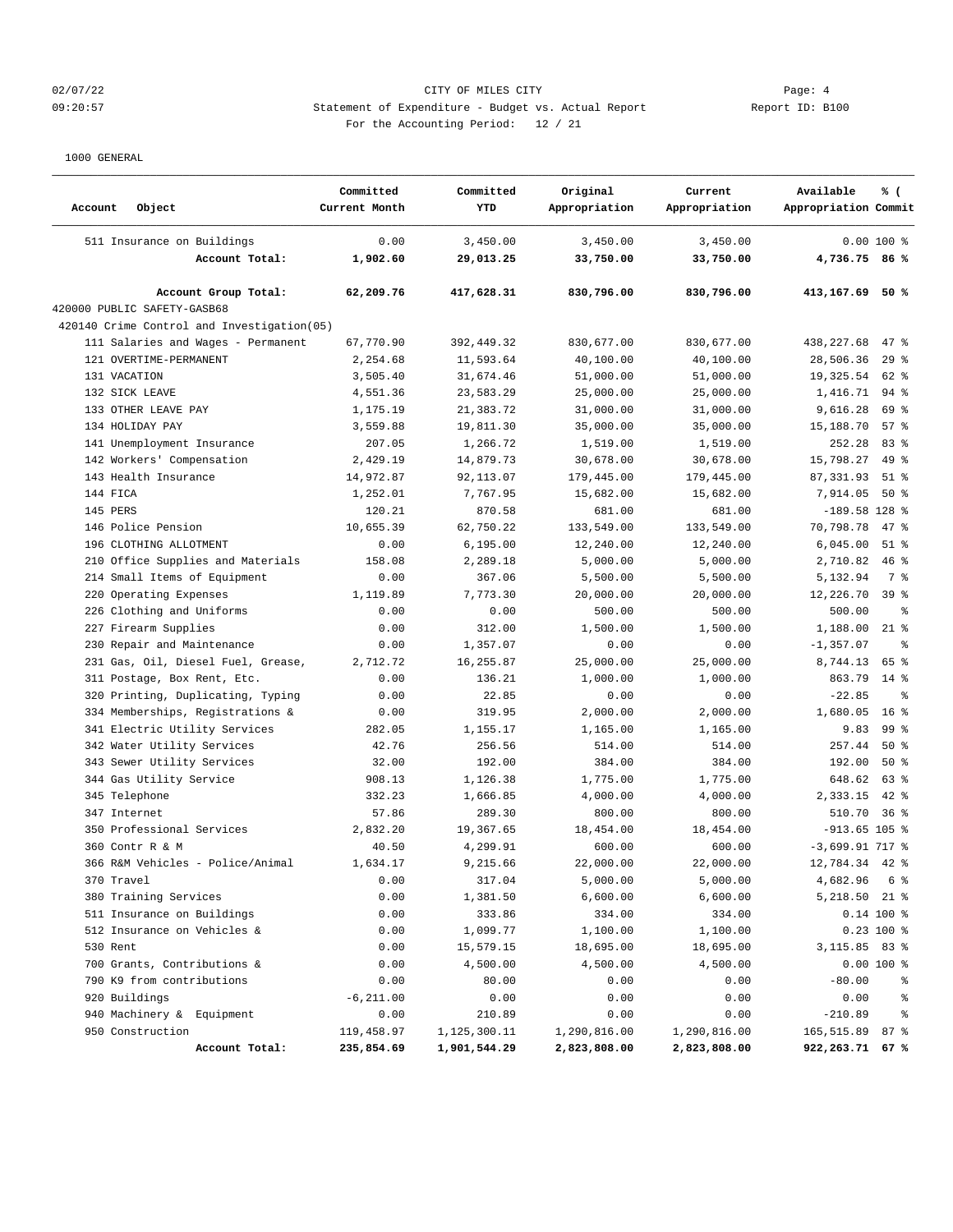## 02/07/22 Page: 5 Page: 5 Page: 5 Page: 5 Page: 5 Page: 5 Page: 5 09:20:57 Statement of Expenditure - Budget vs. Actual Report Changer Report ID: B100 For the Accounting Period: 12 / 21

| Account      | Object                                  | Committed<br>Current Month | Committed<br>YTD    | Original<br>Appropriation | Current<br>Appropriation | Available<br>% (<br>Appropriation Commit |
|--------------|-----------------------------------------|----------------------------|---------------------|---------------------------|--------------------------|------------------------------------------|
|              | 420160 Communications-Dispatch          |                            |                     |                           |                          |                                          |
|              | 111 Salaries and Wages - Permanent      | 21,266.64                  | 117, 457.18         | 176,977.00                | 176,977.00               | 59,519.82<br>66 %                        |
|              | 121 OVERTIME-PERMANENT                  | 487.59                     | 4,680.61            | 28,200.00                 | 28,200.00                | 23,519.39<br>$17*$                       |
| 131 VACATION |                                         | 1,577.60                   | 5,821.55            | 13,500.00                 | 13,500.00                | 7,678.45<br>$43$ %                       |
|              | 132 SICK LEAVE                          | 556.88                     | 10,752.42           | 7,400.00                  | 7,400.00                 | $-3,352.42$ 145 %                        |
|              | 133 OTHER LEAVE PAY                     | 40.60                      | 6,797.37            | 5,327.00                  | 5,327.00                 | $-1,470.37$ 128 %                        |
|              | 134 HOLIDAY PAY                         | 1,167.96                   | 7,454.64            | 0.00                      | 0.00                     | $-7, 454.64$<br>る                        |
|              | 141 Unemployment Insurance              | 62.73                      | 384.58              | 452.00                    | 452.00                   | 85%<br>67.42                             |
|              | 142 Workers' Compensation               | 751.84                     | 4,580.18            | 9,055.00                  | 9,055.00                 | 4,474.82<br>$51$ %                       |
|              | 143 Health Insurance                    | 5,138.26                   | 28, 258.35          | 61,524.00                 | 61,524.00                | 33, 265.65<br>$46$ %                     |
| 144 FICA     |                                         | 1,868.40                   | 11,469.13           | 23,066.00                 | 23,066.00                | 11,596.87<br>$50*$                       |
| 145 PERS     |                                         | 2,226.12                   | 13,061.59           | 27,218.00                 | 27,218.00                | 14, 156. 41<br>$48$ %                    |
|              | 196 CLOTHING ALLOTMENT                  | 0.00                       | 875.00              | 0.00                      | 0.00                     | $-875.00$<br>る                           |
|              | 210 Office Supplies and Materials       | 114.67                     | 263.99              | 2,500.00                  | 2,500.00                 | 2,236.01 11 %                            |
|              | 214 Small Items of Equipment            | 0.00                       | 1,101.99            | 1,000.00                  | 1,000.00                 | $-101.99$ 110 %                          |
|              | 220 Operating Expenses                  | 0.00                       | 0.00                | 100.00                    | 100.00                   | 100.00<br>る                              |
|              | 231 Gas, Oil, Diesel Fuel, Grease,      | 0.00                       | 0.00                | 300.00                    | 300.00                   | 300.00<br>る                              |
|              | 311 Postage, Box Rent, Etc.             | 0.00                       | 12.30               | 100.00                    | 100.00                   | $12*$<br>87.70                           |
|              | 334 Memberships, Registrations &        | 0.00                       | 0.00                | 100.00                    | 100.00                   | $\approx$<br>100.00                      |
|              |                                         | 354.25                     |                     |                           | 5,000.00                 | 2,918.97<br>$42$ %                       |
|              | 345 Telephone                           |                            | 2,081.03            | 5,000.00                  |                          |                                          |
| 370 Travel   | 350 Professional Services               | 950.40                     | 1,018.19            | 1,500.00                  | 1,500.00                 | 481.81<br>68 %                           |
|              |                                         | 0.00                       | 710.45              | 2,000.00<br>500.00        | 2,000.00                 | 36%<br>1,289.55<br>4%                    |
|              | 380 Training Services<br>Account Total: | 0.00<br>36,563.94          | 21.00<br>216,801.55 | 365,819.00                | 500.00<br>365,819.00     | 479.00<br>149,017.45 59 %                |
|              |                                         |                            |                     |                           |                          |                                          |
|              | 420460 Fire Suppression(07)             |                            |                     |                           |                          |                                          |
|              | 111 Salaries and Wages - Permanent      | 36,094.24                  | 220, 241.05         | 443,056.00                | 443,056.00               | 222,814.95<br>50%                        |
|              | 112 SALARIES AND WAGES - PART PAID      | 1,340.96                   | 7,462.05            | 20,004.00                 | 20,004.00                | 37%<br>12,541.95                         |
|              | 121 OVERTIME-PERMANENT                  | 4,850.64                   | 27,066.96           | 65,780.00                 | 65,780.00                | 38,713.04<br>$41$ %                      |
| 131 VACATION |                                         | 3,761.27                   | 28,625.74           | 45,600.00                 | 45,600.00                | 16,974.26<br>63 %                        |
|              | 132 SICK LEAVE                          | 3,824.52                   | 13,270.13           | 28,100.00                 | 28,100.00                | 47 %<br>14,829.87                        |
|              | 133 OTHER LEAVE PAY                     | 754.11                     | 1,675.05            | 11,437.00                 | 11,437.00                | 9,761.95<br>15 <sup>8</sup>              |
|              | 134 HOLIDAY PAY                         | 1,107.48                   | 5,460.32            | 27,600.00                 | 27,600.00                | 22,139.68<br>$20*$                       |
|              | 141 Unemployment Insurance              | 129.27                     | 759.25              | 906.00                    | 906.00                   | 146.75<br>84 %                           |
|              | 142 Workers' Compensation               | 3,177.35                   | 18,640.05           | 31,066.00                 | 31,066.00                | 12,425.95<br>60 %                        |
|              | 143 Health Insurance                    | 7,673.55                   | 45, 396.58          | 93,824.00                 | 93,824.00                | 48, 427. 42<br>48 %                      |
| 144 FICA     |                                         | 828.02                     | 4,801.68            | 8,740.00                  | 8,740.00                 | 55 <sup>8</sup><br>3,938.32              |
|              | 147 Firemen's Pension                   | 6,604.92                   | 37, 254.97          | 75,504.00                 | 75,504.00                | $49*$<br>38,249.03                       |
|              | 149 Firemen's 457B Match                | 458.61                     | 2,832.41            | 6,769.00                  | 6,769.00                 | 3,936.59<br>$42$ %                       |
|              | 210 Office Supplies and Materials       | 67.73                      | 1,395.83            | 10,000.00                 | 10,000.00                | 8,604.17 14 %                            |
|              | 211 Clothing Allotment                  | 0.00                       | 2,325.00            | 10,200.00                 | 10,200.00                | 7,875.00<br>$23$ $%$                     |
|              | 214 Small Items of Equipment            | 0.00                       | 9,490.52            | 7,500.00                  | 7,500.00                 | $-1,990.52$ 127 %                        |
|              | 217 Small Item Equ/Inspector            | 0.00                       | 21.98               | 1,000.00                  | 1,000.00                 | 978.02<br>2%                             |
|              | 220 Operating Expenses                  | 102.92                     | 1,369.50            | 10,501.00                 | 10,501.00                | 9,131.50<br>$13*$                        |
|              | 222 Chemicals, Lab & Med Supplies       | 0.00                       | 196.80              | 0.00                      | 0.00                     | $-196.80$<br>ႜၟ                          |
|              | 223 Operating Exp/Inspector             | 0.00                       | 775.81              | 500.00                    | 500.00                   | $-275.81$ 155 %                          |
|              | 226 Clothing and Uniforms               | 2,033.28                   | 11,084.12           | 25,000.00                 | 25,000.00                | 13,915.88 44 %                           |
|              | 230 Repair and Maintenance              | 63.12                      | 873.20              | 4,000.00                  | 4,000.00                 | 3,126.80<br>$22$ %                       |
|              | 231 Gas, Oil, Diesel Fuel, Grease,      | 539.13                     | 3,436.39            | 12,500.00                 | 12,500.00                | 9,063.61 27 %                            |
|              | 241 Consumable Tools                    | 0.00                       | 544.90              | 3,000.00                  | 3,000.00                 | 2,455.10 18 %                            |
|              | 311 Postage, Box Rent, Etc.             | 0.00                       | 110.00              | 150.00                    | 150.00                   | 40.00 73 %                               |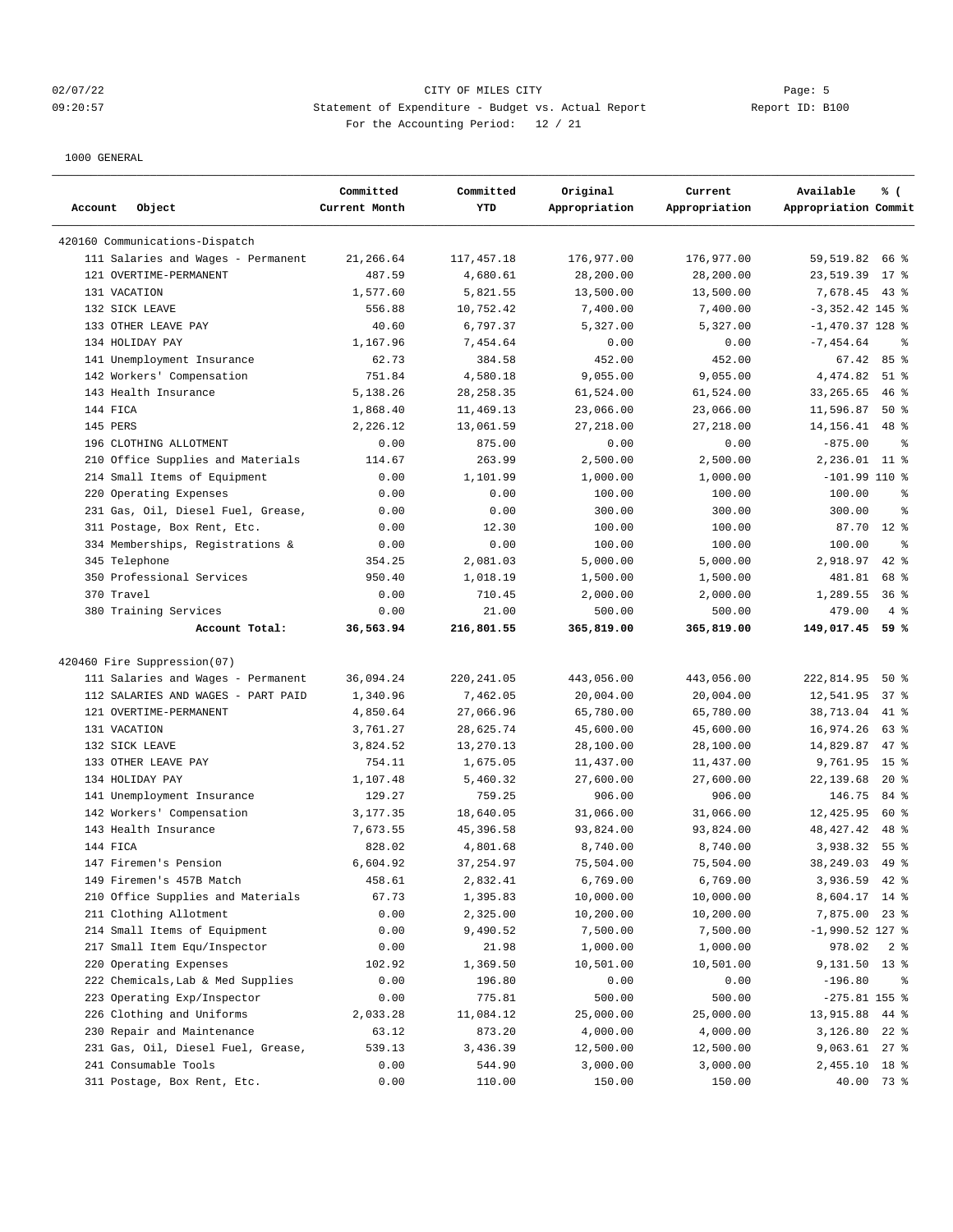## 02/07/22 Page: 6 CITY OF MILES CITY 09:20:57 Statement of Expenditure - Budget vs. Actual Report Changer Report ID: B100 For the Accounting Period: 12 / 21

| 320 Printing, Duplicating, Typing<br>0.00<br>0.00<br>750.00<br>750.00<br>750.00<br>နွ<br>330 Publicity, Subscriptions &<br>0.00<br>0.00<br>300.00<br>300.00<br>300.00<br>နွ<br>334 Memberships, Registrations &<br>55.95<br>4%<br>0.00<br>1,500.00<br>1,500.00<br>1,444.05<br>341 Electric Utility Services<br>416.10<br>3,012.82<br>5,350.00<br>5,350.00<br>2,337.18<br>56%<br>219.72<br>342 Water Utility Services<br>36.00<br>500.00<br>500.00<br>280.28<br>44 %<br>343 Sewer Utility Services<br>258.66<br>500.00<br>$52$ $%$<br>43.11<br>500.00<br>241.34<br>344 Gas Utility Service<br>383.32<br>854.86<br>2,900.00<br>2,900.00<br>2,045.14<br>29%<br>345 Telephone<br>282.41<br>44 %<br>1,421.21<br>3,245.00<br>3,245.00<br>1,823.79<br>346 Garbage Service<br>47.41<br>94.82<br>1,500.00<br>1,500.00<br>1,405.18<br>6 %<br>347 Internet<br>50.69<br>253.45<br>2,000.00<br>2,000.00<br>1,746.55<br>$13*$<br>17,000.00<br>20%<br>350 Professional Services<br>2,190.14<br>3,390.14<br>17,000.00<br>13,609.86<br>360 Contr R & M<br>0.00<br>5,307.80<br>15,000.00<br>15,000.00<br>9,692.20<br>35 <sup>8</sup><br>364 R&M Vehicles - Fire/Amb<br>27, 346.43<br>33, 496.31<br>40,000.00<br>84 %<br>40,000.00<br>6,503.69<br>370 Travel<br>0.00<br>1,389.76<br>3,000.00<br>3,000.00<br>1,610.24<br>46%<br>375 Travel/Inspector<br>0.00<br>0.00<br>1,100.00<br>1,100.00<br>1,100.00<br>နွ<br>12,000.00<br>12,000.00<br>380 Training Services<br>0.00<br>1,924.53<br>10,075.47<br>16 <sup>8</sup><br>382 Books<br>24.99<br>24.99<br>2,000.00<br>2,000.00<br>1,975.01<br>1 <sup>8</sup><br>400 BUILDING MATERIALS<br>621.42<br>10,000.00<br>6 %<br>21.56<br>10,000.00<br>9,378.58<br>511 Insurance on Buildings<br>0.00<br>1,475.93<br>1,476.00<br>1,476.00<br>$0.07100$ %<br>512 Insurance on Vehicles &<br>0.00<br>5,489.91<br>5,490.00<br>5,490.00<br>$0.09$ 100 %<br>940 Machinery & Equipment<br>2,207.98<br>5,350.98<br>80,000.00<br>80,000.00<br>74,649.02<br>7 %<br>Account Total:<br>106,461.26<br>1,148,348.00<br>1,148,348.00<br>638,594.45 44 %<br>509,753.55<br>420470 Fire Improve-Personal Prot. Clothing-Grant #14<br>211 Clothing Allotment<br>0.00<br>50.00<br>0.00<br>0.00<br>$-50.00$<br>ႜ<br>0.00<br>50.00<br>0.00<br>0.00<br>℁<br>Account Total:<br>$-50.00$<br>420532 Public Nuisance Cleanup<br>350 Professional Services<br>0.00<br>0.00<br>2,000.00<br>2,000.00<br>2,000.00<br>ႜ<br>360 Contr R & M<br>0.00<br>0.00<br>2,000.00<br>2,000.00<br>2,000.00<br>್ಠಿ<br>0.00<br>0.00<br>4,000.00<br>4,000.00<br>4,000.00<br>℁<br>Account Total:<br>Account Group Total:<br>378,879.89<br>2,628,149.39<br>4,341,975.00<br>4,341,975.00<br>1,713,825.61 61 %<br>430000 Public Works-GASB68<br>431200 Flood Control<br>111 Salaries and Wages - Permanent<br>7,723.51<br>16,692.00<br>16,692.00<br>8,968.49<br>$46$ %<br>1,369.18<br>656.46<br>131 VACATION<br>120.56<br>1,000.00<br>1,000.00<br>343.54<br>66 %<br>132 SICK LEAVE<br>25.84<br>466.13<br>33.87<br>$93$ $%$<br>500.00<br>500.00<br>133 OTHER LEAVE PAY<br>0.00<br>247.26<br>1,049.00<br>1,049.00<br>801.74<br>$24$ %<br>141 Unemployment Insurance<br>3.78<br>22.95<br>29.00<br>29.00<br>6.05<br>79 %<br>142 Workers' Compensation<br>8.89<br>53.92<br>389.00<br>389.00<br>335.08<br>$14$ %<br>143 Health Insurance<br>342.21<br>2,077.46<br>4,102.00<br>4,102.00<br>2,024.54<br>$51$ %<br>144 FICA<br>113.74<br>686.79<br>1,472.00<br>1,472.00<br>785.21<br>47 %<br>145 PERS<br>134.38<br>806.60<br>900.40 47 %<br>1,707.00<br>1,707.00<br>196 CLOTHING ALLOTMENT<br>0.00<br>60.00<br>$0.00100$ %<br>60.00<br>60.00<br>210 Office Supplies and Materials<br>13.39<br>66.56<br>500.00<br>500.00<br>433.44 13 %<br>214 Small Items of Equipment<br>0.00<br>0.00<br>400.00<br>400.00<br>400.00<br>ಿ<br>220 Operating Expenses<br>0.00<br>55.80<br>300.00<br>19 <sup>°</sup><br>300.00<br>244.20<br>43.99<br>1,145.32<br>2,000.00<br>2,000.00<br>854.68<br>311 Postage, Box Rent, Etc.<br>57%<br>330 Publicity, Subscriptions &<br>0.00<br>0.00<br>50.00<br>50.00<br>50.00<br>$\frac{6}{6}$ | Account<br>Object                 | Committed<br>Current Month | Committed<br>YTD | Original<br>Appropriation | Current<br>Appropriation | Available<br>% (<br>Appropriation Commit |
|------------------------------------------------------------------------------------------------------------------------------------------------------------------------------------------------------------------------------------------------------------------------------------------------------------------------------------------------------------------------------------------------------------------------------------------------------------------------------------------------------------------------------------------------------------------------------------------------------------------------------------------------------------------------------------------------------------------------------------------------------------------------------------------------------------------------------------------------------------------------------------------------------------------------------------------------------------------------------------------------------------------------------------------------------------------------------------------------------------------------------------------------------------------------------------------------------------------------------------------------------------------------------------------------------------------------------------------------------------------------------------------------------------------------------------------------------------------------------------------------------------------------------------------------------------------------------------------------------------------------------------------------------------------------------------------------------------------------------------------------------------------------------------------------------------------------------------------------------------------------------------------------------------------------------------------------------------------------------------------------------------------------------------------------------------------------------------------------------------------------------------------------------------------------------------------------------------------------------------------------------------------------------------------------------------------------------------------------------------------------------------------------------------------------------------------------------------------------------------------------------------------------------------------------------------------------------------------------------------------------------------------------------------------------------------------------------------------------------------------------------------------------------------------------------------------------------------------------------------------------------------------------------------------------------------------------------------------------------------------------------------------------------------------------------------------------------------------------------------------------------------------------------------------------------------------------------------------------------------------------------------------------------------------------------------------------------------------------------------------------------------------------------------------------------------------------------------------------------------------------------------------------------------------------------------------------------------------------------------------------------------------------------------------------------------------------------------------------------------------------------------------------------------------------------------------------------------------------------------------------------------------------------------------------------------------------------------------------------------------------------------------------------------------------------------------------|-----------------------------------|----------------------------|------------------|---------------------------|--------------------------|------------------------------------------|
|                                                                                                                                                                                                                                                                                                                                                                                                                                                                                                                                                                                                                                                                                                                                                                                                                                                                                                                                                                                                                                                                                                                                                                                                                                                                                                                                                                                                                                                                                                                                                                                                                                                                                                                                                                                                                                                                                                                                                                                                                                                                                                                                                                                                                                                                                                                                                                                                                                                                                                                                                                                                                                                                                                                                                                                                                                                                                                                                                                                                                                                                                                                                                                                                                                                                                                                                                                                                                                                                                                                                                                                                                                                                                                                                                                                                                                                                                                                                                                                                                                                                        |                                   |                            |                  |                           |                          |                                          |
|                                                                                                                                                                                                                                                                                                                                                                                                                                                                                                                                                                                                                                                                                                                                                                                                                                                                                                                                                                                                                                                                                                                                                                                                                                                                                                                                                                                                                                                                                                                                                                                                                                                                                                                                                                                                                                                                                                                                                                                                                                                                                                                                                                                                                                                                                                                                                                                                                                                                                                                                                                                                                                                                                                                                                                                                                                                                                                                                                                                                                                                                                                                                                                                                                                                                                                                                                                                                                                                                                                                                                                                                                                                                                                                                                                                                                                                                                                                                                                                                                                                                        |                                   |                            |                  |                           |                          |                                          |
|                                                                                                                                                                                                                                                                                                                                                                                                                                                                                                                                                                                                                                                                                                                                                                                                                                                                                                                                                                                                                                                                                                                                                                                                                                                                                                                                                                                                                                                                                                                                                                                                                                                                                                                                                                                                                                                                                                                                                                                                                                                                                                                                                                                                                                                                                                                                                                                                                                                                                                                                                                                                                                                                                                                                                                                                                                                                                                                                                                                                                                                                                                                                                                                                                                                                                                                                                                                                                                                                                                                                                                                                                                                                                                                                                                                                                                                                                                                                                                                                                                                                        |                                   |                            |                  |                           |                          |                                          |
|                                                                                                                                                                                                                                                                                                                                                                                                                                                                                                                                                                                                                                                                                                                                                                                                                                                                                                                                                                                                                                                                                                                                                                                                                                                                                                                                                                                                                                                                                                                                                                                                                                                                                                                                                                                                                                                                                                                                                                                                                                                                                                                                                                                                                                                                                                                                                                                                                                                                                                                                                                                                                                                                                                                                                                                                                                                                                                                                                                                                                                                                                                                                                                                                                                                                                                                                                                                                                                                                                                                                                                                                                                                                                                                                                                                                                                                                                                                                                                                                                                                                        |                                   |                            |                  |                           |                          |                                          |
|                                                                                                                                                                                                                                                                                                                                                                                                                                                                                                                                                                                                                                                                                                                                                                                                                                                                                                                                                                                                                                                                                                                                                                                                                                                                                                                                                                                                                                                                                                                                                                                                                                                                                                                                                                                                                                                                                                                                                                                                                                                                                                                                                                                                                                                                                                                                                                                                                                                                                                                                                                                                                                                                                                                                                                                                                                                                                                                                                                                                                                                                                                                                                                                                                                                                                                                                                                                                                                                                                                                                                                                                                                                                                                                                                                                                                                                                                                                                                                                                                                                                        |                                   |                            |                  |                           |                          |                                          |
|                                                                                                                                                                                                                                                                                                                                                                                                                                                                                                                                                                                                                                                                                                                                                                                                                                                                                                                                                                                                                                                                                                                                                                                                                                                                                                                                                                                                                                                                                                                                                                                                                                                                                                                                                                                                                                                                                                                                                                                                                                                                                                                                                                                                                                                                                                                                                                                                                                                                                                                                                                                                                                                                                                                                                                                                                                                                                                                                                                                                                                                                                                                                                                                                                                                                                                                                                                                                                                                                                                                                                                                                                                                                                                                                                                                                                                                                                                                                                                                                                                                                        |                                   |                            |                  |                           |                          |                                          |
|                                                                                                                                                                                                                                                                                                                                                                                                                                                                                                                                                                                                                                                                                                                                                                                                                                                                                                                                                                                                                                                                                                                                                                                                                                                                                                                                                                                                                                                                                                                                                                                                                                                                                                                                                                                                                                                                                                                                                                                                                                                                                                                                                                                                                                                                                                                                                                                                                                                                                                                                                                                                                                                                                                                                                                                                                                                                                                                                                                                                                                                                                                                                                                                                                                                                                                                                                                                                                                                                                                                                                                                                                                                                                                                                                                                                                                                                                                                                                                                                                                                                        |                                   |                            |                  |                           |                          |                                          |
|                                                                                                                                                                                                                                                                                                                                                                                                                                                                                                                                                                                                                                                                                                                                                                                                                                                                                                                                                                                                                                                                                                                                                                                                                                                                                                                                                                                                                                                                                                                                                                                                                                                                                                                                                                                                                                                                                                                                                                                                                                                                                                                                                                                                                                                                                                                                                                                                                                                                                                                                                                                                                                                                                                                                                                                                                                                                                                                                                                                                                                                                                                                                                                                                                                                                                                                                                                                                                                                                                                                                                                                                                                                                                                                                                                                                                                                                                                                                                                                                                                                                        |                                   |                            |                  |                           |                          |                                          |
|                                                                                                                                                                                                                                                                                                                                                                                                                                                                                                                                                                                                                                                                                                                                                                                                                                                                                                                                                                                                                                                                                                                                                                                                                                                                                                                                                                                                                                                                                                                                                                                                                                                                                                                                                                                                                                                                                                                                                                                                                                                                                                                                                                                                                                                                                                                                                                                                                                                                                                                                                                                                                                                                                                                                                                                                                                                                                                                                                                                                                                                                                                                                                                                                                                                                                                                                                                                                                                                                                                                                                                                                                                                                                                                                                                                                                                                                                                                                                                                                                                                                        |                                   |                            |                  |                           |                          |                                          |
|                                                                                                                                                                                                                                                                                                                                                                                                                                                                                                                                                                                                                                                                                                                                                                                                                                                                                                                                                                                                                                                                                                                                                                                                                                                                                                                                                                                                                                                                                                                                                                                                                                                                                                                                                                                                                                                                                                                                                                                                                                                                                                                                                                                                                                                                                                                                                                                                                                                                                                                                                                                                                                                                                                                                                                                                                                                                                                                                                                                                                                                                                                                                                                                                                                                                                                                                                                                                                                                                                                                                                                                                                                                                                                                                                                                                                                                                                                                                                                                                                                                                        |                                   |                            |                  |                           |                          |                                          |
|                                                                                                                                                                                                                                                                                                                                                                                                                                                                                                                                                                                                                                                                                                                                                                                                                                                                                                                                                                                                                                                                                                                                                                                                                                                                                                                                                                                                                                                                                                                                                                                                                                                                                                                                                                                                                                                                                                                                                                                                                                                                                                                                                                                                                                                                                                                                                                                                                                                                                                                                                                                                                                                                                                                                                                                                                                                                                                                                                                                                                                                                                                                                                                                                                                                                                                                                                                                                                                                                                                                                                                                                                                                                                                                                                                                                                                                                                                                                                                                                                                                                        |                                   |                            |                  |                           |                          |                                          |
|                                                                                                                                                                                                                                                                                                                                                                                                                                                                                                                                                                                                                                                                                                                                                                                                                                                                                                                                                                                                                                                                                                                                                                                                                                                                                                                                                                                                                                                                                                                                                                                                                                                                                                                                                                                                                                                                                                                                                                                                                                                                                                                                                                                                                                                                                                                                                                                                                                                                                                                                                                                                                                                                                                                                                                                                                                                                                                                                                                                                                                                                                                                                                                                                                                                                                                                                                                                                                                                                                                                                                                                                                                                                                                                                                                                                                                                                                                                                                                                                                                                                        |                                   |                            |                  |                           |                          |                                          |
|                                                                                                                                                                                                                                                                                                                                                                                                                                                                                                                                                                                                                                                                                                                                                                                                                                                                                                                                                                                                                                                                                                                                                                                                                                                                                                                                                                                                                                                                                                                                                                                                                                                                                                                                                                                                                                                                                                                                                                                                                                                                                                                                                                                                                                                                                                                                                                                                                                                                                                                                                                                                                                                                                                                                                                                                                                                                                                                                                                                                                                                                                                                                                                                                                                                                                                                                                                                                                                                                                                                                                                                                                                                                                                                                                                                                                                                                                                                                                                                                                                                                        |                                   |                            |                  |                           |                          |                                          |
|                                                                                                                                                                                                                                                                                                                                                                                                                                                                                                                                                                                                                                                                                                                                                                                                                                                                                                                                                                                                                                                                                                                                                                                                                                                                                                                                                                                                                                                                                                                                                                                                                                                                                                                                                                                                                                                                                                                                                                                                                                                                                                                                                                                                                                                                                                                                                                                                                                                                                                                                                                                                                                                                                                                                                                                                                                                                                                                                                                                                                                                                                                                                                                                                                                                                                                                                                                                                                                                                                                                                                                                                                                                                                                                                                                                                                                                                                                                                                                                                                                                                        |                                   |                            |                  |                           |                          |                                          |
|                                                                                                                                                                                                                                                                                                                                                                                                                                                                                                                                                                                                                                                                                                                                                                                                                                                                                                                                                                                                                                                                                                                                                                                                                                                                                                                                                                                                                                                                                                                                                                                                                                                                                                                                                                                                                                                                                                                                                                                                                                                                                                                                                                                                                                                                                                                                                                                                                                                                                                                                                                                                                                                                                                                                                                                                                                                                                                                                                                                                                                                                                                                                                                                                                                                                                                                                                                                                                                                                                                                                                                                                                                                                                                                                                                                                                                                                                                                                                                                                                                                                        |                                   |                            |                  |                           |                          |                                          |
|                                                                                                                                                                                                                                                                                                                                                                                                                                                                                                                                                                                                                                                                                                                                                                                                                                                                                                                                                                                                                                                                                                                                                                                                                                                                                                                                                                                                                                                                                                                                                                                                                                                                                                                                                                                                                                                                                                                                                                                                                                                                                                                                                                                                                                                                                                                                                                                                                                                                                                                                                                                                                                                                                                                                                                                                                                                                                                                                                                                                                                                                                                                                                                                                                                                                                                                                                                                                                                                                                                                                                                                                                                                                                                                                                                                                                                                                                                                                                                                                                                                                        |                                   |                            |                  |                           |                          |                                          |
|                                                                                                                                                                                                                                                                                                                                                                                                                                                                                                                                                                                                                                                                                                                                                                                                                                                                                                                                                                                                                                                                                                                                                                                                                                                                                                                                                                                                                                                                                                                                                                                                                                                                                                                                                                                                                                                                                                                                                                                                                                                                                                                                                                                                                                                                                                                                                                                                                                                                                                                                                                                                                                                                                                                                                                                                                                                                                                                                                                                                                                                                                                                                                                                                                                                                                                                                                                                                                                                                                                                                                                                                                                                                                                                                                                                                                                                                                                                                                                                                                                                                        |                                   |                            |                  |                           |                          |                                          |
|                                                                                                                                                                                                                                                                                                                                                                                                                                                                                                                                                                                                                                                                                                                                                                                                                                                                                                                                                                                                                                                                                                                                                                                                                                                                                                                                                                                                                                                                                                                                                                                                                                                                                                                                                                                                                                                                                                                                                                                                                                                                                                                                                                                                                                                                                                                                                                                                                                                                                                                                                                                                                                                                                                                                                                                                                                                                                                                                                                                                                                                                                                                                                                                                                                                                                                                                                                                                                                                                                                                                                                                                                                                                                                                                                                                                                                                                                                                                                                                                                                                                        |                                   |                            |                  |                           |                          |                                          |
|                                                                                                                                                                                                                                                                                                                                                                                                                                                                                                                                                                                                                                                                                                                                                                                                                                                                                                                                                                                                                                                                                                                                                                                                                                                                                                                                                                                                                                                                                                                                                                                                                                                                                                                                                                                                                                                                                                                                                                                                                                                                                                                                                                                                                                                                                                                                                                                                                                                                                                                                                                                                                                                                                                                                                                                                                                                                                                                                                                                                                                                                                                                                                                                                                                                                                                                                                                                                                                                                                                                                                                                                                                                                                                                                                                                                                                                                                                                                                                                                                                                                        |                                   |                            |                  |                           |                          |                                          |
|                                                                                                                                                                                                                                                                                                                                                                                                                                                                                                                                                                                                                                                                                                                                                                                                                                                                                                                                                                                                                                                                                                                                                                                                                                                                                                                                                                                                                                                                                                                                                                                                                                                                                                                                                                                                                                                                                                                                                                                                                                                                                                                                                                                                                                                                                                                                                                                                                                                                                                                                                                                                                                                                                                                                                                                                                                                                                                                                                                                                                                                                                                                                                                                                                                                                                                                                                                                                                                                                                                                                                                                                                                                                                                                                                                                                                                                                                                                                                                                                                                                                        |                                   |                            |                  |                           |                          |                                          |
|                                                                                                                                                                                                                                                                                                                                                                                                                                                                                                                                                                                                                                                                                                                                                                                                                                                                                                                                                                                                                                                                                                                                                                                                                                                                                                                                                                                                                                                                                                                                                                                                                                                                                                                                                                                                                                                                                                                                                                                                                                                                                                                                                                                                                                                                                                                                                                                                                                                                                                                                                                                                                                                                                                                                                                                                                                                                                                                                                                                                                                                                                                                                                                                                                                                                                                                                                                                                                                                                                                                                                                                                                                                                                                                                                                                                                                                                                                                                                                                                                                                                        |                                   |                            |                  |                           |                          |                                          |
|                                                                                                                                                                                                                                                                                                                                                                                                                                                                                                                                                                                                                                                                                                                                                                                                                                                                                                                                                                                                                                                                                                                                                                                                                                                                                                                                                                                                                                                                                                                                                                                                                                                                                                                                                                                                                                                                                                                                                                                                                                                                                                                                                                                                                                                                                                                                                                                                                                                                                                                                                                                                                                                                                                                                                                                                                                                                                                                                                                                                                                                                                                                                                                                                                                                                                                                                                                                                                                                                                                                                                                                                                                                                                                                                                                                                                                                                                                                                                                                                                                                                        |                                   |                            |                  |                           |                          |                                          |
|                                                                                                                                                                                                                                                                                                                                                                                                                                                                                                                                                                                                                                                                                                                                                                                                                                                                                                                                                                                                                                                                                                                                                                                                                                                                                                                                                                                                                                                                                                                                                                                                                                                                                                                                                                                                                                                                                                                                                                                                                                                                                                                                                                                                                                                                                                                                                                                                                                                                                                                                                                                                                                                                                                                                                                                                                                                                                                                                                                                                                                                                                                                                                                                                                                                                                                                                                                                                                                                                                                                                                                                                                                                                                                                                                                                                                                                                                                                                                                                                                                                                        |                                   |                            |                  |                           |                          |                                          |
|                                                                                                                                                                                                                                                                                                                                                                                                                                                                                                                                                                                                                                                                                                                                                                                                                                                                                                                                                                                                                                                                                                                                                                                                                                                                                                                                                                                                                                                                                                                                                                                                                                                                                                                                                                                                                                                                                                                                                                                                                                                                                                                                                                                                                                                                                                                                                                                                                                                                                                                                                                                                                                                                                                                                                                                                                                                                                                                                                                                                                                                                                                                                                                                                                                                                                                                                                                                                                                                                                                                                                                                                                                                                                                                                                                                                                                                                                                                                                                                                                                                                        |                                   |                            |                  |                           |                          |                                          |
|                                                                                                                                                                                                                                                                                                                                                                                                                                                                                                                                                                                                                                                                                                                                                                                                                                                                                                                                                                                                                                                                                                                                                                                                                                                                                                                                                                                                                                                                                                                                                                                                                                                                                                                                                                                                                                                                                                                                                                                                                                                                                                                                                                                                                                                                                                                                                                                                                                                                                                                                                                                                                                                                                                                                                                                                                                                                                                                                                                                                                                                                                                                                                                                                                                                                                                                                                                                                                                                                                                                                                                                                                                                                                                                                                                                                                                                                                                                                                                                                                                                                        |                                   |                            |                  |                           |                          |                                          |
|                                                                                                                                                                                                                                                                                                                                                                                                                                                                                                                                                                                                                                                                                                                                                                                                                                                                                                                                                                                                                                                                                                                                                                                                                                                                                                                                                                                                                                                                                                                                                                                                                                                                                                                                                                                                                                                                                                                                                                                                                                                                                                                                                                                                                                                                                                                                                                                                                                                                                                                                                                                                                                                                                                                                                                                                                                                                                                                                                                                                                                                                                                                                                                                                                                                                                                                                                                                                                                                                                                                                                                                                                                                                                                                                                                                                                                                                                                                                                                                                                                                                        |                                   |                            |                  |                           |                          |                                          |
|                                                                                                                                                                                                                                                                                                                                                                                                                                                                                                                                                                                                                                                                                                                                                                                                                                                                                                                                                                                                                                                                                                                                                                                                                                                                                                                                                                                                                                                                                                                                                                                                                                                                                                                                                                                                                                                                                                                                                                                                                                                                                                                                                                                                                                                                                                                                                                                                                                                                                                                                                                                                                                                                                                                                                                                                                                                                                                                                                                                                                                                                                                                                                                                                                                                                                                                                                                                                                                                                                                                                                                                                                                                                                                                                                                                                                                                                                                                                                                                                                                                                        |                                   |                            |                  |                           |                          |                                          |
|                                                                                                                                                                                                                                                                                                                                                                                                                                                                                                                                                                                                                                                                                                                                                                                                                                                                                                                                                                                                                                                                                                                                                                                                                                                                                                                                                                                                                                                                                                                                                                                                                                                                                                                                                                                                                                                                                                                                                                                                                                                                                                                                                                                                                                                                                                                                                                                                                                                                                                                                                                                                                                                                                                                                                                                                                                                                                                                                                                                                                                                                                                                                                                                                                                                                                                                                                                                                                                                                                                                                                                                                                                                                                                                                                                                                                                                                                                                                                                                                                                                                        |                                   |                            |                  |                           |                          |                                          |
|                                                                                                                                                                                                                                                                                                                                                                                                                                                                                                                                                                                                                                                                                                                                                                                                                                                                                                                                                                                                                                                                                                                                                                                                                                                                                                                                                                                                                                                                                                                                                                                                                                                                                                                                                                                                                                                                                                                                                                                                                                                                                                                                                                                                                                                                                                                                                                                                                                                                                                                                                                                                                                                                                                                                                                                                                                                                                                                                                                                                                                                                                                                                                                                                                                                                                                                                                                                                                                                                                                                                                                                                                                                                                                                                                                                                                                                                                                                                                                                                                                                                        |                                   |                            |                  |                           |                          |                                          |
|                                                                                                                                                                                                                                                                                                                                                                                                                                                                                                                                                                                                                                                                                                                                                                                                                                                                                                                                                                                                                                                                                                                                                                                                                                                                                                                                                                                                                                                                                                                                                                                                                                                                                                                                                                                                                                                                                                                                                                                                                                                                                                                                                                                                                                                                                                                                                                                                                                                                                                                                                                                                                                                                                                                                                                                                                                                                                                                                                                                                                                                                                                                                                                                                                                                                                                                                                                                                                                                                                                                                                                                                                                                                                                                                                                                                                                                                                                                                                                                                                                                                        |                                   |                            |                  |                           |                          |                                          |
|                                                                                                                                                                                                                                                                                                                                                                                                                                                                                                                                                                                                                                                                                                                                                                                                                                                                                                                                                                                                                                                                                                                                                                                                                                                                                                                                                                                                                                                                                                                                                                                                                                                                                                                                                                                                                                                                                                                                                                                                                                                                                                                                                                                                                                                                                                                                                                                                                                                                                                                                                                                                                                                                                                                                                                                                                                                                                                                                                                                                                                                                                                                                                                                                                                                                                                                                                                                                                                                                                                                                                                                                                                                                                                                                                                                                                                                                                                                                                                                                                                                                        |                                   |                            |                  |                           |                          |                                          |
|                                                                                                                                                                                                                                                                                                                                                                                                                                                                                                                                                                                                                                                                                                                                                                                                                                                                                                                                                                                                                                                                                                                                                                                                                                                                                                                                                                                                                                                                                                                                                                                                                                                                                                                                                                                                                                                                                                                                                                                                                                                                                                                                                                                                                                                                                                                                                                                                                                                                                                                                                                                                                                                                                                                                                                                                                                                                                                                                                                                                                                                                                                                                                                                                                                                                                                                                                                                                                                                                                                                                                                                                                                                                                                                                                                                                                                                                                                                                                                                                                                                                        |                                   |                            |                  |                           |                          |                                          |
|                                                                                                                                                                                                                                                                                                                                                                                                                                                                                                                                                                                                                                                                                                                                                                                                                                                                                                                                                                                                                                                                                                                                                                                                                                                                                                                                                                                                                                                                                                                                                                                                                                                                                                                                                                                                                                                                                                                                                                                                                                                                                                                                                                                                                                                                                                                                                                                                                                                                                                                                                                                                                                                                                                                                                                                                                                                                                                                                                                                                                                                                                                                                                                                                                                                                                                                                                                                                                                                                                                                                                                                                                                                                                                                                                                                                                                                                                                                                                                                                                                                                        |                                   |                            |                  |                           |                          |                                          |
|                                                                                                                                                                                                                                                                                                                                                                                                                                                                                                                                                                                                                                                                                                                                                                                                                                                                                                                                                                                                                                                                                                                                                                                                                                                                                                                                                                                                                                                                                                                                                                                                                                                                                                                                                                                                                                                                                                                                                                                                                                                                                                                                                                                                                                                                                                                                                                                                                                                                                                                                                                                                                                                                                                                                                                                                                                                                                                                                                                                                                                                                                                                                                                                                                                                                                                                                                                                                                                                                                                                                                                                                                                                                                                                                                                                                                                                                                                                                                                                                                                                                        |                                   |                            |                  |                           |                          |                                          |
|                                                                                                                                                                                                                                                                                                                                                                                                                                                                                                                                                                                                                                                                                                                                                                                                                                                                                                                                                                                                                                                                                                                                                                                                                                                                                                                                                                                                                                                                                                                                                                                                                                                                                                                                                                                                                                                                                                                                                                                                                                                                                                                                                                                                                                                                                                                                                                                                                                                                                                                                                                                                                                                                                                                                                                                                                                                                                                                                                                                                                                                                                                                                                                                                                                                                                                                                                                                                                                                                                                                                                                                                                                                                                                                                                                                                                                                                                                                                                                                                                                                                        |                                   |                            |                  |                           |                          |                                          |
|                                                                                                                                                                                                                                                                                                                                                                                                                                                                                                                                                                                                                                                                                                                                                                                                                                                                                                                                                                                                                                                                                                                                                                                                                                                                                                                                                                                                                                                                                                                                                                                                                                                                                                                                                                                                                                                                                                                                                                                                                                                                                                                                                                                                                                                                                                                                                                                                                                                                                                                                                                                                                                                                                                                                                                                                                                                                                                                                                                                                                                                                                                                                                                                                                                                                                                                                                                                                                                                                                                                                                                                                                                                                                                                                                                                                                                                                                                                                                                                                                                                                        |                                   |                            |                  |                           |                          |                                          |
|                                                                                                                                                                                                                                                                                                                                                                                                                                                                                                                                                                                                                                                                                                                                                                                                                                                                                                                                                                                                                                                                                                                                                                                                                                                                                                                                                                                                                                                                                                                                                                                                                                                                                                                                                                                                                                                                                                                                                                                                                                                                                                                                                                                                                                                                                                                                                                                                                                                                                                                                                                                                                                                                                                                                                                                                                                                                                                                                                                                                                                                                                                                                                                                                                                                                                                                                                                                                                                                                                                                                                                                                                                                                                                                                                                                                                                                                                                                                                                                                                                                                        |                                   |                            |                  |                           |                          |                                          |
|                                                                                                                                                                                                                                                                                                                                                                                                                                                                                                                                                                                                                                                                                                                                                                                                                                                                                                                                                                                                                                                                                                                                                                                                                                                                                                                                                                                                                                                                                                                                                                                                                                                                                                                                                                                                                                                                                                                                                                                                                                                                                                                                                                                                                                                                                                                                                                                                                                                                                                                                                                                                                                                                                                                                                                                                                                                                                                                                                                                                                                                                                                                                                                                                                                                                                                                                                                                                                                                                                                                                                                                                                                                                                                                                                                                                                                                                                                                                                                                                                                                                        |                                   |                            |                  |                           |                          |                                          |
|                                                                                                                                                                                                                                                                                                                                                                                                                                                                                                                                                                                                                                                                                                                                                                                                                                                                                                                                                                                                                                                                                                                                                                                                                                                                                                                                                                                                                                                                                                                                                                                                                                                                                                                                                                                                                                                                                                                                                                                                                                                                                                                                                                                                                                                                                                                                                                                                                                                                                                                                                                                                                                                                                                                                                                                                                                                                                                                                                                                                                                                                                                                                                                                                                                                                                                                                                                                                                                                                                                                                                                                                                                                                                                                                                                                                                                                                                                                                                                                                                                                                        |                                   |                            |                  |                           |                          |                                          |
|                                                                                                                                                                                                                                                                                                                                                                                                                                                                                                                                                                                                                                                                                                                                                                                                                                                                                                                                                                                                                                                                                                                                                                                                                                                                                                                                                                                                                                                                                                                                                                                                                                                                                                                                                                                                                                                                                                                                                                                                                                                                                                                                                                                                                                                                                                                                                                                                                                                                                                                                                                                                                                                                                                                                                                                                                                                                                                                                                                                                                                                                                                                                                                                                                                                                                                                                                                                                                                                                                                                                                                                                                                                                                                                                                                                                                                                                                                                                                                                                                                                                        |                                   |                            |                  |                           |                          |                                          |
|                                                                                                                                                                                                                                                                                                                                                                                                                                                                                                                                                                                                                                                                                                                                                                                                                                                                                                                                                                                                                                                                                                                                                                                                                                                                                                                                                                                                                                                                                                                                                                                                                                                                                                                                                                                                                                                                                                                                                                                                                                                                                                                                                                                                                                                                                                                                                                                                                                                                                                                                                                                                                                                                                                                                                                                                                                                                                                                                                                                                                                                                                                                                                                                                                                                                                                                                                                                                                                                                                                                                                                                                                                                                                                                                                                                                                                                                                                                                                                                                                                                                        |                                   |                            |                  |                           |                          |                                          |
|                                                                                                                                                                                                                                                                                                                                                                                                                                                                                                                                                                                                                                                                                                                                                                                                                                                                                                                                                                                                                                                                                                                                                                                                                                                                                                                                                                                                                                                                                                                                                                                                                                                                                                                                                                                                                                                                                                                                                                                                                                                                                                                                                                                                                                                                                                                                                                                                                                                                                                                                                                                                                                                                                                                                                                                                                                                                                                                                                                                                                                                                                                                                                                                                                                                                                                                                                                                                                                                                                                                                                                                                                                                                                                                                                                                                                                                                                                                                                                                                                                                                        |                                   |                            |                  |                           |                          |                                          |
|                                                                                                                                                                                                                                                                                                                                                                                                                                                                                                                                                                                                                                                                                                                                                                                                                                                                                                                                                                                                                                                                                                                                                                                                                                                                                                                                                                                                                                                                                                                                                                                                                                                                                                                                                                                                                                                                                                                                                                                                                                                                                                                                                                                                                                                                                                                                                                                                                                                                                                                                                                                                                                                                                                                                                                                                                                                                                                                                                                                                                                                                                                                                                                                                                                                                                                                                                                                                                                                                                                                                                                                                                                                                                                                                                                                                                                                                                                                                                                                                                                                                        |                                   |                            |                  |                           |                          |                                          |
|                                                                                                                                                                                                                                                                                                                                                                                                                                                                                                                                                                                                                                                                                                                                                                                                                                                                                                                                                                                                                                                                                                                                                                                                                                                                                                                                                                                                                                                                                                                                                                                                                                                                                                                                                                                                                                                                                                                                                                                                                                                                                                                                                                                                                                                                                                                                                                                                                                                                                                                                                                                                                                                                                                                                                                                                                                                                                                                                                                                                                                                                                                                                                                                                                                                                                                                                                                                                                                                                                                                                                                                                                                                                                                                                                                                                                                                                                                                                                                                                                                                                        |                                   |                            |                  |                           |                          |                                          |
|                                                                                                                                                                                                                                                                                                                                                                                                                                                                                                                                                                                                                                                                                                                                                                                                                                                                                                                                                                                                                                                                                                                                                                                                                                                                                                                                                                                                                                                                                                                                                                                                                                                                                                                                                                                                                                                                                                                                                                                                                                                                                                                                                                                                                                                                                                                                                                                                                                                                                                                                                                                                                                                                                                                                                                                                                                                                                                                                                                                                                                                                                                                                                                                                                                                                                                                                                                                                                                                                                                                                                                                                                                                                                                                                                                                                                                                                                                                                                                                                                                                                        |                                   |                            |                  |                           |                          |                                          |
|                                                                                                                                                                                                                                                                                                                                                                                                                                                                                                                                                                                                                                                                                                                                                                                                                                                                                                                                                                                                                                                                                                                                                                                                                                                                                                                                                                                                                                                                                                                                                                                                                                                                                                                                                                                                                                                                                                                                                                                                                                                                                                                                                                                                                                                                                                                                                                                                                                                                                                                                                                                                                                                                                                                                                                                                                                                                                                                                                                                                                                                                                                                                                                                                                                                                                                                                                                                                                                                                                                                                                                                                                                                                                                                                                                                                                                                                                                                                                                                                                                                                        |                                   |                            |                  |                           |                          |                                          |
|                                                                                                                                                                                                                                                                                                                                                                                                                                                                                                                                                                                                                                                                                                                                                                                                                                                                                                                                                                                                                                                                                                                                                                                                                                                                                                                                                                                                                                                                                                                                                                                                                                                                                                                                                                                                                                                                                                                                                                                                                                                                                                                                                                                                                                                                                                                                                                                                                                                                                                                                                                                                                                                                                                                                                                                                                                                                                                                                                                                                                                                                                                                                                                                                                                                                                                                                                                                                                                                                                                                                                                                                                                                                                                                                                                                                                                                                                                                                                                                                                                                                        |                                   |                            |                  |                           |                          |                                          |
|                                                                                                                                                                                                                                                                                                                                                                                                                                                                                                                                                                                                                                                                                                                                                                                                                                                                                                                                                                                                                                                                                                                                                                                                                                                                                                                                                                                                                                                                                                                                                                                                                                                                                                                                                                                                                                                                                                                                                                                                                                                                                                                                                                                                                                                                                                                                                                                                                                                                                                                                                                                                                                                                                                                                                                                                                                                                                                                                                                                                                                                                                                                                                                                                                                                                                                                                                                                                                                                                                                                                                                                                                                                                                                                                                                                                                                                                                                                                                                                                                                                                        |                                   |                            |                  |                           |                          |                                          |
|                                                                                                                                                                                                                                                                                                                                                                                                                                                                                                                                                                                                                                                                                                                                                                                                                                                                                                                                                                                                                                                                                                                                                                                                                                                                                                                                                                                                                                                                                                                                                                                                                                                                                                                                                                                                                                                                                                                                                                                                                                                                                                                                                                                                                                                                                                                                                                                                                                                                                                                                                                                                                                                                                                                                                                                                                                                                                                                                                                                                                                                                                                                                                                                                                                                                                                                                                                                                                                                                                                                                                                                                                                                                                                                                                                                                                                                                                                                                                                                                                                                                        | 331 Publication of Formal & Legal | 104.00                     | 1,287.00         | 2,000.00                  | 2,000.00                 | 713.00 64 %                              |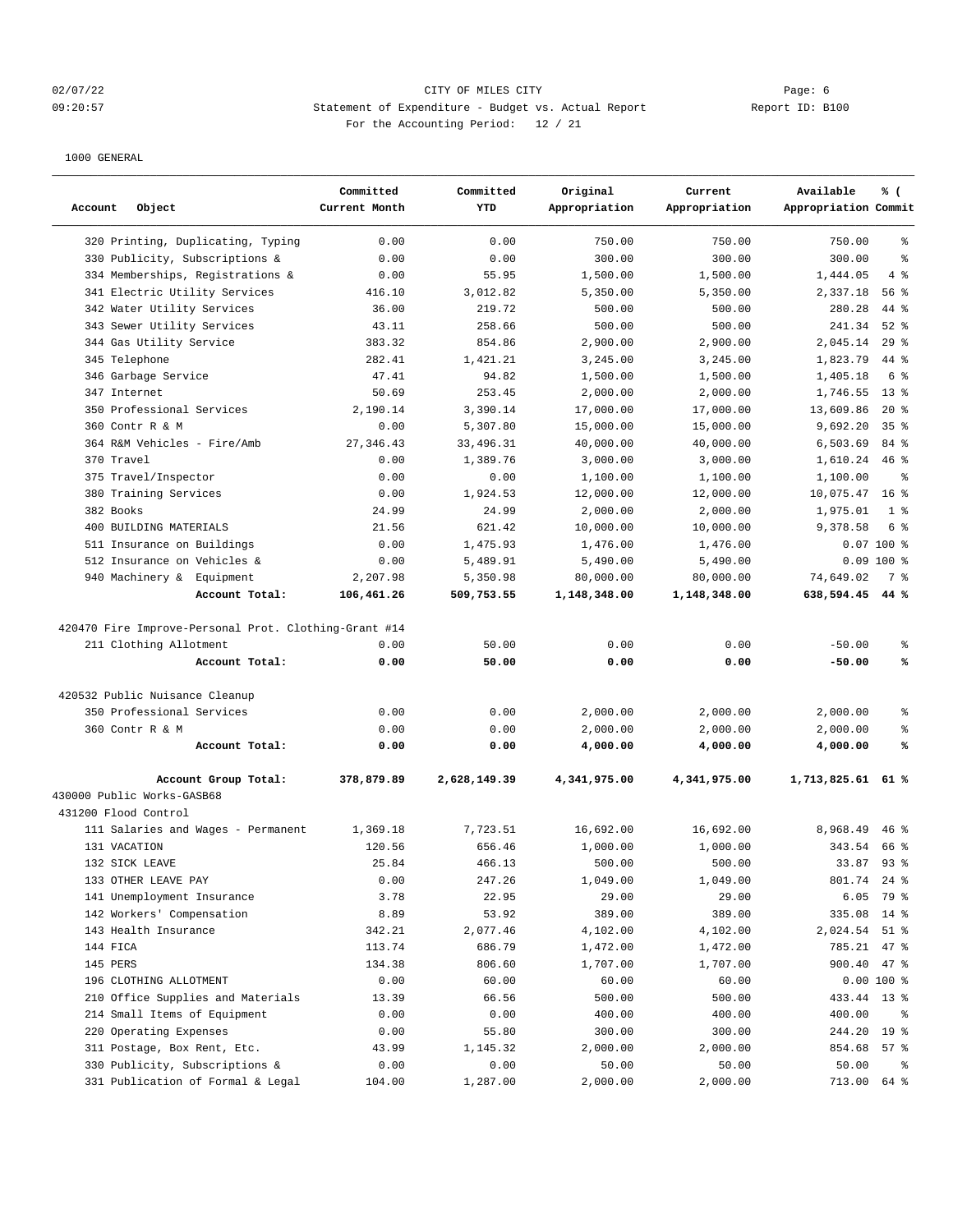## $O2/07/22$  Page: 7 09:20:57 Statement of Expenditure - Budget vs. Actual Report Changer Report ID: B100 For the Accounting Period: 12 / 21

| Object<br>Account                                                  | Committed<br>Current Month | Committed<br><b>YTD</b> | Original<br>Appropriation | Current<br>Appropriation | Available<br>% (<br>Appropriation Commit |
|--------------------------------------------------------------------|----------------------------|-------------------------|---------------------------|--------------------------|------------------------------------------|
| 334 Memberships, Registrations &                                   | 165.00                     | 165.00                  | 250.00                    | 250.00                   | 85.00<br>66 %                            |
| 345 Telephone                                                      | 53.16                      | 271.54                  | 350.00                    | 350.00                   | 78 %<br>78.46                            |
| 350 Professional Services                                          | 1,658.97                   | 3,547.57                | 200,000.00                | 200,000.00               | 196, 452.43<br>2 <sup>8</sup>            |
| 370 Travel                                                         | 0.00                       | 0.00                    | 1,000.00                  | 1,000.00                 | 1,000.00<br>$\approx$                    |
| 380 Training Services                                              | 0.00                       | 0.00                    | 250.00                    | 250.00                   | 250.00<br>る                              |
| 540 Special Assessments                                            | 0.00                       | 0.00                    | 300.00                    | 300.00                   | 300.00<br>နွ                             |
| Account Total:                                                     | 4,157.09                   | 19,339.87               | 234,400.00                | 234,400.00               | 8%<br>215,060.13                         |
| Account Group Total:                                               | 4,157.09                   | 19,339.87               | 234,400.00                | 234,400.00               | 8%<br>215,060.13                         |
| 440000 PUBLIC HEALTH-GASB68                                        |                            |                         |                           |                          |                                          |
| 440600 Animal Control Services (21)                                |                            |                         |                           |                          |                                          |
| 111 Salaries and Wages - Permanent                                 | 3,478.40                   | 20,824.62               | 46,016.00                 | 46,016.00                | $45$ $%$<br>25, 191.38                   |
| 121 OVERTIME-PERMANENT                                             | 0.00                       | 0.00                    | 800.00                    | 800.00                   | 800.00<br>昙                              |
| 131 VACATION                                                       | 304.36                     | 2,089.34                | 1,500.00                  | 1,500.00                 | $-589.34$ 139 %                          |
| 132 SICK LEAVE                                                     | 0.00                       | 0.00                    | 700.00                    | 700.00                   | 700.00<br>$\approx$                      |
| 133 OTHER LEAVE PAY                                                | 0.00                       | 1,739.20                | 500.00                    | 500.00                   | $-1, 239.20$ 348 %                       |
| 141 Unemployment Insurance                                         | 9.45                       | 62.72                   | 74.00                     | 74.00                    | 11.28<br>85%                             |
| 142 Workers' Compensation                                          | 116.70                     | 771.90                  | 974.00                    | 974.00                   | 79 %<br>202.10                           |
| 143 Health Insurance                                               | 855.81                     | 5,133.68                | 10,254.00                 | 10,254.00                | 5,120.32<br>$50*$                        |
| 144 FICA                                                           | 289.38                     | 1,919.22                | 3,788.00                  | 3,788.00                 | 1,868.78<br>$51$ %                       |
| 145 PERS                                                           | 335.53                     | 2,032.46                | 3,690.00                  | 3,690.00                 | 1,657.54<br>55%                          |
| 196 CLOTHING ALLOTMENT                                             | 0.00                       | 435.00                  | 870.00                    | 870.00                   | 435.00<br>$50*$                          |
| 210 Office Supplies and Materials                                  | 0.00                       | $-5.88$                 | 0.00                      | 0.00                     | 5.88<br>န္                               |
| 214 Small Items of Equipment                                       | 0.00                       | 0.00                    | 100.00                    | 100.00                   | 100.00<br>$\approx$                      |
| 220 Operating Expenses                                             | 95.00                      | 614.71                  | 1,200.00                  | 1,200.00                 | 585.29<br>51 %                           |
| 230 Repair and Maintenance                                         | 56.68                      | 7,766.68                | 50.00                     | 50.00                    | $-7,716.68$ *** %                        |
| 231 Gas, Oil, Diesel Fuel, Grease,                                 | 206.03                     | 742.36                  | 1,400.00                  | 1,400.00                 | 657.64<br>$53$ $\frac{6}{3}$             |
| 311 Postage, Box Rent, Etc.                                        | 0.00                       | 49.35                   | 100.00                    | 100.00                   | 49 %<br>50.65                            |
| 320 Printing, Duplicating, Typing                                  | 49.97                      | 49.97                   | 0.00                      | 0.00                     | $-49.97$<br>$\approx$                    |
| 341 Electric Utility Services                                      | 44.82                      | 284.33                  | 529.00                    | 529.00                   | 244.67<br>$54$ $%$                       |
| 342 Water Utility Services                                         | 23.90                      | 119.50                  | 350.00                    | 350.00                   | 230.50<br>34 %                           |
| 343 Sewer Utility Services                                         | 28.16                      | 164.32                  | 150.00                    | 150.00                   | $-14.32$ 110 %                           |
| 344 Gas Utility Service                                            | 73.81                      | 243.43                  | 635.00                    | 635.00                   | 391.57<br>38 <sup>8</sup>                |
| 345 Telephone                                                      | 74.41                      | 377.75                  | 500.00                    | 500.00                   | 122.25<br>76 %                           |
| 347 Internet                                                       | 44.95                      | 224.75                  | 560.00                    | 560.00                   | $40*$<br>335.25                          |
| 350 Professional Services                                          | 0.00                       | 1,899.32                | 4,000.00                  | 4,000.00                 | 2.100.68<br>$47$ %                       |
| 511 Insurance on Buildings                                         | 0.00                       | 100.15                  | 101.00                    | 101.00                   | 99 <sup>8</sup><br>0.85                  |
| Account Total:                                                     | 6,087.36                   | 47,638.88               | 78,841.00                 | 78,841.00                | 31,202.12<br>60 %                        |
| Account Group Total:                                               | 6,087.36                   | 47,638.88               | 78,841.00                 | 78,841.00                | $31,202.12$ 60 %                         |
| 460000 CULTURE AND RECREATION-GASB68<br>460433 Park Operations(13) |                            |                         |                           |                          |                                          |
| 111 Salaries and Wages - Permanent                                 | 13,080.56                  | 90,939.81               | 207,040.00                | 207,040.00               | 116,100.19<br>44 %                       |
| 121 OVERTIME-PERMANENT                                             | 0.00                       | 4,430.40                | 9,300.00                  | 9,300.00                 | 4,869.60 48 %                            |
| 131 VACATION                                                       | 2,489.03                   | 13,057.19               | 12,100.00                 | 12,100.00                | $-957.19$ 108 %                          |
| 132 SICK LEAVE                                                     | 1,554.92                   | 3,996.73                | 9,400.00                  | 9,400.00                 | 5,403.27 43 %                            |
| 133 OTHER LEAVE PAY                                                | 0.00                       | 2,539.64                | 2,670.00                  | 2,670.00                 | 130.36 95 %                              |
| 134 HOLIDAY PAY                                                    | 0.00                       | 3,274.96                | 5,500.00                  | 5,500.00                 | $60*$<br>2,225.04                        |
| 141 Unemployment Insurance                                         | 42.82                      | 298.05                  | 369.00                    | 369.00                   | 70.95 81 %                               |
| 142 Workers' Compensation                                          | 211.61                     | 1,443.63                | 4,677.00                  | 4,677.00                 | 3, 233.37 31 %                           |
| 143 Health Insurance                                               | 3,585.62                   | 21,509.01               | 42,964.00                 | 42,964.00                | 21,454.99 50 %                           |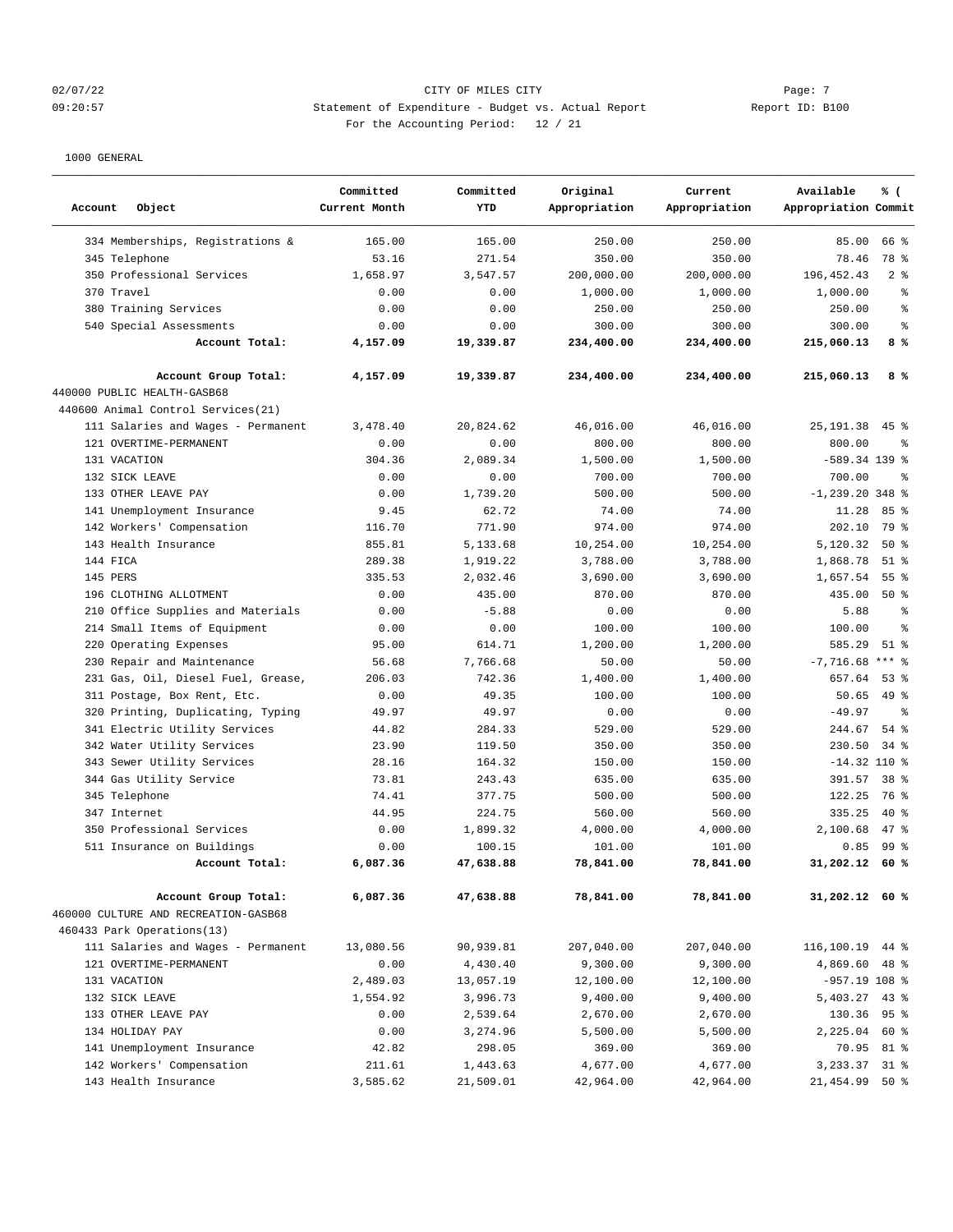## 02/07/22 Page: 8 CITY OF MILES CITY 09:20:57 Statement of Expenditure - Budget vs. Actual Report Changer Report ID: B100 For the Accounting Period: 12 / 21

| Account<br>Object                           | Committed<br>Current Month | Committed<br><b>YTD</b> | Original<br>Appropriation | Current<br>Appropriation | Available<br>% (<br>Appropriation Commit |
|---------------------------------------------|----------------------------|-------------------------|---------------------------|--------------------------|------------------------------------------|
| 144 FICA                                    | 1,251.32                   | 8,764.10                | 18,820.00                 | 18,820.00                | 10,055.90<br>47 %                        |
| 145 PERS                                    | 1,518.94                   | 10,082.80               | 21,298.00                 | 21,298.00                | 47 %<br>11,215.20                        |
| 196 CLOTHING ALLOTMENT                      | 0.00                       | 928.50                  | 1,000.00                  | 1,000.00                 | $93$ $%$<br>71.50                        |
| 210 Office Supplies and Materials           | 17.87                      | 17.87                   | 350.00                    | 350.00                   | 332.13<br>5 <sup>8</sup>                 |
| 214 Small Items of Equipment                | 0.00                       | 83.22                   | 4,000.00                  | 4,000.00                 | 3,916.78<br>2 <sup>8</sup>               |
| 220 Operating Expenses                      | 44.49                      | 1,362.86                | 3,500.00                  | 3,500.00                 | 2,137.14<br>39 %                         |
| 222 Chemicals, Lab & Med Supplies           | 160.00                     | 521.48                  | 5,000.00                  | 5,000.00                 | 4,478.52<br>$10*$                        |
| 226 Clothing and Uniforms                   | 0.00                       | 409.98                  | 1,000.00                  | 1,000.00                 | 590.02<br>41 %                           |
| 230 Repair and Maintenance                  | 837.77                     | 5,421.40                | 15,000.00                 | 15,000.00                | 9,578.60<br>36%                          |
| Gas, Oil, Diesel Fuel, Grease,<br>231       | 872.00                     | 6,378.95                | 8,500.00                  | 8,500.00                 | 2,121.05<br>75 %                         |
| 334 Memberships, Registrations &            | 117.88                     | 457.88                  | 300.00                    | 300.00                   | $-157.88$ 153 %                          |
| 341 Electric Utility Services               | 862.97                     | 5,487.38                | 10,000.00                 | 10,000.00                | 4,512.62 55 %                            |
| 342 Water Utility Services                  | 1,364.66                   | 11,097.64               | 8,000.00                  | 8,000.00                 | $-3,097.64$ 139 %                        |
| 343 Sewer Utility Services                  | 165.42                     | 1,587.72                | 1,500.00                  | 1,500.00                 | $-87.72$ 106 %                           |
| 344 Gas Utility Service                     | 514.42                     | 1,160.36                | 3,000.00                  | 3,000.00                 | 1,839.64<br>39 <sup>8</sup>              |
| 345 Telephone                               | 75.76                      | 384.50                  | 450.00                    | 450.00                   | 85%<br>65.50                             |
| 346 Garbage Service                         | 237.06                     | 474.12                  | 800.00                    | 800.00                   | 325.88<br>59%                            |
| 347 Internet                                | 26.82                      | 134.10                  | 400.00                    | 400.00                   | $34$ $%$<br>265.90                       |
| 350 Professional Services                   | 4,029.75                   | 18,799.19               | 19,500.00                 | 19,500.00                | 700.81<br>$96$ %                         |
| 360 Contr R & M                             | 0.00                       | 526.71                  | 10,000.00                 | 10,000.00                | 5 <sup>8</sup><br>9,473.29               |
| 363 R&M Vehicles/Equip/Labor-PW             | 491.37                     | 1,838.14                | 10,000.00                 | 10,000.00                | 8,161.86<br>18 %                         |
|                                             | 0.00                       |                         |                           |                          | န္                                       |
| 370 Travel<br>380 Training Services         | 154.95                     | 0.00<br>489.95          | 600.00<br>400.00          | 600.00<br>400.00         | 600.00<br>$-89.95$ 122 %                 |
|                                             | 0.00                       |                         |                           | 3,829.00                 | 0.35 100 %                               |
| 511 Insurance on Buildings                  |                            | 3,828.65<br>663.47      | 3,829.00<br>664.00        | 664.00                   | 0.53 100 %                               |
| 512 Insurance on Vehicles &                 | 0.00                       |                         |                           |                          |                                          |
| 940 Machinery & Equipment<br>Account Total: | 0.00                       | 2,009.46                | 15,500.00                 | 15,500.00                | 13,490.54 13 %                           |
|                                             | 33,708.01                  | 224,399.85              | 457,431.00                | 457,431.00               | 233,031.15 49 %                          |
| 460435 Florence Stacy Fountain              |                            |                         |                           |                          |                                          |
| 350 Professional Services                   | 0.00                       | 3,291.50                | 17,209.00                 | 17,209.00                | 19 <sup>°</sup><br>13,917.50             |
| Account Total:                              | 0.00                       | 3,291.50                | 17,209.00                 | 17,209.00                | 13,917.50<br>19 %                        |
| 460436 Denton Complex Upgrades              |                            |                         |                           |                          |                                          |
| 230 Repair and Maintenance                  | 0.00                       | 0.00                    | 1,000.00                  | 1,000.00                 | 1,000.00<br>နွ                           |
| 350 Professional Services                   | 0.00                       | 0.00                    | 3,000.00                  | 3,000.00                 | 3,000.00<br>್ಠಿ                          |
| Account Total:                              | 0.00                       | 0.00                    | 4,000.00                  | 4,000.00                 | 4,000.00<br>℁                            |
|                                             |                            |                         |                           |                          |                                          |
| 460439 Riverside Park Tennis Court Project  |                            |                         |                           |                          |                                          |
| 230 Repair and Maintenance                  | 0.00                       | 0.00                    | 500.00                    | 500.00                   | 500.00<br>る                              |
| Account Total:                              | 0.00                       | 0.00                    | 500.00                    | 500.00                   | 500.00<br>℁                              |
| 460445 Swimming Pool                        |                            |                         |                           |                          |                                          |
| 111 Salaries and Wages - Permanent          | 0.00                       | 29,009.56               | 43,821.00                 | 43,821.00                | 14,811.44<br>66 %                        |
| 121 OVERTIME-PERMANENT                      | 0.00                       | 1,012.82                | 0.00                      | 0.00                     | $-1,012.82$<br>ಿ                         |
| 141 Unemployment Insurance                  | 0.00                       | 75.05                   | 66.00                     | 66.00                    | $-9.05$ 114 %                            |
| 142 Workers' Compensation                   | 0.00                       | 380.22                  | 886.00                    | 886.00                   | $43$ %<br>505.78                         |
| 144 FICA                                    | 0.00                       | 2,296.75                | 3,353.00                  | 3,353.00                 | 1,056.25<br>68 %                         |
| 145 PERS                                    | 0.00                       | 466.65                  | 798.00                    | 798.00                   | 331.35<br>58 %                           |
| 214 Small Items of Equipment                | 0.00                       | 0.00                    | 600.00                    | 600.00                   | 600.00<br>ႜ                              |
| 220 Operating Expenses                      | 0.00                       | 15.54                   | 0.00                      | 0.00                     | $-15.54$<br>್ಠಿ                          |
| 222 Chemicals, Lab & Med Supplies           | 0.00                       | 0.00                    | 4,000.00                  | 4,000.00                 | 4,000.00<br>န့                           |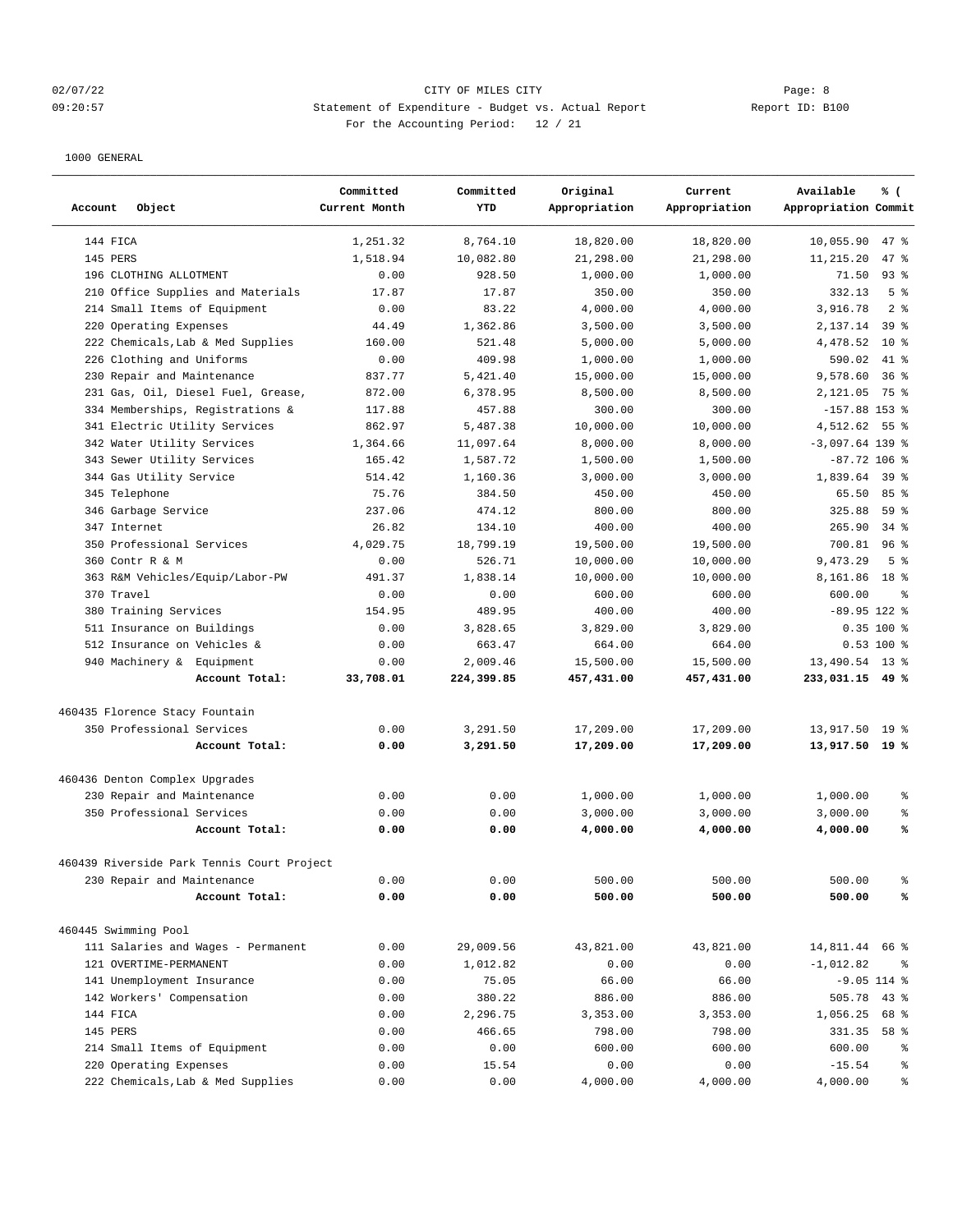## 02/07/22 Page: 9 09:20:57 Statement of Expenditure - Budget vs. Actual Report Changer Report ID: B100 For the Accounting Period: 12 / 21

|                                          | Committed     | Committed    | Original      | Current       | Available            | % (        |
|------------------------------------------|---------------|--------------|---------------|---------------|----------------------|------------|
| Object<br>Account                        | Current Month | YTD          | Appropriation | Appropriation | Appropriation Commit |            |
| 226 Clothing and Uniforms                | 0.00          | 0.00         | 600.00        | 600.00        | 600.00               | နွ         |
| 230 Repair and Maintenance               | 0.00          | 0.00         | 500.00        | 500.00        | 500.00               | $\approx$  |
| 341 Electric Utility Services            | 102.22        | 1,080.79     | 2,000.00      | 2,000.00      | 919.21               | 54%        |
| 342 Water Utility Services               | 0.00          | 162.84       | 300.00        | 300.00        | 137.16               | 54%        |
| 343 Sewer Utility Services               | 0.00          | 185.52       | 250.00        | 250.00        | 64.48                | 74 %       |
| 345 Telephone                            | 0.00          | 513.49       | 150.00        | 150.00        | $-363.49342$ %       |            |
| Contr R & M<br>360                       | 0.00          | 0.00         | 500.00        | 500.00        | 500.00               | $\epsilon$ |
| 363 R&M Vehicles/Equip/Labor-PW          | 0.00          | 0.00         | 6,300.00      | 6,300.00      | 6,300.00             | နွ         |
| 380 Training Services                    | 0.00          | 0.00         | 1,000.00      | 1,000.00      | 1,000.00             | $\approx$  |
| 540 Special Assessments                  | 0.00          | 0.00         | 1,400.00      | 1,400.00      | 1,400.00             | $\approx$  |
| Account Total:                           | 102.22        | 35,199.23    | 66,524.00     | 66,524.00     | 31,324.77            | 53%        |
| Account Group Total:                     | 33,810.23     | 262,890.58   | 545,664.00    | 545,664.00    | 282,773.42 48 %      |            |
| 470000 Housing and Community Development |               |              |               |               |                      |            |
| 470300 Ecomonic Development              |               |              |               |               |                      |            |
| 350 Professional Services                | 0.00          | 556.25       | 558.00        | 558.00        |                      | 1.75 100 % |
| Account Total:                           | 0.00          | 556.25       | 558.00        | 558.00        |                      | 1.75 100 % |
| Account Group Total:                     | 0.00          | 556.25       | 558.00        | 558.00        |                      | 1.75 100 % |
| 490000 DEBT SERVICE                      |               |              |               |               |                      |            |
| 490500 Other Debt Service Payments       |               |              |               |               |                      |            |
| 652 Principle- Flood Study Loan          | 0.00          | 15,044.16    | 30,266.00     | 30,266.00     | 15,221.84            | 50%        |
| 653 Interest- Flood Study Loan           | 0.00          | 495.69       | 875.00        | 875.00        | 379.31               | 57%        |
| 654 Training Center- Principal           | 601.91        | 3,533.15     | 7,139.00      | 7,139.00      | 3,605.85             | $49*$      |
| 655 Training Center- Interest            | 561.05        | 3,444.61     | 6,818.00      | 6,818.00      | 3,373.39             | $51$ %     |
| Account Total:                           | 1,162.96      | 22,517.61    | 45,098.00     | 45,098.00     | 22,580.39            | 50%        |
| Account Group Total:                     | 1,162.96      | 22,517.61    | 45,098.00     | 45,098.00     | 22,580.39            | 50 %       |
| 520000 OTHER FINANCING USES              |               |              |               |               |                      |            |
| 521000 Interfund Operating Transfers Out |               |              |               |               |                      |            |
| 820 Transfers to Other Funds             | 242,687.75    | 372,681.50   | 528,674.00    | 528,674.00    | 155,992.50           | 70 %       |
| Account Total:                           | 242,687.75    | 372,681.50   | 528,674.00    | 528,674.00    | 155,992.50 70 %      |            |
| Account Group Total:                     | 242,687.75    | 372,681.50   | 528,674.00    | 528,674.00    | 155,992.50           | 70 %       |
| Fund Total:                              | 728,995.04    | 3,771,402.39 | 6,606,006.00  | 6,606,006.00  | 2,834,603.61 57 %    |            |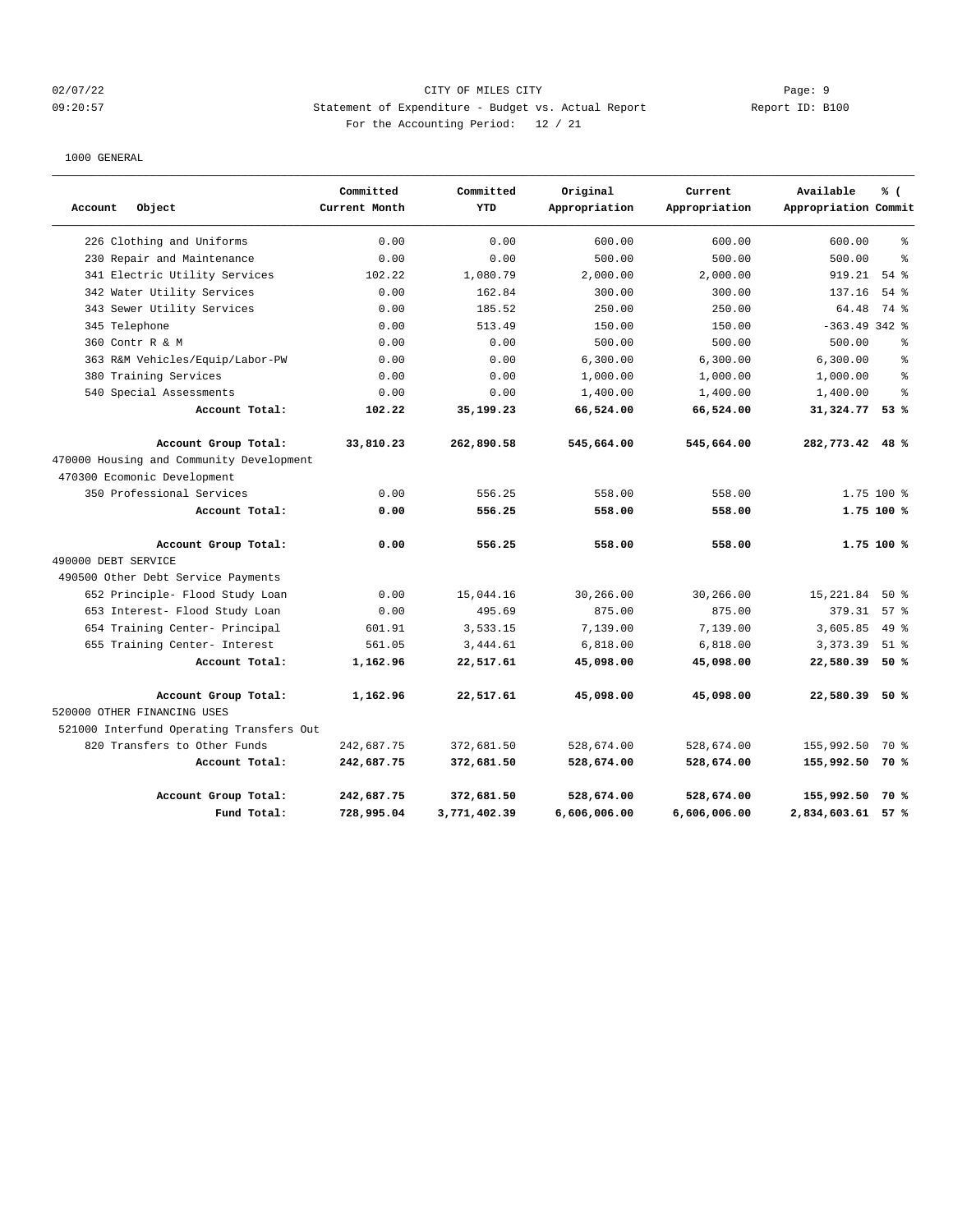## 02/07/22 Page: 10 09:20:57 Statement of Expenditure - Budget vs. Actual Report Report ID: B100 For the Accounting Period: 12 / 21

2220 LIBRARY

|                                          | Committed     | Committed  | Original      | Current       | Available            | % (                |
|------------------------------------------|---------------|------------|---------------|---------------|----------------------|--------------------|
| Account<br>Object                        | Current Month | YTD        | Appropriation | Appropriation | Appropriation Commit |                    |
| 460000 CULTURE AND RECREATION-GASB68     |               |            |               |               |                      |                    |
| 460100 Library Services(16)              |               |            |               |               |                      |                    |
| 111 Salaries and Wages - Permanent       | 9,723.53      | 60,657.65  | 158,500.00    | 158,500.00    | 97,842.35            | 38 <sup>8</sup>    |
| 121 OVERTIME-PERMANENT                   | 0.00          | 0.00       | 600.00        | 600.00        | 600.00               | နွ                 |
| 131 VACATION                             | 372.73        | 2,668.16   | 16,000.00     | 16,000.00     | 13,331.84            | $17*$              |
| 132 SICK LEAVE                           | 536.62        | 1,714.61   | 7,300.00      | 7,300.00      | 5,585.39             | $23$ %             |
| 133 OTHER LEAVE PAY                      | 0.00          | 0.00       | 4,163.00      | 4,163.00      | 4,163.00             | နွ                 |
| 141 Unemployment Insurance               | 26.60         | 163.82     | 280.00        | 280.00        | 116.18               | 59 %               |
| 142 Workers' Compensation                | 62.64         | 385.83     | 1,394.00      | 1,394.00      | 1,008.17             | $28$ %             |
| 143 Health Insurance                     | 2,566.42      | 16,886.46  | 51,270.00     | 51,270.00     | 34, 383.54           | $33$ $%$           |
| 144 FICA                                 | 806.60        | 4,988.25   | 14,272.00     | 14,272.00     | 9,283.75             | 35 <sup>8</sup>    |
| 145 PERS                                 | 868.84        | 5,694.80   | 16,548.00     | 16,548.00     | 10,853.20            | $34$ $8$           |
| 196 CLOTHING ALLOTMENT                   | 0.00          | 450.00     | 750.00        | 750.00        | 300.00               | 60 %               |
| 210 Office Supplies and Materials        | 41.51         | 92.80      | 600.00        | 600.00        | 507.20               | 15 <sup>8</sup>    |
| 214 Small Items of Equipment             | 0.00          | 2,033.16   | 8,500.00      | 8,500.00      | 6,466.84             | $24$ %             |
| Operating Expenses<br>220                | 0.00          | 0.00       | 500.00        | 500.00        | 500.00               | နွ                 |
| 224 Janitorial Supplies                  | 0.00          | 35.93      | 1,200.00      | 1,200.00      | 1,164.07             | 3%                 |
| 311 Postage, Box Rent, Etc.              | 87.72         | 766.70     | 1,500.00      | 1,500.00      | 733.30               | $51$ $\frac{6}{3}$ |
| Printing, Duplicating, Typing<br>320     | 100.99        | 392.74     | 2,000.00      | 2,000.00      | 1,607.26             | $20*$              |
| 334 Memberships, Registrations &         | 0.00          | 0.00       | 500.00        | 500.00        | 500.00               | နွ                 |
| 341 Electric Utility Services            | 439.85        | 5,059.69   | 10,000.00     | 10,000.00     | 4,940.31             | $51$ %             |
| 342 Water Utility Services               | 23.90         | 143.40     | 750.00        | 750.00        | 606.60               | 19 <sup>8</sup>    |
| 343 Sewer Utility Services               | 28.16         | 168.96     | 500.00        | 500.00        | 331.04               | $34$ $%$           |
| 344 Gas Utility Service                  | 428.13        | 917.37     | 6,500.00      | 6,500.00      | 5,582.63             | $14$ %             |
| 345 Telephone                            | 97.64         | 490.35     | 1,750.00      | 1,750.00      | 1,259.65             | $28$ %             |
| 346 Garbage Service                      | 0.00          | 0.00       | 400.00        | 400.00        | 400.00               | နွ                 |
| 347 Internet                             | 93.15         | 866.71     | 3,500.00      | 3,500.00      | 2,633.29             | $25$ $\frac{6}{5}$ |
| 350 Professional Services                | 0.00          | 526.85     | 15,000.00     | 15,000.00     | 14,473.15            | $4\degree$         |
| 360 Contr R & M                          | 325.00        | 2,274.89   | 15,000.00     | 15,000.00     | 12,725.11            | 15 <sup>8</sup>    |
| 370 Travel                               | 0.00          | 0.00       | 2,500.00      | 2,500.00      | 2,500.00             | $\epsilon$         |
| 380 Training Services                    | 0.00          | 0.00       | 2,000.00      | 2,000.00      | 2,000.00             | နွ                 |
| 382 Books                                | 432.36        | 3,757.71   | 16,000.00     | 16,000.00     | 12,242.29            | $23$ $\frac{6}{3}$ |
| 511 Insurance on Buildings               | 0.00          | 3,513.44   | 3,514.00      | 3,514.00      |                      | $0.56$ 100 %       |
| 513 Liability                            | 0.00          | 3,566.27   | 3,200.00      | 3,200.00      | $-366.27$ 111 %      |                    |
| 920 Buildings                            | 0.00          | 0.00       | 20,000.00     | 20,000.00     | 20,000.00            | နွ                 |
| Account Total:                           | 17,062.39     | 118,216.55 | 386,491.00    | 386,491.00    | 268,274.45           | 31 %               |
| Account Group Total:                     | 17,062.39     | 118,216.55 | 386,491.00    | 386,491.00    | 268,274.45           | $31*$              |
| 520000 OTHER FINANCING USES              |               |            |               |               |                      |                    |
| 521000 Interfund Operating Transfers Out |               |            |               |               |                      |                    |
| 820 Transfers to Other Funds             | 1,589.24      | 9,535.44   | 19,071.00     | 19,071.00     | 9,535.56 50 %        |                    |
| Account Total:                           | 1,589.24      | 9,535.44   | 19,071.00     | 19,071.00     | 9,535.56 50 %        |                    |
| Account Group Total:                     | 1,589.24      | 9,535.44   | 19,071.00     | 19,071.00     | $9,535.56$ 50 %      |                    |
| Fund Total:                              | 18,651.63     | 127,751.99 | 405,562.00    | 405,562.00    | 277,810.01 31 %      |                    |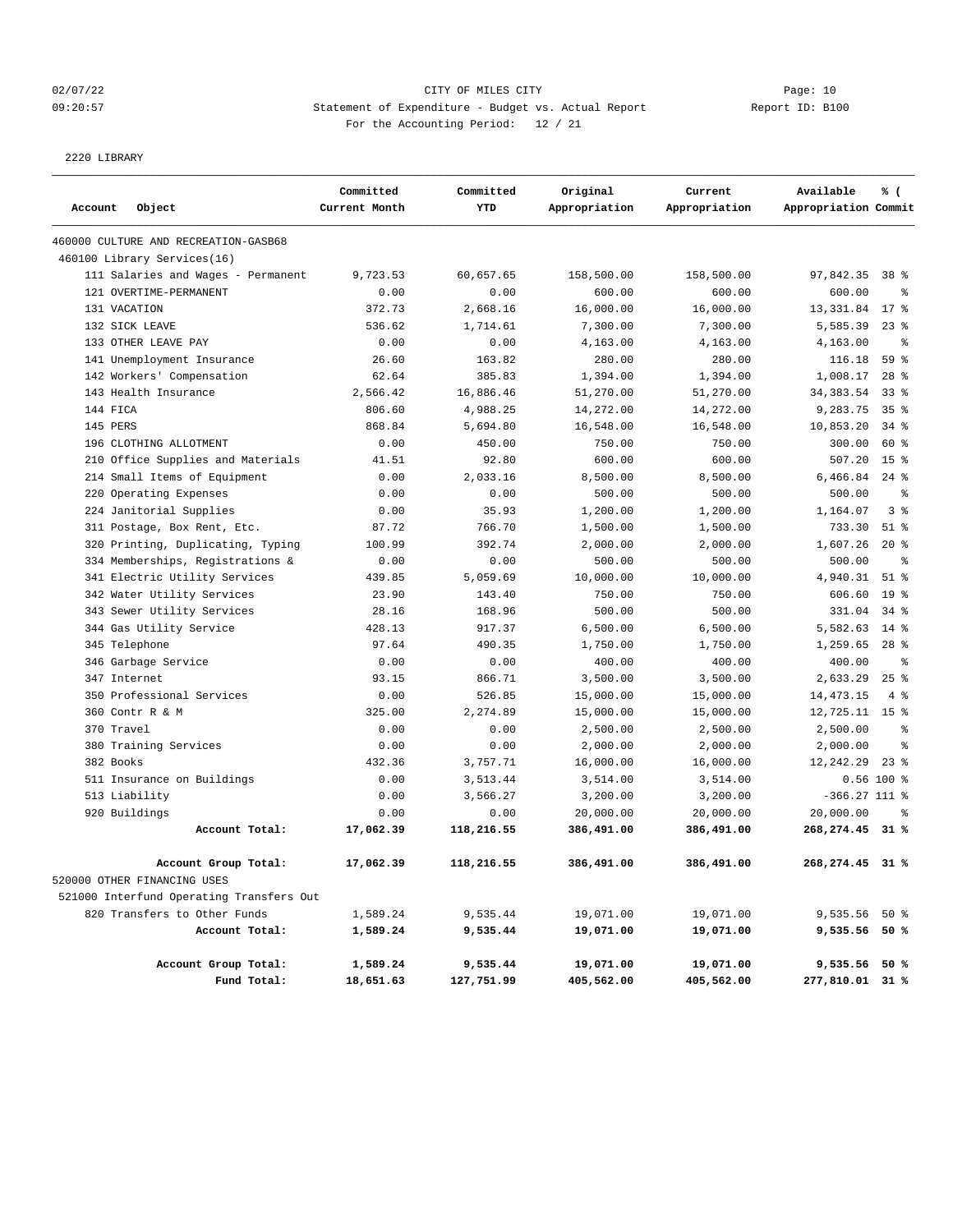## 02/07/22 Page: 11 CITY OF MILES CITY CONTROL Page: 11 09:20:57 Statement of Expenditure - Budget vs. Actual Report Changer Report ID: B100 For the Accounting Period: 12 / 21

# 2270 Health

| Object<br>Account                  | Committed<br>Current Month | Committed<br>YTD | Original<br>Appropriation | Current<br>Appropriation | Available<br>Appropriation Commit | % ( |
|------------------------------------|----------------------------|------------------|---------------------------|--------------------------|-----------------------------------|-----|
| 440000 PUBLIC HEALTH-GASB68        |                            |                  |                           |                          |                                   |     |
|                                    |                            |                  |                           |                          |                                   |     |
| 440140 Registration and Inspection |                            |                  |                           |                          |                                   |     |
| 350 Professional Services          | 0.00                       | 14,006.16        | 0.00                      | 0.00                     | $-14,006.16$                      | ႜ   |
| Account Total:                     | 0.00                       | 14,006.16        | 0.00                      | 0.00                     | $-14,006.16$                      | %ร  |
| Account Group Total:               | 0.00                       | 14,006.16        | 0.00                      | 0.00                     | $-14,006.16$                      | ℁   |
| Fund Total:                        | 0.00                       | 14,006.16        | 0.00                      | 0.00                     | $-14,006.16$                      | %ร  |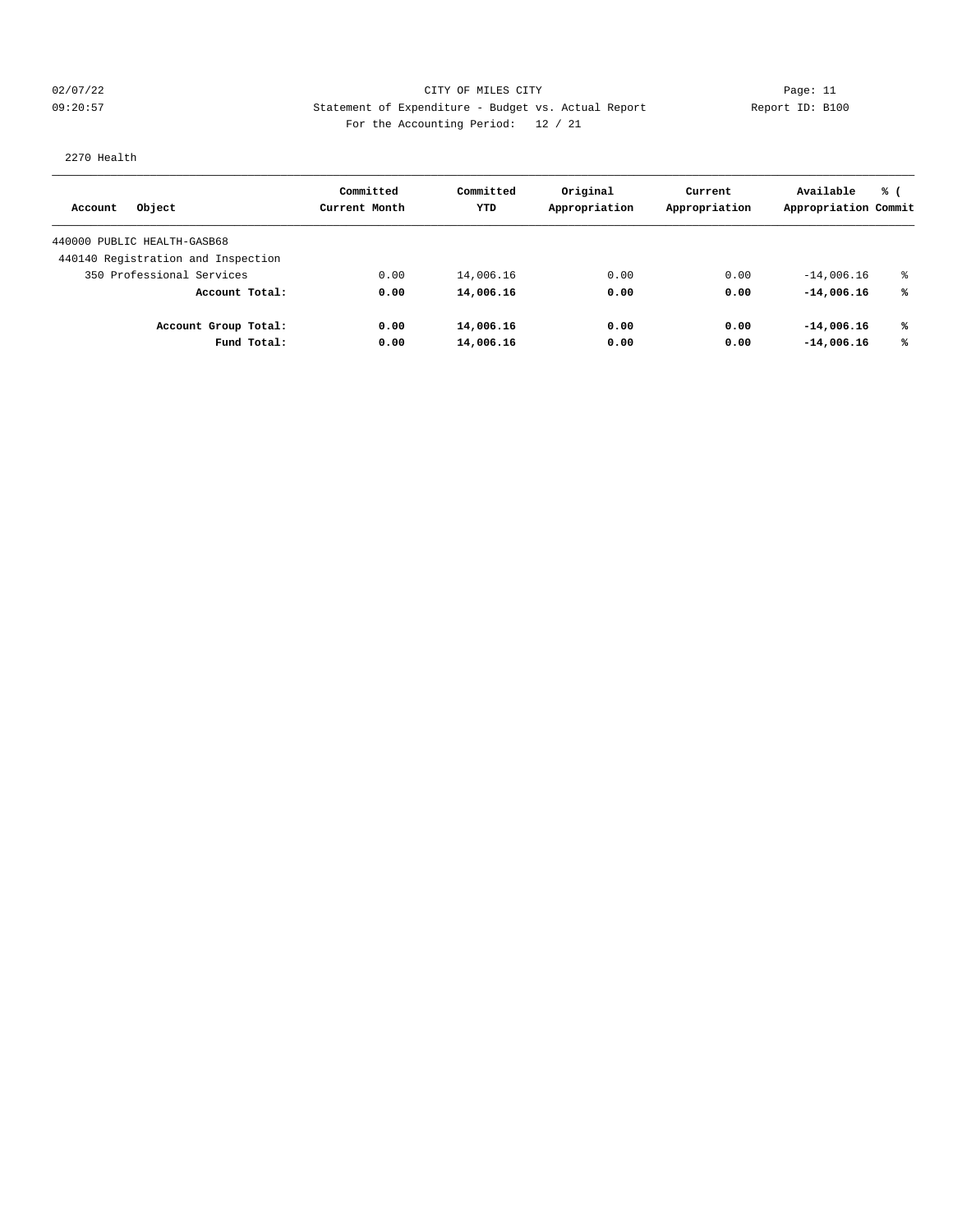## 02/07/22 Page: 12 09:20:57 Statement of Expenditure - Budget vs. Actual Report Changer Report ID: B100 For the Accounting Period: 12 / 21

2310 TIFD-Downtown

|              |                                               | Committed     | Committed | Original      | Current       | Available            | % (             |
|--------------|-----------------------------------------------|---------------|-----------|---------------|---------------|----------------------|-----------------|
| Account      | Object                                        | Current Month | YTD       | Appropriation | Appropriation | Appropriation Commit |                 |
|              | 460000 CULTURE AND RECREATION-GASB68          |               |           |               |               |                      |                 |
|              | 460462 Urban Renewal District                 |               |           |               |               |                      |                 |
|              | 111 Salaries and Wages - Permanent            | 0.00          | 450.93    | 1,992.00      | 1,992.00      | 1,541.07 23 %        |                 |
| 131 VACATION |                                               | 0.00          | 123.34    | 60.00         | 60.00         | $-63.34$ 206 %       |                 |
|              | 132 SICK LEAVE                                | 0.00          | 27.25     | 60.00         | 60.00         | 32.75                | 45%             |
|              | 133 OTHER LEAVE PAY                           | 0.00          | 98.12     | 122.00        | 122.00        | 23.88                | $80*$           |
|              | 141 Unemployment Insurance                    | 0.00          | 1.77      | 3.00          | 3.00          | 1.23                 | 59 %            |
|              | 142 Workers' Compensation                     | 0.00          | 4.18      | 17.00         | 17.00         | 12.82                | 25%             |
|              | 143 Health Insurance                          | 0.00          | 128.25    | 513.00        | 513.00        | 384.75               | $25$ $%$        |
| 144 FICA     |                                               | 0.00          | 54.13     | 171.00        | 171.00        | 116.87               | $32$ $%$        |
| 145 PERS     |                                               | 0.00          | 62.06     | 198.00        | 198.00        | 135.94               | $31*$           |
|              | 196 CLOTHING ALLOTMENT                        | 0.00          | 7.50      | 0.00          | 0.00          | $-7.50$              | $\approx$       |
|              | 210 Office Supplies and Materials             | 0.00          | 0.00      | 200.00        | 200.00        | 200.00               | $\approx$       |
| 220          | Operating Expenses                            | 0.00          | 0.00      | 500.00        | 500.00        | 500.00               | $\approx$       |
|              | 231 Gas, Oil, Diesel Fuel, Grease,            | 0.00          | 0.00      | 200.00        | 200.00        | 200.00               | $\approx$       |
|              | 311 Postage, Box Rent, Etc.                   | 0.00          | 0.53      | 100.00        | 100.00        | 99.47                | 1 <sup>8</sup>  |
|              | 320 Printing, Duplicating, Typing             | 0.00          | 105.36    | 200.00        | 200.00        | 94.64                | 53%             |
|              | 330 Publicity, Subscriptions &                | 0.00          | 0.00      | 100.00        | 100.00        | 100.00               | $\approx$       |
|              | 331 Publication of Formal & Legal             | 0.00          | 0.00      | 200.00        | 200.00        | 200.00               | $\mathsf{S}$    |
|              | 345 Telephone                                 | 41.50         | 146.91    | 175.00        | 175.00        | 28.09                | 84 %            |
| 347 Internet |                                               | 0.49          | 1.96      | 300.00        | 300.00        | 298.04               | 1 <sup>8</sup>  |
|              | 350 Professional Services                     | 111.08        | 111.08    | 400.00        | 400.00        | 288.92               | $28$ $%$        |
|              | 360 Contr R & M                               | 54.03         | 378.76    | 1,000.00      | 1,000.00      | 621.24               | 38 %            |
| 370 Travel   |                                               | 0.00          | 0.00      | 200.00        | 200.00        | 200.00               | $\approx$       |
|              | 380 Training Services                         | 0.00          | 0.00      | 200.00        | 200.00        | 200.00               | 昙               |
|              | 513 Liability                                 | 0.00          | 42.30     | 46.00         | 46.00         | 3.70                 | $92$ $%$        |
|              | 721 Redevelopment                             | 0.00          | 0.00      | 25,000.00     | 25,000.00     | 25,000.00            | $\approx$       |
|              | Account Total:                                | 207.10        | 1,744.43  | 31,957.00     | 31,957.00     | 30,212.57            | 5%              |
|              | 460466 Historic Preservation- Montana Main St |               |           |               |               |                      |                 |
|              | 730 Grants & Donations to Other               | 0.00          | 8,015.00  | 8,075.00      | 8,075.00      | 60.00                | 99 <sup>8</sup> |
|              | Account Total:                                | 0.00          | 8,015.00  | 8,075.00      | 8,075.00      | 60.00                | 99%             |
|              | Account Group Total:                          | 207.10        | 9,759.43  | 40,032.00     | 40,032.00     | 30,272.57 24 %       |                 |
|              | 520000 OTHER FINANCING USES                   |               |           |               |               |                      |                 |
|              | 521000 Interfund Operating Transfers Out      |               |           |               |               |                      |                 |
|              | 820 Transfers to Other Funds                  | 38,000.00     | 38,000.00 | 38,000.00     | 38,000.00     |                      | $0.00100$ %     |
|              | Account Total:                                | 38,000.00     | 38,000.00 | 38,000.00     | 38,000.00     |                      | $0.00100$ %     |
|              | Account Group Total:                          | 38,000.00     | 38,000.00 | 38,000.00     | 38,000.00     |                      | $0.00100$ %     |
|              | Fund Total:                                   | 38,207.10     | 47,759.43 | 78,032.00     | 78,032.00     | 30,272.57 61 %       |                 |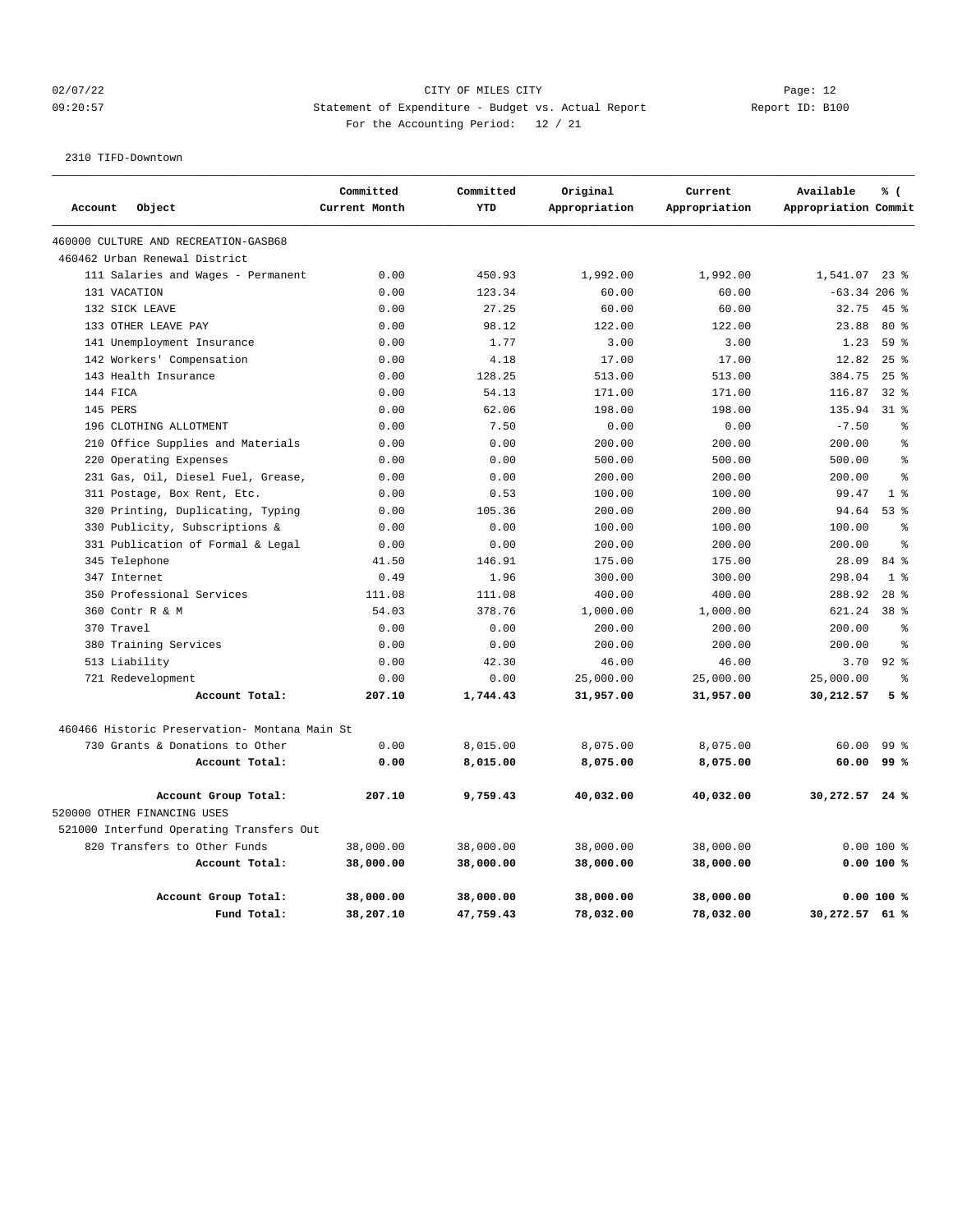## 02/07/22 Page: 13 09:20:57 Statement of Expenditure - Budget vs. Actual Report Report ID: B100 For the Accounting Period: 12 / 21

2372 Permissive Medical Levy

| Object<br>Account                        |             | Committed<br>Current Month | Committed<br>YTD | Original<br>Appropriation | Current<br>Appropriation | Available<br>Appropriation Commit | % ( |
|------------------------------------------|-------------|----------------------------|------------------|---------------------------|--------------------------|-----------------------------------|-----|
| 520000 OTHER FINANCING USES              |             |                            |                  |                           |                          |                                   |     |
| 521000 Interfund Operating Transfers Out |             |                            |                  |                           |                          |                                   |     |
| 820 Transfers to Other Funds             |             | 0.00                       | 0.00             | 288,446.00                | 288,446.00               | 288,446.00                        | ៖   |
| Account Total:                           |             | 0.00                       | 0.00             | 288,446.00                | 288,446.00               | 288,446.00                        | ℁   |
| Account Group Total:                     |             | 0.00                       | 0.00             | 288,446.00                | 288,446.00               | 288,446.00                        | ℁   |
|                                          | Fund Total: | 0.00                       | 0.00             | 288,446.00                | 288,446.00               | 288,446.00                        | ℁   |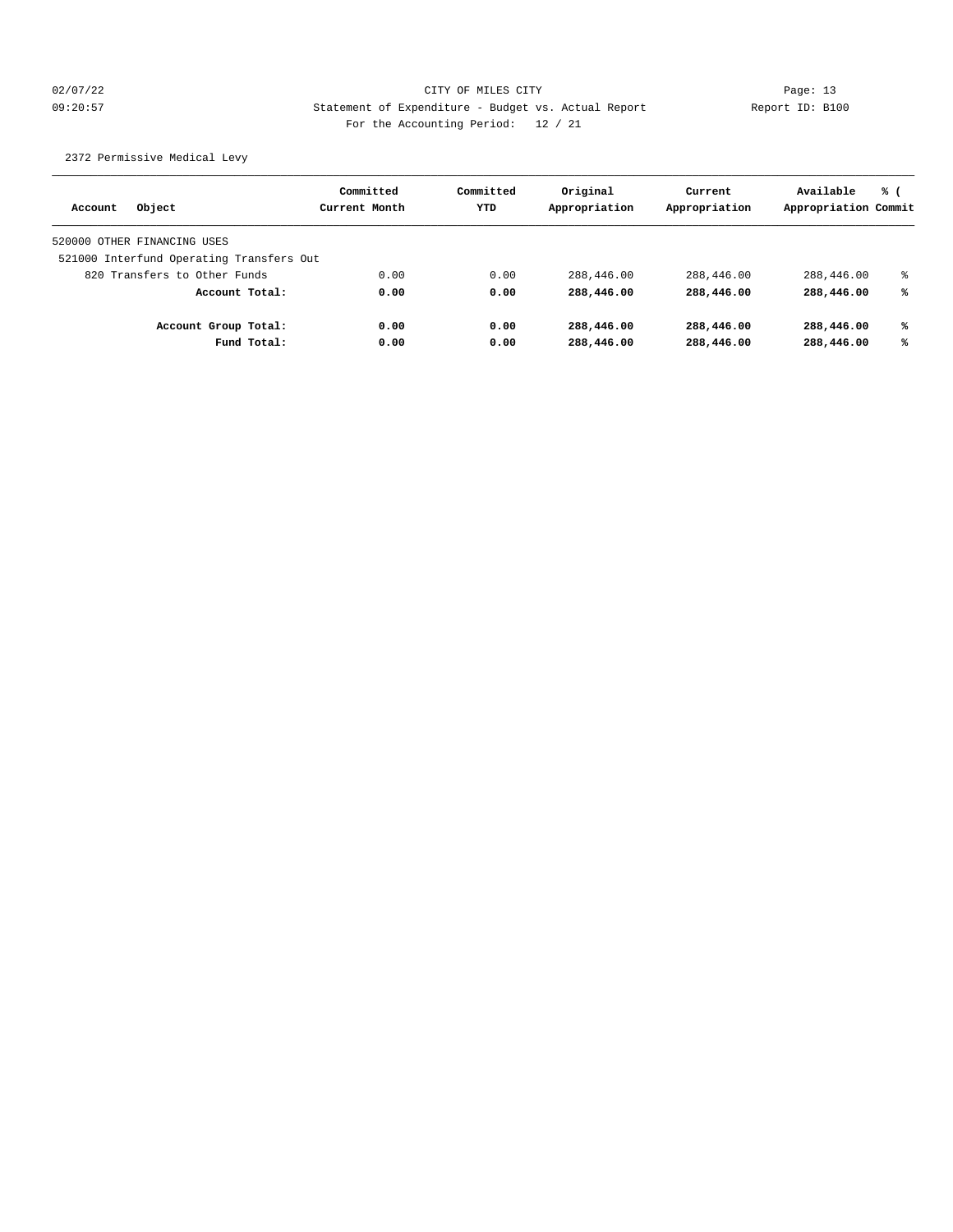## 02/07/22 Page: 14 09:20:57 Statement of Expenditure - Budget vs. Actual Report Report ID: B100 For the Accounting Period: 12 / 21

2394 BUILDING CODE ENFORCEMENT

|                      |                                                     | Committed     | Committed  | Original      | Current       | Available            | % (             |
|----------------------|-----------------------------------------------------|---------------|------------|---------------|---------------|----------------------|-----------------|
| Account              | Object                                              | Current Month | YTD        | Appropriation | Appropriation | Appropriation Commit |                 |
|                      | 420000 PUBLIC SAFETY-GASB68                         |               |            |               |               |                      |                 |
|                      | 420531 Building Inspection                          |               |            |               |               |                      |                 |
|                      | 111 Salaries and Wages - Permanent                  | 5.237.44      | 9,948.85   | 11,480.00     | 11,480.00     | 1,531.15             | 87e             |
|                      | 121 OVERTIME-PERMANENT                              | 0.00          | 0.00       | 240.00        | 240.00        | 240.00               | နွ              |
| 131 VACATION         |                                                     | 78.96         | 402.30     | 1,000.00      | 1,000.00      | 597.70               | $40*$           |
|                      | 132 SICK LEAVE                                      | 39.00         | 384.18     | 600.00        | 600.00        | 215.82               | 64 %            |
|                      | 133 OTHER LEAVE PAY                                 | 0.00          | 61.81      | 264.00        | 264.00        | 202.19               | 238             |
|                      | 141 Unemployment Insurance                          | 13.61         | 27.28      | 20.00         | 20.00         |                      | $-7.28$ 136 %   |
|                      | 142 Workers' Compensation                           | 59.96         | 81.39      | 150.00        | 150.00        | 68.61                | $54$ $%$        |
|                      | 143 Health Insurance                                | 1,965.74      | 3,235.16   | 3,076.00      | 3,076.00      | $-159.16$ 105 %      |                 |
| 144 FICA             |                                                     | 415.32        | 829.74     | 1,039.00      | 1,039.00      | 209.26               | $80*$           |
| 145 PERS             |                                                     | 475.03        | 957.72     | 1,205.00      | 1,205.00      | 247.28               | 79 %            |
|                      | 196 CLOTHING ALLOTMENT                              | 87.50         | 132.50     | 45.00         | 45.00         | $-87.50$ 294 %       |                 |
| 210                  | Office Supplies and Materials                       | 0.00          | 27.53      | 3,000.00      | 3,000.00      | 2,972.47             | 1 <sup>8</sup>  |
| 214                  | Small Items of Equipment                            | 0.00          | 0.00       | 4,000.00      | 4,000.00      | 4,000.00             | ి               |
| 220                  | Operating Expenses                                  | 0.00          | 0.00       | 3,000.00      | 3,000.00      | 3,000.00             | နွ              |
|                      | 311 Postage, Box Rent, Etc.                         | 1.06          | 275.73     | 600.00        | 600.00        | 324.27               | 46%             |
|                      | 320 Printing, Duplicating, Typing                   | 0.00          | 0.00       | 500.00        | 500.00        | 500.00               | နွ              |
| 330                  | Publicity, Subscriptions &                          | 0.00          | 0.00       | 500.00        | 500.00        | 500.00               | $\approx$       |
| 331                  | Publication of Formal & Legal                       | 0.00          | 110.50     | 1,000.00      | 1,000.00      | 889.50               | $11$ %          |
|                      | 334 Memberships, Registrations &                    | 0.00          | 0.00       | 400.00        | 400.00        | 400.00               | ి               |
|                      | 345 Telephone                                       | 79.22         | 401.80     | 650.00        | 650.00        | 248.20               | $62$ $%$        |
|                      | 350 Professional Services                           | 118.80        | 43, 493.80 | 100,000.00    | 100,000.00    | 56,506.20            | $43$ $%$        |
| 360                  | Contr R & M                                         | 116.71        | 1,991.18   | 4,000.00      | 4,000.00      | 2,008.82             | 50%             |
|                      | 363 R&M Vehicles/Equip/Labor-PW                     | 0.00          | 0.00       | 3,000.00      | 3,000.00      | 3,000.00             | ి               |
| 380                  | Training Services                                   | 0.00          | 102.50     | 0.00          | 0.00          | $-102.50$            | ి               |
|                      | 513 Liability                                       | 242.03        | 242.03     | 250.00        | 250.00        | 7.97                 | 97 <sup>8</sup> |
|                      | 531 Building & Office Rental                        | 200.00        | 1,200.00   | 2,500.00      | 2,500.00      | 1,300.00             | 48 %            |
|                      | 540 Special Assessments                             | 0.00          | 496.14     | 0.00          | 0.00          | $-496.14$            | နွ              |
|                      | Account Total:                                      | 9,130.38      | 64,402.14  | 142,519.00    | 142,519.00    | 78,116.86            | 45 %            |
| 510000 MISCELLANEOUS | Account Group Total:                                | 9,130.38      | 64,402.14  | 142,519.00    | 142,519.00    | 78,116.86 45 %       |                 |
|                      | 510330 Comprehensive Liability Insurance            |               |            |               |               |                      |                 |
|                      | 513 Liability                                       | $-242.03$     | 0.00       | 0.00          | 0.00          | 0.00                 | နွ              |
|                      | Account Total:                                      | $-242.03$     | 0.00       | 0.00          | 0.00          | 0.00                 | ℁               |
|                      |                                                     |               |            |               |               |                      |                 |
|                      | Account Group Total:<br>520000 OTHER FINANCING USES | $-242.03$     | 0.00       | 0.00          | 0.00          | 0.00                 | ℁               |
|                      | 521000 Interfund Operating Transfers Out            |               |            |               |               |                      |                 |
|                      | 820 Transfers to Other Funds                        | 457.56        | 2,745.36   | 5,491.00      | 5,491.00      | 2,745.64 50 %        |                 |
|                      | Account Total:                                      | 457.56        | 2,745.36   | 5,491.00      | 5,491.00      | 2,745.64 50 %        |                 |
|                      | Account Group Total:                                | 457.56        | 2,745.36   | 5,491.00      | 5,491.00      | 2,745.64 50 %        |                 |
|                      | Fund Total:                                         | 9,345.91      | 67,147.50  | 148,010.00    | 148,010.00    | 80,862.50 45 %       |                 |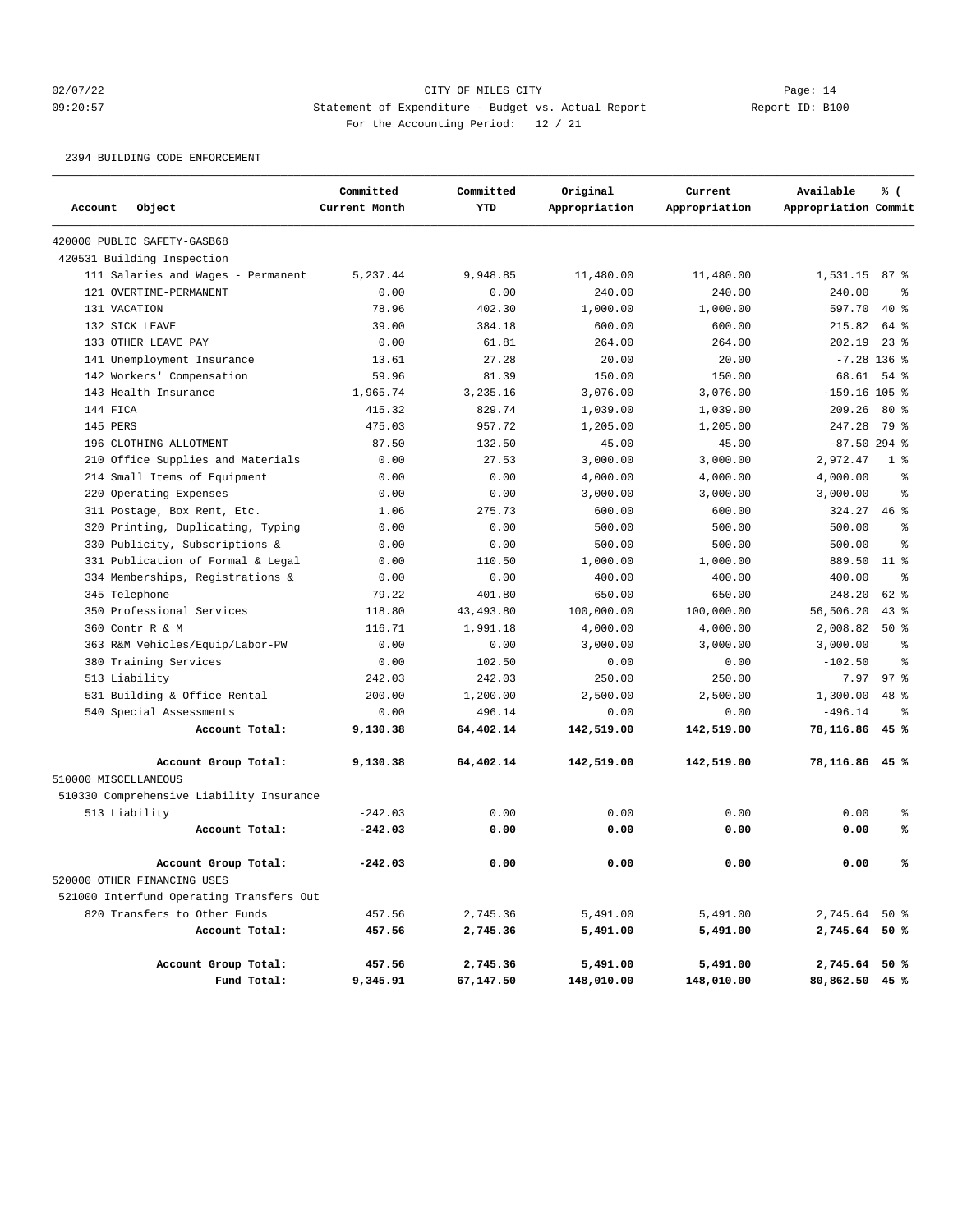## 02/07/22 Page: 15 09:20:57 Statement of Expenditure - Budget vs. Actual Report Report ID: B100 For the Accounting Period: 12 / 21

2400 LTG M D#165-(Gen City)

|                                          | Committed     | Committed   | Original      | Current       | Available            | % (         |
|------------------------------------------|---------------|-------------|---------------|---------------|----------------------|-------------|
| Object<br>Account                        | Current Month | YTD         | Appropriation | Appropriation | Appropriation Commit |             |
| 430000 Public Works-GASB68               |               |             |               |               |                      |             |
| 430263 STREET LIGHTING                   |               |             |               |               |                      |             |
| 341 Electric Utility Services            | 4,351.30      | 28,968.38   | 50,000.00     | 50,000.00     | 21,031.62            | 58 %        |
| 533 Machinery and Equipment Rental       | 8,836.60      | 48, 357. 18 | 120,000.00    | 120,000.00    | 71,642.82            | $40*$       |
| Account Total:                           | 13,187.90     | 77,325.56   | 170,000.00    | 170,000.00    | 92,674.44            | 45%         |
| Account Group Total:                     | 13,187.90     | 77,325.56   | 170,000.00    | 170,000.00    | 92,674.44            | 45 %        |
| 520000 OTHER FINANCING USES              |               |             |               |               |                      |             |
| 521000 Interfund Operating Transfers Out |               |             |               |               |                      |             |
| 820 Transfers to Other Funds             | 0.00          | 1,000.00    | 1,000.00      | 1,000.00      |                      | $0.00100$ % |
| Account Total:                           | 0.00          | 1,000.00    | 1,000.00      | 1,000.00      |                      | 0.00 100 %  |
| Account Group Total:                     | 0.00          | 1,000.00    | 1,000.00      | 1,000.00      |                      | 0.00 100 %  |
| Fund Total:                              | 13,187.90     | 78,325.56   | 171,000.00    | 171,000.00    | 92,674.44            | 46 %        |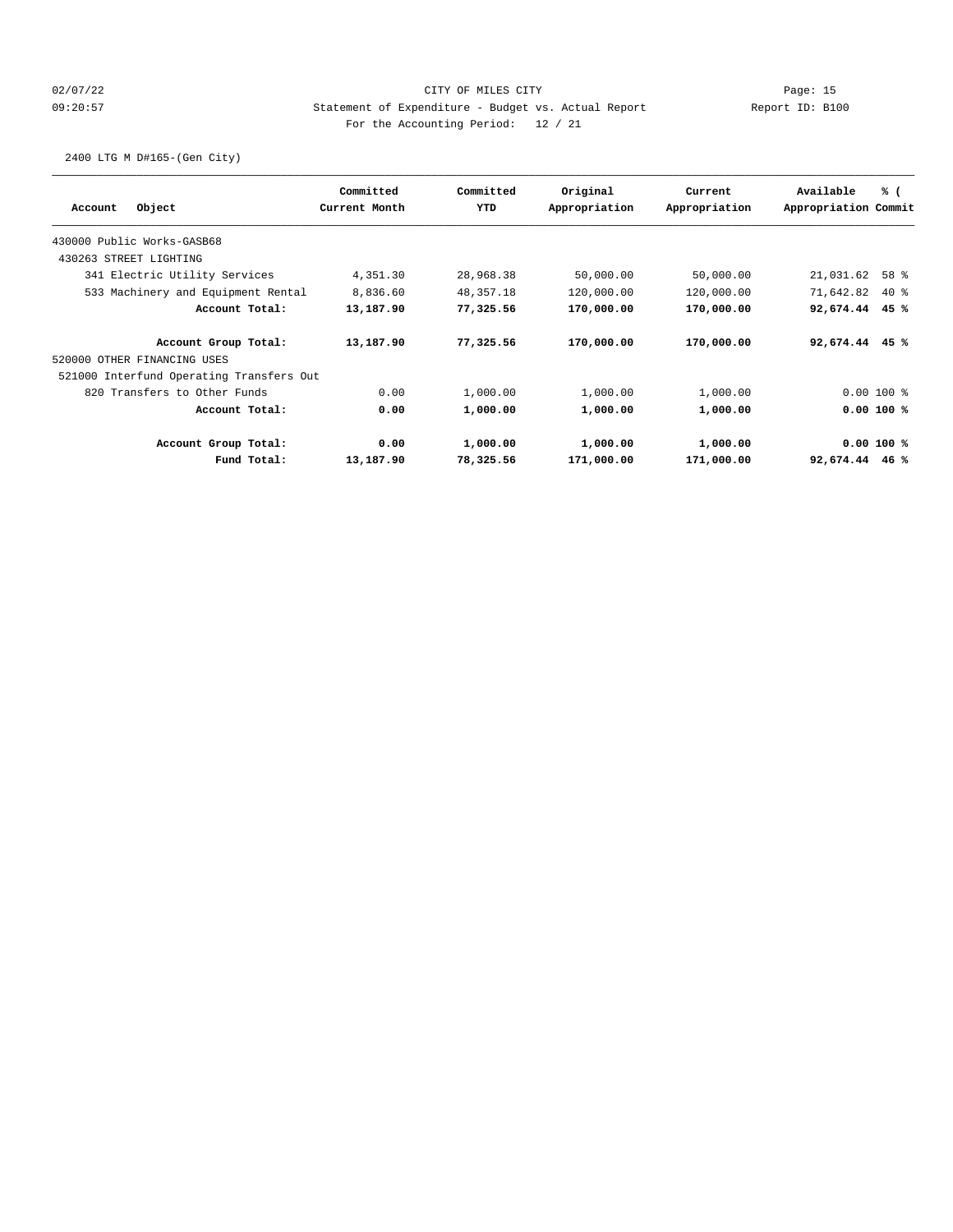## 02/07/22 Page: 16 09:20:57 Statement of Expenditure - Budget vs. Actual Report Report ID: B100 For the Accounting Period: 12 / 21

2420 LTG M D#167-(MilesAddn Etc)

| Object<br>Account                        | Committed<br>Current Month | Committed<br>YTD | Original<br>Appropriation | Current<br>Appropriation | Available<br>Appropriation Commit | % (         |
|------------------------------------------|----------------------------|------------------|---------------------------|--------------------------|-----------------------------------|-------------|
|                                          |                            |                  |                           |                          |                                   |             |
| 430000 Public Works-GASB68               |                            |                  |                           |                          |                                   |             |
| 430263 STREET LIGHTING                   |                            |                  |                           |                          |                                   |             |
| 341 Electric Utility Services            | 614.00                     | 3,497.67         | 8,000.00                  | 8,000.00                 | 4,502.33                          | $44*$       |
| 533 Machinery and Equipment Rental       | 1,054.80                   | 6,328.80         | 16,000.00                 | 16,000.00                | 9,671.20                          | 40%         |
| Account Total:                           | 1,668.80                   | 9,826.47         | 24,000.00                 | 24,000.00                | 14,173.53                         | 41%         |
| Account Group Total:                     | 1,668.80                   | 9,826.47         | 24,000.00                 | 24,000.00                | 14,173.53                         | 41 %        |
| 520000 OTHER FINANCING USES              |                            |                  |                           |                          |                                   |             |
| 521000 Interfund Operating Transfers Out |                            |                  |                           |                          |                                   |             |
| 820 Transfers to Other Funds             | 0.00                       | 1,000.00         | 1,000.00                  | 1,000.00                 |                                   | $0.00100$ % |
| Account Total:                           | 0.00                       | 1,000.00         | 1,000.00                  | 1,000.00                 |                                   | 0.00 100 %  |
| Account Group Total:                     | 0.00                       | 1,000.00         | 1,000.00                  | 1,000.00                 |                                   | 0.00 100 %  |
| Fund Total:                              | 1,668.80                   | 10,826.47        | 25,000.00                 | 25,000.00                | 14,173.53                         | 43%         |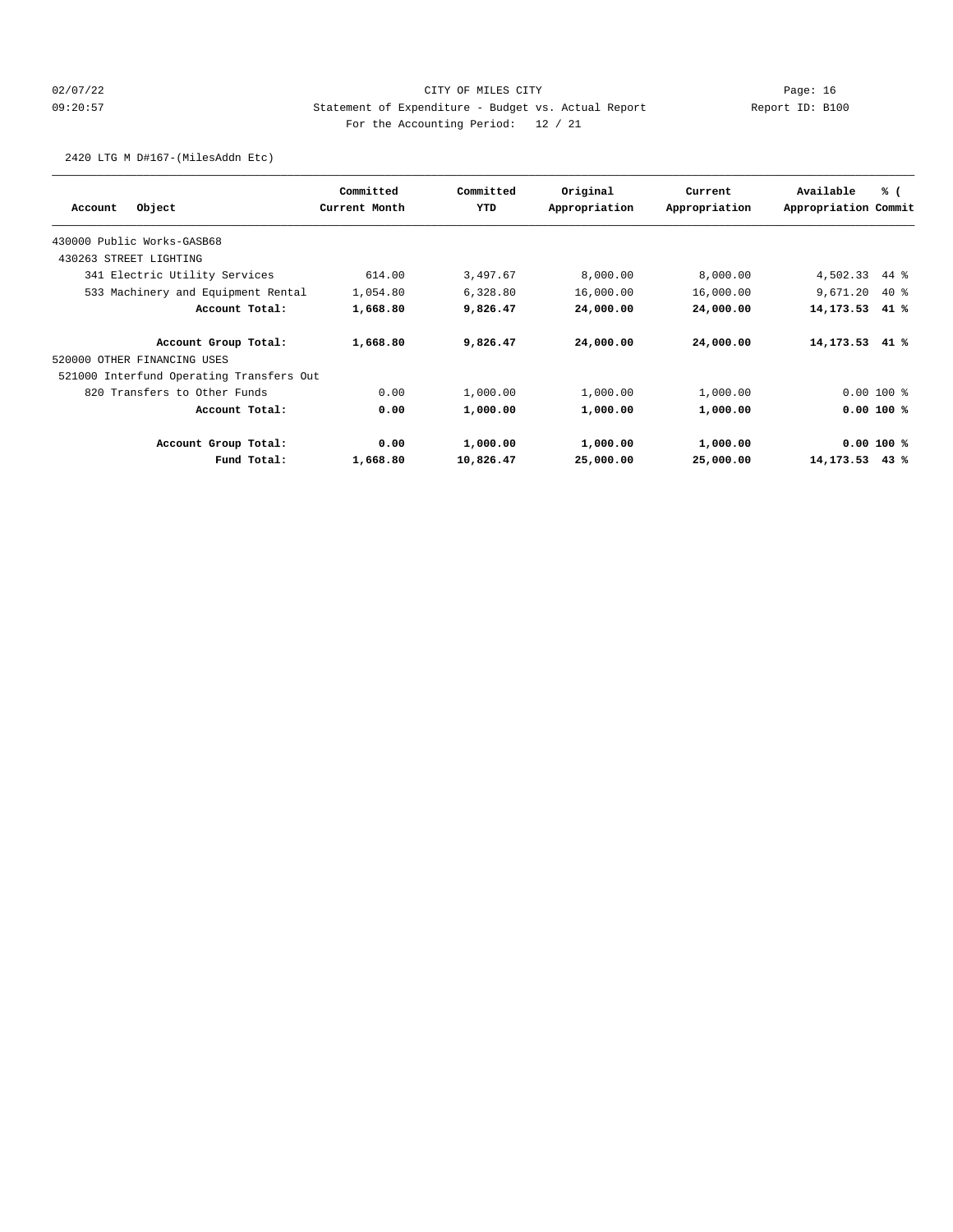## 02/07/22 Page: 17 CITY OF MILES CITY CONTROL Page: 17 09:20:57 Statement of Expenditure - Budget vs. Actual Report Report ID: B100 For the Accounting Period: 12 / 21

2430 LTG M D#171-(Balsam Est)

|                                          | Committed     | Committed | Original      | Current       | Available            | % (            |
|------------------------------------------|---------------|-----------|---------------|---------------|----------------------|----------------|
| Object<br>Account                        | Current Month | YTD       | Appropriation | Appropriation | Appropriation Commit |                |
| 430000 Public Works-GASB68               |               |           |               |               |                      |                |
| 430263 STREET LIGHTING                   |               |           |               |               |                      |                |
| 230 Repair and Maintenance               | 0.00          | 291.60    | 2,500.00      | 2,500.00      | 2,208.40             | $12$ %         |
| 341 Electric Utility Services            | 180.68        | 1,004.71  | 2,500.00      | 2,500.00      | 1,495.29             | $40*$          |
| 360 Contr R & M                          | 0.00          | 78.86     | 2,500.00      | 2,500.00      | 2,421.14             | 3 <sup>8</sup> |
| Account Total:                           | 180.68        | 1,375.17  | 7,500.00      | 7,500.00      | 6,124.83             | 18%            |
| Account Group Total:                     | 180.68        | 1,375.17  | 7,500.00      | 7,500.00      | $6,124.83$ 18 %      |                |
| 520000 OTHER FINANCING USES              |               |           |               |               |                      |                |
| 521000 Interfund Operating Transfers Out |               |           |               |               |                      |                |
| 820 Transfers to Other Funds             | 0.00          | 1,000.00  | 1,000.00      | 1,000.00      |                      | $0.00100$ %    |
| Account Total:                           | 0.00          | 1,000.00  | 1,000.00      | 1,000.00      |                      | $0.00100$ %    |
| Account Group Total:                     | 0.00          | 1,000.00  | 1,000.00      | 1,000.00      |                      | 0.00 100 %     |
| Fund Total:                              | 180.68        | 2,375.17  | 8,500.00      | 8,500.00      | 6,124.83             | 28%            |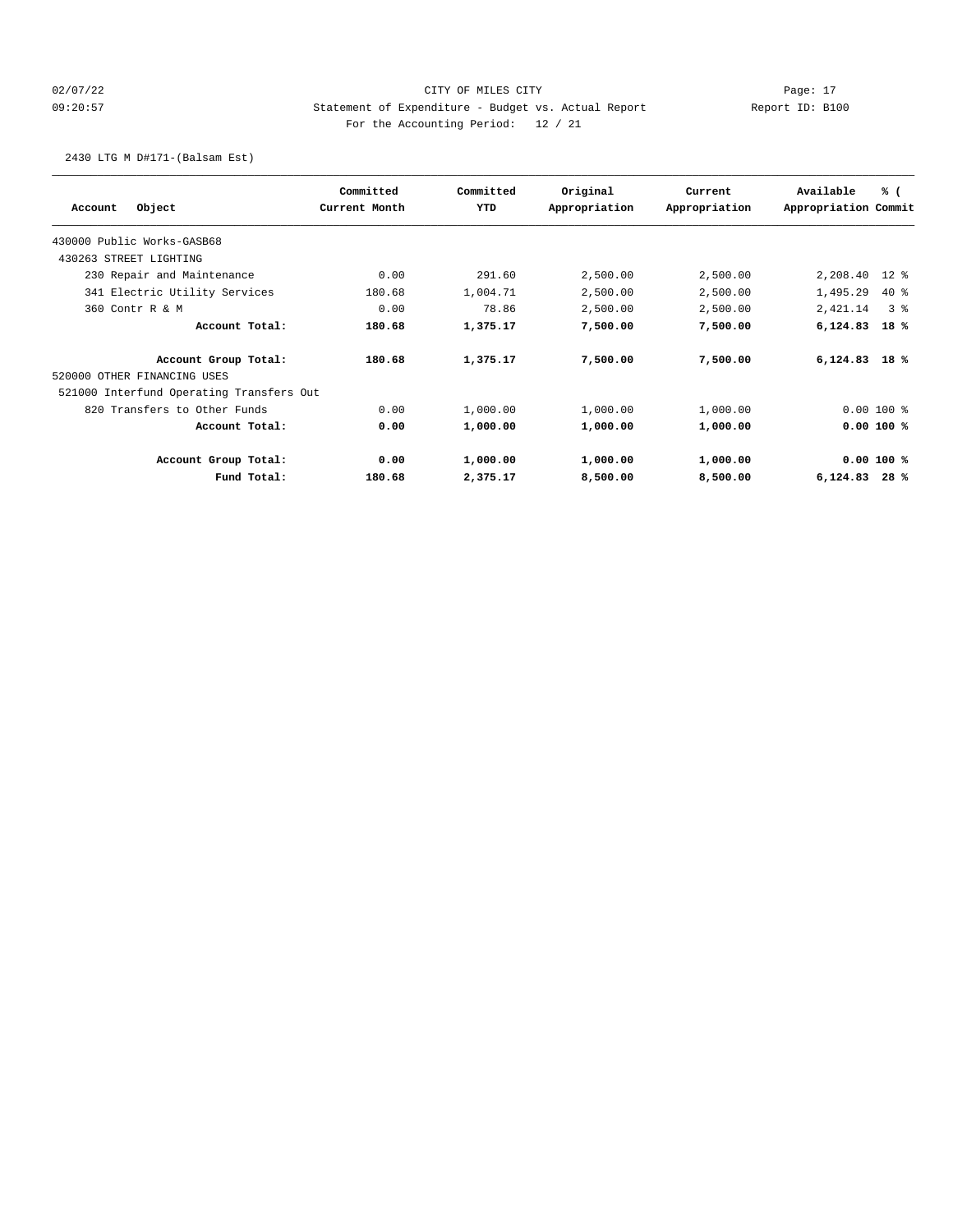## 02/07/22 Page: 18 09:20:57 Statement of Expenditure - Budget vs. Actual Report Report ID: B100 For the Accounting Period: 12 / 21

2440 LTG M D#172-(Main Str)

|                                          | Committed     | Committed | Original      | Current       | Available            | % (             |
|------------------------------------------|---------------|-----------|---------------|---------------|----------------------|-----------------|
| Object<br>Account                        | Current Month | YTD       | Appropriation | Appropriation | Appropriation Commit |                 |
| 430000 Public Works-GASB68               |               |           |               |               |                      |                 |
| 430263 STREET LIGHTING                   |               |           |               |               |                      |                 |
| 230 Repair and Maintenance               | 0.00          | 7,203.16  | 8,500.00      | 8,500.00      | 1,296.84             | 85%             |
| 341 Electric Utility Services            | 1,415.68      | 8,264.21  | 20,000.00     | 20,000.00     | 11,735.79            | 41 %            |
| 360 Contr R & M                          | 0.00          | 753.75    | 4,000.00      | 4,000.00      | 3,246.25             | 19 <sup>°</sup> |
| Account Total:                           | 1,415.68      | 16,221.12 | 32,500.00     | 32,500.00     | 16,278.88            | 50%             |
| Account Group Total:                     | 1,415.68      | 16,221.12 | 32,500.00     | 32,500.00     | 16,278.88            | 50%             |
| 520000 OTHER FINANCING USES              |               |           |               |               |                      |                 |
| 521000 Interfund Operating Transfers Out |               |           |               |               |                      |                 |
| 820 Transfers to Other Funds             | 0.00          | 1,000.00  | 1,000.00      | 1,000.00      |                      | $0.00100$ %     |
| Account Total:                           | 0.00          | 1,000.00  | 1,000.00      | 1,000.00      |                      | 0.00 100 %      |
| Account Group Total:                     | 0.00          | 1,000.00  | 1,000.00      | 1,000.00      |                      | 0.00 100 %      |
| Fund Total:                              | 1,415.68      | 17,221.12 | 33,500.00     | 33,500.00     | 16,278.88            | 51%             |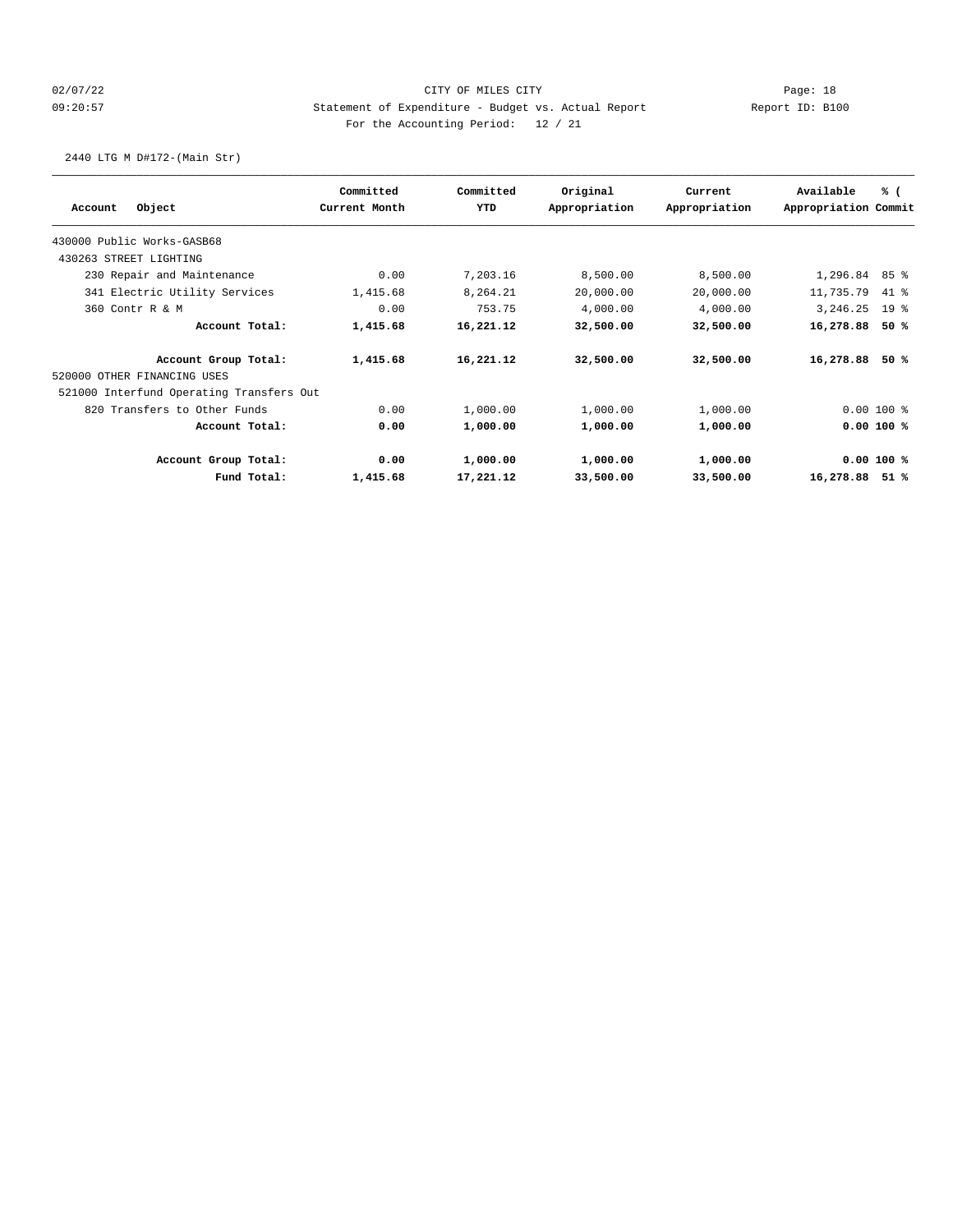## 02/07/22 Page: 19 09:20:57 Statement of Expenditure - Budget vs. Actual Report Report ID: B100 For the Accounting Period: 12 / 21

2450 LTG M D#195-(SG-Trico)

|         |                                          | Committed     | Committed | Original      | Current       | Available            | % (         |
|---------|------------------------------------------|---------------|-----------|---------------|---------------|----------------------|-------------|
| Account | Object                                   | Current Month | YTD       | Appropriation | Appropriation | Appropriation Commit |             |
|         | 430000 Public Works-GASB68               |               |           |               |               |                      |             |
|         | 430263 STREET LIGHTING                   |               |           |               |               |                      |             |
|         | 341 Electric Utility Services            | 525.00        | 3,228.86  | 6,500.00      | 6,500.00      | 3,271.14             | 50 %        |
|         | Account Total:                           | 525.00        | 3,228.86  | 6,500.00      | 6,500.00      | 3,271.14             | 50%         |
|         | Account Group Total:                     | 525.00        | 3,228.86  | 6,500.00      | 6,500.00      | 3,271.14             | 50 %        |
|         | 520000 OTHER FINANCING USES              |               |           |               |               |                      |             |
|         | 521000 Interfund Operating Transfers Out |               |           |               |               |                      |             |
|         | 820 Transfers to Other Funds             | 0.00          | 1,000.00  | 1,000.00      | 1,000.00      |                      | $0.00100$ % |
|         | Account Total:                           | 0.00          | 1,000.00  | 1,000.00      | 1,000.00      |                      | $0.00100$ % |
|         | Account Group Total:                     | 0.00          | 1,000.00  | 1,000.00      | 1,000.00      |                      | $0.00100$ % |
|         | Fund Total:                              | 525.00        | 4,228.86  | 7,500.00      | 7,500.00      | 3,271.14             | 56%         |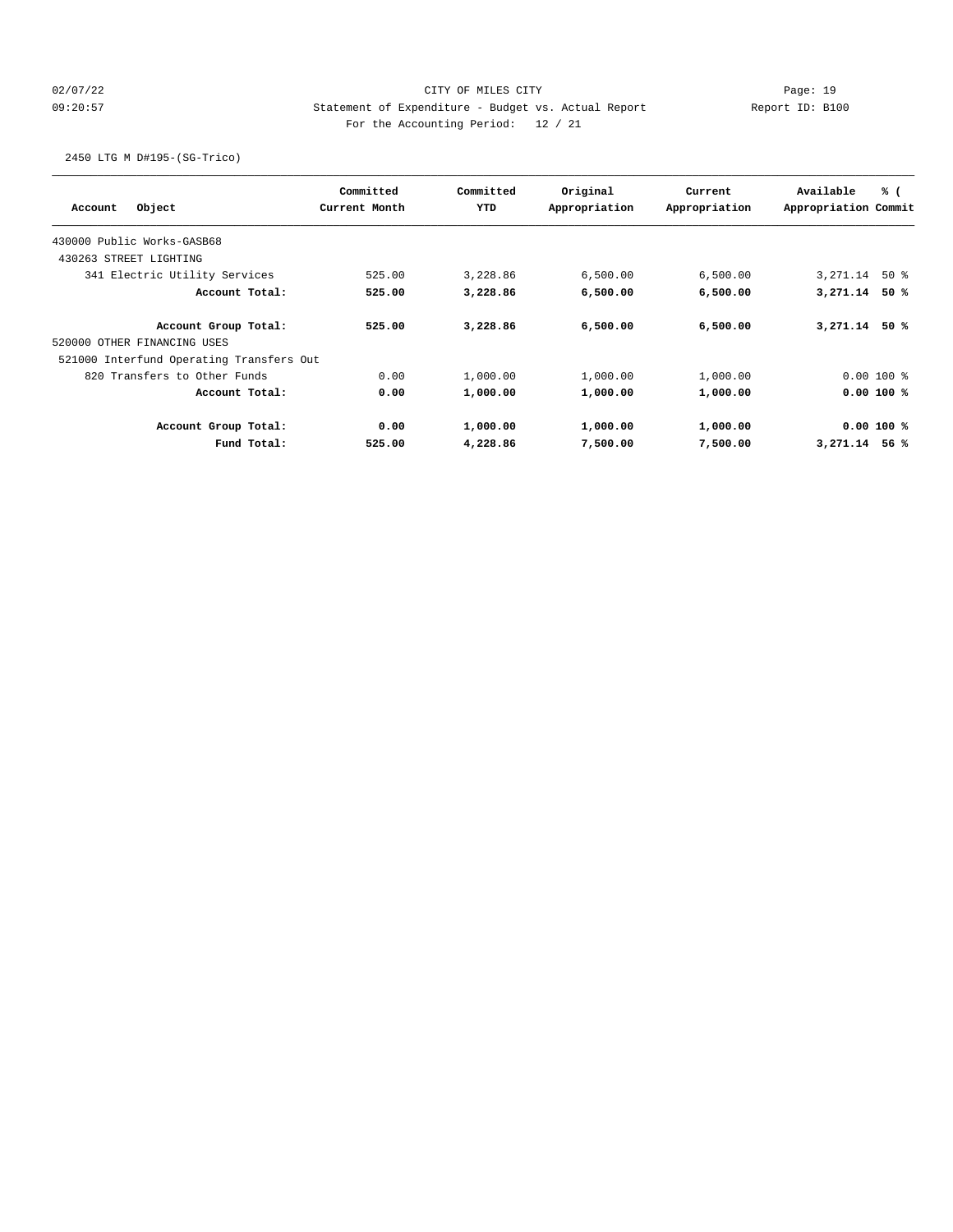## 02/07/22 Page: 20 09:20:57 Statement of Expenditure - Budget vs. Actual Report Changer Report ID: B100 For the Accounting Period: 12 / 21

2470 LTG M D#202-(SG-MDU&NV)

|         |                                          | Committed     | Committed | Original      | Current       | Available            | % (         |
|---------|------------------------------------------|---------------|-----------|---------------|---------------|----------------------|-------------|
| Account | Object                                   | Current Month | YTD       | Appropriation | Appropriation | Appropriation Commit |             |
|         | 430000 Public Works-GASB68               |               |           |               |               |                      |             |
|         | 430263 STREET LIGHTING                   |               |           |               |               |                      |             |
|         | 341 Electric Utility Services            | 127.36        | 788.02    | 2,000.00      | 2,000.00      | 1,211.98             | $39*$       |
|         | 533 Machinery and Equipment Rental       | 325.90        | 1,955.40  | 4,500.00      | 4,500.00      | 2,544.60             | $43$ %      |
|         | Account Total:                           | 453.26        | 2,743.42  | 6,500.00      | 6,500.00      | 3,756.58             | 42%         |
|         | Account Group Total:                     | 453.26        | 2,743.42  | 6,500.00      | 6,500.00      | 3,756.58             | 42%         |
|         | 520000 OTHER FINANCING USES              |               |           |               |               |                      |             |
|         | 521000 Interfund Operating Transfers Out |               |           |               |               |                      |             |
|         | 820 Transfers to Other Funds             | 0.00          | 1,000.00  | 1,000.00      | 1,000.00      |                      | $0.00100$ % |
|         | Account Total:                           | 0.00          | 1,000.00  | 1,000.00      | 1,000.00      |                      | 0.00 100 %  |
|         | Account Group Total:                     | 0.00          | 1,000.00  | 1,000.00      | 1,000.00      |                      | 0.00 100 %  |
|         | Fund Total:                              | 453.26        | 3,743.42  | 7,500.00      | 7,500.00      | 3,756.58             | 50%         |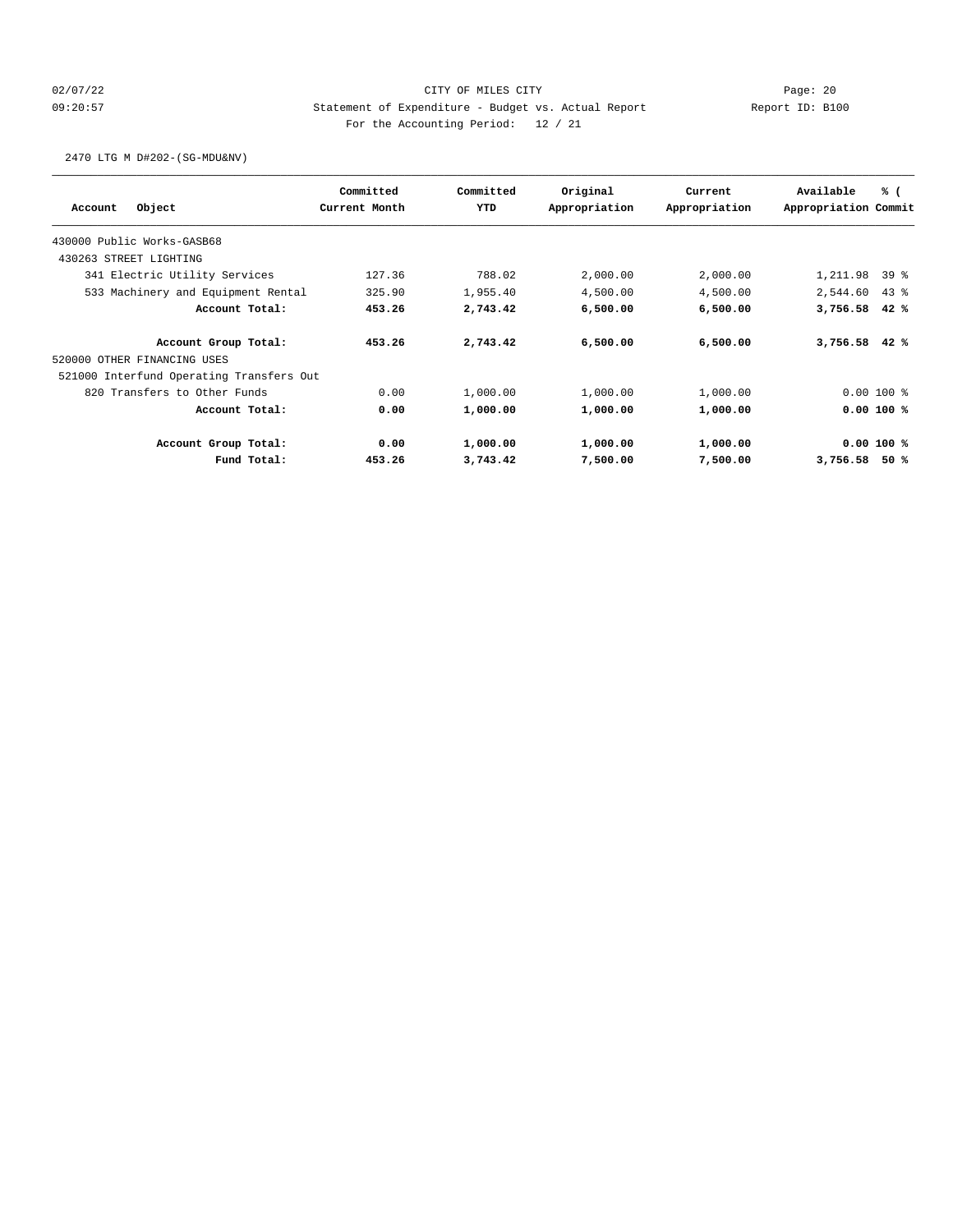## 02/07/22 Page: 21 CITY OF MILES CITY CONTROL Page: 21 09:20:57 Statement of Expenditure - Budget vs. Actual Report Report ID: B100 For the Accounting Period: 12 / 21

2480 LTG M M#173-(Milestown Estates)

|                                          | Committed     | Committed | Original      | Current       | Available            | % (         |
|------------------------------------------|---------------|-----------|---------------|---------------|----------------------|-------------|
| Object<br>Account                        | Current Month | YTD       | Appropriation | Appropriation | Appropriation Commit |             |
| 430000 Public Works-GASB68               |               |           |               |               |                      |             |
| 430263 STREET LIGHTING                   |               |           |               |               |                      |             |
| 230 Repair and Maintenance               | 0.00          | 1,185.00  | 1,500.00      | 1,500.00      | 315.00               | 79 %        |
| 341 Electric Utility Services            | 33.65         | 193.87    | 1,600.00      | 1,600.00      | 1,406.13             | $12*$       |
| 360 Contr R & M                          | 0.00          | 78.84     | 300.00        | 300.00        | 221.16               | $26$ %      |
| Account Total:                           | 33.65         | 1,457.71  | 3,400.00      | 3,400.00      | 1,942.29             | 43%         |
| Account Group Total:                     | 33.65         | 1,457.71  | 3,400.00      | 3,400.00      | $1,942.29$ 43 %      |             |
| 520000 OTHER FINANCING USES              |               |           |               |               |                      |             |
| 521000 Interfund Operating Transfers Out |               |           |               |               |                      |             |
| 820 Transfers to Other Funds             | 0.00          | 250.00    | 250.00        | 250.00        |                      | $0.00100$ % |
| Account Total:                           | 0.00          | 250.00    | 250.00        | 250.00        |                      | $0.00100$ % |
| Account Group Total:                     | 0.00          | 250.00    | 250.00        | 250.00        |                      | 0.00 100 %  |
| Fund Total:                              | 33.65         | 1,707.71  | 3,650.00      | 3,650.00      | 1,942.29             | 47%         |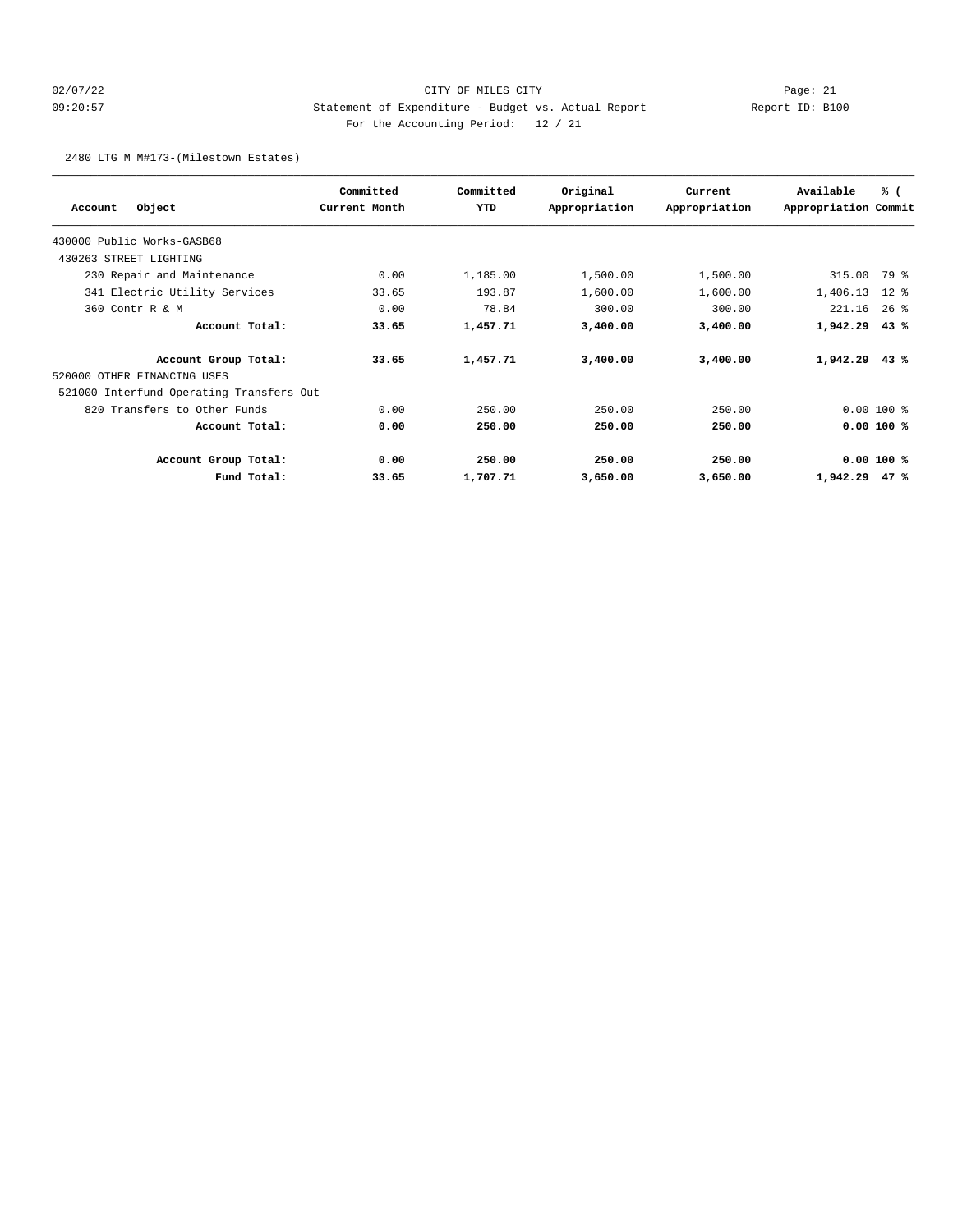## 02/07/22 Page: 22 09:20:57 Statement of Expenditure - Budget vs. Actual Report Report ID: B100 For the Accounting Period: 12 / 21

2510 STR MAINT DIST #204

| Account<br>Object                  | Committed<br>Current Month | Committed<br>YTD | Original<br>Appropriation | Current<br>Appropriation | Available<br>Appropriation Commit | % (             |
|------------------------------------|----------------------------|------------------|---------------------------|--------------------------|-----------------------------------|-----------------|
| 430000 Public Works-GASB68         |                            |                  |                           |                          |                                   |                 |
| 430220 Operations                  |                            |                  |                           |                          |                                   |                 |
| 111 Salaries and Wages - Permanent | 22,407.41                  | 124,811.61       | 266,512.00                | 266,512.00               | 141,700.39                        | $47$ %          |
| 121 OVERTIME-PERMANENT             | 2,250.21                   | 2,869.39         | 9,100.00                  | 9,100.00                 | 6,230.61                          | $32*$           |
| 131 VACATION                       | 816.35                     | 8,193.44         | 19,600.00                 | 19,600.00                | 11,406.56                         | $42$ %          |
| 132 SICK LEAVE                     | 147.70                     | 4,812.59         | 13,000.00                 | 13,000.00                | 8,187.41                          | 37%             |
| 133 OTHER LEAVE PAY                | 0.00                       | 827.65           | 2,838.00                  | 2,838.00                 | 2,010.35                          | $29$ %          |
| 134 HOLIDAY PAY                    | 195.04                     | 195.04           | 3,000.00                  | 3,000.00                 | 2,804.96                          | 7 %             |
| 141 Unemployment Insurance         | 64.49                      | 356.58           | 471.00                    | 471.00                   | 114.42                            | 76 %            |
| 142 Workers' Compensation          | 782.23                     | 4,344.09         | 10,979.00                 | 10,979.00                | 6,634.91                          | $40*$           |
| 143 Health Insurance               | 4,964.96                   | 29, 485.49       | 69,932.00                 | 69,932.00                | 40,446.51                         | $42$ %          |
| 144 FICA                           | 1,909.74                   | 10,518.52        | 24,025.00                 | 24,025.00                | 13,506.48                         | 44 %            |
| 145 PERS                           | 2,289.93                   | 12,569.70        | 27,856.00                 | 27,856.00                | 15,286.30                         | $45$ %          |
| 196 CLOTHING ALLOTMENT             | 0.00                       | 906.00           | 1,200.00                  | 1,200.00                 | 294.00                            | 76 %            |
| 210 Office Supplies and Materials  | 21.90                      | 386.57           | 3,000.00                  | 3,000.00                 | 2,613.43                          | $13*$           |
| 214 Small Items of Equipment       | 0.00                       | 0.00             | 10,000.00                 | 10,000.00                | 10,000.00                         | နွ              |
| 220 Operating Expenses             | 45.56                      | 4,230.59         | 20,000.00                 | 20,000.00                | 15,769.41                         | $21$ %          |
| 222 Chemicals, Lab & Med Supplies  | 0.00                       | 0.00             | 1,500.00                  | 1,500.00                 | 1,500.00                          | နွ              |
| 226 Clothing and Uniforms          | 0.00                       | 0.00             | 1,200.00                  | 1,200.00                 | 1,200.00                          | ి               |
| 230 Repair and Maintenance         | 144.00                     | 144.00           | 10,000.00                 | 10,000.00                | 9,856.00                          | 1 <sup>8</sup>  |
| 231 Gas, Oil, Diesel Fuel, Grease, | 1,731.49                   | 13,875.52        | 40,000.00                 | 40,000.00                | 26,124.48                         | 35 <sup>8</sup> |
| 242 Sign Parts and Supplies        | 0.00                       | 11.98            | 8,000.00                  | 8,000.00                 | 7,988.02                          | နွ              |
| 311 Postage, Box Rent, Etc.        | 0.26                       | 8.98             | 100.00                    | 100.00                   | 91.02                             | 9%              |
| 320 Printing, Duplicating, Typing  | 0.00                       | 0.00             | 100.00                    | 100.00                   | 100.00                            | $\approx$       |
| 330 Publicity, Subscriptions &     | 91.00                      | 91.00            | 200.00                    | 200.00                   | 109.00                            | $46$ %          |
| 331 Publication of Formal & Legal  | 33.01                      | 301.81           | 500.00                    | 500.00                   | 198.19                            | 60%             |
| 334 Memberships, Registrations &   | 47.96                      | 437.34           | 500.00                    | 500.00                   | 62.66                             | 87%             |
| 341 Electric Utility Services      | 144.63                     | 1,097.45         | 1,700.00                  | 1,700.00                 | 602.55                            | 65 %            |
| 344 Gas Utility Service            | 114.19                     | 213.16           | 700.00                    | 700.00                   | 486.84                            | $30*$           |
| 345 Telephone                      | 136.14                     | 686.40           | 1,000.00                  | 1,000.00                 | 313.60                            | 69 %            |
| 346 Garbage Service                | 0.00                       | 0.00             | 175.00                    | 175.00                   | 175.00                            | နွ              |
| 347 Internet                       | 0.00                       | 0.00             | 200.00                    | 200.00                   | 200.00                            | နွ              |
| 350 Professional Services          | 118.80                     | 421.42           | 50,000.00                 | 50,000.00                | 49,578.58                         | 1 <sup>8</sup>  |
| 360 Contr R & M                    | 76.72                      | 866.44           | 20,000.00                 | 20,000.00                | 19,133.56                         | 4%              |
| 363 R&M Vehicles/Equip/Labor-PW    | 13,270.25                  | 51,992.09        | 100,000.00                | 100,000.00               | 48,007.91                         | $52$ $%$        |
| 370 Travel                         | 37.80                      | 304.80           | 1,000.00                  | 1,000.00                 | 695.20                            | $30*$           |
| 380 Training Services              | 0.00                       | 144.00           | 1,000.00                  | 1,000.00                 | 856.00                            | $14$ %          |
| 382 Books                          | 0.00                       | 0.00             | 100.00                    | 100.00                   | 100.00                            | 昙               |
| 511 Insurance on Buildings         | 0.00                       | 824.75           | 825.00                    | 825.00                   |                                   | 0.25 100 %      |
| 512 Insurance on Vehicles &        | 0.00                       | 3,707.21         | 3,708.00                  | 3,708.00                 |                                   | $0.79$ 100 %    |
| 513 Liability                      | 0.00                       | 11,499.82        | 16,800.00                 | 16,800.00                | 5,300.18 68 %                     |                 |
| 531 Building & Office Rental       | 350.00                     | 2,100.00         | 4,200.00                  | 4,200.00                 | 2,100.00 50 %                     |                 |
| Account Total:                     | 52,191.77                  | 293,235.43       | 745,021.00                | 745,021.00               | 451,785.57 39 %                   |                 |
| 430233 Roadway/Re-surfacing        |                            |                  |                           |                          |                                   |                 |
| 230 Repair and Maintenance         | 1,473.12                   | 35, 955.45       | 80,000.00                 | 80,000.00                | 44,044.55                         | 45%             |
| 350 Professional Services          | 0.00                       | 0.00             | 50,000.00                 | 50,000.00                | 50,000.00                         | ႜ               |
| Account Total:                     | 1,473.12                   | 35,955.45        | 130,000.00                | 130,000.00               | 94,044.55 28 %                    |                 |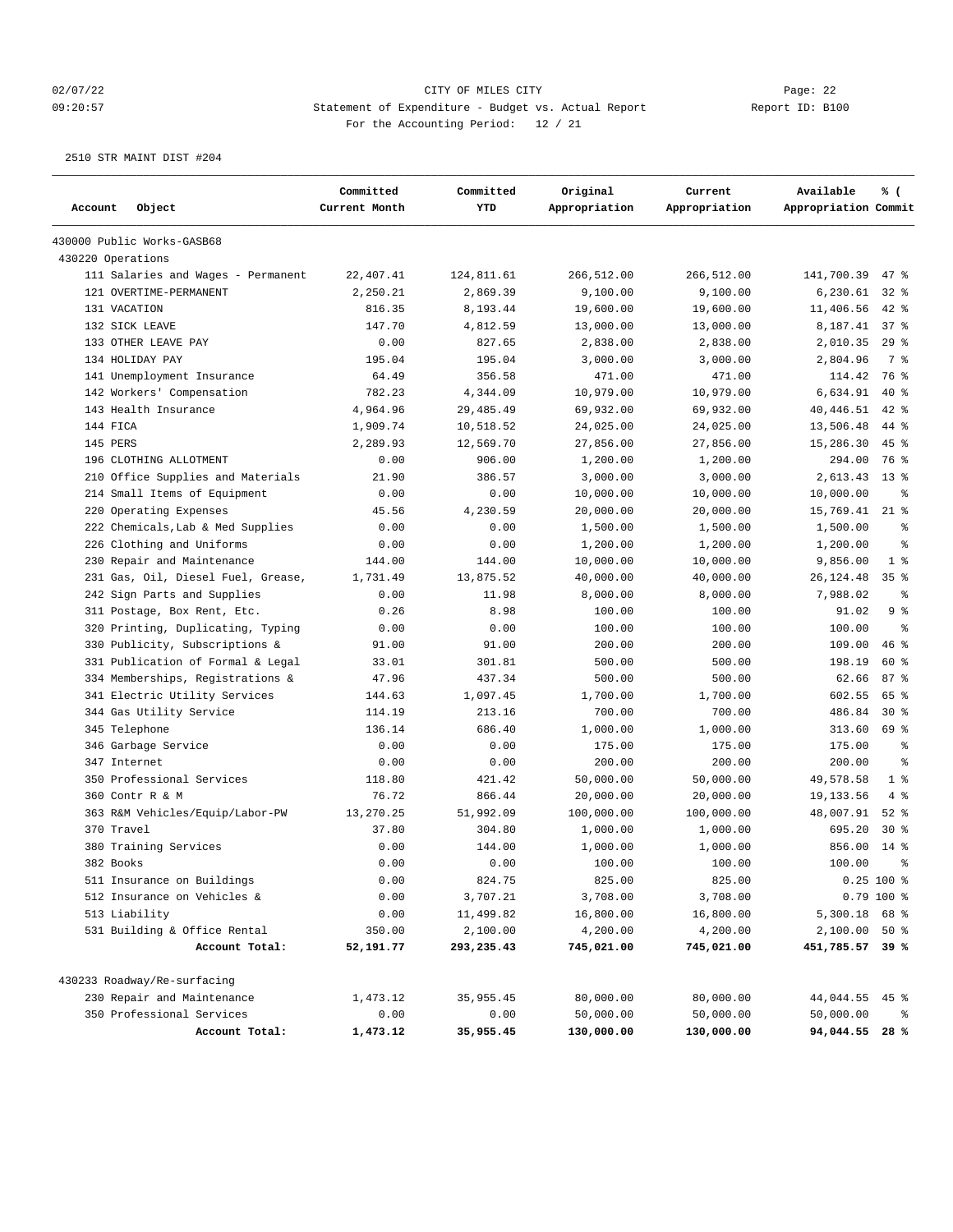## 02/07/22 Page: 23 09:20:57 Statement of Expenditure - Budget vs. Actual Report Report ID: B100 For the Accounting Period: 12 / 21

#### 2510 STR MAINT DIST #204

|         |                                                 | Committed     | Committed    | Original      | Current       | Available            | % (        |
|---------|-------------------------------------------------|---------------|--------------|---------------|---------------|----------------------|------------|
| Account | Object                                          | Current Month | <b>YTD</b>   | Appropriation | Appropriation | Appropriation Commit |            |
|         | 430234 CURB AND GUTTER                          |               |              |               |               |                      |            |
|         | 350 Professional Services                       | 0.00          | 15, 103. 31  | 30,000.00     | 30,000.00     | 14,896.69            | $50*$      |
|         | Account Total:                                  | 0.00          | 15,103.31    | 30,000.00     | 30,000.00     | 14,896.69            | 50%        |
|         | 430235 Storm Drain & Culvert Maintenance        |               |              |               |               |                      |            |
|         | 230 Repair and Maintenance                      | 0.00          | 38,962.48    | 35,000.00     | 35,000.00     | $-3,962.48$ 111 %    |            |
|         | Account Total:                                  | 0.00          | 38,962.48    | 35,000.00     | 35,000.00     | $-3,962.48$ 111 %    |            |
|         | 430236 Darling Addition Project                 |               |              |               |               |                      |            |
|         | 220 Operating Expenses                          | 0.00          | 184.15       | 0.00          | 0.00          | $-184.15$            | $\approx$  |
|         | 350 Professional Services                       | 0.00          | 2,307.02     | 5,000.00      | 5,000.00      | 2,692.98             | 46%        |
|         | Account Total:                                  | 0.00          | 2,491.17     | 5,000.00      | 5,000.00      | 2,508.83             | 50%        |
|         | 430237 North 7th St Project                     |               |              |               |               |                      |            |
|         | 230 Repair and Maintenance                      | 0.00          | 0.00         | 145,000.00    | 145,000.00    | 145,000.00           | နွ         |
|         | 350 Professional Services                       | 575.00        | 12,922.86    | 55,000.00     | 55,000.00     | 42,077.14            | $23$ %     |
|         | Account Total:                                  | 575.00        | 12,922.86    | 200,000.00    | 200,000.00    | 187,077.14           | 6%         |
|         | 430239 Sidewalks ~ Hwy 59 S & Southgate Meadows |               |              |               |               |                      |            |
|         | 230 Repair and Maintenance                      | 0.00          | 0.00         | 100,000.00    | 100,000.00    | 100,000.00           | နွ         |
|         | 350 Professional Services                       | 0.00          | 0.00         | 50,000.00     | 50,000.00     | 50,000.00            | $\epsilon$ |
|         | Account Total:                                  | 0.00          | 0.00         | 150,000.00    | 150,000.00    | 150,000.00           | ℁          |
|         | Account Group Total:                            | 54,239.89     | 398,670.70   | 1,295,021.00  | 1,295,021.00  | 896,350.30           | $31*$      |
|         | 520000 OTHER FINANCING USES                     |               |              |               |               |                      |            |
|         | 521000 Interfund Operating Transfers Out        |               |              |               |               |                      |            |
|         | 820 Transfers to Other Funds                    | $-84,649.75$  | $-57,898.50$ | 818,791.00    | 818,791.00    | 876,689.50           | $-7$ %     |
|         | Account Total:                                  | $-84,649.75$  | $-57,898.50$ | 818,791.00    | 818,791.00    | $876,689.50 - 7$ %   |            |
|         | Account Group Total:                            | $-84,649.75$  | $-57,898.50$ | 818,791.00    | 818,791.00    | 876,689.50           | $-7$ %     |
|         | Fund Total:                                     | $-30, 409.86$ | 340,772.20   | 2,113,812.00  | 2,113,812.00  | 1,773,039.80 16 %    |            |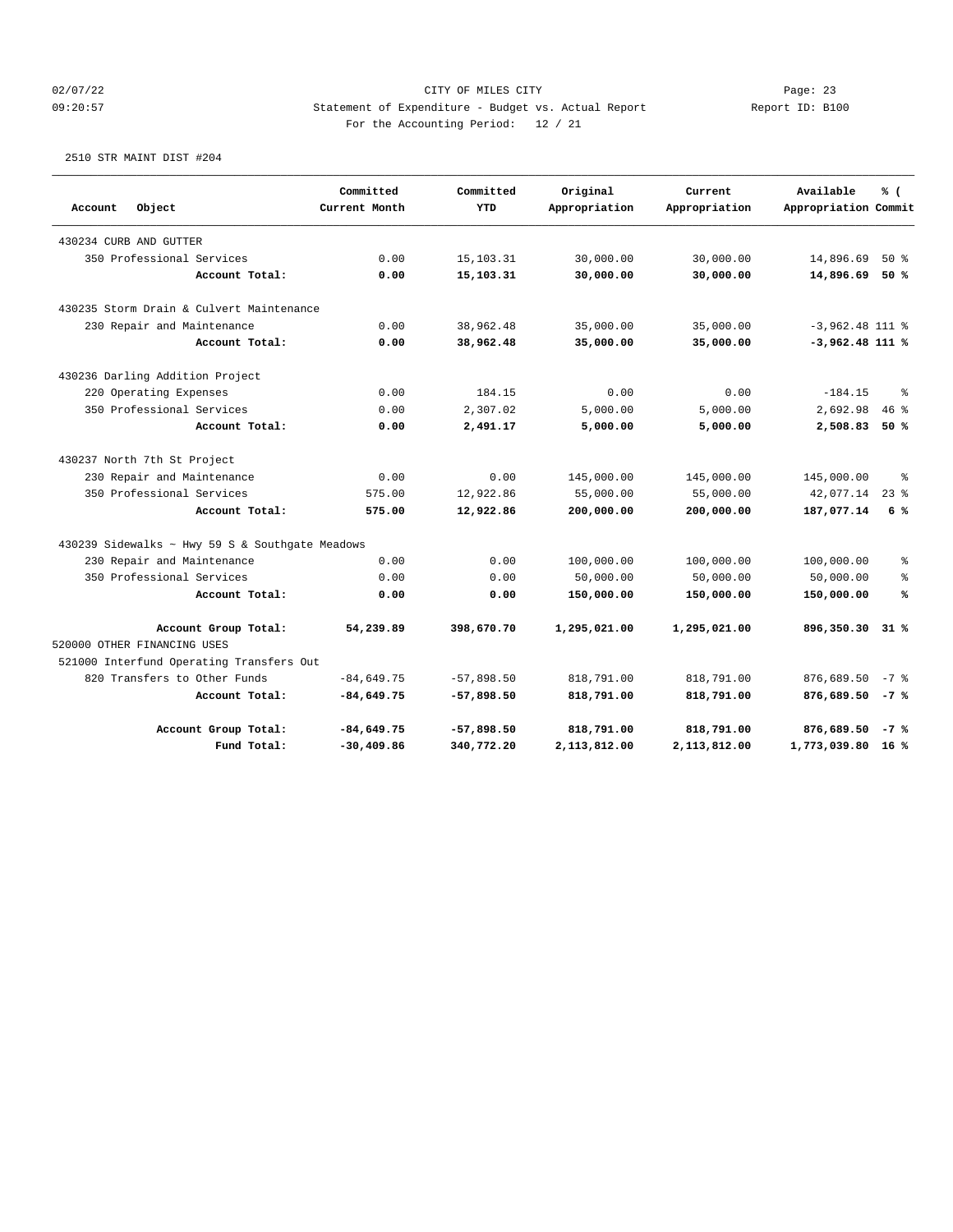## 02/07/22 Page: 24 09:20:57 Statement of Expenditure - Budget vs. Actual Report Report ID: B100 For the Accounting Period: 12 / 21

2520 STR MAINT DIST #205

|                   |                                    | Committed     | Committed | Original      | Current       | Available            | % (             |
|-------------------|------------------------------------|---------------|-----------|---------------|---------------|----------------------|-----------------|
| Account           | Object                             | Current Month | YTD       | Appropriation | Appropriation | Appropriation Commit |                 |
|                   | 430000 Public Works-GASB68         |               |           |               |               |                      |                 |
| 430220 Operations |                                    |               |           |               |               |                      |                 |
|                   | 111 Salaries and Wages - Permanent | 6,371.49      | 35,619.74 | 79,696.00     | 79,696.00     | 44,076.26            | $45$ %          |
|                   | 121 OVERTIME-PERMANENT             | 560.30        | 715.51    | 2,500.00      | 2,500.00      | 1,784.49             | $29$ %          |
|                   | 131 VACATION                       | 288.71        | 2,435.86  | 6,000.00      | 6,000.00      | 3,564.14             | 41 %            |
|                   | 132 SICK LEAVE                     | 55.97         | 1,626.91  | 3,800.00      | 3,800.00      | 2,173.09             | $43$ %          |
|                   | 133 OTHER LEAVE PAY                | 0.00          | 200.75    | 706.00        | 706.00        | 505.25               | $28$ $%$        |
|                   | 134 HOLIDAY PAY                    | 48.54         | 48.54     | 800.00        | 800.00        | 751.46               | 6 %             |
|                   | 141 Unemployment Insurance         | 18.32         | 102.14    | 140.00        | 140.00        | 37.86                | 73 %            |
|                   | 142 Workers' Compensation          | 200.82        | 1,117.36  | 3,423.00      | 3,423.00      | 2,305.64             | $33$ $%$        |
|                   | 143 Health Insurance               | 1,403.87      | 8,346.81  | 19,688.00     | 19,688.00     | 11,341.19            | $42$ %          |
| 144 FICA          |                                    | 542.32        | 3,021.06  | 7,153.00      | 7,153.00      | 4,131.94             | $42$ %          |
| 145 PERS          |                                    | 649.73        | 3,605.43  | 8,293.00      | 8,293.00      | 4,687.57             | $43$ $%$        |
|                   | 196 CLOTHING ALLOTMENT             | 0.00          | 256.50    | 400.00        | 400.00        | 143.50               | 64 %            |
| 210               | Office Supplies and Materials      | 2.47          | 196.62    | 1,000.00      | 1,000.00      | 803.38               | $20*$           |
|                   | 214 Small Items of Equipment       | 0.00          | 0.00      | 2,500.00      | 2,500.00      | 2,500.00             | နွ              |
|                   | 220 Operating Expenses             | 11.39         | 1,057.66  | 5,000.00      | 5,000.00      | 3,942.34             | $21$ %          |
|                   | 222 Chemicals, Lab & Med Supplies  | 0.00          | 0.00      | 500.00        | 500.00        | 500.00               | နွ              |
| 226               | Clothing and Uniforms              | 0.00          | 38.57     | 300.00        | 300.00        | 261.43               | $13*$           |
| 230               | Repair and Maintenance             | 36.00         | 36.00     | 5,000.00      | 5,000.00      | 4,964.00             | 1 <sup>8</sup>  |
|                   | 231 Gas, Oil, Diesel Fuel, Grease, | 432.87        | 3,468.87  | 10,000.00     | 10,000.00     | 6,531.13             | 35 <sup>8</sup> |
|                   | 242 Sign Parts and Supplies        | 0.00          | 2.99      | 2,500.00      | 2,500.00      | 2,497.01             | နွ              |
|                   | 311 Postage, Box Rent, Etc.        | 0.27          | 8.99      | 60.00         | 60.00         | 51.01                | 15 <sup>8</sup> |
|                   | 330 Publicity, Subscriptions &     | 22.75         | 22.75     | 100.00        | 100.00        | 77.25                | $23$ $%$        |
|                   | 331 Publication of Formal & Legal  | 5.19          | 36.39     | 0.00          | 0.00          | $-36.39$             | နွ              |
|                   | 334 Memberships, Registrations &   | 11.99         | 109.33    | 100.00        | 100.00        |                      | $-9.33109$ %    |
|                   | 341 Electric Utility Services      | 10.34         | 42.85     | 150.00        | 150.00        | 107.15               | $29$ %          |
|                   | 344 Gas Utility Service            | 28.55         | 53.30     | 300.00        | 300.00        | 246.70               | 18 <sup>8</sup> |
|                   | 345 Telephone                      | 78.26         | 397.00    | 500.00        | 500.00        | 103.00               | 79 %            |
|                   | 350 Professional Services          | 118.80        | 226.74    | 20,000.00     | 20,000.00     | 19,773.26            | 1 <sup>8</sup>  |
|                   | 360 Contr R & M                    | 41.06         | 349.21    | 4,000.00      | 4,000.00      | 3,650.79             | 9 <sup>8</sup>  |
|                   | 363 R&M Vehicles/Equip/Labor-PW    | 9,053.94      | 23,620.57 | 35,000.00     | 35,000.00     | 11,379.43            | 67 %            |
| 370 Travel        |                                    | 9.45          | 76.20     | 250.00        | 250.00        | 173.80               | $30*$           |
|                   | 380 Training Services              | 0.00          | 36.00     | 200.00        | 200.00        | 164.00               | 18 %            |
| 382 Books         |                                    | 0.00          | 0.00      | 100.00        | 100.00        | 100.00               | နွ              |
|                   | 511 Insurance on Buildings         | 0.00          | 206.19    | 207.00        | 207.00        |                      | $0.81$ 100 %    |
|                   | 512 Insurance on Vehicles &        | 0.00          | 926.80    | 927.00        | 927.00        |                      | $0.20 100$ %    |
|                   | 513 Liability                      | 0.00          | 3,067.18  | 4,322.00      | 4,322.00      | 1,254.82 71 %        |                 |
|                   | 531 Building & Office Rental       | 166.66        | 999.96    | 2,000.00      | 2,000.00      | 1,000.04 50 %        |                 |
|                   | Account Total:                     | 20,170.06     | 92,076.78 | 227,615.00    | 227,615.00    | 135,538.22 40 %      |                 |
|                   | 430233 Roadway/Re-surfacing        |               |           |               |               |                      |                 |
|                   | 230 Repair and Maintenance         | 368.28        | 845.36    | 50,000.00     | 50,000.00     | 49,154.64            | 2 <sup>8</sup>  |
|                   | 350 Professional Services          | 0.00          | 7,556.28  | 0.00          | 0.00          | $-7,556.28$          | နွ              |
|                   | Account Total:                     | 368.28        | 8,401.64  | 50,000.00     | 50,000.00     | 41,598.36 17 %       |                 |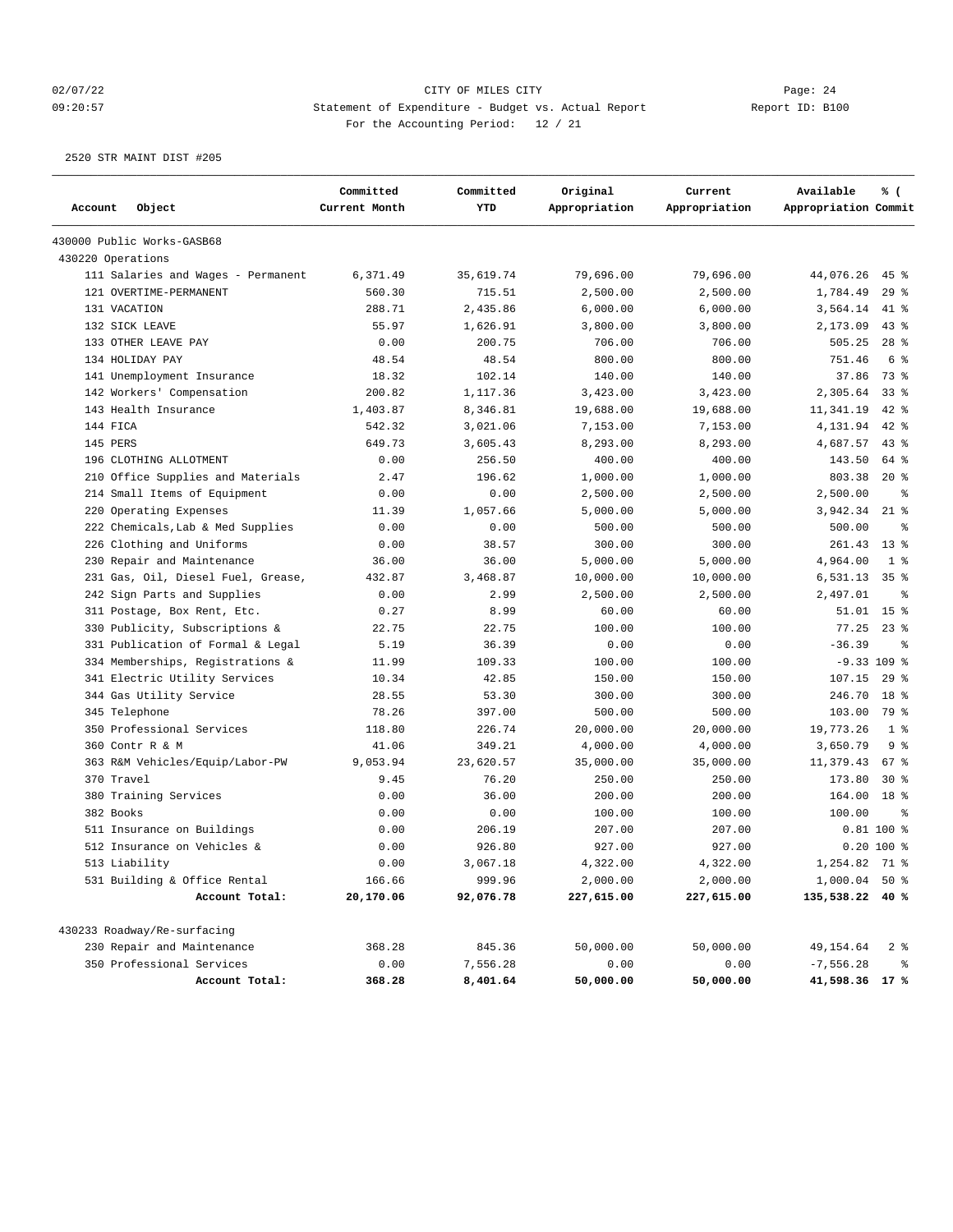## 02/07/22 Page: 25 09:20:57 Statement of Expenditure - Budget vs. Actual Report Report ID: B100 For the Accounting Period: 12 / 21

2520 STR MAINT DIST #205

| Object<br>Account                        | Committed<br>Current Month | Committed<br><b>YTD</b> | Original<br>Appropriation | Current<br>Appropriation | Available<br>Appropriation Commit | % (   |
|------------------------------------------|----------------------------|-------------------------|---------------------------|--------------------------|-----------------------------------|-------|
|                                          |                            |                         |                           |                          |                                   |       |
| 430235 Storm Drain & Culvert Maintenance |                            |                         |                           |                          |                                   |       |
| 230 Repair and Maintenance               | 0.00                       | 1,478.00                | 5,000.00                  | 5,000.00                 | 3,522.00                          | $30*$ |
| 350 Professional Services                | 0.00                       | 0.00                    | 5,000.00                  | 5,000.00                 | 5,000.00                          | - 옹   |
| Account Total:                           | 0.00                       | 1,478.00                | 10,000.00                 | 10,000.00                | 8,522.00                          | 15 %  |
| Account Group Total:                     | 20,538.34                  | 101,956.42              | 287,615.00                | 287,615.00               | 185,658.58                        | 35%   |
| 520000 OTHER FINANCING USES              |                            |                         |                           |                          |                                   |       |
| 521000 Interfund Operating Transfers Out |                            |                         |                           |                          |                                   |       |
| 820 Transfers to Other Funds             | 1,799.41                   | 10,796.46               | 157,739.00                | 157,739.00               | 146,942.54                        | 7 %   |
| Account Total:                           | 1,799.41                   | 10,796.46               | 157,739.00                | 157,739.00               | 146,942.54                        | 7 %   |
| Account Group Total:                     | 1,799.41                   | 10,796.46               | 157,739.00                | 157,739.00               | 146,942.54                        | 7 %   |
| Fund Total:                              | 22,337.75                  | 112,752.88              | 445,354.00                | 445,354.00               | 332,601.12                        | 25%   |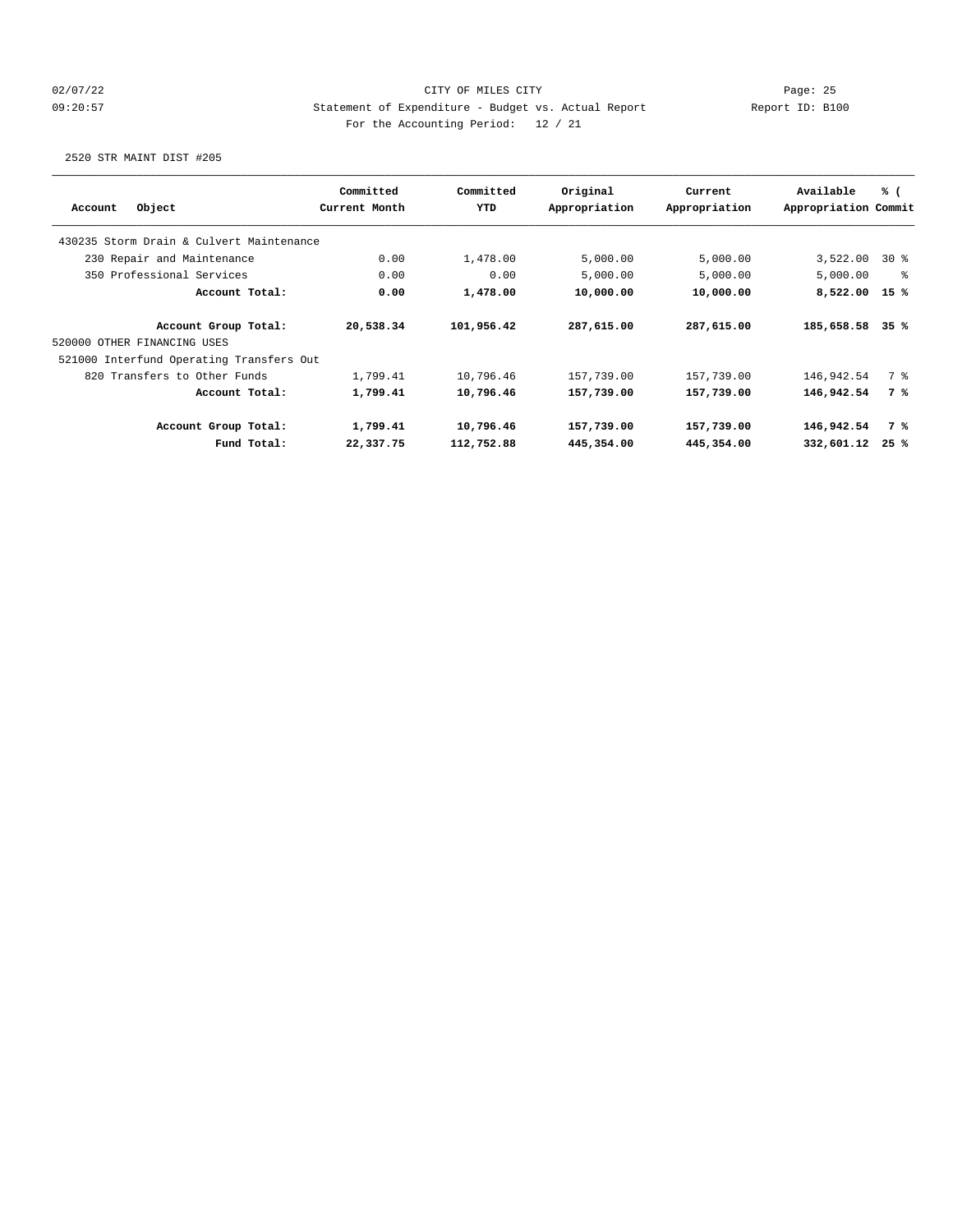## 02/07/22 Page: 26 09:20:57 Statement of Expenditure - Budget vs. Actual Report Report ID: B100 For the Accounting Period: 12 / 21

2540 STR MAINT DIST#207-(MILESTOWN ESTATES)

|                                          | Committed     | Committed  | Original      | Current       | Available            | % (             |
|------------------------------------------|---------------|------------|---------------|---------------|----------------------|-----------------|
| Object<br>Account                        | Current Month | <b>YTD</b> | Appropriation | Appropriation | Appropriation Commit |                 |
| 430000 Public Works-GASB68               |               |            |               |               |                      |                 |
| 430220 Operations                        |               |            |               |               |                      |                 |
| 111 Salaries and Wages - Permanent       | 310.65        | 1,704.60   | 3,436.00      | 3,436.00      | 1,731.40             | 50%             |
| 121 OVERTIME-PERMANENT                   | 28.00         | 35.82      | 100.00        | 100.00        | 64.18                | 36 <sup>8</sup> |
| 131 VACATION                             | 13.28         | 107.82     | 300.00        | 300.00        | 192.18               | 36%             |
| 132 SICK LEAVE                           | 2.92          | 74.84      | 200.00        | 200.00        | 125.16               | 37 <sup>8</sup> |
| 133 OTHER LEAVE PAY                      | 0.00          | 1.39       | 40.00         | 40.00         | 38.61                | 3 <sup>8</sup>  |
| 134 HOLIDAY PAY                          | 2.46          | 2.46       | 40.00         | 40.00         | 37.54                | 6 %             |
| 141 Unemployment Insurance               | 0.93          | 4.79       | 6.00          | 6.00          | 1.21                 | $80*$           |
| 142 Workers' Compensation                | 9.98          | 55.34      | 125.00        | 125.00        | 69.66                | $44*$           |
| 143 Health Insurance                     | 68.92         | 399.85     | 923.00        | 923.00        | 523.15               | $43*$           |
| 144 FICA                                 | 26.43         | 143.01     | 315.00        | 315.00        | 171.99               | $45$ $%$        |
| 145 PERS                                 | 31.70         | 170.87     | 365.00        | 365.00        | 194.13               | 47.8            |
| 196 CLOTHING ALLOTMENT                   | 0.00          | 12.00      | 20.00         | 20.00         | 8.00                 | 60 %            |
| 350 Professional Services                | 0.00          | 0.88       | 1,000.00      | 1,000.00      | 999.12               | ႜ               |
| Account Total:                           | 495.27        | 2,713.67   | 6,870.00      | 6,870.00      | 4,156.33             | 40%             |
| Account Group Total:                     | 495.27        | 2,713.67   | 6,870.00      | 6,870.00      | 4,156.33 40 %        |                 |
| 510000 MISCELLANEOUS                     |               |            |               |               |                      |                 |
| 510330 Comprehensive Liability Insurance |               |            |               |               |                      |                 |
| 513 Liability                            | 0.00          | 79.10      | 65.00         | 65.00         | $-14.10$ 122 %       |                 |
| Account Total:                           | 0.00          | 79.10      | 65.00         | 65.00         | $-14.10$ 122 %       |                 |
| Account Group Total:                     | 0.00          | 79.10      | 65.00         | 65.00         | $-14.10$ 122 %       |                 |
| Fund Total:                              | 495.27        | 2,792.77   | 6,935.00      | 6,935.00      | 4, 142. 23 40 %      |                 |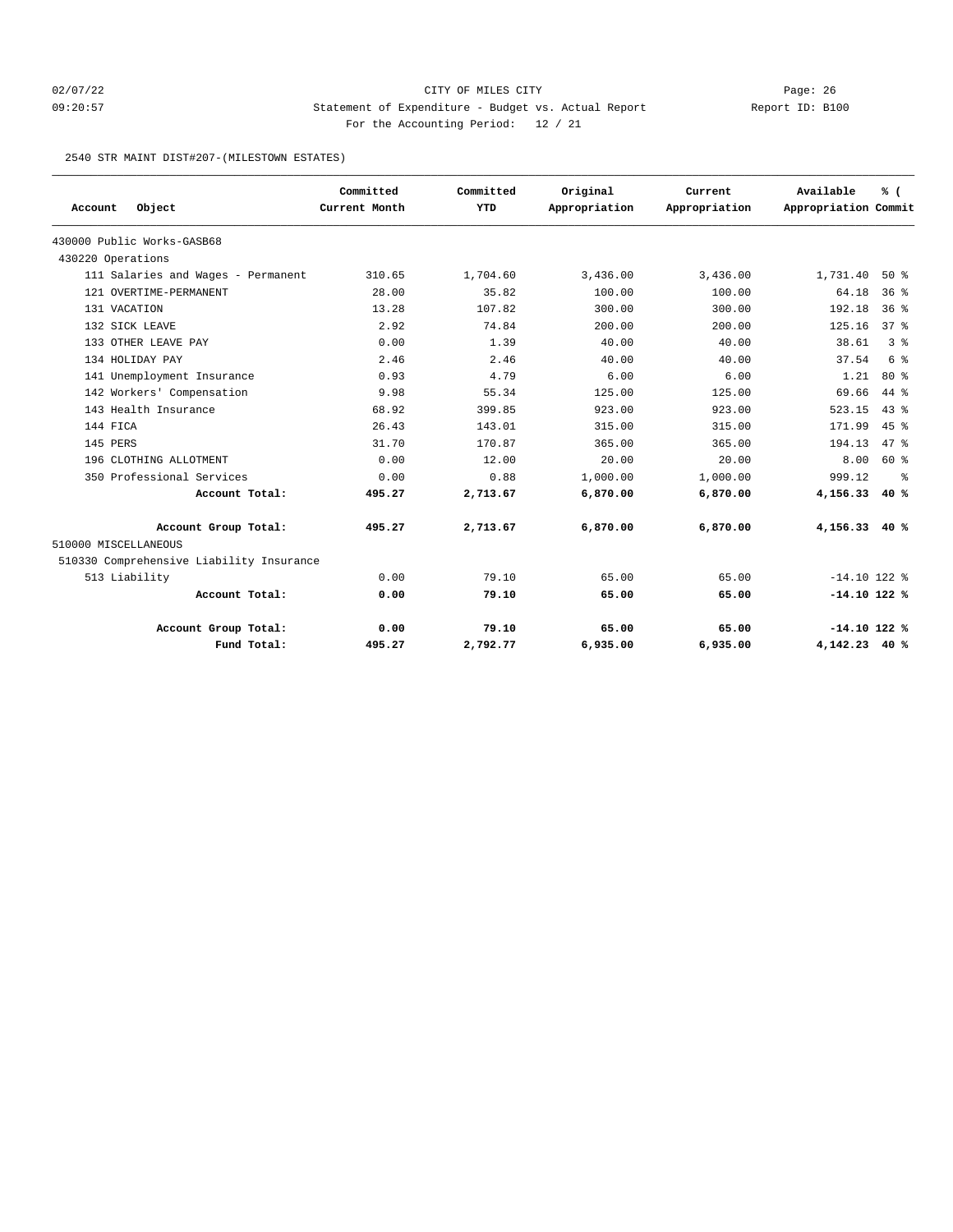02/07/22 Page: 27 09:20:57 Statement of Expenditure - Budget vs. Actual Report Changer Report ID: B100 For the Accounting Period: 12 / 21

2701 Fire Grants

| Object<br>Account                             |                | Committed<br>Current Month | Committed<br>YTD | Original<br>Appropriation | Current<br>Appropriation | Available<br>Appropriation Commit | % ( |
|-----------------------------------------------|----------------|----------------------------|------------------|---------------------------|--------------------------|-----------------------------------|-----|
|                                               |                |                            |                  |                           |                          |                                   |     |
| 420000 PUBLIC SAFETY-GASB68                   |                |                            |                  |                           |                          |                                   |     |
| 420464 Fire-Turnouts/Accountability Sys Grant |                |                            |                  |                           |                          |                                   |     |
| 226 Clothing and Uniforms                     |                | 0.00                       | 0.00             | 326,350.00                | 326,350.00               | 326,350.00                        | °   |
|                                               | Account Total: | 0.00                       | 0.00             | 326,350.00                | 326,350.00               | 326,350.00                        | ℁   |
| Account Group Total:                          |                | 0.00                       | 0.00             | 326,350.00                | 326,350.00               | 326,350.00                        | ℁   |
|                                               | Fund Total:    | 0.00                       | 0.00             | 326,350.00                | 326,350.00               | 326,350.00                        | ℁   |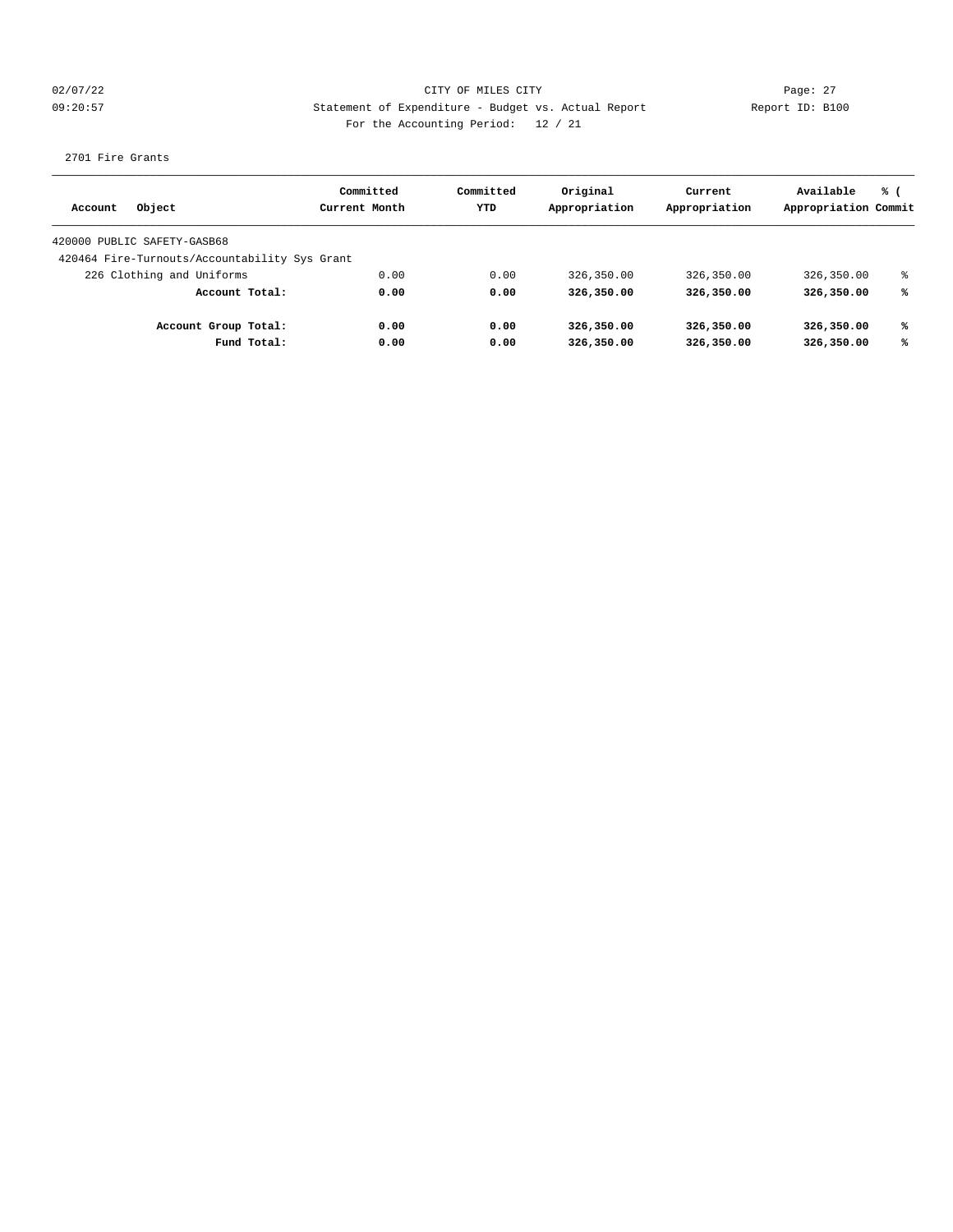## 02/07/22 Page: 28 09:20:57 Statement of Expenditure - Budget vs. Actual Report Changer Report ID: B100 For the Accounting Period: 12 / 21

2820 GAS TAX

|                             |                                          | Committed     | Committed  | Original      | Current       | Available            | % (            |
|-----------------------------|------------------------------------------|---------------|------------|---------------|---------------|----------------------|----------------|
| Account                     | Object                                   | Current Month | <b>YTD</b> | Appropriation | Appropriation | Appropriation Commit |                |
| 520000 OTHER FINANCING USES |                                          |               |            |               |               |                      |                |
|                             | 521000 Interfund Operating Transfers Out |               |            |               |               |                      |                |
|                             | 820 Transfers to Other Funds             | 207.20        | 1,243.20   | 2,487.00      | 2,487.00      | 1,243.80             | 50%            |
|                             | Account Total:                           | 207.20        | 1,243.20   | 2,487.00      | 2,487.00      | 1,243.80             | 50%            |
| 521204 TRANSFER:            | SID 204                                  |               |            |               |               |                      |                |
|                             | 820 Transfers to Other Funds             | 0.00          | 0.00       | 132,524.00    | 132,524.00    | 132,524.00           | နွ             |
|                             | Account Total:                           | 0.00          | 0.00       | 132,524.00    | 132,524.00    | 132,524.00           | ℁              |
| 521205 TRANSFER:            | SID 205                                  |               |            |               |               |                      |                |
|                             | 820 Transfers to Other Funds             | 0.00          | 0.00       | 33,131.00     | 33,131.00     | 33,131.00            | နွ             |
|                             | Account Total:                           | 0.00          | 0.00       | 33,131.00     | 33,131.00     | 33,131.00            | ℁              |
|                             | Account Group Total:                     | 207.20        | 1,243.20   | 168,142.00    | 168,142.00    | 166,898.80           | 1%             |
|                             | Fund Total:                              | 207.20        | 1,243.20   | 168,142.00    | 168,142.00    | 166,898.80           | 1 <sup>8</sup> |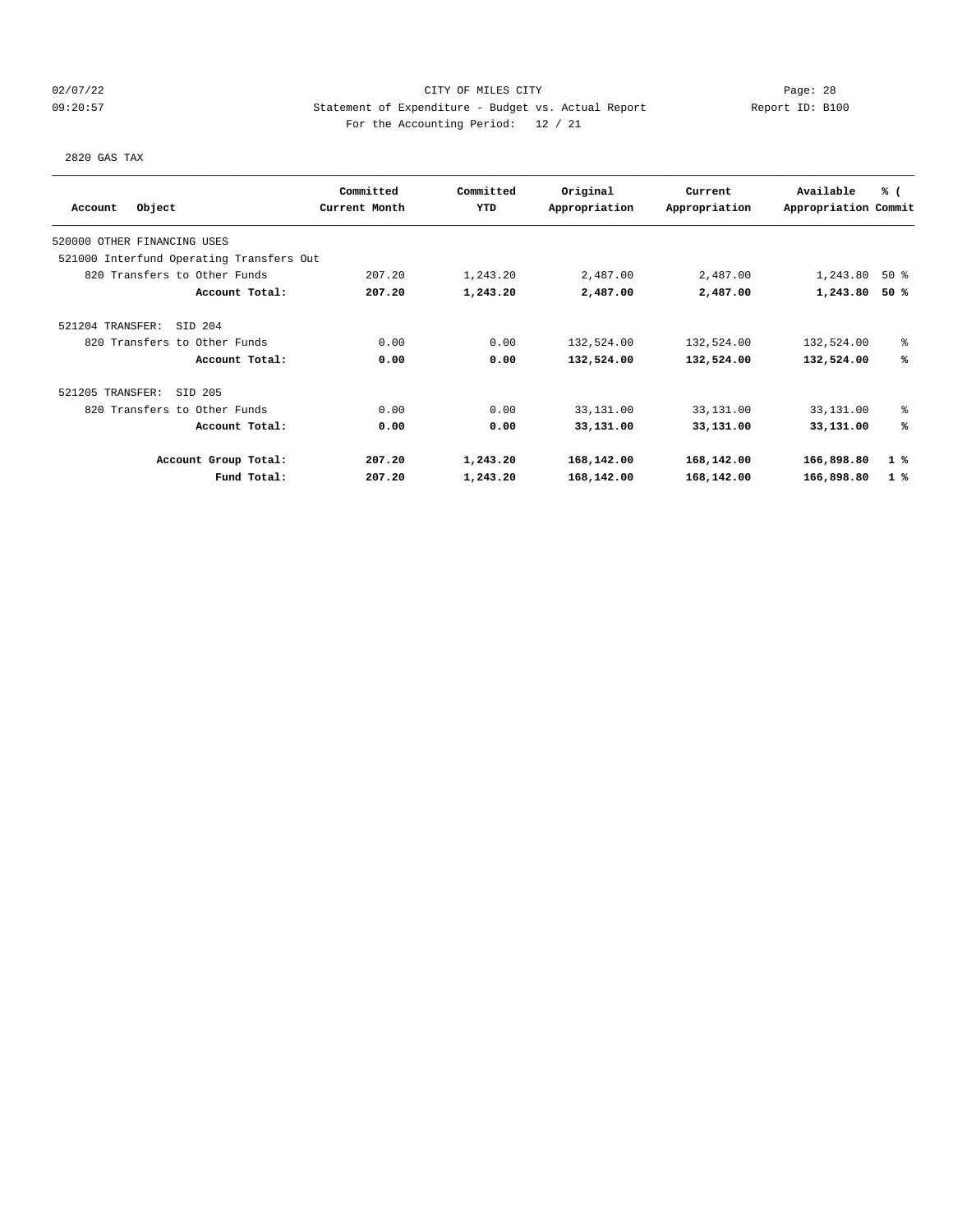## 02/07/22 Page: 29 09:20:57 Statement of Expenditure - Budget vs. Actual Report Report ID: B100 For the Accounting Period: 12 / 21

## 2821 HB473- Fuel Tax

|                             | Committed     | Committed | Original      | Current       | Available            | % ( |
|-----------------------------|---------------|-----------|---------------|---------------|----------------------|-----|
| Object<br>Account           | Current Month | YTD       | Appropriation | Appropriation | Appropriation Commit |     |
| 430000 Public Works-GASB68  |               |           |               |               |                      |     |
| 430233 Roadway/Re-surfacing |               |           |               |               |                      |     |
| 935 HB473 Tax Match Program | 0.00          | 0.00      | 210,000.00    | 210,000.00    | 210,000.00           | နွ  |
| Account Total:              | 0.00          | 0.00      | 210,000.00    | 210,000.00    | 210,000.00           | ℁   |
| Account Group Total:        | 0.00          | 0.00      | 210,000.00    | 210,000.00    | 210,000.00           | ℁   |
| Fund Total:                 | 0.00          | 0.00      | 210,000.00    | 210,000.00    | 210,000.00           | ℁   |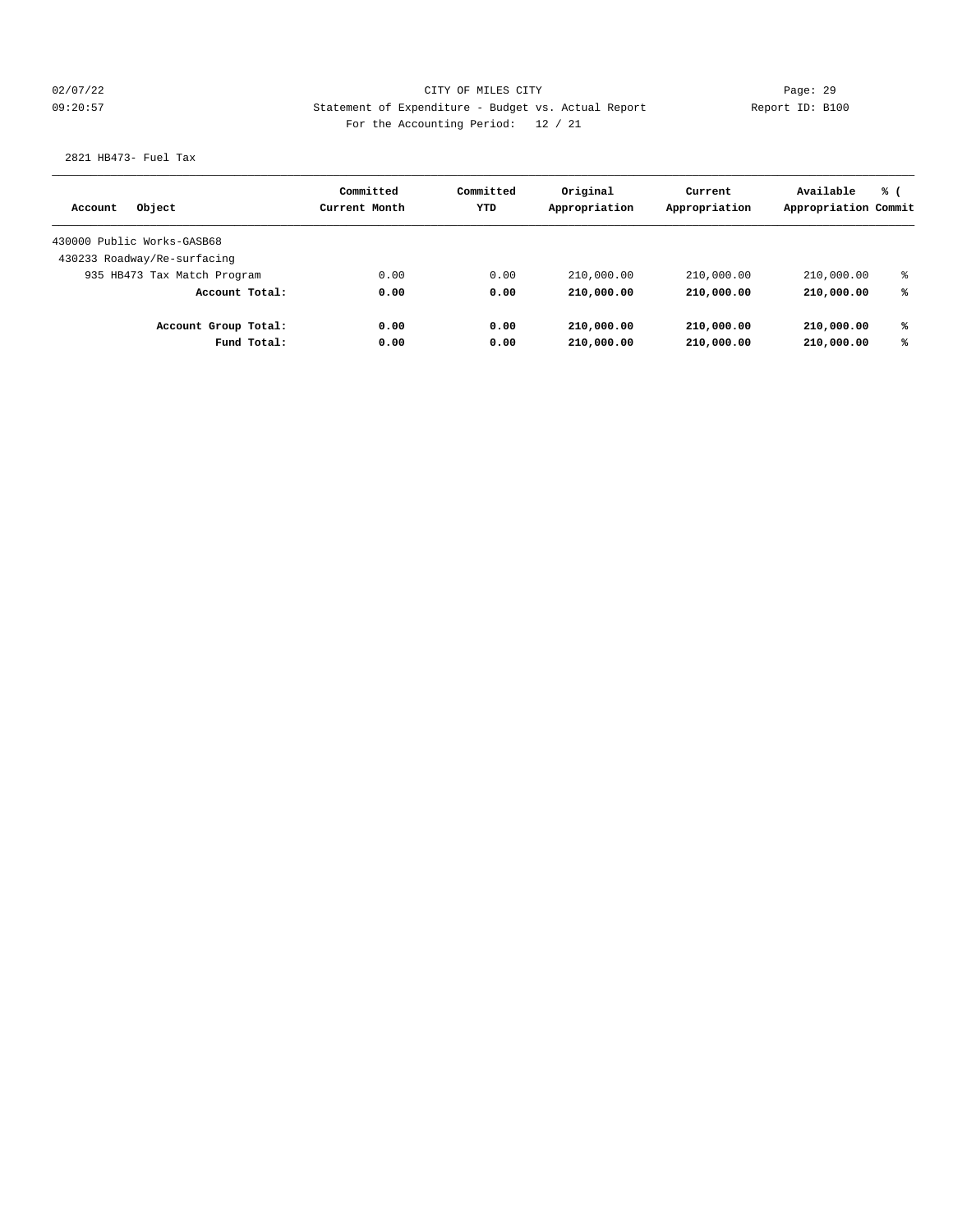## 02/07/22 Page: 30 09:20:57 Statement of Expenditure - Budget vs. Actual Report Changer Report ID: B100 For the Accounting Period: 12 / 21

2850 Southeastern Montana Dispatch-911

|                                             | Committed<br>Current Month | Committed<br><b>YTD</b> | Original<br>Appropriation | Current       | Available<br>Appropriation Commit | % (             |
|---------------------------------------------|----------------------------|-------------------------|---------------------------|---------------|-----------------------------------|-----------------|
| Object<br>Account                           |                            |                         |                           | Appropriation |                                   |                 |
| 420000 PUBLIC SAFETY-GASB68                 |                            |                         |                           |               |                                   |                 |
| 420140 Crime Control and Investigation (05) |                            |                         |                           |               |                                   |                 |
| 210 Office Supplies and Materials           | 0.00                       | 0.00                    | 1,500.00                  | 1,500.00      | 1,500.00                          | ႜ               |
| 214 Small Items of Equipment                | 0.00                       | 2,100.00                | 2,000.00                  | 2,000.00      | $-100.00$ 105 %                   |                 |
| 220 Operating Expenses                      | 0.00                       | 1,150.00                | 3,500.00                  | 3,500.00      | 2,350.00                          | $33*$           |
| 311 Postage, Box Rent, Etc.                 | 0.00                       | 55.00                   | 150.00                    | 150.00        | 95.00                             | 37 <sup>8</sup> |
| 320 Printing, Duplicating, Typing           | 0.00                       | 0.00                    | 100.00                    | 100.00        | 100.00                            | နွ              |
| 334 Memberships, Registrations &            | 0.00                       | 0.00                    | 100.00                    | 100.00        | 100.00                            | ್ಠಿ             |
| 341 Electric Utility Services               | 540.56                     | 2,620.55                | 6,000.00                  | 6,000.00      | 3,379.45                          | 44 %            |
| 345 Telephone                               | 633.37                     | 15,409.55               | 45,000.00                 | 45,000.00     | 29,590.45                         | $34$ $8$        |
| 350 Professional Services                   | 4,302.84                   | 96, 392.48              | 100,000.00                | 100,000.00    | 3,607.52                          | 96%             |
| 370 Travel                                  | 0.00                       | 0.00                    | 3,000.00                  | 3,000.00      | 3,000.00                          | ႜ               |
| 380 Training Services                       | 0.00                       | 0.00                    | 1,500.00                  | 1,500.00      | 1,500.00                          | န္              |
| 512 Insurance on Vehicles &                 | 0.00                       | 316.25                  | 317.00                    | 317.00        |                                   | $0.75$ 100 %    |
| 940 Machinery & Equipment                   | 0.00                       | 0.00                    | 30,000.00                 | 30,000.00     | 30,000.00                         | ႜ               |
| 941 911 Eq & Software (2/01)                | 0.00                       | 18,789.00               | 30,000.00                 | 30,000.00     | 11,211.00                         | 63 %            |
| Account Total:                              | 5,476.77                   | 136,832.83              | 223,167.00                | 223,167.00    | 86,334.17 61 %                    |                 |
| Account Group Total:                        | 5,476.77                   | 136,832.83              | 223,167.00                | 223,167.00    | 86,334.17 61 %                    |                 |
| 520000 OTHER FINANCING USES                 |                            |                         |                           |               |                                   |                 |
| 521000 Interfund Operating Transfers Out    |                            |                         |                           |               |                                   |                 |
| 820 Transfers to Other Funds                | 14,923.25                  | 29,846.50               | 59,693.00                 | 59,693.00     | 29,846.50                         | $50*$           |
| Account Total:                              | 14,923.25                  | 29,846.50               | 59,693.00                 | 59,693.00     | 29,846.50 50 %                    |                 |
| Account Group Total:                        | 14,923.25                  | 29,846.50               | 59,693.00                 | 59,693.00     | 29,846.50                         | 50%             |
| Fund Total:                                 | 20,400.02                  | 166,679.33              | 282,860.00                | 282,860.00    | 116,180.67                        | 59 %            |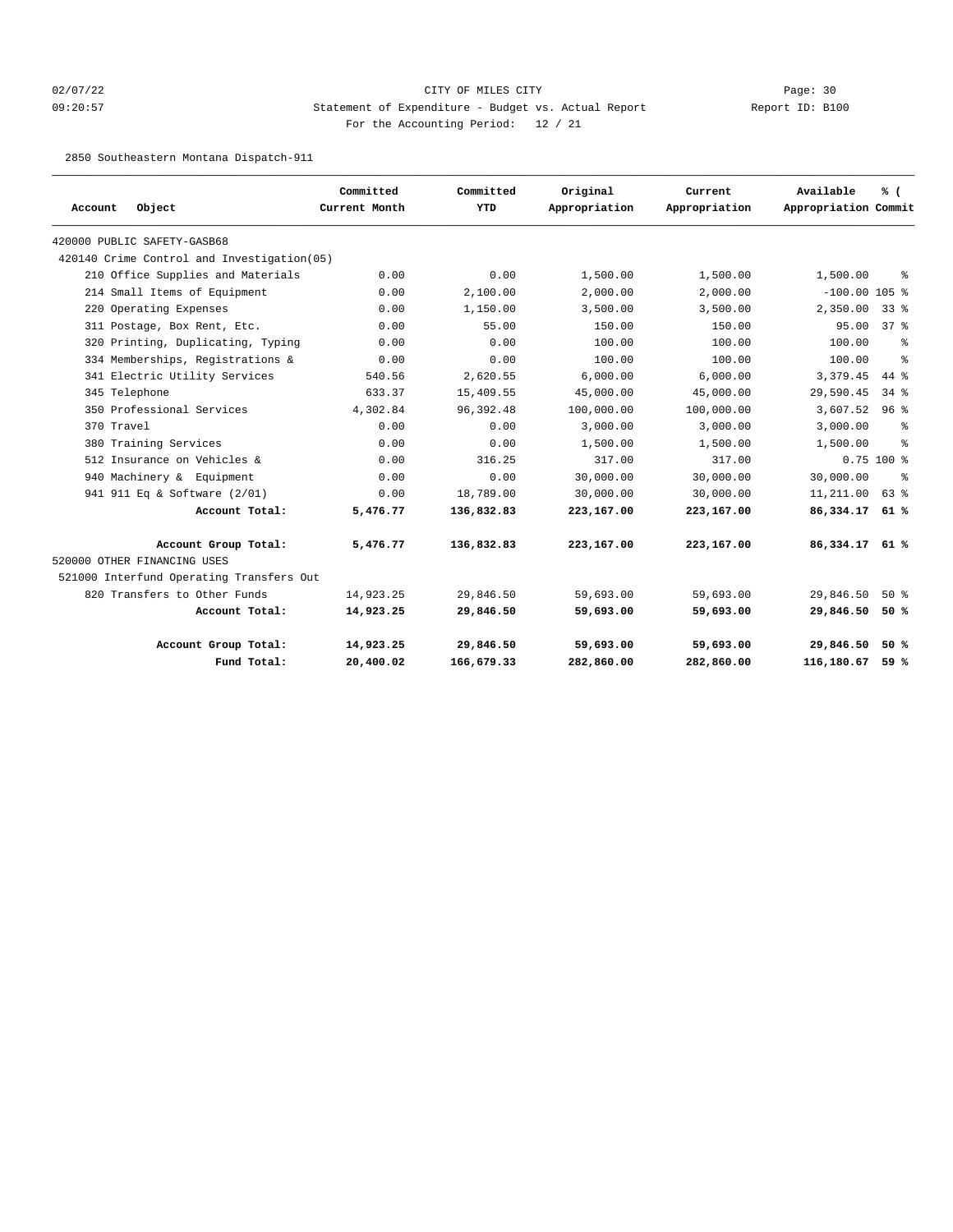## 02/07/22 Page: 31 09:20:57 Statement of Expenditure - Budget vs. Actual Report Changer Report ID: B100 For the Accounting Period: 12 / 21

2880 LIBRARY GRANTS

| Object<br>Account                    | Committed<br>Current Month | Committed<br>YTD | Original<br>Appropriation | Current<br>Appropriation | Available<br>Appropriation Commit | % (         |
|--------------------------------------|----------------------------|------------------|---------------------------|--------------------------|-----------------------------------|-------------|
|                                      |                            |                  |                           |                          |                                   |             |
| 460000 CULTURE AND RECREATION-GASB68 |                            |                  |                           |                          |                                   |             |
| 460100 Library Services(16)          |                            |                  |                           |                          |                                   |             |
| 210 Office Supplies and Materials    | 0.00                       | 0.00             | 1,500.00                  | 1,500.00                 | 1,500.00                          | ႜ           |
| 214 Small Items of Equipment         | 0.00                       | 0.00             | 5,500.00                  | 5,500.00                 | 5,500.00                          | ి           |
| 311 Postage, Box Rent, Etc.          | 262.35                     | 1,202.85         | 4,900.00                  | 4,900.00                 | 3,697.15                          | $25$ $%$    |
| 350 Professional Services            | 0.00                       | 0.00             | 50,947.00                 | 50,947.00                | 50,947.00                         | နွ          |
| 360 Contr R & M                      | 0.00                       | 0.00             | 42,785.00                 | 42,785.00                | 42,785.00                         | ి           |
| 370 Travel                           | 0.00                       | 0.00             | 3,000.00                  | 3,000.00                 | 3,000.00                          | ್ಠಿ         |
| 380 Training Services                | 0.00                       | 0.00             | 2,000.00                  | 2,000.00                 | 2,000.00                          | ್ಠಿ         |
| 382 Books                            | 0.00                       | 0.00             | 10,100.00                 | 10,100.00                | 10,100.00                         | ి           |
| Account Total:                       | 262.35                     | 1,202.85         | 120,732.00                | 120,732.00               | 119,529.15                        | 1%          |
| Account Group Total:                 | 262.35                     | 1,202.85         | 120,732.00                | 120,732.00               | 119,529.15                        | 1 %         |
| Fund Total:                          | 262.35                     | 1,202.85         | 120,732.00                | 120,732.00               | 119,529.15                        | $1 \degree$ |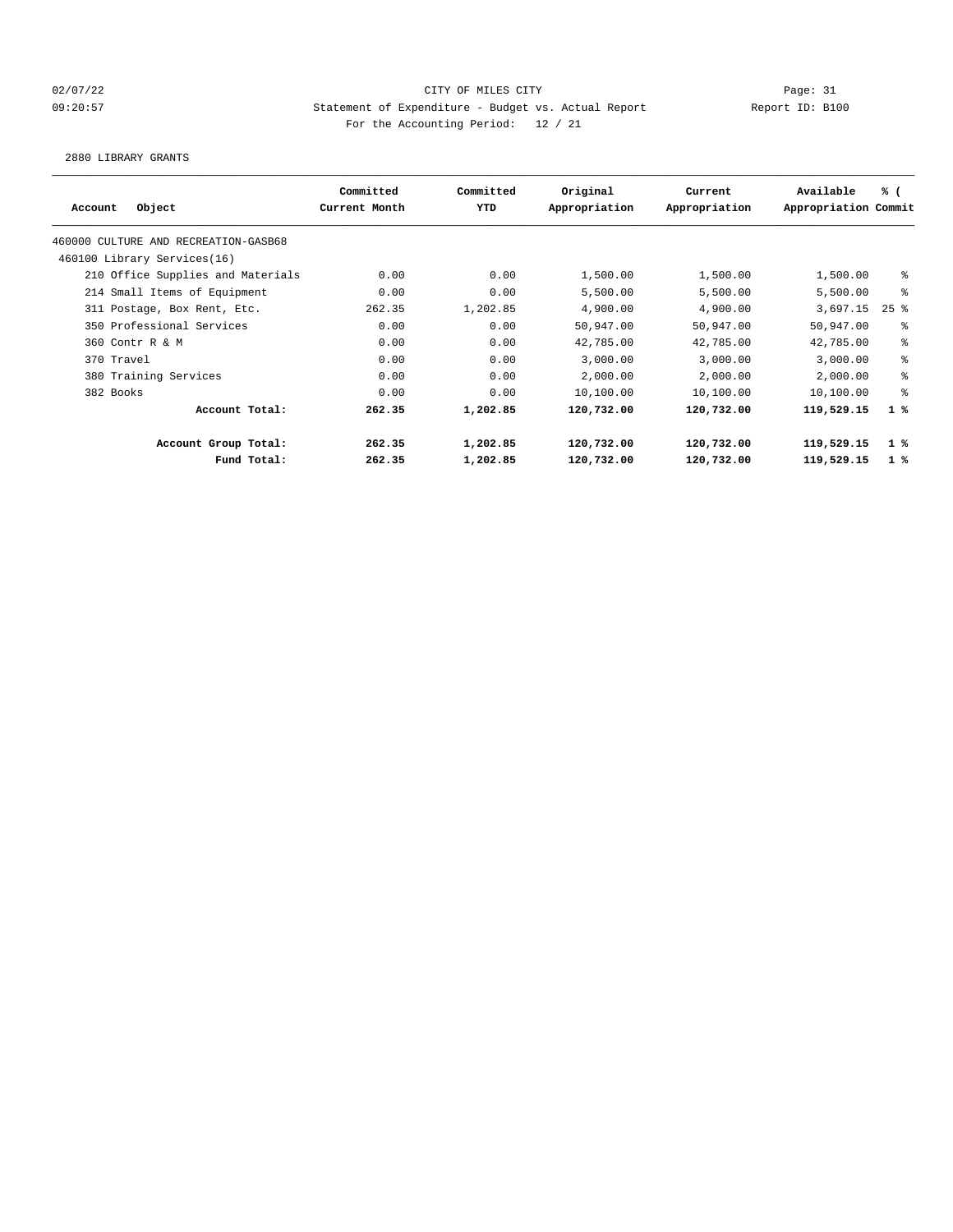## 02/07/22 Page: 32 09:20:57 Statement of Expenditure - Budget vs. Actual Report Changer Report ID: B100 For the Accounting Period: 12 / 21

2935 Historic Preservation

|              |                                             | Committed     | Committed | Original      | Current       | Available            | % (            |
|--------------|---------------------------------------------|---------------|-----------|---------------|---------------|----------------------|----------------|
| Account      | Object                                      | Current Month | YTD       | Appropriation | Appropriation | Appropriation Commit |                |
|              | 460000 CULTURE AND RECREATION-GASB68        |               |           |               |               |                      |                |
|              | 460461 Historic Preservation-Administration |               |           |               |               |                      |                |
|              | 111 Salaries and Wages - Permanent          | 0.00          | 450.95    | 1,980.00      | 1,980.00      | $1,529.05$ 23 %      |                |
| 131 VACATION |                                             | 0.00          | 123.34    | 60.00         | 60.00         | $-63.34$ 206 %       |                |
|              | 132 SICK LEAVE                              | 0.00          | 27.24     | 60.00         | 60.00         | 32.76                | $45$ %         |
|              | 133 OTHER LEAVE PAY                         | 0.00          | 98.10     | 121.00        | 121.00        | 22.90                | 81 %           |
|              | 141 Unemployment Insurance                  | 0.00          | 1.77      | 3.00          | 3.00          | 1.23                 | 59 %           |
|              | 142 Workers' Compensation                   | 0.00          | 4.18      | 17.00         | 17.00         | 12.82                | 25%            |
|              | 143 Health Insurance                        | 0.09          | 128.61    | 513.00        | 513.00        | 384.39               | 25%            |
| 144 FICA     |                                             | 0.00          | 54.12     | 170.00        | 170.00        | 115.88               | $32$ $%$       |
| 145 PERS     |                                             | 0.00          | 62.06     | 197.00        | 197.00        | 134.94               | $32*$          |
|              | 196 CLOTHING ALLOTMENT                      | 0.00          | 7.50      | 0.00          | 0.00          | $-7.50$              | ి              |
| 210          | Office Supplies and Materials               | 0.00          | 0.00      | 500.00        | 500.00        | 500.00               | $\approx$      |
|              | 220 Operating Expenses                      | 0.00          | 0.00      | 500.00        | 500.00        | 500.00               | နွ             |
|              | 231 Gas, Oil, Diesel Fuel, Grease,          | 0.00          | 0.00      | 200.00        | 200.00        | 200.00               | $\approx$      |
|              | 311 Postage, Box Rent, Etc.                 | 0.00          | 0.53      | 100.00        | 100.00        | 99.47                | 1 <sup>8</sup> |
|              | 320 Printing, Duplicating, Typing           | 0.00          | 235.97    | 1,000.00      | 1,000.00      | 764.03               | $24$ %         |
|              | 330 Publicity, Subscriptions &              | 0.00          | 0.00      | 100.00        | 100.00        | 100.00               | $\approx$      |
|              | 331 Publication of Formal & Legal           | 0.00          | 0.00      | 100.00        | 100.00        | 100.00               | $\approx$      |
|              | 334 Memberships, Registrations &            | 0.00          | 0.00      | 100.00        | 100.00        | 100.00               | $\approx$      |
|              | 345 Telephone                               | 0.00          | 65.26     | 50.00         | 50.00         | $-15.26$ 131 %       |                |
| 347 Internet |                                             | 0.03          | 1.64      | 50.00         | 50.00         | 48.36                | 38             |
|              | 350 Professional Services                   | 7.72          | 7.72      | 79,480.00     | 79,480.00     | 79,472.28            | $\approx$      |
| 370 Travel   |                                             | 0.00          | 397.04    | 300.00        | 300.00        | $-97.04$ 132 %       |                |
|              | 380 Training Services                       | 0.00          | 102.50    | 300.00        | 300.00        | 197.50               | 34 %           |
|              | 513 Liability                               | 0.00          | 42.30     | 46.00         | 46.00         | 3.70                 | $92$ $%$       |
|              | Account Total:                              | 7.84          | 1,810.83  | 85,947.00     | 85,947.00     | 84,136.17            | 2%             |
|              | Account Group Total:                        | 7.84          | 1,810.83  | 85,947.00     | 85,947.00     | 84,136.17            | 2%             |
|              | 520000 OTHER FINANCING USES                 |               |           |               |               |                      |                |
|              | 521000 Interfund Operating Transfers Out    |               |           |               |               |                      |                |
|              | 820 Transfers to Other Funds                | 0.00          | 0.00      | 2,000.00      | 2,000.00      | 2,000.00             | ್ಠಿ            |
|              | Account Total:                              | 0.00          | 0.00      | 2,000.00      | 2,000.00      | 2,000.00             | ℁              |
|              | Account Group Total:                        | 0.00          | 0.00      | 2,000.00      | 2,000.00      | 2,000.00             | ℁              |
|              | Fund Total:                                 | 7.84          | 1,810.83  | 87,947.00     | 87,947.00     | 86,136.17            | 2%             |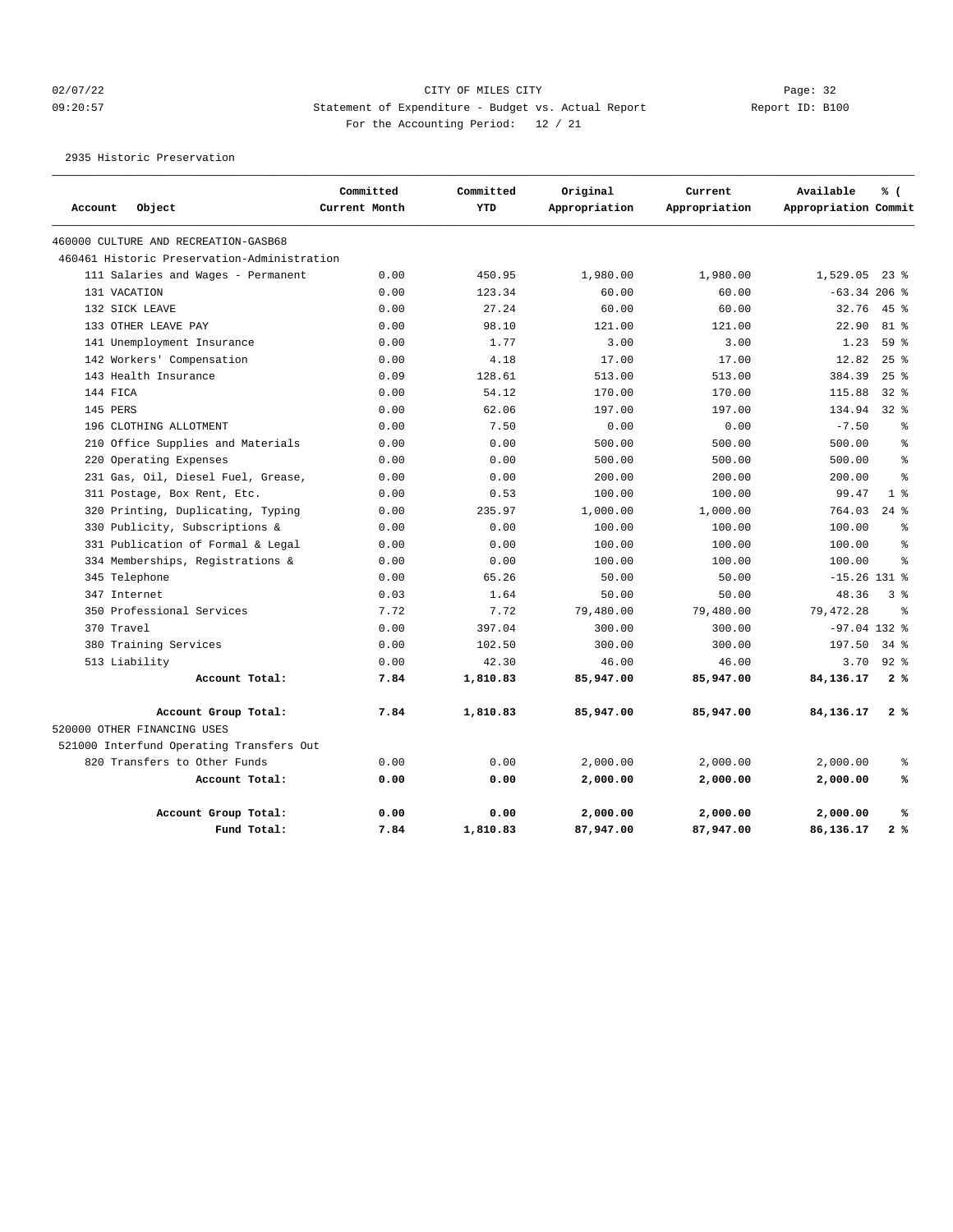## 02/07/22 Page: 33 09:20:57 Statement of Expenditure - Budget vs. Actual Report Report ID: B100 For the Accounting Period: 12 / 21

2985 RETIRED SENIOR VOLUNTEER PROG (RSVP)

| Account<br>Object                          | Committed<br>Current Month | Committed<br><b>YTD</b> | Original<br>Appropriation | Current<br>Appropriation | Available<br>Appropriation Commit | % (             |
|--------------------------------------------|----------------------------|-------------------------|---------------------------|--------------------------|-----------------------------------|-----------------|
| 450000 Social and Economic Services-GASB68 |                            |                         |                           |                          |                                   |                 |
| 450330 RSVP Non-Federal                    |                            |                         |                           |                          |                                   |                 |
| 111 Salaries and Wages - Permanent         | 57.44                      | 972.32                  | 4,000.00                  | 4,000.00                 | 3,027.68                          | $24$ %          |
| 131 VACATION                               | 81.25                      | 221.31                  | 0.00                      | 0.00                     | $-221.31$                         | $\approx$       |
| 132 SICK LEAVE                             | 77.96                      | 106.25                  | 0.00                      | 0.00                     | $-106.25$                         | $\approx$       |
| 141 Unemployment Insurance                 | 0.54                       | 3.24                    | 60.00                     | 60.00                    | 56.76                             | 5 <sup>8</sup>  |
| 142 Workers' Compensation                  | 1.28                       | 7.71                    | 27.00                     | 27.00                    | 19.29                             | 29%             |
| 143 Health Insurance                       | 42.61                      | 42.61                   | 1,153.00                  | 1,153.00                 | 1,110.39                          | 4%              |
| 144 FICA                                   | 16.58                      | 99.49                   | 306.00                    | 306.00                   | 206.51                            | 33 <sup>8</sup> |
| 145 PERS                                   | 19.21                      | 115.27                  | 351.00                    | 351.00                   | 235.73                            | 33 <sup>8</sup> |
| 210 Office Supplies and Materials          | 424.84                     | 736.84                  | 1,675.00                  | 1,675.00                 | 938.16                            | $44*$           |
| 220 Operating Expenses                     | 0.00                       | 2,859.27                | 3,464.00                  | 3,464.00                 | 604.73                            | 83%             |
| 311 Postage, Box Rent, Etc.                | 102.50                     | 102.50                  | 681.00                    | 681.00                   | 578.50                            | 15 <sup>°</sup> |
| Publicity, Subscriptions &<br>330          | 0.00                       | 159.60                  | 160.00                    | 160.00                   |                                   | $0.40 100$ %    |
| 334 Memberships, Registrations &           | 0.00                       | 0.00                    | 190.00                    | 190.00                   | 190.00                            | နွ              |
| 345 Telephone                              | 0.00                       | 251.31                  | 1,637.00                  | 1,637.00                 | 1,385.69                          | 15 <sup>8</sup> |
| 370 Travel                                 | 0.00                       | 357.20                  | 5,356.00                  | 5,356.00                 | 4,998.80                          | 7 %             |
| 379 Other Travel                           | 25.00                      | 269.00                  | 2,360.00                  | 2,360.00                 | 2,091.00                          | $11$ %          |
| 512 Insurance on Vehicles &                | 0.00                       | 0.00                    | 500.00                    | 500.00                   | 500.00                            | နွ              |
| 513 Liability                              | 0.00                       | 17.25                   | 562.00                    | 562.00                   | 544.75                            | 38              |
| Account Total:                             | 849.21                     | 6,321.17                | 22,482.00                 | 22,482.00                | 16,160.83                         | 28%             |
| 450340 RSVP FEDERAL GRANT- FALLON/CUSTER   |                            |                         |                           |                          |                                   |                 |
| 111 Salaries and Wages - Permanent         | 1,546.50                   | 21, 241.84              | 54, 417.00                | 54, 417.00               | 33, 175. 16                       | 39 %            |
| 131 VACATION                               | 1,644.75                   | 4,356.91                | 0.00                      | 0.00                     | $-4, 356.91$                      | ి               |
| 132 SICK LEAVE                             | 1,481.26                   | 2,297.29                | 0.00                      | 0.00                     | $-2, 297.29$                      | နွ              |
| 141 Unemployment Insurance                 | 11.69                      | 69.79                   | 816.00                    | 816.00                   | 746.21                            | 9 <sup>8</sup>  |
| 142 Workers' Compensation                  | 25.84                      | 154.62                  | 398.00                    | 398.00                   | 243.38                            | 39 <sup>8</sup> |
| 143 Health Insurance                       | 810.84                     | 5,076.83                | 9,647.00                  | 9,647.00                 | 4,570.17                          | 53%             |
| 144 FICA                                   | 357.43                     | 2,133.91                | 4,163.00                  | 4,163.00                 | 2,029.09                          | $51$ %          |
| 145 PERS                                   | 365.13                     | 2,190.77                | 325.00                    | 325.00                   | $-1,865.77674$ %                  |                 |
| 210 Office Supplies and Materials          | 0.00                       | 17.02                   | 1,554.00                  | 1,554.00                 | 1,536.98                          | 1 <sup>8</sup>  |
| 220 Operating Expenses                     | 0.00                       | 57.73                   | 750.00                    | 750.00                   | 692.27                            | 8 %             |
| 311 Postage, Box Rent, Etc.                | 0.00                       | 211.43                  | 0.00                      | 0.00                     | $-211.43$                         | $\approx$       |
| 334 Memberships, Registrations &           | 0.00                       | 75.00                   | 260.00                    | 260.00                   | 185.00                            | 29%             |
| 345 Telephone                              | 123.44                     | 373.14                  | 1,509.00                  | 1,509.00                 | 1,135.86                          | $25$ %          |
| 530 Rent                                   | 0.00                       | 5,850.00                | 7,800.00                  | 7,800.00                 | 1,950.00                          | 75 %            |
| Account Total:                             | 6,366.88                   | 44,106.28               | 81,639.00                 | 81,639.00                | 37,532.72                         | 54%             |
| 450351 RSVP-Excess                         |                            |                         |                           |                          |                                   |                 |
| 111 Salaries and Wages - Permanent         | 0.00                       | 0.00                    | 2,040.00                  | 2,040.00                 | 2,040.00                          | $\epsilon$      |
| 133 OTHER LEAVE PAY                        | 0.00                       | 0.00                    |                           |                          |                                   | န္              |
| 141 Unemployment Insurance                 | 0.00                       | 0.00                    | 10,000.00<br>181.00       | 10,000.00<br>181.00      | 10,000.00<br>181.00               | နွ              |
| 142 Workers' Compensation                  | 0.00                       | 0.00                    | 81.00                     | 81.00                    | 81.00                             | ್ಠಿ             |
| 144 FICA                                   | 0.00                       | 0.00                    | 921.00                    | 921.00                   | 921.00                            | ್ಠಿ             |
| 145 PERS                                   | 0.00                       | 0.00                    | 1,068.00                  | 1,068.00                 | 1,068.00                          | $\epsilon$      |
|                                            | 0.00                       | 1,604.06                |                           | 2,000.00                 |                                   |                 |
| 220 Operating Expenses<br>Account Total:   | 0.00                       | 1,604.06                | 2,000.00                  | 16,291.00                | 395.94 80 %<br>14,686.94 10 %     |                 |
|                                            |                            |                         | 16,291.00                 |                          |                                   |                 |
| Account Group Total:                       | 7,216.09                   | 52,031.51               | 120,412.00                | 120,412.00               | 68,380.49 43 %                    |                 |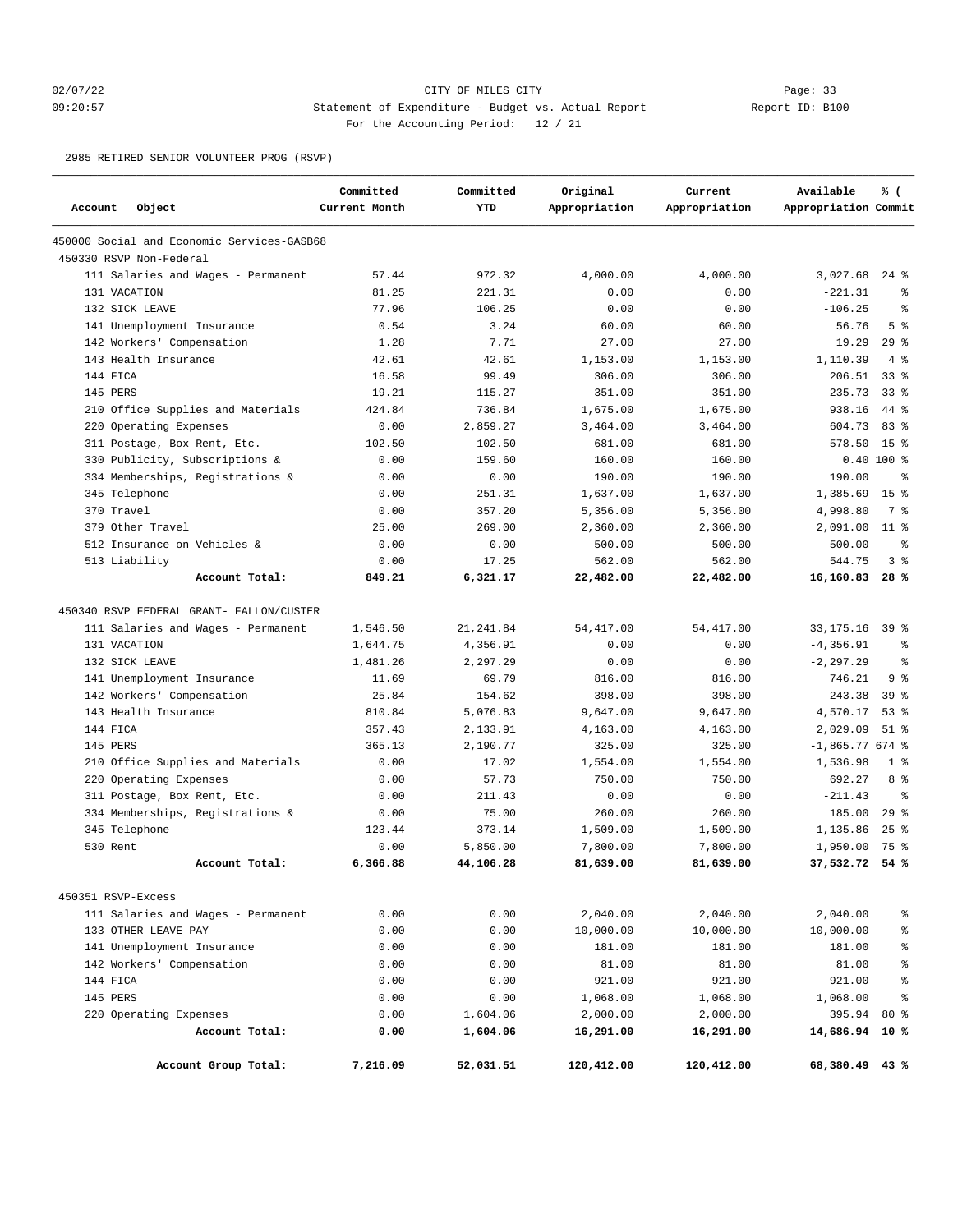## 02/07/22 Page: 34 09:20:57 Statement of Expenditure - Budget vs. Actual Report Report ID: B100 For the Accounting Period: 12 / 21

2985 RETIRED SENIOR VOLUNTEER PROG (RSVP)

| Account | Object |             | Committed<br>Current Month | Committed<br>YTD | Original<br>Appropriation | Current<br>Appropriation | Available<br>Appropriation Commit | ℁ |
|---------|--------|-------------|----------------------------|------------------|---------------------------|--------------------------|-----------------------------------|---|
|         |        | Fund Total: | 7,216.09                   | 52,031.51        | 120,412.00                | 120,412.00               | $68,380.49$ 43 %                  |   |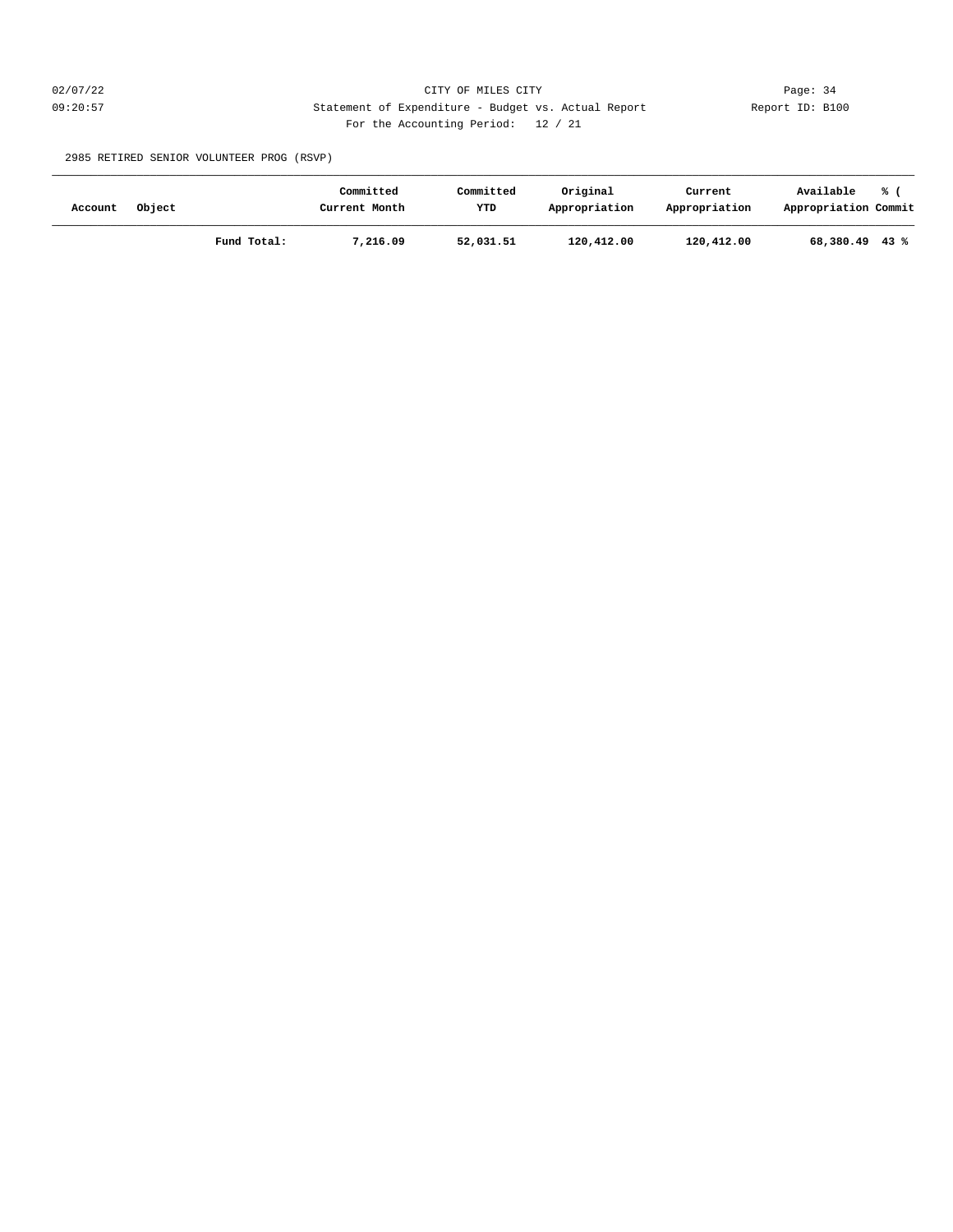## 02/07/22 Page: 35 09:20:57 Statement of Expenditure - Budget vs. Actual Report Changer Report ID: B100 For the Accounting Period: 12 / 21

2991 Federal Recovery Funds

|                                               |                      | Committed     | Committed  | Original      | Current       | Available            | % ( |
|-----------------------------------------------|----------------------|---------------|------------|---------------|---------------|----------------------|-----|
| Object<br>Account                             |                      | Current Month | <b>YTD</b> | Appropriation | Appropriation | Appropriation Commit |     |
| 430000 Public Works-GASB68                    |                      |               |            |               |               |                      |     |
| 430235 Storm Drain & Culvert Maintenance      |                      |               |            |               |               |                      |     |
| 350 Professional Services                     |                      | 0.00          | 0.00       | 624,732.00    | 624,732.00    | 624,732.00           | နွ  |
|                                               | Account Total:       | 0.00          | 0.00       | 624,732.00    | 624,732.00    | 624,732.00           | ℁   |
| 430530 Water Source of Supply and Pumping(22) |                      |               |            |               |               |                      |     |
| 940 Machinery &                               | Equipment            | 0.00          | 0.00       | 5,289,250.00  | 5,289,250.00  | 5,289,250.00         | နွ  |
|                                               | Account Total:       | 0.00          | 0.00       | 5,289,250.00  | 5,289,250.00  | 5,289,250.00         | ℁   |
| 430550 Transmission and Distribution(23)      |                      |               |            |               |               |                      |     |
| 940 Machinery &                               | Equipment            | 0.00          | 0.00       | 3,974,968.00  | 3,974,968.00  | 3,974,968.00         | နွ  |
|                                               | Account Total:       | 0.00          | 0.00       | 3,974,968.00  | 3,974,968.00  | 3,974,968.00         | ℁   |
| 430630 Sewer Collection and Transmission(31)  |                      |               |            |               |               |                      |     |
| 940 Machinery & Equipment                     |                      | 0.00          | 0.00       | 493,683.00    | 493,683.00    | 493,683.00           | る   |
|                                               | Account Total:       | 0.00          | 0.00       | 493,683.00    | 493,683.00    | 493,683.00           | ℁   |
| 431200 Flood Control                          |                      |               |            |               |               |                      |     |
| 350 Professional Services                     |                      | 0.00          | 1,202.71   | 5,560,000.00  | 5,560,000.00  | 5,558,797.29         | နွ  |
|                                               | Account Total:       | 0.00          | 1,202.71   | 5,560,000.00  | 5,560,000.00  | 5,558,797.29         | ℁   |
|                                               | Account Group Total: | 0.00          | 1,202.71   | 15,942,633.00 | 15,942,633.00 | 15,941,430.29        | ℁   |
|                                               | Fund Total:          | 0.00          | 1,202.71   | 15,942,633.00 | 15,942,633.00 | 15,941,430.29        | ℁   |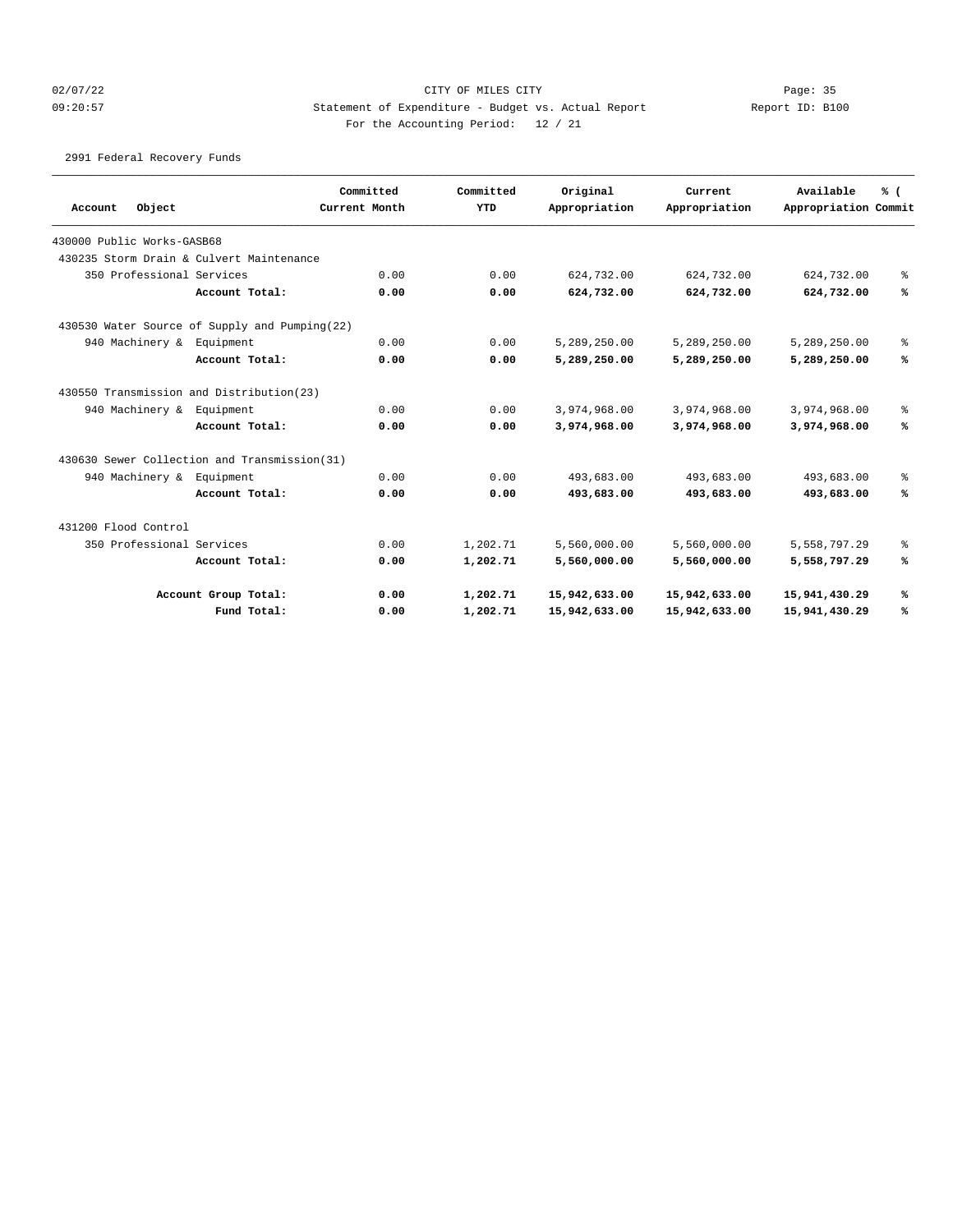02/07/22 Page: 36 09:20:57 Statement of Expenditure - Budget vs. Actual Report Changer Report ID: B100 For the Accounting Period: 12 / 21

3670 SID 211

| Object<br>Account                  | Committed<br>Current Month | Committed<br><b>YTD</b> | Original<br>Appropriation | Current<br>Appropriation | Available<br>Appropriation Commit | % (  |
|------------------------------------|----------------------------|-------------------------|---------------------------|--------------------------|-----------------------------------|------|
|                                    |                            |                         |                           |                          |                                   |      |
| 490000 DEBT SERVICE                |                            |                         |                           |                          |                                   |      |
| 490500 Other Debt Service Payments |                            |                         |                           |                          |                                   |      |
| 643 Principal- SID 211             | 0.00                       | 1,946.79                | 3,902.00                  | 3,902.00                 | $1,955.21$ 50 %                   |      |
| 644 Interest- SID 211              | 0.00                       | 319.31                  | 628.00                    | 628.00                   | $308.69$ 51 %                     |      |
| Account Total:                     | 0.00                       | 2,266.10                | 4,530.00                  | 4,530.00                 | 2,263.90                          | 50 % |
| Account Group Total:               | 0.00                       | 2,266.10                | 4,530.00                  | 4,530.00                 | 2,263.90                          | 50 % |
| Fund Total:                        | 0.00                       | 2,266.10                | 4,530.00                  | 4,530.00                 | 2,263.90                          | 50%  |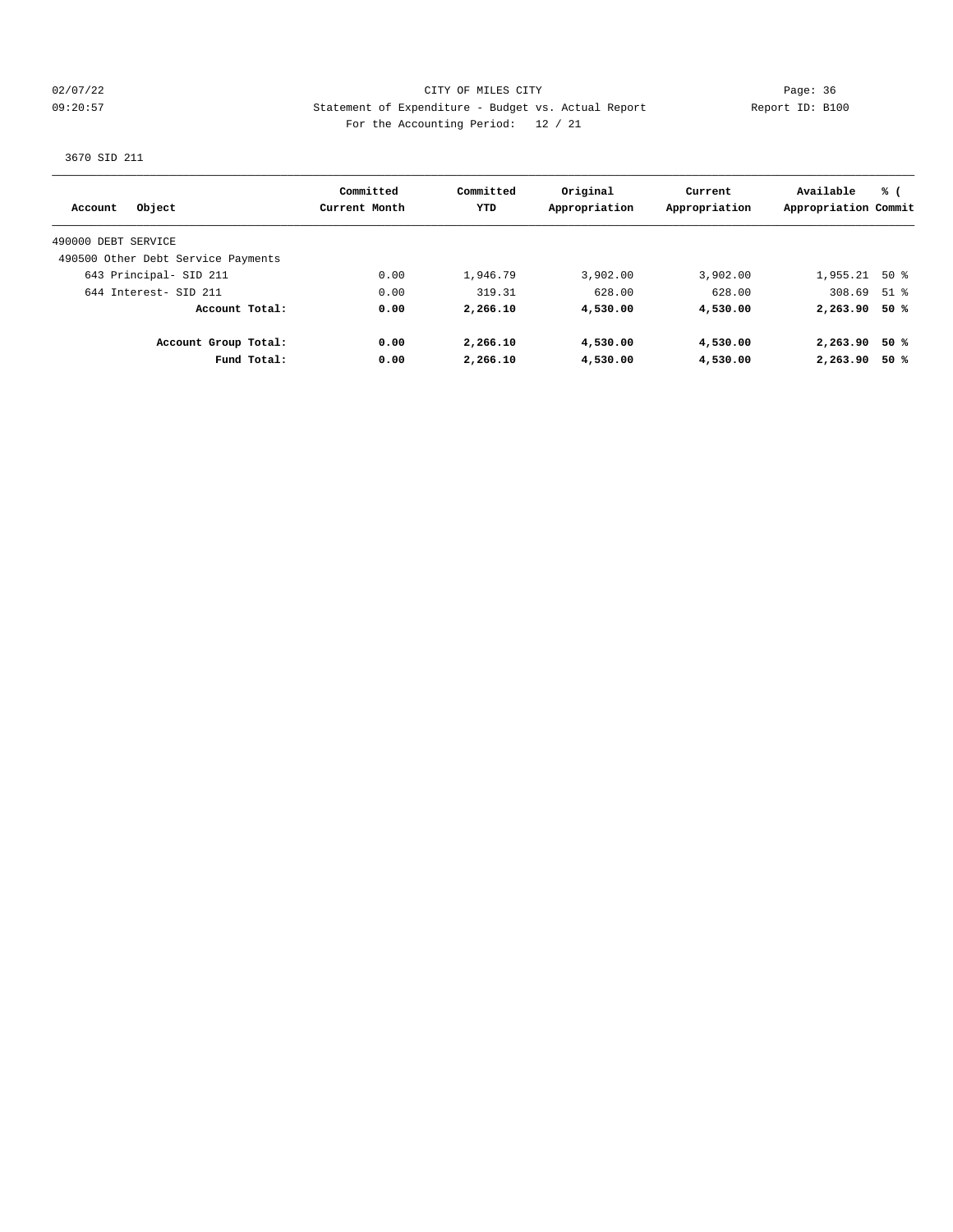## 02/07/22 Page: 37 09:20:57 Statement of Expenditure - Budget vs. Actual Report Changer Report ID: B100 For the Accounting Period: 12 / 21

4000 General Fund Capitol Improvement Fund

| Object<br>Account                    | Committed<br>Current Month | Committed<br>YTD | Original<br>Appropriation | Current<br>Appropriation | Available<br>Appropriation Commit | % (  |
|--------------------------------------|----------------------------|------------------|---------------------------|--------------------------|-----------------------------------|------|
| 460000 CULTURE AND RECREATION-GASB68 |                            |                  |                           |                          |                                   |      |
|                                      |                            |                  |                           |                          |                                   |      |
| 460433 Park Operations(13)           |                            |                  |                           |                          |                                   |      |
| 350 Professional Services            | 1,165.95                   | 63,551.95        | 80,000.00                 | 80,000.00                | 16,448.05                         | 79 % |
| Account Total:                       | 1,165.95                   | 63,551.95        | 80,000,00                 | 80,000,00                | 16,448.05                         | 79 % |
| Account Group Total:                 | 1,165.95                   | 63,551.95        | 80,000.00                 | 80,000.00                | 16,448.05                         | 79 % |
| Fund Total:                          | 1,165.95                   | 63,551.95        | 80,000,00                 | 80,000.00                | 16,448.05                         | 79 % |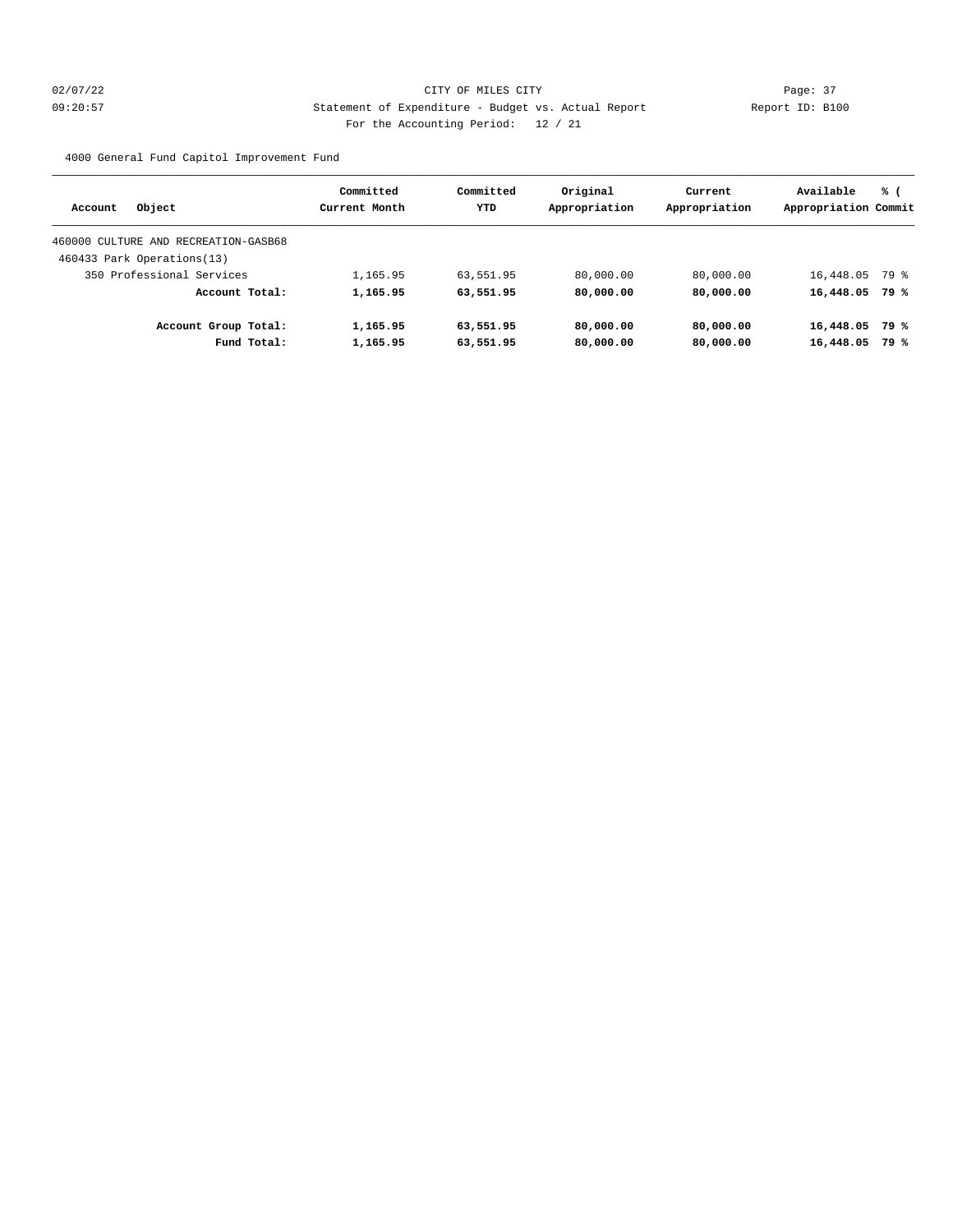## 02/07/22 Page: 38 09:20:57 Statement of Expenditure - Budget vs. Actual Report Changer Report ID: B100 For the Accounting Period: 12 / 21

4010 Fire Dept Captial Imprvmt Fund

| Object<br>Account           |                      | Committed<br>Current Month | Committed<br><b>YTD</b> | Original<br>Appropriation | Current<br>Appropriation | Available<br>Appropriation Commit | % ( |
|-----------------------------|----------------------|----------------------------|-------------------------|---------------------------|--------------------------|-----------------------------------|-----|
| 420000 PUBLIC SAFETY-GASB68 |                      |                            |                         |                           |                          |                                   |     |
| 420460 Fire Suppression(07) |                      |                            |                         |                           |                          |                                   |     |
| 940 Machinery &             | Equipment            | 0.00                       | 0.00                    | 1,000.00                  | 1,000.00                 | 1,000.00                          | ៖   |
|                             | Account Total:       | 0.00                       | 0.00                    | 1,000.00                  | 1,000.00                 | 1,000.00                          | ℁   |
|                             | Account Group Total: | 0.00                       | 0.00                    | 1,000.00                  | 1,000.00                 | 1,000.00                          | ℁   |
|                             | Fund Total:          | 0.00                       | 0.00                    | 1,000.00                  | 1,000.00                 | 1,000.00                          | ℁   |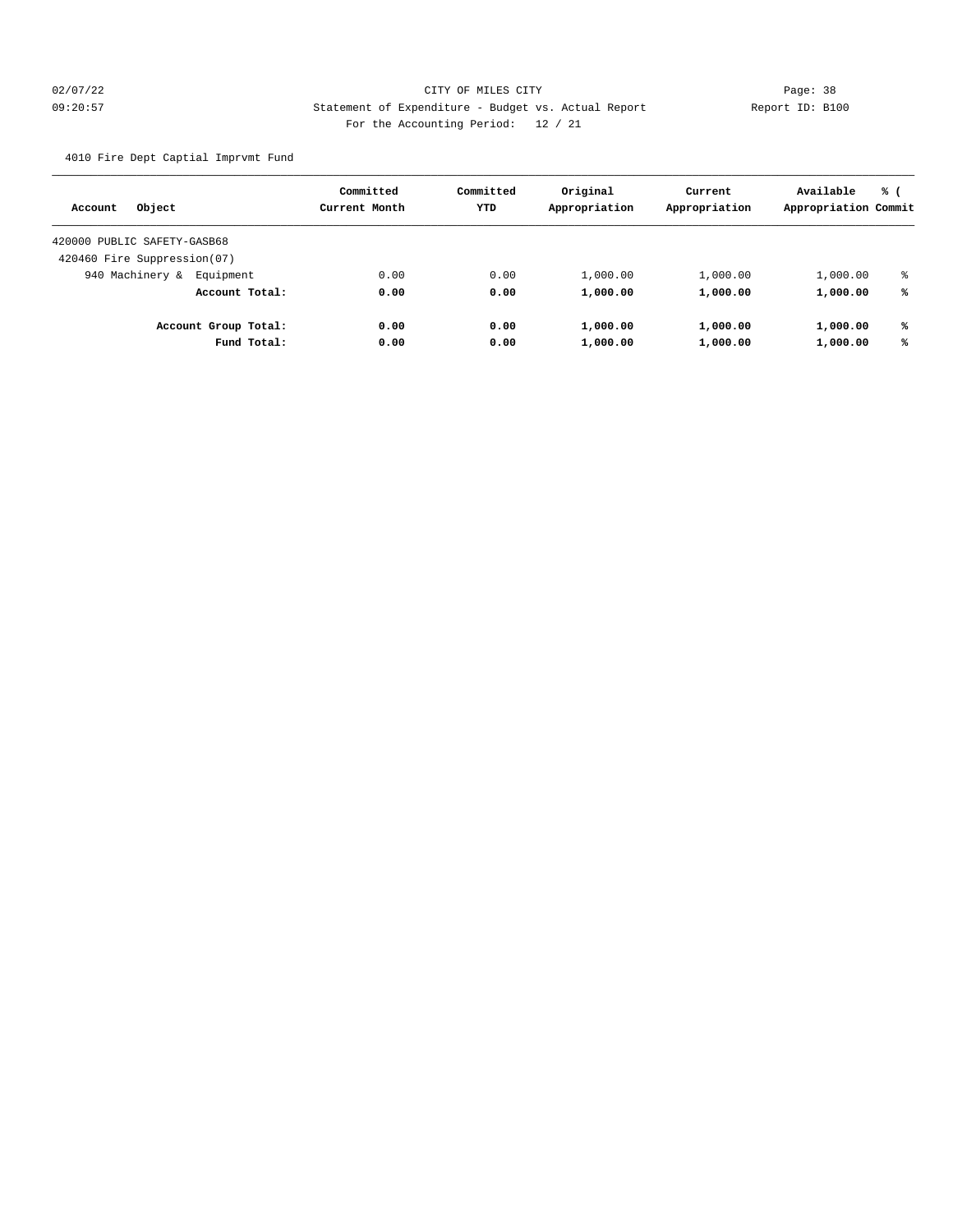## 02/07/22 Page: 39 09:20:57 Statement of Expenditure - Budget vs. Actual Report Report ID: B100 For the Accounting Period: 12 / 21

4060 CAPITAL IMPROV-PUBLIC WORKS

| Object<br>Account            |             | Committed<br>Current Month | Committed<br>YTD | Original<br>Appropriation | Current<br>Appropriation | Available<br>Appropriation Commit | % ( |
|------------------------------|-------------|----------------------------|------------------|---------------------------|--------------------------|-----------------------------------|-----|
| 430000 Public Works-GASB68   |             |                            |                  |                           |                          |                                   |     |
|                              |             |                            |                  |                           |                          |                                   |     |
| 430233 Roadway/Re-surfacing  |             |                            |                  |                           |                          |                                   |     |
| 940 Machinery &<br>Equipment |             | 0.00                       | 20,000.00        | 270,500.00                | 270,500.00               | 250,500.00                        | 7 % |
| Account Total:               |             | 0.00                       | 20,000.00        | 270,500.00                | 270,500.00               | 250,500.00                        | 7 % |
| Account Group Total:         |             | 0.00                       | 20,000.00        | 270,500.00                | 270,500.00               | 250,500.00                        | 7 % |
|                              | Fund Total: | 0.00                       | 20,000.00        | 270,500.00                | 270,500.00               | 250,500.00                        | 7 % |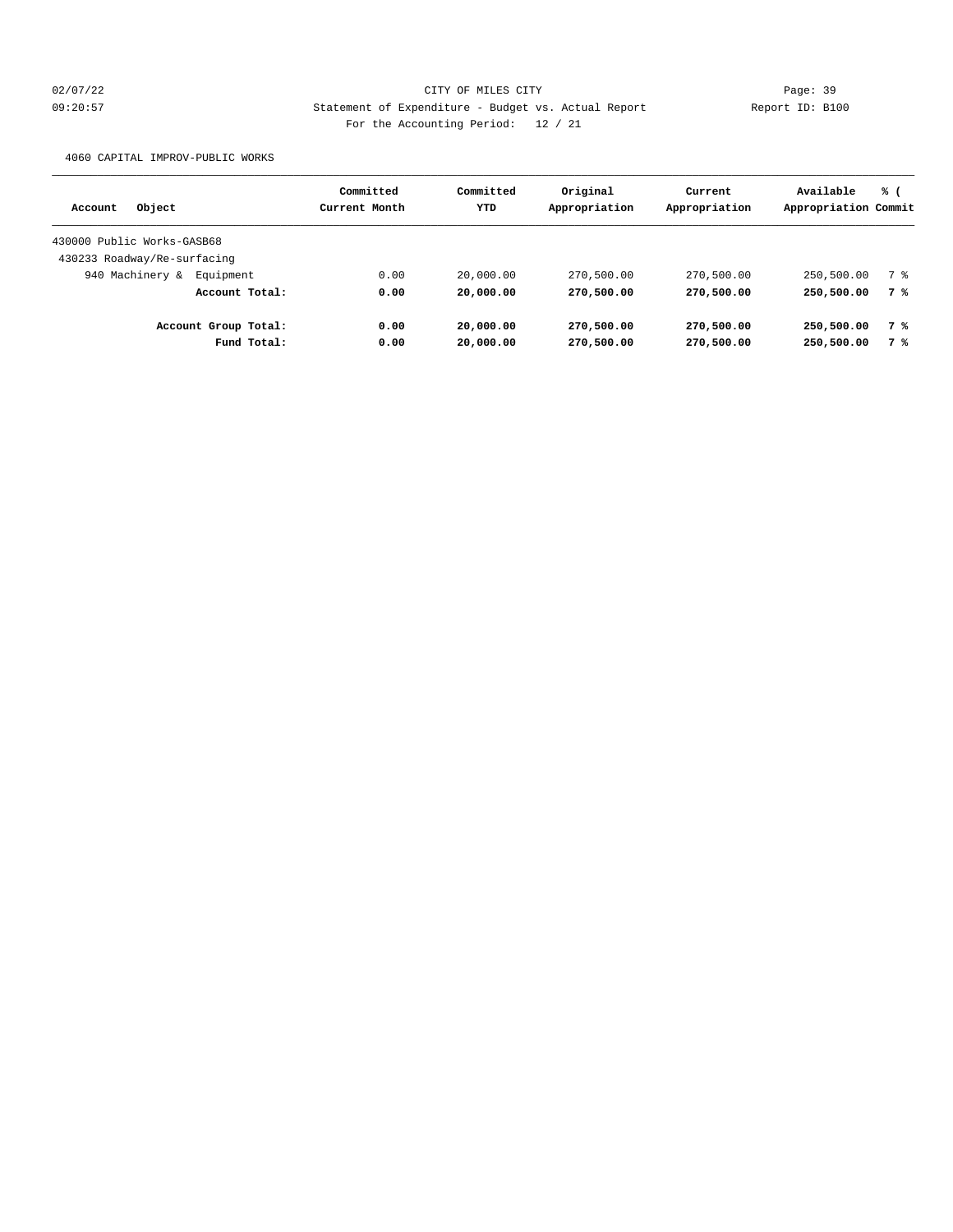## 02/07/22 Page: 40 09:20:57 Statement of Expenditure - Budget vs. Actual Report Report ID: B100 For the Accounting Period: 12 / 21

| Account<br>Object                                                                   | Committed<br>Current Month | Committed<br><b>YTD</b> | Original<br>Appropriation | Current<br>Appropriation | Available<br>Appropriation Commit | % (            |
|-------------------------------------------------------------------------------------|----------------------------|-------------------------|---------------------------|--------------------------|-----------------------------------|----------------|
| 430000 Public Works-GASB68                                                          |                            |                         |                           |                          |                                   |                |
| 430510 Water Administration (25)                                                    |                            |                         |                           |                          |                                   |                |
| 111 Salaries and Wages - Permanent                                                  | 2,089.49                   | 11,429.15               | 23,828.00                 | 23,828.00                | 12,398.85                         | $48*$          |
| 121 OVERTIME-PERMANENT                                                              | 0.00                       | 132.60                  | 156.00                    | 156.00                   | 23.40                             | 85 %           |
| 131 VACATION                                                                        | 1.42                       | 2,875.91                | 1,700.00                  | 1,700.00                 | $-1, 175.91 169$ %                |                |
| 132 SICK LEAVE                                                                      | 8.01                       | 649.71                  | 1,100.00                  | 1,100.00                 | 450.29                            | 59 %           |
| 141 Unemployment Insurance                                                          | 5.31                       | 38.05                   | 40.00                     | 40.00                    | 1.95                              | 95%            |
| 142 Workers' Compensation                                                           | 6.05                       | 43.27                   | 180.00                    | 180.00                   | 136.73                            | $24$ $%$       |
| 143 Health Insurance                                                                | 470.75                     | 2,673.74                | 5,640.00                  | 5,640.00                 | 2,966.26                          | $47$ %         |
| 144 FICA                                                                            | 162.69                     | 1,164.86                | 2,049.00                  | 2,049.00                 | 884.14                            | 57%            |
| 145 PERS                                                                            | 186.17                     | 1,338.19                | 2,376.00                  | 2,376.00                 | 1,037.81                          | 56 %           |
| 196 CLOTHING ALLOTMENT                                                              | 28.12                      | 140.62                  | 150.00                    | 150.00                   | 9.38                              | $94$ $%$       |
| 210 Office Supplies and Materials                                                   | 40.65                      | 823.02                  | 3,200.00                  | 3,200.00                 | 2,376.98                          | $26$ %         |
| 214 Small Items of Equipment                                                        | 94.50                      | 94.50                   | 2,000.00                  | 2,000.00                 | 1,905.50                          | 5 <sup>8</sup> |
| 220 Operating Expenses                                                              | 893.51                     | 1,333.15                | 3,500.00                  | 3,500.00                 | 2,166.85                          | 38 %           |
| 230 Repair and Maintenance                                                          | 0.00                       | 0.00                    | 1,000.00                  | 1,000.00                 | 1,000.00                          | နွ             |
| 311 Postage, Box Rent, Etc.                                                         | 1,205.31                   | 5,931.72                | 8,000.00                  | 8,000.00                 | 2,068.28                          | 74 %           |
| 320 Printing, Duplicating, Typing                                                   | $-90.45$                   | $-90.45$                | 1,600.00                  | 1,600.00                 | 1,690.45                          | $-6$ %         |
| 330 Publicity, Subscriptions &                                                      | 0.00                       | 0.00                    | 1,300.00                  | 1,300.00                 | 1,300.00                          | နွ             |
| 345 Telephone                                                                       | 61.55                      | 313.45                  | 600.00                    | 600.00                   | 286.55                            | $52$ $%$       |
| 347 Internet                                                                        | 1.04                       | 5.20                    | 250.00                    | 250.00                   | 244.80                            | 2 <sup>8</sup> |
| 350 Professional Services                                                           | 118.80                     | 141.60                  | 6,000.00                  | 6,000.00                 | 5,858.40                          | 2 <sup>8</sup> |
| 360 Contr R & M                                                                     | 101.44                     | 7,723.47                | 10,600.00                 | 10,600.00                | 2,876.53                          | 73 %           |
| 370 Travel                                                                          | 0.00                       | 0.00                    | 250.00                    | 250.00                   | 250.00                            | $\approx$      |
| 380 Training Services                                                               | 0.00                       | 0.00                    | 250.00                    | 250.00                   | 250.00                            | နွ             |
| 382 Books                                                                           | 0.00                       | 0.00                    | 125.00                    | 125.00                   | 125.00                            | ి              |
| 531 Building & Office Rental                                                        | 500.00                     | 3,000.00                | 11,200.00                 | 11,200.00                | 8,200.00                          | $27$ $%$       |
| 555 Bank Service Charges                                                            | 16.67                      | 100.02                  | 450.00                    | 450.00                   | 349.98                            | $22$ %         |
| 810 Losses (Bad debt expense -                                                      | 0.00                       | 0.00                    | 500.00                    | 500.00                   | 500.00                            | ి              |
| 920 Buildings                                                                       | 0.00                       | 0.00                    | 2,000.00                  | 2,000.00                 | 2,000.00                          | နွ             |
| Account Total:                                                                      | 5,901.03                   | 39,861.78               | 90,044.00                 | 90,044.00                | 50,182.22 44 %                    |                |
|                                                                                     |                            |                         |                           |                          |                                   |                |
| 430530 Water Source of Supply and Pumping(22)<br>111 Salaries and Wages - Permanent | 19,397.83                  | 115,130.44              | 197,216.00                | 197,216.00               | 82,085.56                         | 58 %           |
| 121 OVERTIME-PERMANENT                                                              | 717.70                     | 6,924.88                | 10,300.00                 | 10,300.00                | 3,375.12                          | 67 %           |
| 131 VACATION                                                                        | 877.46                     | 6,336.32                | 19,500.00                 | 19,500.00                | 13, 163.68                        | $32*$          |
| 132 SICK LEAVE                                                                      | 639.50                     | 5,003.68                | 5,500.00                  | 5,500.00                 | 496.32 91 %                       |                |
| 133 OTHER LEAVE PAY                                                                 | 349.96                     | 1,832.86                | 1,456.00                  | 1,456.00                 | $-376.86$ 126 %                   |                |
| 134 HOLIDAY PAY                                                                     | 464.24                     | 2,704.54                | 5,400.00                  | 5,400.00                 | 2,695.46 50 %                     |                |
| 141 Unemployment Insurance                                                          | 56.20                      | 347.84                  | 359.00                    | 359.00                   |                                   | 11.16 97 %     |
| 142 Workers' Compensation                                                           | 307.07                     | 1,914.15                | 4,835.00                  | 4,835.00                 | 2,920.85 40 %                     |                |
| 143 Health Insurance                                                                | 4,791.21                   | 28,656.18               | 57,422.00                 | 57,422.00                | 28,765.82 50 %                    |                |
| 144 FICA                                                                            | 1,629.27                   | 10,100.35               | 18,312.00                 | 18,312.00                | 8,211.65 55 %                     |                |
| 145 PERS                                                                            | 1,990.97                   | 11,966.89               | 21,232.00                 | 21,232.00                | 9,265.11 56 %                     |                |
| 196 CLOTHING ALLOTMENT                                                              | 0.00                       | 990.00                  | 1,000.00                  | 1,000.00                 | 10.00                             | 99 %           |
| 210 Office Supplies and Materials                                                   | 49.90                      | 201.79                  | 250.00                    | 250.00                   | 48.21                             | 81 %           |
|                                                                                     |                            |                         |                           |                          |                                   |                |
| 214 Small Items of Equipment<br>220 Operating Expenses                              | 0.00                       | 0.00                    | 12,000.00                 | 12,000.00                | 12,000.00                         | ႜ              |
|                                                                                     | 802.40                     | 1,488.61                | 4,000.00                  | 4,000.00                 | 2,511.39                          | 37%            |
| 222 Chemicals, Lab & Med Supplies                                                   | 0.00                       | 0.00                    | 250.00                    | 250.00                   | 250.00                            | နွ             |
| 226 Clothing and Uniforms                                                           | 0.00                       | 365.57                  | 600.00                    | 600.00                   | 234.43 61 %                       |                |
| 230 Repair and Maintenance                                                          | 0.00                       | 5,520.89                | 30,000.00                 | 30,000.00                | 24,479.11 18 %                    |                |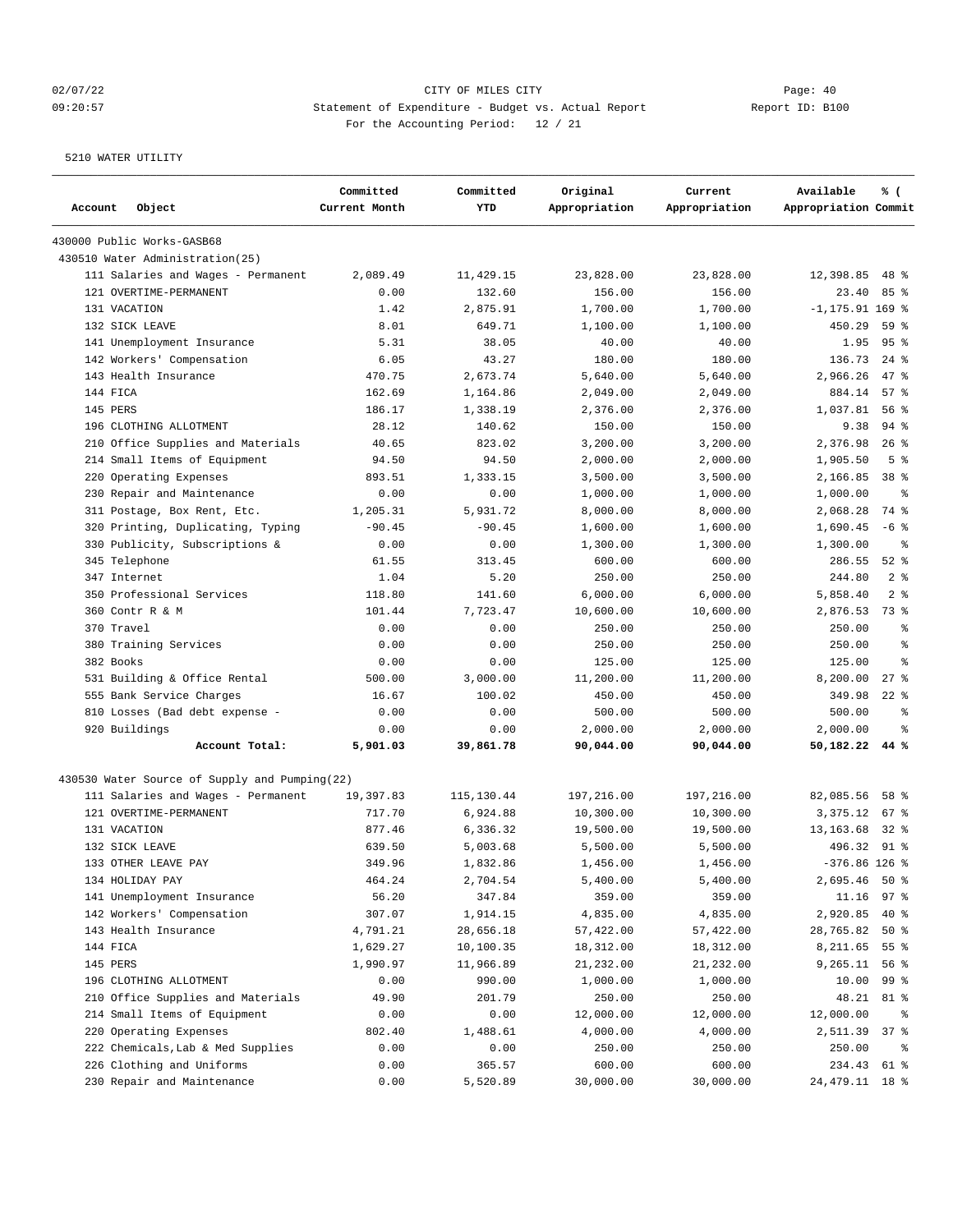## 02/07/22 Page: 41 CITY OF MILES CITY CONTROL Page: 41 09:20:58 Statement of Expenditure - Budget vs. Actual Report Report ID: B100 For the Accounting Period: 12 / 21

| Account<br>Object                       | Committed<br>Current Month | Committed<br>YTD | Original<br>Appropriation | Current<br>Appropriation | Available<br>Appropriation Commit | % (             |
|-----------------------------------------|----------------------------|------------------|---------------------------|--------------------------|-----------------------------------|-----------------|
|                                         |                            |                  |                           |                          |                                   |                 |
| 231 Gas, Oil, Diesel Fuel, Grease,      | 146.60                     | 606.66           | 2,000.00                  | 2,000.00                 | 1,393.34                          | $30*$           |
| 241 Consumable Tools                    | 0.00                       | 0.00             | 200.00                    | 200.00                   | 200.00                            | နွ              |
| 311 Postage, Box Rent, Etc.             | 0.00                       | 2.75             | 50.00                     | 50.00                    | 47.25                             | 6 %             |
| 330 Publicity, Subscriptions &          | 0.00                       | 0.00             | 750.00                    | 750.00                   | 750.00                            | ್ಠಿ             |
| 334 Memberships, Registrations &        | 38.50                      | 108.50           | 200.00                    | 200.00                   | 91.50                             | 54 %            |
| 341 Electric Utility Services           | 5,291.65                   | 32,925.56        | 77,000.00                 | 77,000.00                | 44,074.44                         | 43%             |
| 344 Gas Utility Service                 | 2,456.16                   | 10,784.28        | 12,400.00                 | 12,400.00                | 1,615.72                          | 87%             |
| 345 Telephone                           | 86.50                      | 438.20           | 1,000.00                  | 1,000.00                 | 561.80                            | 44 %            |
| 346 Garbage Service                     | 71.12                      | 373.24           | 750.00                    | 750.00                   | 376.76                            | $50*$           |
| 347 Internet                            | 22.82                      | 114.10           | 500.00                    | 500.00                   | 385.90                            | $23$ %          |
| 350 Professional Services               | 237.60                     | 21,328.23        | 1,000.00                  | 1,000.00                 | $-20,328.23$ *** %                |                 |
| 352 Wtr/Swr Lab Testing                 | 0.00                       | 0.00             | 1,000.00                  | 1,000.00                 | 1,000.00                          | ႜ               |
| 357 Architectual, Engineering Serv      | 0.00                       | 5,570.00         | 8,000.00                  | 8,000.00                 | 2,430.00                          | 70 %            |
| 360 Contr R & M                         | 19.50                      | 484.39           | 150,000.00                | 150,000.00               | 149,515.61                        | နွ              |
| 363 R&M Vehicles/Equip/Labor-PW         | 1,105.97                   | 3,478.51         | 4,500.00                  | 4,500.00                 | 1,021.49                          | 77 %            |
| 369 Other Repair and Maintenance        | 0.00                       | 0.00             | 2,000.00                  | 2,000.00                 | 2,000.00                          | နွ              |
| 370 Travel                              | 0.00                       | 116.40           | 1,000.00                  | 1,000.00                 | 883.60                            | $12*$           |
| 380 Training Services                   | 0.00                       | 130.43           | 1,500.00                  | 1,500.00                 | 1,369.57                          | 9 %             |
| 382 Books                               | 0.00                       | 0.00             | 200.00                    | 200.00                   | 200.00                            | နွ              |
| 400 BUILDING MATERIALS                  | 0.00                       | 0.00             | 500.00                    | 500.00                   | 500.00                            | နွ              |
| 511 Insurance on Buildings              | 0.00                       | 10,794.85        | 11,173.00                 | 11,173.00                | 378.15                            | 97%             |
| 512 Insurance on Vehicles &             | 0.00                       | 186.91           | 187.00                    | 187.00                   |                                   | $0.09$ 100 %    |
| 940 Machinery & Equipment               | 0.00                       | 0.00             | 125,000.00                | 125,000.00               | 125,000.00                        | နွ              |
| Account Total:                          | 41,550.13                  | 286,928.00       | 790,542.00                | 790,542.00               | 503,614.00                        | 36%             |
| 430540 Water Purification and Treatment |                            |                  |                           |                          |                                   |                 |
| 210 Office Supplies and Materials       | 11.98                      | 179.07           | 400.00                    | 400.00                   | 220.93                            | $45$ %          |
| 214 Small Items of Equipment            | 0.00                       | 0.00             | 8,000.00                  | 8,000.00                 | 8,000.00                          | နွ              |
| 220 Operating Expenses                  | 128.34                     | 625.03           | 3,000.00                  | 3,000.00                 | 2,374.97                          | $21$ %          |
| 222 Chemicals, Lab & Med Supplies       | 3,776.29                   | 43,550.52        | 60,000.00                 | 60,000.00                | 16,449.48                         | 73 %            |
| 226 Clothing and Uniforms               | 0.00                       | 294.28           | 500.00                    | 500.00                   | 205.72                            | 59 %            |
| 230 Repair and Maintenance              | 172.55                     | 10,394.15        | 15,000.00                 | 15,000.00                | 4,605.85                          | 69 %            |
| 231 Gas, Oil, Diesel Fuel, Grease,      | 146.60                     | 606.66           | 2,000.00                  | 2,000.00                 | 1,393.34                          | $30*$           |
| 311 Postage, Box Rent, Etc.             | 0.00                       | 14.36            | 100.00                    | 100.00                   | 85.64                             | $14$ %          |
| 320 Printing, Duplicating, Typing       | 0.00                       | 0.00             | 100.00                    | 100.00                   | 100.00                            | $\epsilon$      |
| 330 Publicity, Subscriptions &          | 0.00                       | 0.00             | 750.00                    | 750.00                   | 750.00                            | နွ              |
| 334 Memberships, Registrations &        | 38.50                      | 38.50            | 300.00                    | 300.00                   | 261.50                            | $13*$           |
| 352 Wtr/Swr Lab Testing                 | 76.46                      | 2,849.29         | 10,000.00                 | 10,000.00                | 7,150.71                          | $28*$           |
| 357 Architectual, Engineering Serv      | 0.00                       | 0.00             | 8,000.00                  | 8,000.00                 | 8,000.00                          | ိစ              |
| 360 Contr R & M                         | 0.00                       | 437.75           | 4,300.00                  | 4,300.00                 | 3,862.25                          | $10*$           |
| 369 Other Repair and Maintenance        | 0.00                       | 0.00             | 1,500.00                  | 1,500.00                 | 1,500.00                          | ႜ               |
| 370 Travel                              | 0.00                       | 157.10           | 1,500.00                  | 1,500.00                 | 1,342.90                          | 10 <sup>8</sup> |
| 380 Training Services                   | 0.00                       | 130.43           | 1,500.00                  | 1,500.00                 | 1,369.57                          | 9 %             |
| 382 Books                               | 0.00                       | 0.00             | 200.00                    | 200.00                   | 200.00                            | ႜ               |
| 533 Machinery and Equipment Rental      | 0.00                       | 0.00             | 500.00                    | 500.00                   | 500.00                            | နွ              |
| Account Total:                          | 4,350.72                   | 59,277.14        | 117,650.00                | 117,650.00               | 58,372.86 50 %                    |                 |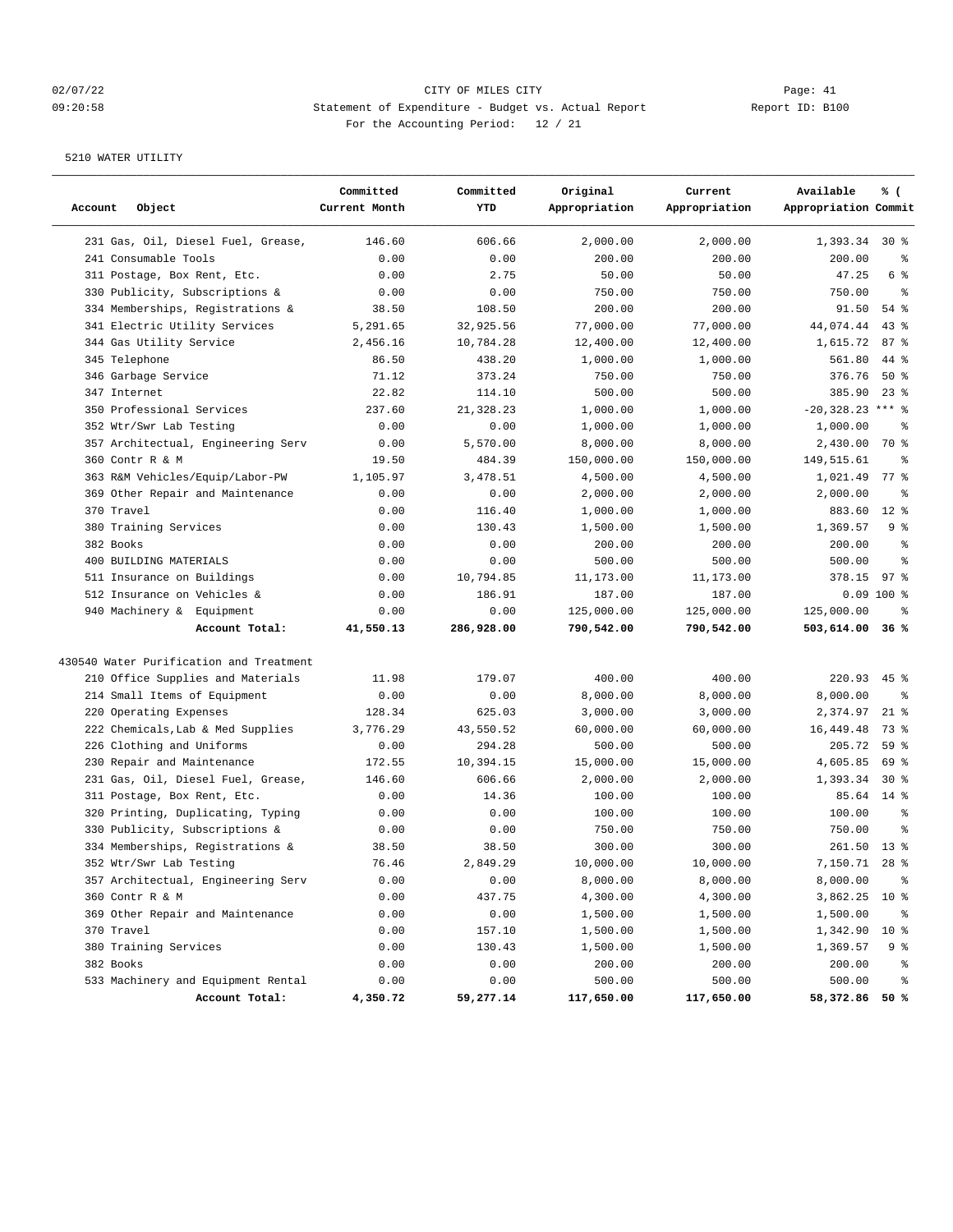## 02/07/22 Page: 42 09:20:58 Statement of Expenditure - Budget vs. Actual Report Report ID: B100 For the Accounting Period: 12 / 21

| Account<br>Object                        |                                    | Committed<br>Current Month | Committed<br>YTD | Original<br>Appropriation | Current<br>Appropriation | Available<br>% (<br>Appropriation Commit |
|------------------------------------------|------------------------------------|----------------------------|------------------|---------------------------|--------------------------|------------------------------------------|
| 430550 Transmission and Distribution(23) |                                    |                            |                  |                           |                          |                                          |
|                                          | 111 Salaries and Wages - Permanent | 11,617.75                  | 71,732.52        | 155,904.00                | 155,904.00               | 84, 171.48<br>$46$ %                     |
| 121 OVERTIME-PERMANENT                   |                                    | 332.60                     | 1,945.17         | 10,200.00                 | 10,200.00                | 8,254.83<br>19 <sup>°</sup>              |
| 131 VACATION                             |                                    | 1,652.31                   | 7,175.30         | 7,600.00                  | 7,600.00                 | 424.70<br>$94$ %                         |
| 132 SICK LEAVE                           |                                    | 1,853.11                   | 4,871.78         | 5,000.00                  | 5,000.00                 | 128.22<br>$97$ %                         |
| 133 OTHER LEAVE PAY                      |                                    | 0.00                       | 3,896.96         | 1,891.00                  | 1,891.00                 | $-2,005.96206$ %                         |
| 134 HOLIDAY PAY                          |                                    | 91.63                      | 1,676.61         | 2,100.00                  | 2,100.00                 | 423.39<br>$80*$                          |
| 141 Unemployment Insurance               |                                    | 38.84                      | 229.56           | 274.00                    | 274.00                   | 44.44<br>84 %                            |
| 142 Workers' Compensation                |                                    | 483.91                     | 2,964.66         | 3,148.00                  | 3,148.00                 | 183.34<br>$94$ %                         |
| 143 Health Insurance                     |                                    | 2,851.51                   | 18,610.71        | 36,709.00                 | 36,709.00                | $51$ %<br>18,098.29                      |
| 144 FICA                                 |                                    | 1,145.98                   | 6,767.17         | 13,976.00                 | 13,976.00                | 7,208.83<br>48 %                         |
| 145 PERS                                 |                                    | 1,379.07                   | 7,796.08         | 16,205.00                 | 16,205.00                | 8,408.92<br>48 %                         |
| 196 CLOTHING ALLOTMENT                   |                                    | 0.00                       | 564.00           | 800.00                    | 800.00                   | 71 %<br>236.00                           |
|                                          | 210 Office Supplies and Materials  | 0.00                       | 176.18           | 750.00                    | 750.00                   | 573.82<br>$23$ %                         |
| 214 Small Items of Equipment             |                                    | 9.99                       | 15,517.26        | 65,000.00                 | 65,000.00                | 49,482.74<br>$24$ %                      |
| 220 Operating Expenses                   |                                    | 1,453.34                   | 32,669.01        | 38,835.00                 | 38,835.00                | 6,165.99<br>84 %                         |
|                                          | 222 Chemicals, Lab & Med Supplies  | 0.00                       | 0.00             | 200.00                    | 200.00                   | 200.00<br>နွ                             |
| 226 Clothing and Uniforms                |                                    | 0.00                       | 188.47           | 700.00                    | 700.00                   | $27$ $%$<br>511.53                       |
| 230 Repair and Maintenance               |                                    | 1,886.93                   | 10,799.83        | 50,000.00                 | 50,000.00                | 39,200.17<br>$22$ %                      |
|                                          | 231 Gas, Oil, Diesel Fuel, Grease, | 707.13                     | 5,112.42         | 15,000.00                 | 15,000.00                | 9,887.58<br>$34$ $%$                     |
|                                          | 233 Water/Sewer Main Replacement   | 0.00                       | 0.00             | 10,000.00                 | 10,000.00                | 10,000.00<br>နွ                          |
|                                          | 234 Hydrant/Manhole Replacement,   | 0.00                       | 2,031.41         | 15,000.00                 | 15,000.00                | $14$ %<br>12,968.59                      |
| 235 Curb Stop Replacement                |                                    | 674.70                     | 9,998.94         | 22,000.00                 | 22,000.00                | $45$ %<br>12,001.06                      |
| 241 Consumable Tools                     |                                    | 310.47                     | 310.47           | 1,000.00                  | 1,000.00                 | 689.53<br>31 %                           |
| 311 Postage, Box Rent, Etc.              |                                    | 0.00                       | 1,142.76         | 0.00                      | 0.00                     | $-1, 142.76$<br>နွ                       |
|                                          | 320 Printing, Duplicating, Typing  | 0.00                       | 0.00             | 150.00                    | 150.00                   | 150.00<br>နွ                             |
| 330 Publicity, Subscriptions &           |                                    | 56.87                      | 56.87            | 2,000.00                  | 2,000.00                 | 3 <sup>8</sup><br>1,943.13               |
|                                          | 331 Publication of Formal & Legal  | 0.00                       | 0.00             | 250.00                    | 250.00                   | $\approx$<br>250.00                      |
|                                          | 334 Memberships, Registrations &   | 0.00                       | 0.00             | 500.00                    | 500.00                   | 500.00<br>$\approx$                      |
| 341 Electric Utility Services            |                                    | 25.86                      | 107.19           | 500.00                    | 500.00                   | 392.81<br>$21$ %                         |
| 344 Gas Utility Service                  |                                    | 71.37                      | 133.25           | 750.00                    | 750.00                   | 616.75<br>18 %                           |
| 345 Telephone                            |                                    | 150.43                     | 773.88           | 1,500.00                  | 1,500.00                 | 726.12<br>$52$ $%$                       |
| 347 Internet                             |                                    | 11.83                      | 59.15            | 200.00                    | 200.00                   | 140.85<br>$30*$                          |
| 350 Professional Services                |                                    | 148.55                     | 5,744.84         | 40,000.00                 | 40,000.00                | 34, 255. 16<br>$14*$                     |
|                                          | 357 Architectual, Engineering Serv | 0.00                       | 49,814.37        | 80,000.00                 | 80,000.00                | 30,185.63<br>62 %                        |
| 360 Contr R & M                          |                                    | 116.71                     | 818.18           | 40,000.00                 | 40,000.00                | 39, 181.82<br>2 <sub>8</sub>             |
| 363 R&M Vehicles/Equip/Labor-PW          |                                    | 9,184.50                   | 16,654.50        | 50,000.00                 | 50,000.00                | 33, 345.50<br>$33$ $%$                   |
|                                          | 369 Other Repair and Maintenance   | 338.75                     | 338.75           | 1,000.00                  | 1,000.00                 | 661.25<br>$34$ $%$                       |
| 370 Travel                               |                                    | 23.62                      | 190.50           | 1,200.00                  | 1,200.00                 | 1,009.50 16 %                            |
| 380 Training Services                    |                                    | 0.00                       | 60.00            | 500.00                    | 500.00                   | 440.00 12 %                              |
| 382 Books                                |                                    | 0.00                       | 0.00             | 150.00                    | 150.00                   | 150.00<br>$\frac{6}{3}$                  |
| 400 BUILDING MATERIALS                   |                                    | 0.00                       | 94.55            | 4,000.00                  | 4,000.00                 | 3,905.45<br>28                           |
| 511 Insurance on Buildings               |                                    | 0.00                       | 4,330.17         | 4,331.00                  | 4,331.00                 | $0.83$ 100 %                             |
| 512 Insurance on Vehicles &              |                                    | 0.00                       | 797.42           | 798.00                    | 798.00                   | $0.58 100$ %                             |
| 531 Building & Office Rental             |                                    | 0.00                       | 284.85           | 0.00                      | 0.00                     | $-284.85$<br>နွ                          |
| 532 Land Rental                          |                                    | 0.00                       | 313.34           | 2,000.00                  | 2,000.00                 | 1,686.66 16 %                            |
| 940 Machinery & Equipment                |                                    | 0.00                       | 42,671.75        | 350,000.00                | 350,000.00               | 307,328.25 12 %                          |
|                                          | Account Total:                     | 36,617.76                  | 329,420.83       | 1,052,121.00              | 1,052,121.00             | 722,700.17 31 %                          |
|                                          | Account Group Total:               | 88,419.64                  | 715,487.75       | 2,050,357.00              | 2,050,357.00             | 1,334,869.25 35 %                        |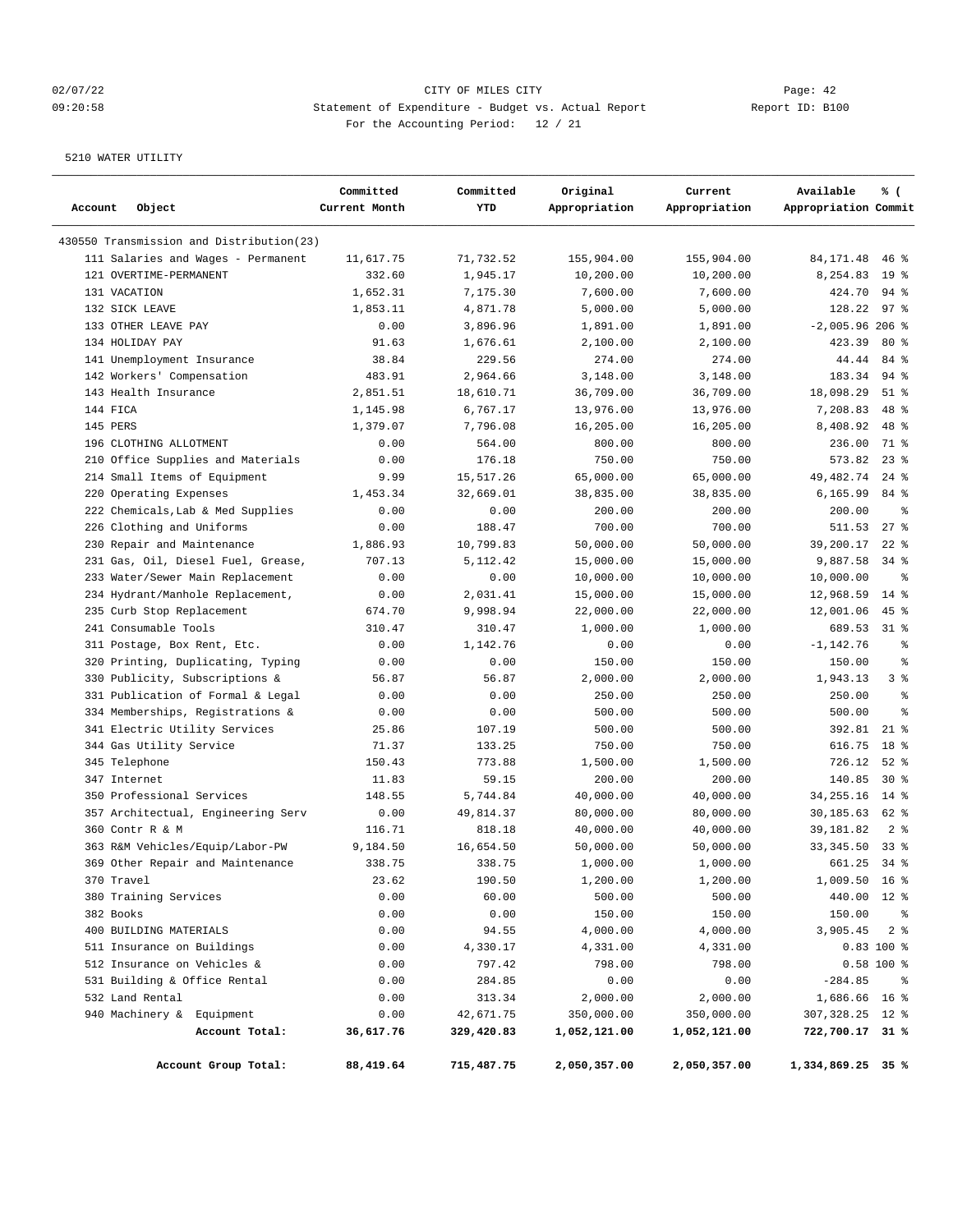## 02/07/22 Page: 43 09:20:58 Statement of Expenditure - Budget vs. Actual Report Report ID: B100 For the Accounting Period: 12 / 21

| Object<br>Account                           | Committed<br>Current Month | Committed<br>YTD | Original<br>Appropriation | Current<br>Appropriation | Available<br>Appropriation Commit | % (            |
|---------------------------------------------|----------------------------|------------------|---------------------------|--------------------------|-----------------------------------|----------------|
|                                             |                            |                  |                           |                          |                                   |                |
| 490000 DEBT SERVICE<br>490200 Revenue Bonds |                            |                  |                           |                          |                                   |                |
| 611 Principal-NE Wtr Line Phase II          | 9,000.00                   | 9,000.00         | 18,000.00                 | 18,000.00                | 9,000.00                          | 50%            |
|                                             | 36,000.00                  | 36,000.00        | 72,000.00                 | 72,000.00                | 36,000.00                         | $50*$          |
| 615 Principal-Northeast Water Ln            |                            |                  |                           |                          |                                   |                |
| 616 Principal-Carbon Hill Water             | 35,000.00                  | 35,000.00        | 70,000.00                 | 70,000.00                | 35,000.00                         | $50*$          |
| 617 Principal - NE Wtr Line \$500k          | 8,000.00                   | 8,000.00         | 16,000.00                 | 16,000.00                | 8,000.00                          | 50%            |
| 618 Principal-Carbon Hill \$500k            | 8,000.00                   | 8,000.00         | 16,000.00                 | 16,000.00                | 8,000.00                          | 50%            |
| 622 Interest-NE Wtr Line Phase II           | 543.75                     | 543.75           | 1,054.00                  | 1,054.00                 | 510.25                            | $52$ $%$       |
| 631 Interest - NE Wtr Line \$500k           | 4,620.00                   | 4,620.00         | 9.130.00                  | 9,130.00                 | 4,510.00                          | $51$ $\approx$ |
| 632 Interest - Carbon Hill Wtr              | 4,620.00                   | 4,620.00         | 9.130.00                  | 9,130.00                 | 4,510.00                          | $51$ %         |
| 634 Interest-Northeast Wtr Ln \$2.2         | 22,560.00                  | 22,560.00        | 44,580.00                 | 44,580.00                | 22,020.00                         | $51$ $%$       |
| 638 Interest-Carbon Hill Tank \$2.2         | 21,945.00                  | 21,945.00        | 43,365.00                 | 43,365.00                | 21,420.00                         | $51$ $%$       |
| Account Total:                              | 150,288.75                 | 150,288.75       | 299,259.00                | 299,259.00               | 148,970.25                        | 50 %           |
| Account Group Total:                        | 150,288.75                 | 150,288.75       | 299,259.00                | 299,259.00               | 148,970.25 50 %                   |                |
| 510000 MISCELLANEOUS                        |                            |                  |                           |                          |                                   |                |
| 510330 Comprehensive Liability Insurance    |                            |                  |                           |                          |                                   |                |
| 513 Liability                               | 0.00                       | 16, 444.22       | 12,500.00                 | 12,500.00                | $-3,944.22$ 132 %                 |                |
| Account Total:                              | 0.00                       | 16,444.22        | 12,500.00                 | 12,500.00                | $-3,944.22$ 132 %                 |                |
| Account Group Total:                        | 0.00                       | 16,444.22        | 12,500.00                 | 12,500.00                | $-3,944.22$ 132 %                 |                |
| 520000 OTHER FINANCING USES                 |                            |                  |                           |                          |                                   |                |
| 521000 Interfund Operating Transfers Out    |                            |                  |                           |                          |                                   |                |
| 820 Transfers to Other Funds                | 6,120.89                   | 36,725.34        | 3,709,650.00              | 3,709,650.00             | 3,672,924.66                      | $1 \approx$    |
| Account Total:                              | 6,120.89                   | 36,725.34        | 3,709,650.00              | 3,709,650.00             | 3,672,924.66                      | 1%             |
| Account Group Total:                        | 6,120.89                   | 36,725.34        | 3,709,650.00              | 3,709,650.00             | 3,672,924.66                      | $1\degree$     |
| Fund Total:                                 | 244,829.28                 | 918,946.06       | 6,071,766.00              | 6,071,766.00             | 5,152,819.94                      | 15 %           |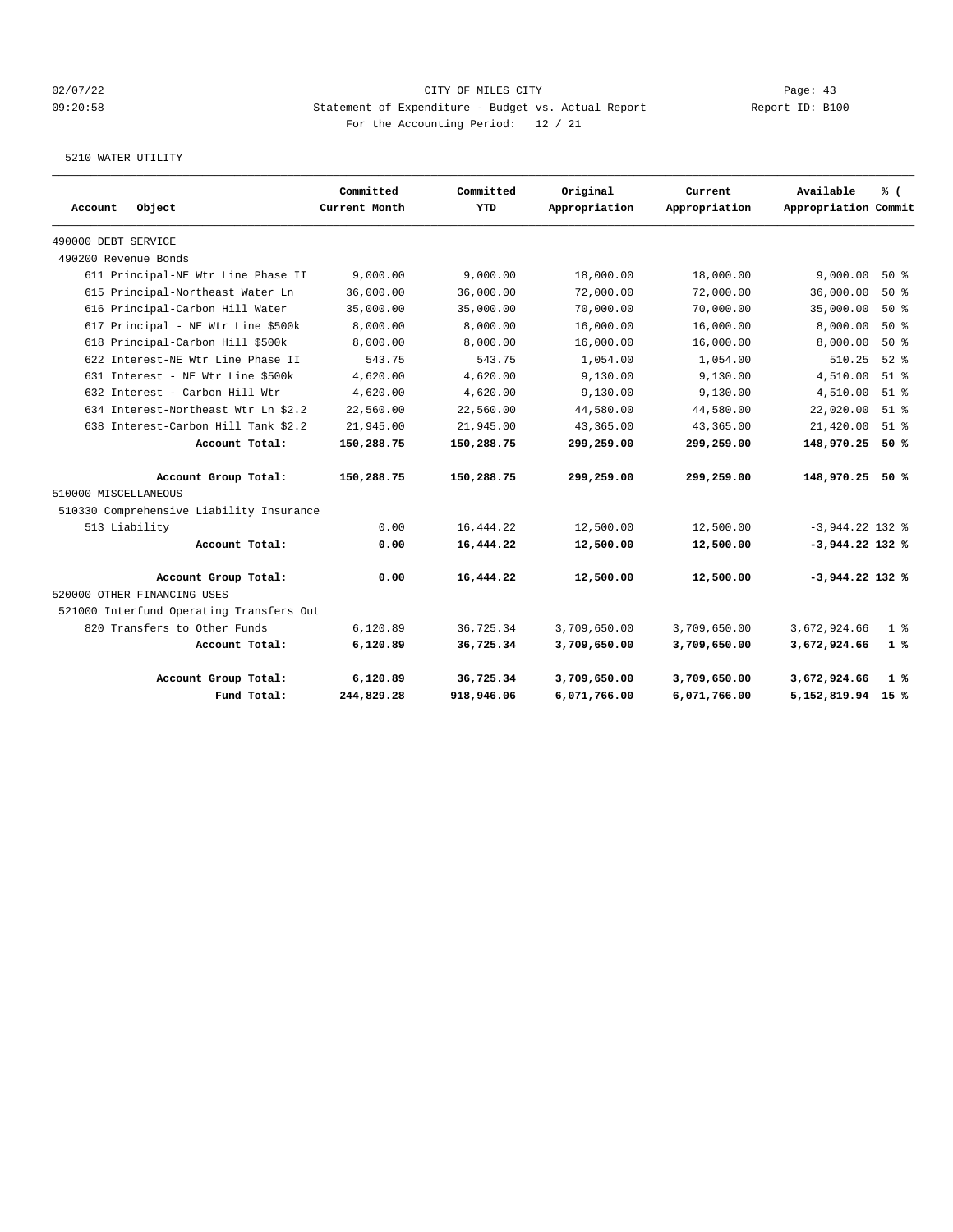## 02/07/22 Page: 44 09:20:58 Statement of Expenditure - Budget vs. Actual Report Changer Report ID: B100 For the Accounting Period: 12 / 21

| Account<br>Object                            | Committed<br>Current Month | Committed<br>YTD | Original<br>Appropriation | Current<br>Appropriation | % (<br>Available<br>Appropriation Commit |
|----------------------------------------------|----------------------------|------------------|---------------------------|--------------------------|------------------------------------------|
| 430000 Public Works-GASB68                   |                            |                  |                           |                          |                                          |
| 430610 Sewer Administration (29)             |                            |                  |                           |                          |                                          |
| 111 Salaries and Wages - Permanent           | 2,089.19                   | 11,428.87        | 23,828.00                 | 23,828.00                | 12,399.13<br>$48*$                       |
| 121 OVERTIME-PERMANENT                       | 0.00                       | 132.35           | 156.00                    | 156.00                   | 23.65<br>85 %                            |
| 131 VACATION                                 | 1.25                       | 2,875.75         | 1,700.00                  | 1,700.00                 | $-1, 175.75$ 169 %                       |
| 132 SICK LEAVE                               | 8.01                       | 649.70           | 1,100.00                  | 1,100.00                 | 450.30<br>59 %                           |
| 141 Unemployment Insurance                   | 5.32                       | 38.09            | 40.00                     | 40.00                    | 95%<br>1.91                              |
| 142 Workers' Compensation                    | 6.05                       | 43.23            | 180.00                    | 180.00                   | 136.77<br>$24$ $%$                       |
| 143 Health Insurance                         | 470.62                     | 2,673.66         | 5,640.00                  | 5,640.00                 | 2,966.34<br>$47$ %                       |
| 144 FICA                                     | 162.72                     | 1,164.99         | 2,049.00                  | 2,049.00                 | 884.01<br>57%                            |
| 145 PERS                                     | 186.15                     | 1,338.26         | 2,376.00                  | 2,376.00                 | 1,037.74<br>56 %                         |
| 196 CLOTHING ALLOTMENT                       | 28.13                      | 140.63           | 150.00                    | 150.00                   | 9.37<br>$94$ %                           |
| 210 Office Supplies and Materials            | 40.64                      | 772.32           | 3,200.00                  | 3,200.00                 | 2,427.68<br>$24$ %                       |
| 214 Small Items of Equipment                 | 94.50                      | 94.50            | 2,000.00                  | 2,000.00                 | 1,905.50<br>5 <sup>8</sup>               |
| Operating Expenses<br>220                    | 893.52                     | 1,258.47         | 3,500.00                  | 3,500.00                 | 2,241.53<br>$36$ $%$                     |
| 230 Repair and Maintenance                   | 0.00                       | 0.00             | 1,000.00                  | 1,000.00                 | 1,000.00<br>နွ                           |
| 311 Postage, Box Rent, Etc.                  | 1,205.31                   | 5,931.67         | 8,000.00                  | 8,000.00                 | 2,068.33<br>74 %                         |
| 320 Printing, Duplicating, Typing            | $-90.45$                   | $-90.45$         | 1,600.00                  | 1,600.00                 | $-6$ %<br>1,690.45                       |
| 330 Publicity, Subscriptions &               | 0.00                       | 0.00             | 1,300.00                  | 1,300.00                 | 1,300.00<br>နွ                           |
| 345 Telephone                                | 61.54                      | 313.40           | 600.00                    | 600.00                   | $52$ $%$<br>286.60                       |
| 347 Internet                                 | 1.04                       | 5.20             | 250.00                    | 250.00                   | 2 <sup>8</sup><br>244.80                 |
| 350 Professional Services                    | 118.80                     | 141.60           | 6,000.00                  | 6,000.00                 | 5,858.40<br>2 <sup>8</sup>               |
| 360 Contr R & M                              | 101.44                     | 7,723.47         | 10,600.00                 | 10,600.00                | 73 %<br>2,876.53                         |
| 370 Travel                                   | 0.00                       | 0.00             | 250.00                    | 250.00                   | 250.00<br>ి                              |
| 380 Training Services                        | 0.00                       | 0.00             | 250.00                    | 250.00                   | 250.00<br>ి                              |
| 382 Books                                    | 0.00                       | 0.00             | 125.00                    | 125.00                   | 125.00<br>ి                              |
| 531 Building & Office Rental                 | 500.00                     | 3,000.00         | 11,200.00                 | 11,200.00                | 8,200.00<br>$27$ $%$                     |
| 555 Bank Service Charges                     | 16.67                      | 100.02           | 450.00                    | 450.00                   | $22$ %<br>349.98                         |
| 810 Losses (Bad debt expense -               | 0.00                       | 0.00             | 500.00                    | 500.00                   | 500.00<br>ి                              |
| 920 Buildings                                | 0.00                       | 0.00             | 2,000.00                  | 2,000.00                 | 2,000.00<br>ి                            |
| Account Total:                               | 5,900.45                   | 39,735.73        | 90,044.00                 | 90,044.00                | 50,308.27<br>44 %                        |
| 430630 Sewer Collection and Transmission(31) |                            |                  |                           |                          |                                          |
| 111 Salaries and Wages - Permanent           | 11,299.03                  | 69,943.98        | 150,260.00                | 150,260.00               | 80, 316.02<br>47 %                       |
| 121 OVERTIME-PERMANENT                       | 332.60                     | 1,945.23         | 10,200.00                 | 10,200.00                | 8,254.77<br>19 <sup>°</sup>              |
| 131 VACATION                                 | 1,649.88                   | 7,072.40         | 7,300.00                  | 7,300.00                 | 97%<br>227.60                            |
| 132 SICK LEAVE                               | 1,851.50                   | 4,827.50         | 4,800.00                  | 4,800.00                 | $-27.50$ 101 %                           |
| 133 OTHER LEAVE PAY                          | 0.00                       | 3,896.21         | 1,692.00                  | 1,692.00                 | $-2, 204.21$ 230 %                       |
| 134 HOLIDAY PAY                              | 91.63                      | 1,676.62         | 2,100.00                  | 2,100.00                 | 423.38 80 %                              |
| 141 Unemployment Insurance                   | 38.07                      | 224.85           | 265.00                    | 265.00                   | 40.15 85 %                               |
| 142 Workers' Compensation                    | 482.15                     | 2,953.84         | 3,019.00                  | 3,019.00                 | 65.16 98 %                               |
| 143 Health Insurance                         | 2,370.57                   | 17,873.27        | 36,094.00                 | 36,094.00                | 18,220.73 50 %                           |
| 144 FICA                                     | 1,123.82                   | 6,633.64         | 13,491.00                 | 13,491.00                | 6,857.36<br>49 %                         |
| 145 PERS                                     | 1,350.45                   | 7,624.49         | 15,642.00                 | 15,642.00                | 8,017.51<br>49 %                         |
| 196 CLOTHING ALLOTMENT                       | 0.00                       | 555.00           | 700.00                    | 700.00                   | 145.00<br>79 %                           |
| 210 Office Supplies and Materials            | 0.00                       | 162.19           | 600.00                    | 600.00                   | 437.81<br>27%                            |
| 214 Small Items of Equipment                 | 10.00                      | 1,987.38         | 25,000.00                 | 25,000.00                | 23,012.62<br>8 %                         |
| 220 Operating Expenses                       | 1,427.42                   | 31,800.89        | 28,835.00                 | 28,835.00                | $-2,965.89$ 110 %                        |
| 222 Chemicals, Lab & Med Supplies            | 0.00                       | 0.00             | 500.00                    | 500.00                   | 500.00<br>ೆ                              |
| 226 Clothing and Uniforms                    | 0.00                       | 212.97           | 750.00                    | 750.00                   | 537.03 28 %                              |
| 230 Repair and Maintenance                   | 750.46                     | 2,657.67         | 15,000.00                 | 15,000.00                | 12,342.33 18 %                           |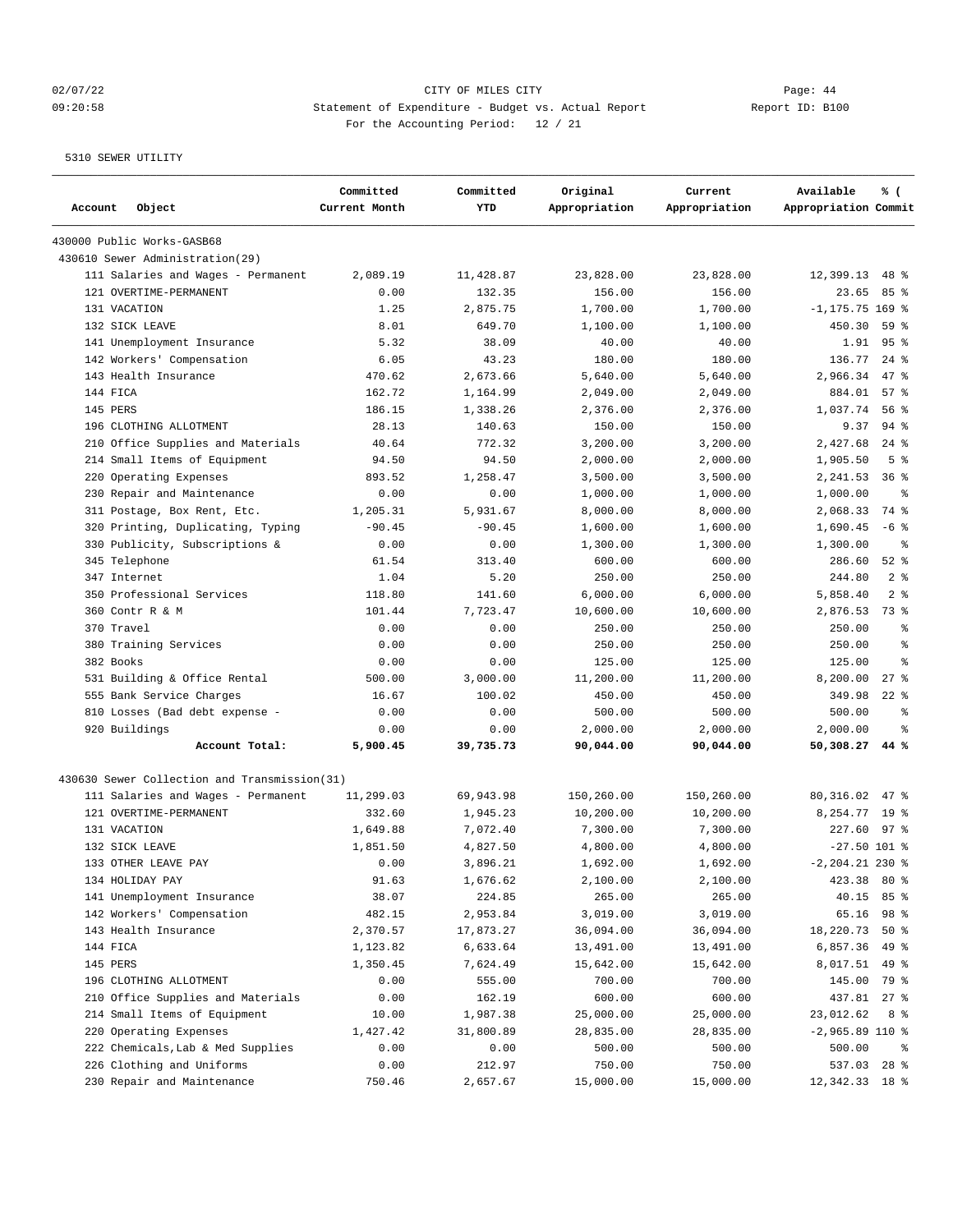## 02/07/22 Page: 45 09:20:58 Statement of Expenditure - Budget vs. Actual Report Changer Report ID: B100 For the Accounting Period: 12 / 21

| Account<br>Object                       | Committed<br>Current Month | Committed<br>YTD | Original<br>Appropriation | Current<br>Appropriation | Available<br>Appropriation Commit | % (             |
|-----------------------------------------|----------------------------|------------------|---------------------------|--------------------------|-----------------------------------|-----------------|
| 231 Gas, Oil, Diesel Fuel, Grease,      | 704.62                     | 5,109.86         | 15,000.00                 | 15,000.00                | 9,890.14 34 %                     |                 |
| 233 Water/Sewer Main Replacement        | 0.00                       | 670.06           | 10,000.00                 | 10,000.00                | 9,329.94                          | 7 %             |
| 234 Hydrant/Manhole Replacement,        | 0.00                       | 7,010.00         | 10,000.00                 | 10,000.00                | 2,990.00                          | 70 %            |
| 241 Consumable Tools                    | 0.00                       | 0.00             | 1,000.00                  | 1,000.00                 | 1,000.00                          | နွ              |
| 311 Postage, Box Rent, Etc.             | 0.00                       | 1,142.77         | 100.00                    | 100.00                   | $-1,042.77$ *** %                 |                 |
| 320 Printing, Duplicating, Typing       | 0.00                       | 0.00             | 100.00                    | 100.00                   | 100.00                            | る               |
| 330 Publicity, Subscriptions &          | 301.88                     | 301.88           | 1,500.00                  | 1,500.00                 | 1,198.12                          | $20*$           |
| 331 Publication of Formal & Legal       | 0.00                       | 0.00             | 250.00                    | 250.00                   | 250.00                            | နွ              |
| 334 Memberships, Registrations &        | 0.00                       | 0.00             | 750.00                    | 750.00                   | 750.00                            | $\approx$       |
| 341 Electric Utility Services           | 25.86                      | 107.19           | 1,000.00                  | 1,000.00                 | 892.81                            | $11$ %          |
| 344 Gas Utility Service                 | 71.37                      | 133.25           | 500.00                    | 500.00                   | 366.75                            | $27$ %          |
| 345 Telephone                           | 150.43                     | 773.92           | 1,500.00                  | 1,500.00                 | 726.08                            | $52$ $%$        |
| 347 Internet                            | 11.83                      | 59.15            | 170.00                    | 170.00                   | 110.85                            | 35 <sup>8</sup> |
| 350 Professional Services               | 512.79                     | 6,787.14         | 40,000.00                 | 40,000.00                | 33, 212.86                        | $17*$           |
| 357 Architectual, Engineering Serv      | 575.00                     | 14, 341.23       | 225,000.00                | 225,000.00               | 210,658.77                        | 6 <sup>°</sup>  |
| 360 Contr R & M                         | 866.71                     | 3,107.96         | 5,000.00                  | 5,000.00                 | 1,892.04                          | $62$ %          |
| 363 R&M Vehicles/Equip/Labor-PW         | 9,364.50                   | 16,767.00        | 50,000.00                 | 50,000.00                | 33,233.00                         | $34$ $%$        |
| 369 Other Repair and Maintenance        | 338.75                     | 338.75           | 1,000.00                  | 1,000.00                 | 661.25                            | $34$ $%$        |
| 370 Travel                              | 23.63                      | 190.50           | 1,200.00                  | 1,200.00                 | 1,009.50                          | 16 <sup>8</sup> |
| 380 Training Services                   | 0.00                       | 60.00            | 750.00                    | 750.00                   | 690.00                            | 8 %             |
| 382 Books                               | 0.00                       | 0.00             | 150.00                    | 150.00                   | 150.00                            | る               |
| 400 BUILDING MATERIALS                  | 0.00                       | 0.00             | 4,000.00                  | 4,000.00                 | 4,000.00                          | ి               |
| 512 Insurance on Vehicles &             | 0.00                       | 2,302.11         | 2,303.00                  | 2,303.00                 |                                   | $0.89$ 100 %    |
| 532 Land Rental                         | 0.00                       | 652.38           | 1,200.00                  | 1,200.00                 | 547.62                            | $54$ $%$        |
| 940 Machinery & Equipment               | 0.00                       | 14,900.00        | 1,568,000.00              | 1,568,000.00             | 1,553,100.00                      | 1 <sup>8</sup>  |
| Account Total:                          | 35,724.95                  | 236,803.28       | 2,256,721.00              | 2,256,721.00             | 2,019,917.72 10 %                 |                 |
|                                         |                            |                  |                           |                          |                                   |                 |
| 430640 Sewer Treatment and Disposal(33) |                            |                  |                           |                          |                                   |                 |
| 111 Salaries and Wages - Permanent      | 8,333.08                   | 49,252.05        | 70,664.00                 | 70,664.00                | 21, 411.95                        | 70 %            |
| 121 OVERTIME-PERMANENT                  | 286.76                     | 2,769.83         | 10,300.00                 | 10,300.00                | 7,530.17                          | $27$ %          |
| 131 VACATION                            | 350.98                     | 2,716.53         | 19,500.00                 | 19,500.00                | 16,783.47                         | $14*$           |
| 132 SICK LEAVE                          | 255.81                     | 2,063.38         | 5,500.00                  | 5,500.00                 | 3,436.62                          | 38 <sup>8</sup> |
| 133 OTHER LEAVE PAY                     | 139.99                     | 733.16           | 582.00                    | 582.00                   | $-151.16$ 126 %                   |                 |
| 134 HOLIDAY PAY                         | 185.93                     | 1,081.92         | 5,400.00                  | 5,400.00                 | 4,318.08                          | $20*$           |
| 141 Unemployment Insurance              | 23.84                      | 147.27           | 168.00                    | 168.00                   | 20.73                             | 88 %            |
| 142 Workers' Compensation               | 126.23                     | 786.19           | 2,261.00                  | 2,261.00                 | 1,474.81                          | 35 <sup>8</sup> |
| 143 Health Insurance                    | 2,002.05                   | 11,804.71        | 23,994.00                 | 23,994.00                | 12,189.29                         | 49 %            |
| 144 FICA                                | 690.66                     | 4,274.95         | 8,564.00                  | 8,564.00                 | 4,289.05                          | $50*$           |
| 145 PERS                                | 847.35                     | 5,092.49         | 9,930.00                  | 9,930.00                 | 4,837.51 51 %                     |                 |
| 196 CLOTHING ALLOTMENT                  | 0.00                       | 411.00           | 500.00                    | 500.00                   | 89.00                             | 82 %            |
| 210 Office Supplies and Materials       | 11.99                      | 110.65           | 250.00                    | 250.00                   | 139.35                            | 44 %            |
| 214 Small Items of Equipment            | 0.00                       | 2,721.96         | 15,000.00                 | 15,000.00                | 12,278.04                         | 18 <sup>8</sup> |
| 220 Operating Expenses                  | 16.24                      | 1,198.20         | 18,000.00                 | 18,000.00                | 16,801.80                         | 7 %             |
| 222 Chemicals, Lab & Med Supplies       | 18.58                      | 2,123.72         | 30,000.00                 | 30,000.00                | 27,876.28                         | 7 %             |
| 226 Clothing and Uniforms               | 0.00                       | 419.54           | 600.00                    | 600.00                   | 180.46                            | 70 %            |
| 230 Repair and Maintenance              | 131.32                     | 4,721.29         | 20,000.00                 | 20,000.00                | 15,278.71                         | $24$ %          |
| 231 Gas, Oil, Diesel Fuel, Grease,      | 146.60                     | 699.82           | 5,000.00                  | 5,000.00                 | 4,300.18                          | $14*$           |
| 311 Postage, Box Rent, Etc.             | 0.00                       | 68.14            | 100.00                    | 100.00                   | 31.86                             | 68 %            |
| 320 Printing, Duplicating, Typing       | 0.00                       | 0.00             | 100.00                    | 100.00                   | 100.00                            | ႜွ              |
| 330 Publicity, Subscriptions &          | 0.00                       | 0.00             | 500.00                    | 500.00                   | 500.00                            | နွ              |
| 334 Memberships, Registrations &        | 0.00                       | 70.00            | 400.00                    | 400.00                   |                                   | 330.00 18 %     |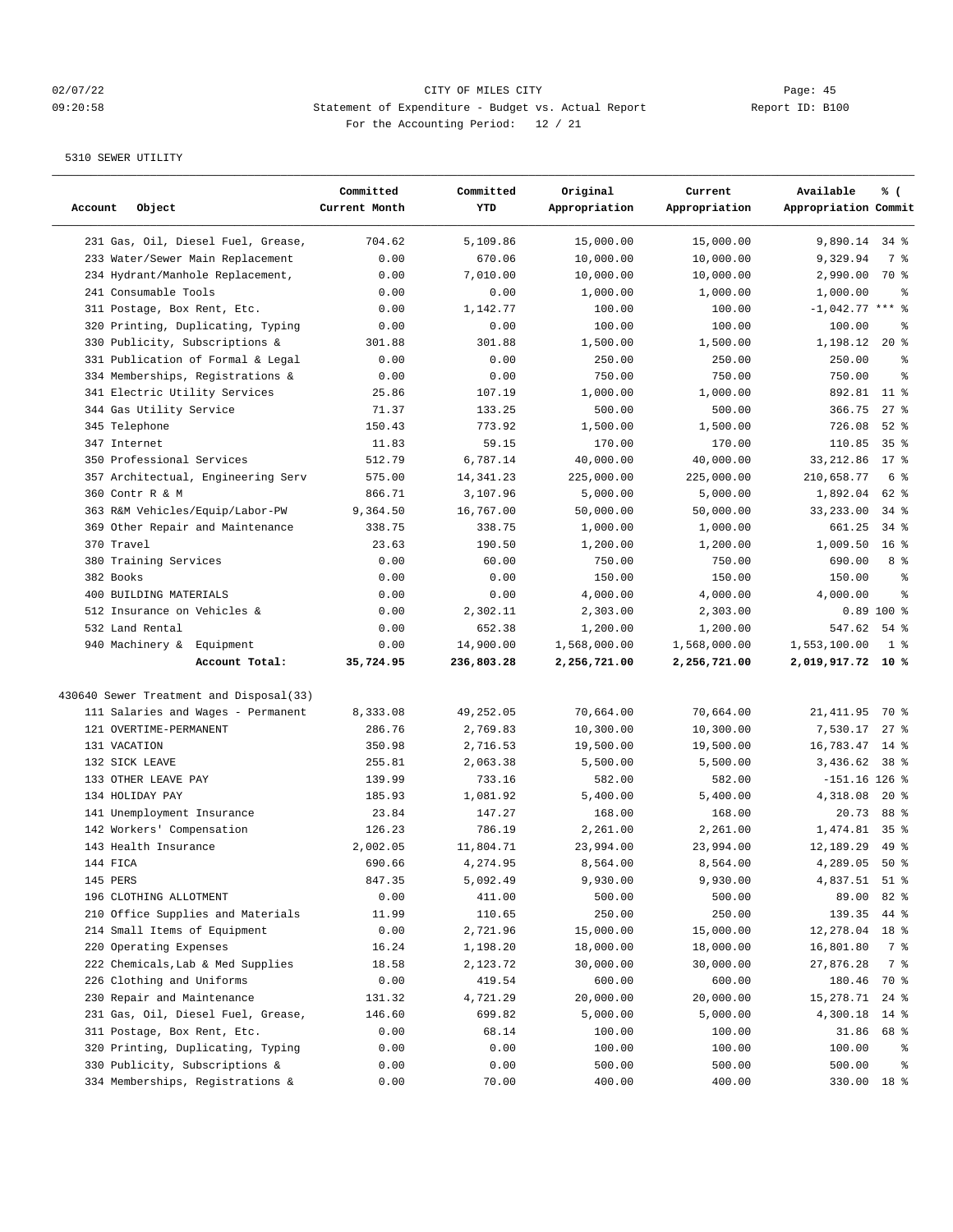## 02/07/22 Page: 46 09:20:58 Statement of Expenditure - Budget vs. Actual Report Changer Report ID: B100 For the Accounting Period: 12 / 21

| Account   | Object                             | Committed<br>Current Month | Committed<br>YTD | Original<br>Appropriation | Current<br>Appropriation | Available<br>Appropriation Commit | % (             |
|-----------|------------------------------------|----------------------------|------------------|---------------------------|--------------------------|-----------------------------------|-----------------|
|           | 341 Electric Utility Services      | 11,380.92                  | 55,499.68        | 130,000.00                | 130,000.00               | 74,500.32                         | $43$ %          |
|           | 342 Water Utility Services         | 0.00                       | 40.71            | 1,500.00                  | 1,500.00                 | 1,459.29                          | 3%              |
|           | 345 Telephone                      | 73.54                      | 373.40           | 800.00                    | 800.00                   | 426.60                            | 47 %            |
|           | 346 Garbage Service                | 47.42                      | 1,546.84         | 2,000.00                  | 2,000.00                 | 453.16                            | 77.8            |
|           | 347 Internet                       | 44.95                      | 224.75           | 650.00                    | 650.00                   | 425.25                            | 35%             |
|           | 350 Professional Services          | 237.60                     | 317.20           | 5,000.00                  | 5.000.00                 | 4,682.80                          | 6 <sup>°</sup>  |
|           | 352 Wtr/Swr Lab Testing            | 38.23                      | 1,979.83         | 8,000.00                  | 8,000.00                 | 6,020.17                          | 25%             |
|           | 357 Architectual, Engineering Serv | 0.00                       | 0.00             | 10,000.00                 | 10,000.00                | 10,000.00                         | နွ              |
|           | 360 Contr R & M                    | 15.00                      | 1,483.35         | 10,000.00                 | 10,000.00                | 8,516.65                          | 15 <sup>°</sup> |
|           | 363 R&M Vehicles/Equip/Labor-PW    | 413.84                     | 2,964.97         | 7,500.00                  | 7,500.00                 | 4,535.03                          | $40*$           |
|           | 370 Travel                         | 0.00                       | 0.00             | 1,000.00                  | 1,000.00                 | 1,000.00                          | る               |
|           | 380 Training Services              | 0.00                       | 127.15           | 1,000.00                  | 1,000.00                 | 872.85                            | $13*$           |
| 382 Books |                                    | 0.00                       | 0.00             | 200.00                    | 200.00                   | 200.00                            | $\approx$       |
|           | 400 BUILDING MATERIALS             | 0.00                       | 68.54            | 500.00                    | 500.00                   | 431.46                            | $14*$           |
|           | 511 Insurance on Buildings         | 0.00                       | 12,793.83        | 12,794.00                 | 12,794.00                |                                   | 0.17 100 %      |
|           | 512 Insurance on Vehicles &        | 0.00                       | 157.14           | 158.00                    | 158.00                   | 0.86                              | 99 %            |
|           | 533 Machinery and Equipment Rental | 0.00                       | 0.00             | 1,000.00                  | 1,000.00                 | 1,000.00                          | နွ              |
|           | 940 Machinery & Equipment          | 20,670.39                  | 20,670.39        | 150,000.00                | 150,000.00               | 129,329.61                        | $14*$           |
|           | Account Total:                     | 46,489.30                  | 191,514.58       | 589,415.00                | 589,415.00               | 397,900.42 32 %                   |                 |
|           | 430690 Sewer Lift Stations (32)    |                            |                  |                           |                          |                                   |                 |
|           | 111 Salaries and Wages - Permanent | 5,268.42                   | 31, 234.79       | 35, 312.00                | 35, 312.00               | 4,077.21                          | 88 %            |
|           | 121 OVERTIME-PERMANENT             | 191.72                     | 1,846.84         | 10,300.00                 | 10,300.00                | 8,453.16                          | 18 <sup>°</sup> |
|           | 131 VACATION                       | 233.99                     | 1,720.01         | 19,500.00                 | 19,500.00                | 17,779.99                         | 9%              |
|           | 132 SICK LEAVE                     | 170.53                     | 1,344.55         | 5,500.00                  | 5,500.00                 | 4,155.45                          | $24$ %          |
|           | 133 OTHER LEAVE PAY                | 93.33                      | 488.76           | 388.00                    | 388.00                   | $-100.76$ 126 %                   |                 |
|           | 134 HOLIDAY PAY                    | 123.56                     | 721.11           | 5,400.00                  | 5,400.00                 | 4,678.89                          | $13*$           |
|           | 141 Unemployment Insurance         | 15.19                      | 93.95            | 115.00                    | 115.00                   | 21.05                             | 82 %            |
|           | 142 Workers' Compensation          | 82.43                      | 514.04           | 1,544.00                  | 1,544.00                 | 1,029.96                          | $33$ $%$        |
|           | 143 Health Insurance               | 1,291.89                   | 7,612.93         | 15,484.00                 | 15,484.00                | 7,871.07                          | 49 %            |
| 144 FICA  |                                    | 440.99                     | 2,732.60         | 5,845.00                  | 5,845.00                 | 3,112.40                          | $47$ %          |
| 145 PERS  |                                    | 539.45                     | 3,242.39         | 6,777.00                  | 6,777.00                 | 3,534.61                          | 48 %            |
|           | 196 CLOTHING ALLOTMENT             | 0.00                       | 266.50           | 600.00                    | 600.00                   | 333.50                            | 44 %            |
|           | 210 Office Supplies and Materials  | 49.91                      | 55.85            | 400.00                    | 400.00                   | 344.15                            | $14*$           |
|           | 214 Small Items of Equipment       | 0.00                       | 0.00             | 25,000.00                 | 25,000.00                | 25,000.00                         | နွ              |
|           | 220 Operating Expenses             | 900.00                     | 1,763.00         | 5,000.00                  | 5,000.00                 | 3,237.00                          | 35 <sup>8</sup> |
|           | 222 Chemicals, Lab & Med Supplies  | 0.00                       | 149.07           | 1,000.00                  | 1,000.00                 | 850.93                            | 15 <sup>8</sup> |
|           | 226 Clothing and Uniforms          | 0.00                       | 294.29           | 500.00                    | 500.00                   | 205.71                            | 59%             |
|           | 230 Repair and Maintenance         | 101.78                     | 6,884.65         | 25,000.00                 | 25,000.00                | 18,115.35                         | $28$ %          |
|           | 231 Gas, Oil, Diesel Fuel, Grease, | 183.25                     | 793.87           | 2,000.00                  | 2,000.00                 | 1,206.13                          | 40 %            |
|           | 341 Electric Utility Services      | 1,837.84                   | 10,325.66        | 25,000.00                 | 25,000.00                | 14,674.34                         | 41 %            |
|           | 344 Gas Utility Service            | 153.43                     | 637.81           | 2,000.00                  | 2,000.00                 | 1,362.19                          | $32*$           |
|           | 352 Wtr/Swr Lab Testing            | 0.00                       | 0.00             | 250.00                    | 250.00                   | 250.00                            | နွ              |
|           | 360 Contr R & M                    | 0.00                       | 52.65            | 5,000.00                  | 5,000.00                 | 4,947.35                          | 1 <sup>8</sup>  |
|           | 369 Other Repair and Maintenance   | 0.00                       | 0.00             | 1,000.00                  | 1,000.00                 | 1,000.00                          | ႜ               |
|           | 370 Travel                         | 0.00                       | 48.85            | 600.00                    | 600.00                   | 551.15                            | 8 %             |
|           | 380 Training Services              | 0.00                       | 93.39            | 600.00                    | 600.00                   | 506.61                            | 16 <sup>8</sup> |
|           | 400 BUILDING MATERIALS             | 0.00                       | 0.00             | 200.00                    | 200.00                   | 200.00                            | ႜ               |
|           | 511 Insurance on Buildings         | 0.00                       | 2,086.29         | 2,087.00                  | 2,087.00                 |                                   | $0.71$ 100 %    |
|           | 533 Machinery and Equipment Rental | 0.00                       | 0.00             | 500.00                    | 500.00                   | 500.00                            | ိစ              |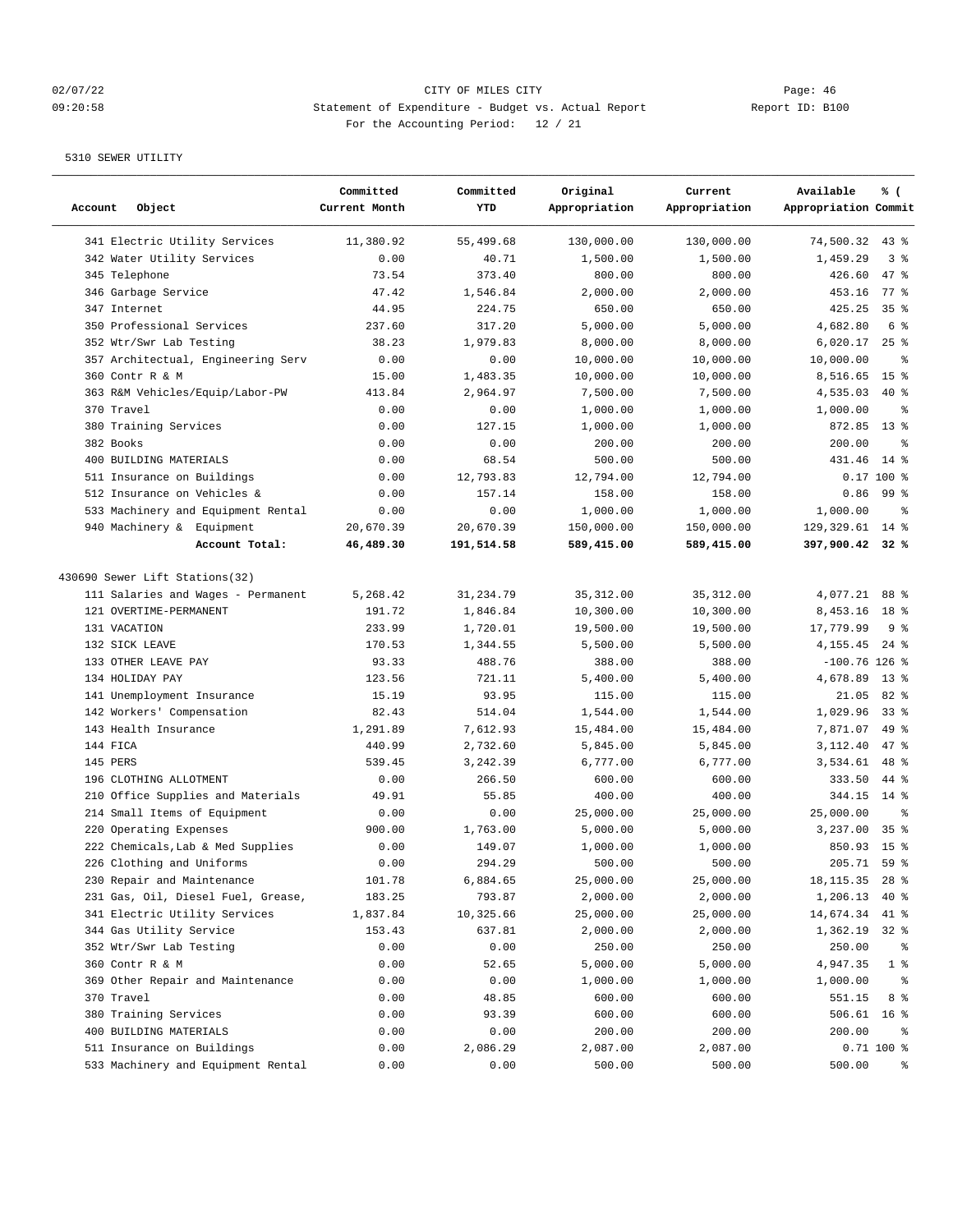## 02/07/22 Page: 47 09:20:58 Statement of Expenditure - Budget vs. Actual Report Changer Report ID: B100 For the Accounting Period: 12 / 21

| Object<br>Account                        | Committed<br>Current Month | Committed<br><b>YTD</b> | Original<br>Appropriation | Current<br>Appropriation | Available<br>Appropriation Commit | % (    |
|------------------------------------------|----------------------------|-------------------------|---------------------------|--------------------------|-----------------------------------|--------|
| Account Total:                           | 11,677.71                  | 75,003.85               | 202,902.00                | 202,902.00               | 127,898.15                        | 37%    |
| Account Group Total:                     | 99,792.41                  | 543,057.44              | 3,139,082.00              | 3,139,082.00             | 2,596,024.56 17 %                 |        |
| 490000 DEBT SERVICE                      |                            |                         |                           |                          |                                   |        |
| 490200 Revenue Bonds                     |                            |                         |                           |                          |                                   |        |
| 608 Prpl-Wastewater Project Phase        | 36,000.00                  | 36,000.00               | 73,000.00                 | 73,000.00                | 37,000.00                         | 49 %   |
| 619 Principal-WWTP Phase II              | 136,000.00                 | 136,000.00              | 271,000.00                | 271,000.00               | 135,000.00                        | 50%    |
| 626 Interest-Wastewater Project          | 14,100.00                  | 14,100.00               | 27,660.00                 | 27,660.00                | 13,560.00                         | $51$ % |
| 639 Interest-WWTP Phase II               | 61,512.50                  | 61,512.50               | 124,713.00                | 124,713.00               | 63,200.50                         | $49*$  |
| Account Total:                           | 247,612.50                 | 247,612.50              | 496,373.00                | 496,373.00               | 248,760.50                        | 50%    |
| Account Group Total:                     | 247,612.50                 | 247,612.50              | 496,373.00                | 496,373.00               | 248,760.50                        | 50%    |
| 510000 MISCELLANEOUS                     |                            |                         |                           |                          |                                   |        |
| 510330 Comprehensive Liability Insurance |                            |                         |                           |                          |                                   |        |
| 513 Liability                            | 0.00                       | 54, 255.84              | 13,000.00                 | 13,000.00                | $-41, 255.84$ 417 %               |        |
| Account Total:                           | 0.00                       | 54,255.84               | 13,000.00                 | 13,000.00                | $-41, 255.84$ 417 %               |        |
| Account Group Total:                     | 0.00                       | 54,255.84               | 13,000.00                 | 13,000.00                | $-41,255.84$ 417 %                |        |
| 520000 OTHER FINANCING USES              |                            |                         |                           |                          |                                   |        |
| 521000 Interfund Operating Transfers Out |                            |                         |                           |                          |                                   |        |
| 820 Transfers to Other Funds             | 4,972.70                   | 29,836.20               | 383,919.00                | 383,919.00               | 354,082.80                        | 8 %    |
| Account Total:                           | 4,972.70                   | 29,836.20               | 383,919.00                | 383,919.00               | 354,082.80                        | 8%     |
| Account Group Total:                     | 4,972.70                   | 29,836.20               | 383,919.00                | 383,919.00               | 354,082.80                        | 8%     |
|                                          | Fund Total:<br>352,377.61  | 874,761.98              | 4,032,374.00              | 4,032,374.00             | 3,157,612.02                      | 22%    |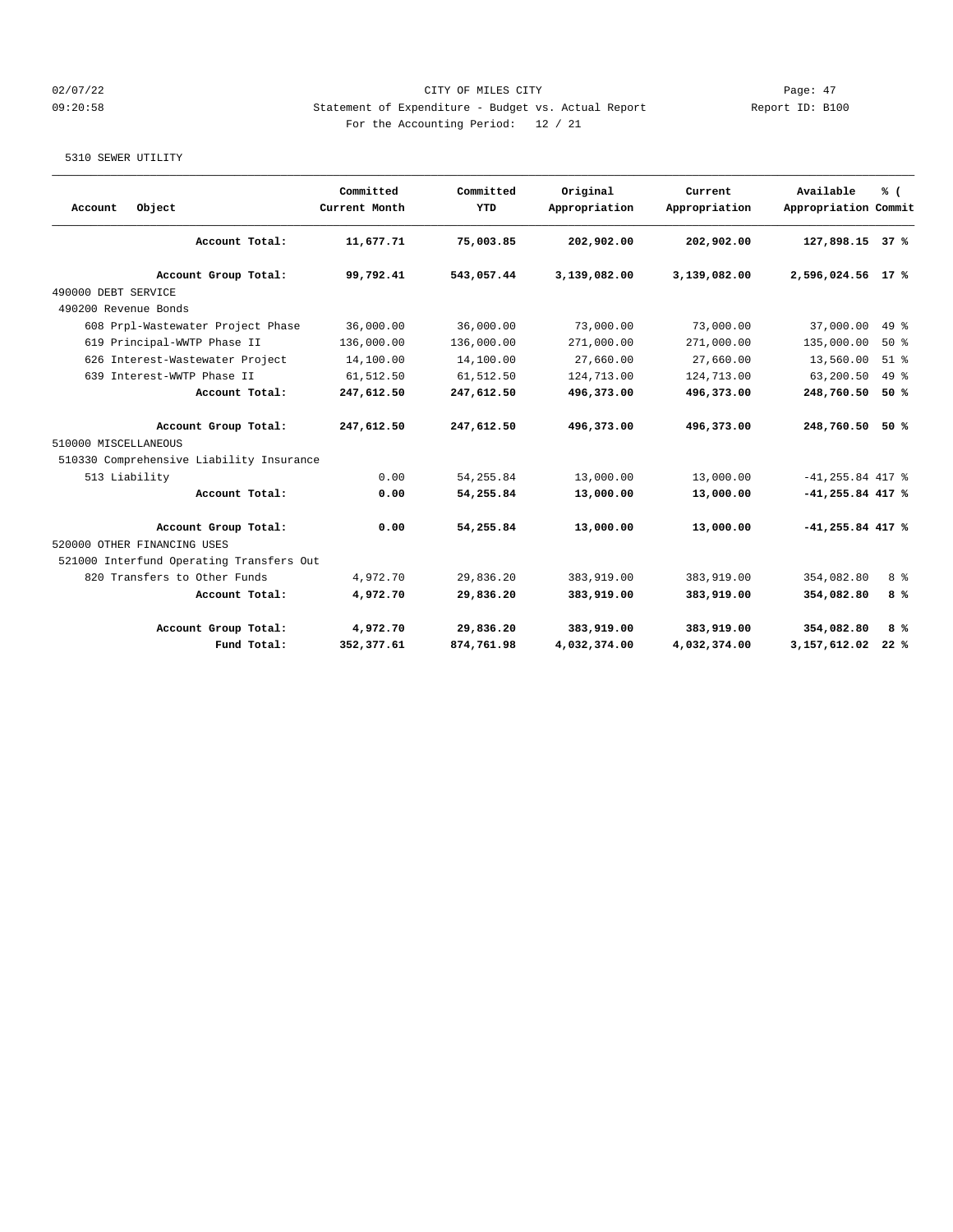## 02/07/22 Page: 48 09:20:58 Statement of Expenditure - Budget vs. Actual Report Changer Report ID: B100 For the Accounting Period: 12 / 21

5510 AMBULANCE FUND

| Account<br>Object                           | Committed<br>Current Month | Committed<br>YTD | Original<br>Appropriation | Current<br>Appropriation | Available<br>Appropriation Commit | % (                      |
|---------------------------------------------|----------------------------|------------------|---------------------------|--------------------------|-----------------------------------|--------------------------|
| 420000 PUBLIC SAFETY-GASB68                 |                            |                  |                           |                          |                                   |                          |
| 420730 Emergency Medical Services-Ambulance |                            |                  |                           |                          |                                   |                          |
| 111 Salaries and Wages - Permanent          | 23,076.64                  | 140,725.72       | 293,676.00                | 293,676.00               | 152,950.28                        | $48$ %                   |
| 112 SALARIES AND WAGES - PART PAID          | 1,566.32                   | 10,026.17        | 20,000.00                 | 20,000.00                | 9,973.83                          | 50%                      |
| 121 OVERTIME-PERMANENT                      | 3,101.21                   | 17,305.26        | 65,780.00                 | 65,780.00                | 48, 474.74                        | $26$ %                   |
| 124 Amb OT Trips                            | 3,019.20                   | 19,735.80        | 40,796.00                 | 40,796.00                | 21,060.20                         | 48 %                     |
| 131 VACATION                                | 2,404.75                   | 18,300.85        | 22,500.00                 | 22,500.00                | 4,199.15                          | 81 %                     |
| 132 SICK LEAVE                              | 2,445.18                   | 8,484.25         | 12,700.00                 | 12,700.00                | 4,215.75                          | 67%                      |
| 133 OTHER LEAVE PAY                         | 482.14                     | 1,070.60         | 9,729.00                  | 9,729.00                 | 8,658.40                          | $11$ %                   |
| 134 HOLIDAY PAY                             | 708.08                     | 3,491.10         | 12,000.00                 | 12,000.00                | 8,508.90                          | 29%                      |
| 141 Unemployment Insurance                  | 91.92                      | 547.68           | 658.00                    | 658.00                   | 110.32                            | 83%                      |
| 142 Workers' Compensation                   | 2,178.79                   | 13,047.77        | 21,209.00                 | 21,209.00                | 8,161.23                          | $62$ $%$                 |
| 143 Health Insurance                        | 5,094.05                   | 30,534.63        | 59,986.00                 | 59,986.00                | 29, 451.37                        | $51$ %                   |
| 144 FICA                                    | 646.15                     | 3,845.84         | 6, 353.00                 | 6,353.00                 | 2,507.16                          | 61 %                     |
| 147 Firemen's Pension                       | 4,025.14                   | 23,999.55        | 48,623.00                 | 48,623.00                | 24,623.45                         | 49 %                     |
| 149 Firemen's 457B Match                    | 318.51                     | 1,992.21         | 4,328.00                  | 4,328.00                 | 2,335.79                          | 46%                      |
| 196 CLOTHING ALLOTMENT                      | 0.00                       | 0.00             | 4,500.00                  | 4,500.00                 | 4,500.00                          | နွ                       |
| 210 Office Supplies and Materials           | 33.35                      | 62.85            | 0.00                      | 0.00                     | $-62.85$                          | နွ                       |
| 214 Small Items of Equipment                | 74.91                      | 290.66           | 5,000.00                  | 5,000.00                 | 4,709.34                          | 6 %                      |
| 220 Operating Expenses                      | $-158.78$                  | 257.21           | 59,661.00                 | 59,661.00                | 59,403.79                         | $\epsilon$               |
| 222 Chemicals, Lab & Med Supplies           | 60.92                      | 15,249.80        | 40,000.00                 | 40,000.00                | 24,750.20                         | 38 <sup>8</sup>          |
| 230 Repair and Maintenance                  | 65.93                      | 169.45           | 3,000.00                  | 3,000.00                 | 2,830.55                          | 6 %                      |
| 231 Gas, Oil, Diesel Fuel, Grease,          | 1,086.40                   | 5,621.43         | 15,000.00                 | 15,000.00                | 9,378.57                          | 37%                      |
| 241 Consumable Tools                        | 0.00                       | 616.83           | 3,000.00                  | 3,000.00                 | 2,383.17                          | $21$ %                   |
| 300 PURCHASED SERVICES                      | 0.00                       | 0.00             | 3,000.00                  | 3,000.00                 | 3,000.00                          | $\,{}^{\circ}\!\!\delta$ |
| 311 Postage, Box Rent, Etc.                 | 0.00                       | 0.00             | 100.00                    | 100.00                   | 100.00                            | ి                        |
| 320 Printing, Duplicating, Typing           | 0.00                       | 0.00             | 350.00                    | 350.00                   | 350.00                            | $\approx$                |
| 341 Electric Utility Services               | 186.95                     | 1,353.57         | 2,750.00                  | 2,750.00                 | 1,396.43                          | $49*$                    |
| 342 Water Utility Services                  | 23.01                      | 140.44           | 400.00                    | 400.00                   | 259.56                            | 35 <sup>8</sup>          |
| 343 Sewer Utility Services                  | 27.57                      | 165.42           | 400.00                    | 400.00                   | 234.58                            | 41 %                     |
| 344 Gas Utility Service                     | 172.22                     | 384.07           | 1,250.00                  | 1,250.00                 | 865.93                            | $31*$                    |
| 345 Telephone                               | 166.60                     | 840.83           | 1,850.00                  | 1,850.00                 | 1,009.17                          | $45$ %                   |
| 346 Garbage Service                         | 47.41                      | 94.82            | 1,000.00                  | 1,000.00                 | 905.18                            | 9 %                      |
| 347 Internet                                | 24.96                      | 160.65           | 600.00                    | 600.00                   | 439.35                            | $27*$                    |
| 350 Professional Services                   | 741.31                     | 21,561.01        | 65,000.00                 | 65,000.00                | 43, 438.99                        | $33$ $%$                 |
| 360 Contr R & M                             | 0.00                       | 7,540.83         | 15,000.00                 | 15,000.00                | 7,459.17                          | 50%                      |
| 364 R&M Vehicles - Fire/Amb                 | 0.00                       | 8,453.37         | 15,000.00                 | 15,000.00                | 6,546.63                          | 56%                      |
| 370 Travel                                  | 0.00                       | 0.00             | 2,500.00                  | 2,500.00                 | 2,500.00                          | နွ                       |
| 380 Training Services                       | 500.00                     | 3,217.26         | 6,000.00                  | 6,000.00                 | 2,782.74 54 %                     |                          |
| 382 Books                                   | 0.00                       | 749.70           | 2,000.00                  | 2,000.00                 | 1,250.30 37 %                     |                          |
| 400 BUILDING MATERIALS                      | 0.00                       | 292.50           | 5,000.00                  | 5,000.00                 | 4,707.50                          | 6 %                      |
| 511 Insurance on Buildings                  | 0.00                       | 943.62           | 944.00                    | 944.00                   |                                   | $0.38 100$ %             |
| 512 Insurance on Vehicles &                 | 0.00                       | 2,761.90         | 2,762.00                  | 2,762.00                 |                                   | $0.10 100$ %             |
| 810 Losses (Bad debt expense -              | $-1, 225.45$               | 4,886.63         | 123,699.00                | 123,699.00               | 118,812.37                        | $4 \text{ }$ $\text{*}$  |
| 811 Contractual Allowances (Ambl)           | 39,834.14                  | 219,613.01       | 425,000.00                | 425,000.00               | 205,386.99 52 %                   |                          |
| 940 Machinery & Equipment                   | 0.00                       | 44, 434.00       | 10,000.00                 | 10,000.00                | $-34,434.00$ 444 %                |                          |
| Account Total:                              | 90,819.53                  | 632,969.29       | 1,433,104.00              | 1,433,104.00             | 800,134.71 44 %                   |                          |
| Account Group Total:                        | 90,819.53                  | 632,969.29       | 1,433,104.00              | 1,433,104.00             | 800,134.71 44 %                   |                          |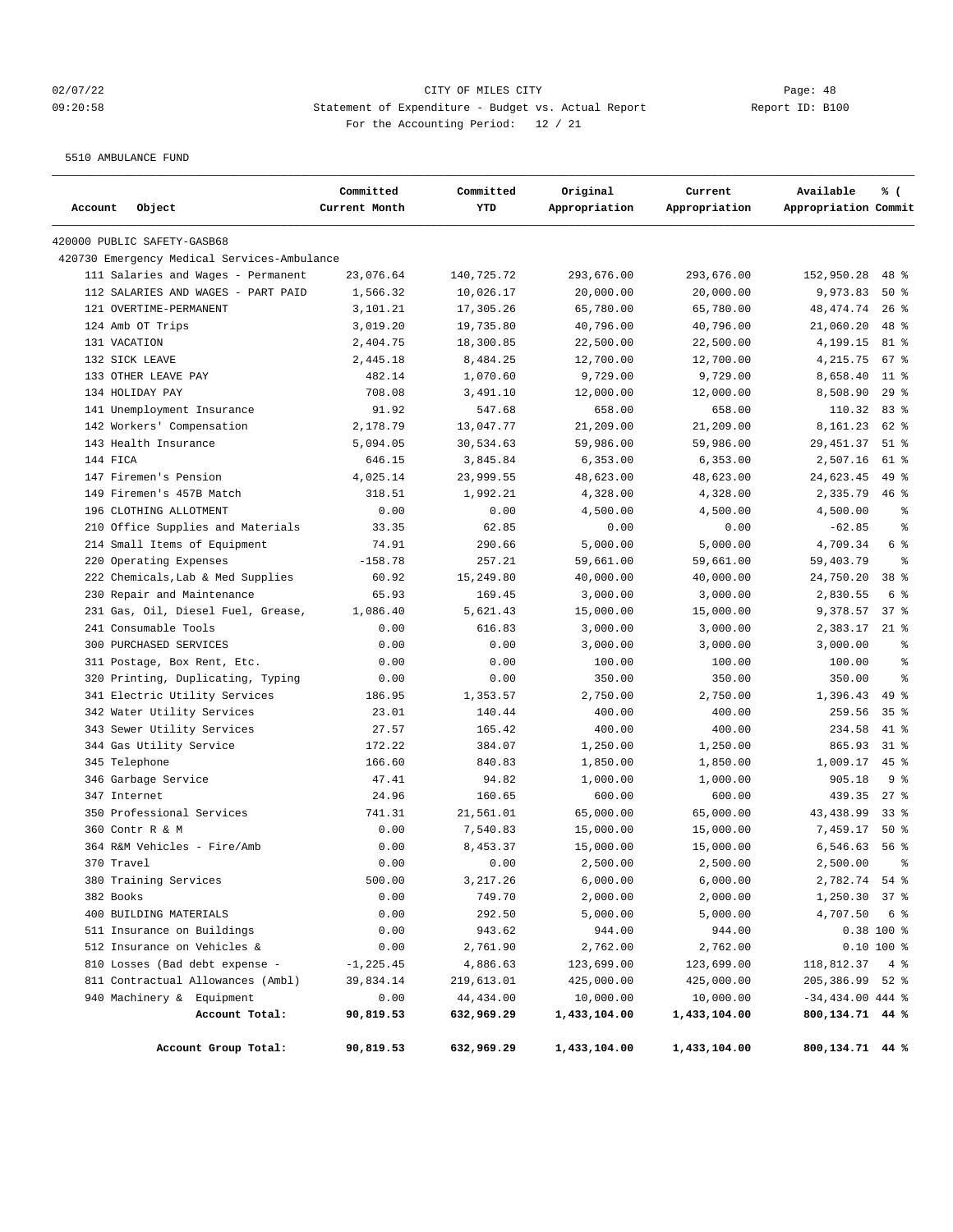## 02/07/22 Page: 49 09:20:58 Statement of Expenditure - Budget vs. Actual Report Changer (Report ID: B100 For the Accounting Period: 12 / 21

5510 AMBULANCE FUND

|                                          | Committed     | Committed  | Original      | Current       | Available            | % (  |
|------------------------------------------|---------------|------------|---------------|---------------|----------------------|------|
| Object<br>Account                        | Current Month | <b>YTD</b> | Appropriation | Appropriation | Appropriation Commit |      |
| 510000 MISCELLANEOUS                     |               |            |               |               |                      |      |
| 510330 Comprehensive Liability Insurance |               |            |               |               |                      |      |
| 513 Liability                            | 0.00          | 6,728.68   | 6,311.00      | 6,311.00      | $-417.68$ 107 %      |      |
| Account Total:                           | 0.00          | 6,728.68   | 6,311.00      | 6,311.00      | $-417.68$ 107 %      |      |
| Account Group Total:                     | 0.00          | 6,728.68   | 6,311.00      | 6,311.00      | $-417.68$ 107 %      |      |
| 520000 OTHER FINANCING USES              |               |            |               |               |                      |      |
| 521000 Interfund Operating Transfers Out |               |            |               |               |                      |      |
| 820 Transfers to Other Funds             | 57,874.18     | 72,245.08  | 94,491.00     | 94,491.00     | 22, 245.92 76 %      |      |
| Account Total:                           | 57,874.18     | 72,245.08  | 94,491.00     | 94,491.00     | 22,245.92 76 %       |      |
| Account Group Total:                     | 57,874.18     | 72,245.08  | 94,491.00     | 94,491.00     | $22,245.92$ 76 %     |      |
| Fund Total:                              | 148,693.71    | 711,943.05 | 1,533,906.00  | 1,533,906.00  | 821,962.95           | 46 % |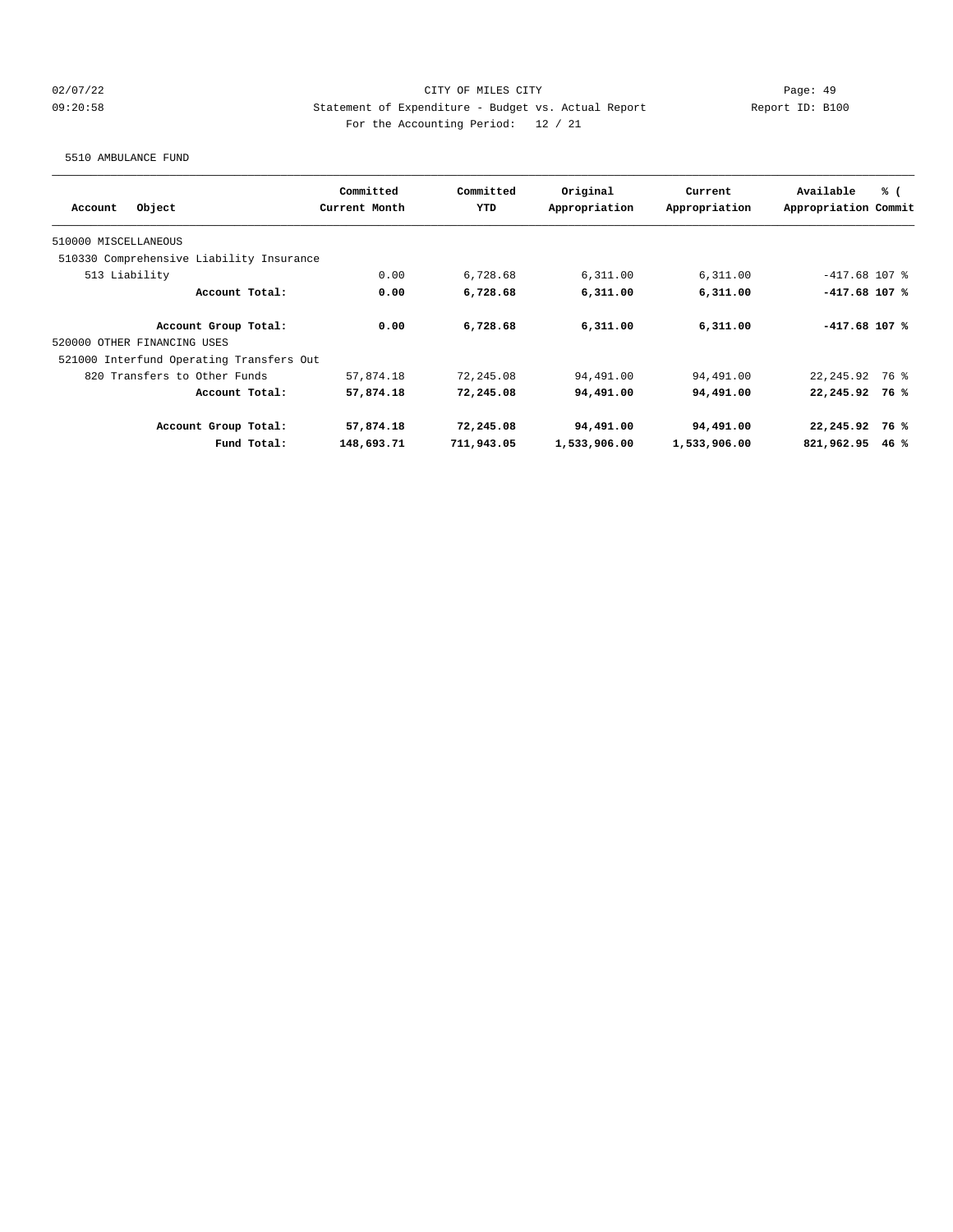## 02/07/22 Page: 50 09:20:58 Statement of Expenditure - Budget vs. Actual Report Changer Report ID: B100 For the Accounting Period: 12 / 21

5610 AIRPORT OPERATING

|                     |                                    | Committed     | Committed    | Original      | Current       | Available            | % (             |
|---------------------|------------------------------------|---------------|--------------|---------------|---------------|----------------------|-----------------|
| Account             | Object                             | Current Month | YTD          | Appropriation | Appropriation | Appropriation Commit |                 |
|                     | 430000 Public Works-GASB68         |               |              |               |               |                      |                 |
| 430300 Airport (87) |                                    |               |              |               |               |                      |                 |
|                     | 111 Salaries and Wages - Permanent | 8,003.38      | 44,816.42    | 101,844.00    | 101,844.00    | 57,027.58            | 44 %            |
|                     | 121 OVERTIME-PERMANENT             | 0.00          | 2,001.05     | 2,800.00      | 2,800.00      | 798.95               | 71 %            |
|                     | 131 VACATION                       | 273.27        | 2,885.39     | 2,100.00      | 2,100.00      | $-785.39$ 137 %      |                 |
|                     | 132 SICK LEAVE                     | 0.00          | 5,729.92     | 1,800.00      | 1,800.00      | $-3,929.92$ 318 %    |                 |
|                     | 133 OTHER LEAVE PAY                | 598.49        | 2,165.96     | 3,302.00      | 3,302.00      | 1,136.04 66 %        |                 |
|                     | 134 HOLIDAY PAY                    | 0.00          | 176.00       | 1,600.00      | 1,600.00      | 1,424.00             | $11$ %          |
|                     | 141 Unemployment Insurance         | 22.19         | 145.37       | 170.00        | 170.00        | 24.63                | 86 %            |
|                     | 142 Workers' Compensation          | 113.69        | 734.03       | 2,203.00      | 2,203.00      | 1,468.97             | 33%             |
|                     | 143 Health Insurance               | 1,711.43      | 10,266.06    | 20,508.00     | 20,508.00     | 10,241.94            | 50%             |
| 144 FICA            |                                    | 617.13        | 4,077.61     | 8,679.00      | 8,679.00      | 4,601.39             | $47$ %          |
| 145 PERS            |                                    | 731.16        | 4,446.22     | 10,063.00     | 10,063.00     | 5,616.78             | $44*$           |
|                     | 196 CLOTHING ALLOTMENT             | 0.00          | 375.00       | 375.00        | 375.00        |                      | $0.00100$ %     |
|                     | 210 Office Supplies and Materials  | 0.00          | 336.45       | 700.00        | 700.00        | 363.55               | $48$ %          |
|                     | 214 Small Items of Equipment       | 0.00          | 0.00         | 250.00        | 250.00        | 250.00               | ి               |
|                     | 220 Operating Expenses             | 274.07        | 761.66       | 4,000.00      | 4,000.00      | 3,238.34             | 19 <sup>°</sup> |
|                     | 230 Repair and Maintenance         | 4,646.23      | 23, 492.37   | 40,000.00     | 40,000.00     | 16,507.63            | 59%             |
|                     | 231 Gas, Oil, Diesel Fuel, Grease, | 38.06         | 1,061.88     | 3,000.00      | 3,000.00      | 1,938.12 35 %        |                 |
|                     | 237 Aviation Fuel                  | 28,118.05     | 347, 115.35  | 300,000.00    | 300,000.00    | $-47, 115.35$ 116 %  |                 |
|                     | 239 Tires, Tubes Etc.              | 0.00          | 277.30       | 2,500.00      | 2,500.00      | 2,222.70             | $11$ %          |
|                     | 250 Supplies for Resale            | 752.08        | 752.08       | 1,500.00      | 1,500.00      | 747.92               | $50*$           |
|                     | 311 Postage, Box Rent, Etc.        | 0.00          | 16.20        | 250.00        | 250.00        | 233.80               | 6 %             |
|                     | 319 Other Communication and        | 143.95        | 725.75       | 1,500.00      | 1,500.00      | 774.25               | $48$ %          |
|                     | 330 Publicity, Subscriptions &     | 0.00          | 513.00       | 1,200.00      | 1,200.00      | 687.00               | 43%             |
|                     | 334 Memberships, Registrations &   | 0.00          | 694.00       | 800.00        | 800.00        | 106.00               | 87%             |
|                     | 341 Electric Utility Services      | 1,061.64      | 6,157.97     | 12,000.00     | 12,000.00     | 5,842.03             | $51$ %          |
|                     | 344 Gas Utility Service            | 984.71        | 1,978.11     | 5,000.00      | 5,000.00      | 3,021.89             | $40*$           |
|                     | 345 Telephone                      | 183.76        | 1,380.98     | 2,500.00      | 2,500.00      | 1,119.02             | 55 <sup>8</sup> |
|                     | 347 Internet                       | 35.00         | 90.97        | 300.00        | 300.00        | 209.03               | $30*$           |
|                     | 350 Professional Services          | 0.00          | 13.50        | 1,000.00      | 1,000.00      | 986.50               | 1 <sup>8</sup>  |
|                     | 360 Contr R & M                    | 0.00          | 0.00         | 30,000.00     | 30,000.00     | 30,000.00            | နွ              |
|                     | 363 R&M Vehicles/Equip/Labor-PW    | 0.00          | 6,091.89     | 10,000.00     | 10,000.00     | 3,908.11             | 61 %            |
|                     | 367 Plumbing, Heating, Electrical  | 0.00          | 0.00         | 1,000.00      | 1,000.00      | 1,000.00             | နွ              |
|                     | 380 Training Services              | 0.00          | 0.00         | 250.00        | 250.00        | 250.00               | နွ              |
|                     | 511 Insurance on Buildings         | 0.00          | 4,036.38     | 4,037.00      | 4,037.00      |                      | 0.62 100 %      |
|                     | 512 Insurance on Vehicles &        | 0.00          | 2,216.03     | 2,217.00      | 2,217.00      |                      | $0.97100$ %     |
|                     | 513 Liability                      | 0.00          | 0.00         | 4,800.00      | 4,800.00      | 4,800.00             | $\approx$       |
|                     | 937 AIP 020-2021                   | 271,976.80    | 3,503,227.13 | 4,296,975.00  | 4,296,975.00  | 793,747.87 82 %      |                 |
|                     | 944 017-2018 Environment           | 20,650.00     | 20,650.00    | 0.00          | 0.00          | $-20,650.00$         | $\frac{6}{6}$   |
|                     | Account Total:                     | 340,935.09    | 3,999,408.03 | 4,881,223.00  | 4,881,223.00  | 881,814.97 82 %      |                 |
|                     | 430320 Airport - Improvements      |               |              |               |               |                      |                 |
|                     | 940 Machinery & Equipment          | 0.00          | 50,000.00    | 1,338,495.00  | 1,338,495.00  | 1,288,495.00         | 4%              |
|                     | Account Total:                     | 0.00          | 50,000.00    | 1,338,495.00  | 1,338,495.00  | 1,288,495.00         | 4%              |
|                     | Account Group Total:               | 340,935.09    | 4,049,408.03 | 6,219,718.00  | 6,219,718.00  | 2,170,309.97 65 %    |                 |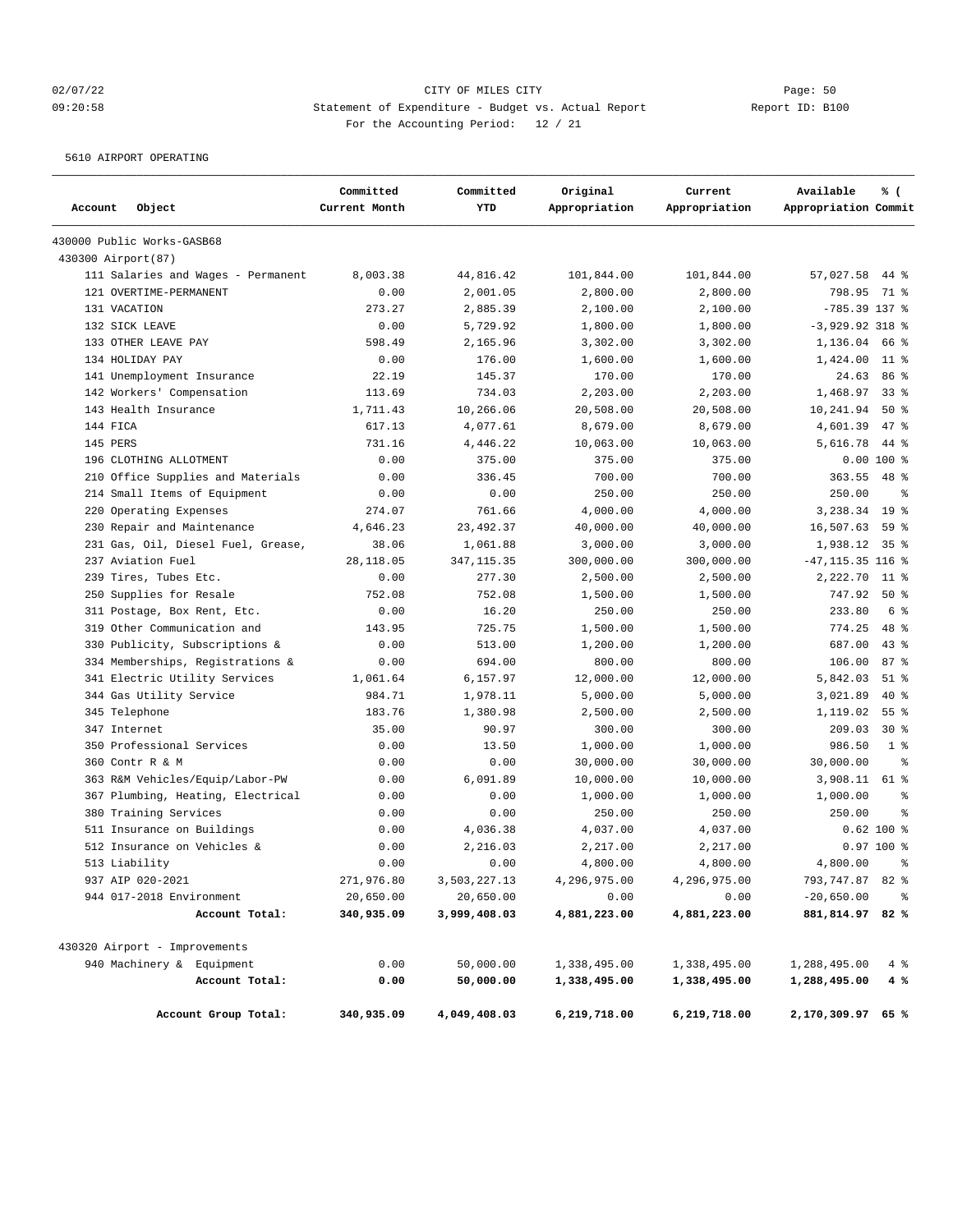## 02/07/22 Page: 51 09:20:58 Statement of Expenditure - Budget vs. Actual Report Report ID: B100 For the Accounting Period: 12 / 21

5610 AIRPORT OPERATING

| Object<br>Account                        | Committed<br>Current Month | Committed<br><b>YTD</b> | Original<br>Appropriation | Current<br>Appropriation | Available<br>Appropriation Commit | % (  |
|------------------------------------------|----------------------------|-------------------------|---------------------------|--------------------------|-----------------------------------|------|
| 490000 DEBT SERVICE                      |                            |                         |                           |                          |                                   |      |
| 490500 Other Debt Service Payments       |                            |                         |                           |                          |                                   |      |
|                                          | 0.00                       | 0.00                    |                           |                          |                                   |      |
| 635 Principle- Hanger 8 Door Loan        |                            |                         | 1,500.00                  | 1,500.00                 | 1,500.00                          | ៖    |
| 636 Interest-Hanger 8 Door Loan          | 0.00                       | 0.00                    | 321.00                    | 321.00                   | 321.00                            | ి    |
| 648 MT Aero Principle 06-2015            | 0.00                       | 0.00                    | 16,953.00                 | 16,953.00                | 16,953.00                         | ి    |
| 649 MT Aero Interest06-2015              | 0.00                       | 0.00                    | 1,102.00                  | 1,102.00                 | 1,102.00                          | ి    |
| 650 Principle-Purchase Fuel Truck        | 971.41                     | 4,120.48                | 0.00                      | 0.00                     | $-4.120.48$                       | ዿ    |
| 651 Interest-Purchase Fuel Truck         | 255.32                     | 786.44                  | 0.00                      | 0.00                     | $-786.44$                         | နွ   |
| Account Total:                           | 1,226.73                   | 4,906.92                | 19,876.00                 | 19,876.00                | 14,969.08                         | 25%  |
| Account Group Total:                     | 1,226.73                   | 4,906.92                | 19,876.00                 | 19,876.00                | 14,969.08                         | 25%  |
| 520000 OTHER FINANCING USES              |                            |                         |                           |                          |                                   |      |
| 521000 Interfund Operating Transfers Out |                            |                         |                           |                          |                                   |      |
| 820 Transfers to Other Funds             | 1,716.86                   | 10,301.16               | 20,603.00                 | 20,603.00                | 10,301.84                         | 50%  |
| Account Total:                           | 1,716.86                   | 10,301.16               | 20,603.00                 | 20,603.00                | 10,301.84                         | 50 % |
| Account Group Total:                     | 1,716.86                   | 10,301.16               | 20,603.00                 | 20,603.00                | 10,301.84                         | 50%  |
| Fund Total:                              | 343,878.68                 | 4,064,616.11            | 6,260,197.00              | 6,260,197.00             | 2,195,580.89                      | 65%  |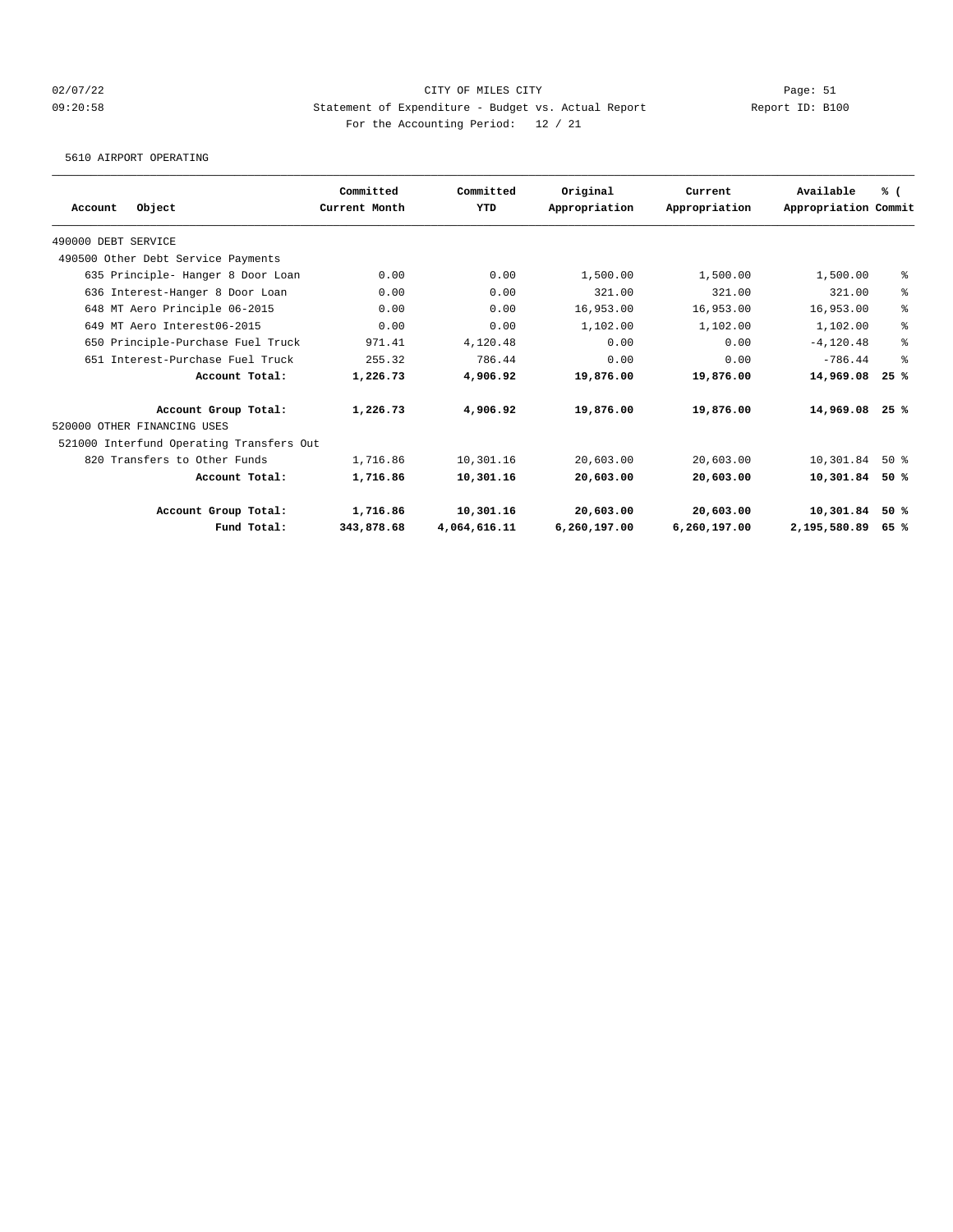## 02/07/22 Page: 52 09:20:58 Statement of Expenditure - Budget vs. Actual Report Report ID: B100 For the Accounting Period: 12 / 21

6040 PUBLIC WORKS

|                      |                                          | Committed     | Committed  | Original      | Current       | Available            | $\%$ (         |
|----------------------|------------------------------------------|---------------|------------|---------------|---------------|----------------------|----------------|
| Account              | Object                                   | Current Month | YTD        | Appropriation | Appropriation | Appropriation Commit |                |
|                      | 430000 Public Works-GASB68               |               |            |               |               |                      |                |
| 430220 Operations    |                                          |               |            |               |               |                      |                |
|                      | 111 Salaries and Wages - Permanent       | 7,688.40      | 42,610.09  | 85,688.00     | 85,688.00     | 43,077.91            | 50%            |
|                      | 121 OVERTIME-PERMANENT                   | 900.00        | 930.00     | 1,200.00      | 1,200.00      | 270.00               | 78 %           |
| 131 VACATION         |                                          | 567.20        | 4,327.20   | 7,500.00      | 7,500.00      | 3,172.80             | 58 %           |
|                      | 132 SICK LEAVE                           | 183.60        | 3, 314.32  | 7,000.00      | 7,000.00      | 3,685.68             | 47.8           |
|                      | 133 OTHER LEAVE PAY                      | 0.00          | 0.00       | 2,900.00      | 2,900.00      | 2,900.00             | နွ             |
|                      | 134 HOLIDAY PAY                          | 0.00          | 0.00       | 270.00        | 270.00        | 270.00               | $\approx$      |
|                      | 141 Unemployment Insurance               | 23.35         | 128.73     | 157.00        | 157.00        | 28.27                | 82%            |
|                      | 142 Workers' Compensation                | 313.98        | 1,724.58   | 2,089.00      | 2,089.00      | 364.42               | $83$ $%$       |
|                      | 143 Health Insurance                     | 1,711.27      | 10,265.64  | 20,508.00     | 20,508.00     | 10,242.36            | $50*$          |
| 144 FICA             |                                          | 705.25        | 3,883.15   | 7,999.00      | 7,999.00      | 4,115.85             | $49*$          |
| 145 PERS             |                                          | 828.39        | 4,539.81   | 9,274.00      | 9,274.00      | 4,734.19             | $49*$          |
|                      | 196 CLOTHING ALLOTMENT                   | 0.00          | 300.00     | 400.00        | 400.00        | 100.00               | 75 %           |
| 210                  | Office Supplies and Materials            | 0.00          | 241.69     | 1,000.00      | 1,000.00      | 758.31               | $24$ $%$       |
|                      | 214 Small Items of Equipment             | 0.00          | 898.90     | 10,000.00     | 10,000.00     | 9,101.10             | 9%             |
| 220                  | Operating Expenses                       | 89.82         | 995.25     | 2,000.00      | 2,000.00      | 1,004.75             | 50%            |
| 222                  | Chemicals, Lab & Med Supplies            | 0.00          | 0.00       | 100.00        | 100.00        | 100.00               | နွ             |
| 226                  | Clothing and Uniforms                    | 0.00          | 0.00       | 450.00        | 450.00        | 450.00               | $\approx$      |
| 230                  | Repair and Maintenance                   | 0.00          | 0.00       | 700.00        | 700.00        | 700.00               | ႜ              |
|                      | 231 Gas, Oil, Diesel Fuel, Grease,       | 0.00          | 0.00       | 2,000.00      | 2,000.00      | 2,000.00             | ş              |
|                      | 341 Electric Utility Services            | 642.73        | 3,503.53   | 7,000.00      | 7,000.00      | 3,496.47             | $50*$          |
|                      | 342 Water Utility Services               | 112.52        | 675.12     | 1,300.00      | 1,300.00      | 624.88               | $52$ $%$       |
|                      | 343 Sewer Utility Services               | 131.42        | 788.52     | 1,600.00      | 1,600.00      | 811.48               | $49*$          |
|                      | 344 Gas Utility Service                  | 170.77        | 622.21     | 2,500.00      | 2,500.00      | 1,877.79             | 25%            |
|                      | 345 Telephone                            | 106.90        | 540.20     | 700.00        | 700.00        | 159.80               | 77.8           |
|                      | 346 Garbage Service                      | 71.12         | 890.24     | 1,000.00      | 1,000.00      | 109.76               | 89 %           |
| 347 Internet         |                                          | 26.92         | 134.60     | 500.00        | 500.00        | 365.40               | $27$ $%$       |
|                      | 350 Professional Services                | 118.80        | 143.55     | 500.00        | 500.00        | 356.45               | 29%            |
|                      | 360 Contr R & M                          | 0.00          | 20.50      | 1,000.00      | 1,000.00      | 979.50               | 2 <sup>8</sup> |
| 370 Travel           |                                          | 0.00          | 0.00       | 200.00        | 200.00        | 200.00               | $\approx$      |
|                      | 380 Training Services                    | 0.00          | 0.00       | 200.00        | 200.00        | 200.00               | နွ             |
|                      | Account Total:                           | 14,392.44     | 81, 477.83 | 177,735.00    | 177,735.00    | 96,257.17            | 46%            |
|                      | Account Group Total:                     | 14,392.44     | 81, 477.83 | 177,735.00    | 177,735.00    | 96,257.17            | 46%            |
| 510000 MISCELLANEOUS |                                          |               |            |               |               |                      |                |
|                      | 510330 Comprehensive Liability Insurance |               |            |               |               |                      |                |
|                      | 513 Liability                            | 0.00          | 1,456.96   | 1,746.00      | 1,746.00      | 289.04               | 83%            |
|                      | Account Total:                           | 0.00          | 1,456.96   | 1,746.00      | 1,746.00      | 289.04               | 83%            |
|                      | Account Group Total:                     | 0.00          | 1,456.96   | 1,746.00      | 1,746.00      | 289.04               | 83%            |
|                      | Fund Total:                              | 14,392.44     | 82,934.79  | 179,481.00    | 179,481.00    | 96,546.21            | 46%            |

 **Grand Total: 1,938,518.98**

0.00

11,566,004.10 46,041,637.00 46,041,637.00 34,475,632.90 25 %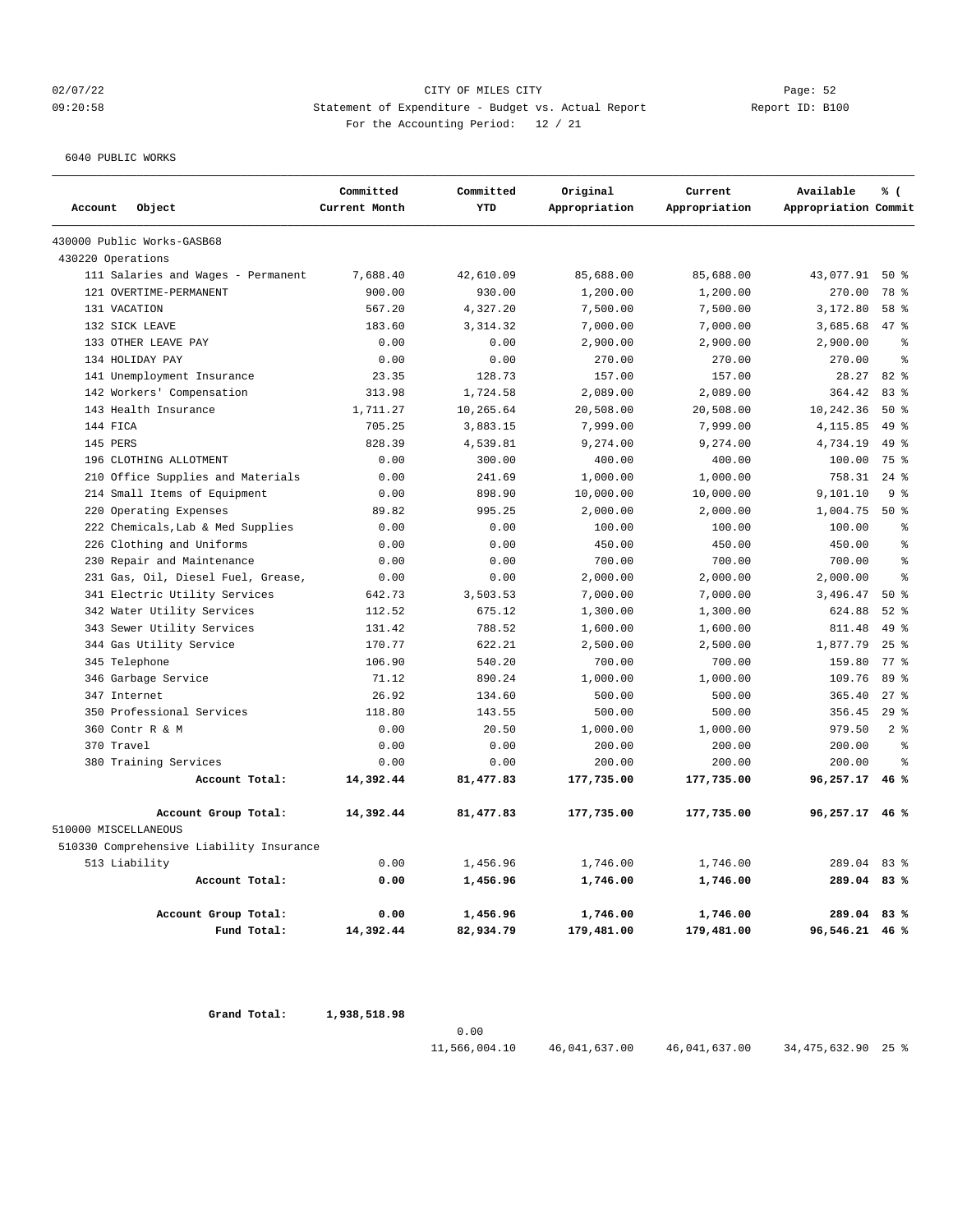## 02/07/22 Page: 1 CITY OF MILES CITY 09:20:58 Statement of Revenue Budget vs Actuals Report ID: B110 For the Accounting Period: 12 / 21

#### 1000 GENERAL

|              | Account                                   | Received<br>Current Month | Received YTD | Estimated Revenue To Be Received | Revenue    | % (50)<br>Received |
|--------------|-------------------------------------------|---------------------------|--------------|----------------------------------|------------|--------------------|
| 310000 TAXES |                                           |                           |              |                                  |            |                    |
|              | 311010 Real Property Taxes                | 64,593.64                 | 1,100,677.08 | 1,853,230.00                     | 752,552.92 | 59 <sup>8</sup>    |
| 311020       | Personal Property Taxes                   | 427.87                    | 6,479.62     | 42,001.00                        | 35,521.38  | 15 <sup>8</sup>    |
| 312000       | Penalty & Interest on Delinquent Taxes    | 545.80                    | 3,369.34     | 5,000.00                         | 1,630.66   | 67 %               |
| 314140       | LOCAL OPTION-MOTOR VEHICLE                | 18,582.19                 | 126, 232.33  | 255,000.00                       | 128,767.67 | 50%                |
|              | Account Group Total:                      | 84,149.50                 | 1,236,758.37 | 2,155,231.00                     | 918,472.63 | 57%                |
|              | 320000 LICENSES AND PERMITS               |                           |              |                                  |            |                    |
| 322010       | Alcoholic Beverage Licenses and Permits   | 0.00                      | 10,700.00    | 10,650.00                        | $-50.00$   | $100$ %            |
| 322020       | General Business / Professional /         | 0.00                      | 0.00         | 398.00                           | 398.00     | 0 <sup>8</sup>     |
| 322050       | Amusement Licenses & Permits              | 0.00                      | 1,395.00     | 780.00                           | $-615.00$  | 179 %              |
| 323030       | Animal Licenses                           | 15.00                     | 115.00       | 500.00                           | 385.00     | $23$ %             |
| 323060       | Catering Beer/Wine Permit                 | 0.00                      | 0.00         | 600.00                           | 600.00     | 0 <sup>8</sup>     |
|              | 323090 Parking Permits                    | 0.00                      | 0.00         | 288.00                           | 288.00     | 0 <sup>8</sup>     |
|              | Account Group Total:                      | 15.00                     | 12,210.00    | 13,216.00                        | 1,006.00   | 92%                |
|              | 330000 INTERGOVERNMENTAL REVENUES         |                           |              |                                  |            |                    |
| 331024       | Bullet Proof Vest Grant                   | 0.00                      | 0.00         | 1,180.00                         | 1,180.00   | 0 <sup>8</sup>     |
| 334000       | State Grants                              | 0.00                      | 0.00         | 47,000.00                        | 47,000.00  | 0 <sup>8</sup>     |
| 334006       | MDT-SRO-Wage OT Reimb                     | 0.00                      | 41,667.00    | 41,667.00                        | 0.00       | $100$ %            |
| 335110       | Live Card Game Table Permit               | 1,150.00                  | 1,150.00     | 1,500.00                         | 350.00     | $77$ $%$           |
| 335120       | Video Gaming Machine Permits              | 28,200.00                 | 28,200.00    | 33,000.00                        | 4,800.00   | 85%                |
| 335230       | HB 124 Entitlement                        | 353, 139.56               | 706,279.12   | 1,412,559.00                     | 706,279.88 | $50*$              |
|              | Account Group Total:                      | 382,489.56                | 777,296.12   | 1,536,906.00                     | 759,609.88 | 51%                |
|              | 340000 Charges for Services               |                           |              |                                  |            |                    |
| 341010       | Sale of Maps and Publications             | 0.00                      | 75.00        | 100.00                           | 25.00      | 75 %               |
| 341014       | Board of Appeals, Zone Change Adm/Permits | 0.00                      | 0.00         | 1,600.00                         | 1,600.00   | 0 %                |
| 341015       | Subdivision Review                        | 0.00                      | 0.00         | 200.00                           | 200.00     | 0 <sup>8</sup>     |
| 341030       | Police Services                           | 0.00                      | 9.00         | 20.00                            | 11.00      | 45 %               |
| 341075       | Serv/Cnty-Interlocal Agmt                 | 1,357.80                  | 27,596.72    | 211,515.00                       | 183,918.28 | $13*$              |
| 342013       | Flood Plain Fees                          | 0.00                      | 1,550.00     | 3,500.00                         | 1,950.00   | 44 %               |
| 342014       | SRO-County/School Dist. contribution      | 9,921.08                  | 9,921.08     | 10,000.00                        | 78.92      | 99 <sub>8</sub>    |
| 342022       | Special F Ser/Fire Contract               | 0.00                      | 51, 474.33   | 52,845.00                        | 1,370.67   | 97%                |
| 342025       | Fire Dept Equip Rental/Labor              | 0.00                      | 1,010.00     | 2,000.00                         | 990.00     | $51$ %             |
| 344010       | Animal Control/Pound Fees                 | 0.00                      | 529.00       | 2,300.00                         | 1,771.00   | $23$ $%$           |
| 346020       | Park Fees                                 | 10.00                     | 650.00       | 2,000.00                         | 1,350.00   | 33 <sup>8</sup>    |
| 346030       | Swimming Pool Fees                        | 0.00                      | 6,708.00     | 11,000.00                        | 4,292.00   | $61$ $%$           |
|              | Account Group Total:                      | 11,288.88                 | 99,523.13    | 297,080.00                       | 197,556.87 | 34%                |
|              | 350000 FINES AND FORFEITURES              |                           |              |                                  |            |                    |
|              | 351013 Drug Forfeitures                   | 0.00                      | 0.00         | 2,000.00                         | 2,000.00   | 0 <sup>8</sup>     |
| 351030       | Fines/Surcharges/etc                      | 13,599.44                 | 66,455.55    | 160,000.00                       | 93,544.45  | $42$ %             |
| 351035       | Animal Control Court Revenue              | 1,130.00                  | 3,915.49     | 7,600.00                         | 3,684.51   | $52$ $%$           |
|              | 351037 Public Defender Fee                | 0.00                      | 0.00         | 300.00                           | 300.00     | 0 <sup>8</sup>     |
|              | Account Group Total:                      | 14,729.44                 | 70,371.04    | 169,900.00                       | 99,528.96  | 41 %               |
|              | 360000 MISCELLANEOUS REVENUE              |                           |              |                                  |            |                    |
|              | 361005 MidRivers Franchise Fees           | 0.00                      | 44,284.32    | 102,000.00                       | 57,715.68  | $43$ %             |
|              | 361010 Land Rental                        | 150.00                    | 43,815.99    | 49,000.00                        | 5,184.01   | 89 %               |
| 361020       | Building Rentals                          | 1,716.66                  | 10,299.96    | 20,600.00                        | 10,300.04  | 50%                |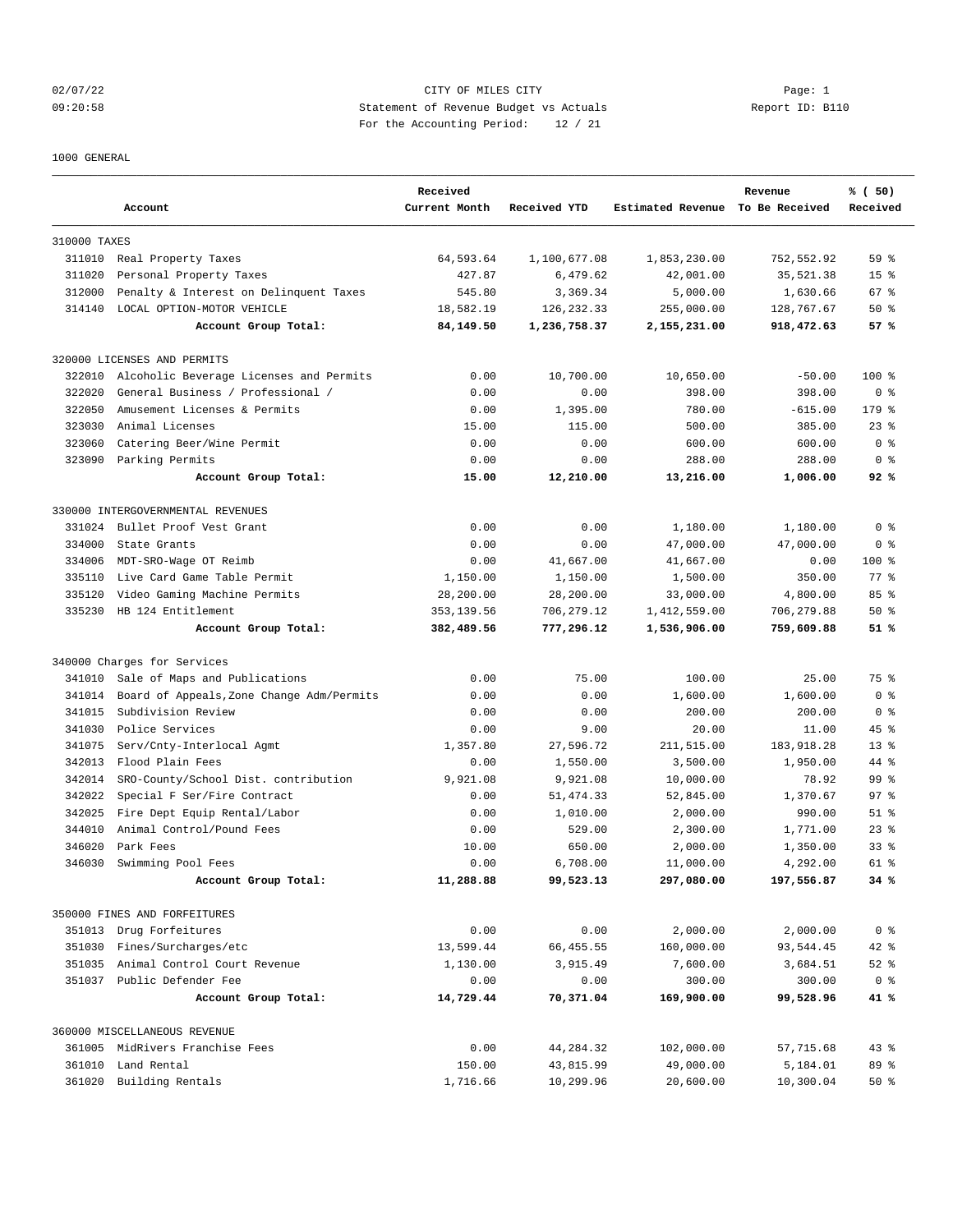# 02/07/22 Page: 2 09:20:58 Statement of Revenue Budget vs Actuals Report ID: B110 For the Accounting Period: 12 / 21

### 1000 GENERAL

|        |                                   | Received      |              |                   | Revenue        | % (50)         |
|--------|-----------------------------------|---------------|--------------|-------------------|----------------|----------------|
|        | Account                           | Current Month | Received YTD | Estimated Revenue | To Be Received | Received       |
| 362020 | MISC REVENUE                      | 81.99         | 6,429.12     | 8,000.00          | 1,570.88       | $80*$          |
| 362022 | Health Ins-MMIA Emp Benefits Prog | 0.85          | 383.24       | 100.00            | $-283.24$      | $383$ $%$      |
| 365000 | Contributions and Donations       | 0.00          | 13,725.00    | 1,000.00          | $-12,725.00$   | $***$ $_{8}$   |
| 365015 | Florence Stacy Foundation         | 0.00          | $-348.00$    | 0.00              | 348.00         | $***$ $ -$     |
| 366040 | Misc.-BHS                         | 0.00          | 0.00         | 2,400.00          | 2,400.00       | 0 <sup>8</sup> |
| 366050 | Sale of Junk/Salvage-PD cars      | 0.00          | 0.00         | 5,000.00          | 5,000.00       | 0 <sup>8</sup> |
| 367000 | Sale of Junk or Salvage           | 0.00          | 0.00         | 1,000.00          | 1,000.00       | 0 <sup>8</sup> |
|        | Account Group Total:              | 1,949.50      | 118,589.63   | 189,100.00        | 70,510.37      | 63%            |
|        | 370000 INVESTMENT EARNINGS        |               |              |                   |                |                |
| 371010 | Investment Earnings               | 234.73        | 1,182.88     | 10,000.00         | 8,817.12       | $12*$          |
|        | Account Group Total:              | 234.73        | 1,182.88     | 10,000.00         | 8,817.12       | $12*$          |
|        | 380000 OTHER FINANCING SOURCES    |               |              |                   |                |                |
| 381070 | Proceeds/Loans/Intercap 016-2015  | 0.00          | 480,000.00   | 480,000.00        | 0.00           | $100$ %        |
| 383000 | Interfund Operating Transfer      | 79,011.54     | 205,626.24   | 655,006.00        | 449, 379. 76   | $31*$          |
|        | Account Group Total:              | 79,011.54     | 685,626.24   | 1,135,006.00      | 449,379.76     | 60%            |
|        | Fund Total:                       | 573,868.15    | 3,001,557.41 | 5,506,439.00      | 2,504,881.59   | 55 %           |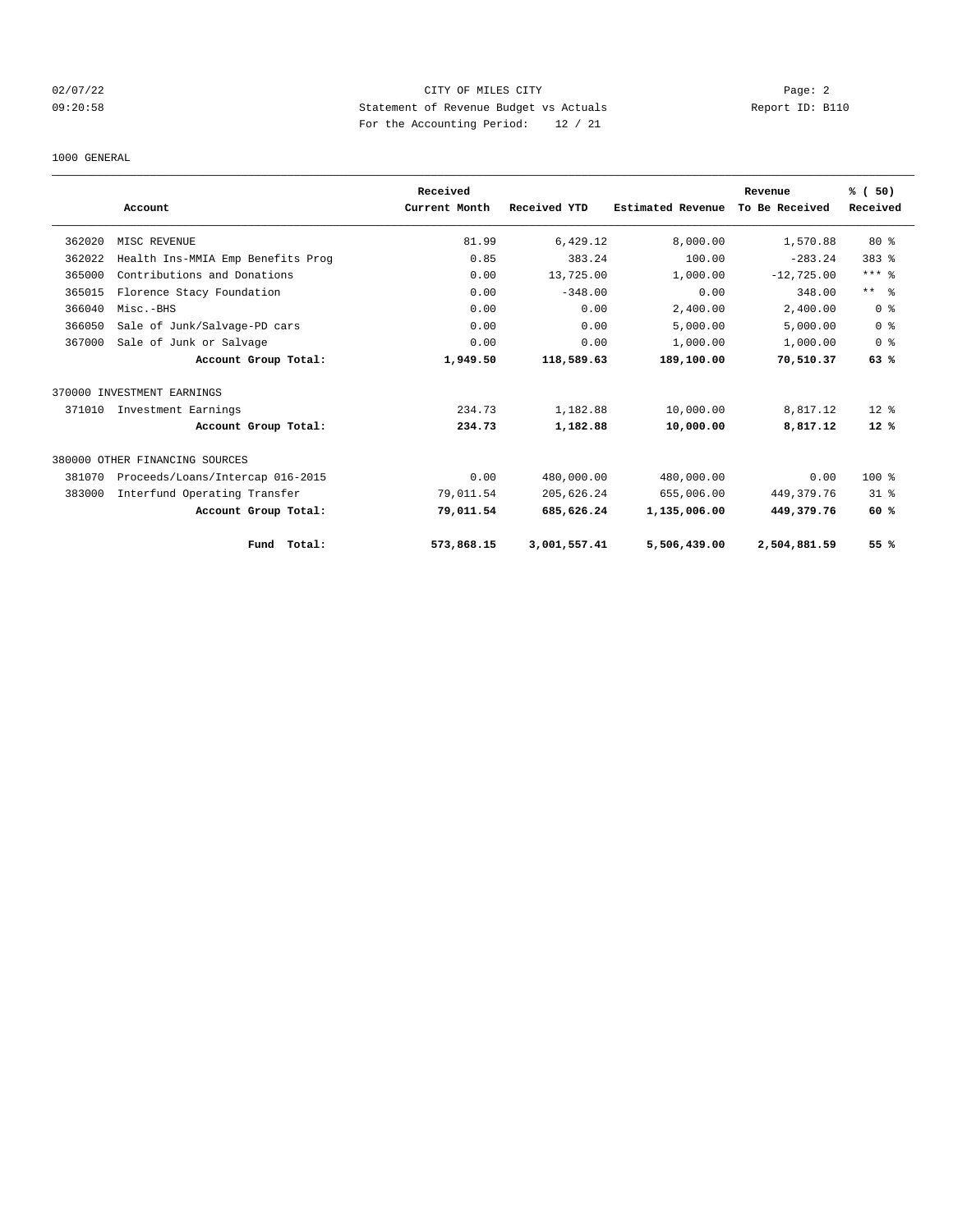# 02/07/22 Page: 3 Page: 3 Page: 3 09:20:58 Statement of Revenue Budget vs Actuals Report ID: B110 For the Accounting Period: 12 / 21

# 2220 LIBRARY

|        |                                   | Received      |              |                   | Revenue        | % (50)         |
|--------|-----------------------------------|---------------|--------------|-------------------|----------------|----------------|
|        | Account                           | Current Month | Received YTD | Estimated Revenue | To Be Received | Received       |
|        | 340000 Charges for Services       |               |              |                   |                |                |
| 341075 | Serv/Cnty-Interlocal Agmt         | 0.00          | 0.00         | 41,839.00         | 41,839.00      | 0 <sup>8</sup> |
| 346070 | Library Fees                      | 127.65        | 912.10       | 2,000.00          | 1,087.90       | 46%            |
| 346074 | Book Sales                        | 0.00          | 2.00         | 400.00            | 398.00         | 1 <sup>8</sup> |
|        | Account Group Total:              | 127.65        | 914.10       | 44,239.00         | 43,324.90      | 2%             |
|        | 360000 MISCELLANEOUS REVENUE      |               |              |                   |                |                |
| 365035 | Donation-Library Board of Trustee | 0.00          | 0.00         | 7,500.00          | 7,500.00       | 0 <sup>8</sup> |
|        | Account Group Total:              | 0.00          | 0.00         | 7,500.00          | 7,500.00       | 0 <sup>8</sup> |
|        | 380000 OTHER FINANCING SOURCES    |               |              |                   |                |                |
| 383000 | Interfund Operating Transfer      | 25,998.75     | 155,992.50   | 311,985.00        | 155,992.50     | $50*$          |
|        | Account Group Total:              | 25,998.75     | 155,992.50   | 311,985.00        | 155,992.50     | 50%            |
|        | Fund Total:                       | 26,126.40     | 156,906.60   | 363,724.00        | 206,817.40     | 43%            |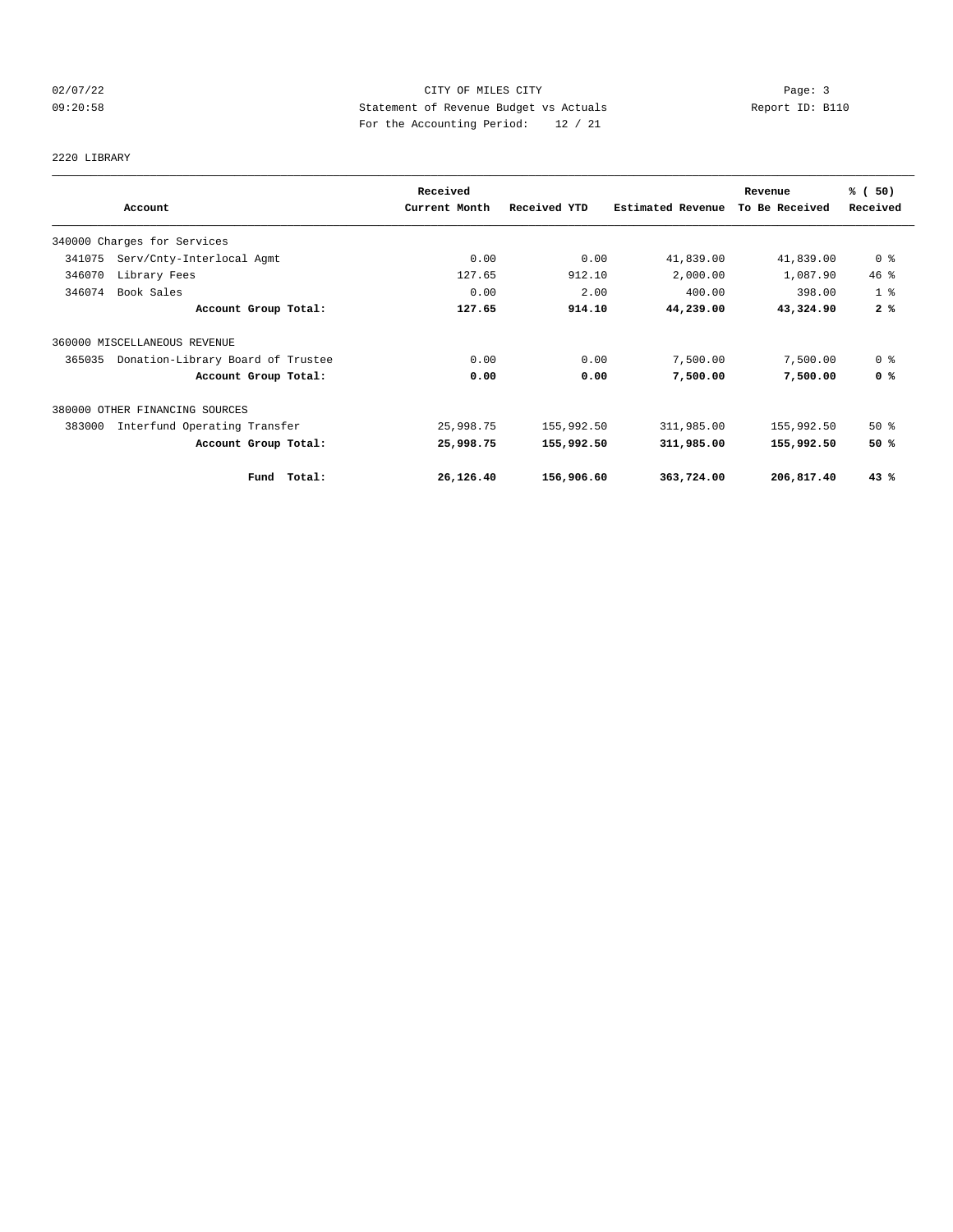# 02/07/22 Page: 4 CITY OF MILES CITY 09:20:58 Statement of Revenue Budget vs Actuals Report ID: B110 For the Accounting Period: 12 / 21

2260 EMERGENCY DISASTER

|              |                                        | Received      |              |                   | Revenue        | % (50)         |
|--------------|----------------------------------------|---------------|--------------|-------------------|----------------|----------------|
|              | Account                                | Current Month | Received YTD | Estimated Revenue | To Be Received | Received       |
| 310000 TAXES |                                        |               |              |                   |                |                |
| 311010       | Real Property Taxes                    | 1.68          | 27.10        | 36.00             | 8.90           | 75 %           |
| 311020       | Personal Property Taxes                | 0.00          | 0.19         | 7.00              | 6.81           | 3 <sup>8</sup> |
| 312000       | Penalty & Interest on Delinquent Taxes | 5.19          | 30.60        | 50.00             | 19.40          | $61$ $%$       |
|              | Account Group Total:                   | 6.87          | 57.89        | 93.00             | 35.11          | 62%            |
|              | Total:<br>Fund                         | 6.87          | 57.89        | 93.00             | 35.11          | 62%            |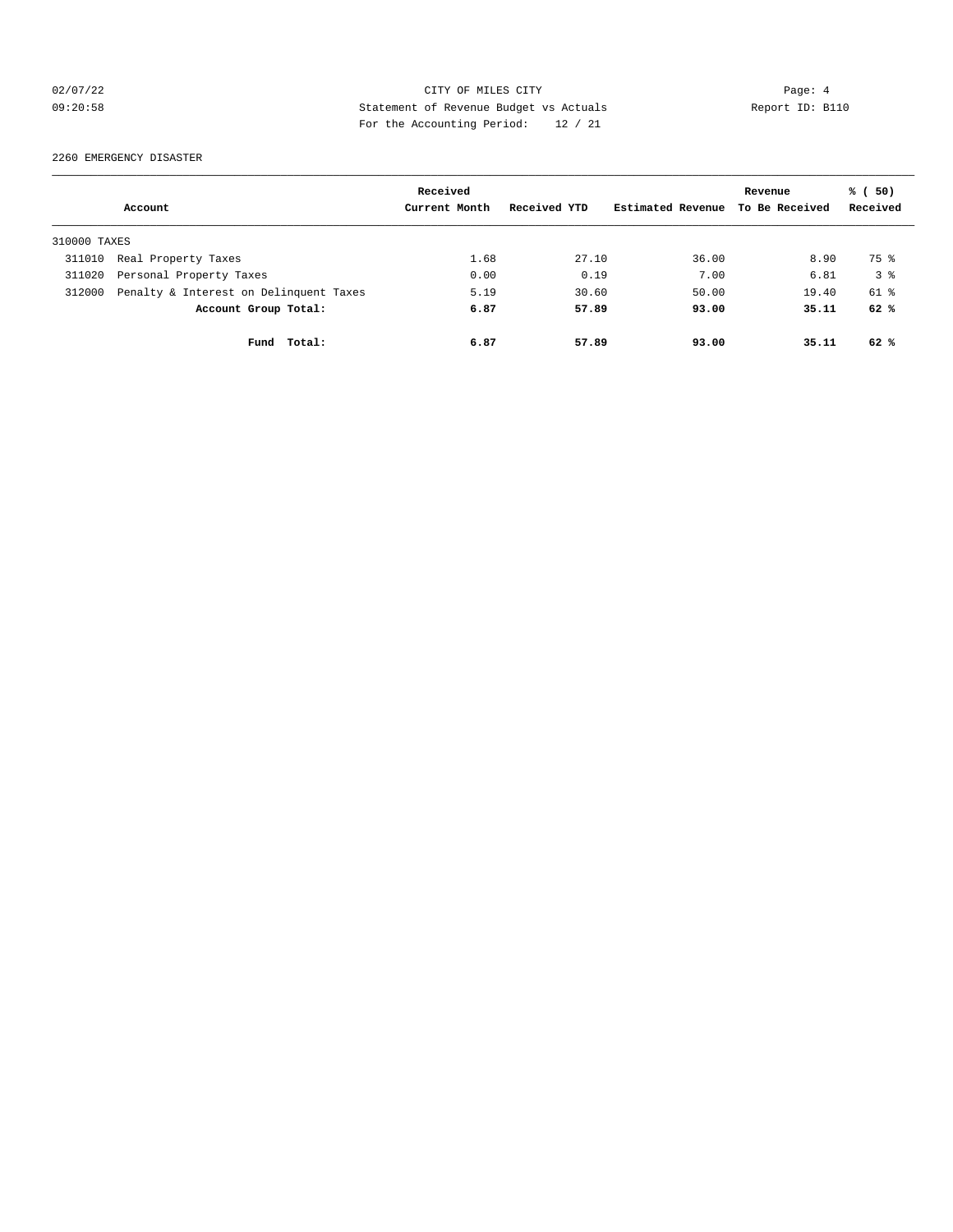# 02/07/22 Page: 5 Page: 5 Page: 5 Page: 5 Page: 5 Page: 5 Page: 5 Page: 5 Page: 5 Page: 5 09:20:58 Statement of Revenue Budget vs Actuals Report ID: B110 For the Accounting Period: 12 / 21

# 2270 Health

|                                        | Received      |              |                   | Revenue        | % (50)   |
|----------------------------------------|---------------|--------------|-------------------|----------------|----------|
| Account                                | Current Month | Received YTD | Estimated Revenue | To Be Received | Received |
| 380000 OTHER FINANCING SOURCES         |               |              |                   |                |          |
| Interfund Operating Transfer<br>383000 | 13,000.00     | 13,000.00    | 13,000.00         | 0.00           | $100$ %  |
| Account Group Total:                   | 13,000.00     | 13,000.00    | 13,000.00         | 0.00           | 100%     |
| Total:<br>Fund                         | 13,000.00     | 13,000.00    | 13,000.00         | 0.00           | $100*$   |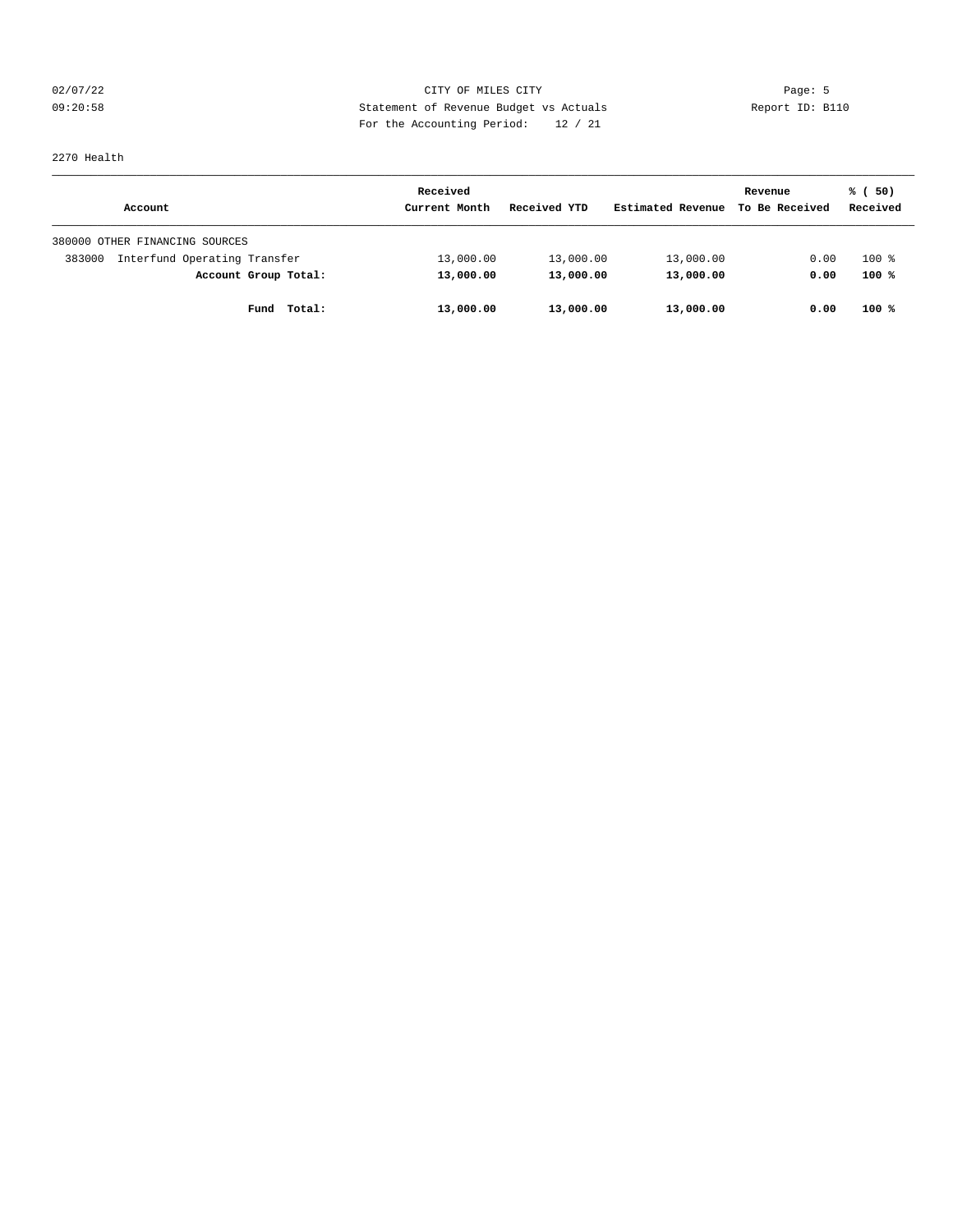# 02/07/22 Page: 6 Page: 6 Page: 6 Page: 6 Page: 6 Page: 6 Page: 6 Page: 6 Page: 6 Page: 6 Page: 6 Page: 6 Page: 6 Page: 6 Page: 6 Page: 6 Page: 6 Page: 6 Page: 6 Page: 6 Page: 6 Page: 6 Page: 6 Page: 6 Page: 6 Page: 6 Page: 09:20:58 Statement of Revenue Budget vs Actuals Report ID: B110 For the Accounting Period: 12 / 21

#### 2310 TIFD-Downtown

|              |                                        |             | Received      |              |                          | Revenue        | % (50)          |
|--------------|----------------------------------------|-------------|---------------|--------------|--------------------------|----------------|-----------------|
|              | Account                                |             | Current Month | Received YTD | <b>Estimated Revenue</b> | To Be Received | Received        |
| 310000 TAXES |                                        |             |               |              |                          |                |                 |
| 311010       | Real Property Taxes                    |             | 6,498.81      | 104,362.14   | 193,476.00               | 89, 113.86     | 54 %            |
| 311020       | Personal Property Taxes                |             | 0.00          | 480.86       | 4,000.00                 | 3,519.14       | $12*$           |
| 312000       | Penalty & Interest on Delinquent Taxes |             | 40.95         | 226.22       | 0.00                     | $-226.22$      | $***$ $ -$      |
|              | Account Group Total:                   |             | 6,539.76      | 105,069.22   | 197,476.00               | 92,406.78      | 53%             |
|              | 330000 INTERGOVERNMENTAL REVENUES      |             |               |              |                          |                |                 |
| 331172       | Montana Main St Grant                  |             | 0.00          | 1,800.00     | 10,000.00                | 8,200.00       | 18 <sup>8</sup> |
|              | Account Group Total:                   |             | 0.00          | 1,800.00     | 10,000.00                | 8,200.00       | 18%             |
|              | 370000 INVESTMENT EARNINGS             |             |               |              |                          |                |                 |
| 371010       | Investment Earnings                    |             | 59.95         | 303.62       | 0.00                     | $-303.62$      | $***$ 8         |
|              | Account Group Total:                   |             | 59.95         | 303.62       | 0.00                     | $-303.62$      | $***$ %         |
|              | 380000 OTHER FINANCING SOURCES         |             |               |              |                          |                |                 |
| 383000       | Interfund Operating Transfer           |             | 0.00          | 0.00         | 2,000.00                 | 2,000.00       | 0 <sup>8</sup>  |
|              | Account Group Total:                   |             | 0.00          | 0.00         | 2,000.00                 | 2,000.00       | 0 <sup>8</sup>  |
|              |                                        | Fund Total: | 6,599.71      | 107,172.84   | 209,476.00               | 102,303.16     | 51%             |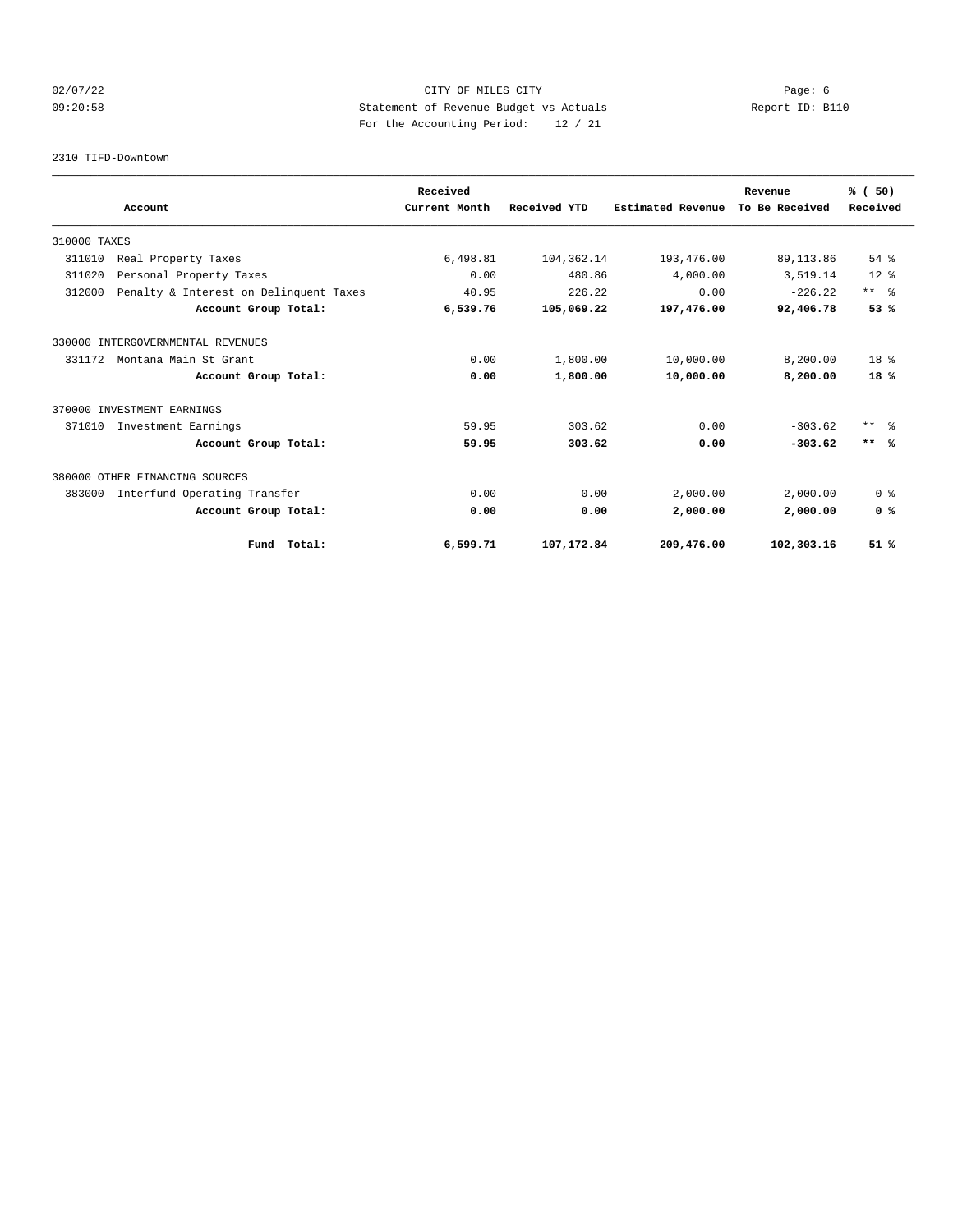# $O2/07/22$  Page: 7 09:20:58 Statement of Revenue Budget vs Actuals Report ID: B110 For the Accounting Period: 12 / 21

2350 Local Government/Study Commission

| Received                          |               |              |                   | Revenue        | % (50)               |
|-----------------------------------|---------------|--------------|-------------------|----------------|----------------------|
| Account                           | Current Month | Received YTD | Estimated Revenue | To Be Received | Received             |
| 310000 TAXES                      |               |              |                   |                |                      |
| 311020<br>Personal Property Taxes | 0.00          | 0.03         | 0.00              | $-0.03$        | $***$ $\frac{6}{10}$ |
| Account Group Total:              | 0.00          | 0.03         | 0.00              | $-0.03$        | $***$ %              |
| Total:<br>Fund                    | 0.00          | 0.03         | 0.00              | $-0.03$        | $***$ %              |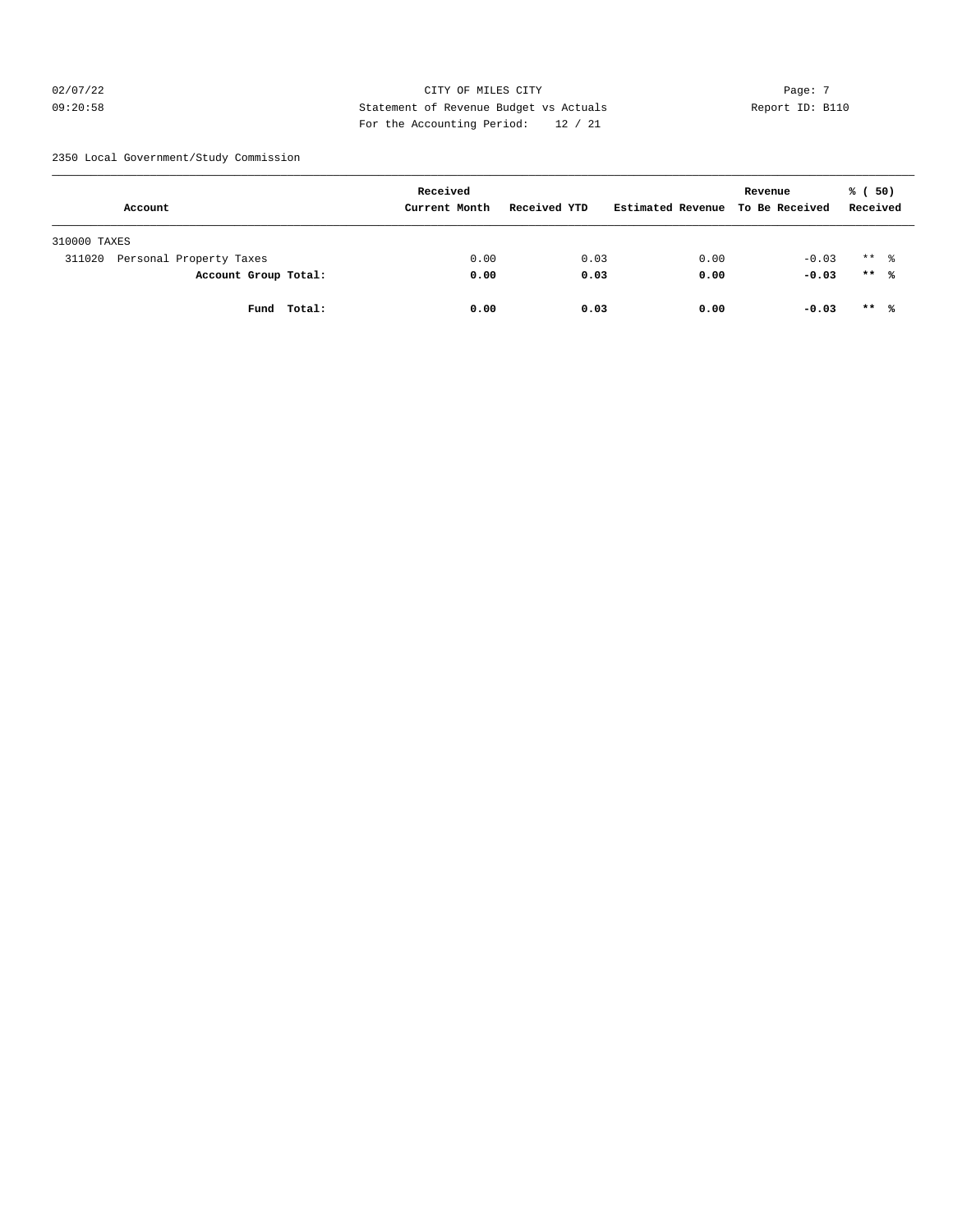# 02/07/22 Page: 8 CITY OF MILES CITY 09:20:58 Statement of Revenue Budget vs Actuals Report ID: B110 For the Accounting Period: 12 / 21

2372 Permissive Medical Levy

|              | Account                                | Received<br>Current Month | Received YTD | Estimated Revenue | Revenue<br>To Be Received | % (50)<br>Received |
|--------------|----------------------------------------|---------------------------|--------------|-------------------|---------------------------|--------------------|
| 310000 TAXES |                                        |                           |              |                   |                           |                    |
| 311010       | Real Property Taxes                    | 9,821.19                  | 167,481.34   | 282,054.00        | 114,572.66                | 59 <sup>°</sup>    |
| 311020       | Personal Property Taxes                | 66.62                     | 1,007.81     | 6, 393.00         | 5,385.19                  | $16*$              |
| 312000       | Penalty & Interest on Delinquent Taxes | 18.20                     | 107.19       | 200.00            | 92.81                     | $54$ $%$           |
|              | Account Group Total:                   | 9,906.01                  | 168,596.34   | 288,647.00        | 120,050.66                | 58 %               |
|              | Total:<br>Fund                         | 9,906.01                  | 168,596.34   | 288,647.00        | 120,050.66                | 58 %               |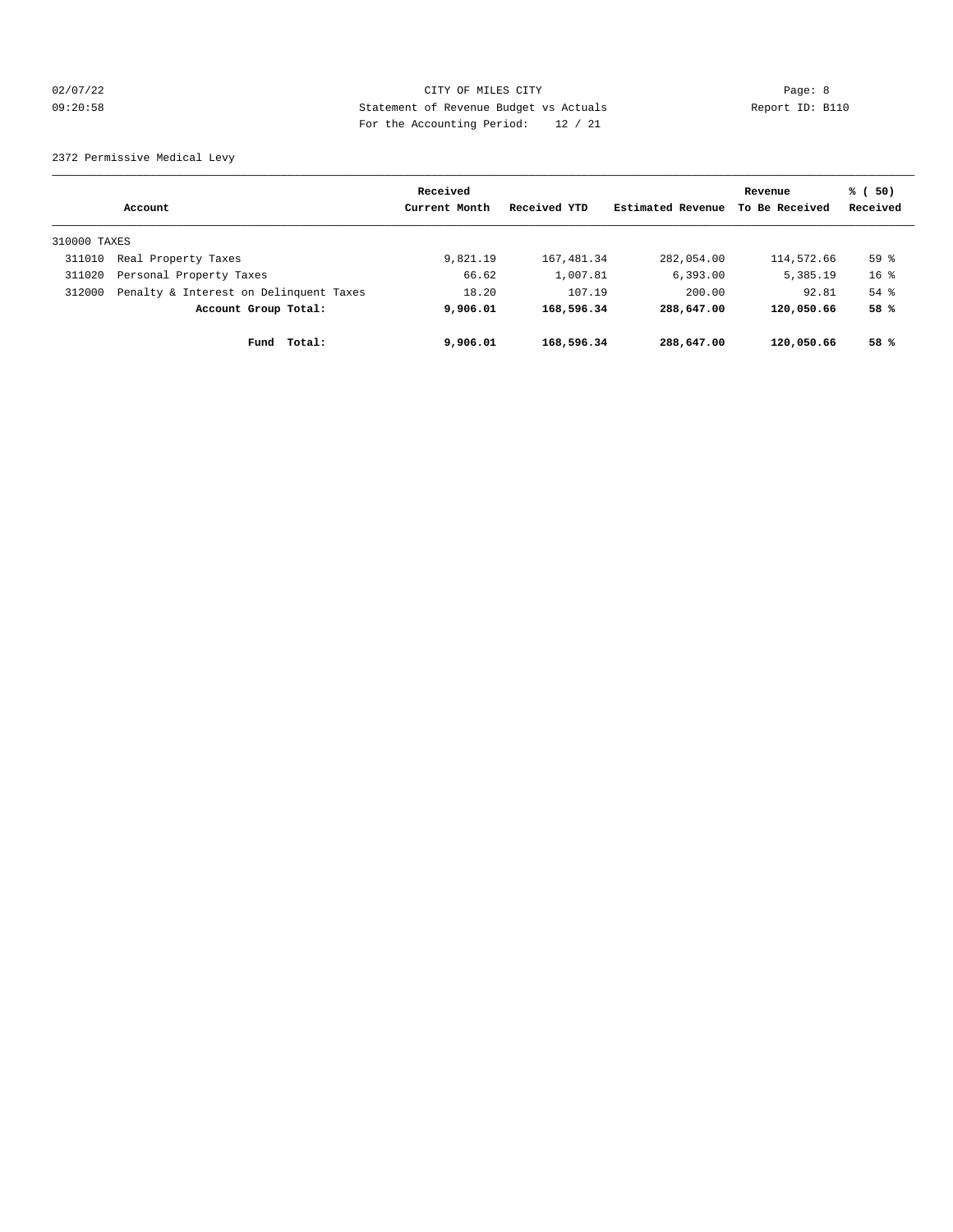# 02/07/22 Page: 9 09:20:58 Statement of Revenue Budget vs Actuals Report ID: B110 For the Accounting Period: 12 / 21

#### 2390 DRUG FORFEITURE

| Account                      | Received<br>Current Month | Received YTD | Estimated Revenue | Revenue<br>To Be Received | % (50)<br>Received |
|------------------------------|---------------------------|--------------|-------------------|---------------------------|--------------------|
| 350000 FINES AND FORFEITURES |                           |              |                   |                           |                    |
| Drug Forfeitures<br>351013   | 0.00                      | 0.00         | 3,000.00          | 3,000.00                  | 0 %                |
| Account Group Total:         | 0.00                      | 0.00         | 3,000.00          | 3,000.00                  | 0 %                |
| Fund Total:                  | 0.00                      | 0.00         | 3,000.00          | 3,000.00                  | 0 %                |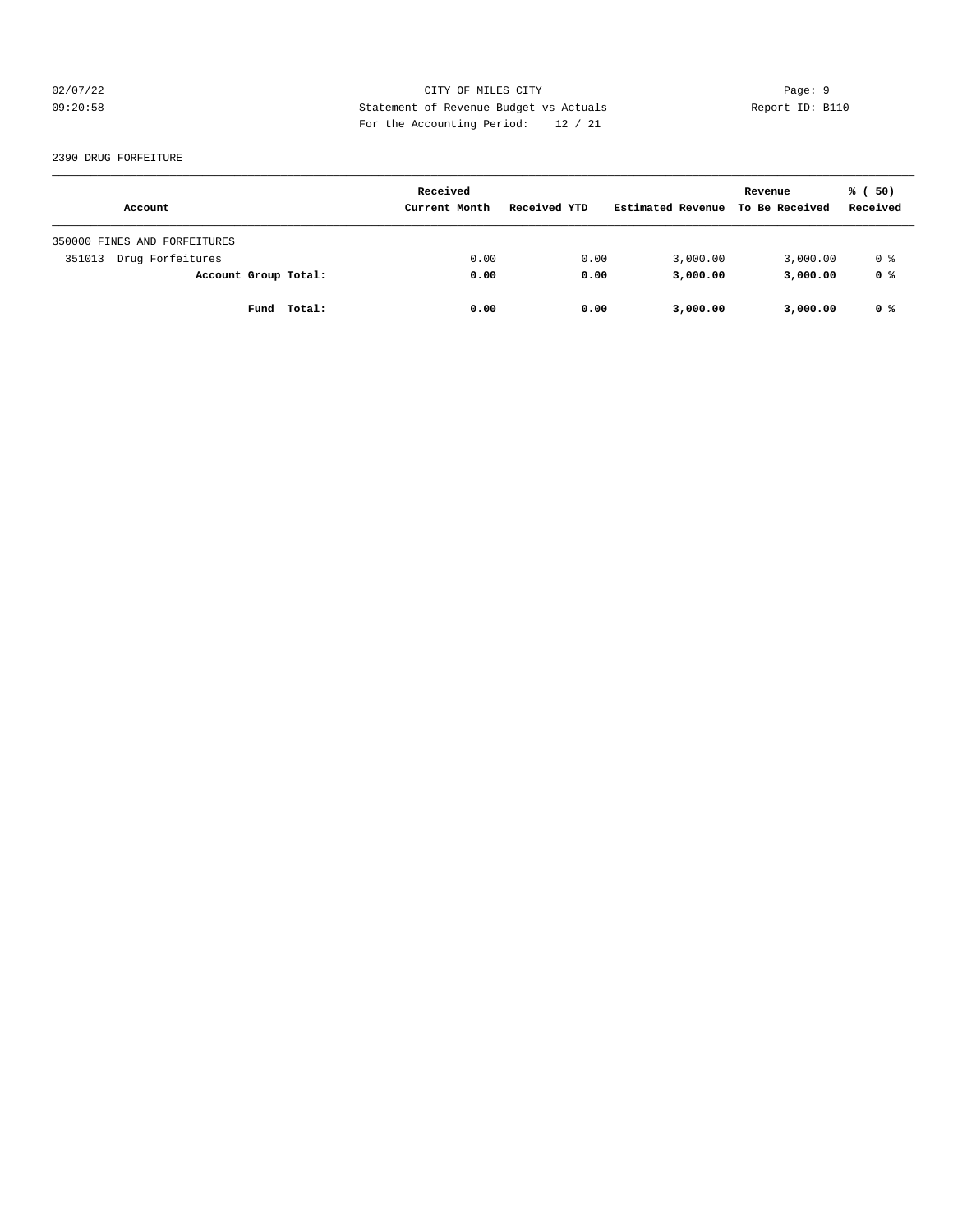02/07/22 Page: 10 09:20:58 Statement of Revenue Budget vs Actuals Report ID: B110 For the Accounting Period: 12 / 21

#### 2394 BUILDING CODE ENFORCEMENT

|                                      | Received      |              |                   | Revenue        | % (50)   |
|--------------------------------------|---------------|--------------|-------------------|----------------|----------|
| Account                              | Current Month | Received YTD | Estimated Revenue | To Be Received | Received |
| 320000 LICENSES AND PERMITS          |               |              |                   |                |          |
| Building & Related Permits<br>323010 | 1,207.00      | 46,282.81    | 99,228.00         | 52,945.19      | 47.8     |
| Account Group Total:                 | 1,207.00      | 46,282.81    | 99,228.00         | 52,945.19      | 47%      |
| Total:<br>Fund                       | 1,207.00      | 46,282.81    | 99,228.00         | 52,945.19      | 47%      |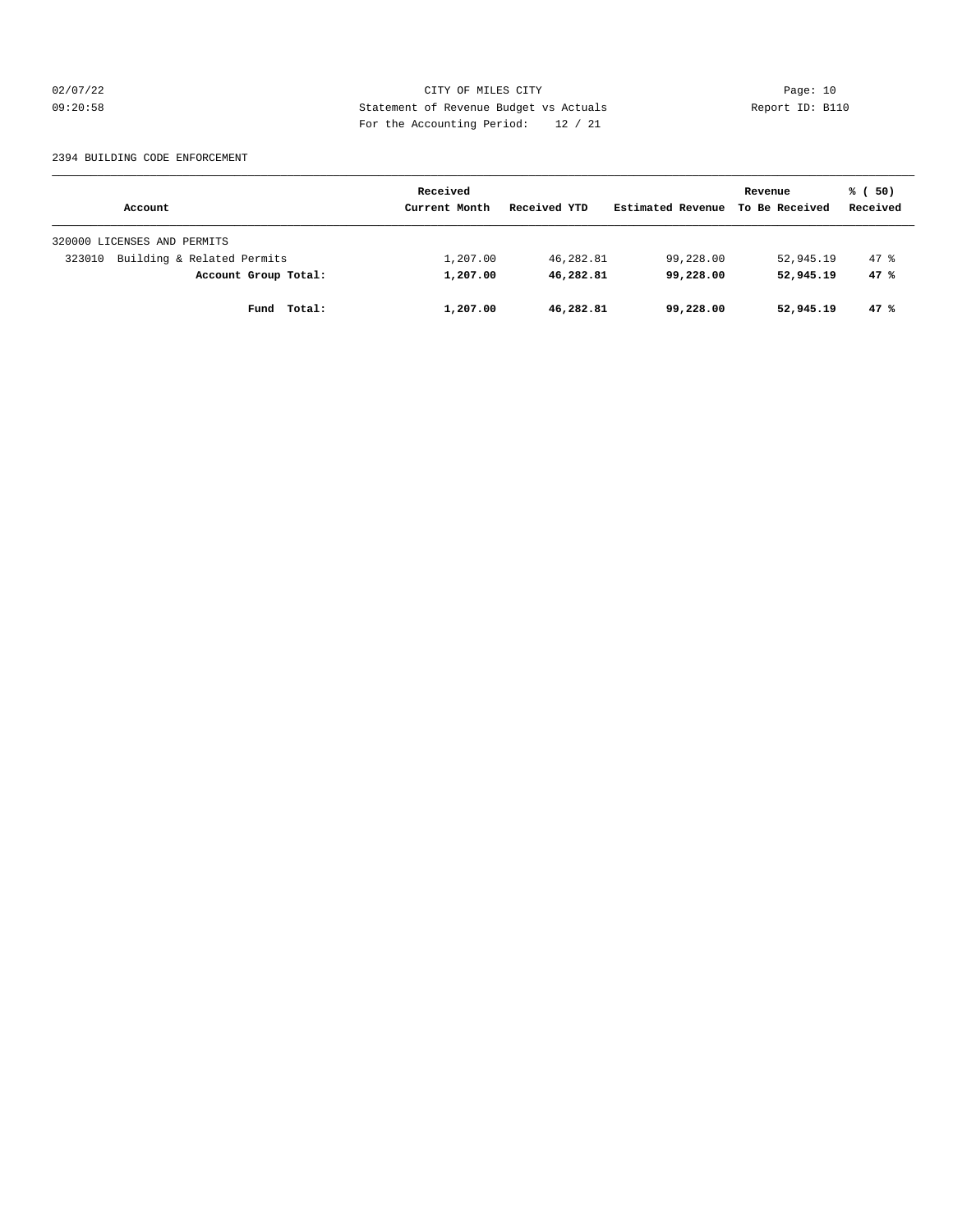# 02/07/22 Page: 11 CITY OF MILES CITY CONTROL Page: 11 09:20:58 Statement of Revenue Budget vs Actuals Report ID: B110 For the Accounting Period: 12 / 21

2400 LTG M D#165-(Gen City)

|        | Account                                  | Received<br>Current Month | Received YTD | Estimated Revenue | Revenue<br>To Be Received | % (50)<br>Received |
|--------|------------------------------------------|---------------------------|--------------|-------------------|---------------------------|--------------------|
|        | 360000 MISCELLANEOUS REVENUE             |                           |              |                   |                           |                    |
| 363010 | Maintenance Assessments                  | 7,941.39                  | 97,042.00    | 154,472.00        | 57,430.00                 | $63$ $%$           |
| 363040 | Penalty & Interest on Deling Assessments | 69.09                     | 567.47       | 550.00            | $-17.47$                  | $103$ $%$          |
|        | Account Group Total:                     | 8,010.48                  | 97,609.47    | 155,022.00        | 57,412.53                 | 63%                |
|        | 370000 INVESTMENT EARNINGS               |                           |              |                   |                           |                    |
| 371010 | Investment Earnings                      | 20.26                     | 84.61        | 1,100.00          | 1,015.39                  | 8 %                |
|        | Account Group Total:                     | 20.26                     | 84.61        | 1,100.00          | 1,015.39                  | 8%                 |
|        | Total:<br>Fund                           | 8,030.74                  | 97,694.08    | 156,122.00        | 58,427.92                 | 63%                |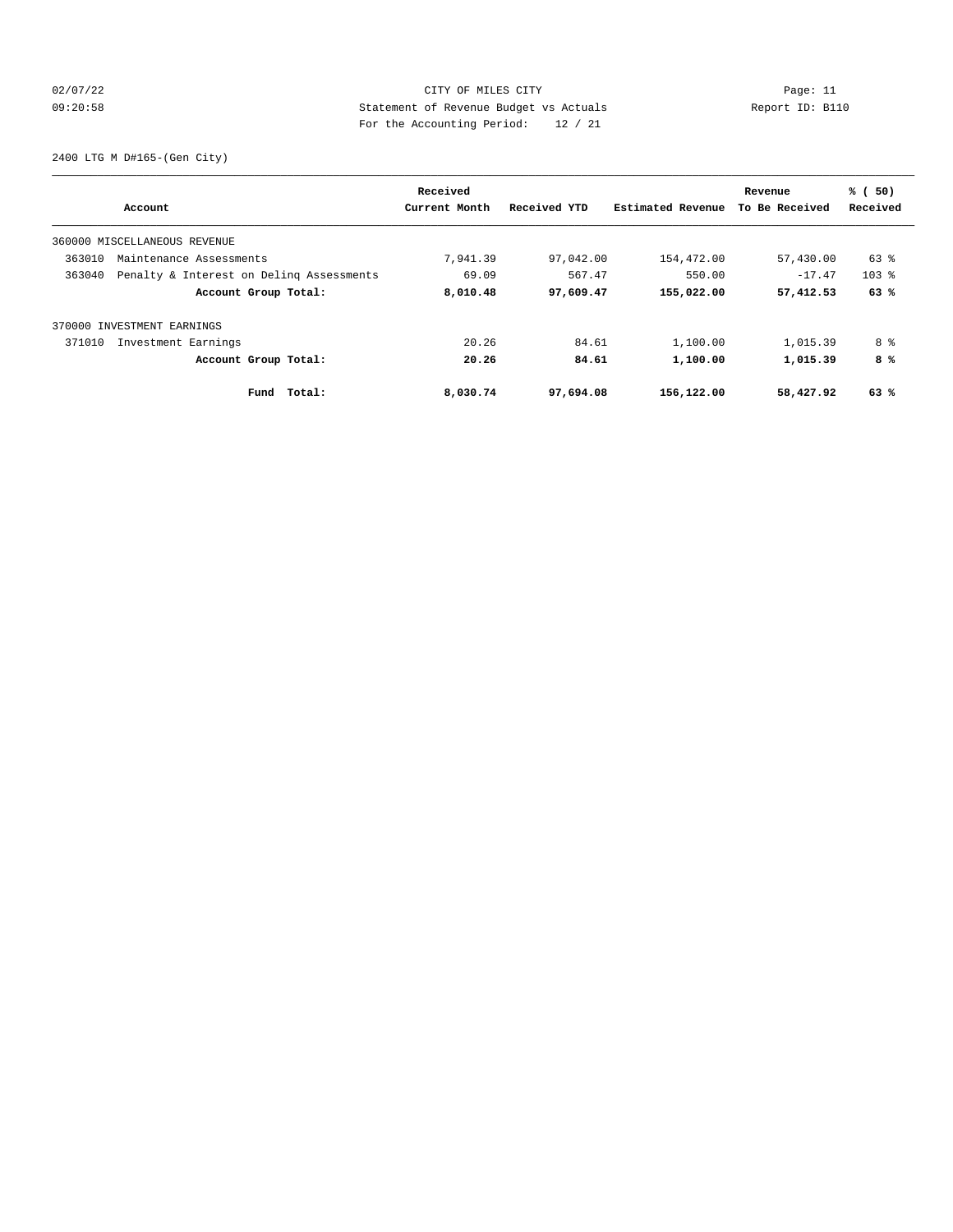# 02/07/22 Page: 12 09:20:58 Statement of Revenue Budget vs Actuals Report ID: B110 For the Accounting Period: 12 / 21

2420 LTG M D#167-(MilesAddn Etc)

| Account                                            | Received<br>Current Month | Received YTD | Estimated Revenue | Revenue<br>To Be Received | % (50)<br>Received |
|----------------------------------------------------|---------------------------|--------------|-------------------|---------------------------|--------------------|
|                                                    |                           |              |                   |                           |                    |
| 360000 MISCELLANEOUS REVENUE                       |                           |              |                   |                           |                    |
| 363010<br>Maintenance Assessments                  | 361.30                    | 11,045.47    | 17,557.00         | 6,511.53                  | 63 %               |
| 363040<br>Penalty & Interest on Deling Assessments | 1.70                      | 47.89        | 100.00            | 52.11                     | 48 %               |
| Account Group Total:                               | 363.00                    | 11,093.36    | 17,657.00         | 6,563.64                  | 63%                |
| 370000 INVESTMENT EARNINGS                         |                           |              |                   |                           |                    |
| 371010<br>Investment Earnings                      | 3.27                      | 15.85        | 300.00            | 284.15                    | 5 <sup>8</sup>     |
| Account Group Total:                               | 3.27                      | 15.85        | 300.00            | 284.15                    | 5%                 |
| Fund Total:                                        | 366.27                    | 11,109.21    | 17,957.00         | 6,847.79                  | 62 %               |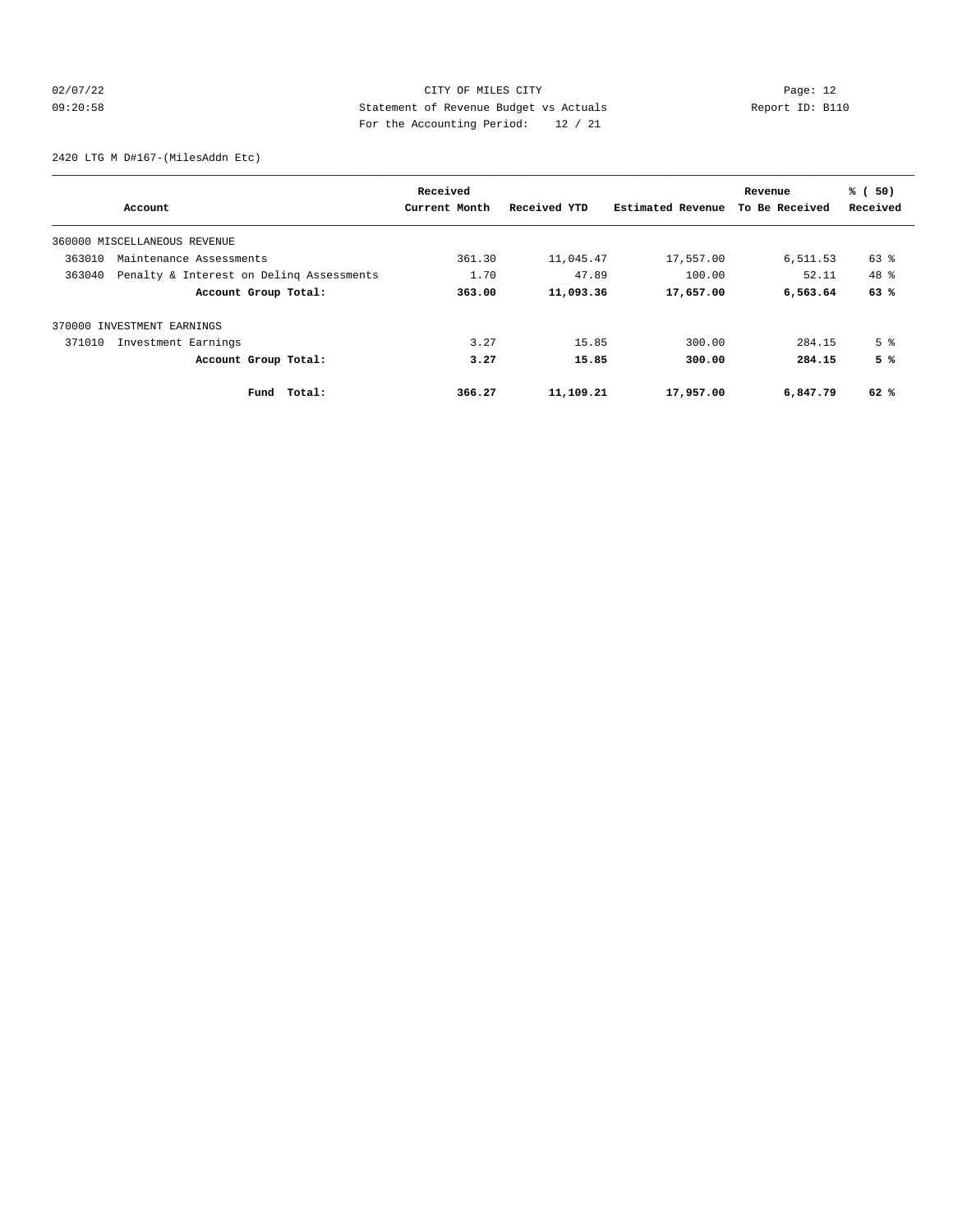# 02/07/22 Page: 13 09:20:58 Statement of Revenue Budget vs Actuals Report ID: B110 For the Accounting Period: 12 / 21

2430 LTG M D#171-(Balsam Est)

| Account                                            | Received<br>Current Month | Received YTD | Estimated Revenue | Revenue<br>To Be Received | % (50)<br>Received |
|----------------------------------------------------|---------------------------|--------------|-------------------|---------------------------|--------------------|
|                                                    |                           |              |                   |                           |                    |
| 360000 MISCELLANEOUS REVENUE                       |                           |              |                   |                           |                    |
| 363010<br>Maintenance Assessments                  | 72.57                     | 5,173.63     | 8,987.00          | 3,813.37                  | 58 %               |
| 363040<br>Penalty & Interest on Deling Assessments | 0.34                      | 0.34         | 15.00             | 14.66                     | 2 <sup>8</sup>     |
| Account Group Total:                               | 72.91                     | 5,173.97     | 9,002.00          | 3,828.03                  | 57%                |
| 370000 INVESTMENT EARNINGS                         |                           |              |                   |                           |                    |
| 371010<br>Investment Earnings                      | 0.78                      | 1.33         | 300.00            | 298.67                    | 0 %                |
| Account Group Total:                               | 0.78                      | 1.33         | 300.00            | 298.67                    | 0 <sup>8</sup>     |
| Fund Total:                                        | 73.69                     | 5,175.30     | 9,302.00          | 4,126.70                  | 56%                |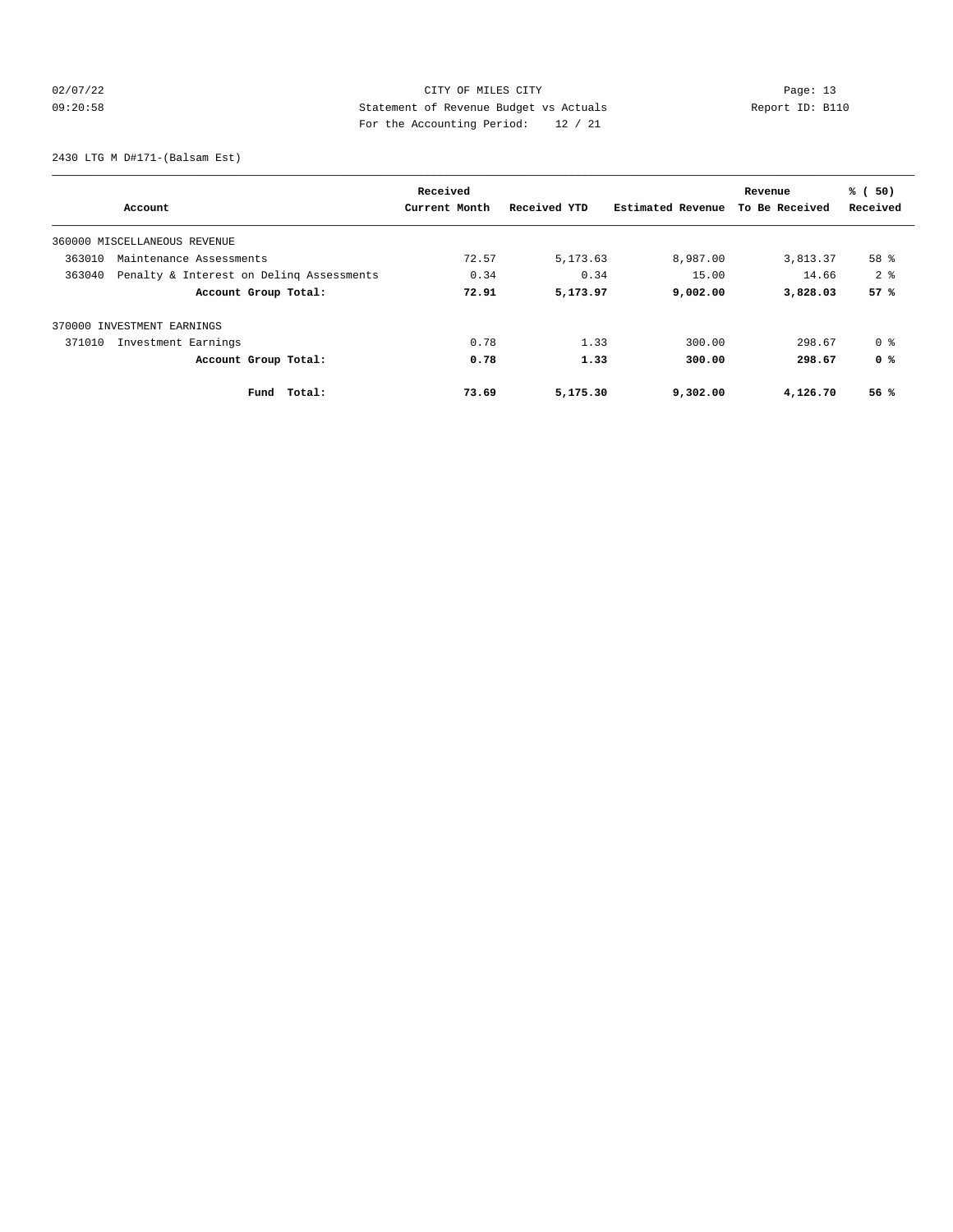# 02/07/22 Page: 14 09:20:58 Statement of Revenue Budget vs Actuals Report ID: B110 For the Accounting Period: 12 / 21

2440 LTG M D#172-(Main Str)

| Account                                            | Received<br>Current Month | Received YTD | Estimated Revenue | Revenue<br>To Be Received | % (50)<br>Received |
|----------------------------------------------------|---------------------------|--------------|-------------------|---------------------------|--------------------|
| 360000 MISCELLANEOUS REVENUE                       |                           |              |                   |                           |                    |
| 363010<br>Maintenance Assessments                  | 978.70                    | 20,958.93    | 32,308.00         | 11,349.07                 | 65 %               |
| 363040<br>Penalty & Interest on Deling Assessments | 4.60                      | 42.58        | 0.00              | $-42.58$                  | $***$ $\approx$    |
| Account Group Total:                               | 983.30                    | 21,001.51    | 32,308.00         | 11,306.49                 | 65 %               |
| 370000 INVESTMENT EARNINGS                         |                           |              |                   |                           |                    |
| 371010<br>Investment Earnings                      | 2.83                      | 9.41         | 75.00             | 65.59                     | $13*$              |
| Account Group Total:                               | 2.83                      | 9.41         | 75.00             | 65.59                     | $13*$              |
| Fund Total:                                        | 986.13                    | 21,010.92    | 32,383.00         | 11,372.08                 | 65 %               |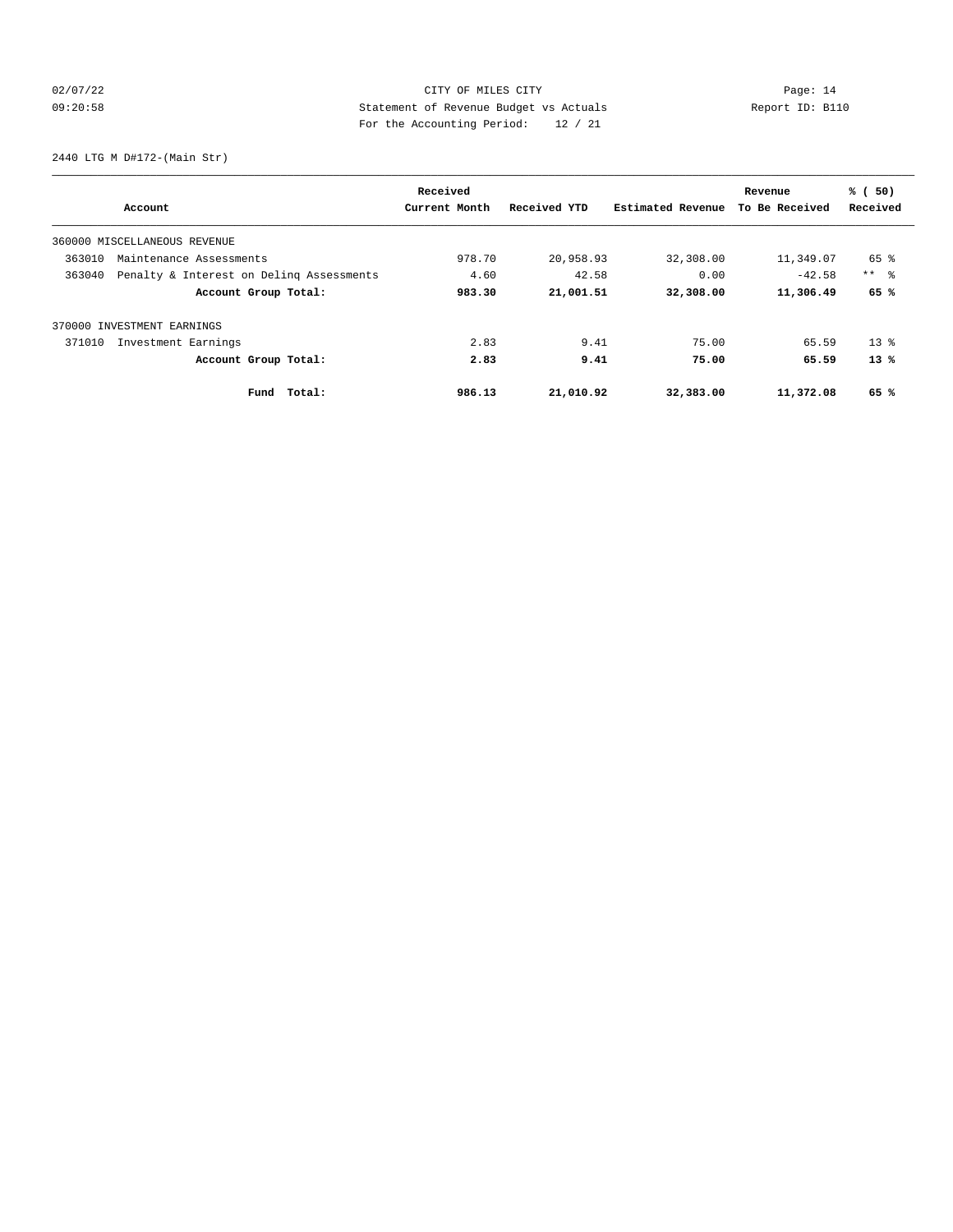# 02/07/22 Page: 15 09:20:58 Statement of Revenue Budget vs Actuals Report ID: B110 For the Accounting Period: 12 / 21

2450 LTG M D#195-(SG-Trico)

| Account                                            | Received<br>Current Month | Received YTD | Estimated Revenue | Revenue<br>To Be Received | % (50)<br>Received |
|----------------------------------------------------|---------------------------|--------------|-------------------|---------------------------|--------------------|
|                                                    |                           |              |                   |                           |                    |
| 360000 MISCELLANEOUS REVENUE                       |                           |              |                   |                           |                    |
| 363010<br>Maintenance Assessments                  | 94.02                     | 4,238.70     | 7,085.00          | 2,846.30                  | $60*$              |
| 363040<br>Penalty & Interest on Deling Assessments | 0.44                      | 4.57         | 0.00              | $-4.57$                   | $***$ $ -$         |
| Account Group Total:                               | 94.46                     | 4,243.27     | 7,085.00          | 2,841.73                  | 60%                |
| 370000 INVESTMENT EARNINGS                         |                           |              |                   |                           |                    |
| 371010<br>Investment Earnings                      | 0.28                      | 0.48         | 75.00             | 74.52                     | 1 <sup>8</sup>     |
| Account Group Total:                               | 0.28                      | 0.48         | 75.00             | 74.52                     | $1 \times$         |
| Total:<br>Fund                                     | 94.74                     | 4,243.75     | 7,160.00          | 2,916.25                  | 59 %               |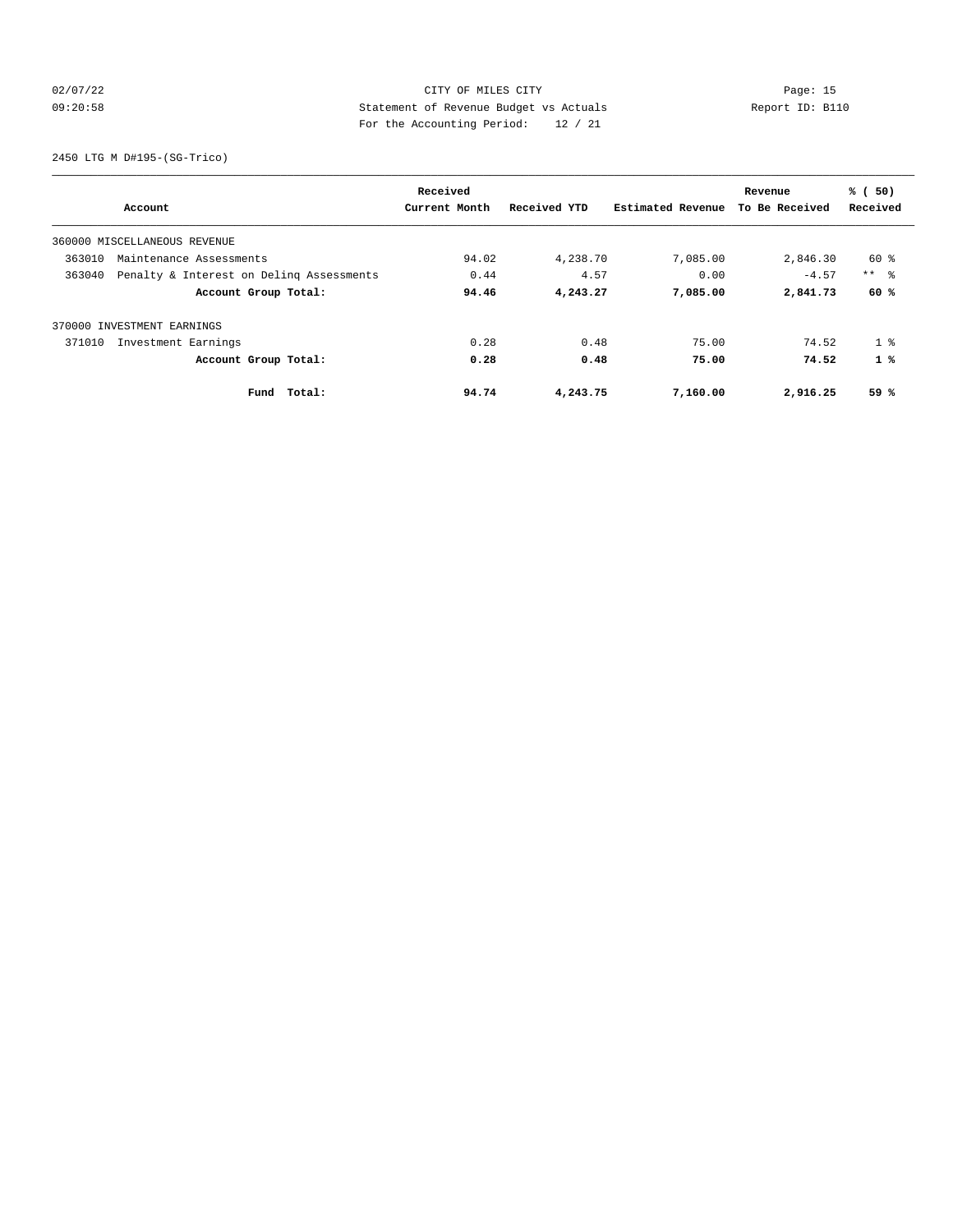# 02/07/22 Page: 16 09:20:58 Statement of Revenue Budget vs Actuals Report ID: B110 For the Accounting Period: 12 / 21

2470 LTG M D#202-(SG-MDU&NV)

| Account                                            | Received<br>Current Month | Received YTD | Estimated Revenue | Revenue<br>To Be Received | % (50)<br>Received |
|----------------------------------------------------|---------------------------|--------------|-------------------|---------------------------|--------------------|
| 360000 MISCELLANEOUS REVENUE                       |                           |              |                   |                           |                    |
| 363010<br>Maintenance Assessments                  | 100.60                    | 3, 343.83    | 5,295.00          | 1,951.17                  | 63 %               |
| 363040<br>Penalty & Interest on Deling Assessments | 0.47                      | 56.06        | 0.00              | $-56.06$                  | $***$ $ -$         |
| Account Group Total:                               | 101.07                    | 3,399.89     | 5,295.00          | 1,895.11                  | 64 %               |
| 370000 INVESTMENT EARNINGS                         |                           |              |                   |                           |                    |
| 371010<br>Investment Earnings                      | 0.81                      | 3.76         | 50.00             | 46.24                     | 8 %                |
| Account Group Total:                               | 0.81                      | 3.76         | 50.00             | 46.24                     | 8 %                |
| Fund Total:                                        | 101.88                    | 3,403.65     | 5,345.00          | 1,941.35                  | 64 %               |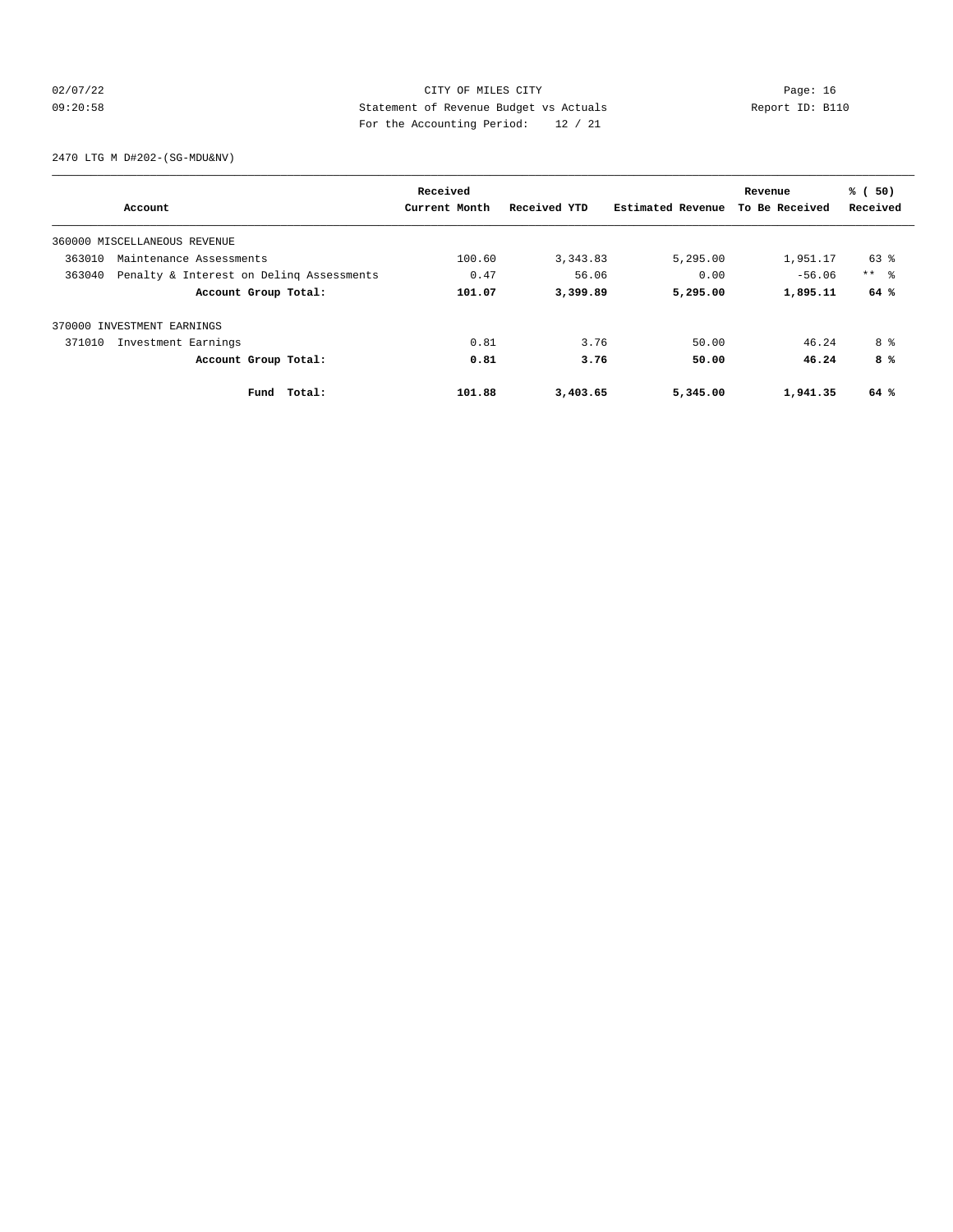# 02/07/22 Page: 17 CITY OF MILES CITY CONTROL Page: 17 09:20:58 Statement of Revenue Budget vs Actuals Report ID: B110 For the Accounting Period: 12 / 21

2480 LTG M M#173-(Milestown Estates)

|        |                                          | Received      |              |                   | Revenue        | % (50)    |
|--------|------------------------------------------|---------------|--------------|-------------------|----------------|-----------|
|        | Account                                  | Current Month | Received YTD | Estimated Revenue | To Be Received | Received  |
|        | 360000 MISCELLANEOUS REVENUE             |               |              |                   |                |           |
| 363010 | Maintenance Assessments                  | 381.71        | 2,832.07     | 3,183.00          | 350.93         | $89*$     |
| 363040 | Penalty & Interest on Deling Assessments | 1.80          | 14.57        | 8.00              | $-6.57$        | $182$ $%$ |
|        | Account Group Total:                     | 383.51        | 2,846.64     | 3,191.00          | 344.36         | 89%       |
|        | 370000 INVESTMENT EARNINGS               |               |              |                   |                |           |
| 371010 | Investment Earnings                      | 0.42          | 1.50         | 20.00             | 18.50          | 8 %       |
|        | Account Group Total:                     | 0.42          | 1.50         | 20.00             | 18.50          | 8%        |
|        | Total:<br>Fund                           | 383.93        | 2,848.14     | 3,211.00          | 362.86         | 89%       |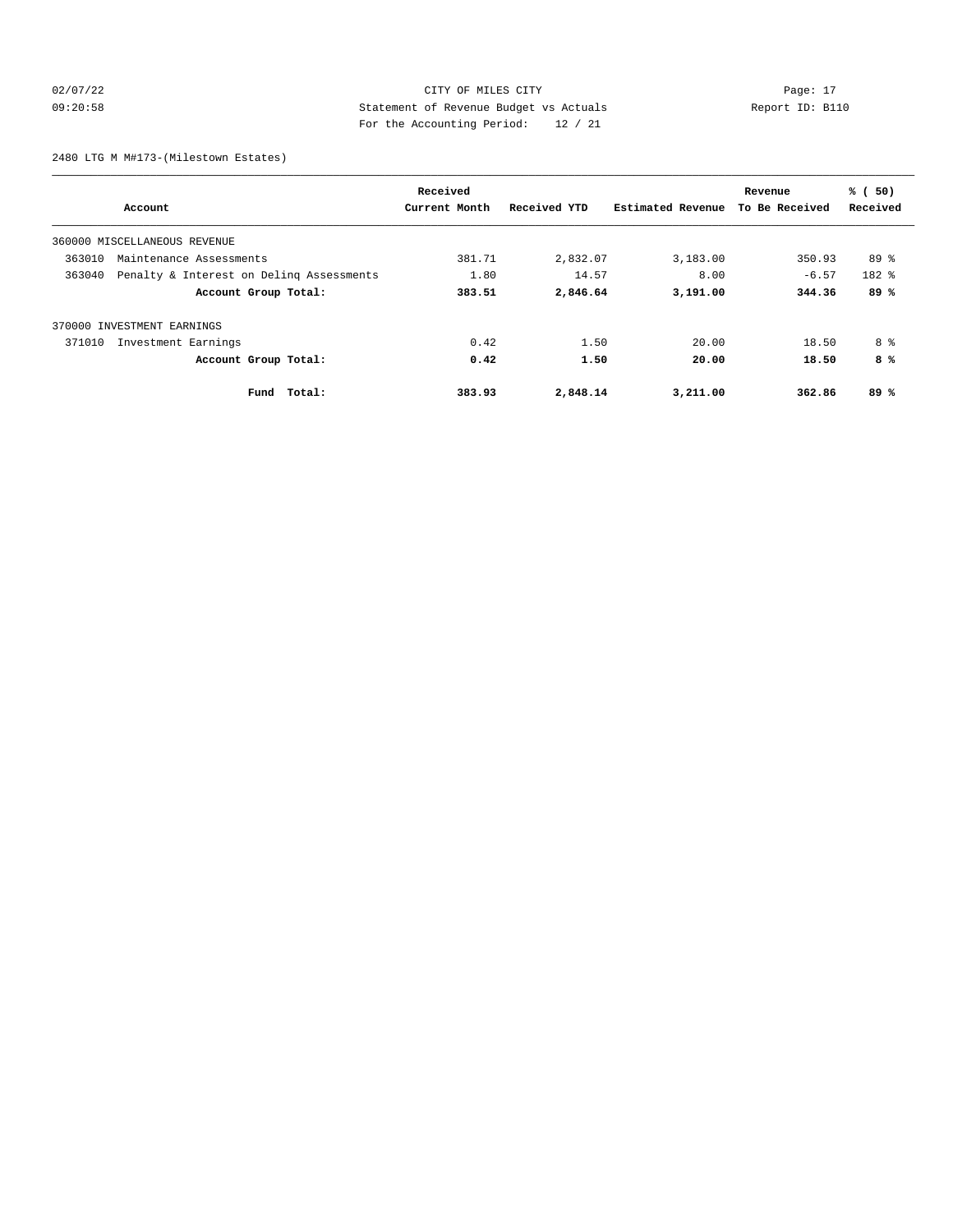# 02/07/22 Page: 18 09:20:58 Statement of Revenue Budget vs Actuals Report ID: B110 For the Accounting Period: 12 / 21

2510 STR MAINT DIST #204

|                                                    | Received      |              |                   | Revenue        | % (50)         |
|----------------------------------------------------|---------------|--------------|-------------------|----------------|----------------|
| Account                                            | Current Month | Received YTD | Estimated Revenue | To Be Received | Received       |
| 360000 MISCELLANEOUS REVENUE                       |               |              |                   |                |                |
| 363010<br>Maintenance Assessments                  | 119,464.93    | 1,152,479.64 | 1,861,961.00      | 709,481.36     | 62 %           |
| 363040<br>Penalty & Interest on Delinq Assessments | 788.67        | 4,144.82     | 4,000.00          | $-144.82$      | $104$ %        |
| Account Group Total:                               | 120,253.60    | 1,156,624.46 | 1,865,961.00      | 709,336.54     | 62%            |
| 370000 INVESTMENT EARNINGS                         |               |              |                   |                |                |
| 371010<br>Investment Earnings                      | 198.14        | 539.13       | 10,000.00         | 9,460.87       | 5 <sup>8</sup> |
| Account Group Total:                               | 198.14        | 539.13       | 10,000.00         | 9,460.87       | 5%             |
| 380000 OTHER FINANCING SOURCES                     |               |              |                   |                |                |
| Interfund Operating Transfer<br>383000             | 0.00          | 0.00         | 132,524.00        | 132,524.00     | 0 <sup>8</sup> |
| Account Group Total:                               | 0.00          | 0.00         | 132,524.00        | 132,524.00     | 0 <sup>8</sup> |
| Total:<br>Fund                                     | 120,451.74    | 1,157,163.59 | 2,008,485.00      | 851,321.41     | 58 %           |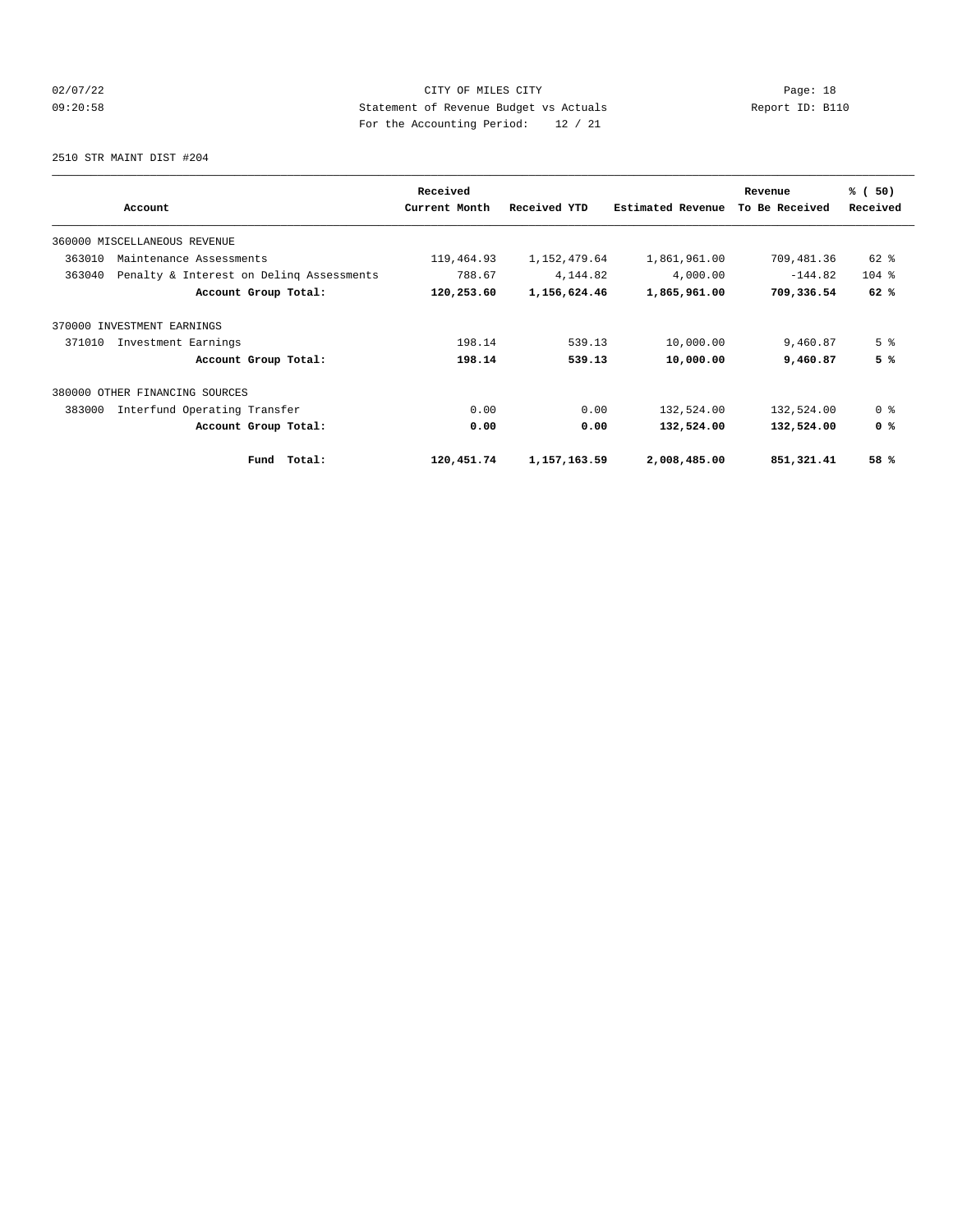# 02/07/22 Page: 19 09:20:58 Statement of Revenue Budget vs Actuals Report ID: B110 For the Accounting Period: 12 / 21

2520 STR MAINT DIST #205

|                                                    | Received      |              |                   | Revenue        | % (50)         |
|----------------------------------------------------|---------------|--------------|-------------------|----------------|----------------|
| Account                                            | Current Month | Received YTD | Estimated Revenue | To Be Received | Received       |
| 360000 MISCELLANEOUS REVENUE                       |               |              |                   |                |                |
| 363010<br>Maintenance Assessments                  | 15,806.04     | 171,611.62   | 262,927.00        | 91, 315.38     | 65 %           |
| 363040<br>Penalty & Interest on Deling Assessments | 74.36         | 1,149.03     | 1,000.00          | $-149.03$      | $115$ $%$      |
| Account Group Total:                               | 15,880.40     | 172,760.65   | 263,927.00        | 91,166.35      | 65 %           |
| 370000 INVESTMENT EARNINGS                         |               |              |                   |                |                |
| 371010<br>Investment Earnings                      | 56.56         | 272.87       | 4,000.00          | 3,727.13       | 7 %            |
| Account Group Total:                               | 56.56         | 272.87       | 4,000.00          | 3,727.13       | 7 %            |
| 380000 OTHER FINANCING SOURCES                     |               |              |                   |                |                |
| 383000<br>Interfund Operating Transfer             | 0.00          | 0.00         | 33,131.00         | 33,131.00      | 0 <sup>8</sup> |
| Account Group Total:                               | 0.00          | 0.00         | 33,131.00         | 33,131.00      | 0 <sup>8</sup> |
| Total:<br>Fund                                     | 15,936.96     | 173,033.52   | 301,058.00        | 128,024.48     | 57%            |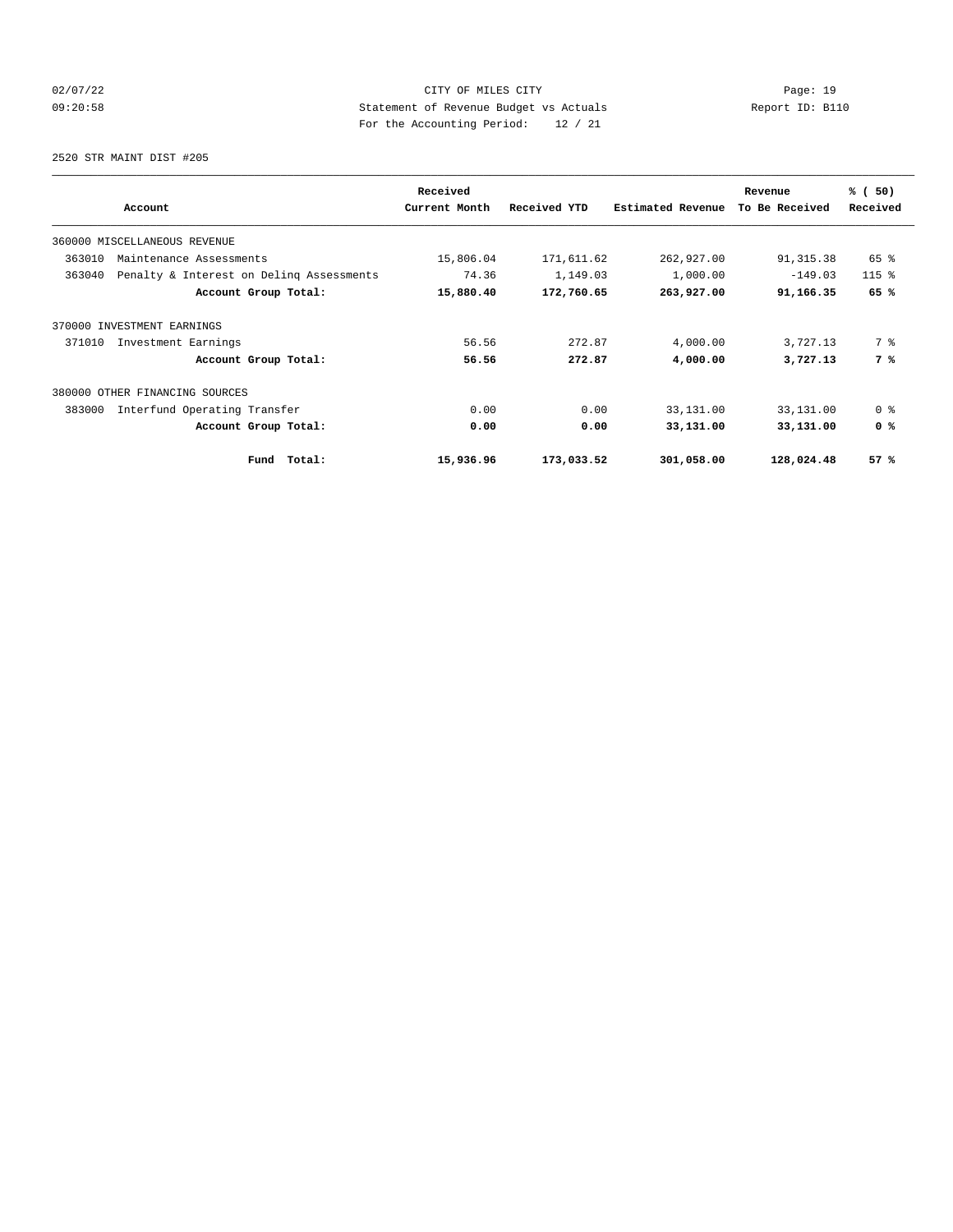# 02/07/22 Page: 20 09:20:58 Statement of Revenue Budget vs Actuals Report ID: B110 For the Accounting Period: 12 / 21

2540 STR MAINT DIST#207-(MILESTOWN ESTATES)

|                            |                                          | Received      |              |                   | Revenue        | % (50)          |
|----------------------------|------------------------------------------|---------------|--------------|-------------------|----------------|-----------------|
|                            | Account                                  | Current Month | Received YTD | Estimated Revenue | To Be Received | Received        |
|                            | 360000 MISCELLANEOUS REVENUE             |               |              |                   |                |                 |
| 363010                     | Maintenance Assessments                  | 592.99        | 4,630.30     | 5,237.00          | 606.70         | 88 %            |
| 363040                     | Penalty & Interest on Deling Assessments | 4.56          | 38.25        | 0.00              | $-38.25$       | $***$ $\approx$ |
|                            | Account Group Total:                     | 597.55        | 4,668.55     | 5,237.00          | 568.45         | 89%             |
| 370000 INVESTMENT EARNINGS |                                          |               |              |                   |                |                 |
| 371010                     | Investment Earnings                      | 1.07          | 4.60         | 100.00            | 95.40          | 5 <sup>8</sup>  |
|                            | Account Group Total:                     | 1.07          | 4.60         | 100.00            | 95.40          | 5%              |
|                            | Total:<br>Fund                           | 598.62        | 4,673.15     | 5,337.00          | 663.85         | 88%             |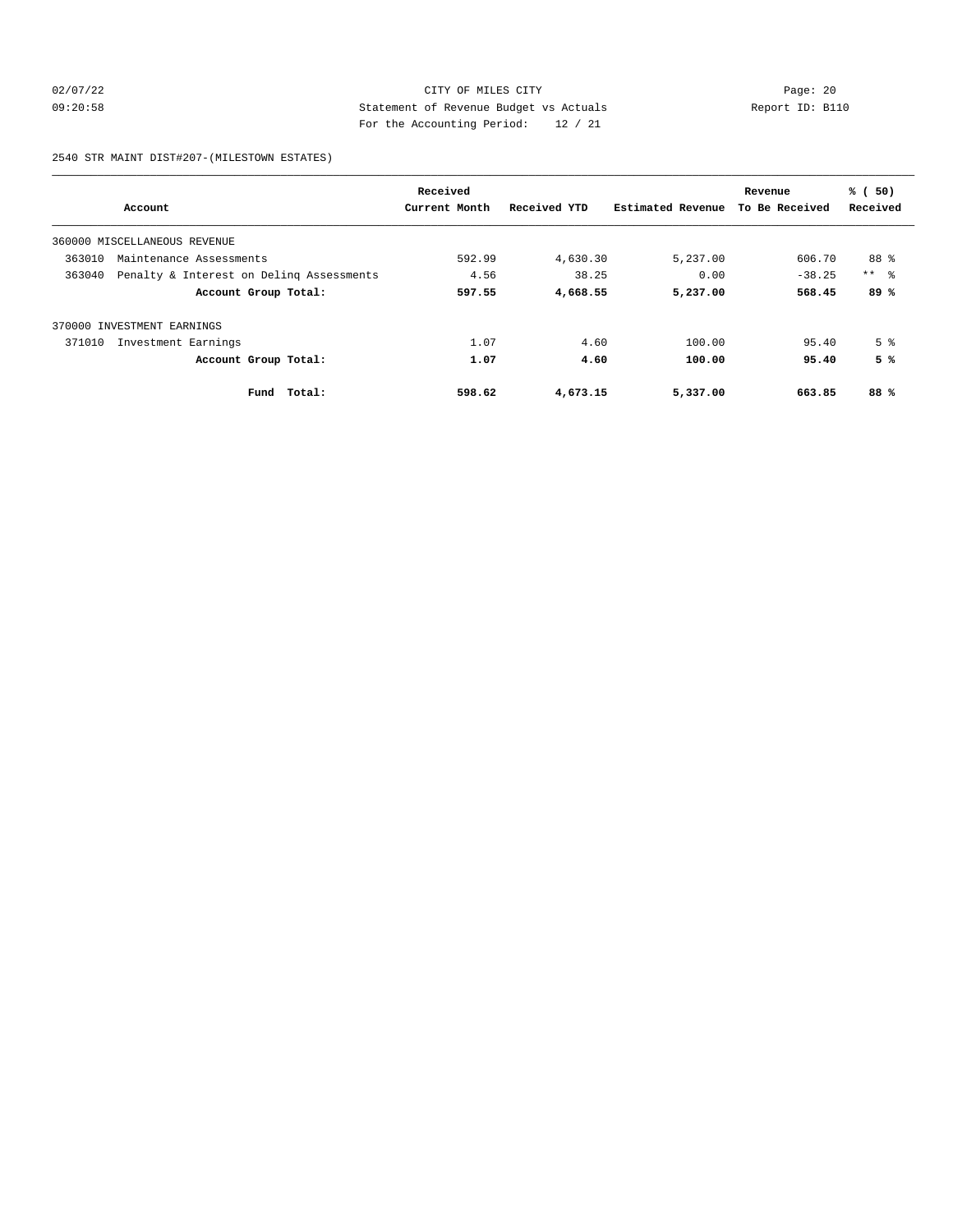# 02/07/22 Page: 21 CITY OF MILES CITY CONTROL Page: 21 09:20:58 Statement of Revenue Budget vs Actuals Report ID: B110 For the Accounting Period: 12 / 21

#### 2701 Fire Grants

|        |                                   | Received      |              |                   | Revenue        | % (50)         |
|--------|-----------------------------------|---------------|--------------|-------------------|----------------|----------------|
|        | Account                           | Current Month | Received YTD | Estimated Revenue | To Be Received | Received       |
|        | 330000 INTERGOVERNMENTAL REVENUES |               |              |                   |                |                |
| 331113 | FEMA -Projects                    | 0.00          | 0.00         | 300,000.00        | 300,000.00     | 0 <sup>8</sup> |
|        | Account Group Total:              | 0.00          | 0.00         | 300,000.00        | 300,000.00     | 0 <sup>8</sup> |
|        | 360000 MISCELLANEOUS REVENUE      |               |              |                   |                |                |
| 362020 | MISC REVENUE                      | 0.00          | 0.00         | 25,000.00         | 25,000.00      | 0 <sup>8</sup> |
| 365040 | DONATIONS-FIRE/AMB                | 0.00          | 0.00         | 350.00            | 350.00         | 0 <sup>8</sup> |
| 367000 | Sale of Junk or Salvage           | 0.00          | 0.00         | 1,000.00          | 1,000.00       | 0 <sup>8</sup> |
|        | Account Group Total:              | 0.00          | 0.00         | 26,350.00         | 26,350.00      | 0 <sup>8</sup> |
|        | Total:<br>Fund                    | 0.00          | 0.00         | 326,350.00        | 326,350.00     | 0 <sup>8</sup> |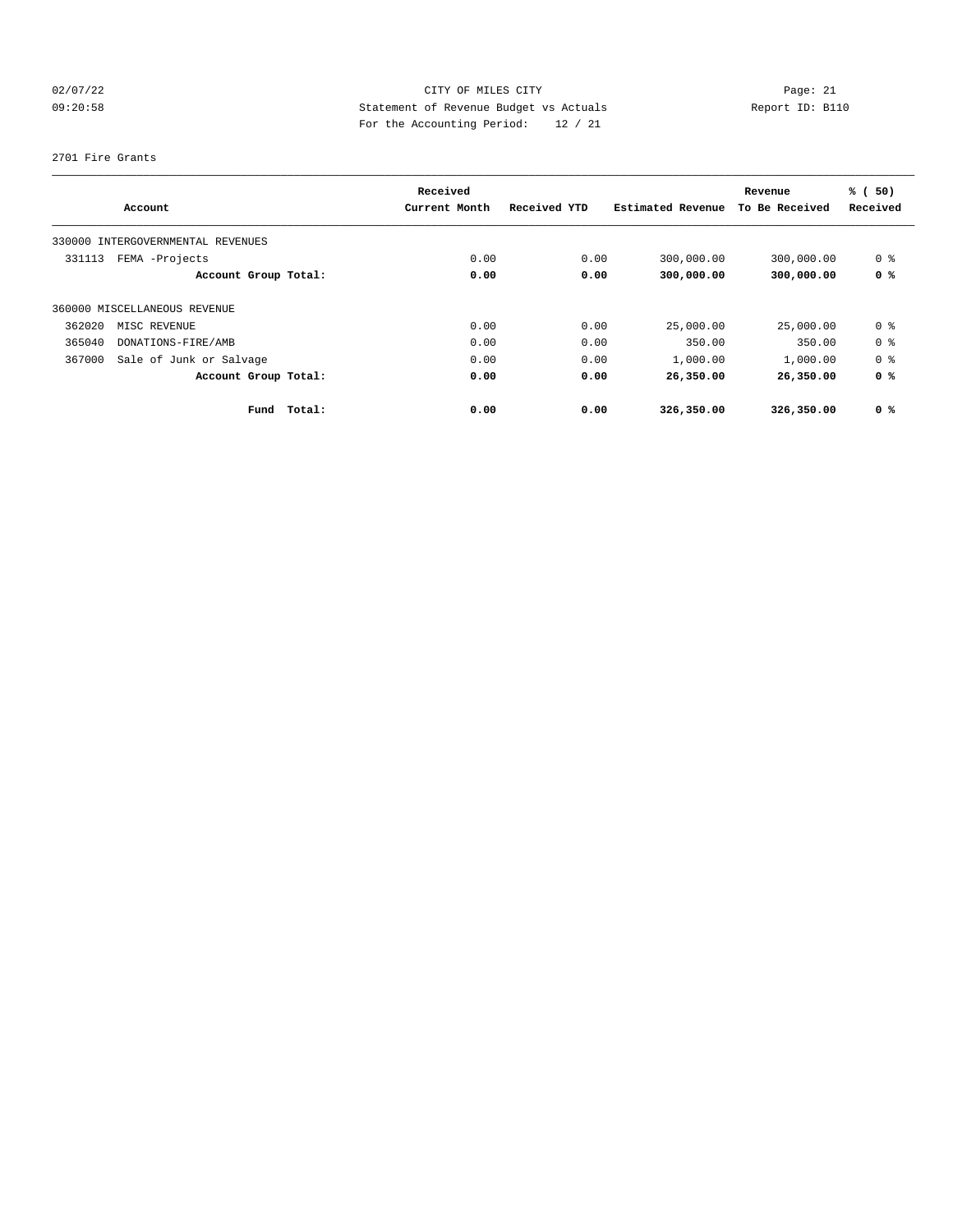02/07/22 Page: 22 09:20:58 Statement of Revenue Budget vs Actuals Report ID: B110 For the Accounting Period: 12 / 21

2820 GAS TAX

|                                      | Received      |              |                   | Revenue        | % (50)   |
|--------------------------------------|---------------|--------------|-------------------|----------------|----------|
| Account                              | Current Month | Received YTD | Estimated Revenue | To Be Received | Received |
| 330000 INTERGOVERNMENTAL REVENUES    |               |              |                   |                |          |
| Gasoline Tax Apportionment<br>335040 | 0.00          | 70,058.98    | 168,142.00        | 98,083.02      | $42$ $%$ |
| Account Group Total:                 | 0.00          | 70,058.98    | 168,142.00        | 98,083.02      | 42%      |
| Fund<br>Total:                       | 0.00          | 70,058.98    | 168,142.00        | 98,083.02      | 42%      |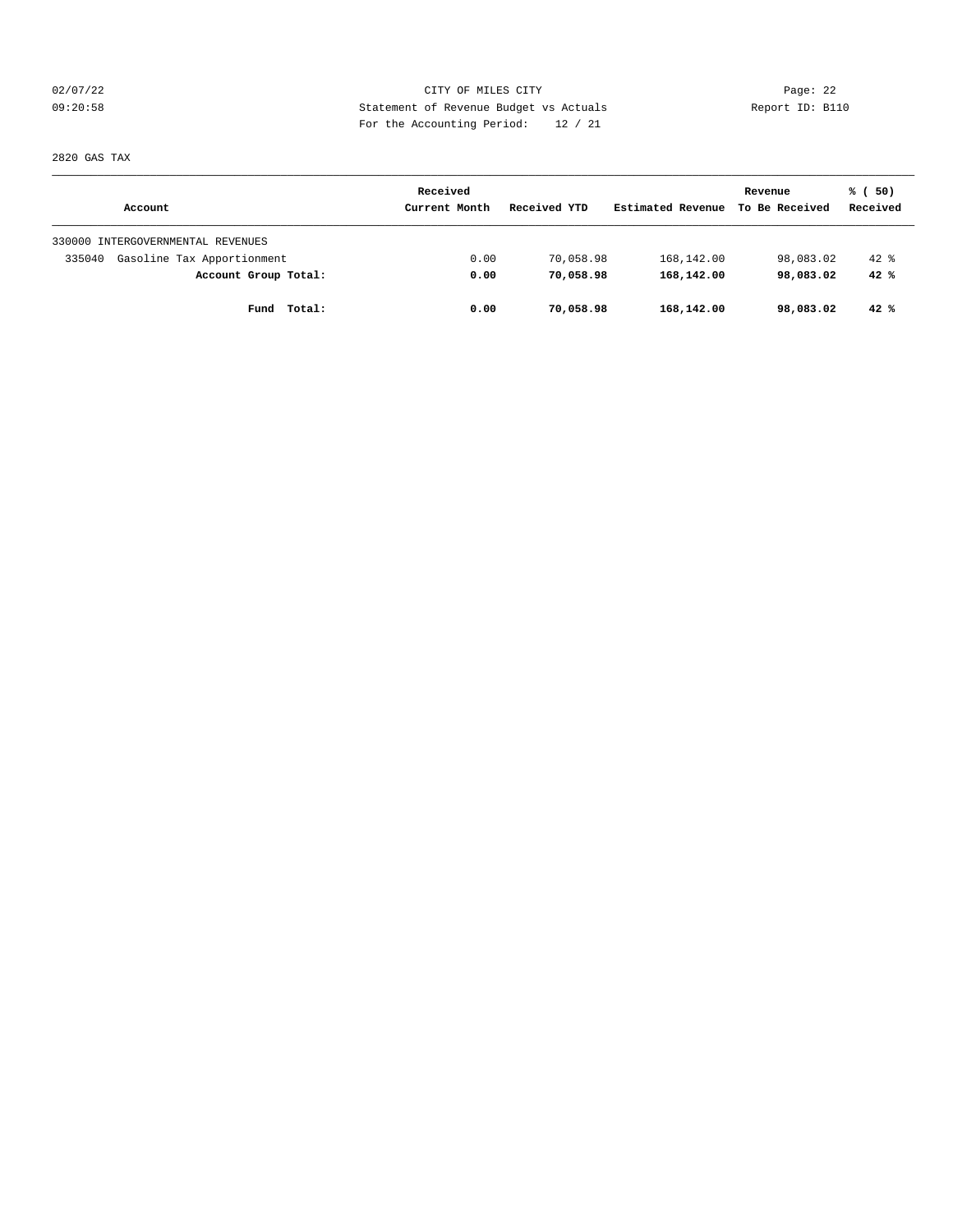# 02/07/22 Page: 23 09:20:58 Statement of Revenue Budget vs Actuals Report ID: B110 For the Accounting Period: 12 / 21

2821 HB473- Fuel Tax

|                                        | Received      |              |                   | Revenue        | % (50)   |
|----------------------------------------|---------------|--------------|-------------------|----------------|----------|
| Account                                | Current Month | Received YTD | Estimated Revenue | To Be Received | Received |
| 330000 INTERGOVERNMENTAL REVENUES      |               |              |                   |                |          |
| 335041<br>HB473                        | 0.00          | 0.00         | 200,000.00        | 200,000.00     | 0 %      |
| Account Group Total:                   | 0.00          | 0.00         | 200,000.00        | 200,000.00     | 0 %      |
| 380000 OTHER FINANCING SOURCES         |               |              |                   |                |          |
| Interfund Operating Transfer<br>383000 | 10,000.00     | 10,000.00    | 10,000.00         | 0.00           | $100$ %  |
| Account Group Total:                   | 10,000.00     | 10,000.00    | 10,000.00         | 0.00           | 100%     |
| Total:<br>Fund                         | 10,000.00     | 10,000.00    | 210,000.00        | 200,000.00     | 5%       |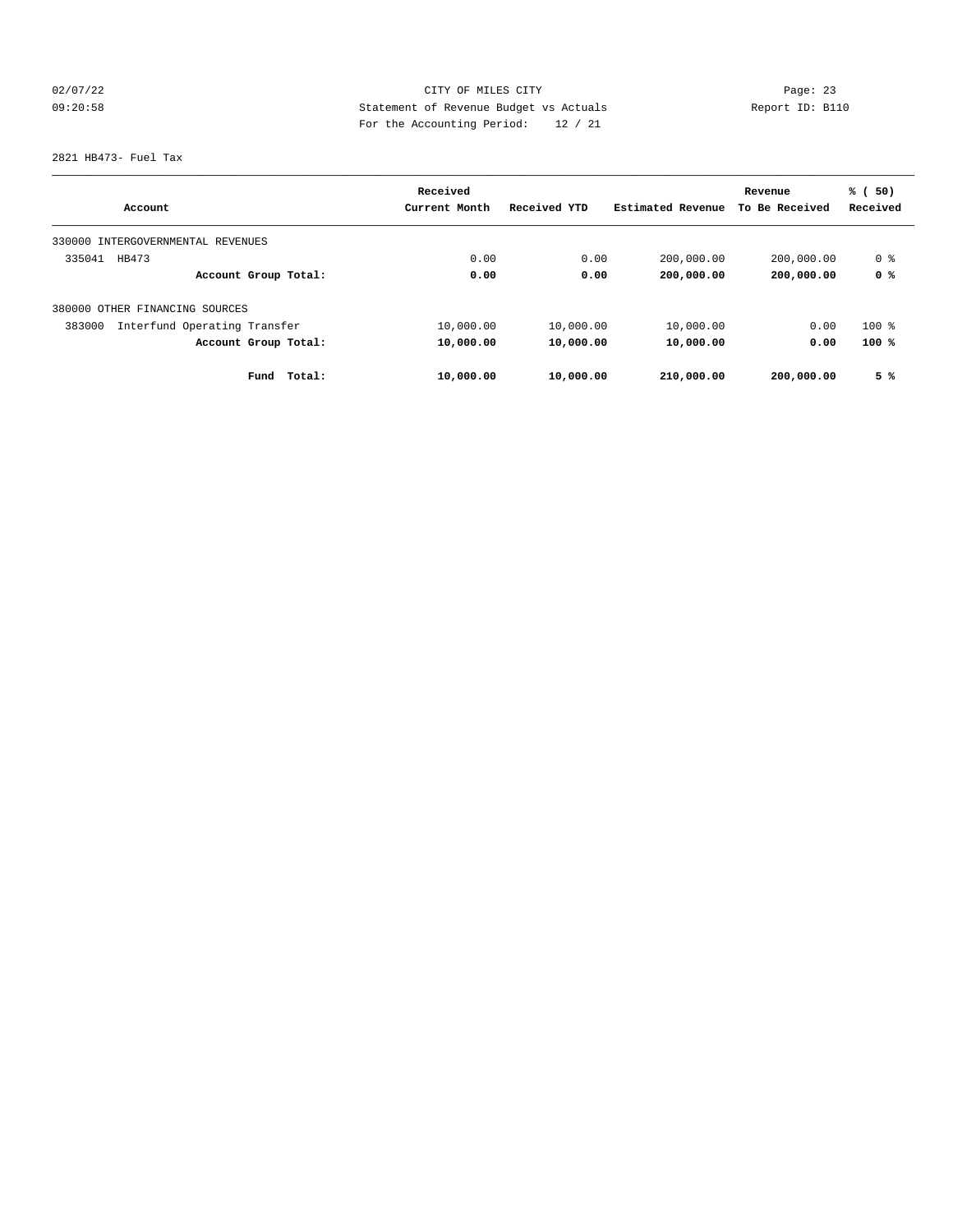# 02/07/22 Page: 24 09:20:58 Statement of Revenue Budget vs Actuals Report ID: B110 For the Accounting Period: 12 / 21

2850 Southeastern Montana Dispatch-911

|                                      | Received      |              |                   | Revenue        | % (50)   |
|--------------------------------------|---------------|--------------|-------------------|----------------|----------|
| Account                              | Current Month | Received YTD | Estimated Revenue | To Be Received | Received |
| INTERGOVERNMENTAL REVENUES<br>330000 |               |              |                   |                |          |
| 335080<br>Basic 911 Funds            | 371,790.00    | 565,087.95   | 699,667.00        | 134,579.05     | $81$ %   |
| Account Group Total:                 | 371,790.00    | 565,087.95   | 699,667.00        | 134,579.05     | 81%      |
| 370000 INVESTMENT EARNINGS           |               |              |                   |                |          |
| 371010<br>Investment Earnings        | 26.48         | 153.65       | 0.00              | $-153.65$      | ** %     |
| Account Group Total:                 | 26.48         | 153.65       | 0.00              | $-153.65$      | $***$ %  |
| Fund<br>Total:                       | 371,816.48    | 565,241.60   | 699,667.00        | 134,425.40     | 81%      |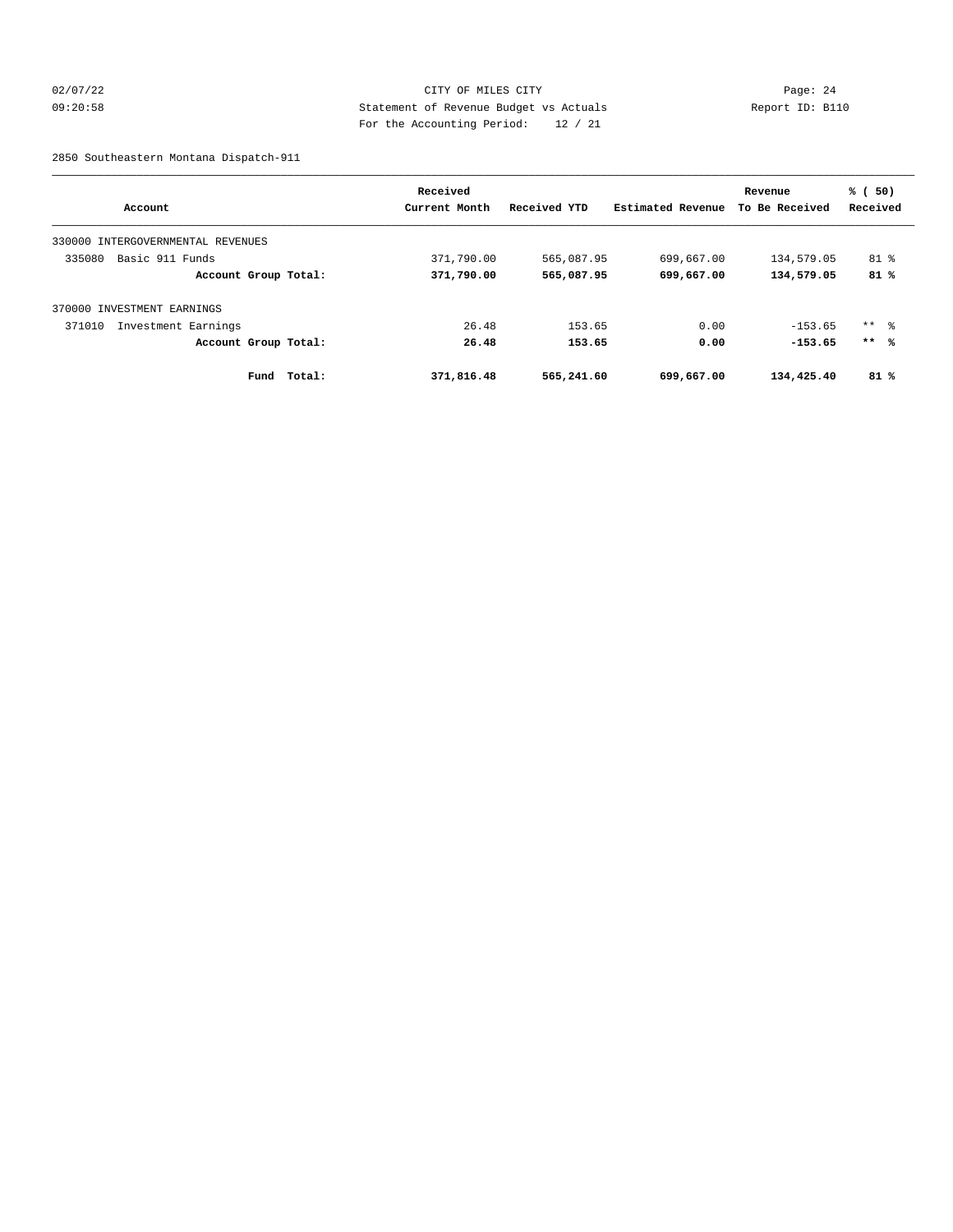# 02/07/22 Page: 25 09:20:58 Statement of Revenue Budget vs Actuals Report ID: B110 For the Accounting Period: 12 / 21

#### 2880 LIBRARY GRANTS

|                                             | Received      |              |                   | Revenue        | % (50)         |
|---------------------------------------------|---------------|--------------|-------------------|----------------|----------------|
| Account                                     | Current Month | Received YTD | Estimated Revenue | To Be Received | Received       |
| 330000 INTERGOVERNMENTAL REVENUES           |               |              |                   |                |                |
| Library - State Aid<br>334100               | 5,519.17      | 5,519.17     | 5,399.00          | $-120.17$      | $102$ %        |
| 334105<br>Sagebrush Fed/Coal Sev Tax        | 4,806.01      | 2,881.78     | 4,806.00          | 1,924.22       | 60 %           |
| 334107<br>Humanities Montana Grant          | 0.00          | 0.00         | 1,000.00          | 1,000.00       | 0 %            |
| Account Group Total:                        | 10,325.18     | 8,400.95     | 11,205.00         | 2,804.05       | 75 %           |
| 340000 Charges for Services                 |               |              |                   |                |                |
| 346073<br>One Time Endowments               | 0.00          | 0.00         | 1,000.00          | 1,000.00       | 0 <sup>8</sup> |
| Account Group Total:                        | 0.00          | 0.00         | 1,000.00          | 1,000.00       | 0 <sup>8</sup> |
| 360000 MISCELLANEOUS REVENUE                |               |              |                   |                |                |
| Donation-Library Board of Trustee<br>365035 | 1,295.00      | 3,248.26     | 1,500.00          | $-1,748.26$    | $217$ %        |
| Account Group Total:                        | 1,295.00      | 3,248.26     | 1,500.00          | $-1,748.26$    | $217*$         |
| Fund Total:                                 | 11,620.18     | 11,649.21    | 13,705.00         | 2,055.79       | 85%            |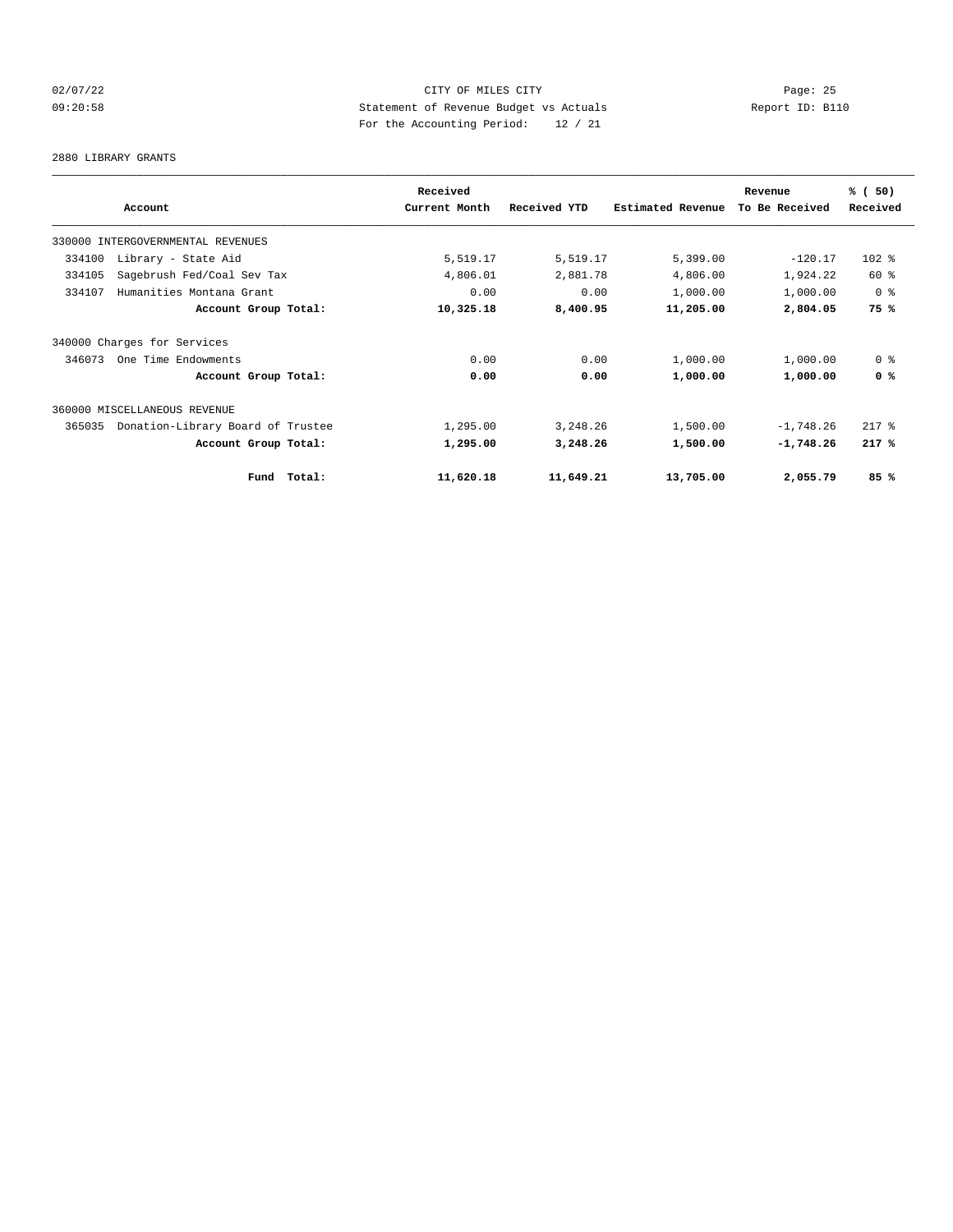# 02/07/22 Page: 26 09:20:58 Statement of Revenue Budget vs Actuals Report ID: B110 For the Accounting Period: 12 / 21

#### 2935 Historic Preservation

|                                   | Received      |              |                   | Revenue        | % (50)         |
|-----------------------------------|---------------|--------------|-------------------|----------------|----------------|
| Account                           | Current Month | Received YTD | Estimated Revenue | To Be Received | Received       |
| 330000 INTERGOVERNMENTAL REVENUES |               |              |                   |                |                |
| 334000<br>State Grants            | 3,000.00      | 3,000.00     | 84,480.00         | 81,480.00      | $4 \text{ }$   |
| Account Group Total:              | 3,000.00      | 3,000.00     | 84,480.00         | 81,480.00      | 4%             |
| 360000 MISCELLANEOUS REVENUE      |               |              |                   |                |                |
| 362020<br>MISC REVENUE            | 0.00          | 108.59       | 2,000.00          | 1,891.41       | 5 <sup>8</sup> |
| Account Group Total:              | 0.00          | 108.59       | 2,000.00          | 1,891.41       | 5%             |
| Total:<br>Fund                    | 3,000.00      | 3,108.59     | 86,480.00         | 83,371.41      | 4%             |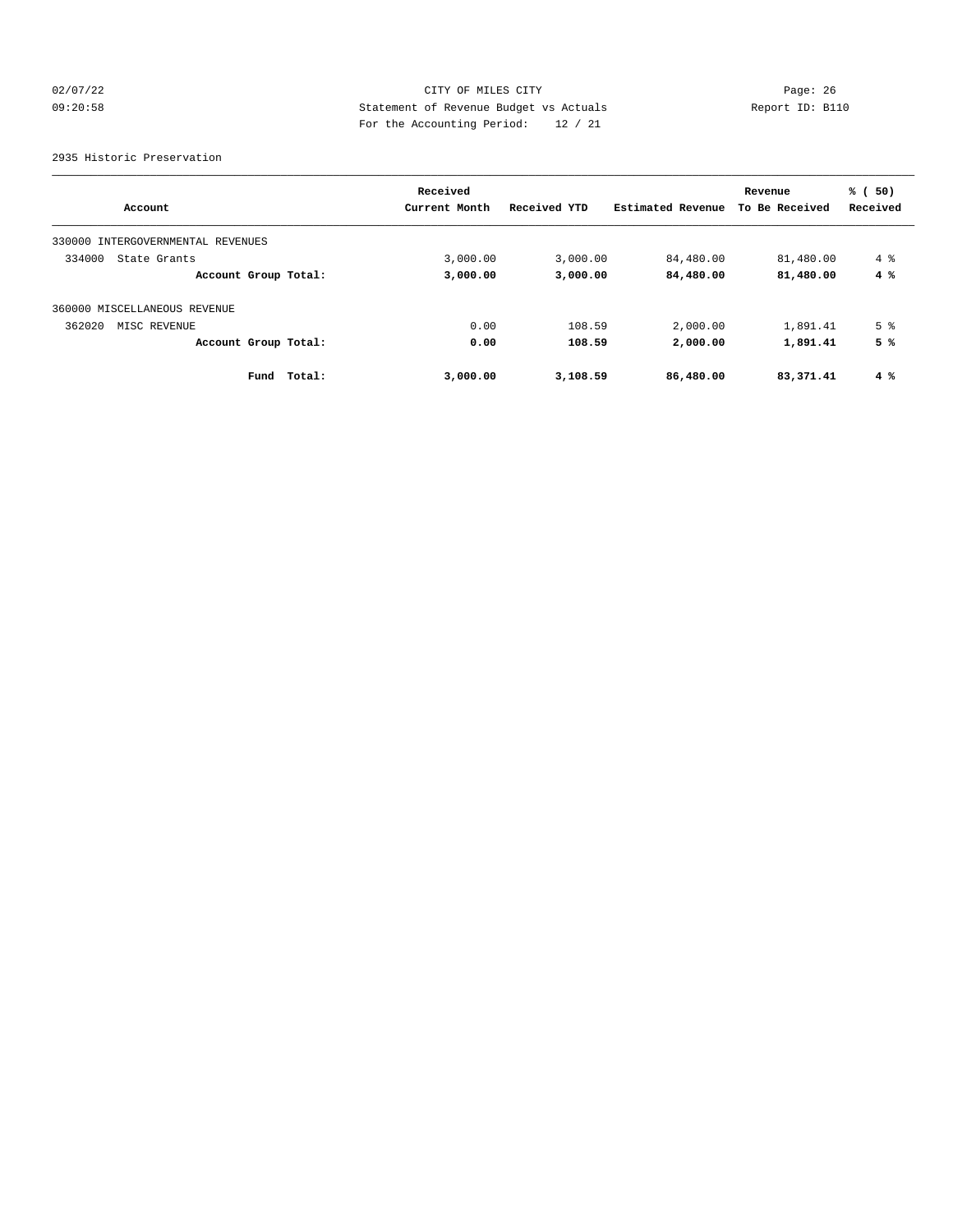# 02/07/22 Page: 27 09:20:58 Statement of Revenue Budget vs Actuals Report ID: B110 For the Accounting Period: 12 / 21

2985 RETIRED SENIOR VOLUNTEER PROG (RSVP)

|        |                                   |        | Received      |              |                          | Revenue        | % (50)             |
|--------|-----------------------------------|--------|---------------|--------------|--------------------------|----------------|--------------------|
|        | Account                           |        | Current Month | Received YTD | <b>Estimated Revenue</b> | To Be Received | Received           |
|        | 330000 INTERGOVERNMENTAL REVENUES |        |               |              |                          |                |                    |
| 331165 | RSVP FEDERAL GRANTS               |        | 6,409.29      | 29, 418.13   | 86,412.00                | 56,993.87      | $34$ $%$           |
|        | Account Group Total:              |        | 6,409.29      | 29,418.13    | 86,412.00                | 56,993.87      | 34%                |
|        | 360000 MISCELLANEOUS REVENUE      |        |               |              |                          |                |                    |
| 362020 | MISC REVENUE                      |        | 1,665.00      | 5,967.80     | 24,000.00                | 18,032.20      | $25$ $\frac{6}{5}$ |
| 362023 | RSVP- Excess/Fund RAISING         |        | 0.00          | 3,500.00     | 16,500.00                | 13,000.00      | $21*$              |
|        | Account Group Total:              |        | 1,665.00      | 9,467.80     | 40,500.00                | 31,032.20      | 23%                |
|        | 370000 INVESTMENT EARNINGS        |        |               |              |                          |                |                    |
| 371010 | Investment Earnings               |        | 0.95          | 5.11         | 200.00                   | 194.89         | 3 <sup>8</sup>     |
|        | Account Group Total:              |        | 0.95          | 5.11         | 200.00                   | 194.89         | 3%                 |
|        | Fund                              | Total: | 8,075.24      | 38,891.04    | 127,112.00               | 88,220.96      | $31$ %             |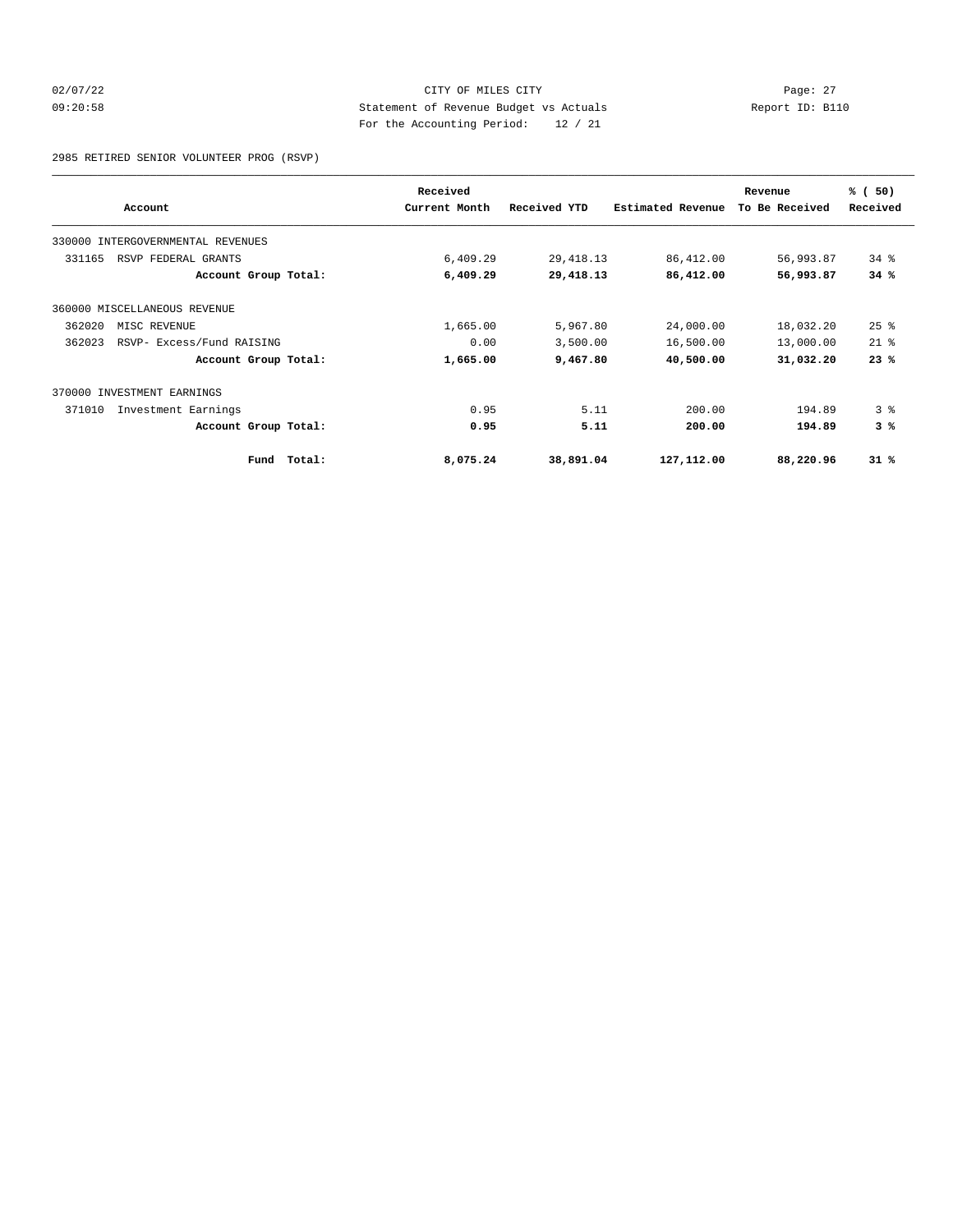# 02/07/22 Page: 28 09:20:58 Statement of Revenue Budget vs Actuals Report ID: B110 For the Accounting Period: 12 / 21

2991 Federal Recovery Funds

| Account                                | Received<br>Current Month | Received YTD | Estimated Revenue | Revenue<br>To Be Received | % (50)<br>Received |
|----------------------------------------|---------------------------|--------------|-------------------|---------------------------|--------------------|
| 330000 INTERGOVERNMENTAL REVENUES      |                           |              |                   |                           |                    |
| 331994<br>Federal ARPA Funds           | 0.00                      | 3,174.50     | 1,058,651.00      | 1,055,476.50              | 0 %                |
| 331995<br>Federal "Beast" Funds        | 0.00                      | 0.00         | 9,461,937.00      | 9,461,937.00              | 0 %                |
| Account Group Total:                   | 0.00                      | 3,174.50     | 10,520,588.00     | 10,517,413.50             | 0 %                |
| 380000 OTHER FINANCING SOURCES         |                           |              |                   |                           |                    |
| 383000<br>Interfund Operating Transfer | 0.00                      | 0.00         | 4,370,679.00      | 4,370,679.00              | 0 %                |
| Account Group Total:                   | 0.00                      | 0.00         | 4,370,679.00      | 4,370,679.00              | 0 %                |
| Fund Total:                            | 0.00                      | 3,174.50     | 14,891,267.00     | 14,888,092.50             | 0 %                |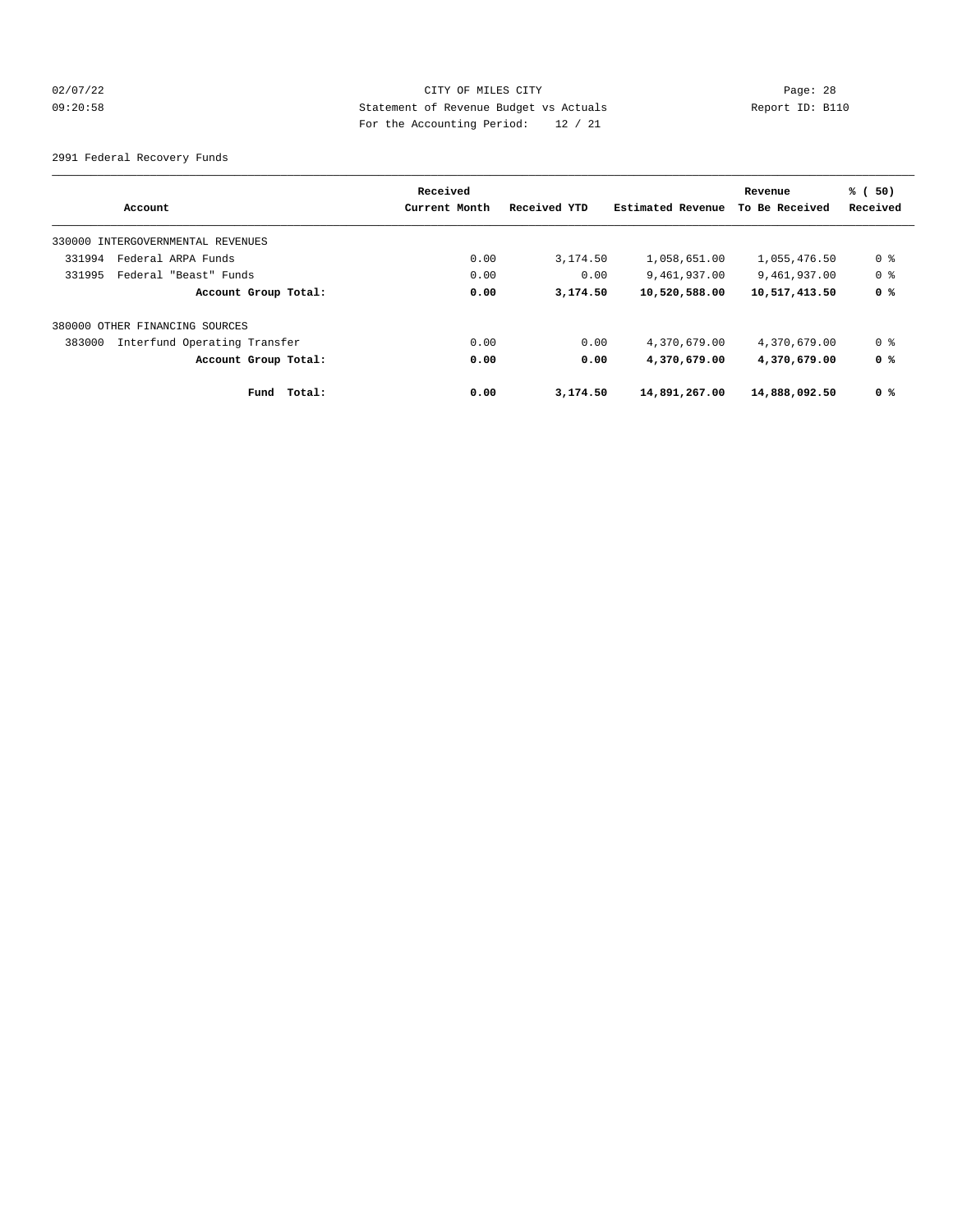#### 02/07/22 Page: 29 09:20:58 Statement of Revenue Budget vs Actuals Report ID: B110 For the Accounting Period: 12 / 21

#### 3301 Judgement Settlement/Southgate

|              |                         |        | Received      |              |                   | Revenue        | % (50)              |  |
|--------------|-------------------------|--------|---------------|--------------|-------------------|----------------|---------------------|--|
|              | Account                 |        | Current Month | Received YTD | Estimated Revenue | To Be Received | Received            |  |
| 310000 TAXES |                         |        |               |              |                   |                |                     |  |
| 311010       | Real Property Taxes     |        | 0.00          | 1,073.26     | 0.00              | $-1,073.26$    | $***$ $\frac{6}{6}$ |  |
| 311020       | Personal Property Taxes |        | 23.59         | 355.47       | 0.00              | $-355.47$      | $***$ 8             |  |
|              | Account Group Total:    |        | 23.59         | 1,428.73     | 0.00              | $-1,428,73$    | $***$ 8             |  |
|              | Fund                    | Total: | 23.59         | 1,428.73     | 0.00              | $-1,428,73$    | $***$ %             |  |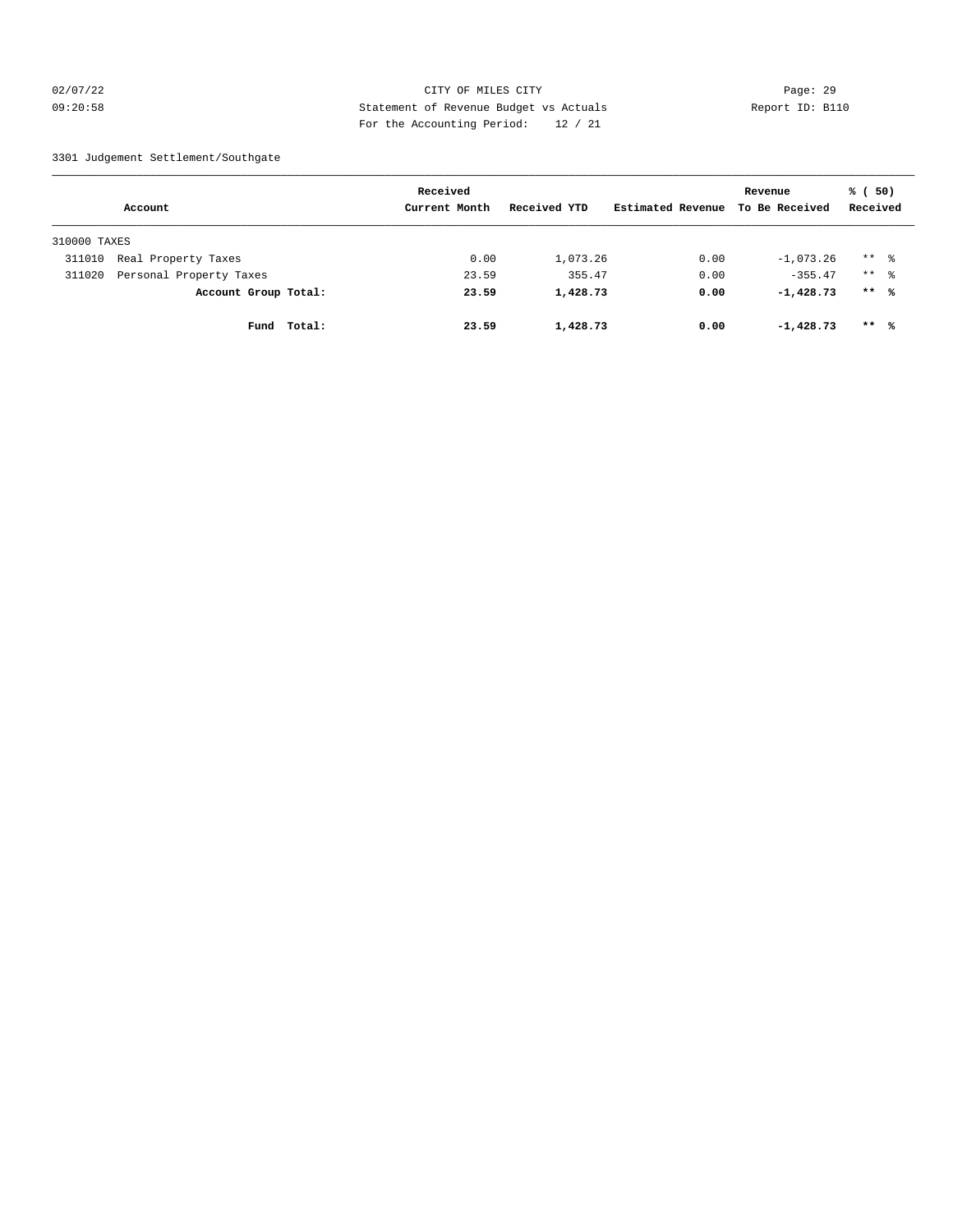02/07/22 Page: 30 09:20:58 Statement of Revenue Budget vs Actuals Report ID: B110 For the Accounting Period: 12 / 21

3670 SID 211

|                                                   | Received      |              |                   | Revenue        | % (50)   |
|---------------------------------------------------|---------------|--------------|-------------------|----------------|----------|
| Account                                           | Current Month | Received YTD | Estimated Revenue | To Be Received | Received |
| 360000 MISCELLANEOUS REVENUE                      |               |              |                   |                |          |
| Bond Principal and Interest Assessments<br>363020 | 373.25        | 3,024.54     | 5,237.00          | 2,212.46       | 58 %     |
| Account Group Total:                              | 373.25        | 3,024.54     | 5,237.00          | 2,212.46       | 58 %     |
| Fund Total:                                       | 373.25        | 3,024.54     | 5,237.00          | 2,212.46       | 58%      |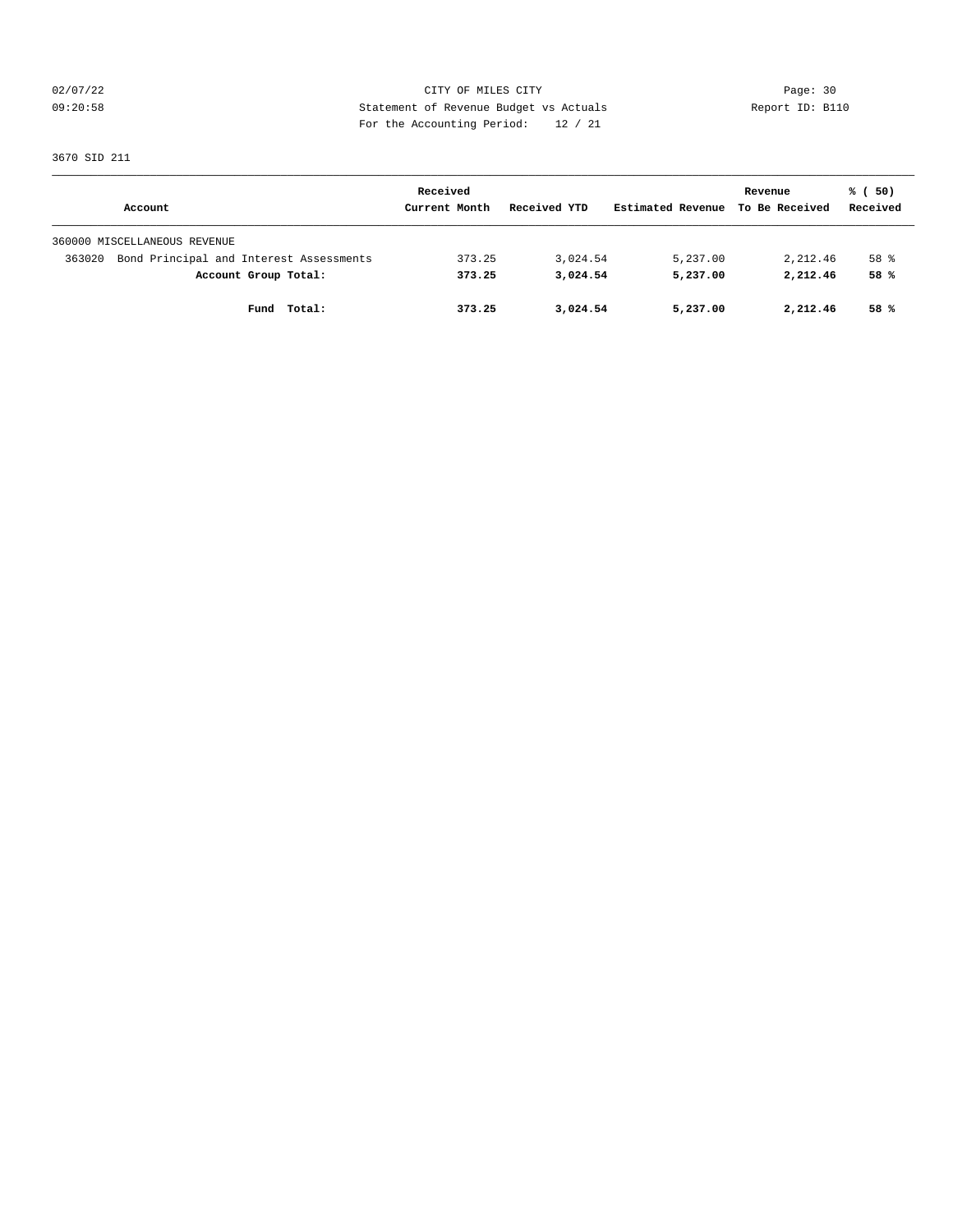# 02/07/22 Page: 31 09:20:58 Statement of Revenue Budget vs Actuals Report ID: B110 For the Accounting Period: 12 / 21

4000 General Fund Capitol Improvement Fund

|                                        | Received      |              |                   | Revenue        | % (50)   |
|----------------------------------------|---------------|--------------|-------------------|----------------|----------|
| Account                                | Current Month | Received YTD | Estimated Revenue | To Be Received | Received |
| 370000 INVESTMENT EARNINGS             |               |              |                   |                |          |
| 371010<br>Investment Earnings          | 0.00          | 6.69         | 0.00              | $-6.69$        | $***$ %  |
| Account Group Total:                   | 0.00          | 6.69         | 0.00              | $-6.69$        | $***$ %  |
| 380000 OTHER FINANCING SOURCES         |               |              |                   |                |          |
| 383000<br>Interfund Operating Transfer | 80,000.00     | 80,000.00    | 80,000.00         | 0.00           | $100$ %  |
| Account Group Total:                   | 80,000.00     | 80,000.00    | 80,000.00         | 0.00           | 100%     |
| Fund<br><b>Total:</b>                  | 80,000.00     | 80,006.69    | 80,000.00         | $-6.69$        | $100*$   |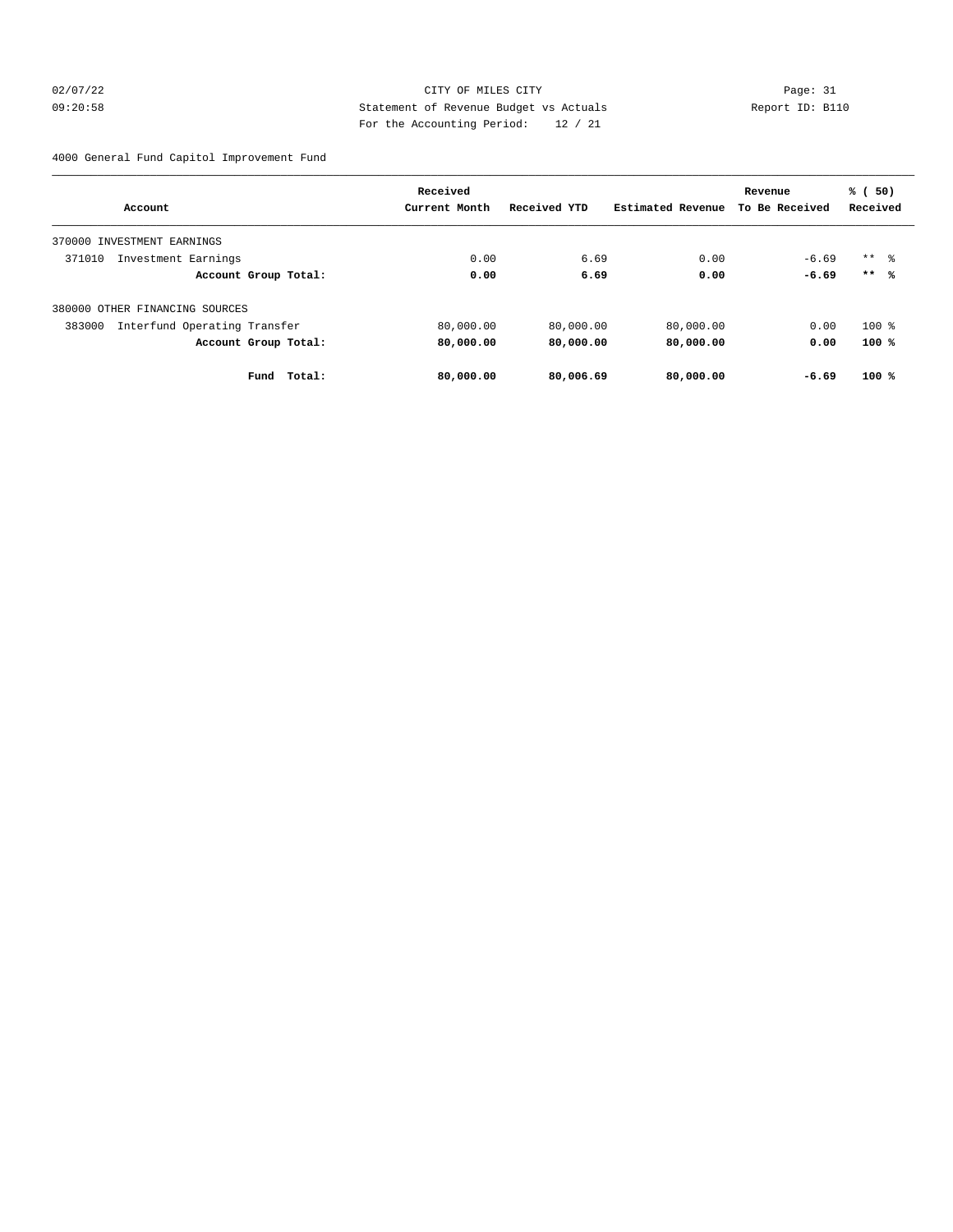# 02/07/22 Page: 32 09:20:58 Statement of Revenue Budget vs Actuals Report ID: B110 For the Accounting Period: 12 / 21

4010 Fire Dept Captial Imprvmt Fund

|                                        | Received      |              |                   | Revenue        | % (50)   |
|----------------------------------------|---------------|--------------|-------------------|----------------|----------|
| Account                                | Current Month | Received YTD | Estimated Revenue | To Be Received | Received |
| 360000 MISCELLANEOUS REVENUE           |               |              |                   |                |          |
| 362020<br>MISC REVENUE                 | 0.00          | 726.00       | 1,000.00          | 274.00         | 73 %     |
| Account Group Total:                   | 0.00          | 726.00       | 1,000.00          | 274.00         | 73%      |
| 380000 OTHER FINANCING SOURCES         |               |              |                   |                |          |
| Interfund Operating Transfer<br>383000 | 123,689.00    | 123,689.00   | 123,689.00        | 0.00           | $100$ %  |
| Account Group Total:                   | 123,689.00    | 123,689.00   | 123,689.00        | 0.00           | 100%     |
| Total:<br>Fund                         | 123,689.00    | 124,415.00   | 124,689.00        | 274.00         | $100*$   |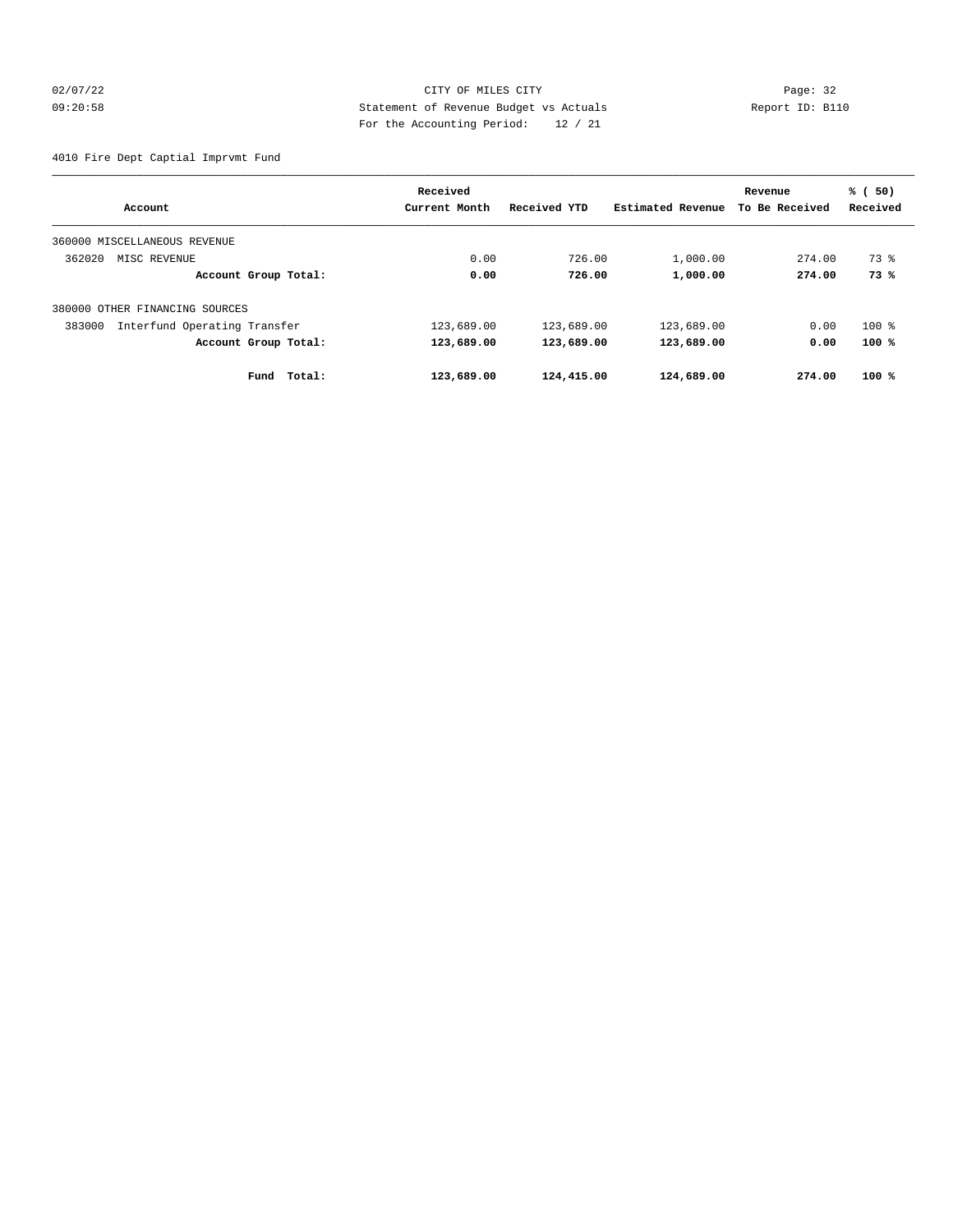# 02/07/22 Page: 33 09:20:58 Statement of Revenue Budget vs Actuals Report ID: B110 For the Accounting Period: 12 / 21

4050 Ambulance Capital Improvement Fund

|                                        | Received      |              |                   | Revenue        | % (50)   |
|----------------------------------------|---------------|--------------|-------------------|----------------|----------|
| Account                                | Current Month | Received YTD | Estimated Revenue | To Be Received | Received |
| 330000<br>INTERGOVERNMENTAL REVENUES   |               |              |                   |                |          |
| 337000<br>Private Grants               | 0.00          | 0.00         | 350.00            | 350.00         | 0 %      |
| Account Group Total:                   | 0.00          | 0.00         | 350.00            | 350.00         | 0 %      |
| 380000 OTHER FINANCING SOURCES         |               |              |                   |                |          |
| Interfund Operating Transfer<br>383000 | 50,000.00     | 50,000.00    | 50,000.00         | 0.00           | $100$ %  |
| Account Group Total:                   | 50,000.00     | 50,000.00    | 50,000.00         | 0.00           | 100%     |
| Total:<br>Fund                         | 50,000.00     | 50,000.00    | 50,350.00         | 350.00         | 99%      |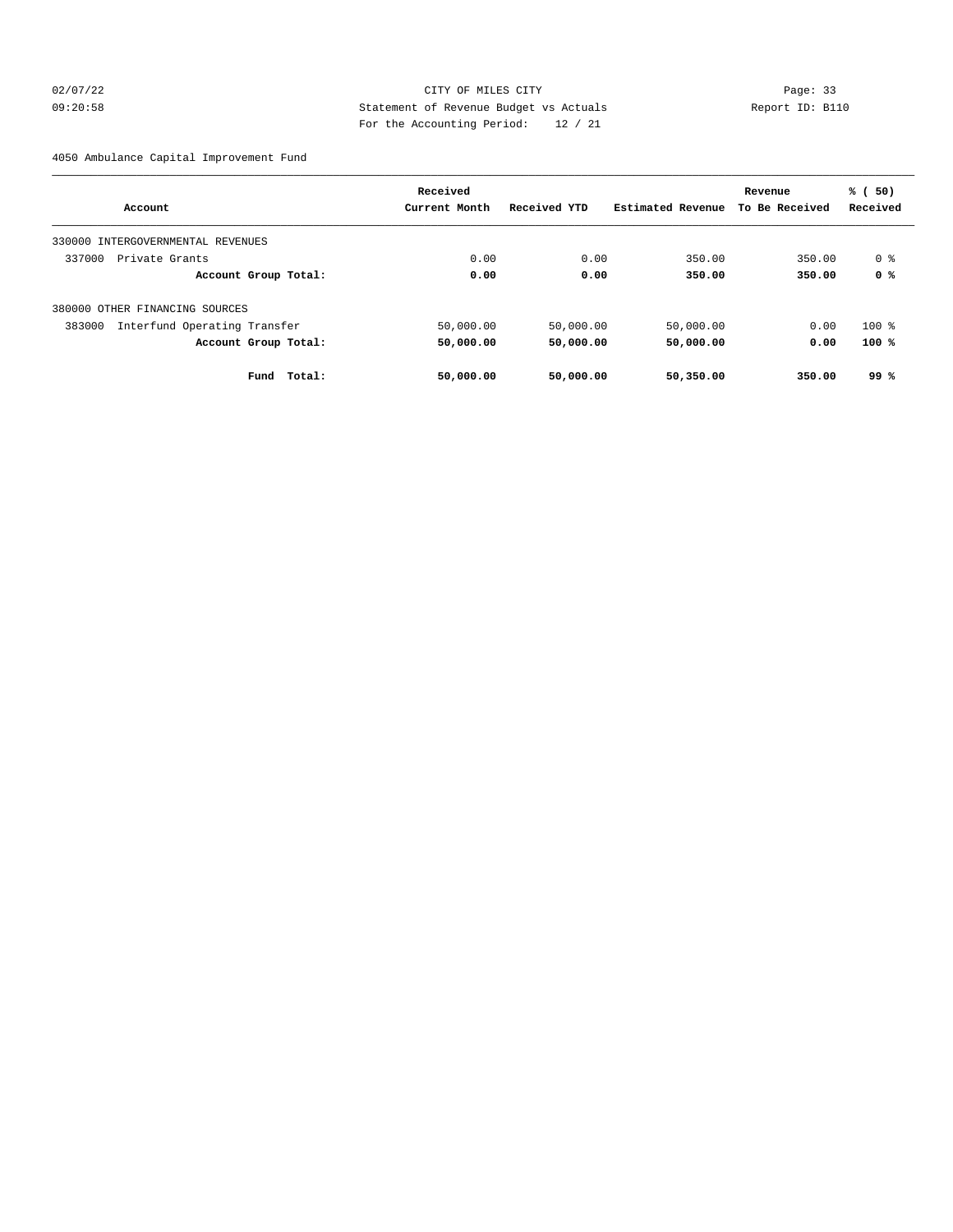# 02/07/22 Page: 34 09:20:58 Statement of Revenue Budget vs Actuals Report ID: B110 For the Accounting Period: 12 / 21

4060 CAPITAL IMPROV-PUBLIC WORKS

|        | Account                            | Received<br>Current Month | Received YTD | Estimated Revenue | Revenue<br>To Be Received | % (50)<br>Received |
|--------|------------------------------------|---------------------------|--------------|-------------------|---------------------------|--------------------|
|        |                                    |                           |              |                   |                           |                    |
|        | 320000 LICENSES AND PERMITS        |                           |              |                   |                           |                    |
| 323040 | Other Miscellaneous Permits        | 150.00                    | 1,300.00     | 4,200.00          | 2,900.00                  | 318                |
|        | Account Group Total:               | 150.00                    | 1,300.00     | 4,200.00          | 2,900.00                  | 31%                |
|        | 340000 Charges for Services        |                           |              |                   |                           |                    |
| 343014 | Street Cleaning                    | 0.00                      | 10,800.00    | 10,800.00         | 0.00                      | $100*$             |
| 343016 | Prkg Vio/Off Str-Impnd Fees        | 0.00                      | 0.00         | 50.00             | 50.00                     | 0 <sup>8</sup>     |
| 343018 | Sale of Street & Roadway Materials | 0.00                      | 0.00         | 1,000.00          | 1,000.00                  | 0 <sup>8</sup>     |
|        | Account Group Total:               | 0.00                      | 10,800.00    | 11,850.00         | 1,050.00                  | 91%                |
|        | 370000 INVESTMENT EARNINGS         |                           |              |                   |                           |                    |
| 371010 | Investment Earnings                | 15.02                     | 113.18       | 6.500.00          | 6,386.82                  | 2 <sup>8</sup>     |
|        | Account Group Total:               | 15.02                     | 113.18       | 6,500.00          | 6,386.82                  | 2%                 |
|        | 380000 OTHER FINANCING SOURCES     |                           |              |                   |                           |                    |
| 383000 | Interfund Operating Transfer       | 0.00                      | 0.00         | 270,500.00        | 270,500.00                | 0 <sup>8</sup>     |
|        | Account Group Total:               | 0.00                      | 0.00         | 270,500.00        | 270,500.00                | 0 <sup>8</sup>     |
|        | Fund Total:                        | 165.02                    | 12,213.18    | 293,050.00        | 280,836.82                | 4%                 |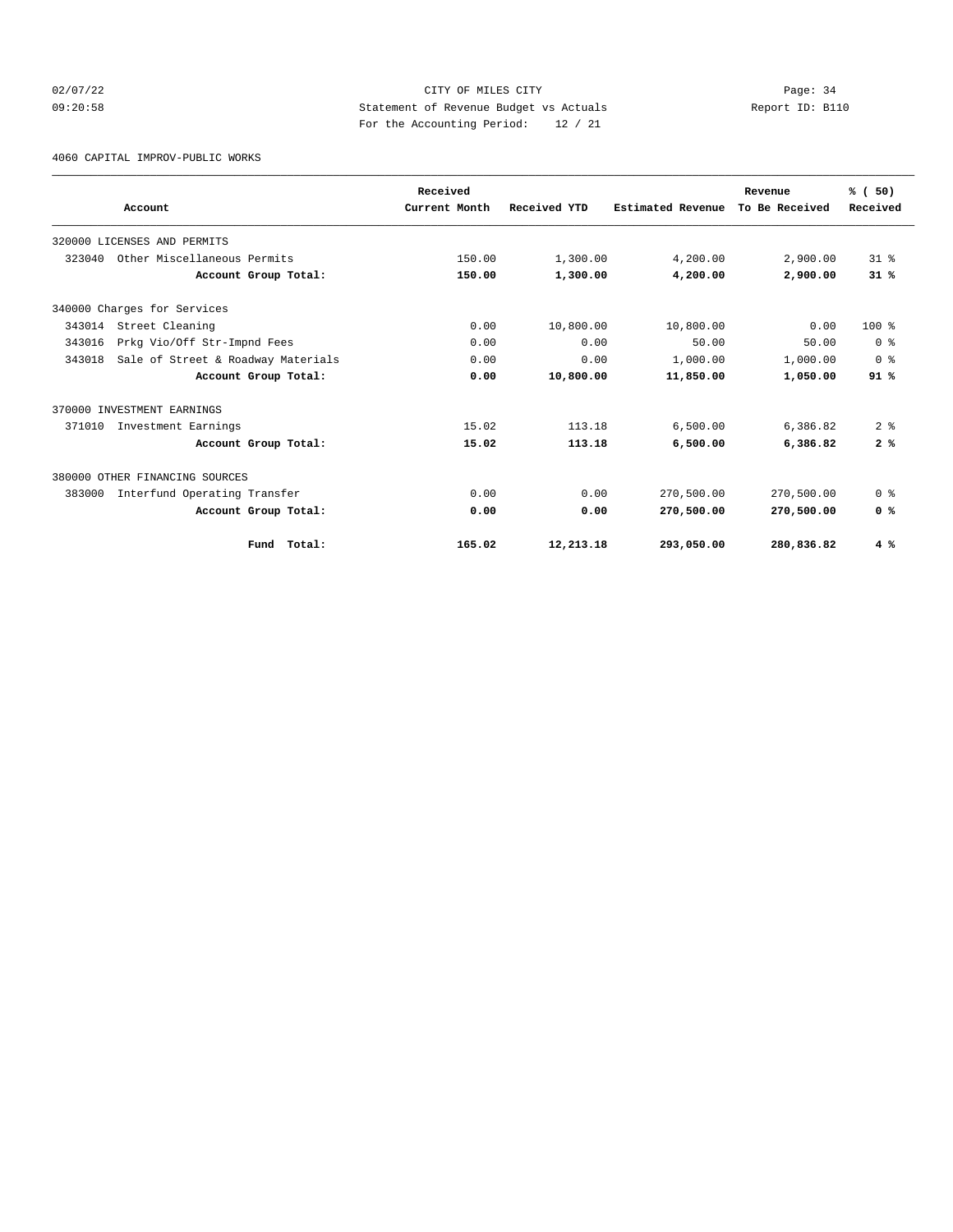# 02/07/22 Page: 35 09:20:58 Statement of Revenue Budget vs Actuals Report ID: B110 For the Accounting Period: 12 / 21

#### 5210 WATER UTILITY

|        |                                     |                      | Received      |               |                   | Revenue        | % (50)          |
|--------|-------------------------------------|----------------------|---------------|---------------|-------------------|----------------|-----------------|
|        | Account                             |                      | Current Month | Received YTD  | Estimated Revenue | To Be Received | Received        |
|        | 340000 Charges for Services         |                      |               |               |                   |                |                 |
| 343021 | Metered Water Sales                 |                      | 149,722.29    | 1,247,225.52  | 2,069,355.00      | 822, 129.48    | $60*$           |
| 343022 | Unmetered Water Sales/Chrgoffs      |                      | 0.00          | 0.00          | 750.00            | 750.00         | 0 <sup>8</sup>  |
| 343023 | Bulk Water Sales                    |                      | 8,920.11      | 12,128.70     | 10,000.00         | $-2.128.70$    | $121$ %         |
| 343024 | Sales of Water Materials & Supplies |                      | 677.00        | 737.00        | 0.00              | $-737.00$      | $***$ $=$       |
| 343025 | Hookup Fee                          |                      | 600.00        | 5,115.00      | 3.000.00          | $-2, 115.00$   | $171$ %         |
| 343026 | Water Install/Tap Chrgs/Labor       |                      | 295.00        | 1,487.51      | 5.000.00          | 3,512.49       | $30*$           |
| 343027 | Chg for Wtr Dept. Serv              |                      | 1,227.50      | 6,987.65      | 20,000.00         | 13,012.35      | 35 <sup>8</sup> |
| 343029 | Curb Stop Replacement Fee           |                      | 3,625.00      | 22,052.40     | 43,000.00         | 20,947.60      | $51$ $%$        |
|        |                                     | Account Group Total: | 165,066.90    | 1,295,733.78  | 2,151,105.00      | 855, 371, 22   | 60 %            |
|        | 360000 MISCELLANEOUS REVENUE        |                      |               |               |                   |                |                 |
| 362020 | MISC REVENUE                        |                      | 0.00          | $-79.53$      | 0.00              | 79.53          | $***$ $ -$      |
|        |                                     | Account Group Total: | 0.00          | $-79.53$      | 0.00              | 79.53          | $***$ %         |
|        | 370000 INVESTMENT EARNINGS          |                      |               |               |                   |                |                 |
| 371010 | Investment Earnings                 |                      | 953.57        | 5,899.98      | 20,000.00         | 14,100.02      | $29$ $%$        |
|        |                                     | Account Group Total: | 953.57        | 5,899.98      | 20,000.00         | 14,100.02      | 29%             |
|        | 380000 OTHER FINANCING SOURCES      |                      |               |               |                   |                |                 |
| 383000 | Interfund Operating Transfer        |                      | $-100.000.00$ | $-100.000.00$ | 200,000.00        | 300,000.00     | $-50$ %         |
|        |                                     | Account Group Total: | $-100,000.00$ | $-100,000.00$ | 200,000.00        | 300,000.00     | $-50%$          |
|        |                                     | Fund Total:          | 66,020.47     | 1,201,554.23  | 2,371,105.00      | 1,169,550.77   | 51%             |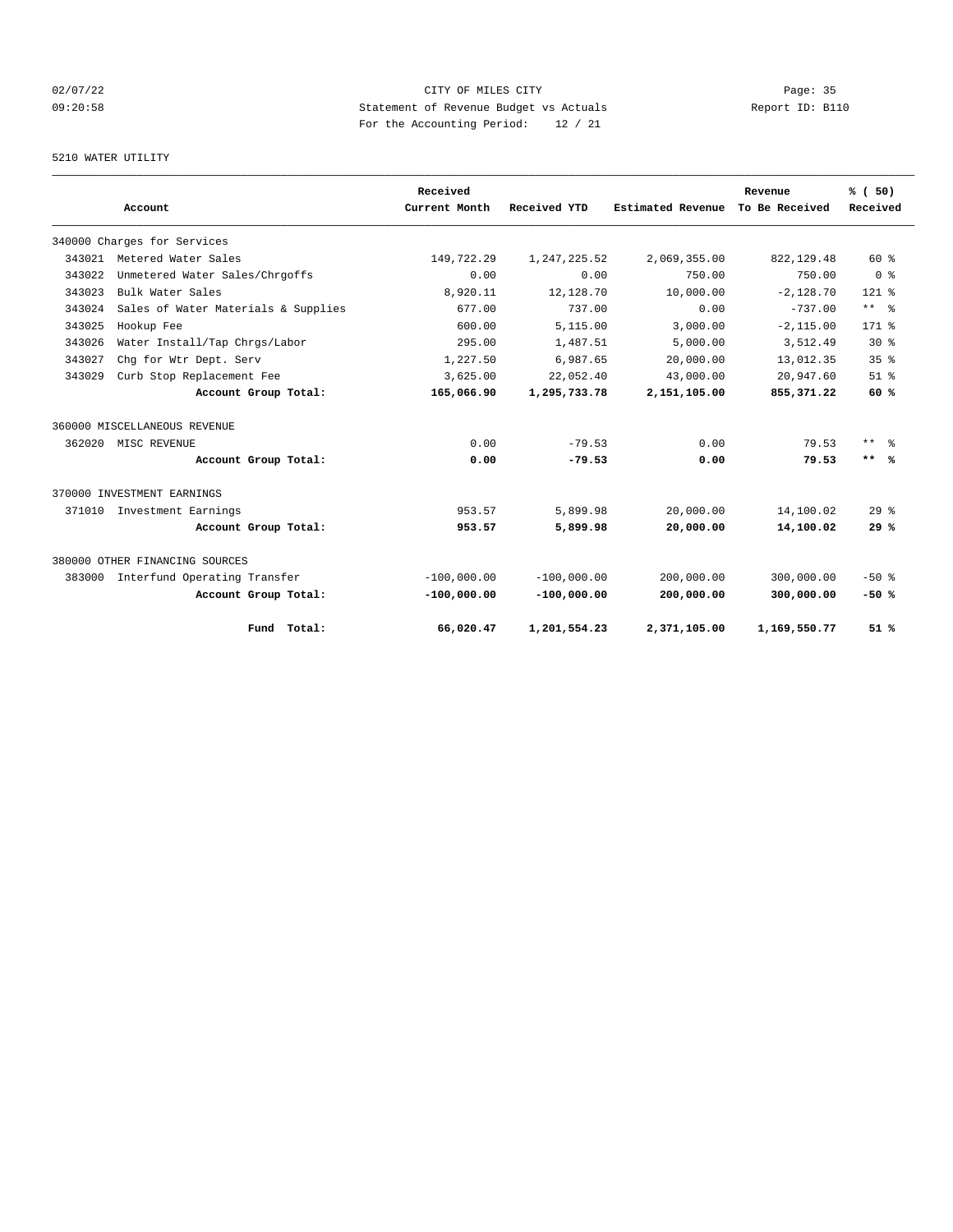# 02/07/22 Page: 36 09:20:58 Statement of Revenue Budget vs Actuals Report ID: B110 For the Accounting Period: 12 / 21

#### 5310 SEWER UTILITY

|        |                                      |                      | Received      |              |                   | Revenue        | % (50)           |
|--------|--------------------------------------|----------------------|---------------|--------------|-------------------|----------------|------------------|
|        | Account                              |                      | Current Month | Received YTD | Estimated Revenue | To Be Received | Received         |
|        | 330000 INTERGOVERNMENTAL REVENUES    |                      |               |              |                   |                |                  |
| 331041 | Economic Development Act-Water Study |                      | 0.00          | 0.00         | 3,950,000.00      | 3,950,000.00   | 0 <sup>8</sup>   |
|        |                                      | Account Group Total: | 0.00          | 0.00         | 3,950,000.00      | 3,950,000.00   | 0 %              |
|        | 340000 Charges for Services          |                      |               |              |                   |                |                  |
| 341075 | Serv/Cnty-Interlocal Agmt            |                      | 0.00          | 765.00       | 1,500.00          | 735.00         | $51$ $%$         |
| 343031 | Sewer Service Charges                |                      | 170,817.61    | 1,018,569.11 | 2,061,226.00      | 1,042,656.89   | $49*$            |
| 343032 | Sewer Installation Charges/Chrgoffs  |                      | 0.00          | 0.00         | 500.00            | 500.00         | 0 <sup>8</sup>   |
| 343033 | Hookup Fee                           |                      | 240.00        | 1,560.00     | 1,000.00          | $-560.00$      | 156 <sub>8</sub> |
| 343034 | Treatment Facilities Fees            |                      | 290.00        | 955.00       | 5,000.00          | 4,045.00       | 19 <sup>°</sup>  |
| 343036 | Miscellaneous Sewer Revenue (Labor)  |                      | 392.57        | 5,681.36     | 10,000.00         | 4,318.64       | $57*$            |
| 343037 | Baker Road Etc.                      |                      | 1,256.12      | 7,486.16     | 16,000.00         | 8,513.84       | $47*$            |
|        |                                      | Account Group Total: | 172,996.30    | 1,035,016.63 | 2,095,226.00      | 1,060,209.37   | 49%              |
|        | 360000 MISCELLANEOUS REVENUE         |                      |               |              |                   |                |                  |
| 361010 | Land Rental                          |                      | 0.00          | 2,873.90     | 2,900.00          | 26.10          | 99 %             |
| 362020 | MISC REVENUE                         |                      | 161.67        | 87.38        | 0.00              | $-87.38$       | $***$ 2          |
|        |                                      | Account Group Total: | 161.67        | 2,961.28     | 2,900.00          | $-61.28$       | 102%             |
|        | 370000 INVESTMENT EARNINGS           |                      |               |              |                   |                |                  |
| 371010 | Investment Earnings                  |                      | 662.55        | 4.184.34     | 20,000.00         | 15,815.66      | $21$ %           |
|        |                                      | Account Group Total: | 662.55        | 4,184.34     | 20,000.00         | 15,815.66      | 21%              |
|        |                                      | Fund Total:          | 173,820.52    | 1,042,162.25 | 6.068.126.00      | 5,025,963.75   | $17*$            |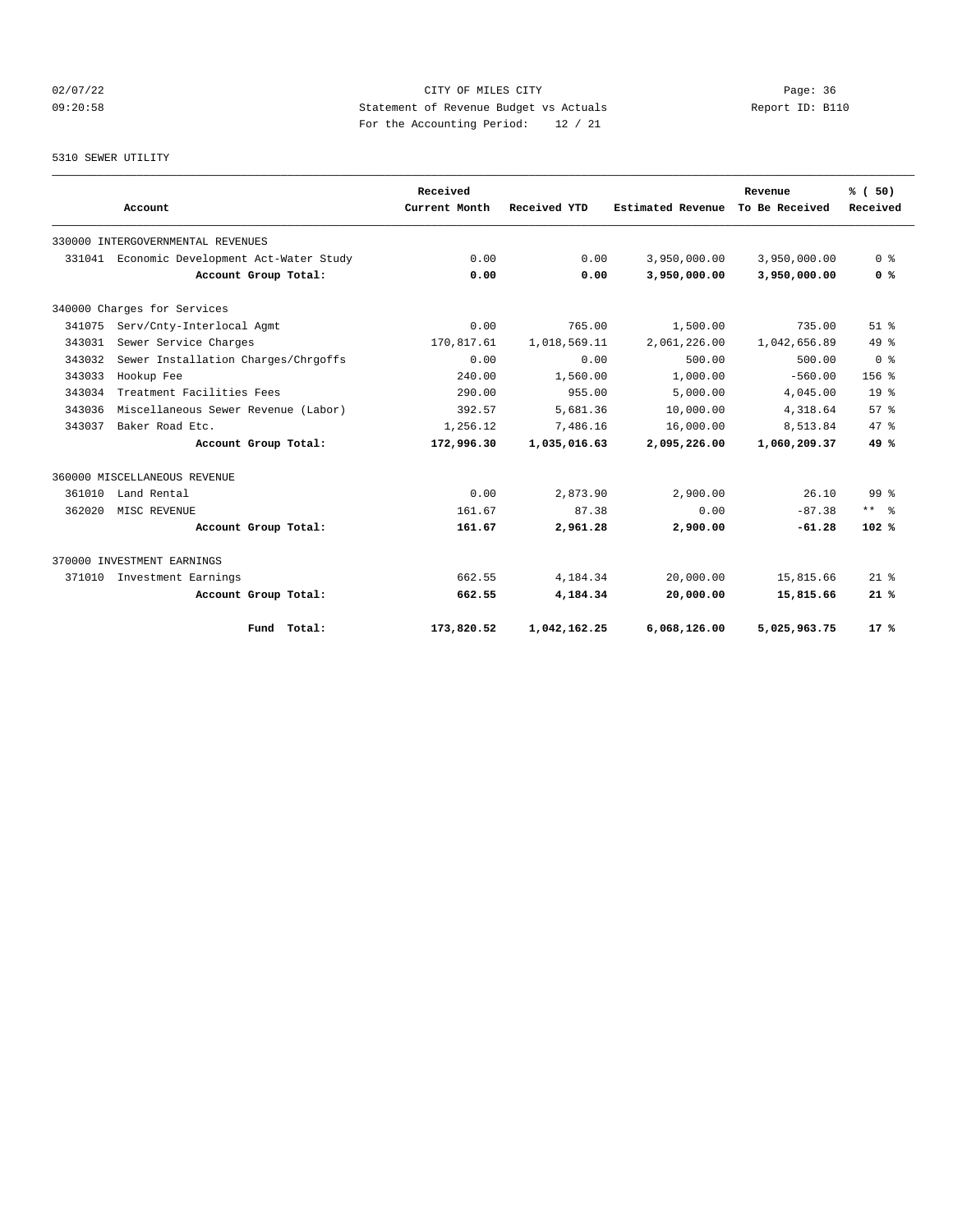# 02/07/22 Page: 37 09:20:58 Statement of Revenue Budget vs Actuals Report ID: B110 For the Accounting Period: 12 / 21

5510 AMBULANCE FUND

|              | Account                                | Received<br>Current Month | Received YTD | <b>Estimated Revenue</b> | Revenue<br>To Be Received | % (50)<br>Received      |
|--------------|----------------------------------------|---------------------------|--------------|--------------------------|---------------------------|-------------------------|
|              |                                        |                           |              |                          |                           |                         |
| 310000 TAXES |                                        |                           |              |                          |                           |                         |
| 311010       | Real Property Taxes                    | 332.10                    | 5,658.61     | 9,527.00                 | 3,868.39                  | 59 %                    |
| 311020       | Personal Property Taxes                | 2.20                      | 33.33        | 216.00                   | 182.67                    | 15 <sup>8</sup>         |
| 312000       | Penalty & Interest on Delinquent Taxes | 2.59                      | 15.32        | 10.00                    | $-5.32$                   | $153$ $%$               |
|              | Account Group Total:                   | 336.89                    | 5,707.26     | 9,753.00                 | 4,045.74                  | 59 %                    |
|              | 330000 INTERGOVERNMENTAL REVENUES      |                           |              |                          |                           |                         |
| 331040       | Medicaid Supplemental Program-State    | 0.00                      | 43,655.03    | 13,500.00                | $-30, 155.03$             | $323$ $%$               |
| 334000       | State Grants                           | 0.00                      | 0.00         | 50,000.00                | 50,000.00                 | ი ჵ                     |
|              | Account Group Total:                   | 0.00                      | 43,655.03    | 63,500.00                | 19,844.97                 | 69 %                    |
|              | 340000 Charges for Services            |                           |              |                          |                           |                         |
| 341075       | Serv/Cnty-Interlocal Agmt              | 0.00                      | 24,050.00    | 56,187.00                | 32,137.00                 | $43*$                   |
| 342026       | Ambulance Charges                      | 136, 457. 70              | 624,986.33   | 1,397,162.00             | 772, 175.67               | $45*$                   |
| 342027       | Ambulance Standby                      | 555.00                    | 3,930.00     | 4,500.00                 | 570.00                    | $87*$                   |
|              | Account Group Total:                   | 137,012.70                | 652,966.33   | 1,457,849.00             | 804,882.67                | 45%                     |
|              | 360000 MISCELLANEOUS REVENUE           |                           |              |                          |                           |                         |
| 362020       | MISC REVENUE                           | 0.00                      | 29.08        | 1,000.00                 | 970.92                    | 3 <sup>8</sup>          |
| 366010       | Misc- From Charge off Accts            | 807.53                    | 2,136.94     | 6,000.00                 | 3,863.06                  | $36*$                   |
| 367000       | Sale of Junk or Salvage                | 0.00                      | 0.00         | 500.00                   | 500.00                    | $0 \text{ }$ $\text{ }$ |
|              | Account Group Total:                   | 807.53                    | 2,166.02     | 7,500.00                 | 5,333.98                  | 29%                     |
|              | 370000 INVESTMENT EARNINGS             |                           |              |                          |                           |                         |
|              | 371010 Investment Earnings             | 1.99                      | 13.26        | 0.00                     | $-13.26$                  | ** 응                    |
|              | Account Group Total:                   | 1.99                      | 13.26        | 0.00                     | $-13.26$                  | $***$ %                 |
|              | Fund Total:                            | 138,159.11                | 704,507.90   | 1,538,602.00             | 834,094.10                | 46%                     |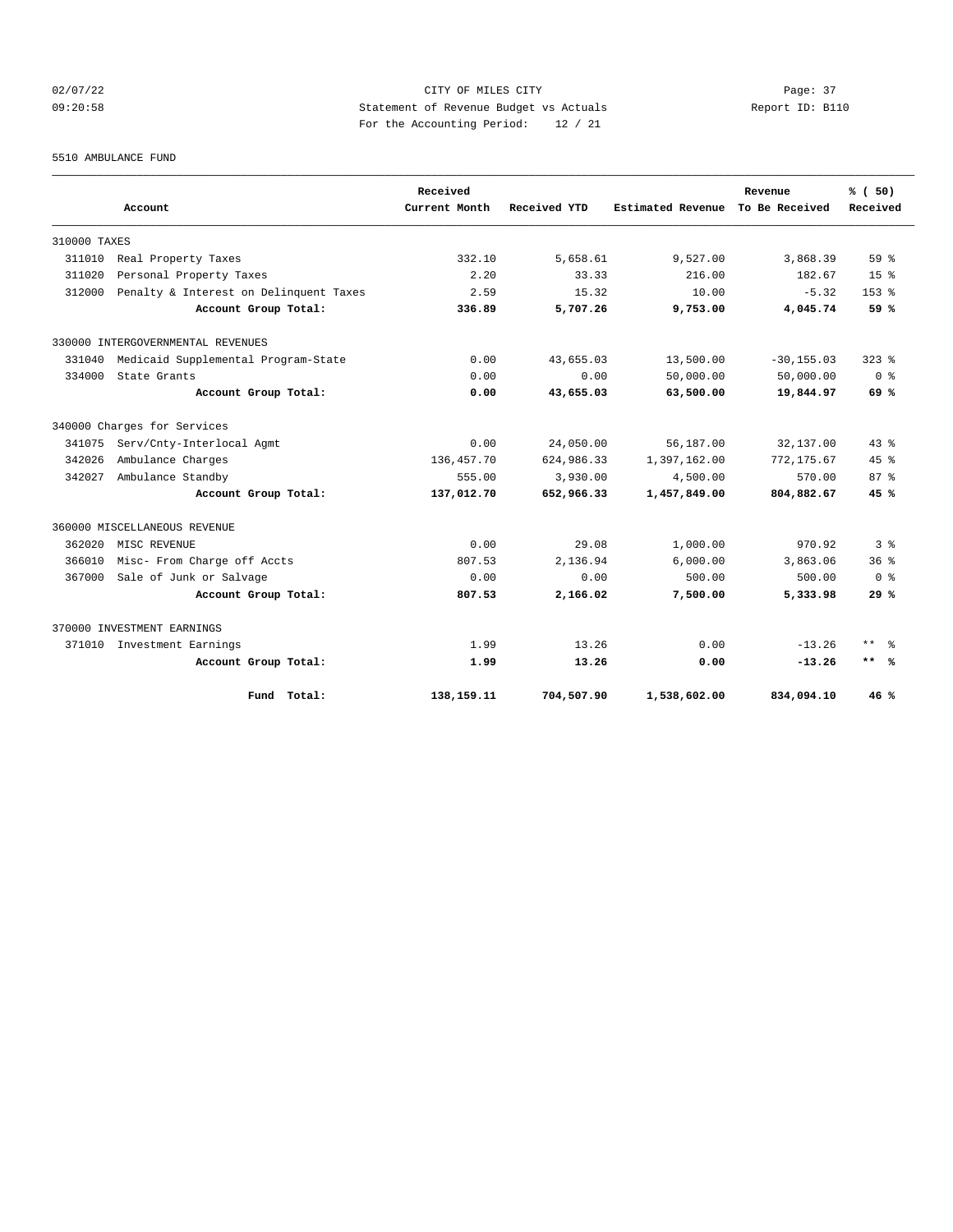# 02/07/22 Page: 38 09:20:58 Statement of Revenue Budget vs Actuals Report ID: B110 For the Accounting Period: 12 / 21

5610 AIRPORT OPERATING

|              |                                        | Received      |              |                   | Revenue        | % (50)              |
|--------------|----------------------------------------|---------------|--------------|-------------------|----------------|---------------------|
|              | Account                                | Current Month | Received YTD | Estimated Revenue | To Be Received | Received            |
| 310000 TAXES |                                        |               |              |                   |                |                     |
| 311010       | Real Property Taxes                    | 498.20        | 8,489.19     | 14,291.00         | 5,801.81       | 59 <sup>8</sup>     |
| 311020       | Personal Property Taxes                | 3.30          | 50.02        | 324.00            | 273.98         | 15 <sup>8</sup>     |
| 312000       | Penalty & Interest on Delinquent Taxes | 3.90          | 22.98        | 45.00             | 22.02          | $51$ $%$            |
|              | Account Group Total:                   | 505.40        | 8,562.19     | 14,660.00         | 6,097.81       | 58 %                |
|              | 330000 INTERGOVERNMENTAL REVENUES      |               |              |                   |                |                     |
| 331126       | AIP 018-2019                           | 0.00          | 0.00         | 24,525.00         | 24,525.00      | 0 <sup>8</sup>      |
| 331132       | FAA 020-2021                           | 295,646.80    | 3,220,816.08 | 4,296,975.00      | 1,076,158.92   | 75 %                |
| 331993       | COVID-19 Federal Stimulus              | 0.00          | 0.00         | 45,000.00         | 45,000.00      | 0 %                 |
| 334030       | State Aeronautics Grant 019-2022       | 0.00          | 0.00         | 200,000.00        | 200,000.00     | 0 %                 |
| 334060       | Coal Board Grant                       | 0.00          | 15,966.04    | 275,000.00        | 259,033.96     | 6 %                 |
|              | Account Group Total:                   | 295,646.80    | 3,236,782.12 | 4,841,500.00      | 1,604,717.88   | 67 %                |
|              | 340000 Charges for Services            |               |              |                   |                |                     |
| 341075       | Serv/Cnty-Interlocal Agmt              | 0.00          | 17,299.50    | 80,000.00         | 62,700.50      | $22$ $%$            |
| 343061       | Landing Fees                           | 126.00        | 901.80       | 2,000.00          | 1,098.20       | 45%                 |
| 343062       | Aviation Fuel                          | 44,957.00     | 525, 333.63  | 450,000.00        | $-75, 333.63$  | $117*$              |
| 343064       | Hangar Rent                            | 9,825.54      | 40,094.24    | 89,042.00         | 48,947.76      | 45%                 |
| 343065       | Building Rentals                       | 1,272.03      | 12,806.18    | 14,000.00         | 1,193.82       | $91$ %              |
| 343067       | Other - Miscellaneous                  | 1,081.20      | 3,789.20     | 37,500.00         | 33,710.80      | 10 <sup>8</sup>     |
| 343069       | Ag Contract                            | 0.00          | 11,000.00    | 11,500.00         | 500.00         | 96 <sup>8</sup>     |
|              | Account Group Total:                   | 57,261.77     | 611,224.55   | 684,042.00        | 72,817.45      | 89%                 |
|              | 360000 MISCELLANEOUS REVENUE           |               |              |                   |                |                     |
| 361010       | Land Rental                            | 1,298.34      | 9,465.82     | 17,800.00         | 8,334.18       | $53$ $%$            |
| 362020       | MISC REVENUE                           | 0.00          | 91.19        | 0.00              | $-91.19$       | ** %                |
|              | Account Group Total:                   | 1,298.34      | 9,557.01     | 17,800.00         | 8,242.99       | 54%                 |
|              | 370000 INVESTMENT EARNINGS             |               |              |                   |                |                     |
|              | 371010 Investment Earnings             | 54.40         | 220.84       | 0.00              | $-220.84$      | $***$               |
|              | Account Group Total:                   | 54.40         | 220.84       | 0.00              | $-220.84$      | $***$ 8             |
|              | 380000 OTHER FINANCING SOURCES         |               |              |                   |                |                     |
|              | 381071 MT Aero Loan Hanger 8 Door      | 0.00          | 301,881.48   | 0.00              | $-301,881.48$  | $\star\star$<br>- 옹 |
| 381073       | Intercap Loan                          | 0.00          | 0.00         | 630,000.00        | 630,000.00     | 0 <sup>8</sup>      |
|              | Account Group Total:                   | 0.00          | 301,881.48   | 630,000.00        | 328,118.52     | 48 %                |
|              | Fund Total:                            | 354,766.71    | 4,168,228.19 | 6,188,002.00      | 2,019,773.81   | 67%                 |